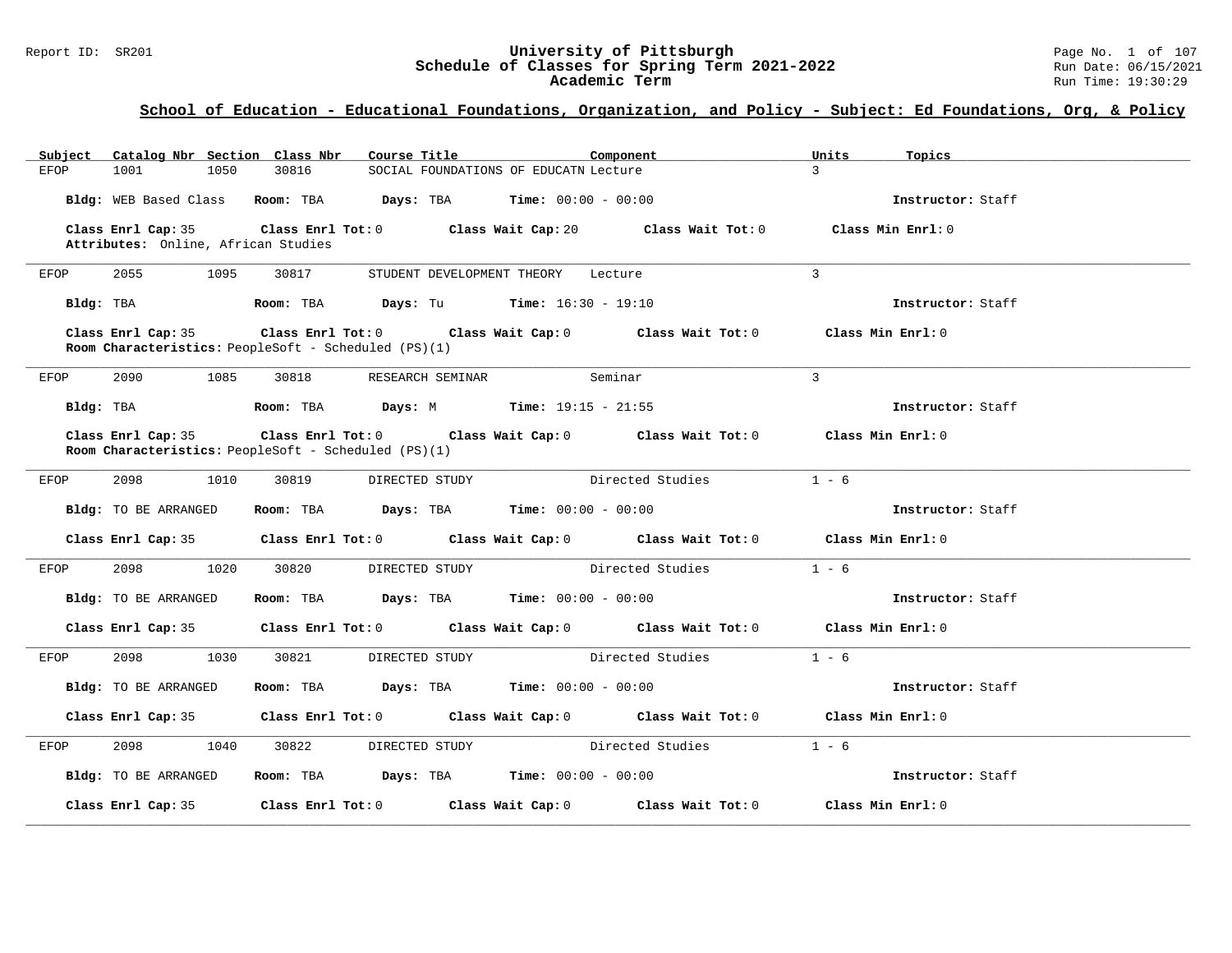#### Report ID: SR201 **University of Pittsburgh** Page No. 2 of 107 **Schedule of Classes for Spring Term 2021-2022** Run Date: 06/15/2021 **Academic Term** Run Time: 19:30:29

| Subject | Catalog Nbr Section Class Nbr       |       | Course Title   |                                                                | Component                                                                                  | Units   | Topics            |
|---------|-------------------------------------|-------|----------------|----------------------------------------------------------------|--------------------------------------------------------------------------------------------|---------|-------------------|
| EFOP    | 2098<br>1050                        | 30823 | DIRECTED STUDY |                                                                | Directed Studies                                                                           | $1 - 6$ |                   |
|         | Bldg: TO BE ARRANGED                |       |                | Room: TBA $Days: TBA$ Time: $00:00 - 00:00$                    |                                                                                            |         | Instructor: Staff |
|         |                                     |       |                |                                                                | Class Enrl Cap: 35 Class Enrl Tot: 0 Class Wait Cap: 0 Class Wait Tot: 0 Class Min Enrl: 0 |         |                   |
| EFOP    | 2098 1060 30824 DIRECTED STUDY      |       |                |                                                                | Directed Studies                                                                           | $1 - 6$ |                   |
|         | Bldg: TO BE ARRANGED                |       |                | Room: TBA $Days:$ TBA $Time: 00:00 - 00:00$                    |                                                                                            |         | Instructor: Staff |
|         |                                     |       |                |                                                                | Class Enrl Cap: 35 Class Enrl Tot: 0 Class Wait Cap: 0 Class Wait Tot: 0 Class Min Enrl: 0 |         |                   |
|         | EFOP 2098 1070 30825 DIRECTED_STUDY |       |                |                                                                | Directed Studies 1 - 6                                                                     |         |                   |
|         | Bldg: TO BE ARRANGED                |       |                | Room: TBA $Days:$ TBA $Time: 00:00 - 00:00$                    |                                                                                            |         | Instructor: Staff |
|         |                                     |       |                |                                                                | Class Enrl Cap: 35 Class Enrl Tot: 0 Class Wait Cap: 0 Class Wait Tot: 0 Class Min Enrl: 0 |         |                   |
| EFOP    |                                     |       |                |                                                                | 2098 1080 30826 DIRECTED STUDY Directed Studies 1 - 6                                      |         |                   |
|         | Bldg: TO BE ARRANGED                |       |                | Room: TBA $\rule{1em}{0.15mm}$ Days: TBA Time: $00:00 - 00:00$ |                                                                                            |         | Instructor: Staff |
|         |                                     |       |                |                                                                | Class Enrl Cap: 35 Class Enrl Tot: 0 Class Wait Cap: 0 Class Wait Tot: 0 Class Min Enrl: 0 |         |                   |
|         |                                     |       |                |                                                                | EFOP 2098 1110 30827 DIRECTED STUDY Directed Studies 1 - 6                                 |         |                   |
|         | Bldg: TO BE ARRANGED                |       |                | Room: TBA Days: TBA Time: $00:00 - 00:00$                      |                                                                                            |         | Instructor: Staff |
|         |                                     |       |                |                                                                | Class Enrl Cap: 35 Class Enrl Tot: 0 Class Wait Cap: 0 Class Wait Tot: 0 Class Min Enrl: 0 |         |                   |
| EFOP    |                                     |       |                |                                                                | 2098 1120 30828 DIRECTED STUDY Directed Studies 1 - 6                                      |         |                   |
|         | Bldg: TO BE ARRANGED                |       |                |                                                                | Room: TBA $Days: TBA$ Time: $00:00 - 00:00$                                                |         | Instructor: Staff |
|         |                                     |       |                |                                                                | Class Enrl Cap: 35 Class Enrl Tot: 0 Class Wait Cap: 0 Class Wait Tot: 0 Class Min Enrl: 0 |         |                   |
|         |                                     |       |                |                                                                | EFOP 2098 1130 30829 DIRECTED STUDY Directed Studies 1 - 6                                 |         |                   |
|         | Bldg: TO BE ARRANGED                |       |                | Room: TBA $Days:$ TBA Time: $00:00 - 00:00$                    |                                                                                            |         | Instructor: Staff |
|         |                                     |       |                |                                                                | Class Enrl Cap: 35 Class Enrl Tot: 0 Class Wait Cap: 0 Class Wait Tot: 0 Class Min Enrl: 0 |         |                   |
| EFOP    | 2098                                |       |                |                                                                | 1140 30830 DIRECTED STUDY Directed Studies 1 - 6                                           |         |                   |
|         | Bldg: TO BE ARRANGED                |       |                | Room: TBA Days: TBA Time: 00:00 - 00:00                        |                                                                                            |         | Instructor: Staff |
|         |                                     |       |                |                                                                | Class Enrl Cap: 35 Class Enrl Tot: 0 Class Wait Cap: 0 Class Wait Tot: 0 Class Min Enrl: 0 |         |                   |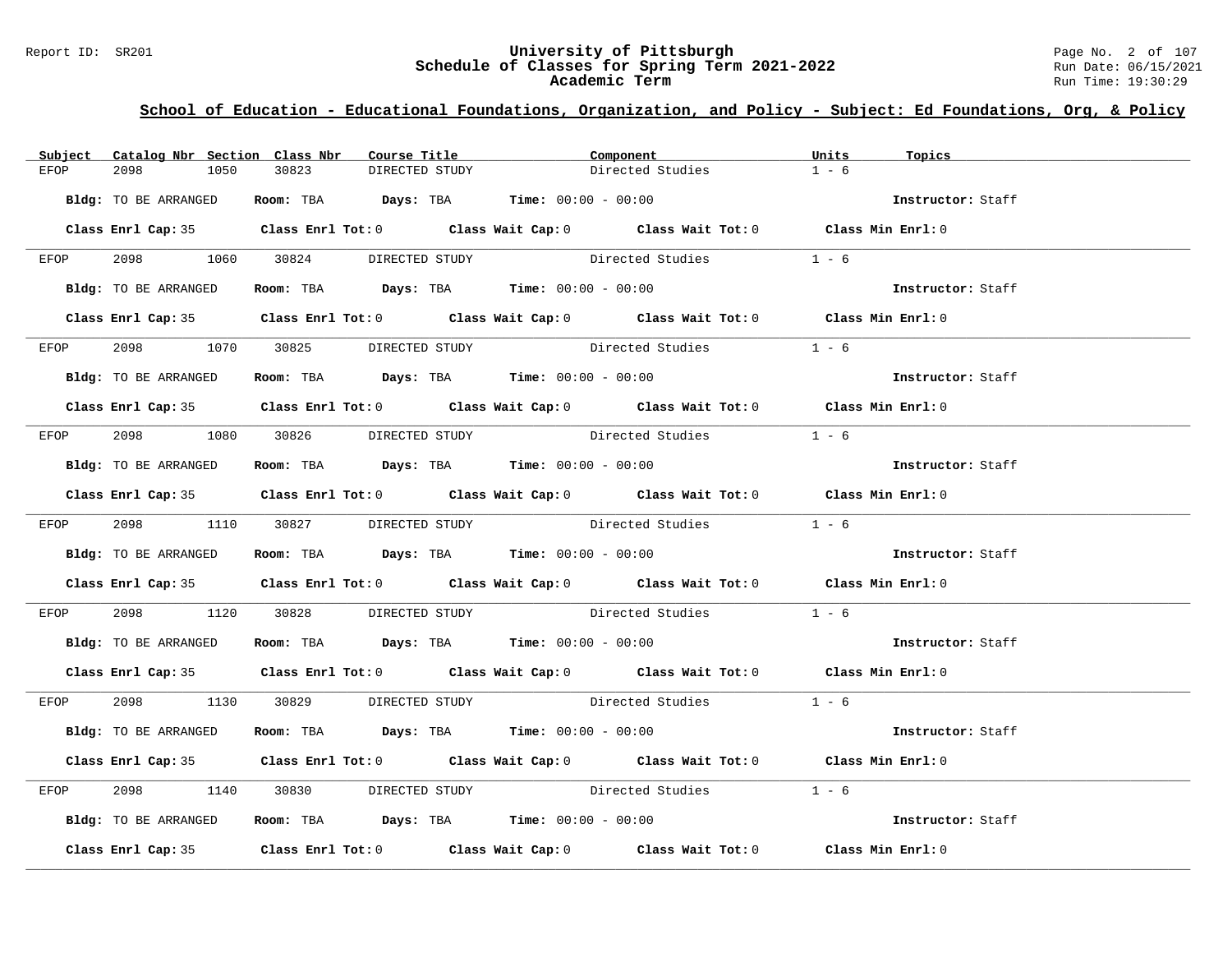| EFOP | 2098 1150 30831      |                                     | Directed Studies<br>DIRECTED STUDY                                                                 |                        | $1 - 6$           |
|------|----------------------|-------------------------------------|----------------------------------------------------------------------------------------------------|------------------------|-------------------|
|      | Bldg: TO BE ARRANGED |                                     | Room: TBA $Days:$ TBA Time: $00:00 - 00:00$                                                        |                        | Instructor: Staff |
|      |                      |                                     | Class Enrl Cap: 35 Class Enrl Tot: 0 Class Wait Cap: 0 Class Wait Tot: 0 Class Min Enrl: 0         |                        |                   |
|      |                      |                                     | EFOP $2098$ 1160 $30832$ DIRECTED STUDY Directed Studies 1 - 6                                     |                        |                   |
|      | Bldg: TO BE ARRANGED |                                     | Room: TBA $\rule{1em}{0.15mm}$ Days: TBA Time: $00:00 - 00:00$                                     |                        | Instructor: Staff |
|      |                      |                                     | Class Enrl Cap: 35 Class Enrl Tot: 0 Class Wait Cap: 0 Class Wait Tot: 0 Class Min Enrl: 0         |                        |                   |
|      |                      |                                     | EFOP 2098 1170 30833 DIRECTED STUDY Directed Studies 1 - 6                                         |                        |                   |
|      |                      |                                     | Bldg: TO BE ARRANGED Room: TBA Days: TBA Time: 00:00 - 00:00                                       |                        | Instructor: Staff |
|      |                      |                                     | Class Enrl Cap: 35 Class Enrl Tot: 0 Class Wait Cap: 0 Class Wait Tot: 0 Class Min Enrl: 0         |                        |                   |
|      |                      |                                     | EFOP 2098 1180 30834 DIRECTED STUDY Directed Studies 1 - 6                                         |                        |                   |
|      | Bldg: TO BE ARRANGED |                                     | Room: TBA Days: TBA Time: $00:00 - 00:00$                                                          |                        | Instructor: Staff |
|      |                      |                                     | Class Enrl Cap: 35 Class Enrl Tot: 0 Class Wait Cap: 0 Class Wait Tot: 0 Class Min Enrl: 0         |                        |                   |
|      |                      | EFOP 2098 1190 30835 DIRECTED STUDY |                                                                                                    | Directed Studies 1 - 6 |                   |
|      |                      |                                     | Bldg: TO BE ARRANGED Room: TBA Days: TBA Time: 00:00 - 00:00                                       |                        | Instructor: Staff |
|      |                      |                                     | Class Enrl Cap: 35 Class Enrl Tot: 0 Class Wait Cap: 0 Class Wait Tot: 0 Class Min Enrl: 0         |                        |                   |
|      |                      |                                     | EFOP $2098$ 1200 $30836$ DIRECTED STUDY Directed Studies 1 - 6                                     |                        |                   |
|      |                      |                                     | Bldg: TO BE ARRANGED Room: TBA Days: TBA Time: 00:00 - 00:00                                       |                        | Instructor: Staff |
|      |                      |                                     | Class Enrl Cap: 35 Class Enrl Tot: 0 Class Wait Cap: 0 Class Wait Tot: 0 Class Min Enrl: 0         |                        |                   |
| EFOP |                      |                                     | 2099 1030 30837 GUIDANC IN THE MASTER'S DEGREEThesis Research                                      |                        | $1 - 6$           |
|      |                      |                                     | Bldg: TO BE ARRANGED Room: TBA Days: TBA Time: 00:00 - 00:00                                       |                        | Instructor: Staff |
|      | Class Enrl Cap: 35   |                                     | Class Enrl Tot: 0 $\qquad$ Class Wait Cap: 0 $\qquad$ Class Wait Tot: 0 $\qquad$ Class Min Enrl: 0 |                        |                   |
|      |                      |                                     | EFOP 2099 1040 30838 GUIDANC IN THE MASTER'S DEGREEThesis Research 1 - 6                           |                        |                   |
|      |                      |                                     | Bldg: TO BE ARRANGED Room: TBA Days: TBA Time: 00:00 - 00:00                                       |                        | Instructor: Staff |
|      |                      |                                     | Class Enrl Cap: 35 Class Enrl Tot: 0 Class Wait Cap: 0 Class Wait Tot: 0 Class Min Enrl: 0         |                        |                   |
|      |                      |                                     | EFOP 2099 1050 30839 GUIDANC IN THE MASTER'S DEGREEThesis Research 1 - 6                           |                        |                   |
|      |                      |                                     | Bldg: TO BE ARRANGED Room: TBA Days: TBA Time: 00:00 - 00:00                                       |                        | Instructor: Staff |
|      |                      |                                     | Class Enrl Cap: 35 Class Enrl Tot: 0 Class Wait Cap: 0 Class Wait Tot: 0 Class Min Enrl: 0         |                        |                   |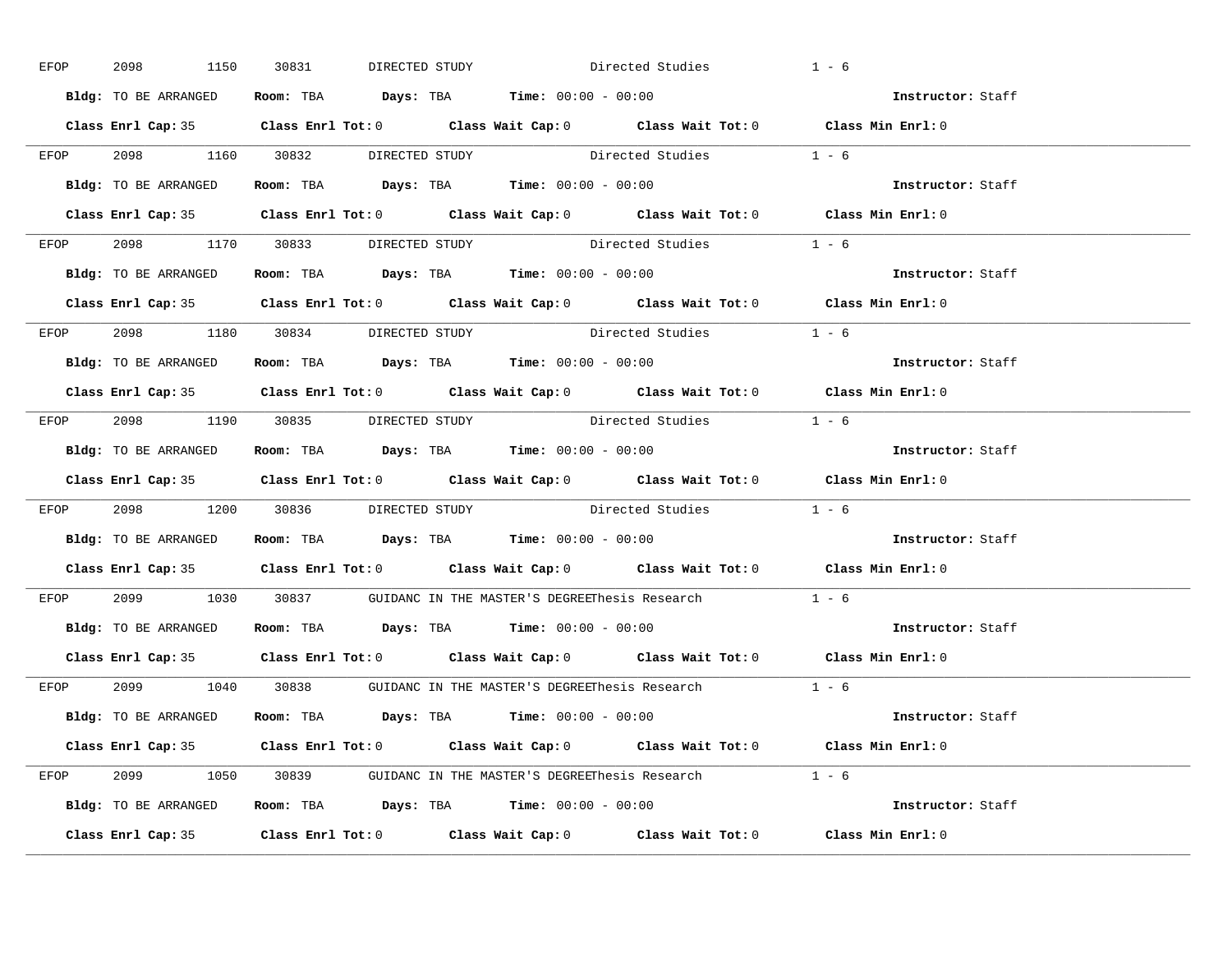#### Report ID: SR201 **University of Pittsburgh** Page No. 4 of 107 **Schedule of Classes for Spring Term 2021-2022** Run Date: 06/15/2021 **Academic Term** Run Time: 19:30:29

| Subject | Catalog Nbr Section Class Nbr | Course Title | Component                                                                                  | Units<br>Topics   |  |
|---------|-------------------------------|--------------|--------------------------------------------------------------------------------------------|-------------------|--|
| EFOP    | 2099<br>1060                  | 30840        | GUIDANC IN THE MASTER'S DEGREEThesis Research                                              | $1 - 6$           |  |
|         | Bldg: TO BE ARRANGED          |              | Room: TBA $Days:$ TBA $Time: 00:00 - 00:00$                                                | Instructor: Staff |  |
|         |                               |              | Class Enrl Cap: 35 Class Enrl Tot: 0 Class Wait Cap: 0 Class Wait Tot: 0 Class Min Enrl: 0 |                   |  |
| EFOP    |                               |              | 2099 1070 30841 GUIDANC IN THE MASTER'S DEGREEThesis Research                              | $1 - 6$           |  |
|         | Bldg: TO BE ARRANGED          |              | Room: TBA $\rule{1em}{0.15mm}$ Days: TBA Time: $00:00 - 00:00$                             | Instructor: Staff |  |
|         |                               |              | Class Enrl Cap: 35 Class Enrl Tot: 0 Class Wait Cap: 0 Class Wait Tot: 0 Class Min Enrl: 0 |                   |  |
| EFOP    |                               |              | 2099 1080 30842 GUIDANC IN THE MASTER'S DEGREEThesis Research 1 - 6                        |                   |  |
|         | Bldg: TO BE ARRANGED          |              | Room: TBA $Days:$ TBA $Time:$ 00:00 - 00:00                                                | Instructor: Staff |  |
|         |                               |              | Class Enrl Cap: 35 Class Enrl Tot: 0 Class Wait Cap: 0 Class Wait Tot: 0 Class Min Enrl: 0 |                   |  |
| EFOP    |                               |              | 2099 1090 30843 GUIDANC IN THE MASTER'S DEGREEThesis Research                              | $1 - 6$           |  |
|         | Bldg: TO BE ARRANGED          |              | Room: TBA $\rule{1em}{0.15mm}$ Days: TBA Time: $00:00 - 00:00$                             | Instructor: Staff |  |
|         |                               |              | Class Enrl Cap: 35 Class Enrl Tot: 0 Class Wait Cap: 0 Class Wait Tot: 0 Class Min Enrl: 0 |                   |  |
|         |                               |              | EFOP 2099 1100 30844 GUIDANC IN THE MASTER'S DEGREEThesis Research 1 - 6                   |                   |  |
|         | Bldg: TO BE ARRANGED          |              | Room: TBA $Days$ : TBA Time: $00:00 - 00:00$                                               | Instructor: Staff |  |
|         |                               |              | Class Enrl Cap: 35 Class Enrl Tot: 0 Class Wait Cap: 0 Class Wait Tot: 0 Class Min Enrl: 0 |                   |  |
| EFOP    | 2099 — 200                    |              | 1110 30845 GUIDANC IN THE MASTER'S DEGREEThesis Research 1 - 6                             |                   |  |
|         | Bldg: TO BE ARRANGED          |              | Room: TBA $Days: TBA$ Time: $00:00 - 00:00$                                                | Instructor: Staff |  |
|         |                               |              | Class Enrl Cap: 35 Class Enrl Tot: 0 Class Wait Cap: 0 Class Wait Tot: 0 Class Min Enrl: 0 |                   |  |
|         |                               |              | EFOP 2099 1120 30846 GUIDANC IN THE MASTER'S DEGREEThesis Research 1 - 6                   |                   |  |
|         | Bldg: TO BE ARRANGED          |              | Room: TBA $Days:$ TBA $Time: 00:00 - 00:00$                                                | Instructor: Staff |  |
|         |                               |              | Class Enrl Cap: 35 Class Enrl Tot: 0 Class Wait Cap: 0 Class Wait Tot: 0 Class Min Enrl: 0 |                   |  |
| EFOP    | 2099 70                       |              | 1130 30847 GUIDANC IN THE MASTER'S DEGREEThesis Research                                   | $1 - 6$           |  |
|         | Bldg: TO BE ARRANGED          |              | Room: TBA $\rule{1em}{0.15mm}$ Days: TBA Time: $00:00 - 00:00$                             | Instructor: Staff |  |
|         |                               |              | Class Enrl Cap: 35 Class Enrl Tot: 0 Class Wait Cap: 0 Class Wait Tot: 0 Class Min Enrl: 0 |                   |  |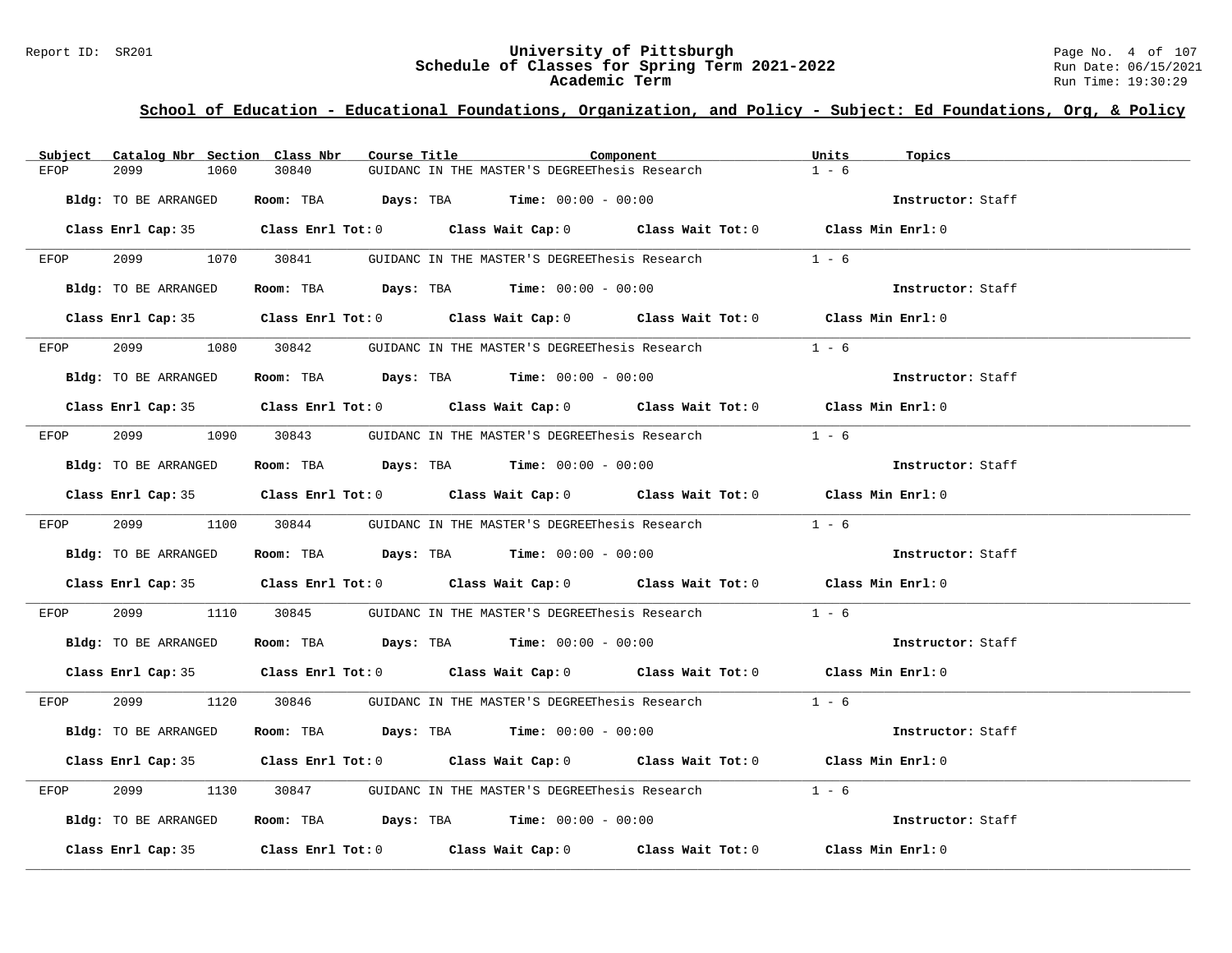| EFOP | 2099<br>1140                                                                         | 30848 |                                                               | GUIDANC IN THE MASTER'S DEGREEThesis Research |                                                                                            | $1 - 6$           |  |
|------|--------------------------------------------------------------------------------------|-------|---------------------------------------------------------------|-----------------------------------------------|--------------------------------------------------------------------------------------------|-------------------|--|
|      | Bldg: TO BE ARRANGED                                                                 |       | Room: TBA $Days:$ TBA Time: $00:00 - 00:00$                   |                                               |                                                                                            | Instructor: Staff |  |
|      |                                                                                      |       |                                                               |                                               | Class Enrl Cap: 35 Class Enrl Tot: 0 Class Wait Cap: 0 Class Wait Tot: 0 Class Min Enrl: 0 |                   |  |
| EFOP |                                                                                      |       | 2099 1150 30849 GUIDANC IN THE MASTER'S DEGREEThesis Research |                                               |                                                                                            | $1 - 6$           |  |
|      | Bldg: TO BE ARRANGED                                                                 |       | Room: TBA $Days:$ TBA $Time: 00:00 - 00:00$                   |                                               |                                                                                            | Instructor: Staff |  |
|      |                                                                                      |       |                                                               |                                               | Class Enrl Cap: 35 Class Enrl Tot: 0 Class Wait Cap: 0 Class Wait Tot: 0 Class Min Enrl: 0 |                   |  |
| EFOP |                                                                                      |       |                                                               |                                               | 2099 1160 30850 GUIDANC IN THE MASTER'S DEGREEThesis Research 1 - 6                        |                   |  |
|      | Bldg: TO BE ARRANGED                                                                 |       | Room: TBA $Days:$ TBA $Time: 00:00 - 00:00$                   |                                               |                                                                                            | Instructor: Staff |  |
|      |                                                                                      |       |                                                               |                                               | Class Enrl Cap: 35 Class Enrl Tot: 0 Class Wait Cap: 0 Class Wait Tot: 0 Class Min Enrl: 0 |                   |  |
| EFOP |                                                                                      |       |                                                               |                                               | 2099 1170 30851 GUIDANC IN THE MASTER'S DEGREEThesis Research 1 - 6                        |                   |  |
|      | Bldg: TO BE ARRANGED ROOM: TBA Days: TBA Time: 00:00 - 00:00                         |       |                                                               |                                               |                                                                                            | Instructor: Staff |  |
|      |                                                                                      |       |                                                               |                                               | Class Enrl Cap: 35 Class Enrl Tot: 0 Class Wait Cap: 0 Class Wait Tot: 0 Class Min Enrl: 0 |                   |  |
|      |                                                                                      |       |                                                               |                                               | EFOP 2099 1180 30852 GUIDANC IN THE MASTER'S DEGREEThesis Research 1 - 6                   |                   |  |
|      | Bldg: TO BE ARRANGED Room: TBA Days: TBA Time: 00:00 - 00:00                         |       |                                                               |                                               |                                                                                            | Instructor: Staff |  |
|      |                                                                                      |       |                                                               |                                               | Class Enrl Cap: 35 Class Enrl Tot: 0 Class Wait Cap: 0 Class Wait Tot: 0 Class Min Enrl: 0 |                   |  |
| EFOP |                                                                                      |       | 2131 1200 30853 HIGHER EDUCATION ADMINSTRTN Lecture           |                                               |                                                                                            | $\overline{3}$    |  |
|      | Bldg: TBA                    Room: TBA         Days: M           Time: 16:30 - 19:10 |       |                                                               |                                               |                                                                                            | Instructor: Staff |  |
|      |                                                                                      |       |                                                               |                                               | Class Enrl Cap: 35 Class Enrl Tot: 0 Class Wait Cap: 0 Class Wait Tot: 0 Class Min Enrl: 0 |                   |  |
|      | Attributes: Global Studies<br>Room Characteristics: PeopleSoft - Scheduled (PS)(1)   |       |                                                               |                                               |                                                                                            |                   |  |
| EFOP |                                                                                      |       | 2356 1010 30854 FIELD METHODS Lecture                         |                                               |                                                                                            | $\overline{3}$    |  |
|      | Bldg: TBA                    Room: TBA         Days: Tu         Time: 16:30 - 19:10  |       |                                                               |                                               |                                                                                            | Instructor: Staff |  |
|      |                                                                                      |       |                                                               |                                               | Class Enrl Cap: 35 Class Enrl Tot: 0 Class Wait Cap: 0 Class Wait Tot: 0 Class Min Enrl: 0 |                   |  |
|      | Room Characteristics: PeopleSoft - Scheduled (PS)(1)                                 |       |                                                               |                                               |                                                                                            |                   |  |
|      | EFOP 3007 1010 30855 EDUC & INT'L DEVELOPMENT Lecture                                |       |                                                               |                                               |                                                                                            | $\overline{3}$    |  |
|      | Bldg: WEB Based Class Room: TBA Days: TBA Time: 00:00 - 00:00                        |       |                                                               |                                               |                                                                                            | Instructor: Staff |  |
|      | Bldg: TBA                    Room: TBA         Days: Sa         Time: 13:00 - 17:00  |       |                                                               |                                               |                                                                                            | Instructor: Staff |  |
|      | Attributes: Hybrid<br><b>Room Characteristics:</b> PeopleSoft - Scheduled (PS)(1)    |       |                                                               |                                               | Class Enrl Cap: 35 Class Enrl Tot: 0 Class Wait Cap: 0 Class Wait Tot: 0 Class Min Enrl: 0 |                   |  |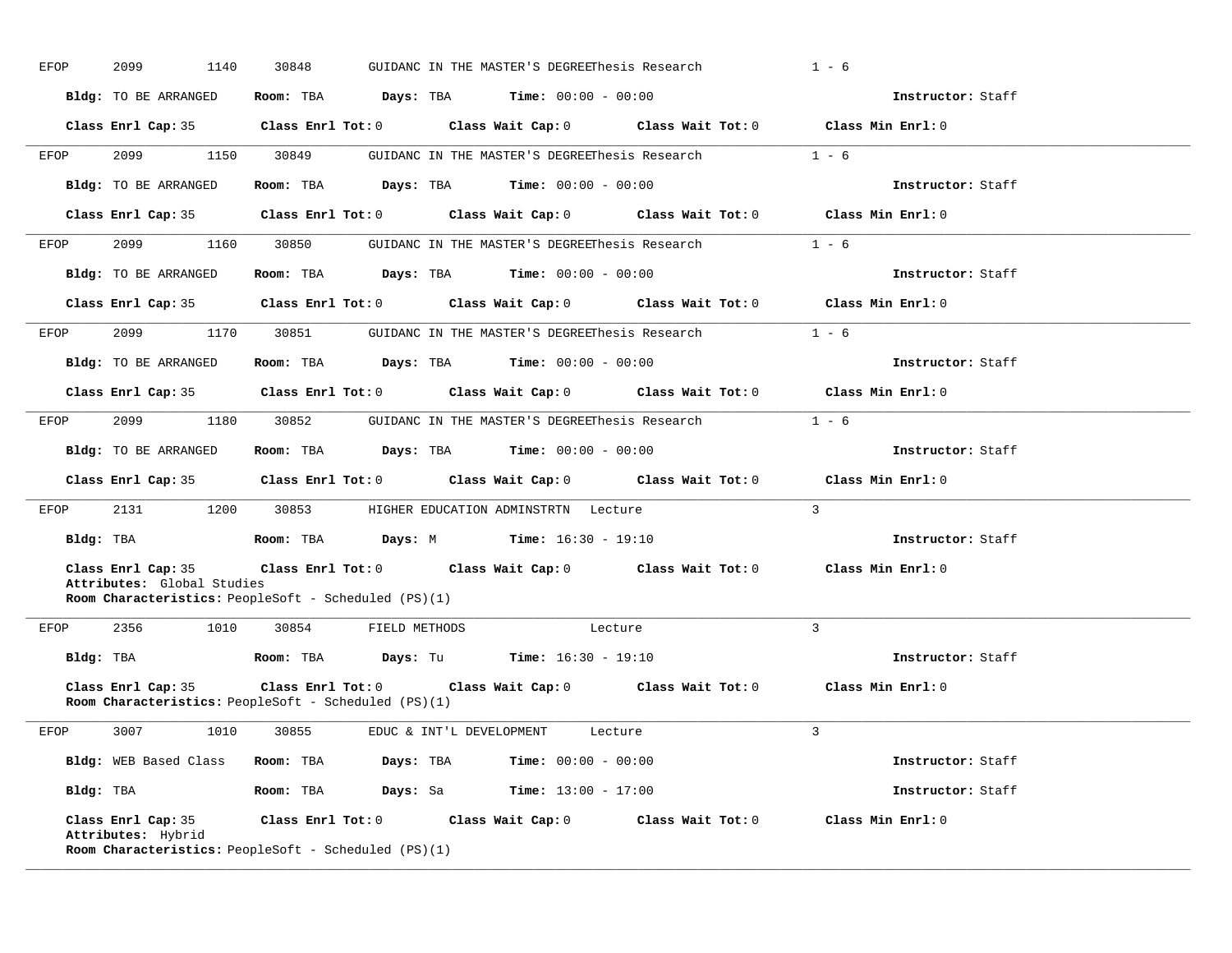| EFOP | 3008<br>1010                                                                      | 30856 | CMMNTY ENGGMNT IN EDUCATION Lecture                                                        |         | $\overline{3}$    |  |
|------|-----------------------------------------------------------------------------------|-------|--------------------------------------------------------------------------------------------|---------|-------------------|--|
|      |                                                                                   |       | <b>Bldg:</b> WEB Based Class <b>Room:</b> TBA <b>Days:</b> TBA <b>Time:</b> 00:00 - 00:00  |         | Instructor: Staff |  |
|      |                                                                                   |       | Bldg: TBA                     Room: TBA         Days: Sa         Time: 13:00 - 17:00       |         | Instructor: Staff |  |
|      | Attributes: Hybrid<br><b>Room Characteristics:</b> PeopleSoft - Scheduled (PS)(1) |       | Class Enrl Cap: 35 Class Enrl Tot: 0 Class Wait Cap: 0 Class Wait Tot: 0 Class Min Enrl: 0 |         |                   |  |
| EFOP | 3015 1010                                                                         |       | 30857 ETHICAL ISSUES IN HIGHER EDUC Lecture                                                |         | $\overline{3}$    |  |
|      |                                                                                   |       | Bldg: TBA                     Room: TBA         Days: Th         Time: 16:30 - 19:10       |         | Instructor: Staff |  |
|      | Class Enrl Cap: 35<br><b>Room Characteristics:</b> PeopleSoft - Scheduled (PS)(1) |       | Class Enrl Tot: $0$ Class Wait Cap: $0$ Class Wait Tot: $0$ Class Min Enrl: $0$            |         |                   |  |
| EFOP | 3092<br>1050                                                                      |       | 30858 HIGHER EDUCATION INTERNSHIP Internship                                               |         | $1 - 6$           |  |
|      | Bldg: TO BE ARRANGED                                                              |       | Room: TBA $Days:$ TBA $Time: 00:00 - 00:00$                                                |         | Instructor: Staff |  |
|      |                                                                                   |       | Class Enrl Cap: 35 Class Enrl Tot: 0 Class Wait Cap: 0 Class Wait Tot: 0 Class Min Enrl: 0 |         |                   |  |
| EFOP |                                                                                   |       | 3092 1060 30859 HIGHER EDUCATION INTERNSHIP Internship                                     | $1 - 6$ |                   |  |
|      |                                                                                   |       | Bldg: TO BE ARRANGED Room: TBA Days: TBA Time: 00:00 - 00:00                               |         | Instructor: Staff |  |
|      |                                                                                   |       |                                                                                            |         |                   |  |
|      |                                                                                   |       | Class Enrl Cap: 35 Class Enrl Tot: 0 Class Wait Cap: 0 Class Wait Tot: 0 Class Min Enrl: 0 |         |                   |  |
|      |                                                                                   |       | EFOP 3092 1070 30860 HIGHER EDUCATION INTERNSHIP Internship                                |         | $1 - 6$           |  |
|      | Bldg: TO BE ARRANGED                                                              |       | Room: TBA $Days:$ TBA $Time: 00:00 - 00:00$                                                |         | Instructor: Staff |  |
|      |                                                                                   |       | Class Enrl Cap: 35 Class Enrl Tot: 0 Class Wait Cap: 0 Class Wait Tot: 0 Class Min Enrl: 0 |         |                   |  |
| EFOP |                                                                                   |       | 3092 1080 30861 HIGHER EDUCATION INTERNSHIP Internship                                     |         | $1 - 6$           |  |
|      | Bldg: TO BE ARRANGED                                                              |       | Room: TBA $Days:$ TBA $Time: 00:00 - 00:00$                                                |         | Instructor: Staff |  |
|      |                                                                                   |       | Class Enrl Cap: 35 Class Enrl Tot: 0 Class Wait Cap: 0 Class Wait Tot: 0 Class Min Enrl: 0 |         |                   |  |
| EFOP | 3092                                                                              |       | 1090 30862 HIGHER EDUCATION INTERNSHIP Internship                                          |         | $1 - 6$           |  |
|      | Bldg: TO BE ARRANGED                                                              |       | Room: TBA $Days:$ TBA Time: $00:00 - 00:00$                                                |         | Instructor: Staff |  |
|      |                                                                                   |       | Class Enrl Cap: 35 Class Enrl Tot: 0 Class Wait Cap: 0 Class Wait Tot: 0 Class Min Enrl: 0 |         |                   |  |
| EFOP |                                                                                   |       | 3092 1100 30863 HIGHER EDUCATION INTERNSHIP Internship                                     |         | $1 - 6$           |  |
|      | Bldg: TO BE ARRANGED                                                              |       | Room: TBA $Days:$ TBA Time: $00:00 - 00:00$                                                |         | Instructor: Staff |  |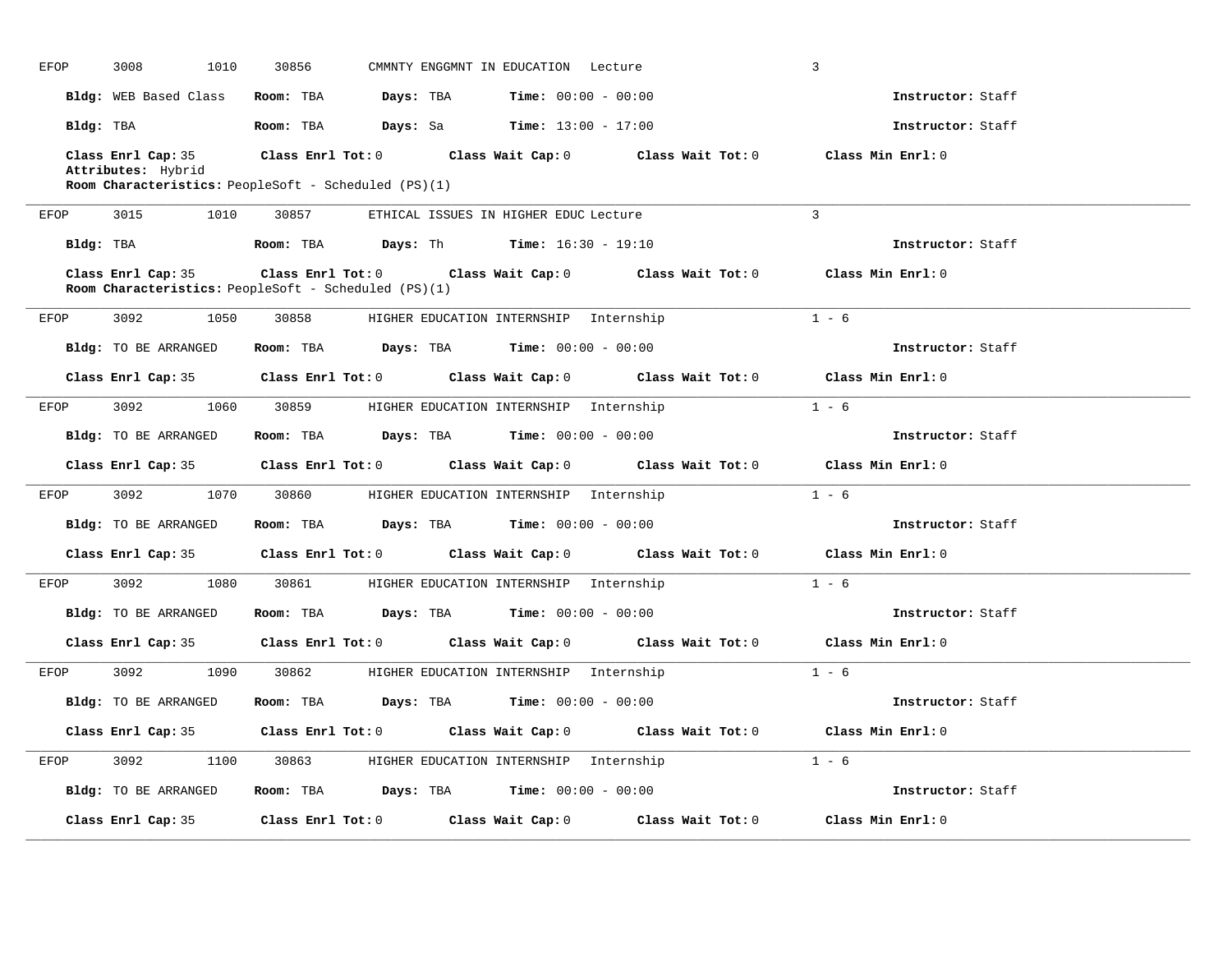#### Report ID: SR201 **University of Pittsburgh** Page No. 7 of 107 **Schedule of Classes for Spring Term 2021-2022** Run Date: 06/15/2021 **Academic Term** Run Time: 19:30:29

| SUPERVISED RESEARCH<br>30864<br>Independent Study<br>$1 - 6$<br>EFOP<br>3097<br>1010<br>Room: TBA $Days:$ TBA $Time: 00:00 - 00:00$<br>Bldg: TO BE ARRANGED<br>Instructor: Staff<br>Class Enrl Cap: 35 Class Enrl Tot: 0 Class Wait Cap: 0 Class Wait Tot: 0 Class Min Enrl: 0<br>EFOP 3097 1020 30865 SUPERVISED RESEARCH Independent Study 1 - 6<br>Room: TBA Days: TBA Time: $00:00 - 00:00$<br>Bldg: TO BE ARRANGED<br>Class Enrl Cap: 35 Class Enrl Tot: 0 Class Wait Cap: 0 Class Wait Tot: 0 Class Min Enrl: 0<br>3097 1030 30866 SUPERVISED RESEARCH Independent Study 1 - 6<br>EFOP<br>Room: TBA $Days:$ TBA Time: $00:00 - 00:00$<br>Bldg: TO BE ARRANGED<br>Instructor: Staff<br>Class Enrl Cap: 35 Class Enrl Tot: 0 Class Wait Cap: 0 Class Wait Tot: 0 Class Min Enrl: 0<br>EFOP 3097 1040 30867 SUPERVISED RESEARCH Independent Study<br>$1 - 6$<br>Instructor: Staff<br>Room: TBA $Days:$ TBA $Time: 00:00 - 00:00$<br>Bldg: TO BE ARRANGED<br>Class Enrl Cap: 35 Class Enrl Tot: 0 Class Wait Cap: 0 Class Wait Tot: 0 Class Min Enrl: 0<br>EFOP 3097 1050 30868 SUPERVISED RESEARCH Independent Study 1 - 6<br>Bldg: TO BE ARRANGED<br>Room: TBA $\rule{1em}{0.15mm}$ Days: TBA Time: $00:00 - 00:00$<br>Instructor: Staff<br>Class Enrl Cap: 35 Class Enrl Tot: 0 Class Wait Cap: 0 Class Wait Tot: 0 Class Min Enrl: 0<br>3097 1060 30869 SUPERVISED RESEARCH Independent Study 1 - 6<br>EFOP<br>Room: TBA $Days:$ TBA Time: $00:00 - 00:00$<br>Instructor: Staff<br>Bldg: TO BE ARRANGED<br>Class Enrl Cap: 35 Class Enrl Tot: 0 Class Wait Cap: 0 Class Wait Tot: 0 Class Min Enrl: 0<br>EFOP 3097 1070 30870 SUPERVISED RESEARCH Independent Study 1 - 6<br>Room: TBA $\rule{1em}{0.15mm}$ Days: TBA Time: $00:00 - 00:00$<br>Bldg: TO BE ARRANGED<br>Instructor: Staff<br>Class Enrl Cap: 35 Class Enrl Tot: 0 Class Wait Cap: 0 Class Wait Tot: 0 Class Min Enrl: 0<br>1080 30871 SUPERVISED RESEARCH Independent Study 1 - 6<br>3097 300<br>EFOP<br>Room: TBA $Days:$ TBA $Time: 00:00 - 00:00$<br>Bldg: TO BE ARRANGED<br>Instructor: Staff<br>Class Enrl Cap: 35 Class Enrl Tot: 0 Class Wait Cap: 0 Class Wait Tot: 0 Class Min Enrl: 0 | Subject | Catalog Nbr Section Class Nbr | Course Title | Component | Units<br>Topics |
|----------------------------------------------------------------------------------------------------------------------------------------------------------------------------------------------------------------------------------------------------------------------------------------------------------------------------------------------------------------------------------------------------------------------------------------------------------------------------------------------------------------------------------------------------------------------------------------------------------------------------------------------------------------------------------------------------------------------------------------------------------------------------------------------------------------------------------------------------------------------------------------------------------------------------------------------------------------------------------------------------------------------------------------------------------------------------------------------------------------------------------------------------------------------------------------------------------------------------------------------------------------------------------------------------------------------------------------------------------------------------------------------------------------------------------------------------------------------------------------------------------------------------------------------------------------------------------------------------------------------------------------------------------------------------------------------------------------------------------------------------------------------------------------------------------------------------------------------------------------------------------------------------------------------------------------------------------------------------------------------------------------------------------------------------------------------------------------------------------------------------------------------------------------------|---------|-------------------------------|--------------|-----------|-----------------|
|                                                                                                                                                                                                                                                                                                                                                                                                                                                                                                                                                                                                                                                                                                                                                                                                                                                                                                                                                                                                                                                                                                                                                                                                                                                                                                                                                                                                                                                                                                                                                                                                                                                                                                                                                                                                                                                                                                                                                                                                                                                                                                                                                                      |         |                               |              |           |                 |
|                                                                                                                                                                                                                                                                                                                                                                                                                                                                                                                                                                                                                                                                                                                                                                                                                                                                                                                                                                                                                                                                                                                                                                                                                                                                                                                                                                                                                                                                                                                                                                                                                                                                                                                                                                                                                                                                                                                                                                                                                                                                                                                                                                      |         |                               |              |           |                 |
|                                                                                                                                                                                                                                                                                                                                                                                                                                                                                                                                                                                                                                                                                                                                                                                                                                                                                                                                                                                                                                                                                                                                                                                                                                                                                                                                                                                                                                                                                                                                                                                                                                                                                                                                                                                                                                                                                                                                                                                                                                                                                                                                                                      |         |                               |              |           |                 |
|                                                                                                                                                                                                                                                                                                                                                                                                                                                                                                                                                                                                                                                                                                                                                                                                                                                                                                                                                                                                                                                                                                                                                                                                                                                                                                                                                                                                                                                                                                                                                                                                                                                                                                                                                                                                                                                                                                                                                                                                                                                                                                                                                                      |         |                               |              |           |                 |
|                                                                                                                                                                                                                                                                                                                                                                                                                                                                                                                                                                                                                                                                                                                                                                                                                                                                                                                                                                                                                                                                                                                                                                                                                                                                                                                                                                                                                                                                                                                                                                                                                                                                                                                                                                                                                                                                                                                                                                                                                                                                                                                                                                      |         |                               |              |           |                 |
|                                                                                                                                                                                                                                                                                                                                                                                                                                                                                                                                                                                                                                                                                                                                                                                                                                                                                                                                                                                                                                                                                                                                                                                                                                                                                                                                                                                                                                                                                                                                                                                                                                                                                                                                                                                                                                                                                                                                                                                                                                                                                                                                                                      |         |                               |              |           |                 |
|                                                                                                                                                                                                                                                                                                                                                                                                                                                                                                                                                                                                                                                                                                                                                                                                                                                                                                                                                                                                                                                                                                                                                                                                                                                                                                                                                                                                                                                                                                                                                                                                                                                                                                                                                                                                                                                                                                                                                                                                                                                                                                                                                                      |         |                               |              |           |                 |
|                                                                                                                                                                                                                                                                                                                                                                                                                                                                                                                                                                                                                                                                                                                                                                                                                                                                                                                                                                                                                                                                                                                                                                                                                                                                                                                                                                                                                                                                                                                                                                                                                                                                                                                                                                                                                                                                                                                                                                                                                                                                                                                                                                      |         |                               |              |           |                 |
|                                                                                                                                                                                                                                                                                                                                                                                                                                                                                                                                                                                                                                                                                                                                                                                                                                                                                                                                                                                                                                                                                                                                                                                                                                                                                                                                                                                                                                                                                                                                                                                                                                                                                                                                                                                                                                                                                                                                                                                                                                                                                                                                                                      |         |                               |              |           |                 |
|                                                                                                                                                                                                                                                                                                                                                                                                                                                                                                                                                                                                                                                                                                                                                                                                                                                                                                                                                                                                                                                                                                                                                                                                                                                                                                                                                                                                                                                                                                                                                                                                                                                                                                                                                                                                                                                                                                                                                                                                                                                                                                                                                                      |         |                               |              |           |                 |
|                                                                                                                                                                                                                                                                                                                                                                                                                                                                                                                                                                                                                                                                                                                                                                                                                                                                                                                                                                                                                                                                                                                                                                                                                                                                                                                                                                                                                                                                                                                                                                                                                                                                                                                                                                                                                                                                                                                                                                                                                                                                                                                                                                      |         |                               |              |           |                 |
|                                                                                                                                                                                                                                                                                                                                                                                                                                                                                                                                                                                                                                                                                                                                                                                                                                                                                                                                                                                                                                                                                                                                                                                                                                                                                                                                                                                                                                                                                                                                                                                                                                                                                                                                                                                                                                                                                                                                                                                                                                                                                                                                                                      |         |                               |              |           |                 |
|                                                                                                                                                                                                                                                                                                                                                                                                                                                                                                                                                                                                                                                                                                                                                                                                                                                                                                                                                                                                                                                                                                                                                                                                                                                                                                                                                                                                                                                                                                                                                                                                                                                                                                                                                                                                                                                                                                                                                                                                                                                                                                                                                                      |         |                               |              |           |                 |
|                                                                                                                                                                                                                                                                                                                                                                                                                                                                                                                                                                                                                                                                                                                                                                                                                                                                                                                                                                                                                                                                                                                                                                                                                                                                                                                                                                                                                                                                                                                                                                                                                                                                                                                                                                                                                                                                                                                                                                                                                                                                                                                                                                      |         |                               |              |           |                 |
|                                                                                                                                                                                                                                                                                                                                                                                                                                                                                                                                                                                                                                                                                                                                                                                                                                                                                                                                                                                                                                                                                                                                                                                                                                                                                                                                                                                                                                                                                                                                                                                                                                                                                                                                                                                                                                                                                                                                                                                                                                                                                                                                                                      |         |                               |              |           |                 |
|                                                                                                                                                                                                                                                                                                                                                                                                                                                                                                                                                                                                                                                                                                                                                                                                                                                                                                                                                                                                                                                                                                                                                                                                                                                                                                                                                                                                                                                                                                                                                                                                                                                                                                                                                                                                                                                                                                                                                                                                                                                                                                                                                                      |         |                               |              |           |                 |
|                                                                                                                                                                                                                                                                                                                                                                                                                                                                                                                                                                                                                                                                                                                                                                                                                                                                                                                                                                                                                                                                                                                                                                                                                                                                                                                                                                                                                                                                                                                                                                                                                                                                                                                                                                                                                                                                                                                                                                                                                                                                                                                                                                      |         |                               |              |           |                 |
|                                                                                                                                                                                                                                                                                                                                                                                                                                                                                                                                                                                                                                                                                                                                                                                                                                                                                                                                                                                                                                                                                                                                                                                                                                                                                                                                                                                                                                                                                                                                                                                                                                                                                                                                                                                                                                                                                                                                                                                                                                                                                                                                                                      |         |                               |              |           |                 |
|                                                                                                                                                                                                                                                                                                                                                                                                                                                                                                                                                                                                                                                                                                                                                                                                                                                                                                                                                                                                                                                                                                                                                                                                                                                                                                                                                                                                                                                                                                                                                                                                                                                                                                                                                                                                                                                                                                                                                                                                                                                                                                                                                                      |         |                               |              |           |                 |
|                                                                                                                                                                                                                                                                                                                                                                                                                                                                                                                                                                                                                                                                                                                                                                                                                                                                                                                                                                                                                                                                                                                                                                                                                                                                                                                                                                                                                                                                                                                                                                                                                                                                                                                                                                                                                                                                                                                                                                                                                                                                                                                                                                      |         |                               |              |           |                 |
|                                                                                                                                                                                                                                                                                                                                                                                                                                                                                                                                                                                                                                                                                                                                                                                                                                                                                                                                                                                                                                                                                                                                                                                                                                                                                                                                                                                                                                                                                                                                                                                                                                                                                                                                                                                                                                                                                                                                                                                                                                                                                                                                                                      |         |                               |              |           |                 |
|                                                                                                                                                                                                                                                                                                                                                                                                                                                                                                                                                                                                                                                                                                                                                                                                                                                                                                                                                                                                                                                                                                                                                                                                                                                                                                                                                                                                                                                                                                                                                                                                                                                                                                                                                                                                                                                                                                                                                                                                                                                                                                                                                                      |         |                               |              |           |                 |
|                                                                                                                                                                                                                                                                                                                                                                                                                                                                                                                                                                                                                                                                                                                                                                                                                                                                                                                                                                                                                                                                                                                                                                                                                                                                                                                                                                                                                                                                                                                                                                                                                                                                                                                                                                                                                                                                                                                                                                                                                                                                                                                                                                      |         |                               |              |           |                 |
|                                                                                                                                                                                                                                                                                                                                                                                                                                                                                                                                                                                                                                                                                                                                                                                                                                                                                                                                                                                                                                                                                                                                                                                                                                                                                                                                                                                                                                                                                                                                                                                                                                                                                                                                                                                                                                                                                                                                                                                                                                                                                                                                                                      |         |                               |              |           |                 |
|                                                                                                                                                                                                                                                                                                                                                                                                                                                                                                                                                                                                                                                                                                                                                                                                                                                                                                                                                                                                                                                                                                                                                                                                                                                                                                                                                                                                                                                                                                                                                                                                                                                                                                                                                                                                                                                                                                                                                                                                                                                                                                                                                                      |         |                               |              |           |                 |
|                                                                                                                                                                                                                                                                                                                                                                                                                                                                                                                                                                                                                                                                                                                                                                                                                                                                                                                                                                                                                                                                                                                                                                                                                                                                                                                                                                                                                                                                                                                                                                                                                                                                                                                                                                                                                                                                                                                                                                                                                                                                                                                                                                      |         |                               |              |           |                 |
|                                                                                                                                                                                                                                                                                                                                                                                                                                                                                                                                                                                                                                                                                                                                                                                                                                                                                                                                                                                                                                                                                                                                                                                                                                                                                                                                                                                                                                                                                                                                                                                                                                                                                                                                                                                                                                                                                                                                                                                                                                                                                                                                                                      |         |                               |              |           |                 |
|                                                                                                                                                                                                                                                                                                                                                                                                                                                                                                                                                                                                                                                                                                                                                                                                                                                                                                                                                                                                                                                                                                                                                                                                                                                                                                                                                                                                                                                                                                                                                                                                                                                                                                                                                                                                                                                                                                                                                                                                                                                                                                                                                                      |         |                               |              |           |                 |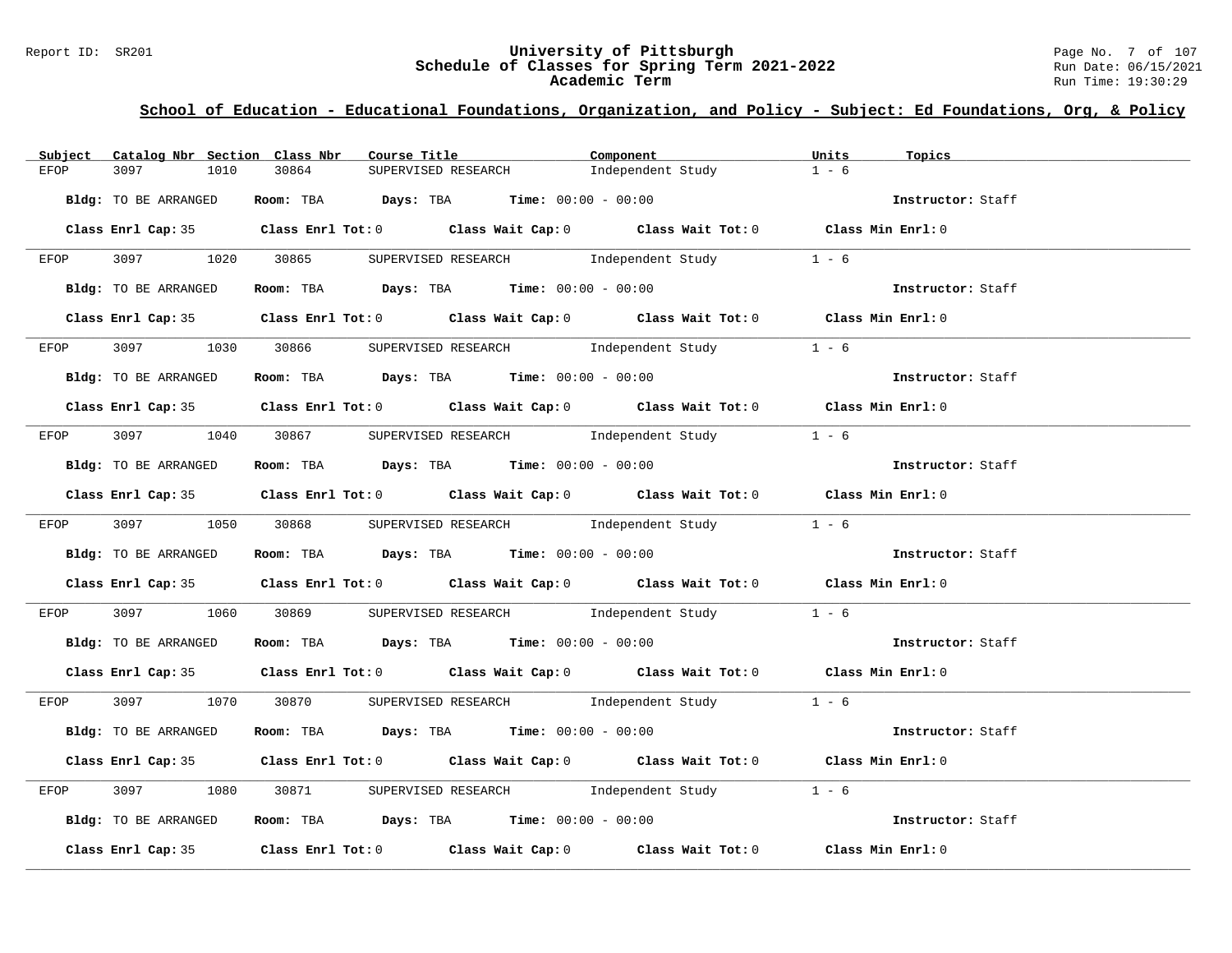| EFOP | 3097 1090            | SUPERVISED RESEARCH 1ndependent Study<br>30872                                              | $1 - 6$           |
|------|----------------------|---------------------------------------------------------------------------------------------|-------------------|
|      | Bldg: TO BE ARRANGED | Room: TBA $Days:$ TBA $Time: 00:00 - 00:00$                                                 | Instructor: Staff |
|      |                      | Class Enrl Cap: 35 Class Enrl Tot: 0 Class Wait Cap: 0 Class Wait Tot: 0 Class Min Enrl: 0  |                   |
|      |                      | EFOP 3097 1100 30873 SUPERVISED RESEARCH Independent Study 1 - 6                            |                   |
|      |                      | Bldg: TO BE ARRANGED Room: TBA Days: TBA Time: 00:00 - 00:00                                | Instructor: Staff |
|      |                      | Class Enrl Cap: 35 Class Enrl Tot: 0 Class Wait Cap: 0 Class Wait Tot: 0 Class Min Enrl: 0  |                   |
|      |                      | EFOP 3097 1110 30874 SUPERVISED RESEARCH Independent Study 1 - 6                            |                   |
|      |                      | Bldg: TO BE ARRANGED Room: TBA Days: TBA Time: 00:00 - 00:00                                | Instructor: Staff |
|      |                      | Class Enrl Cap: 35 Class Enrl Tot: 0 Class Wait Cap: 0 Class Wait Tot: 0 Class Min Enrl: 0  |                   |
|      |                      | EFOP 3097 1120 30875 SUPERVISED RESEARCH Independent Study 1 - 6                            |                   |
|      | Bldg: TO BE ARRANGED | Room: TBA $\rule{1em}{0.15mm}$ Days: TBA $\rule{1.15mm}]{0.15mm}$ Time: $0.000 - 0.000$     | Instructor: Staff |
|      |                      | Class Enrl Cap: 35 Class Enrl Tot: 0 Class Wait Cap: 0 Class Wait Tot: 0 Class Min Enrl: 0  |                   |
|      |                      | EFOP 3097 1130 30876 SUPERVISED RESEARCH Independent Study 1 - 6                            |                   |
|      |                      | Bldg: TO BE ARRANGED Room: TBA Days: TBA Time: 00:00 - 00:00                                | Instructor: Staff |
|      |                      | Class Enrl Cap: 35 Class Enrl Tot: 0 Class Wait Cap: 0 Class Wait Tot: 0 Class Min Enrl: 0  |                   |
|      |                      | EFOP 3097 1140 30877 SUPERVISED RESEARCH Independent Study 1 - 6                            |                   |
|      |                      | <b>Bldg:</b> TO BE ARRANGED <b>ROOM:</b> TBA <b>Days:</b> TBA <b>Time:</b> $00:00 - 00:00$  | Instructor: Staff |
|      |                      | Class Enrl Cap: 35 Class Enrl Tot: 0 Class Wait Cap: 0 Class Wait Tot: 0 Class Min Enrl: 0  |                   |
|      |                      | EFOP 3097 1150 30878 SUPERVISED RESEARCH Independent Study 1 - 6                            |                   |
|      |                      | <b>Bldg:</b> TO BE ARRANGED <b>Room:</b> TBA <b>Days:</b> TBA <b>Time:</b> $00:00 - 00:00$  | Instructor: Staff |
|      |                      | Class Enrl Cap: 35 Class Enrl Tot: 0 Class Wait Cap: 0 Class Wait Tot: 0 Class Min Enrl: 0  |                   |
|      |                      | EFOP 3097 1160 30879 SUPERVISED RESEARCH Independent Study 1 - 6                            |                   |
|      |                      | <b>Bldg:</b> TO BE ARRANGED <b>Room:</b> TBA <b>Days:</b> TBA <b>Time:</b> $00:00 - 00:00$  | Instructor: Staff |
|      |                      | Class Enrl Cap: 35 Class Enrl Tot: 0 Class Wait Cap: 0 Class Wait Tot: 0 Class Min Enrl: 0  |                   |
|      |                      | EFOP 3098 1020 30880 DIRECTED STUDY Directed Studies 1 - 6                                  |                   |
|      |                      | Bldg: TO BE ARRANGED Room: TBA Days: TBA Time: 00:00 - 00:00 000 000 1000 1nstructor: Staff |                   |
|      |                      | Class Enrl Cap: 35 Class Enrl Tot: 0 Class Wait Cap: 0 Class Wait Tot: 0 Class Min Enrl: 0  |                   |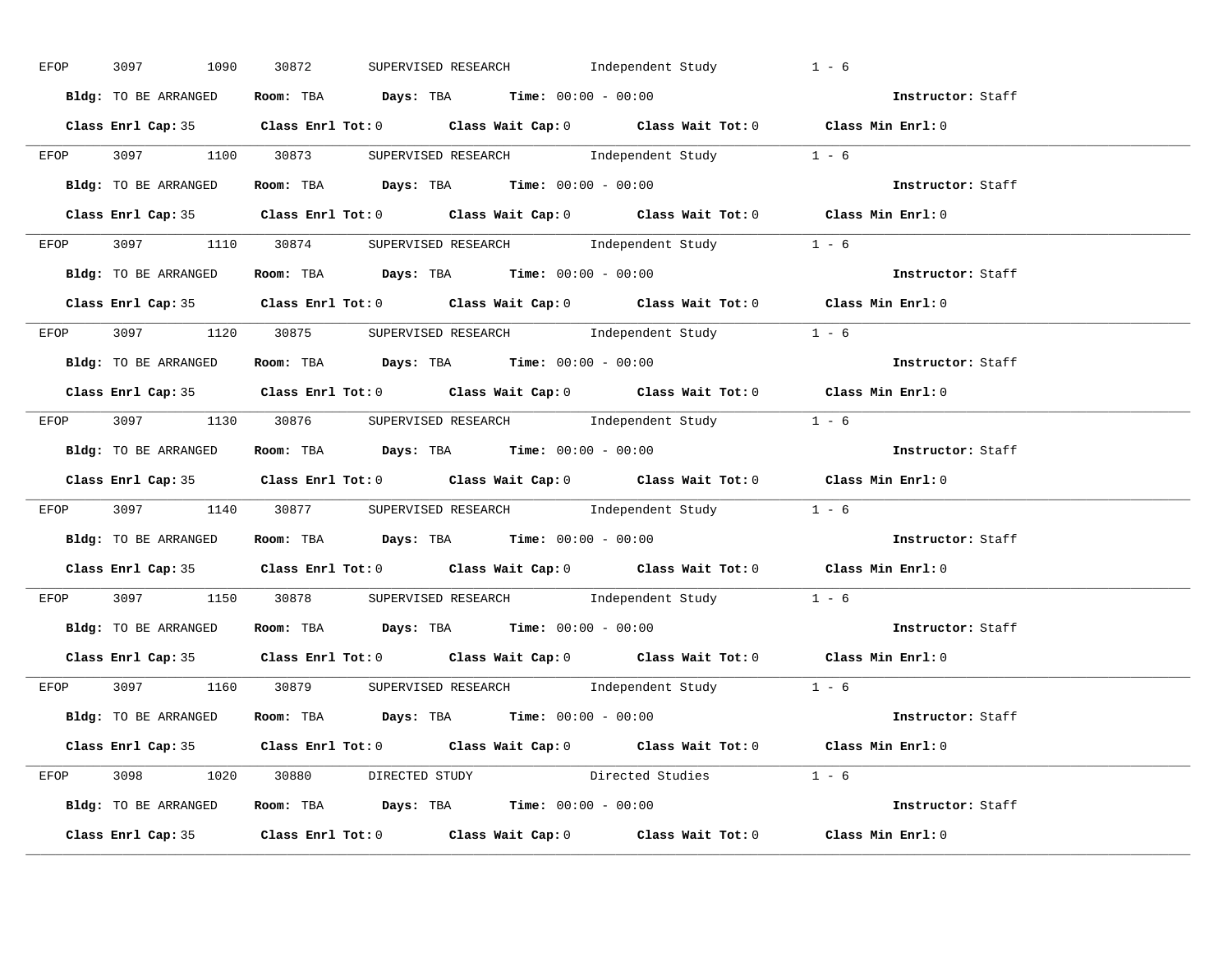#### Report ID: SR201 **University of Pittsburgh** Page No. 9 of 107 **Schedule of Classes for Spring Term 2021-2022** Run Date: 06/15/2021 **Academic Term** Run Time: 19:30:29

| Subject | Catalog Nbr Section Class Nbr | Course Title                                                                               | Component        |                        | Units   | Topics            |
|---------|-------------------------------|--------------------------------------------------------------------------------------------|------------------|------------------------|---------|-------------------|
| EFOP    | 3098<br>1030                  | 30881<br>DIRECTED STUDY                                                                    |                  | Directed Studies       | $1 - 6$ |                   |
|         | Bldg: TO BE ARRANGED          | Room: TBA $Days: TBA$ Time: $00:00 - 00:00$                                                |                  |                        |         | Instructor: Staff |
|         |                               | Class Enrl Cap: 35 Class Enrl Tot: 0 Class Wait Cap: 0 Class Wait Tot: 0 Class Min Enrl: 0 |                  |                        |         |                   |
|         |                               | EFOP 3098 1040 30882 DIRECTED STUDY                                                        | Directed Studies |                        | $1 - 6$ |                   |
|         | Bldg: TO BE ARRANGED          | Room: TBA $Days:$ TBA $Time: 00:00 - 00:00$                                                |                  |                        |         | Instructor: Staff |
|         |                               | Class Enrl Cap: 35 Class Enrl Tot: 0 Class Wait Cap: 0 Class Wait Tot: 0 Class Min Enrl: 0 |                  |                        |         |                   |
|         |                               | EFOP 3098 1050 30883 DIRECTED STUDY                                                        |                  | Directed Studies 1 - 6 |         |                   |
|         | Bldg: TO BE ARRANGED          | Room: TBA $Days:$ TBA $Time: 00:00 - 00:00$                                                |                  |                        |         | Instructor: Staff |
|         |                               | Class Enrl Cap: 35 Class Enrl Tot: 0 Class Wait Cap: 0 Class Wait Tot: 0 Class Min Enrl: 0 |                  |                        |         |                   |
| EFOP    |                               | 3098 1060 30884 DIRECTED STUDY Directed Studies 1 - 6                                      |                  |                        |         |                   |
|         | Bldg: TO BE ARRANGED          | Room: TBA $\rule{1em}{0.15mm}$ Days: TBA Time: $00:00 - 00:00$                             |                  |                        |         | Instructor: Staff |
|         |                               | Class Enrl Cap: 35 Class Enrl Tot: 0 Class Wait Cap: 0 Class Wait Tot: 0 Class Min Enrl: 0 |                  |                        |         |                   |
|         |                               | EFOP 3098 1070 30885 DIRECTED STUDY Directed Studies 1 - 6                                 |                  |                        |         |                   |
|         | Bldg: TO BE ARRANGED          | Room: TBA Days: TBA Time: $00:00 - 00:00$                                                  |                  |                        |         | Instructor: Staff |
|         |                               | Class Enrl Cap: 35 Class Enrl Tot: 0 Class Wait Cap: 0 Class Wait Tot: 0 Class Min Enrl: 0 |                  |                        |         |                   |
| EFOP    |                               | 3098 $1080$ 30886 DIRECTED STUDY Directed Studies $1 - 6$                                  |                  |                        |         |                   |
|         | Bldg: TO BE ARRANGED          | Room: TBA $\rule{1em}{0.15mm}$ Days: TBA Time: $00:00 - 00:00$                             |                  |                        |         | Instructor: Staff |
|         |                               | Class Enrl Cap: 35 Class Enrl Tot: 0 Class Wait Cap: 0 Class Wait Tot: 0 Class Min Enrl: 0 |                  |                        |         |                   |
|         |                               | EFOP 3098 1090 30887 DIRECTED STUDY Directed Studies 1 - 6                                 |                  |                        |         |                   |
|         | Bldg: TO BE ARRANGED          | Room: TBA $Days:$ TBA Time: $00:00 - 00:00$                                                |                  |                        |         | Instructor: Staff |
|         |                               | Class Enrl Cap: 35 Class Enrl Tot: 0 Class Wait Cap: 0 Class Wait Tot: 0 Class Min Enrl: 0 |                  |                        |         |                   |
| EFOP    | 3098 300                      | 1100 30888 DIRECTED STUDY Directed Studies 1 - 6                                           |                  |                        |         |                   |
|         | Bldg: TO BE ARRANGED          | Room: TBA Days: TBA Time: 00:00 - 00:00                                                    |                  |                        |         | Instructor: Staff |
|         |                               | Class Enrl Cap: 35 Class Enrl Tot: 0 Class Wait Cap: 0 Class Wait Tot: 0 Class Min Enrl: 0 |                  |                        |         |                   |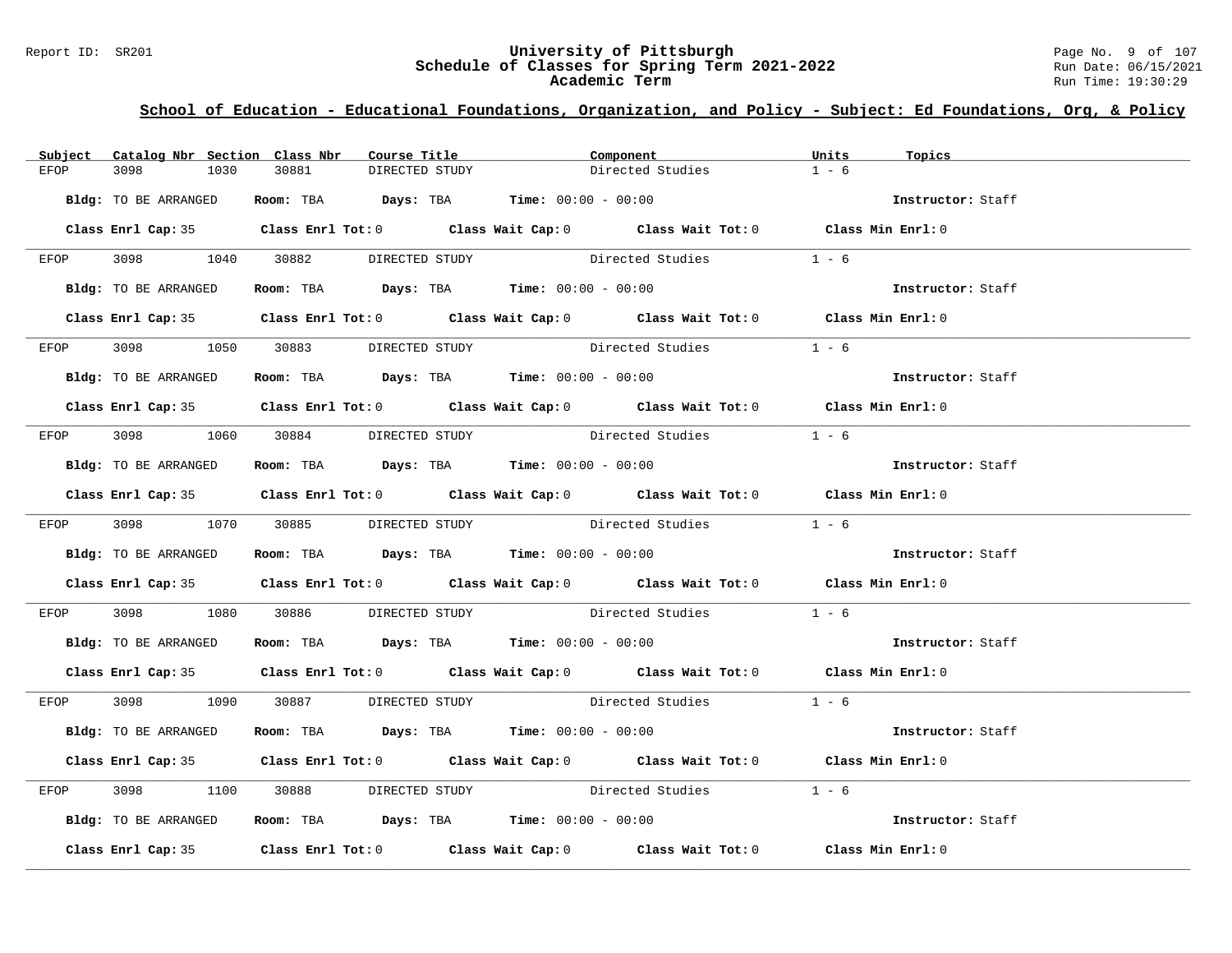| EFOP | 3098 1110 30889      | DIRECTED STUDY                                               | Directed Studies                                                                           | $1 - 6$           |
|------|----------------------|--------------------------------------------------------------|--------------------------------------------------------------------------------------------|-------------------|
|      |                      | Bldg: TO BE ARRANGED Room: TBA Days: TBA Time: 00:00 - 00:00 |                                                                                            | Instructor: Staff |
|      |                      |                                                              | Class Enrl Cap: 35 Class Enrl Tot: 0 Class Wait Cap: 0 Class Wait Tot: 0 Class Min Enrl: 0 |                   |
|      |                      |                                                              | EFOP $3098$ $1120$ $30890$ DIRECTED STUDY Directed Studies $1 - 6$                         |                   |
|      | Bldg: TO BE ARRANGED | Room: TBA $Days:$ TBA Time: $00:00 - 00:00$                  |                                                                                            | Instructor: Staff |
|      |                      |                                                              | Class Enrl Cap: 35 Class Enrl Tot: 0 Class Wait Cap: 0 Class Wait Tot: 0 Class Min Enrl: 0 |                   |
|      |                      |                                                              | EFOP $3098$ 1130 $30891$ DIRECTED STUDY Directed Studies 1 - 6                             |                   |
|      |                      | Bldg: TO BE ARRANGED Room: TBA Days: TBA Time: 00:00 - 00:00 |                                                                                            | Instructor: Staff |
|      |                      |                                                              | Class Enrl Cap: 35 Class Enrl Tot: 0 Class Wait Cap: 0 Class Wait Tot: 0 Class Min Enrl: 0 |                   |
|      |                      | EFOP 3098 1140 30892 DIRECTED STUDY                          | Directed Studies 1 - 6                                                                     |                   |
|      | Bldg: TO BE ARRANGED | Room: TBA $Days:$ TBA $Time:$ $00:00 - 00:00$                |                                                                                            | Instructor: Staff |
|      |                      |                                                              | Class Enrl Cap: 35 Class Enrl Tot: 0 Class Wait Cap: 0 Class Wait Tot: 0 Class Min Enrl: 0 |                   |
|      |                      |                                                              | EFOP $3098$ 1150 $30893$ DIRECTED STUDY Directed Studies $1 - 6$                           |                   |
|      |                      | Bldg: TO BE ARRANGED Room: TBA Days: TBA Time: 00:00 - 00:00 |                                                                                            | Instructor: Staff |
|      |                      |                                                              | Class Enrl Cap: 35 Class Enrl Tot: 0 Class Wait Cap: 0 Class Wait Tot: 0 Class Min Enrl: 0 |                   |
|      |                      |                                                              | EFOP $3098$ 1160 $30894$ DIRECTED STUDY Directed Studies 1 - 6                             |                   |
|      |                      | Bldg: TO BE ARRANGED Room: TBA Days: TBA Time: 00:00 - 00:00 |                                                                                            | Instructor: Staff |
|      |                      |                                                              | Class Enrl Cap: 35 Class Enrl Tot: 0 Class Wait Cap: 0 Class Wait Tot: 0 Class Min Enrl: 0 |                   |
|      |                      |                                                              | EFOP 3098 1170 30895 DIRECTED STUDY Directed Studies 1 - 6                                 |                   |
|      |                      | Bldg: TO BE ARRANGED ROOM: TBA Days: TBA Time: 00:00 - 00:00 |                                                                                            | Instructor: Staff |
|      |                      |                                                              | Class Enrl Cap: 35 Class Enrl Tot: 0 Class Wait Cap: 0 Class Wait Tot: 0 Class Min Enrl: 0 |                   |
|      |                      | EFOP 3098 1180 30896 DIRECTED STUDY                          | Directed Studies 1 - 6                                                                     |                   |
|      |                      | Bldg: TO BE ARRANGED ROOM: TBA Days: TBA Time: 00:00 - 00:00 |                                                                                            | Instructor: Staff |
|      |                      |                                                              | Class Enrl Cap: 35 Class Enrl Tot: 0 Class Wait Cap: 0 Class Wait Tot: 0 Class Min Enrl: 0 |                   |
|      |                      |                                                              | EFOP 3098 1190 30897 DIRECTED STUDY Directed Studies $1 - 6$                               |                   |
|      |                      | Bldg: TO BE ARRANGED ROOM: TBA Days: TBA Time: 00:00 - 00:00 |                                                                                            | Instructor: Staff |
|      |                      |                                                              | Class Enrl Cap: 35 Class Enrl Tot: 0 Class Wait Cap: 0 Class Wait Tot: 0 Class Min Enrl: 0 |                   |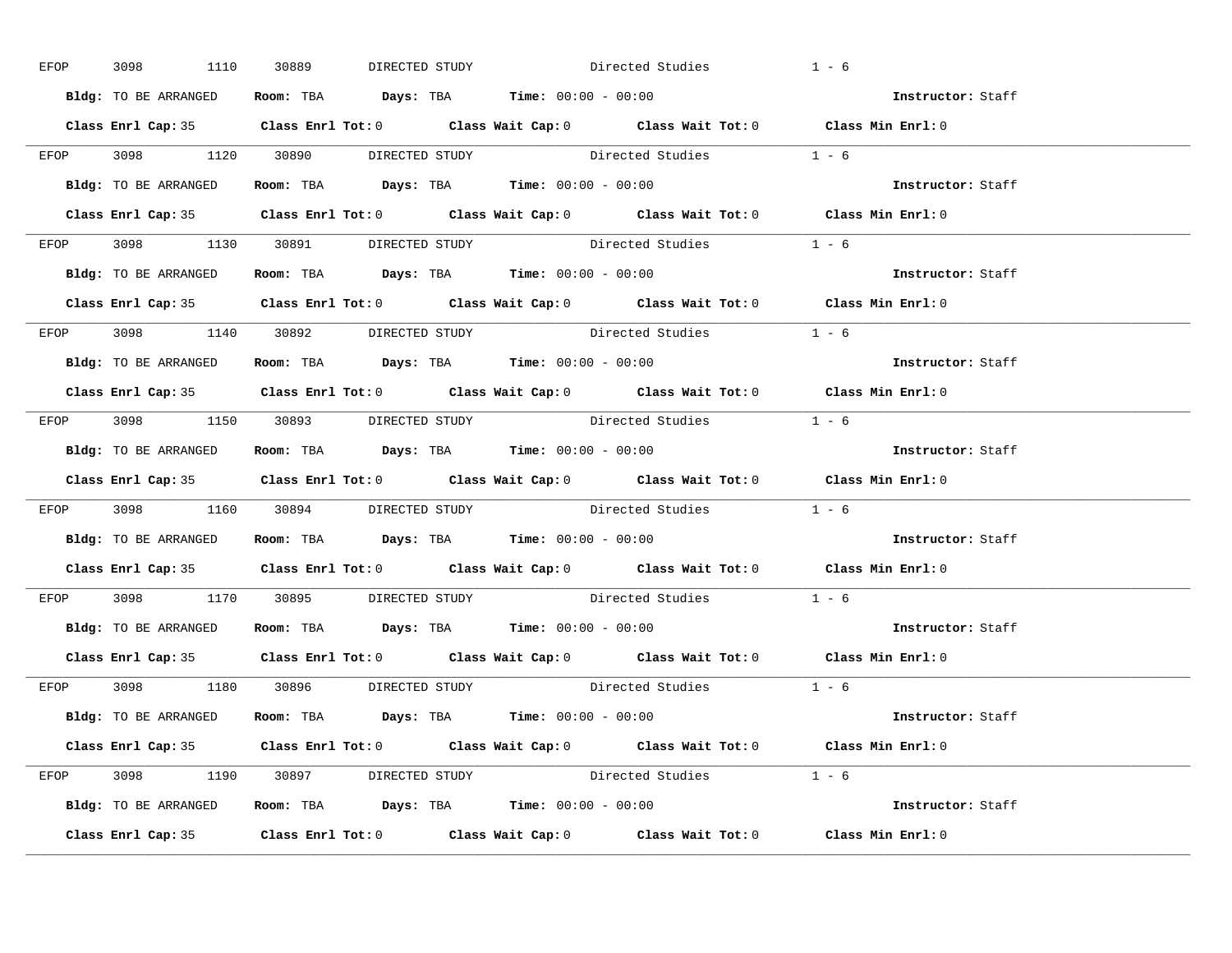#### Report ID: SR201 **University of Pittsburgh** Page No. 11 of 107 **Schedule of Classes for Spring Term 2021-2022** Run Date: 06/15/2021 **Academic Term** Run Time: 19:30:29

| Subject | Catalog Nbr Section Class Nbr | Course Title            | Component                                                                                  |                  | Units<br>Topics   |  |
|---------|-------------------------------|-------------------------|--------------------------------------------------------------------------------------------|------------------|-------------------|--|
| EFOP    | 3098<br>1200                  | 30898<br>DIRECTED STUDY |                                                                                            | Directed Studies | $1 - 6$           |  |
|         | Bldg: TO BE ARRANGED          |                         | Room: TBA $Days:$ TBA $Time: 00:00 - 00:00$                                                |                  | Instructor: Staff |  |
|         |                               |                         |                                                                                            |                  |                   |  |
|         |                               |                         | Class Enrl Cap: 35 Class Enrl Tot: 0 Class Wait Cap: 0 Class Wait Tot: 0 Class Min Enrl: 0 |                  |                   |  |
| EFOP    |                               |                         | 3099 1010 30899 GUIDANC IN THE DOCTORAL DEGREEThesis Research                              |                  | $1 - 18$          |  |
|         | Bldg: TO BE ARRANGED          |                         | Room: TBA $Days:$ TBA $Time: 00:00 - 00:00$                                                |                  | Instructor: Staff |  |
|         |                               |                         | Class Enrl Cap: 35 Class Enrl Tot: 0 Class Wait Cap: 0 Class Wait Tot: 0 Class Min Enrl: 0 |                  |                   |  |
| EFOP    | 3099 700                      |                         | 1020 30900 GUIDANC IN THE DOCTORAL DEGREEThesis Research                                   |                  | $1 - 18$          |  |
|         | Bldg: TO BE ARRANGED          |                         | Room: TBA $Days:$ TBA $Time: 00:00 - 00:00$                                                |                  | Instructor: Staff |  |
|         |                               |                         | Class Enrl Cap: 35 Class Enrl Tot: 0 Class Wait Cap: 0 Class Wait Tot: 0 Class Min Enrl: 0 |                  |                   |  |
|         |                               |                         |                                                                                            |                  |                   |  |
| EFOP    |                               |                         | 3099 1030 30901 GUIDANC IN THE DOCTORAL DEGREEThesis Research                              |                  | $1 - 18$          |  |
|         | Bldg: TO BE ARRANGED          |                         | Room: TBA $\rule{1em}{0.15mm}$ Days: TBA $\rule{1.15mm}{0.15mm}$ Time: $00:00 - 00:00$     |                  | Instructor: Staff |  |
|         |                               |                         | Class Enrl Cap: 35 Class Enrl Tot: 0 Class Wait Cap: 0 Class Wait Tot: 0 Class Min Enrl: 0 |                  |                   |  |
|         |                               |                         | EFOP 3099 1040 30902 GUIDANC IN THE DOCTORAL DEGREEThesis Research 1 - 18                  |                  |                   |  |
|         | Bldg: TO BE ARRANGED          |                         | Room: TBA $Days:$ TBA Time: $00:00 - 00:00$                                                |                  | Instructor: Staff |  |
|         |                               |                         | Class Enrl Cap: 35 Class Enrl Tot: 0 Class Wait Cap: 0 Class Wait Tot: 0 Class Min Enrl: 0 |                  |                   |  |
| EFOP    | 3099 700                      |                         | 1050 30903 GUIDANC IN THE DOCTORAL DEGREEThesis Research 1 - 18                            |                  |                   |  |
|         | Bldg: TO BE ARRANGED          |                         | Room: TBA $Days:$ TBA $Time:$ $00:00 - 00:00$                                              |                  | Instructor: Staff |  |
|         |                               |                         | Class Enrl Cap: 35 Class Enrl Tot: 0 Class Wait Cap: 0 Class Wait Tot: 0 Class Min Enrl: 0 |                  |                   |  |
|         |                               |                         | EFOP 3099 1060 30904 GUIDANC IN THE DOCTORAL DEGREEThesis Research 1 - 18                  |                  |                   |  |
|         | Bldg: TO BE ARRANGED          |                         | Room: TBA $Days: TBA$ Time: $00:00 - 00:00$                                                |                  | Instructor: Staff |  |
|         |                               |                         | Class Enrl Cap: 35 Class Enrl Tot: 0 Class Wait Cap: 0 Class Wait Tot: 0 Class Min Enrl: 0 |                  |                   |  |
| EFOP    | 3099                          | 1070 30905              | GUIDANC IN THE DOCTORAL DEGREEThesis Research $1 - 18$                                     |                  |                   |  |
|         | Bldg: TO BE ARRANGED          |                         | Room: TBA $\rule{1em}{0.15mm}$ Days: TBA $\rule{1.15mm}{0.15mm}$ Time: $00:00 - 00:00$     |                  | Instructor: Staff |  |
|         |                               |                         | Class Enrl Cap: 35 Class Enrl Tot: 0 Class Wait Cap: 0 Class Wait Tot: 0 Class Min Enrl: 0 |                  |                   |  |
|         |                               |                         |                                                                                            |                  |                   |  |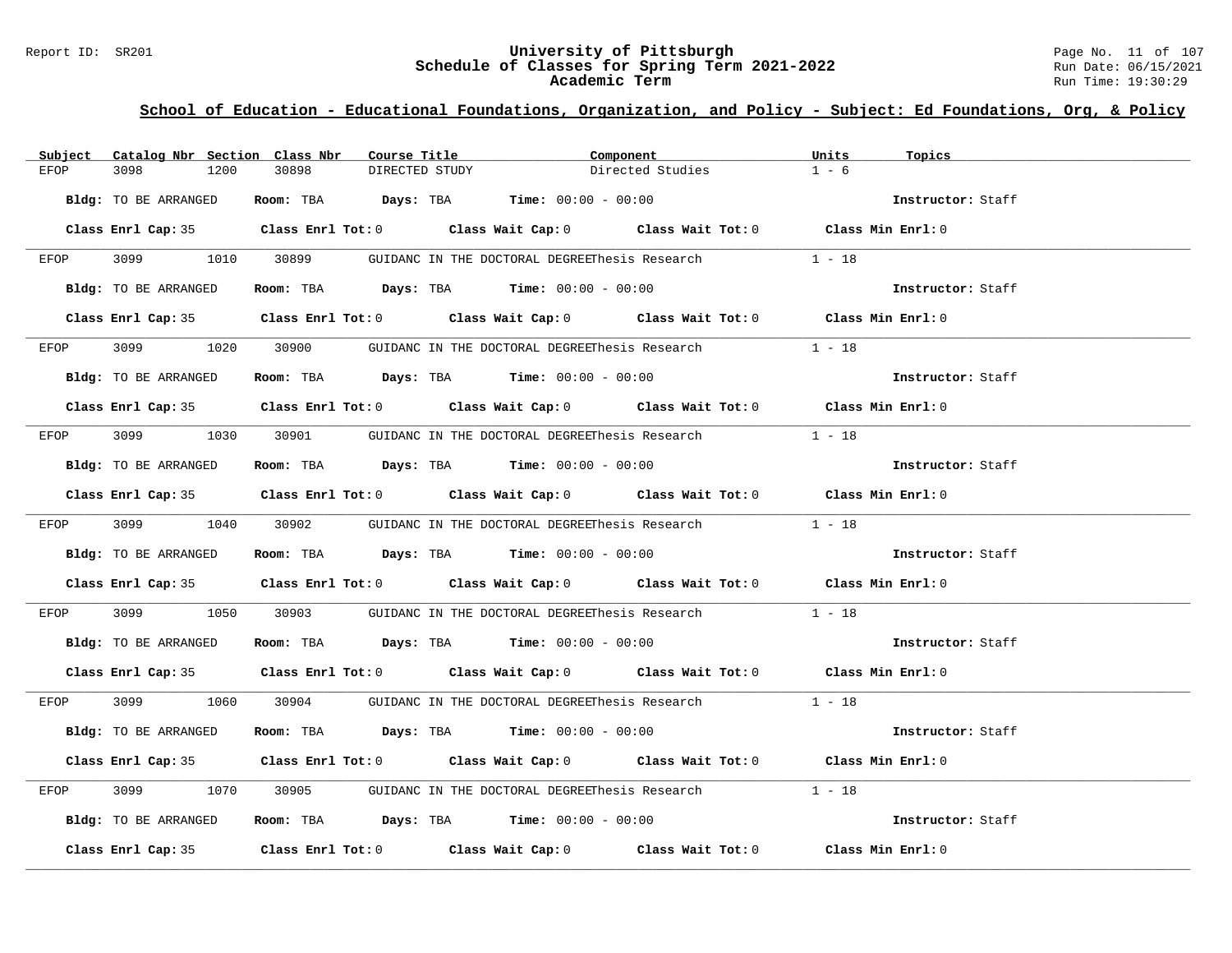| EFOP | 3099 700<br>1080     | 30906 | GUIDANC IN THE DOCTORAL DEGREEThesis Research                                              |                                                               | $1 - 18$          |
|------|----------------------|-------|--------------------------------------------------------------------------------------------|---------------------------------------------------------------|-------------------|
|      | Bldg: TO BE ARRANGED |       | Room: TBA $Days$ : TBA Time: $00:00 - 00:00$                                               |                                                               | Instructor: Staff |
|      |                      |       | Class Enrl Cap: 35 Class Enrl Tot: 0 Class Wait Cap: 0 Class Wait Tot: 0 Class Min Enrl: 0 |                                                               |                   |
|      |                      |       | EFOP 3099 1090 30907 GUIDANC IN THE DOCTORAL DEGREEThesis Research 1 - 18                  |                                                               |                   |
|      | Bldg: TO BE ARRANGED |       | Room: TBA $Days:$ TBA Time: $00:00 - 00:00$                                                |                                                               | Instructor: Staff |
|      |                      |       | Class Enrl Cap: 35 Class Enrl Tot: 0 Class Wait Cap: 0 Class Wait Tot: 0 Class Min Enrl: 0 |                                                               |                   |
|      |                      |       | EFOP 3099 1100 30908 GUIDANC IN THE DOCTORAL DEGREEThesis Research 1 - 18                  |                                                               |                   |
|      |                      |       | <b>Bldg:</b> TO BE ARRANGED <b>Room:</b> TBA <b>Days:</b> TBA <b>Time:</b> $00:00 - 00:00$ |                                                               | Instructor: Staff |
|      |                      |       | Class Enrl Cap: 35 Class Enrl Tot: 0 Class Wait Cap: 0 Class Wait Tot: 0 Class Min Enrl: 0 |                                                               |                   |
|      |                      |       | EFOP 3099 1110 30909 GUIDANC IN THE DOCTORAL DEGREEThesis Research 1 - 18                  |                                                               |                   |
|      | Bldg: TO BE ARRANGED |       | Room: TBA $\rule{1em}{0.15mm}$ Days: TBA $\rule{1.5mm}{0.15mm}$ Time: $00:00 - 00:00$      |                                                               | Instructor: Staff |
|      |                      |       | Class Enrl Cap: 35 Class Enrl Tot: 0 Class Wait Cap: 0 Class Wait Tot: 0 Class Min Enrl: 0 |                                                               |                   |
|      |                      |       | EFOP 3099 1120 30910 GUIDANC IN THE DOCTORAL DEGREEThesis Research 1 - 18                  |                                                               |                   |
|      | Bldg: TO BE ARRANGED |       | Room: TBA $Days:$ TBA $Time: 00:00 - 00:00$                                                |                                                               | Instructor: Staff |
|      |                      |       | Class Enrl Cap: 35 Class Enrl Tot: 0 Class Wait Cap: 0 Class Wait Tot: 0 Class Min Enrl: 0 |                                                               |                   |
|      |                      |       | EFOP 3099 1130 30911 GUIDANC IN THE DOCTORAL DEGREEThesis Research 1 - 18                  |                                                               |                   |
|      |                      |       | Bldg: TO BE ARRANGED Room: TBA Days: TBA Time: 00:00 - 00:00                               |                                                               | Instructor: Staff |
|      |                      |       | Class Enrl Cap: 35 Class Enrl Tot: 0 Class Wait Cap: 0 Class Wait Tot: 0 Class Min Enrl: 0 |                                                               |                   |
| EFOP |                      |       |                                                                                            |                                                               |                   |
|      |                      |       |                                                                                            | 3099 1140 30912 GUIDANC IN THE DOCTORAL DEGREEThesis Research | $1 - 18$          |
|      |                      |       | Bldg: TO BE ARRANGED Room: TBA Days: TBA Time: 00:00 - 00:00                               |                                                               | Instructor: Staff |
|      |                      |       | Class Enrl Cap: 35 Class Enrl Tot: 0 Class Wait Cap: 0 Class Wait Tot: 0 Class Min Enrl: 0 |                                                               |                   |
|      |                      |       | EFOP 3099 1150 30913 GUIDANC IN THE DOCTORAL DEGREEThesis Research 1 - 18                  |                                                               |                   |
|      |                      |       | Bldg: TO BE ARRANGED Room: TBA Days: TBA Time: 00:00 - 00:00                               |                                                               | Instructor: Staff |
|      |                      |       | Class Enrl Cap: 35 Class Enrl Tot: 0 Class Wait Cap: 0 Class Wait Tot: 0 Class Min Enrl: 0 |                                                               |                   |
|      |                      |       | EFOP 3099 1160 30914 GUIDANC IN THE DOCTORAL DEGREEThesis Research 1 - 18                  |                                                               |                   |
|      |                      |       | Bldg: TO BE ARRANGED Room: TBA Days: TBA Time: 00:00 - 00:00                               |                                                               | Instructor: Staff |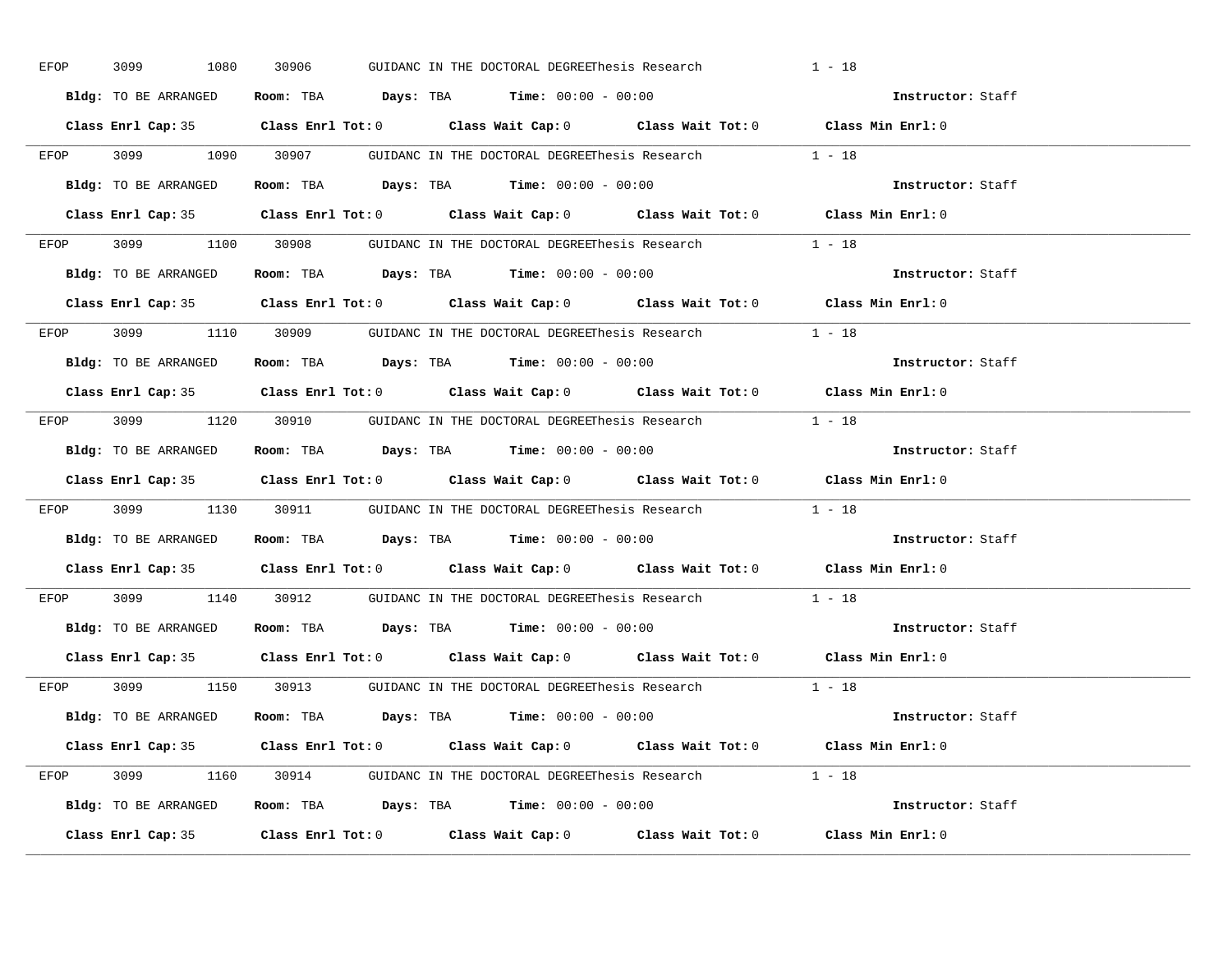#### Report ID: SR201 **University of Pittsburgh** Page No. 13 of 107 **Schedule of Classes for Spring Term 2021-2022** Run Date: 06/15/2021 **Academic Term** Run Time: 19:30:29

| Catalog Nbr Section Class Nbr<br>Subject | Course Title                                                              | Component                                                                                                                             | Units<br>Topics   |
|------------------------------------------|---------------------------------------------------------------------------|---------------------------------------------------------------------------------------------------------------------------------------|-------------------|
| 3129<br>1060<br>EFOP                     | 30915                                                                     | HIGHER EDUC HUMAN RESOURCE MGTLecture                                                                                                 | $\mathbf{R}$      |
| Bldg: WEB Based Class                    | Days: TBA<br>Room: TBA                                                    | <b>Time:</b> $00:00 - 00:00$                                                                                                          | Instructor: Staff |
| Bldg: TBA                                | Room: TBA<br>Days: Sa                                                     | <b>Time:</b> $13:00 - 17:00$                                                                                                          | Instructor: Staff |
| Class Enrl Cap: 35<br>Attributes: Hybrid | Class Enrl Tot: 0<br>Room Characteristics: PeopleSoft - Scheduled (PS)(1) | Class Wait Cap: 0<br>Class Wait Tot: 0                                                                                                | Class Min Enrl: 0 |
| 3131<br>1010<br>EFOP                     | 30916                                                                     | STUDENT, CAMPUS, AND SOCIETY Seminar                                                                                                  | 3                 |
| Bldg: TBA                                | Room: TBA<br>Days: W                                                      | $Time: 16:30 - 19:10$                                                                                                                 | Instructor: Staff |
| Class Enrl Cap: 35                       | Class Enrl Tot: 0<br>Room Characteristics: PeopleSoft - Scheduled (PS)(1) | Class Wait Cap: 0<br>Class Wait Tot: 0                                                                                                | Class Min Enrl: 0 |
| 3136<br>1010<br>EFOP                     | 30917                                                                     | COMPARATIVE HIGHER EDUCATION Seminar                                                                                                  | $\mathcal{L}$     |
| Bldg: TBA                                | Days: Tu<br>Room: TBA                                                     | <b>Time:</b> $19:15 - 21:55$                                                                                                          | Instructor: Staff |
| Class Enrl Cap: 35                       | Class Enrl Tot: 0<br>Room Characteristics: PeopleSoft - Scheduled (PS)(1) | Class Wait Cap: 0<br>Class Wait Tot: 0<br>Attributes: African Studies, Asian Studies, Global Studies, Russian & East European Studies | Class Min Enrl: 0 |
| 3139<br>1350<br>EFOP                     | 30918                                                                     | LEGAL ASPECTS OF HIGHER EDUC Lecture                                                                                                  | 3                 |
| Bldg: TBA                                | Days: Th<br>Room: TBA                                                     | $Time: 16:30 - 19:10$                                                                                                                 | Instructor: Staff |
| Class Enrl Cap: 35                       | Class Enrl Tot: 0<br>Room Characteristics: PeopleSoft - Scheduled (PS)(1) | Class Wait Cap: 0<br>Class Wait Tot: 0                                                                                                | Class Min Enrl: 0 |
| 3209<br>1060<br>EFOP                     | 30919                                                                     | HIGH ED INSTN ASSMNT & ACCRED Lecture                                                                                                 | 3                 |
| Bldg: WEB Based Class                    | Days: TBA<br>Room: TBA                                                    | <b>Time:</b> $00:00 - 00:00$                                                                                                          | Instructor: Staff |
| Bldg: TO BE ARRANGED                     | Room: TBA<br>Days: Sa                                                     | <b>Time:</b> $13:00 - 17:00$                                                                                                          | Instructor: Staff |
| Class Enrl Cap: 35<br>Attributes: Online | Class Enrl Tot: 0                                                         | Class Wait Cap: 0<br>Class Wait Tot: 0                                                                                                | Class Min Enrl: 0 |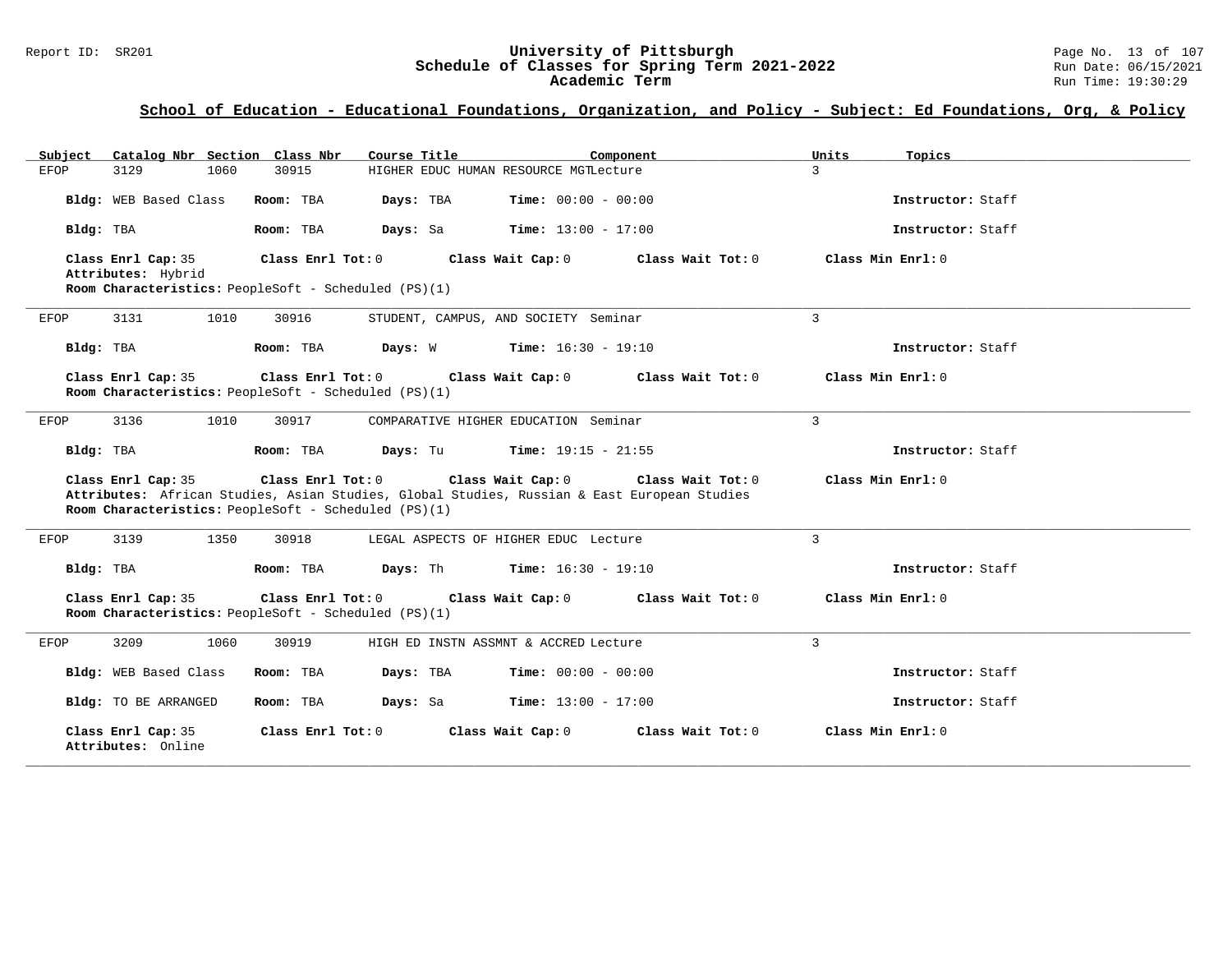# Report ID: SR201 **University of Pittsburgh University of Pittsburgh** Page No. 14 of 107<br>**Schedule of Classes for Spring Term 2021-2022** Run Date: 06/15/2021 Schedule of Classes for Spring Term 2021-2022<br>Academic Term

### **School of Education - Office of the Dean, School of Education - Subject: FT Diss Study EDUC**

| Subject | Catalog Nbr Section Class Nbr                                                                                                |      |                   | Course Title |                              | Component                                           | Units             | Topics            |
|---------|------------------------------------------------------------------------------------------------------------------------------|------|-------------------|--------------|------------------------------|-----------------------------------------------------|-------------------|-------------------|
| FTDG    | 0000                                                                                                                         | 1010 | 12436             |              |                              | FULL-TIME DISSERTATION STUDY Full Time Dissertation |                   |                   |
|         | <b>Bldg:</b> TO BE ARRANGED                                                                                                  |      | Room: TBA         | Days: TBA    | <b>Time:</b> $00:00 - 00:00$ |                                                     |                   | Instructor: Staff |
|         | Class Enrl Cap: 999                                                                                                          |      | Class Enrl Tot: 0 |              | Class Wait Cap: 0            | Class Wait Tot: $0$                                 | Class Min Enrl: 0 |                   |
|         | <b></b> This class has an additional fee. For more information go to <a <="" href="http://www.registrar.pitt.edu" td=""></a> |      |                   |              |                              |                                                     |                   |                   |

**\_\_\_\_\_\_\_\_\_\_\_\_\_\_\_\_\_\_\_\_\_\_\_\_\_\_\_\_\_\_\_\_\_\_\_\_\_\_\_\_\_\_\_\_\_\_\_\_\_\_\_\_\_\_\_\_\_\_\_\_\_\_\_\_\_\_\_\_\_\_\_\_\_\_\_\_\_\_\_\_\_\_\_\_\_\_\_\_\_\_\_\_\_\_\_\_\_\_\_\_\_\_\_\_\_\_\_\_\_\_\_\_\_\_\_\_\_\_\_\_\_\_\_\_\_\_\_\_\_\_\_\_\_\_\_\_\_\_\_\_\_\_\_\_\_\_\_\_\_\_\_\_\_\_\_\_**

target="\_blank">http://www.registrar.pitt.edu/</a>, and click on Faculty and Staff, then Course and Class.</p>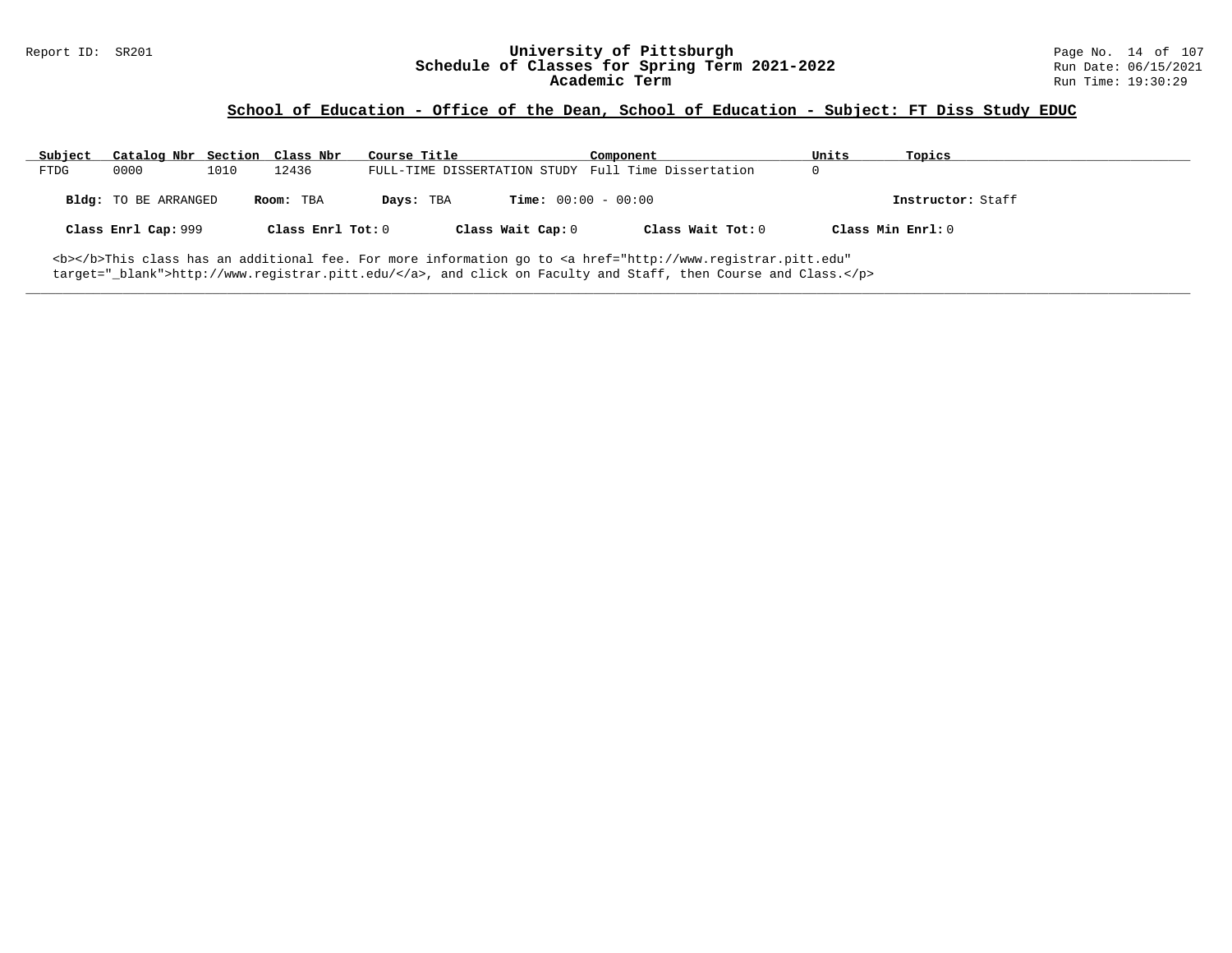#### Report ID: SR201 **University of Pittsburgh** Page No. 15 of 107 **Schedule of Classes for Spring Term 2021-2022** Run Date: 06/15/2021 **Academic Term** Run Time: 19:30:29

### **School of Education - Health and Human Development - Subject: Health and Human Development**

| Subject    | Catalog Nbr Section Class Nbr                                           |      |                   | Course Title                                                               |                                         | Component                                                                                                                                                                                                                          | Units        | Topics                                   |
|------------|-------------------------------------------------------------------------|------|-------------------|----------------------------------------------------------------------------|-----------------------------------------|------------------------------------------------------------------------------------------------------------------------------------------------------------------------------------------------------------------------------------|--------------|------------------------------------------|
| <b>HHD</b> | 0031                                                                    | 1030 | 23807             | MODERN DANCE 1                                                             |                                         | Credit Laboratory                                                                                                                                                                                                                  | $\mathbf{1}$ |                                          |
|            | Bldg: Trees Hall                                                        |      | Room: 000DS       | Days: TuTh                                                                 | <b>Time:</b> $16:00 - 16:55$            |                                                                                                                                                                                                                                    |              | Instructor: Gillis Kruman, Susan         |
|            |                                                                         |      |                   |                                                                            |                                         |                                                                                                                                                                                                                                    |              | Mitcham, Jessica Anne Marino             |
|            | Class Enrl Cap: 10<br>Combined Section ID: $0615(PEDC/0031/HPA/0031)$ - |      | Class Enrl Tot: 0 |                                                                            | Class Wait Cap: 10<br>PEDC 0031(#10877) | Class Wait Tot: 0                                                                                                                                                                                                                  |              | Class Min Enrl: 0                        |
|            |                                                                         |      |                   |                                                                            |                                         | <b></b> This class has an additional fee. For more information go to <a <br="" href="http://www.registrar.pitt.edu">target=" blank"&gt;http://www.registrar.pitt.edu/</a> , and click on Faculty and Staff, then Course and Class. |              |                                          |
| HHD        | 0032                                                                    | 1030 | 23186             | MODERN DANCE 2                                                             |                                         | Credit Laboratory                                                                                                                                                                                                                  | $\mathbf{1}$ |                                          |
|            | Bldg: Trees Hall                                                        |      | Room: 000DS       | Days: MW                                                                   | <b>Time:</b> $11:00 - 11:55$            |                                                                                                                                                                                                                                    |              | Instructor: Gillis Kruman, Susan         |
|            |                                                                         |      |                   |                                                                            |                                         |                                                                                                                                                                                                                                    |              | Stifel, Ruth G                           |
|            | Class Enrl Cap: 10                                                      |      | Class Enrl Tot: 0 | Combined Section ID: 0892(PEDC 0032/HPA 0032) - PEDC 0032(#11072)          | Class Wait Cap: 10                      | Class Wait Tot: 0                                                                                                                                                                                                                  |              | Class Min Enrl: 0                        |
|            |                                                                         |      |                   |                                                                            |                                         | <b></b> This class has an additional fee. For more information go to <a <br="" href="http://www.registrar.pitt.edu">target="_blank"&gt;http://www.registrar.pitt.edu/</a> , and click on Faculty and Staff, then Course and Class. |              |                                          |
| HHD        | 0033                                                                    | 1080 | 26099             | BALLET 1                                                                   |                                         | Credit Laboratory                                                                                                                                                                                                                  | $\mathbf{1}$ |                                          |
|            | Bldg: Trees Hall                                                        |      | Room: 000DS       | Days: TuTh                                                                 | <b>Time:</b> $15:00 - 15:55$            |                                                                                                                                                                                                                                    |              | Instructor: Mitcham, Jessica Anne Marino |
|            |                                                                         |      |                   |                                                                            |                                         |                                                                                                                                                                                                                                    |              | Gillis Kruman, Susan                     |
|            | Class Enrl Cap: 10                                                      |      | Class Enrl Tot: 0 | <b>Combined Section ID: 0935 (PEDC 0033/HPA 0033) - PEDC 0033 (#26098)</b> | Class Wait Cap: 10                      | Class Wait Tot: 0                                                                                                                                                                                                                  |              | Class Min Enrl: 0                        |
| HHD        | 0040                                                                    | 1010 | 23185             | CHOREOGRAPHY                                                               |                                         | Credit Laboratory                                                                                                                                                                                                                  | $\mathbf{1}$ |                                          |
|            | Bldg: Trees Hall                                                        |      | Room: 000DS       | Days: M                                                                    | <b>Time:</b> $16:00 - 17:55$            |                                                                                                                                                                                                                                    |              | Instructor: Gillis Kruman, Susan         |
|            | Class Enrl Cap: 10                                                      |      | Class Enrl Tot: 0 |                                                                            | Class Wait Cap: 10                      |                                                                                                                                                                                                                                    |              | Class Min $Enr1: 0$                      |
|            | Combined Section ID: 0906(PEDC 0040/HPA 0040) -                         |      |                   |                                                                            | PEDC 0040(#11025)                       | Class Wait Tot: $0$                                                                                                                                                                                                                |              |                                          |

**\_\_\_\_\_\_\_\_\_\_\_\_\_\_\_\_\_\_\_\_\_\_\_\_\_\_\_\_\_\_\_\_\_\_\_\_\_\_\_\_\_\_\_\_\_\_\_\_\_\_\_\_\_\_\_\_\_\_\_\_\_\_\_\_\_\_\_\_\_\_\_\_\_\_\_\_\_\_\_\_\_\_\_\_\_\_\_\_\_\_\_\_\_\_\_\_\_\_\_\_\_\_\_\_\_\_\_\_\_\_\_\_\_\_\_\_\_\_\_\_\_\_\_\_\_\_\_\_\_\_\_\_\_\_\_\_\_\_\_\_\_\_\_\_\_\_\_\_\_\_\_\_\_\_\_\_**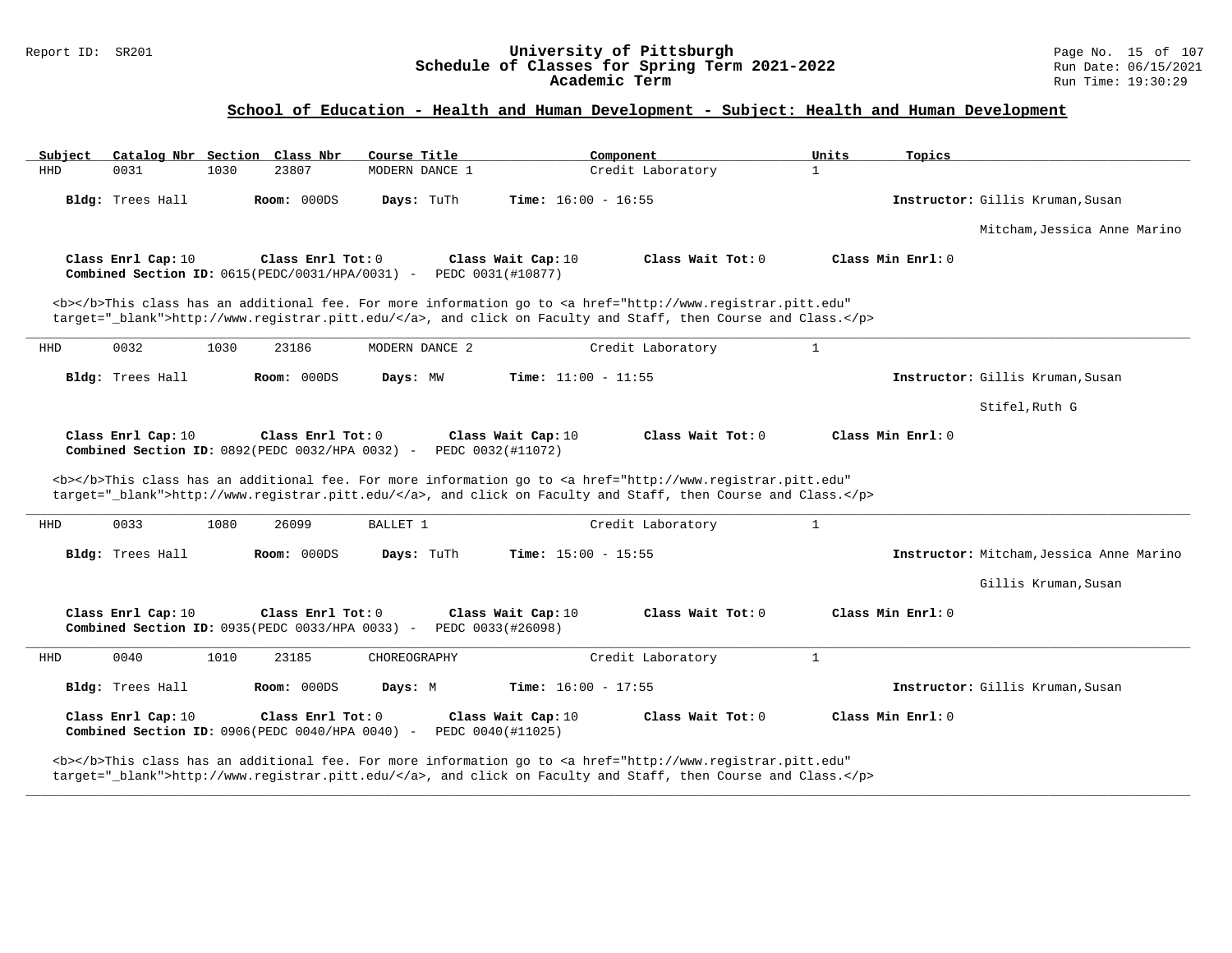#### Report ID: SR201 **University of Pittsburgh** Page No. 16 of 107 **Schedule of Classes for Spring Term 2021-2022** Run Date: 06/15/2021 **Academic Term** Run Time: 19:30:29

| Catalog Nbr Section Class Nbr<br>Subject                                   | Course Title                                                                                                                                                                                                                       | Component                         | Units<br>Topics                  |
|----------------------------------------------------------------------------|------------------------------------------------------------------------------------------------------------------------------------------------------------------------------------------------------------------------------------|-----------------------------------|----------------------------------|
| <b>HHD</b><br>0041<br>1040                                                 | 23184<br>JAZZ 1                                                                                                                                                                                                                    | Credit Laboratory<br>$\mathbf{1}$ |                                  |
| Bldg: Trees Hall                                                           | Room: 000DS<br>Time: $13:00 - 13:55$<br>Days: MW                                                                                                                                                                                   |                                   | Instructor: Gillis Kruman, Susan |
|                                                                            |                                                                                                                                                                                                                                    |                                   | Stifel, Ruth G                   |
| Class Enrl Cap: 10                                                         | Class Enrl Tot: 0<br>Class Wait Cap: 10<br><b>Combined Section ID:</b> $0914$ (PEDC $0041$ /HPA $0041$ ) - PEDC $0041$ (#10878)                                                                                                    | Class Wait Tot: 0                 | Class Min Enrl: 0                |
|                                                                            | <b></b> This class has an additional fee. For more information go to <a <br="" href="http://www.registrar.pitt.edu">target="_blank"&gt;http://www.registrar.pitt.edu/</a> , and click on Faculty and Staff, then Course and Class. |                                   |                                  |
| 0050<br>1050<br>HHD                                                        | 12462<br>SPORTS AND DRUGS                                                                                                                                                                                                          | $\mathbf{1}$<br>Seminar           |                                  |
| Bldg: TBA<br>Room: TBA                                                     | Time: $15:00 - 15:55$<br>Days: W                                                                                                                                                                                                   |                                   | Instructor: Ely, Jennifer Ann    |
| Class Enrl Cap: 30<br>Room Characteristics: PeopleSoft - Scheduled (PS)(1) | Class Enrl Tot: 0<br>Class Wait Cap: 20                                                                                                                                                                                            | Class Wait Tot: 0                 | Class Min Enrl: 0                |
| 0050<br>1060<br>HHD                                                        | 12463<br>SPORTS AND DRUGS                                                                                                                                                                                                          | Seminar<br>$\mathbf{1}$           |                                  |
| Bldg: TBA<br>Room: TBA                                                     | <b>Time:</b> $16:00 - 16:55$<br>Days: M                                                                                                                                                                                            |                                   | Instructor: Flaherty, Ann M      |
| Class Enrl Cap: 30<br>Room Characteristics: PeopleSoft - Scheduled (PS)(1) | Class Enrl Tot: 0<br>Class Wait Cap: 20                                                                                                                                                                                            | Class Wait Tot: 0                 | Class Min Enrl: 0                |
| 0060<br>1060<br><b>HHD</b>                                                 | 12464<br>INTRODUCTION TO DANCE                                                                                                                                                                                                     | $\overline{3}$<br>Lecture         |                                  |
| Bldg: TBA<br>Room: TBA                                                     | Days: F<br><b>Time:</b> $09:00 - 11:55$                                                                                                                                                                                            |                                   | Instructor: Gillis Kruman, Susan |
| Class Enrl Cap: 19<br>Room Characteristics: PeopleSoft - Scheduled (PS)(1) | Class Wait Cap: 10<br>Class Enrl Tot: 0                                                                                                                                                                                            | Class Wait Tot: 0                 | Class Min Enrl: 0                |
| 0196<br>1010<br>HHD                                                        | 28436<br>FIRST AID AND CPR                                                                                                                                                                                                         | 2<br>Credit Laboratory            |                                  |
| Bldg: Trees Hall                                                           | Time: $12:00 - 13:55$<br><b>Room: 00169</b><br>Days: M                                                                                                                                                                             |                                   | Instructor: Hays, Anne Elizabeth |
|                                                                            |                                                                                                                                                                                                                                    |                                   | McLaughlin, Kevin J              |
| Class Enrl Cap: 9<br>Combined Section ID: 0664(HPA/PEDC/0196) -            | Class Enrl Tot: 0<br>Class Wait Cap: 9<br>PEDC 0196(#28431)                                                                                                                                                                        | Class Wait Tot: 0                 | Class Min Enrl: 0                |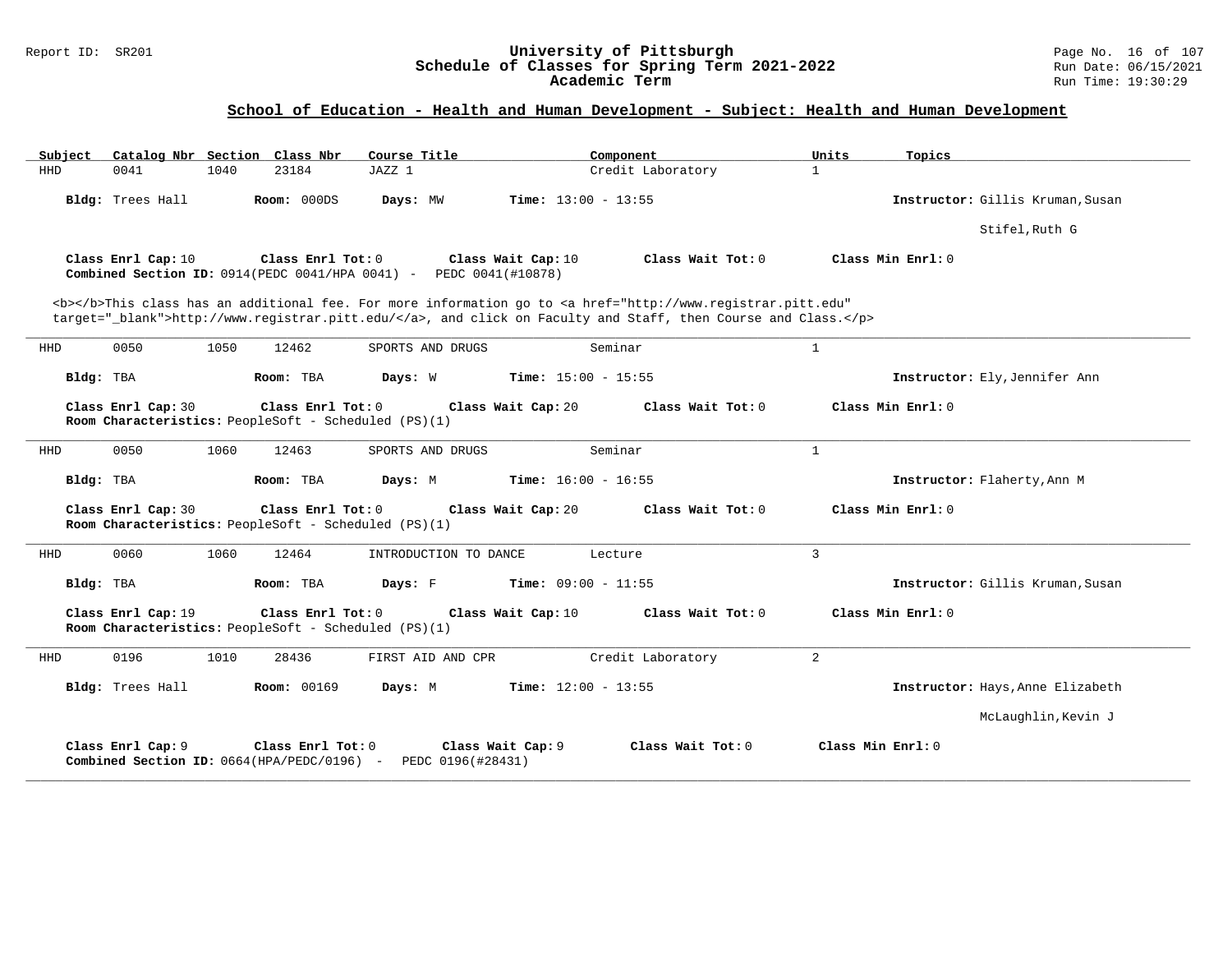#### Report ID: SR201 **University of Pittsburgh** Page No. 17 of 107 **Schedule of Classes for Spring Term 2021-2022** Run Date: 06/15/2021 **Academic Term** Run Time: 19:30:29

| Subject    |                    | Catalog Nbr Section Class Nbr                                             | Course Title                                                                                  | Component                    | Units             | Topics                           |
|------------|--------------------|---------------------------------------------------------------------------|-----------------------------------------------------------------------------------------------|------------------------------|-------------------|----------------------------------|
| <b>HHD</b> | 0196<br>1030       | 28439                                                                     | FIRST AID AND CPR                                                                             | Credit Laboratory            | $\overline{a}$    |                                  |
|            | Bldg: Trees Hall   | <b>Room: 00169</b>                                                        | Days: Tu                                                                                      | <b>Time:</b> $14:00 - 15:55$ |                   | Instructor: Hays, Anne Elizabeth |
|            |                    |                                                                           |                                                                                               |                              |                   | Fonzi, Laura                     |
|            |                    |                                                                           |                                                                                               |                              |                   | McLaughlin, Kevin J              |
|            | Class Enrl Cap: 19 | Class Enrl Tot: 0                                                         | Class Wait Cap: 10<br><b>Combined Section ID:</b> $0662(HPA/PEDC/0196)$ - PEDC 0196(#28432)   | Class Wait Tot: 0            | Class Min Enrl: 0 |                                  |
| HHD        | 0196<br>1040       | 28440                                                                     | FIRST AID AND CPR                                                                             | Credit Laboratory            | $\overline{a}$    |                                  |
|            | Bldg: Trees Hall   | <b>Room: 00169</b>                                                        | Days: Tu                                                                                      | <b>Time:</b> $12:00 - 13:55$ |                   | Instructor: McLaughlin, Kevin J  |
|            | Class Enrl Cap: 9  | Class Enrl Tot: 0                                                         | Class Wait Cap: 9<br>Combined Section ID: 0661(HPA/PEDC/0196) - PEDC 0196(#28433)             | Class Wait Tot: 0            | Class Min Enrl: 0 |                                  |
| HHD        | 0196<br>1070       | 28441                                                                     | FIRST AID AND CPR                                                                             | Credit Laboratory            | $\overline{a}$    |                                  |
|            | Bldg: Trees Hall   | <b>Room: 00169</b>                                                        | Days: Th                                                                                      | <b>Time:</b> $08:30 - 10:25$ |                   | Instructor: Fonzi, Laura         |
|            |                    |                                                                           |                                                                                               |                              |                   | McLaughlin, Kevin J              |
|            | Class Enrl Cap: 9  | Class Enrl Tot: 0                                                         | Class Wait Cap: 9<br>Combined Section ID: $0660$ (HPA/PEDC/0196) - PEDC 0196(#28434)          | Class Wait Tot: $0$          | Class Min Enrl: 0 |                                  |
| HHD        | 1075<br>0196       | 28442                                                                     | FIRST AID AND CPR                                                                             | Credit Laboratory            | $\overline{a}$    |                                  |
|            | Bldg: Trees Hall   | <b>Room: 00169</b>                                                        | Days: M                                                                                       | <b>Time:</b> $14:00 - 15:55$ |                   | Instructor: Fonzi, Laura         |
|            |                    |                                                                           |                                                                                               |                              |                   | Hays, Anne Elizabeth             |
|            |                    |                                                                           |                                                                                               |                              |                   | McLaughlin, Kevin J              |
|            | Class Enrl Cap: 19 | Class Enrl Tot: 0                                                         | Class Wait Cap: 10<br><b>Combined Section ID:</b> $0858(PEDC/HPA/0196)$ - PEDC $0196(H28435)$ | Class Wait Tot: 0            | Class Min Enrl: 0 |                                  |
| HHD        | 1003<br>1030       | 12431                                                                     | DVLP: MIDL CHLHD THRGH ADOLSC Lecture                                                         |                              | $\overline{3}$    |                                  |
| Bldg: TBA  |                    | Room: TBA                                                                 | Days: Th                                                                                      | <b>Time:</b> $09:00 - 11:40$ |                   | Instructor: Ely, Jennifer Ann    |
|            | Class Enrl Cap: 20 | Class Enrl Tot: 0<br>Room Characteristics: PeopleSoft - Scheduled (PS)(1) | Class Wait Cap: 20                                                                            | Class Wait Tot: 0            | Class Min Enrl: 0 |                                  |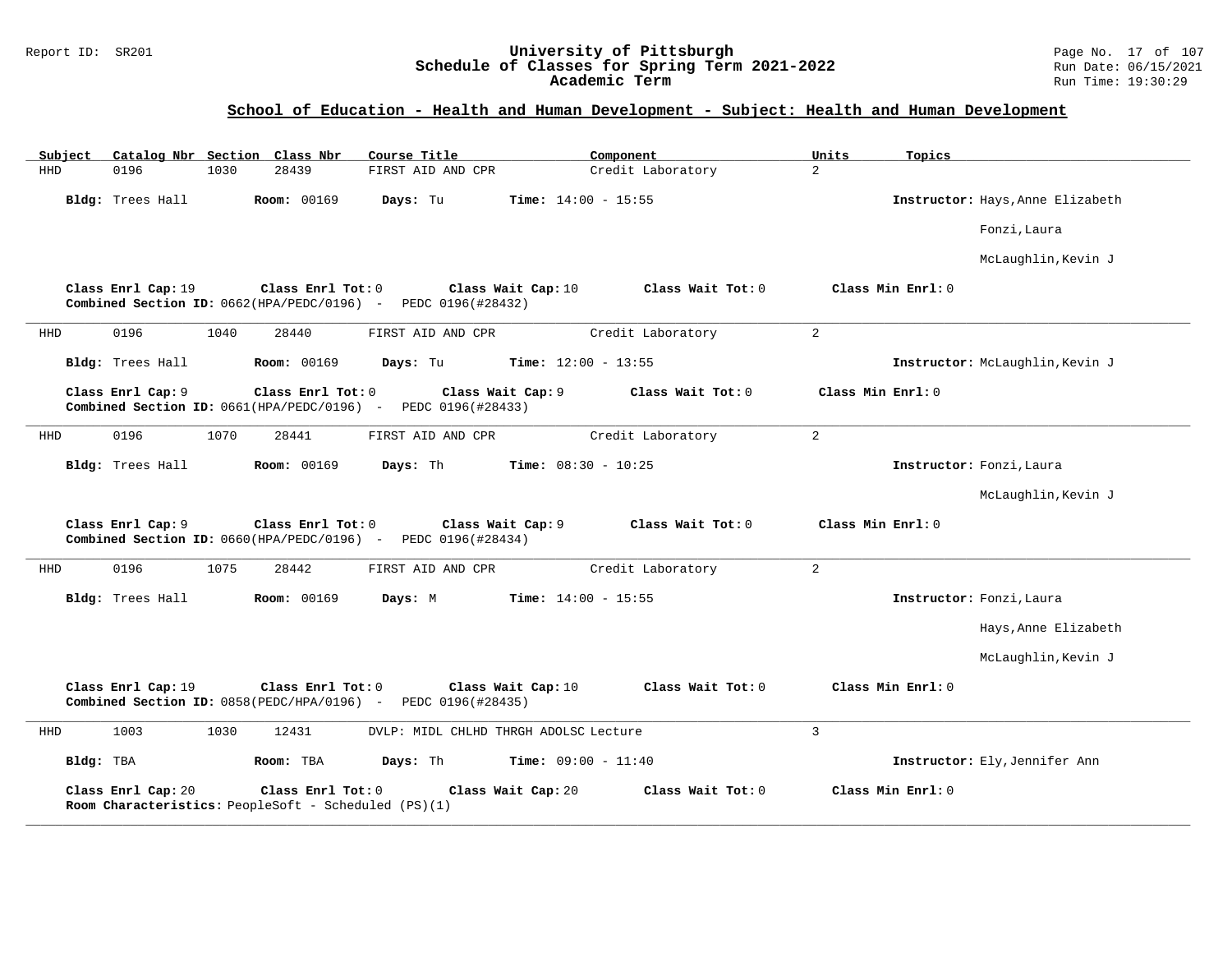#### Report ID: SR201 **University of Pittsburgh** Page No. 18 of 107 **Schedule of Classes for Spring Term 2021-2022** Run Date: 06/15/2021 **Academic Term** Run Time: 19:30:29

| Subject Catalog Nbr Section Class Nbr                                                                    | Course Title<br>Component                       | Units                                                                                      | Topics                                |
|----------------------------------------------------------------------------------------------------------|-------------------------------------------------|--------------------------------------------------------------------------------------------|---------------------------------------|
| 1005<br>1100<br>24770<br><b>HHD</b>                                                                      | TCHNG GLOBLY & LOCLY DVRS WRLDLecture           | $\mathcal{L}$                                                                              |                                       |
| Bldg: TBA<br>Room: TBA                                                                                   | $Time: 12:00 - 14:40$<br>Days: Tu               |                                                                                            | Instructor: Arlotta-Guerrero, Anna M  |
| Class Enrl Cap: 32                                                                                       | Class Enrl Tot: 0<br>Class Wait Cap: 20         | Class Wait Tot: 0<br>Class Min Enrl: 0                                                     |                                       |
| Attributes: Asian Studies, Transatlantic Studies<br>Room Characteristics: PeopleSoft - Scheduled (PS)(1) |                                                 |                                                                                            |                                       |
|                                                                                                          |                                                 |                                                                                            |                                       |
| 1011<br>1010<br>28652<br>HHD                                                                             | APPLIED HUMAN ANATOMY<br>Lecture                | $\mathcal{L}$                                                                              |                                       |
| Bldg: TBA<br>Room: TBA                                                                                   | Days: Th<br><b>Time:</b> $17:00 - 19:30$        |                                                                                            | Instructor: Chambers, April Jeannette |
| Class Enrl Cap: 20                                                                                       | Class Enrl Tot: 0<br>Class Wait Cap: 20         | Class Wait Tot: 0<br>Class Min Enrl: 0                                                     |                                       |
| Room Characteristics: PeopleSoft - Scheduled (PS)(1)                                                     |                                                 |                                                                                            |                                       |
| 1013<br>1030<br>12443<br>HHD                                                                             | DEVELOPMENTAL PSYCHOPATHOLOGY Lecture           | $\overline{3}$                                                                             |                                       |
| Bldg: TBA<br>Room: TBA                                                                                   | Days: Tu                                        | <b>Time:</b> 13:00 - 15:40 DEVELOPMENTAL PSYCHOPATHOLOGYInstructor: Gallen, Robert Timothy |                                       |
| Class Enrl Cap: 30                                                                                       | Class Enrl Tot: 0<br>Class Wait Cap: 20         | Class Min Enrl: 0<br>Class Wait Tot: 0                                                     |                                       |
| Room Characteristics: $(1)$ , PeopleSoft - Scheduled $(PS)(1)$                                           |                                                 |                                                                                            |                                       |
| 1016<br>1030<br>16352<br>HHD                                                                             | DEVELP CURRICULUM & ACTIVITIESLecture           | $\mathcal{L}$                                                                              |                                       |
| Bldg: Falk School BuildinRoom: TBA                                                                       | Days: Th<br>$Time: 16:00 - 18:40$               |                                                                                            | Instructor: Arlotta-Guerrero, Anna M  |
|                                                                                                          |                                                 |                                                                                            |                                       |
| Class Enrl Cap: 21<br>Room Characteristics: Media - Data Projector/Monitor(1)                            | Class Enrl Tot: 0<br>Class Wait Cap: 20         | Class Wait Tot: 0<br>Class Min Enrl: 0                                                     |                                       |
|                                                                                                          |                                                 |                                                                                            |                                       |
| 1016<br>1040<br>24037<br>HHD                                                                             | DEVELP CURRICULUM & ACTIVITIESLecture           | $\mathbf{3}$                                                                               |                                       |
| Bldg: Wesley W Posvar Halkoom: 04120                                                                     | Days: Th<br>$Time: 13:00 - 15:40$               |                                                                                            | Instructor: Popovich, Cynthia J       |
| Class Enrl Cap: 20                                                                                       | Class Enrl Tot: 0<br>Class Wait Cap: 20         | Class Wait Tot: 0<br>Class Min Enrl: 0                                                     |                                       |
| 1016<br>1050<br>29721<br>HHD                                                                             | DEVELP CURRICULUM & ACTIVITIESLecture           | 3                                                                                          |                                       |
| Bldg: Falk School BuildinRoom: TBA                                                                       | <b>Days:</b> Th<br><b>Time:</b> $16:00 - 18:40$ |                                                                                            | Instructor: Sarada, Jill R            |
|                                                                                                          |                                                 |                                                                                            |                                       |
| Class Enrl Cap: 32                                                                                       | Class Enrl Tot: 0<br>Class Wait Cap: 20         | Class Wait Tot: 0<br>Class Min Enrl: 0                                                     |                                       |
| 1029<br>1010<br>HHD<br>12444                                                                             | DEVELOPMNTAL PRACTC SEMINAR 2 Lecture           | $\overline{3}$                                                                             |                                       |
| Bldg: Wesley W Posvar Halkoom: 04318                                                                     | Days: M<br><b>Time:</b> $13:00 - 15:50$         |                                                                                            | Instructor: Popovich, Cynthia J       |
| Class Enrl Cap: 10                                                                                       | Class Enrl Tot: 0<br>Class Wait Cap: 10         | Class Wait Tot: 0<br>Class Min Enrl: 0                                                     |                                       |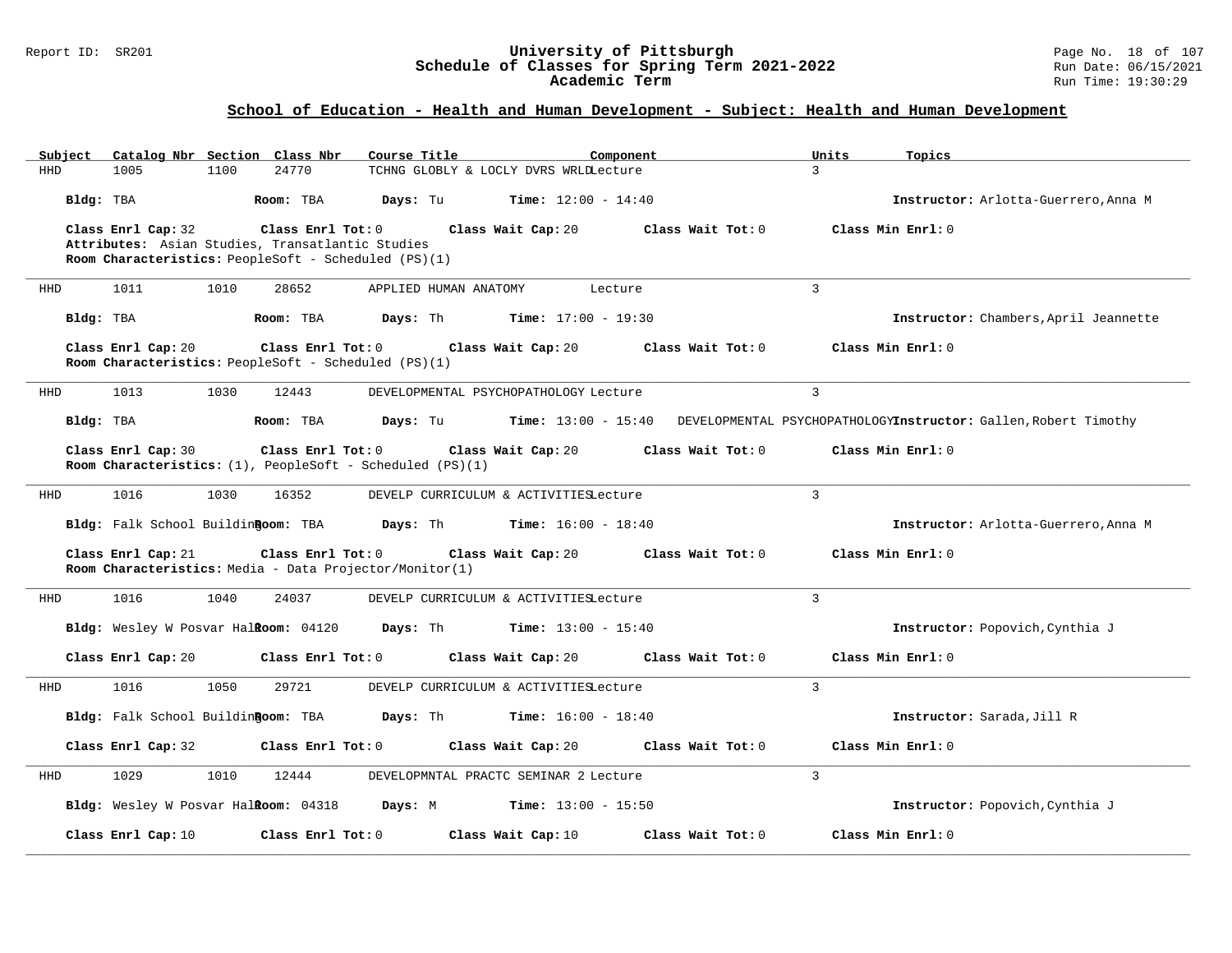# Report ID: SR201 **University of Pittsburgh University of Pittsburgh** Page No. 19 of 107<br>**Schedule of Classes for Spring Term 2021-2022** Run Date: 06/15/2021 Schedule of Classes for Spring Term 2021-2022<br>Academic Term

### **School of Education - Health and Human Development - Subject: Health and Human Development**

| Subject            | Catalog Nbr Section Class Nbr                                             | Course Title                         | Component                                                                                                                                                                                                                          | Units<br>Topics                     |
|--------------------|---------------------------------------------------------------------------|--------------------------------------|------------------------------------------------------------------------------------------------------------------------------------------------------------------------------------------------------------------------------------|-------------------------------------|
| <b>HHD</b><br>1033 | 1010<br>28654                                                             | HUMAN PHYSIOLOGY                     | Lecture                                                                                                                                                                                                                            | 3                                   |
| Bldg: TBA          | Room: TBA                                                                 | Days: M                              | <b>Time:</b> $17:30 - 20:10$                                                                                                                                                                                                       | Instructor: Nagle, Elizabeth        |
| Class Enrl Cap: 20 | Class Enrl Tot: 0<br>Room Characteristics: PeopleSoft - Scheduled (PS)(1) |                                      | Class Wait Tot: 0<br>Class Wait Cap: 20                                                                                                                                                                                            | Class Min Enrl: 0                   |
| 1042<br>HHD        | 1030<br>12465                                                             | PHYSIOLOGY OF EXERCISE               | Lecture                                                                                                                                                                                                                            | $\overline{3}$                      |
| Bldg: TBA          | Room: TBA                                                                 | Days: MW                             | Time: $10:30 - 11:55$                                                                                                                                                                                                              | Instructor: Goss, Fredric L         |
| Class Enrl Cap: 25 | Class Enrl Tot: 0<br>Room Characteristics: PeopleSoft - Scheduled (PS)(1) |                                      | Class Wait Cap: 20<br>Class Wait Tot: 0                                                                                                                                                                                            | Class Min Enrl: 0                   |
| Reserve Capacity:  |                                                                           | 01-OCT-2021 RESTRICTED HPA BS MAJORS | Reserve Enrl Cap: 25                                                                                                                                                                                                               | Reserve Enrl Tot:<br>$\overline{0}$ |
|                    |                                                                           |                                      | <b></b> This class has an additional fee. For more information go to <a <br="" href="http://www.registrar.pitt.edu">target="_blank"&gt;http://www.registrar.pitt.edu/</a> , and click on Faculty and Staff, then Course and Class. |                                     |
| 1042<br>HHD        | 15530<br>1040                                                             | PHYSIOLOGY OF EXERCISE               | Laboratory                                                                                                                                                                                                                         | $\mathsf{O}$                        |
| Bldg: Trees Hall   | <b>Room: 00149</b>                                                        | Days: F                              | Time: $12:00 - 12:55$                                                                                                                                                                                                              | Instructor: Goss, Fredric L         |
|                    |                                                                           |                                      |                                                                                                                                                                                                                                    |                                     |
| Class Enrl Cap: 18 | Class Enrl Tot: 0                                                         |                                      | Class Wait Cap: 10<br>Class Wait Tot: 0                                                                                                                                                                                            | Class Min Enrl: 0                   |
|                    |                                                                           |                                      | <b></b> This class has an additional fee. For more information go to <a <br="" href="http://www.registrar.pitt.edu">target="_blank"&gt;http://www.registrar.pitt.edu/</a> , and click on Faculty and Staff, then Course and Class. |                                     |
| 1042<br>HHD        | 1100<br>21714                                                             | PHYSIOLOGY OF EXERCISE               | Lecture                                                                                                                                                                                                                            | 3                                   |
| Bldg: TBA          | Room: TBA                                                                 | Days: MW                             | <b>Time:</b> $12:30 - 13:55$                                                                                                                                                                                                       | Instructor: Goss, Fredric L         |
| Class Enrl Cap: 25 | Class Enrl Tot: 0                                                         |                                      | Class Wait Cap: 20<br>Class Wait Tot: 0                                                                                                                                                                                            | Class Min Enrl: 0                   |
| Reserve Capacity:  | Room Characteristics: PeopleSoft - Scheduled (PS)(1)                      | 01-OCT-2021 RESTRICTED HPA BS MAJORS | Reserve Enrl Cap: 25                                                                                                                                                                                                               | Reserve Enrl Tot:<br>$\mathbf{0}$   |
|                    |                                                                           |                                      | <b></b> This class has an additional fee. For more information go to <a <br="" href="http://www.registrar.pitt.edu">target="_blank"&gt;http://www.registrar.pitt.edu/</a> , and click on Faculty and Staff, then Course and Class. |                                     |
| 1042<br>HHD        | 1105<br>21715                                                             | PHYSIOLOGY OF EXERCISE               | Laboratory                                                                                                                                                                                                                         | $\mathsf{O}$                        |
| Bldg: Trees Hall   | <b>Room: 00149</b>                                                        | Days: F                              | <b>Time:</b> $10:00 - 10:55$                                                                                                                                                                                                       | Instructor: Goss, Fredric L         |
| Class Enrl Cap: 18 | Class Enrl Tot: 0                                                         |                                      | Class Wait Cap: 10<br>Class Wait Tot: 0                                                                                                                                                                                            | Class Min Enrl: 0                   |

**\_\_\_\_\_\_\_\_\_\_\_\_\_\_\_\_\_\_\_\_\_\_\_\_\_\_\_\_\_\_\_\_\_\_\_\_\_\_\_\_\_\_\_\_\_\_\_\_\_\_\_\_\_\_\_\_\_\_\_\_\_\_\_\_\_\_\_\_\_\_\_\_\_\_\_\_\_\_\_\_\_\_\_\_\_\_\_\_\_\_\_\_\_\_\_\_\_\_\_\_\_\_\_\_\_\_\_\_\_\_\_\_\_\_\_\_\_\_\_\_\_\_\_\_\_\_\_\_\_\_\_\_\_\_\_\_\_\_\_\_\_\_\_\_\_\_\_\_\_\_\_\_\_\_\_\_**

target="\_blank">http://www.registrar.pitt.edu/</a>, and click on Faculty and Staff, then Course and Class.</p>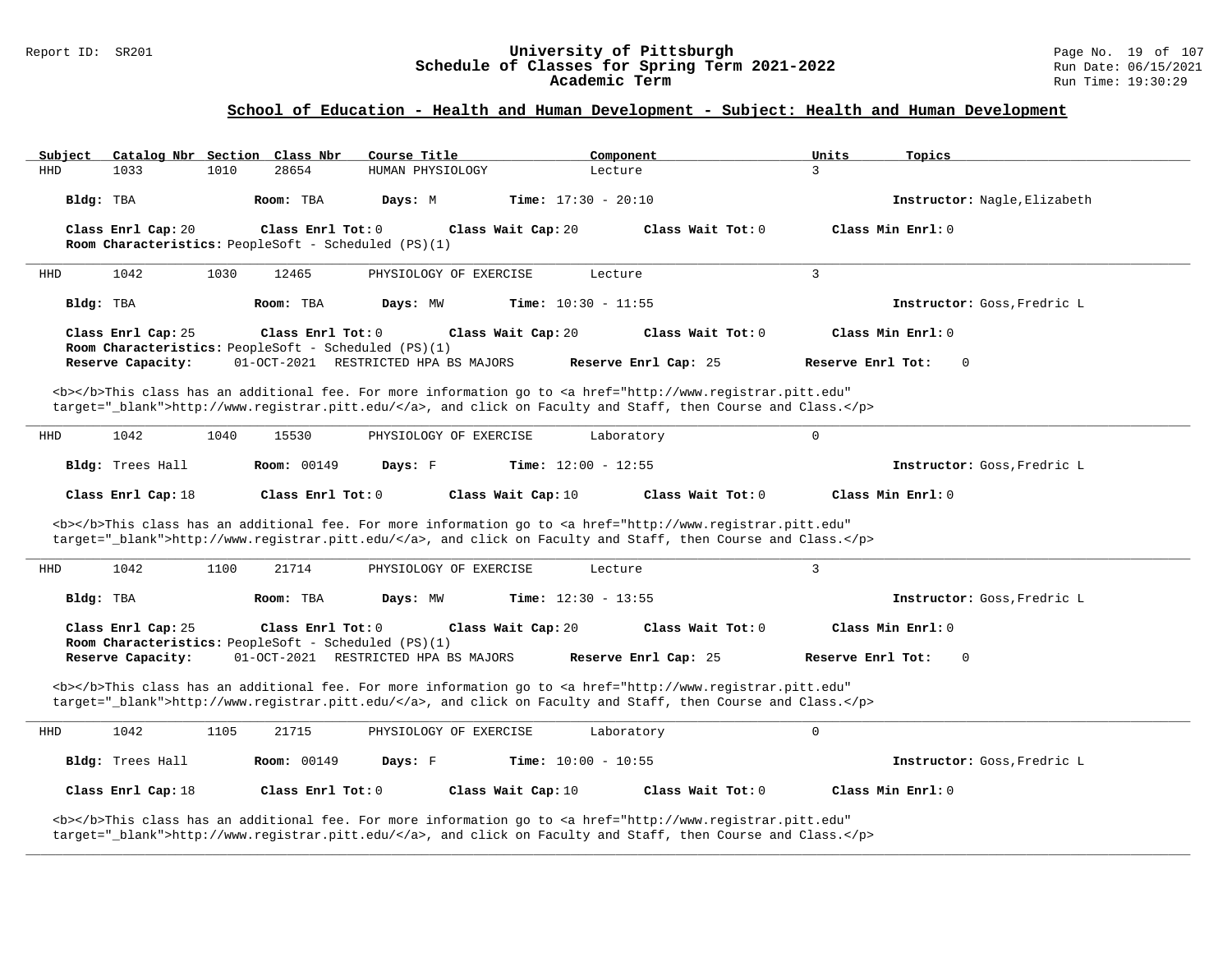#### Report ID: SR201 **University of Pittsburgh** Page No. 20 of 107 **Schedule of Classes for Spring Term 2021-2022** Run Date: 06/15/2021 **Academic Term** Run Time: 19:30:29

| Subject    |                      |      | Catalog Nbr Section Class Nbr                                             | Course Title           |                                       | Component                    |                                                                                                                                                | Units          | Topics                                |
|------------|----------------------|------|---------------------------------------------------------------------------|------------------------|---------------------------------------|------------------------------|------------------------------------------------------------------------------------------------------------------------------------------------|----------------|---------------------------------------|
| <b>HHD</b> | 1042                 | 1110 | 21716                                                                     | PHYSIOLOGY OF EXERCISE |                                       | Laboratory                   |                                                                                                                                                | $\Omega$       |                                       |
|            | Bldg: Trees Hall     |      | <b>Room: 00149</b>                                                        | Days: F                |                                       | <b>Time:</b> $11:00 - 11:55$ |                                                                                                                                                |                | Instructor: Goss, Fredric L           |
|            | Class Enrl Cap: 18   |      | Class Enrl Tot: 0                                                         |                        | Class Wait Cap: 10                    |                              | Class Wait Tot: 0                                                                                                                              |                | Class Min Enrl: 0                     |
|            |                      |      |                                                                           |                        |                                       |                              | <b></b> This class has an additional fee. For more information go to <a <="" href="http://www.registrar.pitt.edu" td=""><td></td><td></td></a> |                |                                       |
|            |                      |      |                                                                           |                        |                                       |                              | target="_blank">http://www.registrar.pitt.edu/, and click on Faculty and Staff, then Course and Class.                                         |                |                                       |
|            |                      |      |                                                                           |                        |                                       |                              |                                                                                                                                                |                |                                       |
| HHD        | 1042                 | 1200 | 28655                                                                     | PHYSIOLOGY OF EXERCISE |                                       | Lecture                      |                                                                                                                                                | 3              |                                       |
| Bldg: TBA  |                      |      | Room: TBA                                                                 | Days: Tu               |                                       | <b>Time:</b> $17:00 - 19:30$ |                                                                                                                                                |                | Instructor: Goss, Fredric L           |
|            | Class Enrl Cap: 20   |      | Class Enrl Tot: 0<br>Room Characteristics: PeopleSoft - Scheduled (PS)(1) |                        | Class Wait Cap: 20                    |                              | Class Wait Tot: 0                                                                                                                              |                | Class Min Enrl: 0                     |
| HHD        | 1042                 | 1201 | 28695                                                                     | PHYSIOLOGY OF EXERCISE |                                       | Laboratory                   |                                                                                                                                                | $\overline{3}$ |                                       |
|            | Bldg: Trees Hall     |      | <b>Room: 0A149</b>                                                        | Days: Tu               |                                       | <b>Time:</b> $19:30 - 20:20$ |                                                                                                                                                |                | Instructor: Goss, Fredric L           |
|            | Class Enrl Cap: 20   |      | Class Enrl Tot: 0                                                         |                        | Class Wait Cap: 20                    |                              | Class Wait Tot: 0                                                                                                                              |                | Class Min Enrl: 0                     |
| HHD        | 1043                 | 1010 | 12445                                                                     | CHILD/YOUTH PRACTICE 2 |                                       | Practicum                    |                                                                                                                                                | 6              |                                       |
|            | Bldg: TO BE ARRANGED |      | Room: TBA                                                                 | Days: TBA              |                                       | <b>Time:</b> $00:00 - 00:00$ |                                                                                                                                                |                | Instructor: Devlieger, Shana E        |
|            | Class Enrl Cap: 31   |      | Class Enrl Tot: 0                                                         |                        | Class Wait Cap: 20                    |                              | Class Wait Tot: 0                                                                                                                              |                | Class Min Enrl: 0                     |
| HHD        | 1044                 | 1030 | 22659                                                                     | <b>BIOMECHANICS</b>    |                                       | Lecture                      |                                                                                                                                                | $\overline{3}$ |                                       |
| Bldg: TBA  |                      |      | Room: TBA                                                                 | Days: TuTh             |                                       | <b>Time:</b> $10:30 - 11:55$ |                                                                                                                                                |                | Instructor: Chambers, April Jeannette |
|            | Class Enrl Cap: 30   |      | Class Enrl Tot: 0<br>Room Characteristics: PeopleSoft - Scheduled (PS)(1) |                        | Class Wait Cap: 20                    |                              | Class Wait Tot: 0                                                                                                                              |                | Class Min Enrl: 0                     |
| HHD        | 1044                 | 1040 | 22658                                                                     | <b>BIOMECHANICS</b>    |                                       | Lecture                      |                                                                                                                                                | $\overline{3}$ |                                       |
| Bldg: TBA  |                      |      | Room: TBA                                                                 | Days: TuTh             |                                       | <b>Time:</b> $12:30 - 13:55$ |                                                                                                                                                |                | Instructor: Chambers, April Jeannette |
|            | Class Enrl Cap: 30   |      | Class Enrl Tot: 0<br>Room Characteristics: PeopleSoft - Scheduled (PS)(1) |                        | Class Wait Cap: 20                    |                              | Class Wait Tot: 0                                                                                                                              |                | Class Min Enrl: 0                     |
| HHD        | 1045                 | 1030 | 12466                                                                     |                        | DIRECTED RESEARCH PRACTICUM Practicum |                              |                                                                                                                                                | 2              |                                       |
|            | Bldg: Trees Hall     |      | <b>Room:</b> 00104                                                        | Days: TBA              |                                       | <b>Time:</b> $00:00 - 00:00$ |                                                                                                                                                |                | Instructor: Nagle, Elizabeth          |
|            | Class Enrl Cap: 20   |      | Class Enrl Tot: 0                                                         |                        | Class Wait Cap: 20                    |                              | Class Wait Tot: 0                                                                                                                              |                | Class Min Enrl: 0                     |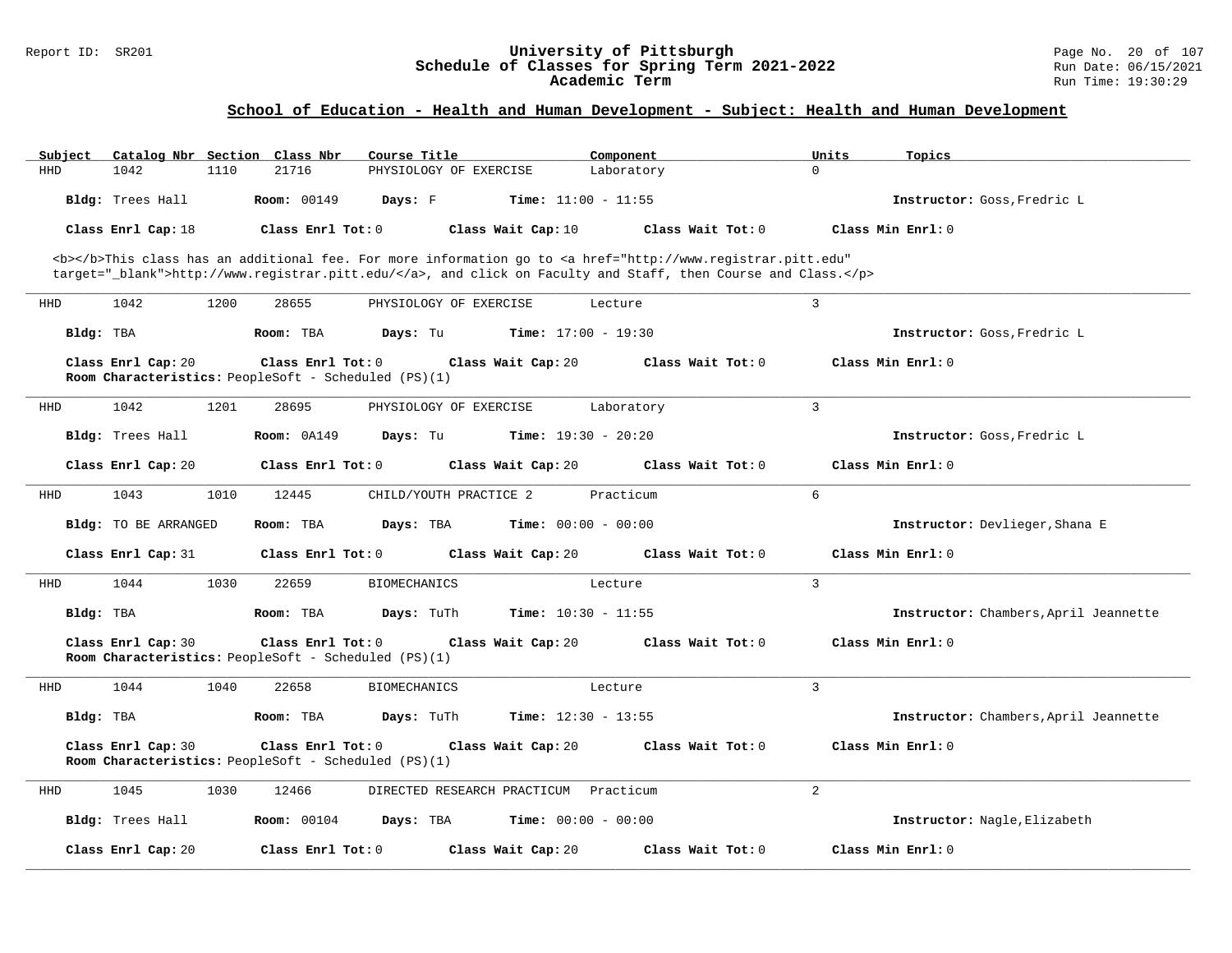| HHD |           | 1010<br>1050                                                               | 29722             |                                                                                                              | SUPRVSN ADM CHLD YTH WRK SETNGLecture                             |                   | 3                                                                                                    |  |
|-----|-----------|----------------------------------------------------------------------------|-------------------|--------------------------------------------------------------------------------------------------------------|-------------------------------------------------------------------|-------------------|------------------------------------------------------------------------------------------------------|--|
|     | Bldg: TBA |                                                                            | Room: TBA         |                                                                                                              | <b>Days:</b> M <b>Time:</b> $16:30 - 19:10$                       |                   | Instructor: Wallace, N Tanner LeBaron                                                                |  |
|     |           | Class Enrl Cap: 45<br>Room Characteristics: PeopleSoft - Scheduled (PS)(1) | Class Enrl Tot: 0 |                                                                                                              | Class Wait Cap: 20                                                | Class Wait Tot: 0 | Class Min Enrl: 0                                                                                    |  |
| HHD |           | 1080<br>1100                                                               | 30301             | PSYCHOLOGY AND THE MEDIA                                                                                     | Lecture                                                           |                   | $\mathcal{L}$                                                                                        |  |
|     | Bldg: TBA |                                                                            | Room: TBA         |                                                                                                              | <b>Days:</b> Th <b>Time:</b> $16:00 - 18:40$                      |                   | Instructor: Klein, Roger D                                                                           |  |
|     |           | Class Enrl Cap: 5<br>Room Characteristics: PeopleSoft - Scheduled (PS)(1)  |                   | Class Enrl Tot: 0 Class Wait Cap: 5<br><b>Combined Section ID:</b> $0820(PSYED/PSY/1080) - PSY 1080(#25869)$ |                                                                   | Class Wait Tot: 0 | Class Min Enrl: 0                                                                                    |  |
| HHD |           | 1089<br>1020                                                               | 30195             | SPECIAL TOPICS                                                                                               | Lecture                                                           |                   | 3                                                                                                    |  |
|     | Bldg: TBA |                                                                            | Room: TBA         |                                                                                                              |                                                                   |                   | Days: W Time: 13:00 - 15:40 CHLDRN, YOUTH + CMTYS Instructor: Osai, Esohe R                          |  |
|     |           | Class Enrl Cap: 20<br>Room Characteristics: PeopleSoft - Scheduled (PS)(1) | Class Enrl Tot: 0 | Combined Section ID: 0909(PSYED/2588/PSYED/1089) - HHD 2588(#30194)                                          | Class Wait Cap: 20                                                | Class Wait Tot: 0 | Class Min Enrl: 0                                                                                    |  |
| HHD |           | 1089<br>1080                                                               | 28964             | SPECIAL TOPICS                                                                                               | Lecture                                                           |                   | $\mathcal{R}$                                                                                        |  |
|     | Bldg: TBA |                                                                            | Room: TBA         |                                                                                                              |                                                                   |                   | Days: W          Time: 16:00 - 18:40   PSYCH INTRVNTNS IN REAL WRLD Instructor: Galla, Brian Matthew |  |
|     |           | Class Enrl Cap: 35<br>Room Characteristics: PeopleSoft - Scheduled (PS)(1) | Class Enrl Tot: 0 |                                                                                                              | Class Wait Cap: 20 Class Wait Tot: 0                              |                   | Class Min Enrl: 0                                                                                    |  |
| HHD |           | 1089<br>1090                                                               | 29932             | SPECIAL TOPICS                                                                                               | Lecture                                                           |                   | $\mathcal{L}$                                                                                        |  |
|     |           | Bldg: WEB Based Class                                                      | Room: TBA         |                                                                                                              | $\texttt{DayS:}$ TBA $\texttt{Time:}$ 00:00 - 00:00 DEATH & DYING |                   | Instructor: Cenkner, Sara Marie                                                                      |  |
|     |           | Class Enrl Cap: 13<br>Attributes: Online                                   | Class Enrl Tot: 0 | <b>Combined Section ID:</b> 0829(PSYED/1089/2588) - HHD 2588(#29933)                                         | Class Wait Cap: $10$ Class Wait Tot: $0$                          |                   | Class Min Enrl: 0                                                                                    |  |
| HHD |           | 1098<br>1010                                                               | 30726             |                                                                                                              | DIRECTED RESEARCH Directed Studies                                |                   | $1 - 6$                                                                                              |  |
|     |           | Bldg: TO BE ARRANGED                                                       | Room: TBA         | Days: TBA                                                                                                    | <b>Time:</b> $00:00 - 00:00$                                      |                   | Instructor: Kerr, Mary                                                                               |  |
|     |           | Class Enrl Cap: 35                                                         |                   |                                                                                                              | Class Enrl Tot: 0 Class Wait Cap: 20 Class Wait Tot: 0            |                   | Class Min Enrl: 0                                                                                    |  |
| HHD |           | 1099<br>1010                                                               | 12446             | DIRECTED STUDY                                                                                               |                                                                   | Directed Studies  | $1 - 6$                                                                                              |  |
|     |           | Bldg: TO BE ARRANGED                                                       | Room: TBA         |                                                                                                              | <b>Days:</b> TBA <b>Time:</b> $00:00 - 00:00$                     |                   | Instructor: Staff                                                                                    |  |
|     |           | Class Enrl Cap: 10                                                         | Class Enrl Tot: 0 |                                                                                                              | Class Wait Cap: 10                                                | Class Wait Tot: 0 | Class Min Enrl: 0                                                                                    |  |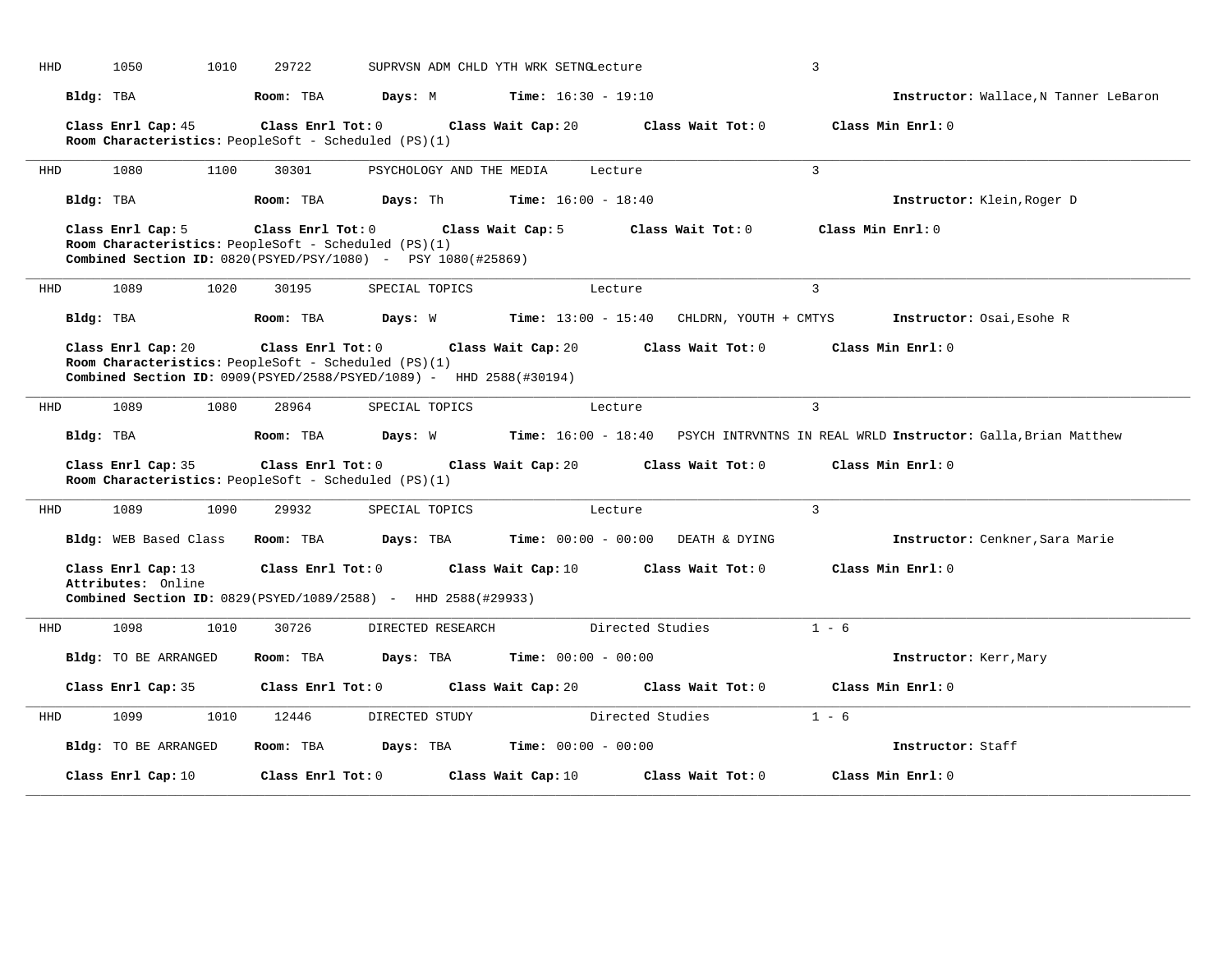#### Report ID: SR201 **University of Pittsburgh** Page No. 22 of 107 **Schedule of Classes for Spring Term 2021-2022** Run Date: 06/15/2021 **Academic Term** Run Time: 19:30:29

| Subject    | Catalog Nbr Section Class Nbr | Course Title                         | Component                                                                                                                       | Units<br>Topics                            |
|------------|-------------------------------|--------------------------------------|---------------------------------------------------------------------------------------------------------------------------------|--------------------------------------------|
| <b>HHD</b> | 1099<br>1015                  | 12447<br>DIRECTED STUDY              | Directed Studies                                                                                                                | $1 - 6$                                    |
|            | Bldg: TO BE ARRANGED          | Room: TBA                            | <b>Days:</b> TBA <b>Time:</b> $00:00 - 00:00$                                                                                   | Instructor: Bagnato, Stephen J             |
|            | Class Enrl Cap: 5             |                                      | Class Enrl Tot: 0 Class Wait Cap: 5 Class Wait Tot: 0 Class Min Enrl: 0                                                         |                                            |
| HHD        | 1099 700                      | 1025 12490<br>DIRECTED STUDY         | Directed Studies                                                                                                                | $1 - 6$                                    |
|            | Bldg: TO BE ARRANGED          |                                      | Room: TBA $Days:$ TBA $Time: 00:00 - 00:00$                                                                                     | Instructor: Kerr, Mary                     |
|            |                               |                                      | Class Enrl Cap: 10 Class Enrl Tot: 0 Class Wait Cap: 10 Class Wait Tot: 0                                                       | Class Min Enrl: 0                          |
| <b>HHD</b> | 1099                          | 1030 12491<br>DIRECTED STUDY         | Directed Studies                                                                                                                | $1 - 6$                                    |
|            | Bldg: TO BE ARRANGED          |                                      | Room: TBA $Days:$ TBA $Time: 00:00 - 00:00$                                                                                     | Instructor: Wang, Ming-Te                  |
|            |                               |                                      | Class Enrl Cap: 10 $\qquad$ Class Enrl Tot: 0 $\qquad$ Class Wait Cap: 10 $\qquad$ Class Wait Tot: 0 $\qquad$ Class Min Enrl: 0 |                                            |
| HHD        | 1099 1040 12492               | DIRECTED STUDY                       | Directed Studies                                                                                                                | $1 - 6$                                    |
|            | Bldg: TO BE ARRANGED          |                                      | Room: TBA $Days:$ TBA $Time: 00:00 - 00:00$                                                                                     | Instructor: Popovich, Cynthia J            |
|            | Class Enrl Cap: 10            |                                      | Class Enrl Tot: 0 $\qquad$ Class Wait Cap: 10 $\qquad$ Class Wait Tot: 0 $\qquad$ Class Min Enrl: 0                             |                                            |
|            | HHD 1099 1045 12493           |                                      | DIRECTED STUDY Directed Studies                                                                                                 | $1 - 6$                                    |
|            | Bldg: TO BE ARRANGED          |                                      | Room: TBA $\rule{1em}{0.15mm}$ Days: TBA Time: $00:00 - 00:00$                                                                  | Instructor: Arlotta-Guerrero, Anna M       |
|            |                               |                                      | Class Enrl Cap: 10 $\qquad$ Class Enrl Tot: 0 $\qquad$ Class Wait Cap: 10 $\qquad$ Class Wait Tot: 0                            | Class Min Enrl: 0                          |
| HHD        | 1099<br>1055                  | 20825<br>DIRECTED STUDY              | Directed Studies                                                                                                                | $1 - 6$                                    |
|            | Bldg: TO BE ARRANGED          |                                      | Room: TBA $Days:$ TBA $Time: 00:00 - 00:00$                                                                                     | Instructor: Wanless, Shannon Beth          |
|            | Class Enrl Cap: 5             |                                      | Class Enrl Tot: 0 Class Wait Cap: 5 Class Wait Tot: 0 Class Min Enrl: 0                                                         |                                            |
| HHD        | 1099<br>1065                  | 20826<br>DIRECTED STUDY              | Directed Studies                                                                                                                | $1 - 6$                                    |
|            | Bldg: TO BE ARRANGED          | Room: TBA                            | $\texttt{Davis:}$ TBA $\texttt{Time:}$ 00:00 - 00:00                                                                            | Instructor: Akiva, Thomas Matthew Schweinh |
|            | Class Enrl Cap: 5             |                                      | Class Enrl Tot: 0 Class Wait Cap: 5 Class Wait Tot: 0                                                                           | Class Min Enrl: 0                          |
| HHD        | 1099<br>1070                  | 26588<br>DIRECTED STUDY              | Directed Studies                                                                                                                | $1 - 6$                                    |
|            | Bldg: TO BE ARRANGED          |                                      | Room: TBA $Days: TBA$ Time: $00:00 - 00:00$                                                                                     | Instructor: Arlotta-Guerrero, Anna M       |
|            | Class Enrl Cap: 18            | Class Enrl Tot: 0 Class Wait Cap: 10 | Class Wait Tot: 0                                                                                                               | Class Min Enrl: 0                          |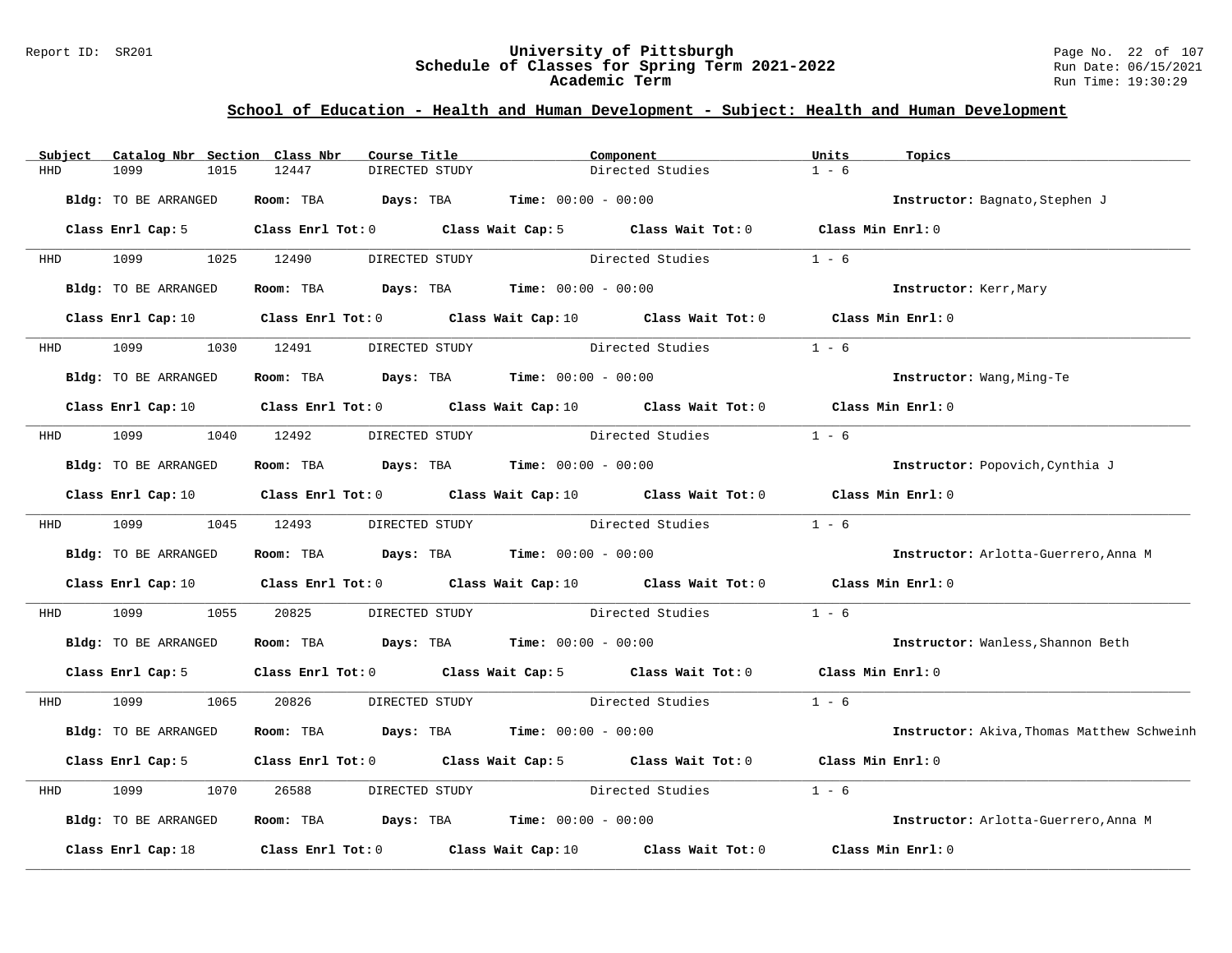| HHD | 1169               | 1010<br>26096                                                             | HEALTH FITNESS PRACTICUM 1 |                                     | Lecture           | $\mathbf{1}$                     |
|-----|--------------------|---------------------------------------------------------------------------|----------------------------|-------------------------------------|-------------------|----------------------------------|
|     | Bldg: TBA          | Room: TBA                                                                 | Days: TBA                  | <b>Time:</b> $00:00 - 00:00$        |                   | Instructor: Rogers, Renee J      |
|     | Class Enrl Cap: 40 | Class Enrl Tot: 0<br>Room Characteristics: PeopleSoft - Scheduled (PS)(1) |                            | Class Wait Cap: 20                  | Class Wait Tot: 0 | Class Min Enrl: 0                |
| HHD | 1169               | 1015<br>28697                                                             | HEALTH FITNESS PRACTICUM 1 |                                     | Laboratory        | $\mathbf{1}$                     |
|     | Bldg: TBA          | Room: TBA                                                                 | Days: F                    | Time: $08:30 - 10:00$               |                   | Instructor: Rogers, Renee J      |
|     | Class Enrl Cap: 40 | Class Enrl Tot: 0<br>Room Characteristics: PeopleSoft - Scheduled (PS)(1) |                            | Class Wait Cap: 20                  | Class Wait Tot: 0 | Class Min Enrl: 0                |
| HHD | 1170               | 1200<br>22766                                                             | HEALTH FITNESS PRACTICUM 2 |                                     | Lecture           | $\mathbf{1}$                     |
|     | Bldg: TBA          | Room: TBA                                                                 | Days: TBA                  | <b>Time:</b> $00:00 - 00:00$        |                   | Instructor: Rogers, Renee J      |
|     | Class Enrl Cap: 40 | Class Enrl Tot: 0<br>Room Characteristics: PeopleSoft - Scheduled (PS)(1) |                            | Class Wait Cap: 20                  | Class Wait Tot: 0 | Class Min Enrl: 0                |
| HHD | 1170               | 1201<br>28696                                                             | HEALTH FITNESS PRACTICUM 2 |                                     | Laboratory        | $\mathbf{1}$                     |
|     | Bldg: TBA          | Room: TBA                                                                 | Days: F                    | <b>Time:</b> $08:30 - 10:00$        |                   | Instructor: Rogers, Renee J      |
|     | Class Enrl Cap: 40 | Class Enrl Tot: 0<br>Room Characteristics: PeopleSoft - Scheduled (PS)(1) |                            | Class Wait Cap: 20                  | Class Wait Tot: 0 | Class Min Enrl: 0                |
| HHD | 1172               | 1105<br>22765                                                             | GROUP FITNESS INSTRUCTOR   |                                     | Lecture           | $\mathbf{1}$                     |
|     | Bldg: Trees Hall   | Room: 000DS                                                               | Days: Tu                   | $Time: 08:00 - 09:50$               |                   | Instructor: McLaughlin, Kevin J  |
|     |                    |                                                                           |                            |                                     |                   | Hays, Anne Elizabeth             |
|     | Class Enrl Cap: 20 | Class Enrl Tot: 0                                                         |                            | Class Wait Cap: 20                  | Class Wait Tot: 0 | Class Min Enrl: 0                |
| HHD | 1174               | 22764<br>1100                                                             |                            | YOGA AND PILATES INSTRUCTOR Lecture |                   | $\mathbf{1}$                     |
|     | Bldg: Trees Hall   | Room: 000DS                                                               | Days: M                    | $Time: 08:00 - 09:50$               |                   | Instructor: Gillis Kruman, Susan |
|     |                    |                                                                           |                            |                                     |                   | Sherman, Sally Anne              |
|     | Class Enrl Cap: 20 | Class Enrl Tot: 0                                                         |                            | Class Wait Cap: 20                  | Class Wait Tot: 0 | Class Min Enrl: 0                |
| HHD | 1174               | 1105<br>28638                                                             |                            | YOGA AND PILATES INSTRUCTOR Lecture |                   | $\mathbf{1}$                     |
|     | Bldg: Trees Hall   | Room: 000DS                                                               | Days: W                    | <b>Time:</b> $08:00 - 09:50$        |                   | Instructor: Gillis Kruman, Susan |
|     |                    |                                                                           |                            |                                     |                   | Sherman, Sally Anne              |
|     | Class Enrl Cap: 20 | Class Enrl Tot: 0                                                         |                            | Class Wait Cap: 20                  | Class Wait Tot: 0 | Class Min Enrl: 0                |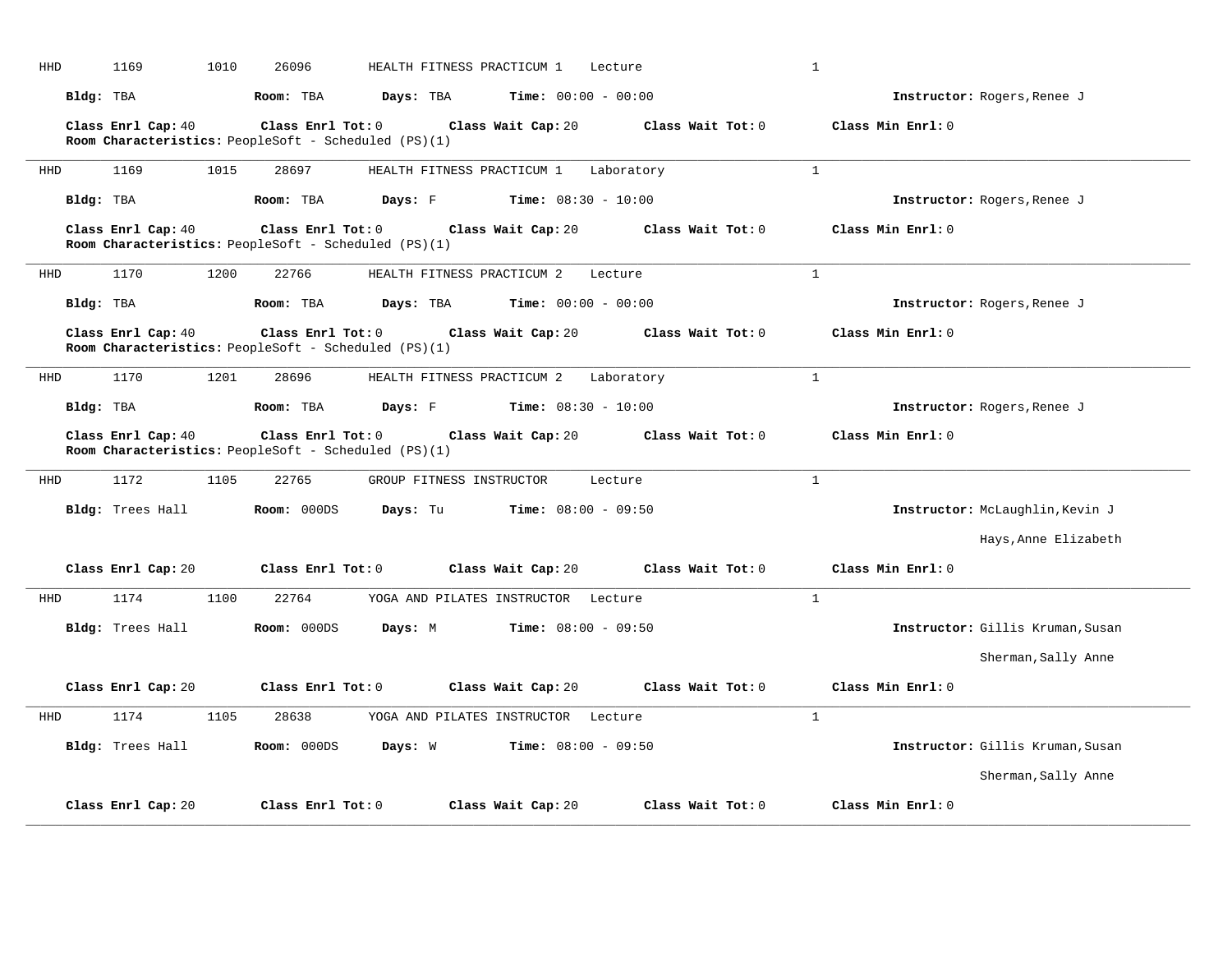#### Report ID: SR201 **University of Pittsburgh** Page No. 24 of 107 **Schedule of Classes for Spring Term 2021-2022** Run Date: 06/15/2021 **Academic Term** Run Time: 19:30:29

| Subject | Catalog Nbr Section Class Nbr | Course Title                                                                                        |                                                                                                    | Component        | Units             | Topics                          |
|---------|-------------------------------|-----------------------------------------------------------------------------------------------------|----------------------------------------------------------------------------------------------------|------------------|-------------------|---------------------------------|
| HHD     | 1175<br>1010                  | 29211                                                                                               | CARDIO CONDITIONING INSTRUCTORLecture                                                              |                  | $\mathbf{1}$      |                                 |
|         | Bldg: Trees Hall              |                                                                                                     | <b>Room:</b> 000DS <b>Days:</b> Th <b>Time:</b> $08:00 - 09:50$                                    |                  |                   | Instructor: Sherman, Sally Anne |
|         | Class Enrl Cap: 20            | Class Enrl Tot: 0 $\qquad$ Class Wait Cap: 20 $\qquad$ Class Wait Tot: 0 $\qquad$ Class Min Enrl: 0 |                                                                                                    |                  |                   |                                 |
| HHD     | 1198<br>1010                  | 12440<br>DIRECTED STUDY                                                                             |                                                                                                    | Directed Studies | $1 - 3$           |                                 |
|         | Bldg: TO BE ARRANGED          |                                                                                                     | Room: TBA $Days:$ TBA $Time: 00:00 - 00:00$                                                        |                  |                   | Instructor: Staff               |
|         | Class Enrl Cap: 1             |                                                                                                     | Class Enrl Tot: $0$ Class Wait Cap: $1$ Class Wait Tot: $0$                                        |                  | Class Min Enrl: 0 |                                 |
| HHD     | 1198 7<br>1020                | 12494                                                                                               | DIRECTED STUDY Directed Studies                                                                    |                  | $1 - 3$           |                                 |
|         | Bldg: TO BE ARRANGED          |                                                                                                     | Room: TBA $Days: TBA$ Time: $00:00 - 00:00$                                                        |                  |                   | Instructor: Bagnato, Stephen J  |
|         | Class Enrl Cap: $1$           |                                                                                                     | Class Enrl Tot: $0$ Class Wait Cap: 1 Class Wait Tot: 0 Class Min Enrl: 0                          |                  |                   |                                 |
| HHD     | 1198<br>1040                  | 12495<br>DIRECTED STUDY                                                                             |                                                                                                    | Directed Studies | $1 - 3$           |                                 |
|         | Bldg: TO BE ARRANGED          |                                                                                                     | Room: TBA $Days:$ TBA $Time: 00:00 - 00:00$                                                        |                  |                   | Instructor: Kerr, Mary          |
|         | Class Enrl Cap: 1             |                                                                                                     | Class Enrl Tot: 0 Class Wait Cap: 1 Class Wait Tot: 0 Class Min Enrl: 0                            |                  |                   |                                 |
| HHD     | 1050<br>1198                  | 12496<br>DIRECTED STUDY                                                                             | Directed Studies                                                                                   |                  | $1 - 3$           |                                 |
|         | Bldg: TO BE ARRANGED          |                                                                                                     | Room: TBA $Days:$ TBA $Time: 00:00 - 00:00$                                                        |                  |                   | Instructor: Klein, Roger D      |
|         | Class Enrl Cap: $1$           |                                                                                                     | Class Enrl Tot: 0 $\qquad$ Class Wait Cap: 1 $\qquad$ Class Wait Tot: 0 $\qquad$ Class Min Enrl: 0 |                  |                   |                                 |
| HHD     | 1198<br>1065                  | 18119                                                                                               | DIRECTED STUDY Directed Studies                                                                    |                  | $1 - 3$           |                                 |
|         | Bldg: TO BE ARRANGED          |                                                                                                     | Room: TBA Days: TBA Time: $00:00 - 00:00$                                                          |                  |                   | Instructor: Osai, Esohe R       |
|         | Class Enrl Cap: 10            | Combined Section ID: 0902(PSYED 2598/PSYED 1198) - HHD 2598(#18118)                                 | Class Enrl Tot: 0 Class Wait Cap: 10 Class Wait Tot: 0                                             |                  | Class Min Enrl: 0 |                                 |
| HHD     | 1198<br>1070                  | 12497<br>DIRECTED STUDY                                                                             | Directed Studies                                                                                   |                  | $1 - 3$           |                                 |
|         | Bldg: TO BE ARRANGED          |                                                                                                     | Room: TBA $Days:$ TBA $Time: 00:00 - 00:00$                                                        |                  |                   | Instructor: Popovich, Cynthia J |
|         | Class Enrl Cap: 1             |                                                                                                     | Class Enrl Tot: 0 Class Wait Cap: 1 Class Wait Tot: 0                                              |                  | Class Min Enrl: 0 |                                 |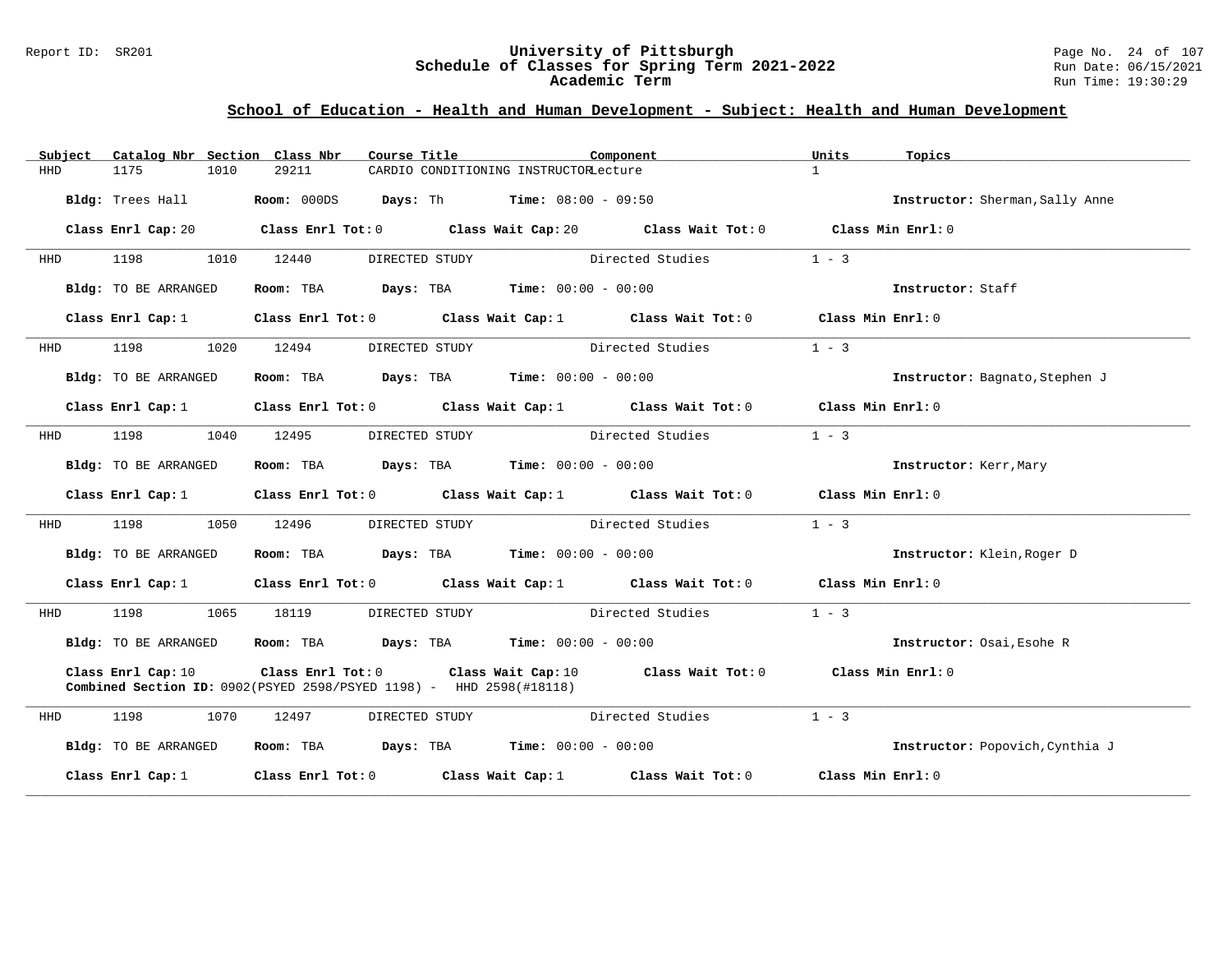#### Report ID: SR201 **University of Pittsburgh** Page No. 25 of 107 **Schedule of Classes for Spring Term 2021-2022** Run Date: 06/15/2021 **Academic Term** Run Time: 19:30:29

| Subject    | Catalog Nbr Section Class Nbr | Course Title                                                                    | Component                                      | Units             | Topics                                     |
|------------|-------------------------------|---------------------------------------------------------------------------------|------------------------------------------------|-------------------|--------------------------------------------|
| <b>HHD</b> | 1198<br>1110                  | 12498<br>DIRECTED STUDY                                                         | Directed Studies                               | $1 - 3$           |                                            |
|            | Bldg: TO BE ARRANGED          | Room: TBA<br>Days: TBA                                                          | <b>Time:</b> $00:00 - 00:00$                   |                   | Instructor: Wallace, N Tanner LeBaron      |
|            | Class Enrl Cap: 1             | Class Enrl Tot: 0                                                               | Class Wait Cap: 1<br>Class Wait Tot: 0         |                   | Class Min Enrl: 0                          |
| HHD        | 1198<br>1120                  | 20823<br>DIRECTED STUDY                                                         | Directed Studies                               | $1 - 3$           |                                            |
|            | Bldg: TO BE ARRANGED          | Days: TBA<br>Room: TBA                                                          | <b>Time:</b> $00:00 - 00:00$                   |                   | Instructor: Akiva, Thomas Matthew Schweinh |
|            | Class Enrl Cap: 5             | Class Enrl Tot: 0                                                               | Class Wait Cap: 5<br>Class Wait Tot: 0         |                   | Class Min Enrl: 0                          |
| HHD        | 1198<br>1130                  | 20824<br>DIRECTED STUDY                                                         | Directed Studies                               | $1 - 3$           |                                            |
|            | Bldg: TO BE ARRANGED          | Room: TBA<br>Days: TBA                                                          | <b>Time:</b> $00:00 - 00:00$                   |                   | Instructor: Wanless, Shannon Beth          |
|            | Class Enrl Cap: 5             | Class Enrl Tot: 0                                                               | Class Wait Cap: 5<br>Class Wait Tot: 0         |                   | Class Min $Enrl: 0$                        |
| HHD        | 1224<br>1055                  | 27763                                                                           | FITNESS ASSMNT & EXRCS PRESCRPLecture          | $\overline{3}$    |                                            |
|            | Bldg: TBA                     | Room: TBA                                                                       | <b>Days:</b> TuTh <b>Time:</b> $12:30 - 13:25$ |                   | Instructor: Sprowls-Repcheck, Carma R      |
|            | Class Enrl Cap: 30            | $Class$ $Enrl$ $Tot: 0$<br>Room Characteristics: PeopleSoft - Scheduled (PS)(1) | Class Wait Cap: 20                             | Class Wait Tot: 0 | Class Min Enrl: 0                          |
| HHD        | 1224<br>1065                  | 27764                                                                           | FITNESS ASSMNT & EXRCS PRESCRPLaboratory       | $\mathbf{3}$      |                                            |
|            | Bldg: Trees Hall              | Room: 0A149<br>Days: Tu                                                         | <b>Time:</b> $13:30 - 14:25$                   |                   | Instructor: Sprowls-Repcheck, Carma R      |
|            | Class Enrl Cap: 15            | Class Enrl Tot: 0                                                               | Class Wait Cap: 10                             | Class Wait Tot: 0 | Class Min Enrl: 0                          |
| HHD        | 1224<br>1070                  | 27765                                                                           | FITNESS ASSMNT & EXRCS PRESCRPLaboratory       | $\mathbf{3}$      |                                            |
|            | Bldg: Trees Hall              | <b>Room: 0A149</b><br><b>Days:</b> Th                                           | <b>Time:</b> $13:30 - 14:25$                   |                   | Instructor: Sprowls-Repcheck, Carma R      |
|            | Class Enrl Cap: 15            | Class Enrl Tot: 0                                                               | Class Wait Cap: 10                             | Class Wait Tot: 0 | Class Min Enrl: 0                          |
| HHD        | 1224<br>1075                  | 27766                                                                           | FITNESS ASSMNT & EXRCS PRESCRPLecture          | $\mathbf{3}$      |                                            |
|            | Bldg: TBA                     | Room: TBA                                                                       | <b>Days:</b> TuTh <b>Time:</b> $10:00 - 10:55$ |                   | Instructor: Sprowls-Repcheck, Carma R      |
|            | Class Enrl Cap: 30            | Class Enrl Tot: 0<br>Room Characteristics: PeopleSoft - Scheduled (PS)(1)       | Class Wait Cap: 20                             | Class Wait Tot: 0 | Class Min $Enr1: 0$                        |
|            | Reserve Capacity:             | 01-OCT-2021 RESTRICTED HPA BS MAJORS                                            | Reserve Enrl Cap: 30                           | Reserve Enrl Tot: | $\Omega$                                   |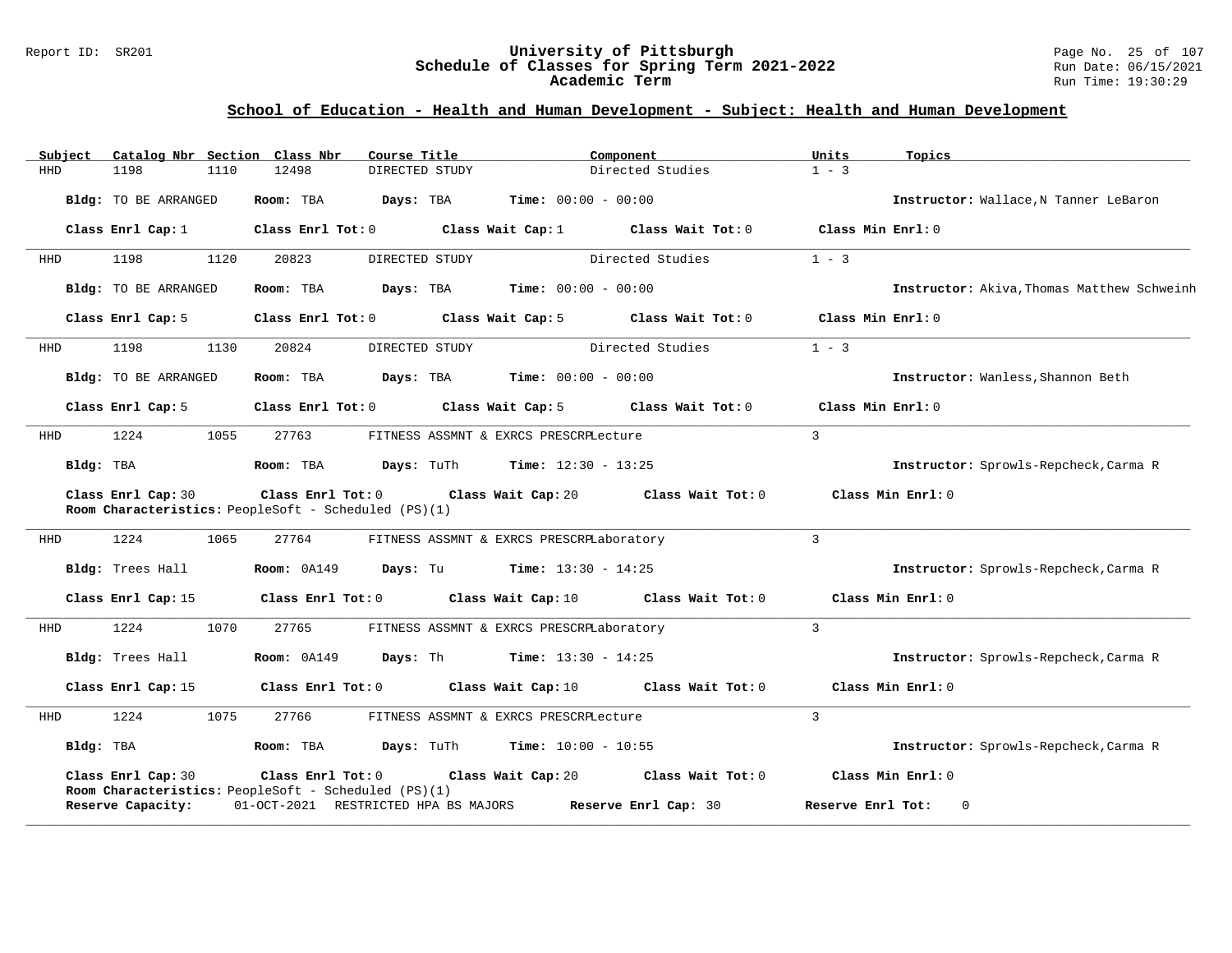#### Report ID: SR201 **University of Pittsburgh** Page No. 26 of 107 **Schedule of Classes for Spring Term 2021-2022** Run Date: 06/15/2021 **Academic Term** Run Time: 19:30:29

| Catalog Nbr Section Class Nbr<br>Subject | Course Title                                                                    | Component                                | Units<br>Topics                       |
|------------------------------------------|---------------------------------------------------------------------------------|------------------------------------------|---------------------------------------|
| 1224<br>HHD<br>1080                      | 27767                                                                           | FITNESS ASSMNT & EXRCS PRESCRPLaboratory | $\overline{3}$                        |
| Bldg: Trees Hall                         | <b>Room: 0A149</b><br>Days: Tu                                                  | <b>Time:</b> $11:00 - 11:55$             | Instructor: Sprowls-Repcheck, Carma R |
| Class Enrl Cap: 15                       | Class Enrl Tot: 0                                                               | Class Wait Cap: 10<br>Class Wait Tot: 0  | Class Min Enrl: 0                     |
| HHD<br>1224<br>1085                      | 27768                                                                           | FITNESS ASSMNT & EXRCS PRESCRPLaboratory | 3                                     |
| Bldg: Trees Hall                         | Room: 0A149<br>Days: Th                                                         | <b>Time:</b> $11:00 - 11:55$             | Instructor: Sprowls-Repcheck, Carma R |
| Class Enrl Cap: 15                       | Class Enrl Tot: 0                                                               | Class Wait Cap: 10<br>Class Wait Tot: 0  | Class Min Enrl: 0                     |
| HHD<br>1224<br>1890                      | 28698                                                                           | FITNESS ASSMNT & EXRCS PRESCRPLecture    | $\overline{3}$                        |
| Bldg: TBA                                | Room: TBA<br>Days: W                                                            | $Time: 17:00 - 19:30$                    | Instructor: Sprowls-Repcheck, Carma R |
| Class Enrl Cap: 15                       | Class Enrl Tot: 0<br>Room Characteristics: PeopleSoft - Scheduled (PS)(1)       | Class Wait Cap: 10<br>Class Wait Tot: 0  | Class Min Enrl: 0                     |
| 1224<br>1891<br>HHD                      | 28699                                                                           | FITNESS ASSMNT & EXRCS PRESCRPLaboratory | 3                                     |
| Bldg: Trees Hall                         | Room: 0A149<br>Days: W                                                          | $Time: 19:30 - 20:20$                    | Instructor: Sprowls-Repcheck, Carma R |
| Class Enrl Cap: 15                       | Class Enrl Tot: 0                                                               | Class Wait Cap: 10<br>Class Wait Tot: 0  | Class Min Enrl: 0                     |
| 1233<br>1020<br>HHD                      | 28437                                                                           | PRIN OF STRENGTH & CONDITNING Lecture    | 2                                     |
| Bldg: TBA                                | Room: TBA<br>Days: TuTh                                                         | <b>Time:</b> $15:00 - 15:55$             | Instructor: Kline, Christopher E.     |
| Class Enrl Cap: 25                       | Class Enrl Tot: 0<br>Room Characteristics: PeopleSoft - Scheduled (PS)(1)       | Class Wait Cap: 20<br>Class Wait Tot: 0  | Class Min Enrl: 0                     |
| 1233<br>1030<br>HHD                      | 28438                                                                           | PRIN OF STRENGTH & CONDITNING Lecture    | $\overline{2}$                        |
| Bldg: TBA                                | Room: TBA<br>Days: TuTh                                                         | <b>Time:</b> $14:00 - 14:55$             | Instructor: Kline, Christopher E.     |
| Class Enrl Cap: 25                       | $Class$ $Enrl$ $Tot: 0$<br>Room Characteristics: PeopleSoft - Scheduled (PS)(1) | Class Wait Cap: 20<br>Class Wait Tot: 0  | Class Min Enrl: 0                     |
| 1233<br>1040<br>HHD                      | 28700                                                                           | PRIN OF STRENGTH & CONDITNING Lecture    | 2                                     |
| Bldg: TBA                                | Days: MW<br>Room: TBA                                                           | <b>Time:</b> $14:00 - 14:55$             | Instructor: Kline, Christopher E.     |
| Class Enrl Cap: 25                       | Class Enrl Tot: 0<br>Room Characteristics: PeopleSoft - Scheduled (PS)(1)       | Class Wait Cap: 20<br>Class Wait Tot: 0  | Class Min Enrl: 0                     |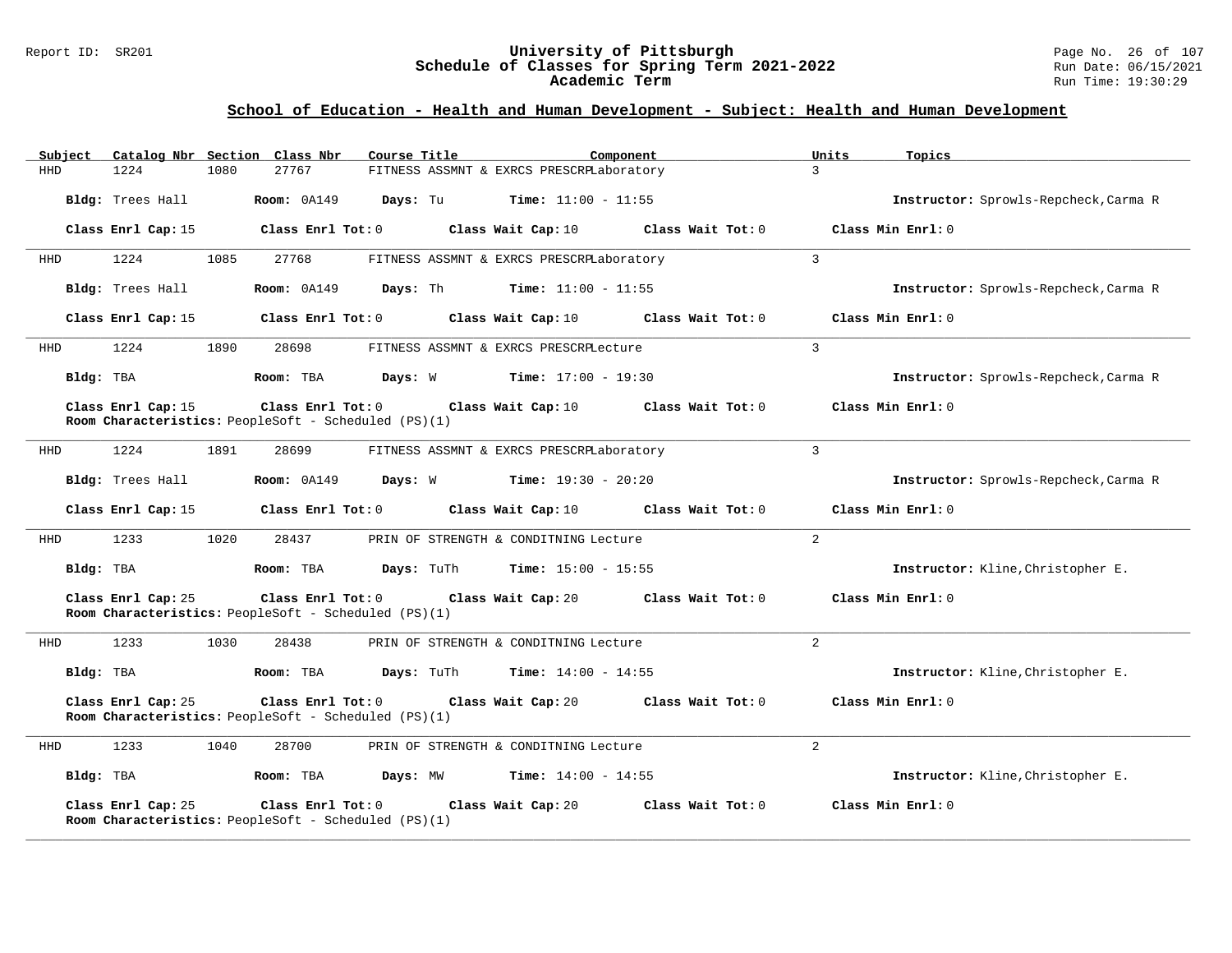#### Report ID: SR201 **University of Pittsburgh** Page No. 27 of 107 **Schedule of Classes for Spring Term 2021-2022** Run Date: 06/15/2021 **Academic Term** Run Time: 19:30:29

| Subject    |                    |      | Catalog Nbr Section Class Nbr                                                   | Course Title                                                       | Component                            | Units          | Topics                           |
|------------|--------------------|------|---------------------------------------------------------------------------------|--------------------------------------------------------------------|--------------------------------------|----------------|----------------------------------|
| <b>HHD</b> | 1241               | 1210 | 30117                                                                           | TEACHING EXPERIENCE 1                                              | Credit Laboratory                    | $\mathbf{1}$   |                                  |
|            | Bldg: Trees Hall   |      | <b>Room: 00112</b>                                                              | Days: TBA                                                          | <b>Time:</b> $00:00 - 00:00$         |                | Instructor: Gillis Kruman, Susan |
|            | Class Enrl Cap: 20 |      |                                                                                 | Class Enrl Tot: 0 Class Wait Cap: 20 Class Wait Tot: 0             |                                      |                | Class Min Enrl: 0                |
| HHD        | 1241               | 1220 | 30118                                                                           | TEACHING EXPERIENCE 1                                              | Credit Laboratory                    | $\mathbf{1}$   |                                  |
|            | Bldg: Trees Hall   |      | <b>Room:</b> 00148                                                              | Days: TBA                                                          | <b>Time:</b> $00:00 - 00:00$         |                | Instructor: McLaughlin, Kevin J  |
|            | Class Enrl Cap: 20 |      |                                                                                 | Class Enrl Tot: $0$ Class Wait Cap: $20$ Class Wait Tot: $0$       |                                      |                | Class Min Enrl: 0                |
| HHD        | 1242               | 1210 | 30119                                                                           | TEACHING EXPERIENCE 2                                              | Credit Laboratory                    | $\mathbf{1}$   |                                  |
|            | Bldg: Trees Hall   |      | <b>Room:</b> 00112                                                              | Days: TBA                                                          | <b>Time:</b> $00:00 - 00:00$         |                | Instructor: Gillis Kruman, Susan |
|            | Class Enrl Cap: 20 |      | $Class$ $Enr1$ $Tot: 0$                                                         |                                                                    | Class Wait Cap: 20 Class Wait Tot: 0 |                | Class Min Enrl: 0                |
| HHD        | 1242               | 1215 | 30120                                                                           | TEACHING EXPERIENCE 2                                              | Credit Laboratory                    | $\mathbf{1}$   |                                  |
|            | Bldg: Trees Hall   |      |                                                                                 | <b>Room:</b> $00148$ <b>Days:</b> TBA <b>Time:</b> $00:00 - 00:00$ |                                      |                | Instructor: McLaughlin, Kevin J  |
|            | Class Enrl Cap: 20 |      | $Class$ $Enr1$ $Tot: 0$                                                         | Class Wait Cap: 20                                                 | Class Wait Tot: 0                    |                | Class Min Enrl: 0                |
| HHD        | 1486               | 1030 | 12467                                                                           | BEHAVIOR CHANGE STRATEGIES                                         | Lecture                              | $\overline{3}$ |                                  |
| Bldg: TBA  |                    |      | Room: TBA                                                                       | <b>Days:</b> MW <b>Time:</b> $10:30 - 11:55$                       |                                      |                | Instructor: Liguori, Carli A     |
|            | Class Enrl Cap: 30 |      | Class Enrl Tot: 0<br>Room Characteristics: PeopleSoft - Scheduled (PS)(1)       |                                                                    | Class Wait Cap: 20 Class Wait Tot: 0 |                | Class Min Enrl: 0                |
| HHD        | 1486               | 1040 | 21713                                                                           | BEHAVIOR CHANGE STRATEGIES                                         | Lecture                              | 3              |                                  |
| Bldg: TBA  |                    |      | Room: TBA                                                                       | <b>Days:</b> MW <b>Time:</b> $12:30 - 13:55$                       |                                      |                | Instructor: Liquori, Carli A     |
|            | Class Enrl Cap: 30 |      | Class Enrl Tot: 0<br>Room Characteristics: PeopleSoft - Scheduled (PS)(1)       | Class Wait Cap: 20                                                 | Class Wait Tot: 0                    |                | Class Min Enrl: 0                |
| HHD        | 1491               | 1010 | 12468                                                                           | TCH HLTH & WELLNESS ELEM SCHLSLecture                              |                                      | 3              |                                  |
| Bldg: TBA  |                    |      | Room: TBA                                                                       | <b>Days:</b> Th <b>Time:</b> $13:00 - 15:40$                       |                                      |                | Instructor: Sherman, Sally Anne  |
|            | Class Enrl Cap: 30 |      | $Class$ $Enr1$ $Tot: 0$<br>Room Characteristics: PeopleSoft - Scheduled (PS)(1) | Class Wait Cap: 20                                                 | Class Wait Tot: 0                    |                | Class Min Enrl: 0                |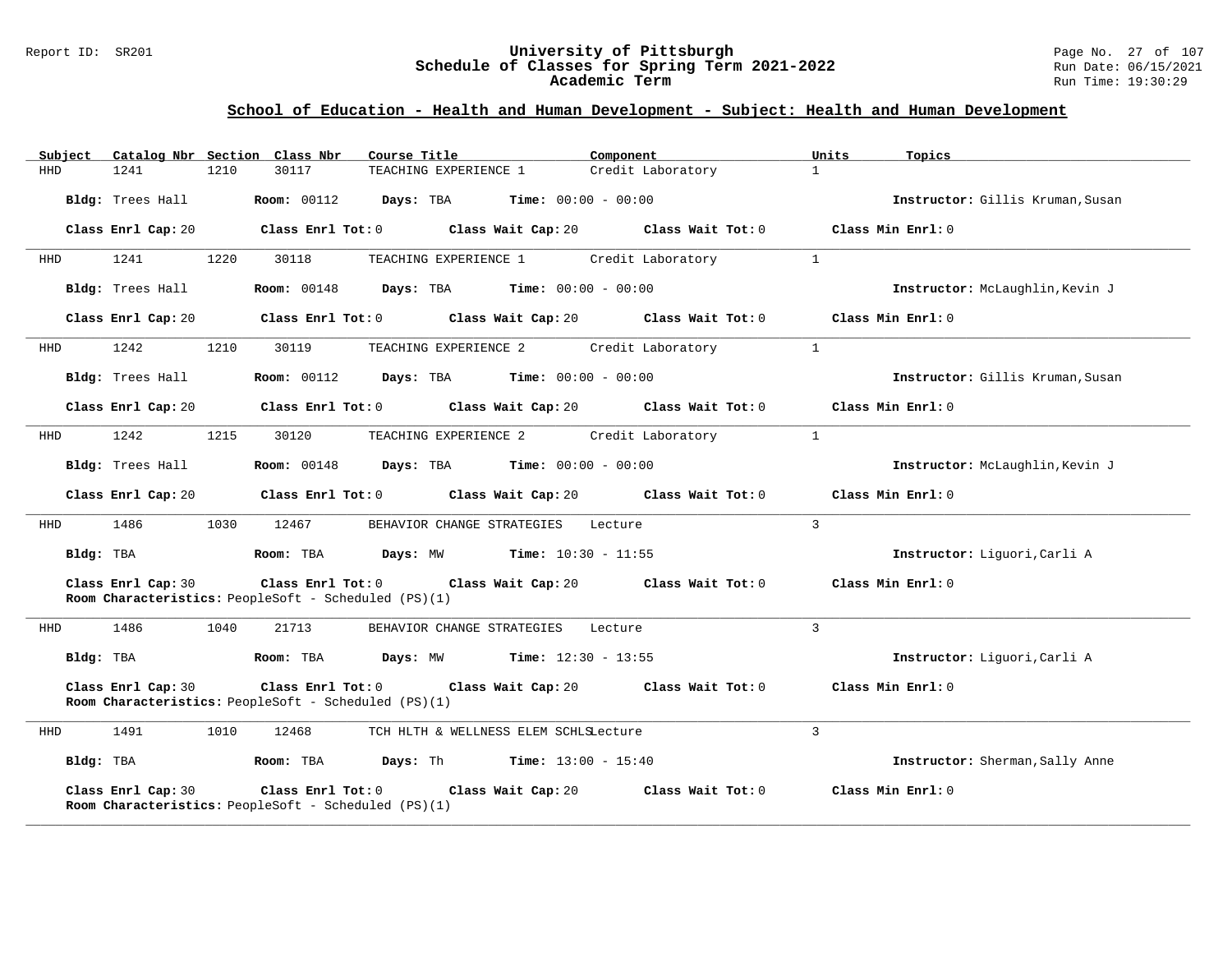#### Report ID: SR201 **University of Pittsburgh** Page No. 28 of 107 **Schedule of Classes for Spring Term 2021-2022** Run Date: 06/15/2021 **Academic Term** Run Time: 19:30:29

| Catalog Nbr Section Class Nbr<br>Subject                   | Course Title                                                                                                     | Component<br>Units        | Topics                                |
|------------------------------------------------------------|------------------------------------------------------------------------------------------------------------------|---------------------------|---------------------------------------|
| 1996<br><b>HHD</b><br>1010                                 | 12469<br>CLINICAL INTERNSHIP                                                                                     | Internship<br>12          |                                       |
| Bldg: Trees Hall                                           | Time: $00:00 - 00:00$<br><b>Room: 00104</b><br>Days: TBA                                                         |                           | Instructor: Sprowls-Repcheck, Carma R |
|                                                            |                                                                                                                  |                           | Nagle, Elizabeth                      |
| Class Enrl Cap: 50<br>Attributes: Undergraduate Internship | Class Enrl Tot: 0<br>Class Wait Cap: 20                                                                          | Class Wait Tot: 0         | Class Min Enrl: 0                     |
| 2008<br>1010<br><b>HHD</b>                                 | 27993<br>FNDS OF INFANT MENTAL HLTH 2 Lecture                                                                    | $\overline{3}$            |                                       |
| Bldg: TBA                                                  | Room: TBA<br>Days: Th<br><b>Time:</b> $16:30 - 19:10$                                                            |                           | Instructor: Gallen, Robert Timothy    |
|                                                            |                                                                                                                  |                           | Schwab, Diana B.                      |
|                                                            |                                                                                                                  |                           | Troup-Drebot, Erin June               |
| Class Enrl Cap: 24                                         | Class Enrl Tot: 0<br>Class Wait Cap: 0<br>Room Characteristics: PeopleSoft - Scheduled (PS)(1)                   | Class Wait Tot: 0         | Class Min Enrl: 0                     |
| 2011<br>1010<br>HHD                                        | 30006<br>IMH INTERVENTIONS 2                                                                                     | $\overline{3}$<br>Lecture |                                       |
| Bldg: TBA                                                  | Days: TBA<br><b>Time:</b> $00:00 - 00:00$<br>Room: TBA                                                           |                           | Instructor: Staff                     |
| Bldg: TBA                                                  | <b>Time:</b> $16:30 - 19:10$<br>Room: TBA<br>Days: Tu                                                            |                           | Instructor: Gallen, Robert Timothy    |
|                                                            |                                                                                                                  |                           | Dunn, Dena Miller                     |
|                                                            |                                                                                                                  |                           | McNally-Brown, Bonita                 |
|                                                            |                                                                                                                  |                           | Schwab, Diana B.                      |
| Class Enrl Cap: 25<br>Attributes: Hybrid                   | Class Enrl Tot: 0<br>Class Wait Cap: 0<br>Room Characteristics: PeopleSoft - Scheduled (PS)(1)                   | Class Wait Tot: 0         | Class Min Enrl: 0                     |
| 2127<br>1050<br>HHD                                        | 24010<br>HUMAN LEARNING                                                                                          | $\overline{3}$<br>Lecture |                                       |
| Bldg: WEB Based Class                                      | Room: TBA<br>Days: TBA<br>Time: $00:00 - 00:00$                                                                  |                           | Instructor: Klein, Roger D            |
| Class Enrl Cap: 11<br>Attributes: Online                   | Class Enrl Tot: 0<br>Class Wait Cap: 0<br>Combined Section ID: 0889(PSYED/2127/EDUC/2007) -<br>EDUC 2007(#24011) | Class Wait Tot: 0         | Class Min Enrl: 0                     |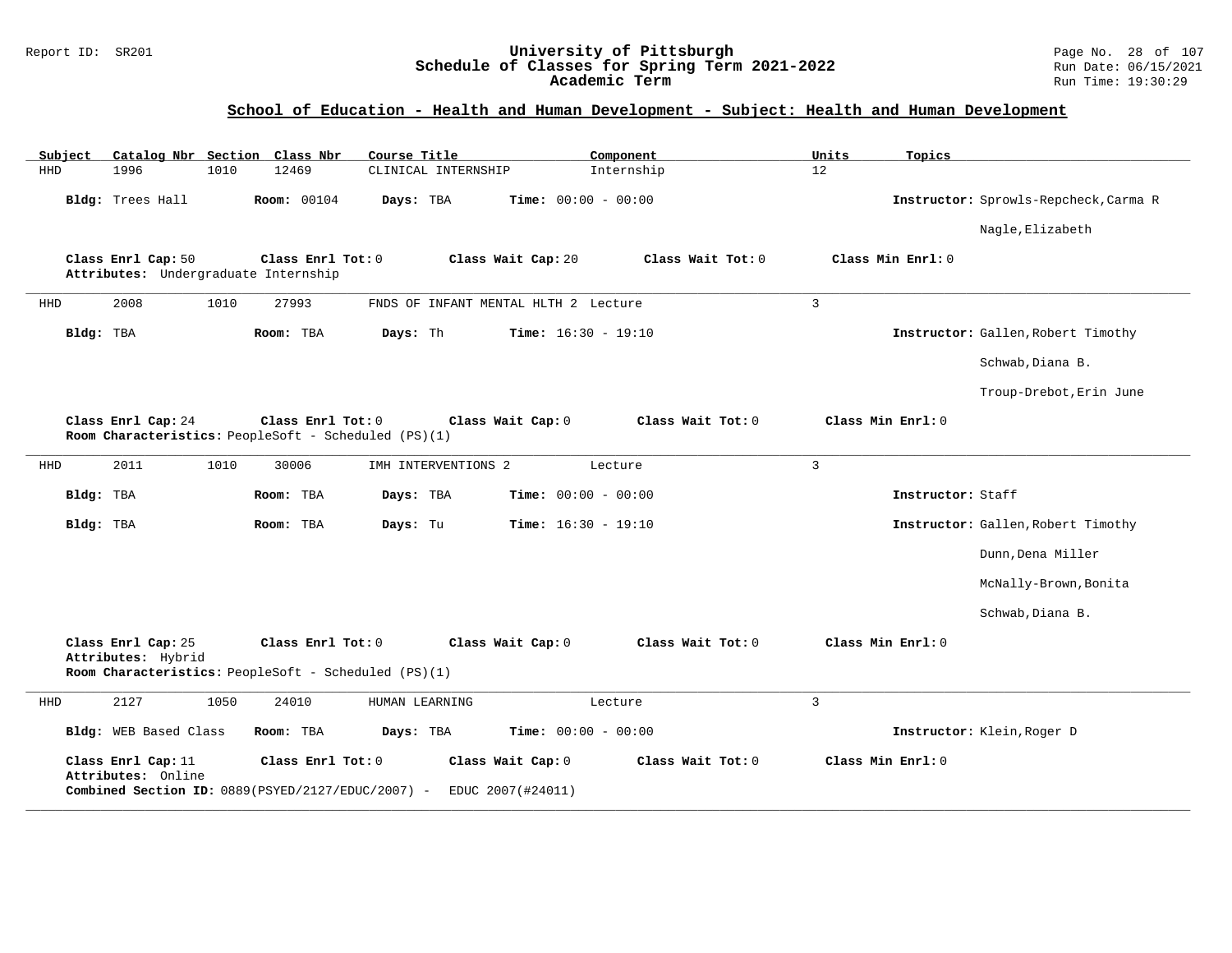#### Report ID: SR201 **University of Pittsburgh** Page No. 29 of 107 **Schedule of Classes for Spring Term 2021-2022** Run Date: 06/15/2021 **Academic Term** Run Time: 19:30:29

| Subject                    | Catalog Nbr Section Class Nbr<br>Course Title                                              | Component                                 | Units<br>Topics                    |
|----------------------------|--------------------------------------------------------------------------------------------|-------------------------------------------|------------------------------------|
| 2197<br>1015<br><b>HHD</b> | 12499<br>INDEPENDENT STUDY                                                                 | Independent Study                         | $1 - 6$                            |
| Bldg: TO BE ARRANGED       | <b>Room:</b> TBA <b>Days:</b> TBA <b>Time:</b> 00:00 - 00:00                               |                                           | Instructor: Bachman, Heather J     |
|                            | Class Enrl Cap: 35 Class Enrl Tot: 0 Class Wait Cap: 0 Class Wait Tot: 0 Class Min Enrl: 0 |                                           |                                    |
| <b>HHD</b>                 | 2197 1020 12500<br>INDEPENDENT STUDY                                                       | Independent Study                         | $1 - 6$                            |
| Bldg: TO BE ARRANGED       | Room: TBA $Days:$ TBA $Time: 00:00 - 00:00$                                                |                                           | Instructor: Bagnato, Stephen J     |
|                            | Class Enrl Cap: 35 Class Enrl Tot: 0 Class Wait Cap: 0 Class Wait Tot: 0 Class Min Enrl: 0 |                                           |                                    |
| 2197<br><b>HHD</b>         | 1030 12501 INDEPENDENT STUDY Independent Study                                             |                                           | $1 - 6$                            |
| Bldg: TO BE ARRANGED       | Room: TBA $Days:$ TBA $Time: 00:00 - 00:00$                                                |                                           | Instructor: Farmer, Thomas W       |
|                            | Class Enrl Cap: 35 Class Enrl Tot: 0 Class Wait Cap: 0 Class Wait Tot: 0 Class Min Enrl: 0 |                                           |                                    |
| <b>HHD</b>                 | 2197 1035 12502 INDEPENDENT STUDY Independent Study                                        |                                           | $1 - 6$                            |
| Bldg: TO BE ARRANGED       | Room: TBA $Days:$ TBA Time: $00:00 - 00:00$                                                |                                           | Instructor: Klein, Roger D         |
|                            | Class Enrl Cap: 35 Class Enrl Tot: 0 Class Wait Cap: 0 Class Wait Tot: 0 Class Min Enrl: 0 |                                           |                                    |
| HHD 2197 1045 12503        |                                                                                            | INDEPENDENT STUDY The Independent Study   | $1 - 6$                            |
| Bldg: TO BE ARRANGED       | Room: TBA $\rule{1em}{0.15mm}$ Days: TBA Time: $00:00 - 00:00$                             |                                           | Instructor: Popovich, Cynthia J    |
|                            | Class Enrl Cap: 35 Class Enrl Tot: 0 Class Wait Cap: 0 Class Wait Tot: 0 Class Min Enrl: 0 |                                           |                                    |
| 2197<br>1050<br>HHD        |                                                                                            | 12504 INDEPENDENT STUDY 1ndependent Study | $1 - 6$                            |
| Bldg: TO BE ARRANGED       | Room: TBA $Days:$ TBA $Time: 00:00 - 00:00$                                                |                                           | Instructor: Kerr, Mary             |
|                            | Class Enrl Cap: 35 Class Enrl Tot: 0 Class Wait Cap: 0 Class Wait Tot: 0 Class Min Enrl: 0 |                                           |                                    |
|                            | HHD 2197 1060 12505 INDEPENDENT STUDY Independent Study 1 - 6                              |                                           |                                    |
| Bldg: TO BE ARRANGED       | Room: TBA $Days:$ TBA $Time: 00:00 - 00:00$                                                |                                           | Instructor: Wanless, Shannon Beth  |
|                            | Class Enrl Cap: 35 Class Enrl Tot: 0 Class Wait Cap: 0 Class Wait Tot: 0 Class Min Enrl: 0 |                                           |                                    |
| 2197<br>1080<br>HHD        | 12551                                                                                      | INDEPENDENT STUDY 1ndependent Study       | $1 - 6$                            |
| Bldg: TO BE ARRANGED       | Room: TBA $Days:$ TBA Time: $00:00 - 00:00$                                                |                                           | Instructor: Gallen, Robert Timothy |
| Class Enrl Cap: 35         | Class Enrl Tot: $0$ Class Wait Cap: $0$ Class Wait Tot: $0$                                |                                           | Class Min Enrl: 0                  |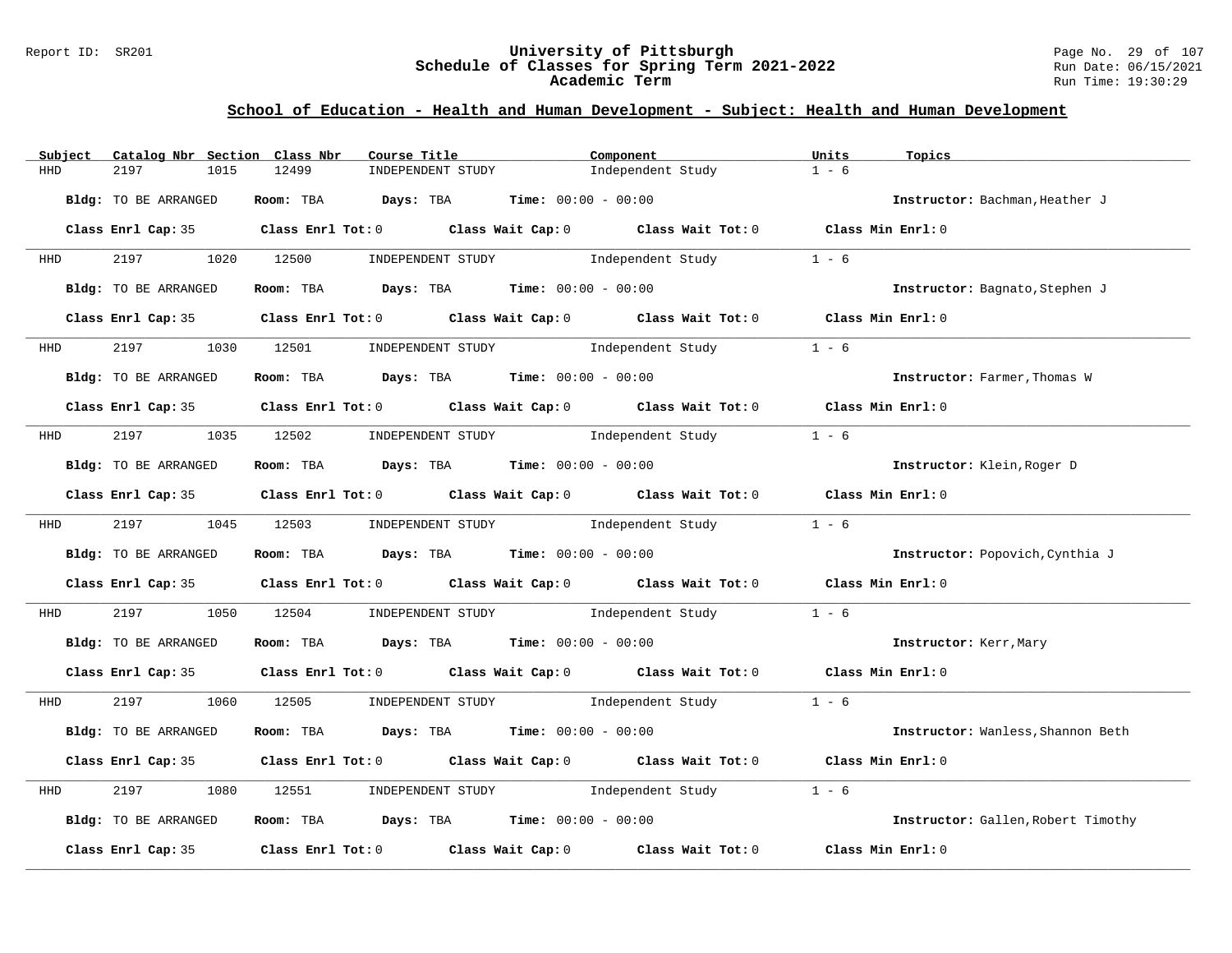| HHD        | 2197<br>1090                                                                               | 12552                                                          | INDEPENDENT STUDY Independent Study |                                                                                                    | $1 - 6$           |                                       |
|------------|--------------------------------------------------------------------------------------------|----------------------------------------------------------------|-------------------------------------|----------------------------------------------------------------------------------------------------|-------------------|---------------------------------------|
|            | Bldg: TO BE ARRANGED                                                                       | Room: TBA $Days:$ TBA $Time: 00:00 - 00:00$                    |                                     |                                                                                                    |                   | Instructor: Lane, Suzanne             |
|            |                                                                                            |                                                                |                                     | Class Enrl Cap: 35 Class Enrl Tot: 0 Class Wait Cap: 0 Class Wait Tot: 0 Class Min Enrl: 0         |                   |                                       |
| <b>HHD</b> |                                                                                            |                                                                |                                     | 2197 1110 12553 INDEPENDENT STUDY Independent Study 1 - 6                                          |                   |                                       |
|            | Bldg: TO BE ARRANGED                                                                       | Room: TBA $Days:$ TBA Time: $00:00 - 00:00$                    |                                     |                                                                                                    |                   | Instructor: Stone, Clement A          |
|            |                                                                                            |                                                                |                                     | Class Enrl Cap: 35 Class Enrl Tot: 0 Class Wait Cap: 0 Class Wait Tot: 0 Class Min Enrl: 0         |                   |                                       |
|            |                                                                                            |                                                                |                                     | HHD 2197 1120 12554 INDEPENDENT STUDY Independent Study 1 - 6                                      |                   |                                       |
|            | <b>Bldg:</b> TO BE ARRANGED <b>ROOM:</b> TBA <b>Days:</b> TBA <b>Time:</b> $00:00 - 00:00$ |                                                                |                                     |                                                                                                    |                   | Instructor: Staff                     |
|            |                                                                                            |                                                                |                                     | Class Enrl Cap: 35 Class Enrl Tot: 0 Class Wait Cap: 0 Class Wait Tot: 0 Class Min Enrl: 0         |                   |                                       |
|            | HHD 2198 1010 12438 DIRECTED STUDY                                                         |                                                                |                                     | Directed Studies 1 - 3                                                                             |                   |                                       |
|            | Bldg: TO BE ARRANGED                                                                       | Room: TBA $\rule{1em}{0.15mm}$ Days: TBA Time: $00:00 - 00:00$ |                                     |                                                                                                    |                   | Instructor: Bachman, Heather J        |
|            |                                                                                            |                                                                |                                     | Class Enrl Cap: 5 Class Enrl Tot: 0 Class Wait Cap: 0 Class Wait Tot: 0 Class Min Enrl: 0          |                   |                                       |
|            |                                                                                            |                                                                |                                     | HHD 2198 1015 12506 DIRECTED STUDY Directed Studies 1 - 3                                          |                   |                                       |
|            | Bldg: TO BE ARRANGED                                                                       | Room: TBA $\rule{1em}{0.15mm}$ Days: TBA Time: $00:00 - 00:00$ |                                     |                                                                                                    |                   | Instructor: Bagnato, Stephen J        |
|            |                                                                                            |                                                                |                                     | Class Enrl Cap: 5 Class Enrl Tot: 0 Class Wait Cap: 0 Class Wait Tot: 0 Class Min Enrl: 0          |                   |                                       |
|            |                                                                                            |                                                                |                                     |                                                                                                    |                   |                                       |
| <b>HHD</b> |                                                                                            |                                                                |                                     | 2198 1025 12507 DIRECTED STUDY Directed Studies                                                    | $1 - 3$           |                                       |
|            | Bldg: TO BE ARRANGED ROOM: TBA Days: TBA Time: 00:00 - 00:00                               |                                                                |                                     |                                                                                                    |                   | Instructor: Staff                     |
|            |                                                                                            |                                                                |                                     | Class Enrl Cap: 5 Class Enrl Tot: 0 Class Wait Cap: 0 Class Wait Tot: 0                            | Class Min Enrl: 0 |                                       |
| <b>HHD</b> | 2198 1030 12508                                                                            |                                                                |                                     | DIRECTED STUDY Directed Studies                                                                    | $1 - 3$           |                                       |
|            | Bldg: TO BE ARRANGED                                                                       | <b>Room:</b> TBA $Days: TBA$ <b>Time:</b> $00:00 - 00:00$      |                                     |                                                                                                    |                   | Instructor: Klein, Roger D            |
|            |                                                                                            |                                                                |                                     | Class Enrl Cap: 5 $\qquad$ Class Enrl Tot: 0 $\qquad$ Class Wait Cap: 0 $\qquad$ Class Wait Tot: 0 | Class Min Enrl: 0 |                                       |
|            | HHD 2198 1040 12509 DIRECTED STUDY                                                         |                                                                |                                     | Directed Studies                                                                                   | $1 - 3$           |                                       |
|            | Bldg: TO BE ARRANGED                                                                       | Room: TBA $Days: TBA$ Time: $00:00 - 00:00$                    |                                     |                                                                                                    |                   | Instructor: Popovich, Cynthia J       |
|            |                                                                                            |                                                                |                                     | Class Enrl Cap: 5 Class Enrl Tot: 0 Class Wait Cap: 0 Class Wait Tot: 0 Class Min Enrl: 0          |                   |                                       |
|            |                                                                                            |                                                                |                                     | HHD 2198 1045 12510 DIRECTED STUDY Directed Studies 1 - 3                                          |                   |                                       |
|            | Bldg: TO BE ARRANGED Room: TBA Days: TBA Time: 00:00 - 00:00                               |                                                                |                                     |                                                                                                    |                   | Instructor: Wallace, N Tanner LeBaron |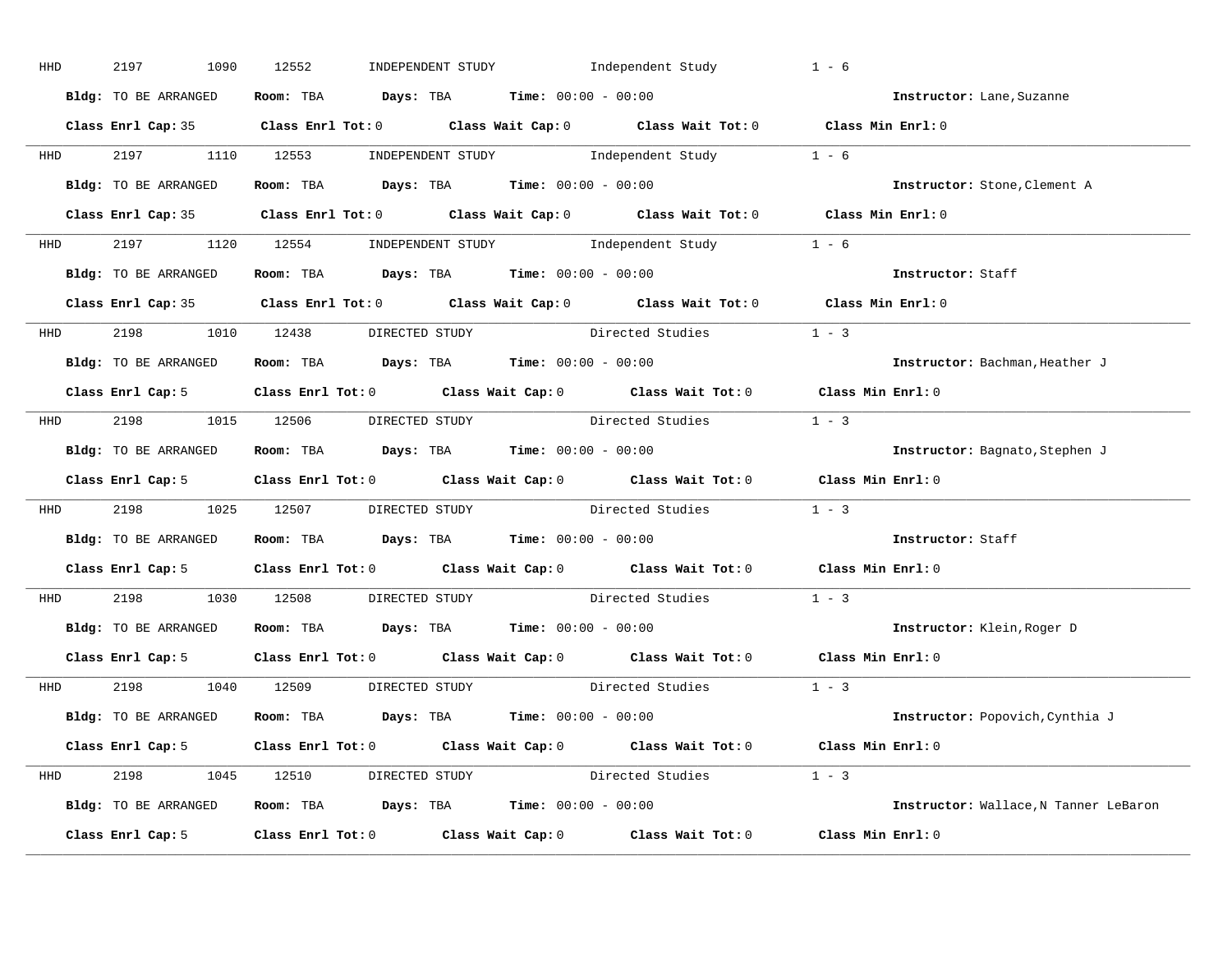#### Report ID: SR201 **University of Pittsburgh** Page No. 31 of 107 **Schedule of Classes for Spring Term 2021-2022** Run Date: 06/15/2021 **Academic Term** Run Time: 19:30:29

| Catalog Nbr Section Class Nbr<br>Subject | Course Title                                                                                           | Component<br>Units           | Topics                             |
|------------------------------------------|--------------------------------------------------------------------------------------------------------|------------------------------|------------------------------------|
| HHD<br>2198<br>1050                      | 12511<br>DIRECTED STUDY                                                                                | Directed Studies<br>$1 - 3$  |                                    |
| Bldg: TO BE ARRANGED                     | Room: TBA<br>Days: TBA                                                                                 | <b>Time:</b> $00:00 - 00:00$ | Instructor: Wanless, Shannon Beth  |
| Class Enrl Cap: 5                        | Class Enrl Tot: 0<br>Class Wait Cap: 0                                                                 | Class Wait Tot: 0            | Class Min Enrl: 0                  |
| 1110<br>2266<br>HHD                      | 22822<br>ATTENTIONAL TCHNG PRACTICES 2 Lecture                                                         | $\mathbf{1}$                 |                                    |
| Bldg: TBA                                | Room: TBA<br>Days: M                                                                                   | <b>Time:</b> $19:15 - 20:15$ | Instructor: Devlieger, Shana E     |
| Class Enrl Cap: 65                       | Class Enrl Tot: 0<br>Class Wait Cap: 0<br>Room Characteristics: PeopleSoft - Scheduled (PS)(1)         | Class Wait Tot: 0            | Class Min Enrl: 0                  |
| 2317<br>1060<br>HHD                      | 22636<br>ADP PROFESSIONAL SEMINAR 2                                                                    | $\mathbf{1}$<br>Lecture      |                                    |
| Bldg: TBA                                | Room: TBA<br>Days: W                                                                                   | $Time: 16:30 - 19:10$        | Instructor: Osai, Esohe R          |
| Class Enrl Cap: 11                       | Class Enrl Tot: 0<br>Class Wait Cap: 0<br>Room Characteristics: PeopleSoft - Scheduled (PS)(1)         | Class Wait Tot: 0            | Class Min Enrl: 0                  |
| 2317<br>1065<br>HHD                      | 22637<br>ADP PROFESSIONAL SEMINAR 2                                                                    | $\mathbf{1}$<br>Lecture      |                                    |
| Bldg: Lawrence Hall                      | <b>Room: 00211</b><br>Days: W                                                                          | <b>Time:</b> $16:30 - 19:10$ | Instructor: Gallen, Robert Timothy |
|                                          |                                                                                                        |                              | Esposto, Denise A                  |
|                                          |                                                                                                        |                              | Miedel, Sarah L                    |
| Class Enrl Cap: 11                       | Class Enrl Tot: 0<br>Class Wait Cap: 0<br>Combined Section ID: $0672(PSYED/2317)$ - HHD $2317(#24909)$ | Class Wait Tot: 0            | Class Min Enrl: 0                  |
| 2317<br>1085<br>HHD                      | 24909<br>ADP PROFESSIONAL SEMINAR 2                                                                    | $\mathbf{1}$<br>Lecture      |                                    |
| Bldg: Lawrence Hall                      | <b>Room: 00211</b><br>Days: W                                                                          | <b>Time:</b> $16:30 - 19:10$ | Instructor: Gallen, Robert Timothy |
|                                          |                                                                                                        |                              | Esposto, Denise A                  |
|                                          |                                                                                                        |                              | Miedel, Sarah L                    |
| Class Enrl Cap: 11                       | Class Enrl Tot: 0<br>Class Wait Cap: 0<br>Combined Section ID: 0672(PSYED/2317) - HHD 2317(#22637)     | Class Wait Tot: 0            | Class Min Enrl: 0                  |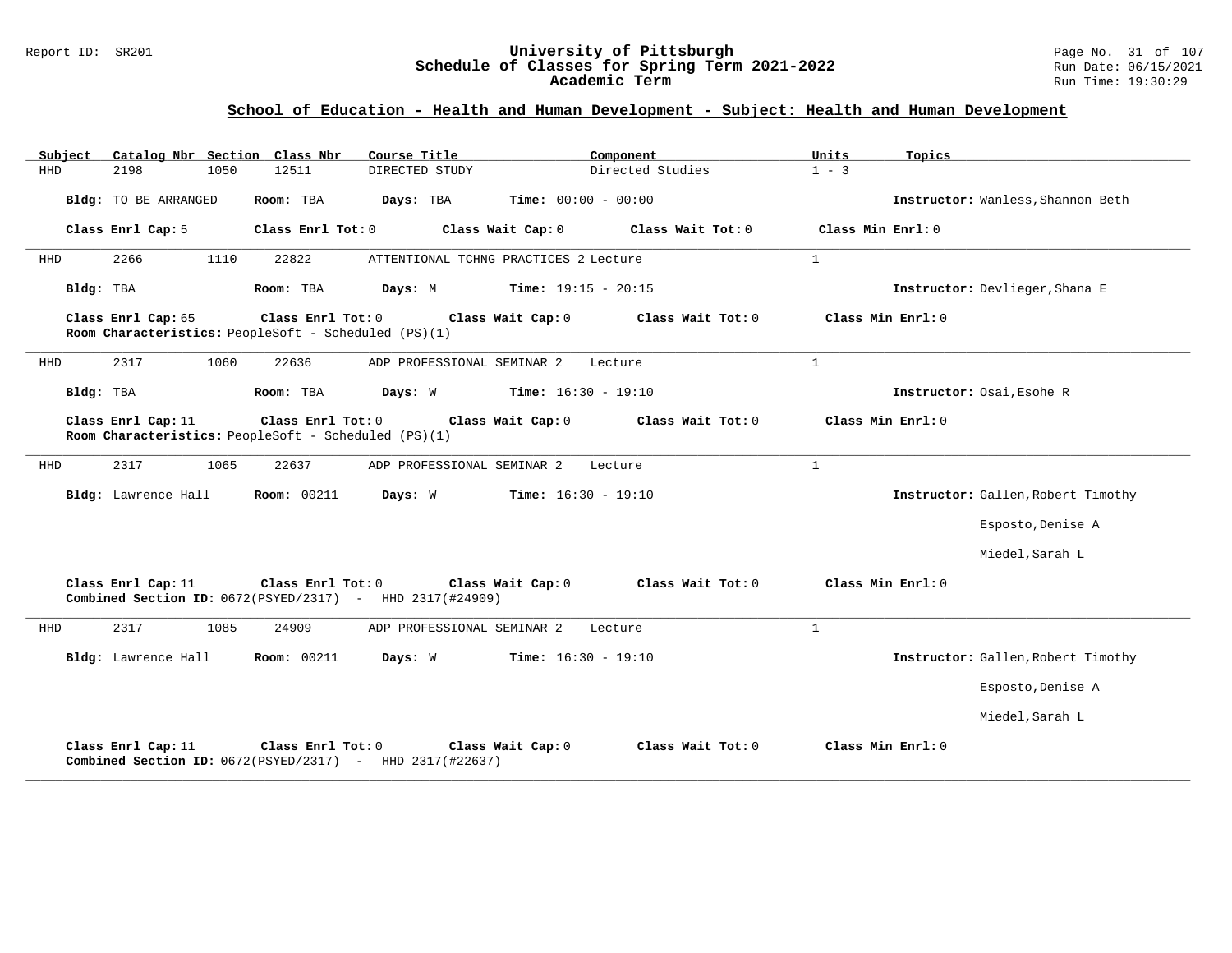#### Report ID: SR201 **University of Pittsburgh** Page No. 32 of 107 **Schedule of Classes for Spring Term 2021-2022** Run Date: 06/15/2021 **Academic Term** Run Time: 19:30:29

| Catalog Nbr Section Class Nbr<br>Subject | Course Title                                                                | Component                                   | Units<br>Topics                    |
|------------------------------------------|-----------------------------------------------------------------------------|---------------------------------------------|------------------------------------|
| <b>HHD</b><br>2320<br>1030               | 16415<br>PSYCHOSOCIAL ASPECTS OF HEALTHLecture                              |                                             | $\mathcal{L}$                      |
| Bldg: TBA                                | Room: TBA                                                                   | <b>Days:</b> M <b>Time:</b> $17:30 - 20:10$ | Instructor: Ross, Sharon Elizabeth |
| Class Enrl Cap: 35                       | Class Enrl Tot: 0<br>Room Characteristics: PeopleSoft - Scheduled (PS)(1)   | Class Wait Cap: 0<br>Class Wait Tot: 0      | Class Min Enrl: $0$                |
| 2349<br>1085<br>HHD                      | 22638<br>CHILD LIFE PRACTICE HOSPITALS Lecture                              |                                             | $\mathbf{3}$                       |
| Bldg: TO BE ARRANGED                     | <b>Days:</b> Th <b>Time:</b> $16:30 - 19:10$<br>Room: TBA                   |                                             | Instructor: Esposto, Denise A      |
| Class Enrl Cap: 20                       | Class Wait Cap: 0<br>Class Enrl Tot: 0                                      | Class Wait Tot: 0                           | Class Min Enrl: 0                  |
| 2382<br>1010<br>HHD                      | 28639<br>CLN EXRCS&PHYSCL ACVTY PHYSL ZLecture                              |                                             | 3                                  |
| Bldg: TBA                                | Room: TBA<br>Days: Tu                                                       | <b>Time:</b> $17:30 - 20:10$                | Instructor: Davis, Kelliann K.     |
| Class Enrl Cap: 35                       | Class Enrl Tot: $0$<br>Room Characteristics: PeopleSoft - Scheduled (PS)(1) | Class Wait Cap: 0<br>Class Wait Tot: 0      | Class Min Enrl: 0                  |
| 2383<br>1010<br>HHD                      | 28641<br>ADV CLN HLTH ACTIVTY ASSMNT Lecture                                |                                             | 3                                  |
| Bldg: Trees Hall                         | <b>Room:</b> 00134<br>Days: Th                                              | <b>Time:</b> $17:30 - 20:10$                | Instructor: Jakicic, John M        |
| Class Enrl Cap: 20                       | Class Enrl Tot: 0                                                           | Class Wait Cap: 0<br>Class Wait Tot: 0      | Class Min Enrl: 0                  |
| 2386<br>1010<br>HHD                      | 28647<br>HLTH PHYSCL ACTIVTY PROMO MKTGLecture                              |                                             | 3                                  |
| Bldg: TBA                                | Room: TBA<br>Days: TBA                                                      | <b>Time:</b> $00:00 - 00:00$                | Instructor: Staff                  |
| Class Enrl Cap: 30<br>Attributes: Hybrid | Class Enrl Tot: 0                                                           | Class Wait Cap: 0<br>Class Wait Tot: 0      | Class Min Enrl: 0                  |
|                                          | Room Characteristics: PeopleSoft - Scheduled (PS)(1)                        |                                             |                                    |
| 2387<br>HHD<br>1010                      | 28650<br>MEDIA TEC HLTH PHYSCL ACTIVTY Lecture                              |                                             | 3                                  |
| Bldg: TBA                                | Room: TBA<br>Days: TBA                                                      | <b>Time:</b> $00:00 - 00:00$                | Instructor: Staff                  |
| Class Enrl Cap: 30<br>Attributes: Hybrid | Class Enrl Tot: 0<br>Room Characteristics: PeopleSoft - Scheduled (PS)(1)   | Class Wait Cap: 0<br>Class Wait Tot: 0      | Class Min Enrl: 0                  |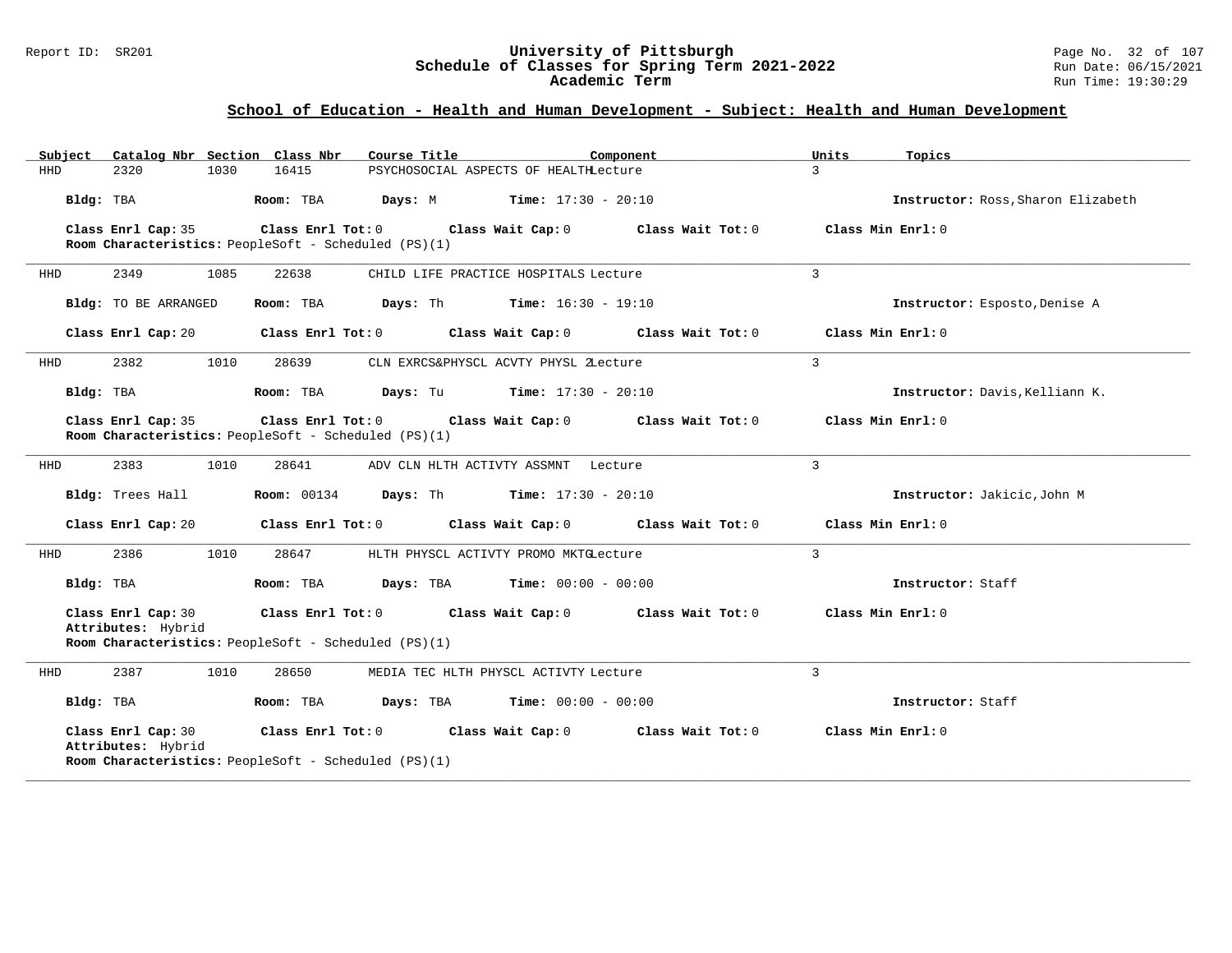#### Report ID: SR201 **University of Pittsburgh** Page No. 33 of 107 **Schedule of Classes for Spring Term 2021-2022** Run Date: 06/15/2021 **Academic Term** Run Time: 19:30:29

| Subject            |                             | Catalog Nbr Section Class Nbr | Course Title                          |                              | Component                                                                                                                                                                                                                          | Units             | Topics                                     |
|--------------------|-----------------------------|-------------------------------|---------------------------------------|------------------------------|------------------------------------------------------------------------------------------------------------------------------------------------------------------------------------------------------------------------------------|-------------------|--------------------------------------------|
| 2390<br><b>HHD</b> |                             | 1500<br>23653                 | NUTRITION IN SPORT & EXERCISE Lecture |                              |                                                                                                                                                                                                                                    | 3                 |                                            |
|                    | Bldg: WEB Based Class       | Room: TBA                     | Days: TBA                             | <b>Time:</b> $00:00 - 00:00$ |                                                                                                                                                                                                                                    |                   | Instructor: Liquori, Carli A               |
| Class Enrl Cap: 30 | Attributes: Online          | Class Enrl Tot: 0             |                                       | Class Wait Cap: 0            | Class Wait Tot: 0                                                                                                                                                                                                                  |                   | Class Min Enrl: 0                          |
|                    |                             |                               |                                       |                              |                                                                                                                                                                                                                                    |                   |                                            |
|                    |                             |                               |                                       |                              | <b></b> This class has an additional fee. For more information go to <a <br="" href="http://www.registrar.pitt.edu">target="_blank"&gt;http://www.registrar.pitt.edu/</a> , and click on Faculty and Staff, then Course and Class. |                   |                                            |
| HHD<br>2490        |                             | 1020<br>15122                 | SUPERVISED RESEARCH IN ADP            |                              | Directed Studies                                                                                                                                                                                                                   | $1 - 18$          |                                            |
|                    | <b>Bldg:</b> TO BE ARRANGED | Room: TBA                     | Days: TBA                             |                              | <b>Time:</b> $00:00 - 00:00$                                                                                                                                                                                                       |                   | Instructor: Bachman, Heather J             |
| Class Enrl Cap: 10 |                             | Class Enrl Tot: 0             |                                       | Class Wait Cap: 0            | Class Wait Tot: 0                                                                                                                                                                                                                  |                   | Class Min Enrl: 0                          |
| 2490<br>HHD        |                             | 1030<br>15123                 | SUPERVISED RESEARCH IN ADP            |                              | Directed Studies                                                                                                                                                                                                                   | $1 - 18$          |                                            |
|                    | <b>Bldg:</b> TO BE ARRANGED | Room: TBA                     | Days: TBA                             |                              | <b>Time:</b> $00:00 - 00:00$                                                                                                                                                                                                       |                   | Instructor: Gallen, Robert Timothy         |
| Class Enrl Cap: 10 |                             | Class Enrl Tot: 0             |                                       | Class Wait Cap: 0            | Class Wait Tot: 0                                                                                                                                                                                                                  |                   | Class Min Enrl: 0                          |
| <b>HHD</b><br>2490 |                             | 1040<br>15124                 | SUPERVISED RESEARCH IN ADP            |                              | Directed Studies                                                                                                                                                                                                                   | $1 - 18$          |                                            |
|                    | Bldg: TO BE ARRANGED        | Room: TBA                     | Days: TBA                             |                              | <b>Time:</b> $00:00 - 00:00$                                                                                                                                                                                                       |                   | Instructor: Wanless, Shannon Beth          |
| Class Enrl Cap: 10 |                             | Class Enrl Tot: 0             |                                       | Class Wait Cap: 0            | Class Wait Tot: 0                                                                                                                                                                                                                  |                   | Class Min Enrl: 0                          |
| 2490<br>HHD        |                             | 1050<br>15125                 | SUPERVISED RESEARCH IN ADP            |                              | Directed Studies                                                                                                                                                                                                                   | $1 - 18$          |                                            |
|                    | Bldg: TO BE ARRANGED        | Room: TBA                     | Days: TBA                             | <b>Time:</b> $00:00 - 00:00$ |                                                                                                                                                                                                                                    |                   | Instructor: Wallace, N Tanner LeBaron      |
| Class Enrl Cap: 10 |                             | Class Enrl Tot: 0             |                                       | Class Wait Cap: 0            | Class Wait Tot: 0                                                                                                                                                                                                                  |                   | Class Min Enrl: 0                          |
| 2490<br>HHD        |                             | 1090<br>20827                 | SUPERVISED RESEARCH IN ADP            |                              | Directed Studies                                                                                                                                                                                                                   | $1 - 18$          |                                            |
|                    | Bldg: TO BE ARRANGED        | Room: TBA                     | Days: TBA                             |                              | <b>Time:</b> $00:00 - 00:00$                                                                                                                                                                                                       |                   | Instructor: Akiva, Thomas Matthew Schweinh |
| Class Enrl Cap: 5  |                             | Class Enrl Tot: 0             |                                       | Class Wait Cap: 0            | Class Wait Tot: 0                                                                                                                                                                                                                  | Class Min Enrl: 0 |                                            |
| 2490<br>HHD        |                             | 1110<br>20828                 | SUPERVISED RESEARCH IN ADP            |                              | Directed Studies                                                                                                                                                                                                                   | $1 - 18$          |                                            |
|                    | Bldg: TO BE ARRANGED        | Room: TBA                     | Days: TBA                             |                              | <b>Time:</b> $00:00 - 00:00$                                                                                                                                                                                                       |                   | Instructor: Wang, Ming-Te                  |
| Class Enrl Cap: 5  |                             | Class Enrl Tot: 0             |                                       | Class Wait Cap: 0            | Class Wait Tot: 0                                                                                                                                                                                                                  | Class Min Enrl: 0 |                                            |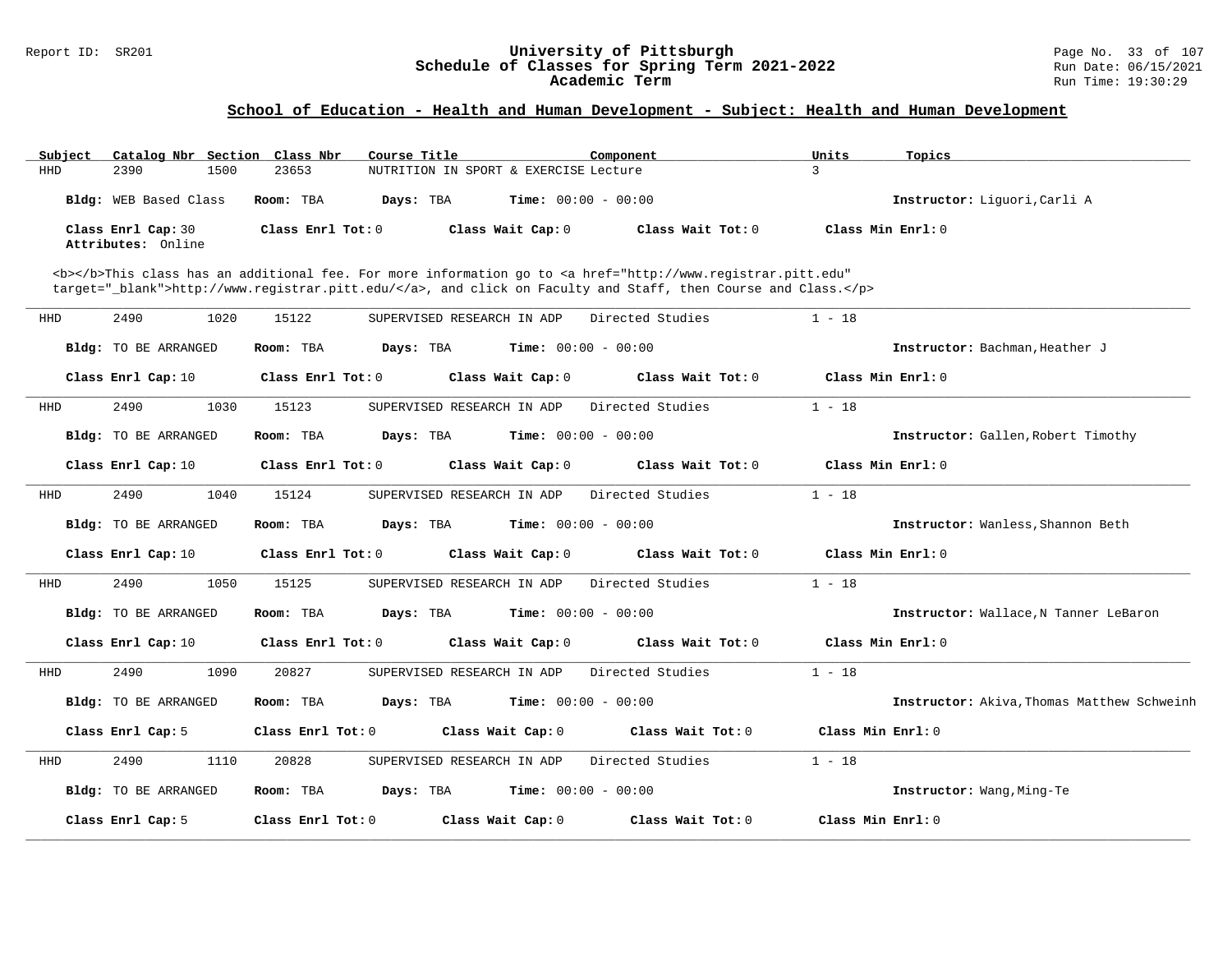#### Report ID: SR201 **University of Pittsburgh** Page No. 34 of 107 **Schedule of Classes for Spring Term 2021-2022** Run Date: 06/15/2021 **Academic Term** Run Time: 19:30:29

| Subject   |                             | Catalog Nbr Section Class Nbr | Course Title                                                                                                                                                                                 |                                       | Component         | Units          | Topics                              |
|-----------|-----------------------------|-------------------------------|----------------------------------------------------------------------------------------------------------------------------------------------------------------------------------------------|---------------------------------------|-------------------|----------------|-------------------------------------|
| HHD       | 2490                        | 1120<br>23134                 | SUPERVISED RESEARCH IN ADP                                                                                                                                                                   |                                       | Directed Studies  | $1 - 18$       |                                     |
|           | <b>Bldg:</b> TO BE ARRANGED | Room: TBA                     | Days: TBA                                                                                                                                                                                    | <b>Time:</b> $00:00 - 00:00$          |                   |                | Instructor: Kerr, Mary              |
|           | Class Enrl Cap: 15          |                               | Class Enrl Tot: 0                                                                                                                                                                            | Class Wait Cap: 0                     | Class Wait Tot: 0 |                | Class Min Enrl: 0                   |
| HHD       | 2504                        | 1060<br>15109                 |                                                                                                                                                                                              | DVLP: MIDDLE CHLHD/ADOLESCENCELecture |                   | $\mathbf{3}$   |                                     |
| Bldg: TBA |                             | Room: TBA                     | Days: W                                                                                                                                                                                      | <b>Time:</b> $16:30 - 19:10$          |                   |                | Instructor: Farmer, Thomas W        |
|           |                             |                               |                                                                                                                                                                                              |                                       |                   |                | Altstadter, Emily                   |
|           | Class Enrl Cap: 23          |                               | Class Enrl Tot: 0<br>Room Characteristics: Media - Data Projector/Monitor(1), PeopleSoft - Scheduled (PS)(1)<br><b>Combined Section ID:</b> $0668(PSYED/2504/EDUC/2009)$ - EDUC 2009(#15110) | Class Wait Cap: 0                     | Class Wait Tot: 0 |                | Class Min Enrl: 0                   |
| HHD       | 2510                        | 1070<br>21546                 | ASSMNT CHLD DVLP REAL WRLD                                                                                                                                                                   |                                       | Lecture           | $\overline{3}$ |                                     |
| Bldg: TBA |                             | Room: TBA                     | Days: Tu                                                                                                                                                                                     | Time: $17:00 - 19:30$                 |                   |                | Instructor: Bagnato, Stephen J      |
|           |                             |                               |                                                                                                                                                                                              |                                       |                   |                | Myron, Carolyn M                    |
|           | Class Enrl Cap: 38          |                               | Class Enrl Tot: 0<br>Room Characteristics: PeopleSoft - Scheduled (PS)(1)                                                                                                                    | Class Wait Cap: 0                     | Class Wait Tot: 0 |                | Class Min Enrl: 0                   |
| HHD       | 2543                        | 1080<br>21544                 |                                                                                                                                                                                              | EBIS IN REAL WORLD CONTEXTS 2 Lecture |                   | 3              |                                     |
| Bldg: TBA |                             | Room: TBA                     | Days: M                                                                                                                                                                                      | <b>Time:</b> $13:00 - 15:40$          |                   |                | Instructor: Lee, Bridget Kiger      |
|           | Class Enrl Cap: 18          |                               | Class Enrl Tot: 0<br>Room Characteristics: PeopleSoft - Scheduled (PS)(1)                                                                                                                    | Class Wait Cap: 0                     | Class Wait Tot: 0 |                | Class Min Enrl: 0                   |
| HHD       | 2543                        | 1090<br>27203                 |                                                                                                                                                                                              | EBIS IN REAL WORLD CONTEXTS 2 Lecture |                   | 3              |                                     |
| Bldg: TBA |                             | Room: TBA                     | Days: M                                                                                                                                                                                      | <b>Time:</b> $16:30 - 19:10$          |                   |                | Instructor: Lee, Bridget Kiger      |
|           | Class Enrl Cap: 18          |                               | Class Enrl Tot: 0<br>Room Characteristics: PeopleSoft - Scheduled (PS)(1)                                                                                                                    | Class Wait Cap: 0                     | Class Wait Tot: 0 |                | Class Min Enrl: 0                   |
| HHD       | 2562                        | 1120<br>20615                 |                                                                                                                                                                                              | PLAY THERAPY AND FIELD WORK Practicum |                   | 3              |                                     |
| Bldg: TBA |                             | Room: TBA                     | Days: M                                                                                                                                                                                      | <b>Time:</b> $16:30 - 19:10$          |                   |                | Instructor: Troup-Drebot, Erin June |
|           | Class Enrl Cap: 23          |                               | Class Enrl Tot: 0<br>Room Characteristics: Media - Data Projector/Monitor(1), PeopleSoft - Scheduled (PS)(1)                                                                                 | Class Wait Cap: 0                     | Class Wait Tot: 0 |                | Class Min Enrl: 0                   |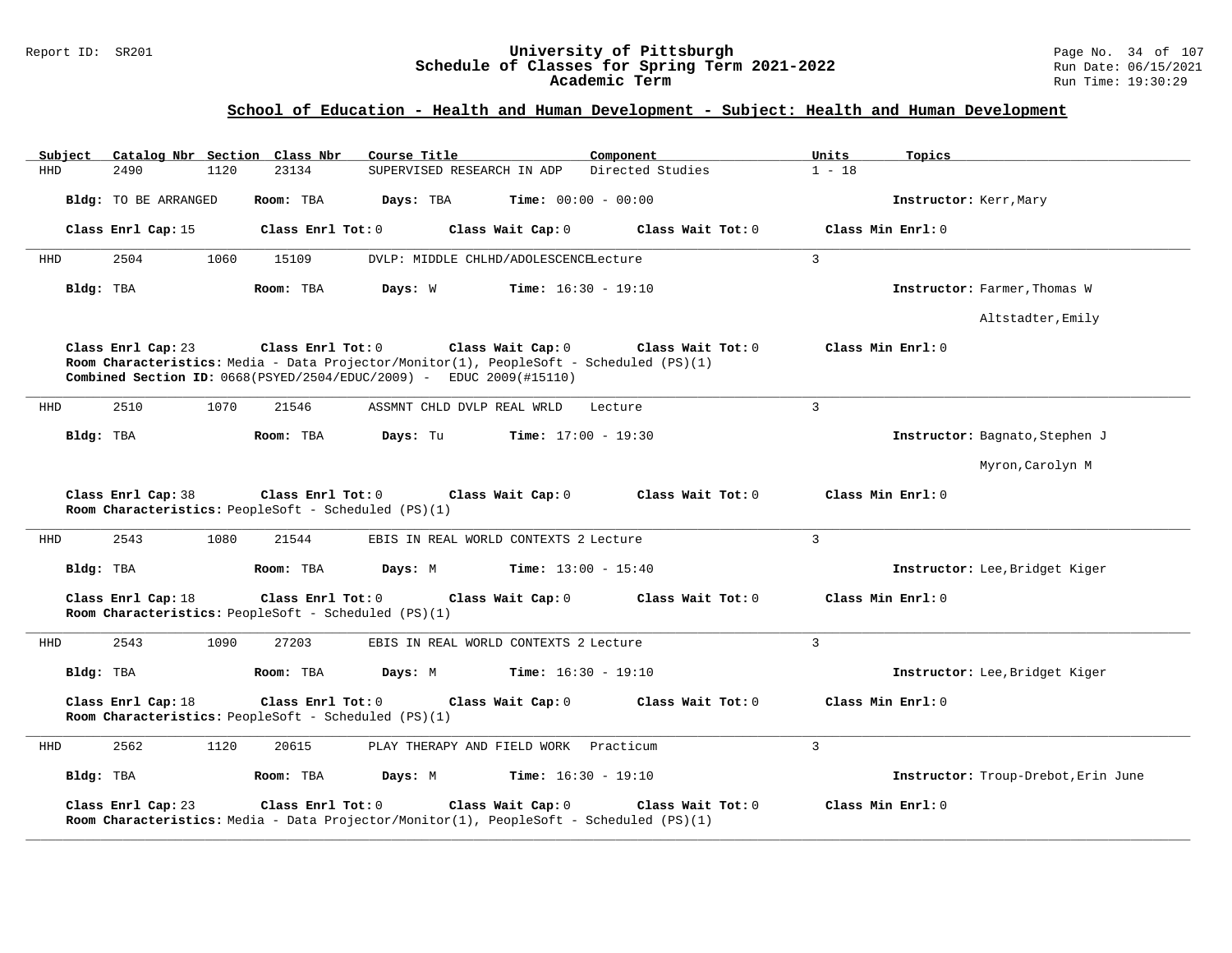#### Report ID: SR201 **University of Pittsburgh** Page No. 35 of 107 **Schedule of Classes for Spring Term 2021-2022** Run Date: 06/15/2021 **Academic Term** Run Time: 19:30:29

| Catalog Nbr Section Class Nbr<br>Subject<br><b>HHD</b><br>2588<br>1020 | Course Title<br>SPECIAL TOPICS<br>30194                                                                                                            | Component<br>Lecture                                                                                                                                                                                                               | Units<br>Topics<br>3                                            |
|------------------------------------------------------------------------|----------------------------------------------------------------------------------------------------------------------------------------------------|------------------------------------------------------------------------------------------------------------------------------------------------------------------------------------------------------------------------------------|-----------------------------------------------------------------|
| Bldg: TBA                                                              | Room: TBA<br>Days: W                                                                                                                               | <b>Time:</b> $13:00 - 15:40$<br>CHLDRN, YOUTH + CMTYS                                                                                                                                                                              | Instructor: Osai, Esohe R                                       |
| Class Enrl Cap: 20                                                     | Class Enrl Tot: $0$<br>Room Characteristics: PeopleSoft - Scheduled (PS)(1)<br>Combined Section ID: 0909(PSYED/2588/PSYED/1089) - HHD 1089(#30195) | Class Wait Cap: 0<br>Class Wait Tot: 0                                                                                                                                                                                             | Class Min Enrl: 0                                               |
| 2588<br>1050<br>HHD                                                    | 26487<br>SPECIAL TOPICS                                                                                                                            | Lecture                                                                                                                                                                                                                            | $\overline{3}$                                                  |
| Bldg: TBA                                                              | Room: TBA<br>Days: Tu                                                                                                                              | <b>Time:</b> $13:00 - 15:40$                                                                                                                                                                                                       | DEVELOPMENTAL PSYCHOPATHOLOGYInstructor: Gallen, Robert Timothy |
| Class Enrl Cap: 40                                                     | Class Enrl Tot: 0<br>Room Characteristics: PeopleSoft - Scheduled (PS)(1)                                                                          | Class Wait Cap: 0<br>Class Wait Tot: 0                                                                                                                                                                                             | Class Min Enrl: 0                                               |
| 2588<br>1090<br>HHD                                                    | 29933<br>SPECIAL TOPICS                                                                                                                            | Lecture                                                                                                                                                                                                                            | $\overline{3}$                                                  |
| Bldg: WEB Based Class                                                  | Room: TBA<br>Days: TBA                                                                                                                             | <b>Time:</b> $00:00 - 00:00$<br>DEATH & DYING                                                                                                                                                                                      | Instructor: Cenkner, Sara Marie                                 |
| Class Enrl Cap: 12<br>Attributes: Online                               | Class Enrl Tot: 0<br>Combined Section ID: 0829(PSYED/1089/2588) - HHD 1089(#29932)                                                                 | Class Wait Tot: 0<br>Class Wait Cap: 0                                                                                                                                                                                             | Class Min Enrl: 0                                               |
| HHD<br>2596<br>1010                                                    | 12448<br>INTERNSHIP IN ADP                                                                                                                         | Practicum                                                                                                                                                                                                                          | $1 - 6$                                                         |
| Bldg: TO BE ARRANGED                                                   | Room: TBA<br>Days: TBA                                                                                                                             | <b>Time:</b> $00:00 - 00:00$                                                                                                                                                                                                       | Instructor: Osai, Esohe R                                       |
| Class Enrl Cap: 15                                                     | Class Enrl Tot: $0$                                                                                                                                | Class Wait Cap: 0<br>Class Wait $Tot: 0$                                                                                                                                                                                           | Class Min Enrl: 0                                               |
|                                                                        |                                                                                                                                                    | <b></b> This class has an additional fee. For more information go to <a <br="" href="http://www.registrar.pitt.edu">target="_blank"&gt;http://www.registrar.pitt.edu/</a> , and click on Faculty and Staff, then Course and Class. |                                                                 |
| 2596<br>1015<br><b>HHD</b>                                             | 12512<br>INTERNSHIP IN ADP                                                                                                                         | Practicum                                                                                                                                                                                                                          | $1 - 6$                                                         |
| Bldg: TO BE ARRANGED                                                   | Room: TBA<br>Days: TBA                                                                                                                             | <b>Time:</b> $00:00 - 00:00$                                                                                                                                                                                                       | Instructor: Kerr, Mary                                          |
| Class Enrl Cap: 15                                                     | Class Enrl Tot: 0                                                                                                                                  | Class Wait Cap: 0<br>Class Wait Tot: 0                                                                                                                                                                                             | Class Min Enrl: 0                                               |
|                                                                        |                                                                                                                                                    | <b></b> This class has an additional fee. For more information go to <a <br="" href="http://www.registrar.pitt.edu">target="_blank"&gt;http://www.registrar.pitt.edu/</a> , and click on Faculty and Staff, then Course and Class. |                                                                 |
| 2596<br>1020<br><b>HHD</b>                                             | 12513<br>INTERNSHIP IN ADP                                                                                                                         | Practicum                                                                                                                                                                                                                          | $1 - 6$                                                         |
| Bldg: TO BE ARRANGED                                                   | Room: TBA<br>Days: TBA                                                                                                                             | <b>Time:</b> $00:00 - 00:00$                                                                                                                                                                                                       | Instructor: Wallace, N Tanner LeBaron                           |
| Class Enrl Cap: 15                                                     | Class Enrl Tot: 0                                                                                                                                  | Class Wait Tot: 0<br>Class Wait Cap: 0                                                                                                                                                                                             | Class Min Enrl: 0                                               |
|                                                                        |                                                                                                                                                    | <b></b> This class has an additional fee. For more information go to <a <="" href="http://www.registrar.pitt.edu" td=""><td></td></a>                                                                                              |                                                                 |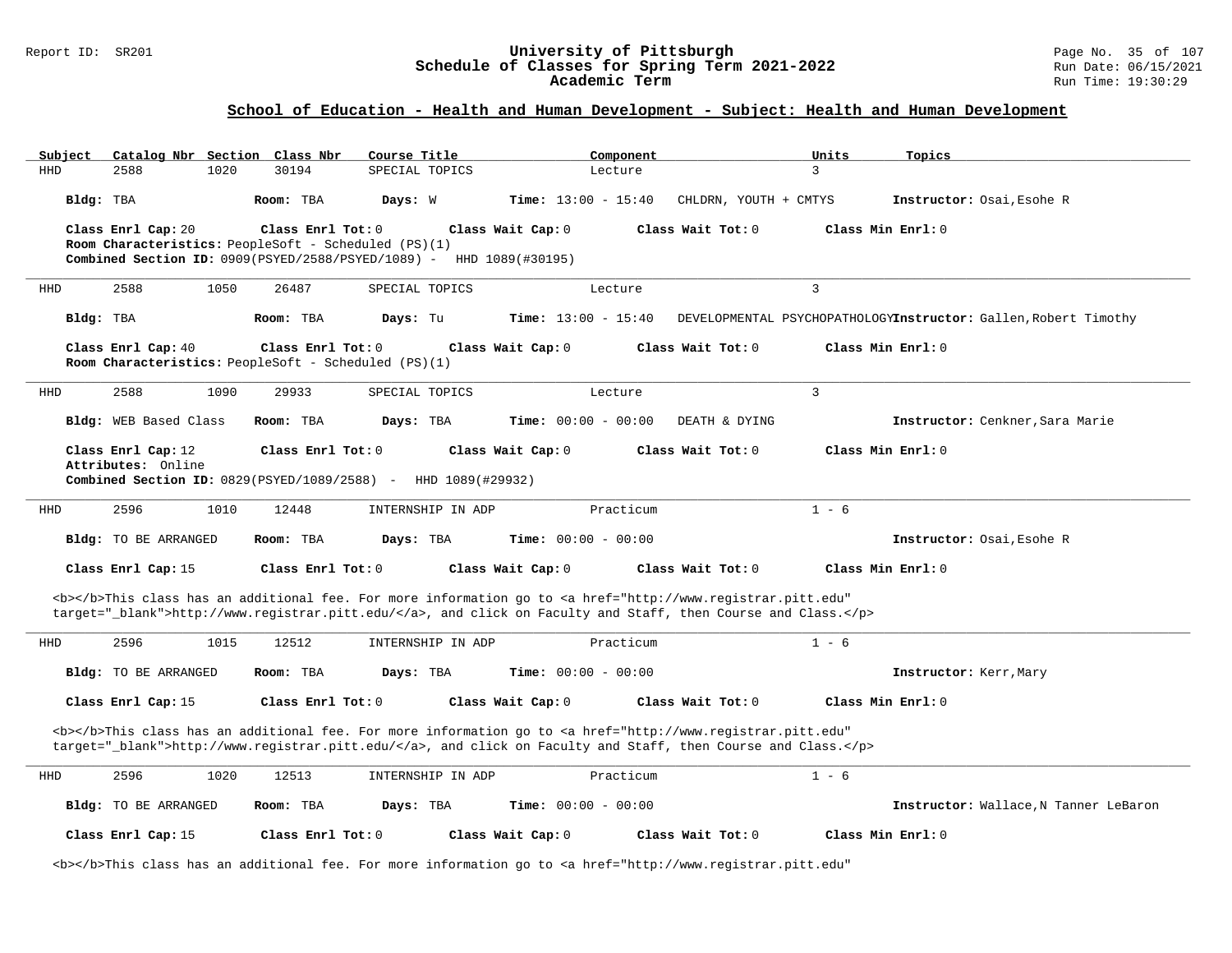|            |                             |                            | target="_blank">http://www.registrar.pitt.edu/, and click on Faculty and Staff, then Course and Class.                                |                                    |
|------------|-----------------------------|----------------------------|---------------------------------------------------------------------------------------------------------------------------------------|------------------------------------|
| HHD        | 2596<br>1025                | 12514<br>INTERNSHIP IN ADP | Practicum                                                                                                                             | $1 - 6$                            |
|            | <b>Bldg:</b> TO BE ARRANGED | Room: TBA<br>Days: TBA     | Time: $00:00 - 00:00$                                                                                                                 | Instructor: Gallen, Robert Timothy |
|            | Class Enrl Cap: 15          | Class $Enr1 Tot: 0$        | Class Wait Cap: 0<br>Class Wait $Tot: 0$                                                                                              | Class Min Err1:0                   |
|            |                             |                            | <b></b> This class has an additional fee. For more information go to <a <="" href="http://www.registrar.pitt.edu" td=""><td></td></a> |                                    |
|            |                             |                            | target="_blank">http://www.registrar.pitt.edu/, and click on Faculty and Staff, then Course and Class.                                |                                    |
| HHD        | 2596<br>1030                | 12515<br>INTERNSHIP IN ADP | Practicum                                                                                                                             | $1 - 6$                            |
|            | Bldg: TO BE ARRANGED        | Days: TBA<br>Room: TBA     | <b>Time:</b> $00:00 - 00:00$                                                                                                          | Instructor: Wanless, Shannon Beth  |
|            | Class Enrl Cap: 15          | Class $Enr1 Tot: 0$        | Class Wait Cap: 0<br>Class Wait Tot: 0                                                                                                | Class Min $Enrl: 0$                |
|            |                             |                            | <b></b> This class has an additional fee. For more information go to <a <="" href="http://www.registrar.pitt.edu" td=""><td></td></a> |                                    |
|            |                             |                            | target="_blank">http://www.registrar.pitt.edu/, and click on Faculty and Staff, then Course and Class.                                |                                    |
| HHD        | 2596<br>1040                | 12516<br>INTERNSHIP IN ADP | Practicum                                                                                                                             | $1 - 6$                            |
|            | <b>Bldg:</b> TO BE ARRANGED | Room: TBA<br>Days: TBA     | Time: $00:00 - 00:00$                                                                                                                 | Instructor: Bagnato, Stephen J     |
|            | Class Enrl Cap: 15          | Class $Enr1 Tot: 0$        | Class Wait Cap: 0<br>Class Wait $Tot: 0$                                                                                              | Class Min Enrl: 0                  |
|            |                             |                            | <b></b> This class has an additional fee. For more information go to <a <="" href="http://www.registrar.pitt.edu" td=""><td></td></a> |                                    |
|            |                             |                            | target="_blank">http://www.registrar.pitt.edu/, and click on Faculty and Staff, then Course and Class.                                |                                    |
| <b>HHD</b> | 2598<br>1010                | 12449<br>DIRECTED STUDY    | Directed Studies                                                                                                                      | $1 - 6$                            |
|            | <b>Bldg:</b> TO BE ARRANGED | Room: TBA<br>Days: TBA     | Time: $00:00 - 00:00$                                                                                                                 | Instructor: Bachman, Heather J     |
|            | Class Enrl Cap: 10          | Class $Enr1 Tot: 0$        | Class Wait Cap: 0<br>Class Wait $Tot: 0$                                                                                              | Class Min Err1:0                   |
| HHD        | 2598<br>1015                | 12517<br>DIRECTED STUDY    | Directed Studies                                                                                                                      | $1 - 6$                            |
|            | <b>Bldg:</b> TO BE ARRANGED | Days: TBA<br>Room: TBA     | Time: $00:00 - 00:00$                                                                                                                 | Instructor: Bagnato, Stephen J     |
|            | Class Enrl Cap: 10          | Class Enrl Tot: 0          | Class Wait Cap: 0<br>Class Wait $Tot: 0$                                                                                              | Class Min Err1:0                   |
| HHD        | 2598<br>1025                | 12518<br>DIRECTED STUDY    | Directed Studies                                                                                                                      | $1 - 6$                            |
|            | <b>Bldg:</b> TO BE ARRANGED | Room: TBA<br>Days: TBA     | Time: $00:00 - 00:00$                                                                                                                 | Instructor: Gallen, Robert Timothy |
|            | Class Enrl Cap: 10          | Class $Enr1 Tot: 0$        | Class Wait Cap: 0<br>Class Wait $Tot: 0$                                                                                              | Class Min Enrl: 0                  |
| <b>HHD</b> | 2598<br>1030                | 12519<br>DIRECTED STUDY    | Directed Studies                                                                                                                      | $1 - 6$                            |
|            | Bldg: TO BE ARRANGED        | Room: TBA<br>Days: TBA     | Time: $00:00 - 00:00$                                                                                                                 | Instructor: Klein, Roger D         |
|            | Class Enrl Cap: 10          | Class Enrl Tot: 0          | Class Wait Cap: 0<br>Class Wait Tot: 0                                                                                                | Class Min Enrl: 0                  |
|            |                             |                            |                                                                                                                                       |                                    |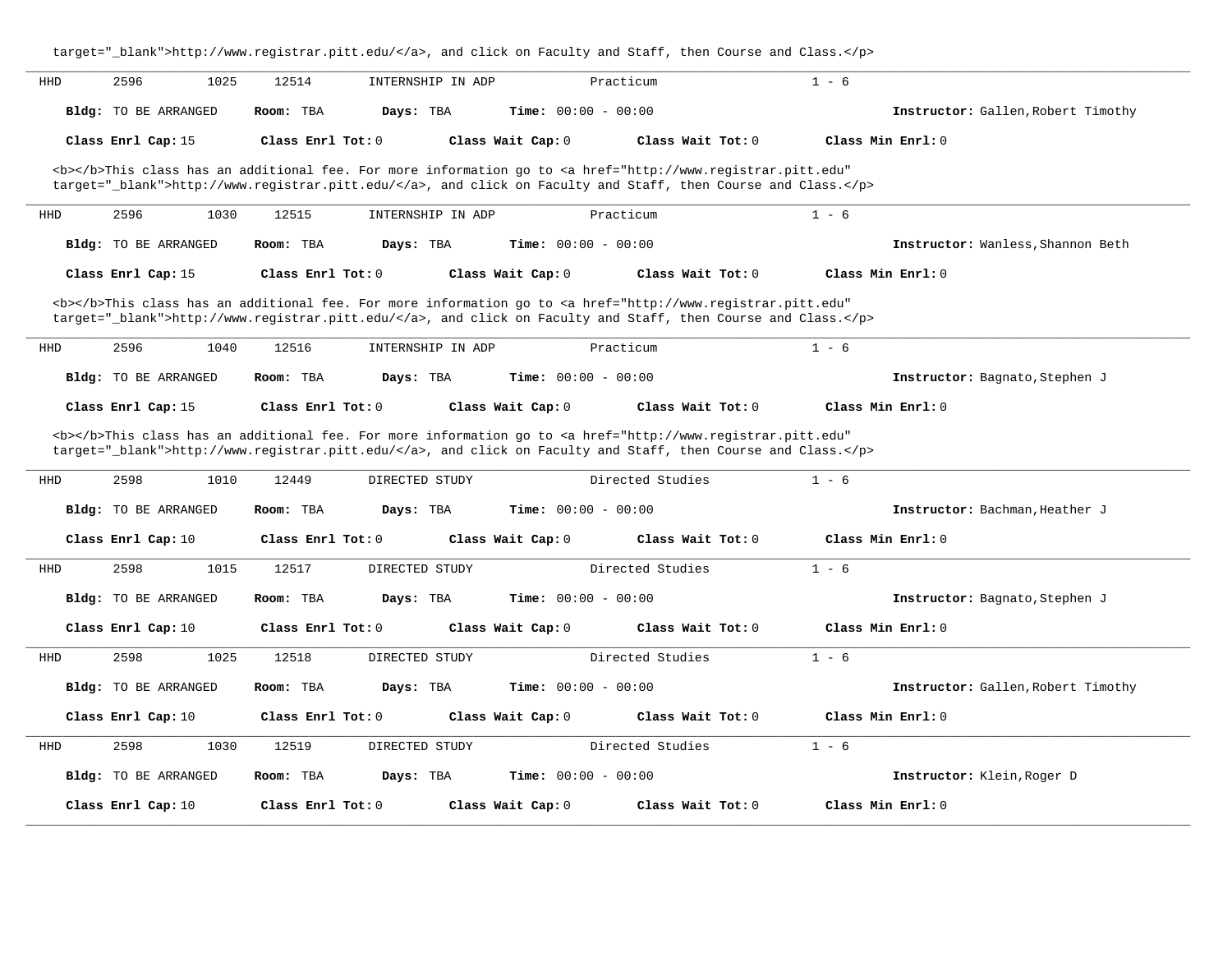#### Report ID: SR201 **University of Pittsburgh** Page No. 37 of 107 **Schedule of Classes for Spring Term 2021-2022** Run Date: 06/15/2021 **Academic Term** Run Time: 19:30:29

| Subject    | Catalog Nbr Section Class Nbr | Course Title                                                                          | Component                                                                                                                      | Units<br>Topics                       |
|------------|-------------------------------|---------------------------------------------------------------------------------------|--------------------------------------------------------------------------------------------------------------------------------|---------------------------------------|
| <b>HHD</b> | 2598<br>1040                  | 12520<br>DIRECTED STUDY                                                               | Directed Studies                                                                                                               | $1 - 6$                               |
|            | Bldg: TO BE ARRANGED          | <b>Room:</b> TBA <b>Days:</b> TBA <b>Time:</b> 00:00 - 00:00                          |                                                                                                                                | Instructor: Kerr, Mary                |
|            | Class Enrl Cap: 10            |                                                                                       | Class Enrl Tot: $0$ Class Wait Cap: $0$ Class Wait Tot: $0$ Class Min Enrl: $0$                                                |                                       |
| HHD        | 2598<br>1045                  | 12521<br>DIRECTED STUDY                                                               | Directed Studies                                                                                                               | $1 - 6$                               |
|            | Bldg: TO BE ARRANGED          | Room: TBA $\rule{1em}{0.15mm}$ Days: TBA $\rule{1.5mm}{0.15mm}$ Time: $00:00 - 00:00$ |                                                                                                                                | Instructor: Wang, Ming-Te             |
|            | Class Enrl Cap: 10            |                                                                                       | Class Enrl Tot: $0$ Class Wait Cap: $0$ Class Wait Tot: $0$ Class Min Enrl: $0$                                                |                                       |
| HHD        | 2598<br>1055                  | 12522<br>DIRECTED STUDY                                                               | Directed Studies                                                                                                               | $1 - 6$                               |
|            | Bldg: TO BE ARRANGED          | Room: TBA $\rule{1em}{0.15mm}$ Days: TBA Time: $00:00 - 00:00$                        |                                                                                                                                | Instructor: Wanless, Shannon Beth     |
|            | Class Enrl Cap: 10            |                                                                                       | Class Enrl Tot: $0$ Class Wait Cap: $0$ Class Wait Tot: $0$ Class Min Enrl: $0$                                                |                                       |
| HHD        | 2598 and 2598<br>1065         | 18118                                                                                 | Directed Studies<br>DIRECTED STUDY                                                                                             | $1 - 6$                               |
|            | Bldg: TO BE ARRANGED          |                                                                                       | Room: TBA $Days:$ TBA $Time: 00:00 - 00:00$                                                                                    | Instructor: Osai, Esohe R             |
|            | Class Enrl Cap: 10            | <b>Combined Section ID:</b> $0902(PSYED 2598/PSYED 1198)$ - HHD $1198(\text{#18119})$ | Class Enrl Tot: 0 $\qquad$ Class Wait Cap: 0 $\qquad$ Class Wait Tot: 0 $\qquad$ Class Min Enrl: 0                             |                                       |
| HHD        | 2598<br>1070                  | 12550<br>DIRECTED STUDY                                                               | Directed Studies                                                                                                               | $1 - 6$                               |
|            | Bldg: TO BE ARRANGED          | Room: TBA                                                                             | <b>Days:</b> TBA <b>Time:</b> $00:00 - 00:00$                                                                                  | Instructor: Wallace, N Tanner LeBaron |
|            | Class Enrl Cap: 10            |                                                                                       | Class Enrl Tot: 0 Class Wait Cap: 0 Class Wait Tot: 0 Class Min Enrl: 0                                                        |                                       |
| HHD        | 2598 and 2598<br>1075         | 25133<br>DIRECTED STUDY                                                               | Directed Studies                                                                                                               | $1 - 6$                               |
|            | Bldg: TO BE ARRANGED          | Room: TBA                                                                             | <b>Days:</b> TBA <b>Time:</b> $00:00 - 00:00$                                                                                  | Instructor: Lee, Bridget Kiger        |
|            |                               |                                                                                       | Class Enrl Cap: 10 $\qquad$ Class Enrl Tot: 0 $\qquad$ Class Wait Cap: 0 $\qquad$ Class Wait Tot: 0 $\qquad$ Class Min Enrl: 0 |                                       |
| HHD        | 2599<br>1015                  | 12523<br>THESIS                                                                       | Thesis Research                                                                                                                | $1 - 6$                               |
|            | Bldg: TO BE ARRANGED          | Room: TBA $Days: TBA$ Time: $00:00 - 00:00$                                           |                                                                                                                                | Instructor: Bachman, Heather J        |
|            | Class Enrl Cap: 8             |                                                                                       | Class Enrl Tot: 0 Class Wait Cap: 0 Class Wait Tot: 0                                                                          | Class Min Enrl: 0                     |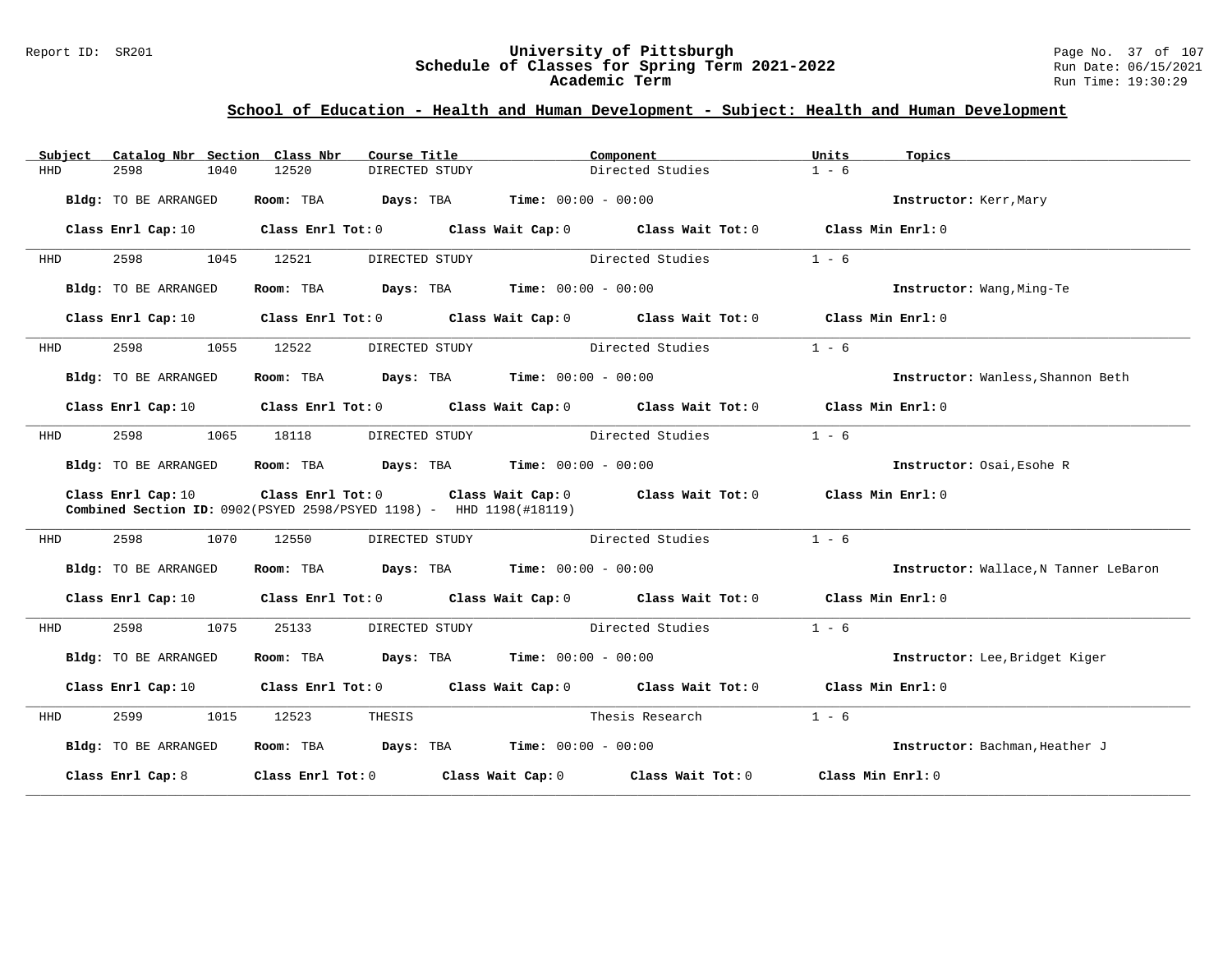# Report ID: SR201 **University of Pittsburgh University of Pittsburgh** Page No. 38 of 107<br>**Schedule of Classes for Spring Term 2021-2022** Run Date: 06/15/2021 Schedule of Classes for Spring Term 2021-2022<br>Academic Term

### **School of Education - Health and Human Development - Subject: Health and Human Development**

| Subject    | Catalog Nbr Section Class Nbr | Course Title           |                              | Component                                                                                                                                                                                                                          | Units             | Topics                             |
|------------|-------------------------------|------------------------|------------------------------|------------------------------------------------------------------------------------------------------------------------------------------------------------------------------------------------------------------------------------|-------------------|------------------------------------|
| HHD        | 2599<br>1020                  | 12524<br>THESIS        |                              | Thesis Research                                                                                                                                                                                                                    | $1 - 6$           |                                    |
|            | Bldg: TO BE ARRANGED          | Room: TBA<br>Days: TBA | <b>Time:</b> $00:00 - 00:00$ |                                                                                                                                                                                                                                    |                   | Instructor: Bagnato, Stephen J     |
|            | Class Enrl Cap: 8             | Class Enrl Tot: 0      | Class Wait Cap: 0            | Class Wait Tot: 0                                                                                                                                                                                                                  | Class Min Enrl: 0 |                                    |
| HHD        | 2599<br>1030                  | 12525<br>THESIS        |                              | Thesis Research                                                                                                                                                                                                                    | $1 - 6$           |                                    |
|            | Bldg: TO BE ARRANGED          | Room: TBA<br>Days: TBA | <b>Time:</b> $00:00 - 00:00$ |                                                                                                                                                                                                                                    |                   | Instructor: Gallen, Robert Timothy |
|            | Class Enrl Cap: 8             | Class Enrl Tot: 0      | Class Wait Cap: 0            | Class Wait Tot: 0                                                                                                                                                                                                                  | Class Min Enrl: 0 |                                    |
| HHD        | 2599<br>1035                  | 12526<br>THESIS        |                              | Thesis Research                                                                                                                                                                                                                    | $1 - 6$           |                                    |
|            | <b>Bldg:</b> TO BE ARRANGED   | Days: TBA<br>Room: TBA | <b>Time:</b> $00:00 - 00:00$ |                                                                                                                                                                                                                                    |                   | Instructor: Klein, Roger D         |
|            | Class Enrl Cap: 8             | Class Enrl Tot: 0      | Class Wait Cap: 0            | Class Wait Tot: 0                                                                                                                                                                                                                  | Class Min Enrl: 0 |                                    |
| HHD        | 2599<br>1045                  | THESIS<br>12527        |                              | Thesis Research                                                                                                                                                                                                                    | $1 - 6$           |                                    |
|            | Bldg: TO BE ARRANGED          | Days: TBA<br>Room: TBA | <b>Time:</b> $00:00 - 00:00$ |                                                                                                                                                                                                                                    |                   | Instructor: Wanless, Shannon Beth  |
|            | Class Enrl Cap: 8             | Class Enrl Tot: 0      | Class Wait Cap: 0            | Class Wait Tot: 0                                                                                                                                                                                                                  | Class Min Enrl: 0 |                                    |
| HHD        | 2599<br>1060                  | 12528<br>THESIS        |                              | Thesis Research                                                                                                                                                                                                                    | $1 - 6$           |                                    |
|            | Bldg: TO BE ARRANGED          | Days: TBA<br>Room: TBA | <b>Time:</b> $00:00 - 00:00$ |                                                                                                                                                                                                                                    |                   | Instructor: Staff                  |
|            | Class Enrl Cap: 8             | Class Enrl Tot: 0      | Class Wait Cap: 0            | Class Wait Tot: 0                                                                                                                                                                                                                  | Class Min Enrl: 0 |                                    |
| <b>HHD</b> | 2622<br>1100                  | 21777                  | CHILD LIFE PRACTICUM         | Practicum                                                                                                                                                                                                                          | $1 - 3$           |                                    |
|            | Bldg: TO BE ARRANGED          | Room: TBA<br>Days: TBA | <b>Time:</b> $00:00 - 00:00$ |                                                                                                                                                                                                                                    |                   | Instructor: Gallen, Robert Timothy |
|            | Class Enrl Cap: 35            | Class Enrl Tot: 0      | Class Wait Cap: 0            | Class Wait Tot: 0                                                                                                                                                                                                                  |                   | Class Min Enrl: 0                  |
|            |                               |                        |                              | <b></b> This class has an additional fee. For more information go to <a <br="" href="http://www.registrar.pitt.edu">target="_blank"&gt;http://www.registrar.pitt.edu/</a> , and click on Faculty and Staff, then Course and Class. |                   |                                    |
| HHD        | 2722<br>1100                  | 21778                  | CHILD LIFE INTERNSHIP        | Internship                                                                                                                                                                                                                         | $1 - 6$           |                                    |
|            | Bldg: TO BE ARRANGED          | Room: TBA<br>Days: TBA | <b>Time:</b> $00:00 - 00:00$ |                                                                                                                                                                                                                                    |                   | Instructor: Gallen, Robert Timothy |

**\_\_\_\_\_\_\_\_\_\_\_\_\_\_\_\_\_\_\_\_\_\_\_\_\_\_\_\_\_\_\_\_\_\_\_\_\_\_\_\_\_\_\_\_\_\_\_\_\_\_\_\_\_\_\_\_\_\_\_\_\_\_\_\_\_\_\_\_\_\_\_\_\_\_\_\_\_\_\_\_\_\_\_\_\_\_\_\_\_\_\_\_\_\_\_\_\_\_\_\_\_\_\_\_\_\_\_\_\_\_\_\_\_\_\_\_\_\_\_\_\_\_\_\_\_\_\_\_\_\_\_\_\_\_\_\_\_\_\_\_\_\_\_\_\_\_\_\_\_\_\_\_\_\_\_\_**

**Class Enrl Cap:** 35 **Class Enrl Tot:** 0 **Class Wait Cap:** 0 **Class Wait Tot:** 0 **Class Min Enrl:** 0

<b></b>This class has an additional fee. For more information go to <a href="http://www.registrar.pitt.edu" target="\_blank">http://www.registrar.pitt.edu/</a>, and click on Faculty and Staff, then Course and Class.</p>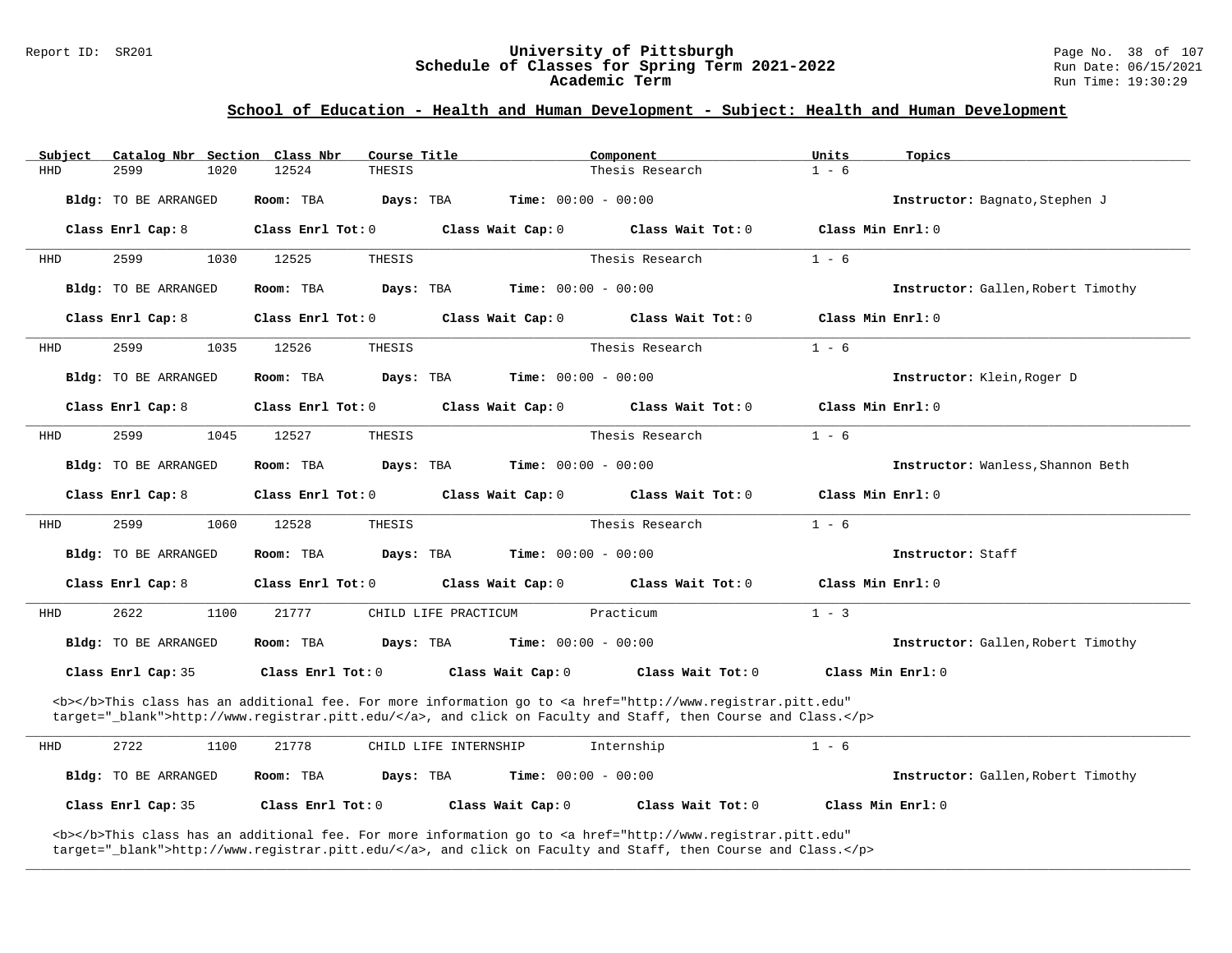| HHD        | 2766<br>1010         | COMNY-BASED PRA LEARNING 2 Internship<br>28967                                                                                 | $1 - 3$                            |
|------------|----------------------|--------------------------------------------------------------------------------------------------------------------------------|------------------------------------|
|            | Bldg: TO BE ARRANGED | Room: TBA $Days: TBA$ Time: $00:00 - 00:00$                                                                                    | Instructor: Esposto, Denise A      |
|            |                      |                                                                                                                                | Miedel,Sarah L                     |
|            |                      | Class Enrl Cap: 35 Class Enrl Tot: 0 Class Wait Cap: 0 Class Wait Tot: 0 Class Min Enrl: 0                                     |                                    |
| HHD        | 2766                 | 1020 28968<br>COMNY-BASED PRA LEARNING 2 Internship                                                                            | $1 - 3$                            |
|            | Bldg: TO BE ARRANGED | Room: TBA $Days: TBA$ Time: $00:00 - 00:00$                                                                                    | Instructor: Osai, Esohe R          |
|            |                      | Class Enrl Cap: 35 Class Enrl Tot: 0 Class Wait Cap: 0 Class Wait Tot: 0 Class Min Enrl: 0                                     |                                    |
| HHD        |                      | 2766 1030 28969 COMNY-BASED PRA LEARNING 2 Internship                                                                          | $1 - 3$                            |
|            | Bldg: TO BE ARRANGED | Room: TBA $\rule{1em}{0.15mm}$ Days: TBA Time: $00:00 - 00:00$                                                                 | Instructor: Gallen, Robert Timothy |
|            |                      | Class Enrl Cap: 35 Class Enrl Tot: 0 Class Wait Cap: 0 Class Wait Tot: 0 Class Min Enrl: 0                                     |                                    |
| <b>HHD</b> | 2998                 | Directed Studies<br>1010 12470<br>DIRECTED STUDY                                                                               | $1 - 9$                            |
|            | Bldg: Trees Hall     | <b>Room:</b> $00104$ <b>Days:</b> TBA <b>Time:</b> $00:00 - 00:00$                                                             | Instructor: Goss, Fredric L        |
|            |                      | Class Enrl Cap: 10 $\qquad$ Class Enrl Tot: 0 $\qquad$ Class Wait Cap: 0 $\qquad$ Class Wait Tot: 0 $\qquad$ Class Min Enrl: 0 |                                    |
| HHD        |                      | Directed Studies<br>2998 1020 12471 DIRECTED STUDY                                                                             | $1 - 9$                            |
|            | Bldg: Trees Hall     | <b>Room:</b> $00140$ <b>Days:</b> TBA <b>Time:</b> $00:00 - 00:00$                                                             | Instructor: Ross, Sharon Elizabeth |
|            |                      | Class Enrl Cap: 10 $\qquad$ Class Enrl Tot: 0 $\qquad$ Class Wait Cap: 0 $\qquad$ Class Wait Tot: 0 $\qquad$ Class Min Enrl: 0 |                                    |
| HHD        | 2998<br>1050         | 12472<br>DIRECTED STUDY<br>Directed Studies                                                                                    | $1 - 9$                            |
|            | Bldg: Trees Hall     | <b>Room:</b> $00104$ <b>Days:</b> TBA <b>Time:</b> $00:00 - 00:00$                                                             | Instructor: Nagle, Elizabeth       |
|            |                      | Class Enrl Cap: 10 $\qquad$ Class Enrl Tot: 0 $\qquad$ Class Wait Cap: 0 $\qquad$ Class Wait Tot: 0 $\qquad$ Class Min Enrl: 0 |                                    |
| HHD        | 2998 — 100           | DIRECTED STUDY Directed Studies 1 - 9<br>1070 12473                                                                            |                                    |
|            | Bldg: Trees Hall     | <b>Room:</b> 00140 <b>Days:</b> TBA <b>Time:</b> $00:00 - 00:00$                                                               | Instructor: Jakicic, John M        |
|            |                      | Class Enrl Cap: 10 $\qquad$ Class Enrl Tot: 0 $\qquad$ Class Wait Cap: 0 $\qquad$ Class Wait Tot: 0 $\qquad$ Class Min Enrl: 0 |                                    |
| HHD        | 2998<br>1080         | DIRECTED STUDY<br>12485                                                                                                        | Directed Studies<br>$1 - 9$        |
|            |                      | Bldg: Trees Hall <b>Room:</b> 00140 <b>Days: TBA Time:</b> 00:00 - 00:00                                                       | Instructor: Kline, Christopher E.  |
|            | Class Enrl Cap: 10   | Class Enrl Tot: 0 Class Wait Cap: 0 Class Wait Tot: 0                                                                          | Class Min Enrl: 0                  |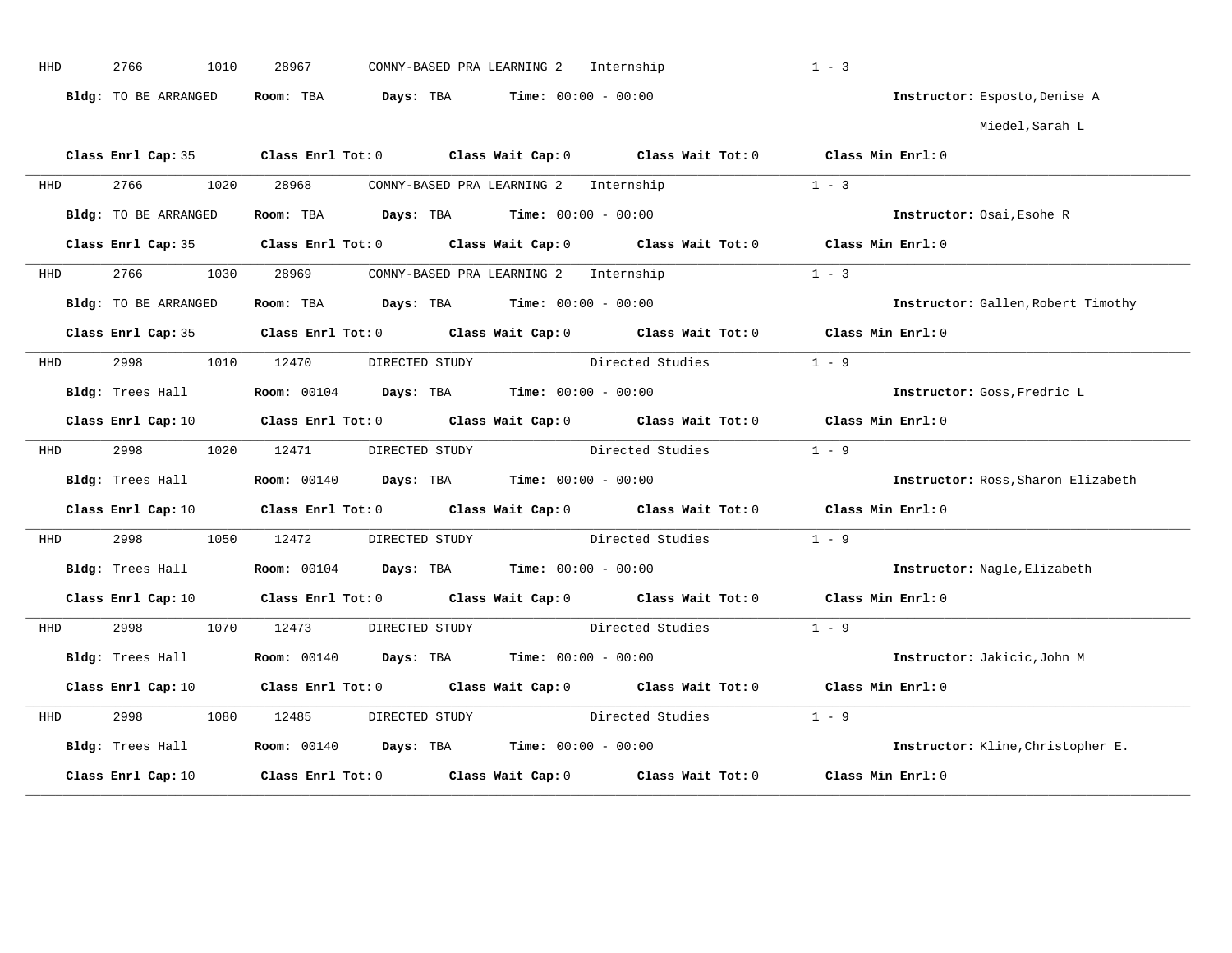#### Report ID: SR201 **University of Pittsburgh** Page No. 40 of 107 **Schedule of Classes for Spring Term 2021-2022** Run Date: 06/15/2021 **Academic Term** Run Time: 19:30:29

| Subject    |                    |      | Catalog Nbr Section Class Nbr | Course Title   |                |                                                                    | Component                                                                                  | Units             | Topics                             |
|------------|--------------------|------|-------------------------------|----------------|----------------|--------------------------------------------------------------------|--------------------------------------------------------------------------------------------|-------------------|------------------------------------|
| HHD        | 2998               | 1090 | 17926                         | DIRECTED STUDY |                |                                                                    | Directed Studies                                                                           | $1 - 9$           |                                    |
|            | Bldg: Trees Hall   |      |                               |                |                | <b>Room:</b> $00140$ <b>Days:</b> TBA <b>Time:</b> $00:00 - 00:00$ |                                                                                            |                   | Instructor: Gibbs, Bethany Barone  |
|            | Class Enrl Cap: 10 |      |                               |                |                |                                                                    | Class Enrl Tot: $0$ Class Wait Cap: $0$ Class Wait Tot: $0$ Class Min Enrl: $0$            |                   |                                    |
| HHD        |                    | 1100 | 22888                         |                | DIRECTED STUDY |                                                                    | Directed Studies                                                                           | $1 - 9$           |                                    |
|            | Bldg: Trees Hall   |      |                               |                |                | <b>Room:</b> 00140 <b>Days:</b> TBA <b>Time:</b> 00:00 - 00:00     |                                                                                            |                   | Instructor: Rogers, Renee J        |
|            | Class Enrl Cap: 10 |      |                               |                |                |                                                                    | Class Enrl Tot: $0$ Class Wait Cap: $0$ Class Wait Tot: $0$                                | Class Min Enrl: 0 |                                    |
| HHD        | 2998               | 1200 | 24427                         |                | DIRECTED STUDY |                                                                    | Directed Studies                                                                           | $1 - 9$           |                                    |
|            | Bldg: Trees Hall   |      |                               |                |                | <b>Room:</b> $00140$ <b>Days:</b> TBA <b>Time:</b> $00:00 - 00:00$ |                                                                                            |                   | Instructor: Davis, Kelliann K.     |
|            |                    |      |                               |                |                |                                                                    | Class Enrl Cap: 10 Class Enrl Tot: 0 Class Wait Cap: 0 Class Wait Tot: 0 Class Min Enrl: 0 |                   |                                    |
| HHD        | 2999               |      | 1010 12474                    |                |                | MASTER'S THESIS RESEARCH                                           | Thesis Research                                                                            | $1 - 9$           |                                    |
|            | Bldg: Trees Hall   |      |                               |                |                | <b>Room:</b> $00104$ <b>Days:</b> TBA <b>Time:</b> $00:00 - 00:00$ |                                                                                            |                   | Instructor: Goss, Fredric L        |
|            |                    |      |                               |                |                |                                                                    | Class Enrl Cap: 20 Class Enrl Tot: 0 Class Wait Cap: 0 Class Wait Tot: 0 Class Min Enrl: 0 |                   |                                    |
| <b>HHD</b> | 2999 720           |      | 1020 12475                    |                |                | MASTER'S THESIS RESEARCH                                           | Thesis Research                                                                            | $1 - 9$           |                                    |
|            | Bldg: Trees Hall   |      |                               |                |                | <b>Room:</b> $00140$ <b>Days:</b> TBA <b>Time:</b> $00:00 - 00:00$ |                                                                                            |                   | Instructor: Ross, Sharon Elizabeth |
|            | Class Enrl Cap: 20 |      |                               |                |                |                                                                    | Class Enrl Tot: $0$ Class Wait Cap: $0$ Class Wait Tot: $0$                                | Class Min Enrl: 0 |                                    |
| HHD        | 2999               | 1050 | 12476                         |                |                | MASTER'S THESIS RESEARCH Thesis Research                           |                                                                                            | $1 - 9$           |                                    |
|            | Bldg: Trees Hall   |      |                               |                |                | <b>Room:</b> $00104$ <b>Days:</b> TBA <b>Time:</b> $00:00 - 00:00$ |                                                                                            |                   | Instructor: Nagle, Elizabeth       |
|            |                    |      |                               |                |                |                                                                    | Class Enrl Cap: 20 Class Enrl Tot: 0 Class Wait Cap: 0 Class Wait Tot: 0 Class Min Enrl: 0 |                   |                                    |
| HHD        | 2999               |      | 1070 12477                    |                |                |                                                                    | MASTER'S THESIS RESEARCH       Thesis Research                                             | $1 - 9$           |                                    |
|            | Bldg: Trees Hall   |      |                               |                |                | <b>Room:</b> $00140$ <b>Days:</b> TBA <b>Time:</b> $00:00 - 00:00$ |                                                                                            |                   | Instructor: Jakicic, John M        |
|            | Class Enrl Cap: 20 |      |                               |                |                |                                                                    | Class Enrl Tot: 0 $\qquad$ Class Wait Cap: 0 $\qquad$ Class Wait Tot: 0                    |                   | Class Min $Enrl: 0$                |
| HHD        | 2999               | 1080 | 12486                         |                |                | MASTER'S THESIS RESEARCH                                           | Thesis Research                                                                            | $1 - 9$           |                                    |
|            | Bldg: Trees Hall   |      |                               |                |                | <b>Room:</b> $00140$ <b>Days:</b> TBA <b>Time:</b> $00:00 - 00:00$ |                                                                                            |                   | Instructor: Kline, Christopher E.  |
|            | Class Enrl Cap: 20 |      |                               |                |                |                                                                    | Class Enrl Tot: $0$ Class Wait Cap: $0$ Class Wait Tot: $0$                                |                   | Class Min Enrl: 0                  |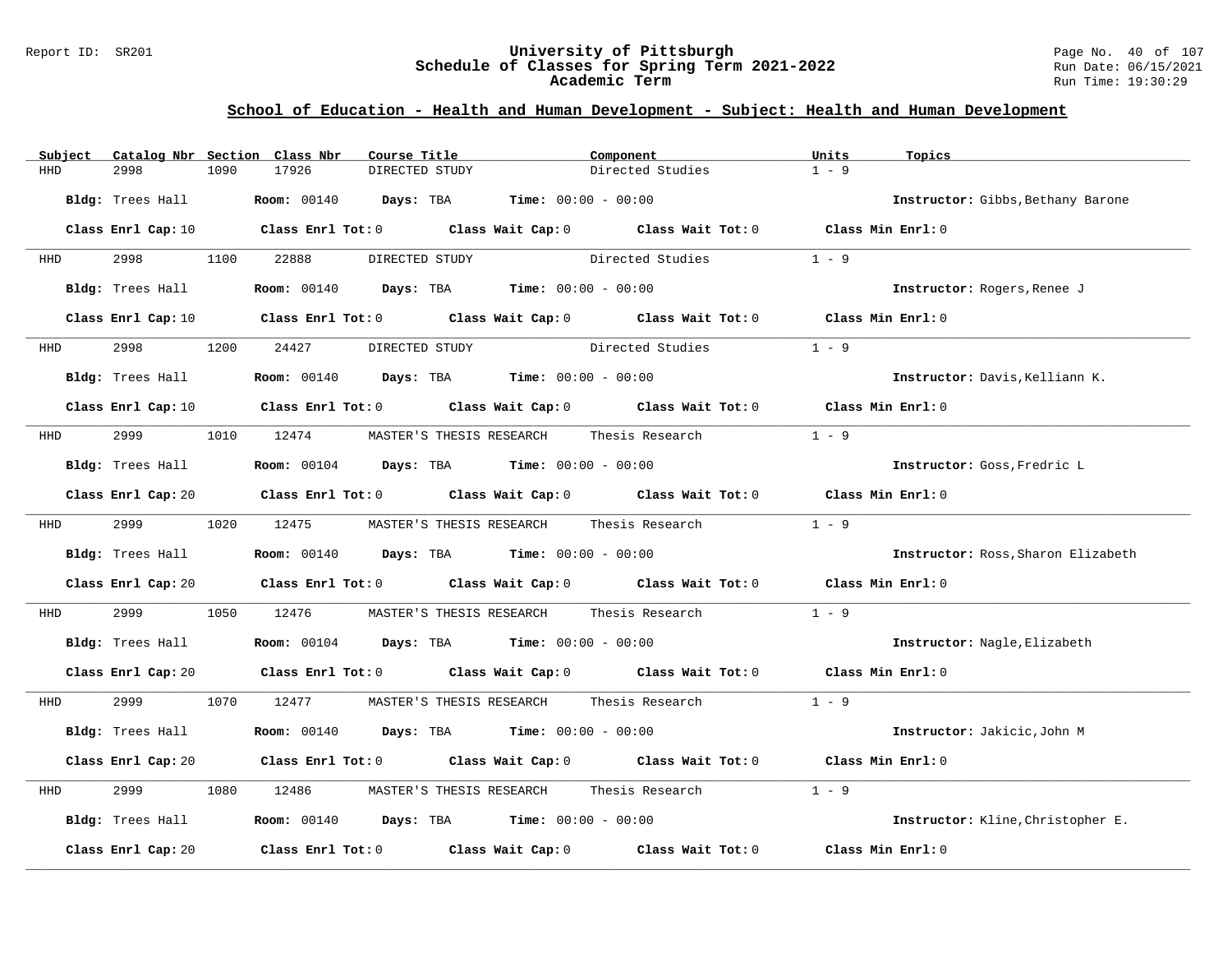| HHD        | 2999<br>1090         | Thesis Research<br>17925<br>MASTER'S THESIS RESEARCH                                                                                                       | $1 - 9$                            |
|------------|----------------------|------------------------------------------------------------------------------------------------------------------------------------------------------------|------------------------------------|
|            | Bldg: Trees Hall     | <b>Room:</b> $00140$ <b>Days:</b> TBA <b>Time:</b> $00:00 - 00:00$                                                                                         | Instructor: Gibbs, Bethany Barone  |
|            |                      | Class Enrl Cap: 20 Class Enrl Tot: 0 Class Wait Cap: 0 Class Wait Tot: 0 Class Min Enrl: 0                                                                 |                                    |
| <b>HHD</b> | 2999                 | 1100 24428<br>MASTER'S THESIS RESEARCH Thesis Research 1 - 9                                                                                               |                                    |
|            | Bldg: Trees Hall     | Room: 00140 Days: TBA<br>$Time: 00:00 - 00:00$                                                                                                             | Instructor: Davis, Kelliann K.     |
|            |                      | Class Enrl Cap: 20 Class Enrl Tot: 0 Class Wait Cap: 0 Class Wait Tot: 0 Class Min Enrl: 0                                                                 |                                    |
| HHD        |                      | 3115 1010 28651 HEALTH PROMO POLC & PROG IMPLMLecture                                                                                                      | $\mathbf{3}$                       |
|            | Bldg: TBA            | Room: TBA Days: TBA<br>Time: TBA                                                                                                                           | Instructor: Staff                  |
|            | Class Enrl Cap: 15   | Class Enrl Tot: 0 $\qquad$ Class Wait Cap: 0 $\qquad$ Class Wait Tot: 0 $\qquad$ Class Min Enrl: 0<br>Room Characteristics: PeopleSoft - Scheduled (PS)(1) |                                    |
| HHD        | 3197<br>1015         | INDEPENDENT STUDY<br>12529<br>Independent Study                                                                                                            | $1 - 3$                            |
|            | Bldg: TO BE ARRANGED | Room: TBA $\rule{1em}{0.15mm}$ Days: TBA Time: $00:00 - 00:00$                                                                                             | Instructor: Bachman, Heather J     |
|            |                      | Class Enrl Cap: 30 Class Enrl Tot: 0 Class Wait Cap: 0 Class Wait Tot: 0 Class Min Enrl: 0                                                                 |                                    |
|            | HHD 3197             | 1020 12530 INDEPENDENT STUDY<br>Independent Study                                                                                                          | $1 - 3$                            |
|            | Bldg: TO BE ARRANGED | Room: TBA $Days:$ TBA $Time: 00:00 - 00:00$                                                                                                                | Instructor: Bagnato, Stephen J     |
|            |                      | Class Enrl Cap: 30 $\qquad$ Class Enrl Tot: 0 $\qquad$ Class Wait Cap: 0 $\qquad$ Class Wait Tot: 0                                                        | Class Min Enrl: 0                  |
|            | HHD 3197             | 1025 12531 INDEPENDENT STUDY Independent Study 1 - 3                                                                                                       |                                    |
|            | Bldg: TO BE ARRANGED | <b>Room:</b> TBA $Days: TBA$ <b>Time:</b> $00:00 - 00:00$                                                                                                  | Instructor: Osai, Esohe R          |
|            |                      | Class Enrl Cap: 30 Class Enrl Tot: 0 Class Wait Cap: 0 Class Wait Tot: 0 Class Min Enrl: 0                                                                 |                                    |
|            |                      | HHD 3197 1030 12532 INDEPENDENT STUDY Independent Study                                                                                                    | $1 - 3$                            |
|            | Bldg: TO BE ARRANGED | Room: TBA $\rule{1em}{0.15mm}$ Days: TBA $\rule{1.15mm}]{0.15mm}$ Time: $0.000 - 0.0000$                                                                   | Instructor: Gallen, Robert Timothy |
|            |                      | Class Enrl Cap: 30 Class Enrl Tot: 0 Class Wait Cap: 0 Class Wait Tot: 0 Class Min Enrl: 0                                                                 |                                    |
|            |                      | HHD 3197 1035 12533 INDEPENDENT STUDY Independent Study 1 - 3                                                                                              |                                    |
|            |                      | Bldg: TO BE ARRANGED Room: TBA Days: TBA Time: 00:00 - 00:00                                                                                               | Instructor: Klein, Roger D         |
|            |                      | Class Enrl Cap: 30 Class Enrl Tot: 0 Class Wait Cap: 0 Class Wait Tot: 0 Class Min Enrl: 0                                                                 |                                    |
| HHD        |                      | 3197 1045 12534 INDEPENDENT STUDY Independent Study 1 - 3                                                                                                  |                                    |
|            | Bldg: TO BE ARRANGED | Room: TBA $\rule{1em}{0.15mm}$ Days: TBA Time: $00:00 - 00:00$                                                                                             | Instructor: Wanless, Shannon Beth  |
|            | Class Enrl Cap: 30   | Class Enrl Tot: $0$ Class Wait Cap: $0$ Class Wait Tot: $0$ Class Min Enrl: $0$                                                                            |                                    |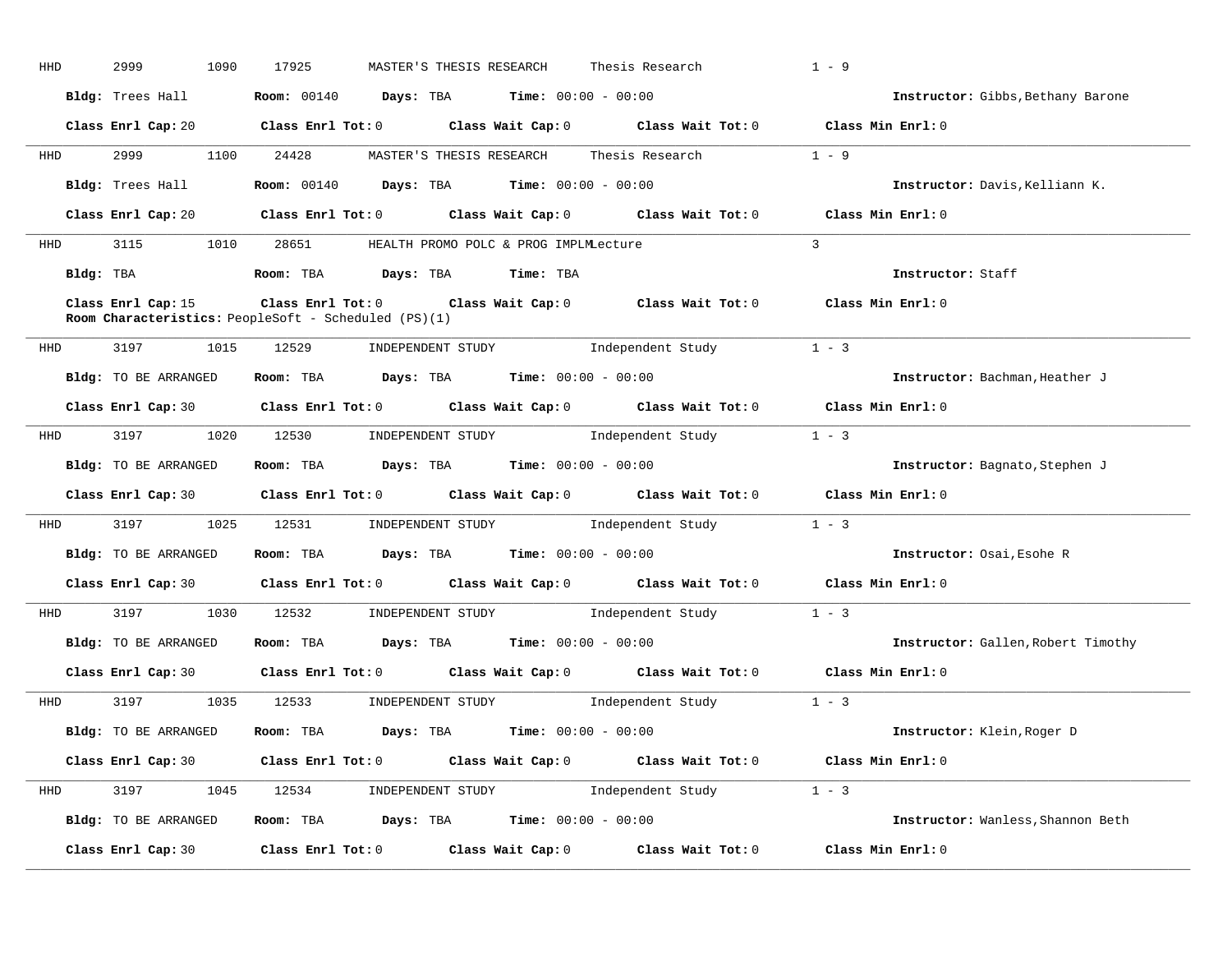| HHD | 3197<br>1050                                                               | 12535                                                        | INDEPENDENT STUDY                             |                              | Independent Study                                                                          | $1 - 3$                                    |
|-----|----------------------------------------------------------------------------|--------------------------------------------------------------|-----------------------------------------------|------------------------------|--------------------------------------------------------------------------------------------|--------------------------------------------|
|     | Bldg: TO BE ARRANGED                                                       | Room: TBA                                                    | Days: TBA                                     | <b>Time:</b> $00:00 - 00:00$ |                                                                                            | Instructor: Lane, Suzanne                  |
|     |                                                                            |                                                              |                                               |                              | Class Enrl Cap: 30 Class Enrl Tot: 0 Class Wait Cap: 0 Class Wait Tot: 0 Class Min Enrl: 0 |                                            |
| HHD | 3197<br>1060                                                               | 12536                                                        |                                               |                              | INDEPENDENT STUDY 1ndependent Study                                                        | $1 - 3$                                    |
|     | Bldg: TO BE ARRANGED                                                       | Room: TBA                                                    | <b>Days:</b> TBA <b>Time:</b> $00:00 - 00:00$ |                              |                                                                                            | Instructor: Akiva, Thomas Matthew Schweinh |
|     | Class Enrl Cap: 30                                                         |                                                              |                                               |                              | Class Enrl Tot: $0$ Class Wait Cap: $0$ Class Wait Tot: $0$ Class Min Enrl: $0$            |                                            |
| HHD | 3197<br>1070                                                               | 16873                                                        |                                               |                              | INDEPENDENT STUDY 1ndependent Study                                                        | $1 - 3$                                    |
|     | Bldg: TO BE ARRANGED                                                       | Room: TBA $Days:$ TBA $Time: 00:00 - 00:00$                  |                                               |                              |                                                                                            | Instructor: Lee, Bridget Kiger             |
|     |                                                                            |                                                              |                                               |                              | Class Enrl Cap: 35 Class Enrl Tot: 0 Class Wait Cap: 0 Class Wait Tot: 0 Class Min Enrl: 0 |                                            |
| HHD | 3197<br>1080                                                               | 16874                                                        |                                               |                              | INDEPENDENT STUDY 1 - 3                                                                    |                                            |
|     | Bldg: TO BE ARRANGED                                                       | Room: TBA $Days:$ TBA $Time: 00:00 - 00:00$                  |                                               |                              |                                                                                            | Instructor: Staff                          |
|     |                                                                            |                                                              |                                               |                              | Class Enrl Cap: 35 Class Enrl Tot: 0 Class Wait Cap: 0 Class Wait Tot: 0                   | Class Min Enrl: 0                          |
| HHD | 3197                                                                       |                                                              |                                               |                              | 1090 16875 INDEPENDENT STUDY Independent Study 1 - 3                                       |                                            |
|     | Bldg: TO BE ARRANGED                                                       | Room: TBA $Days:$ TBA $Time: 00:00 - 00:00$                  |                                               |                              |                                                                                            | Instructor: Page, Lindsay Coleman          |
|     |                                                                            |                                                              |                                               |                              | Class Enrl Cap: 35 Class Enrl Tot: 0 Class Wait Cap: 0 Class Wait Tot: 0 Class Min Enrl: 0 |                                            |
| HHD | 3400<br>1050                                                               | 17924                                                        | ADV RES METH-MOVEMENT SCI                     |                              | Seminar                                                                                    | $\mathbf{1}$                               |
|     | Bldg: Trees Hall                                                           | <b>Room:</b> 00140                                           | <b>Days:</b> F Time: $13:00 - 14:00$          |                              |                                                                                            | Instructor: Jakicic, John M                |
|     | Class Enrl Cap: 35                                                         | Class Enrl Tot: $0$                                          |                                               |                              | Class Wait Cap: $0$ Class Wait Tot: $0$ Class Min Enrl: $0$                                |                                            |
| HHD | 3404 1010 12478                                                            |                                                              | COLLEGE TEACHING PRACTICUM Practicum          |                              |                                                                                            | $\overline{3}$                             |
|     | Bldg: Trees Hall                                                           | <b>Room:</b> 00140                                           | <b>Days:</b> TBA <b>Time:</b> $00:00 - 00:00$ |                              |                                                                                            | Instructor: Jakicic, John M                |
|     |                                                                            |                                                              |                                               |                              | Class Enrl Cap: 10 Class Enrl Tot: 0 Class Wait Cap: 0 Class Wait Tot: 0                   | Class Min Enrl: 0                          |
| HHD | 3589                                                                       | 1020 29752 SPECIAL TOPICS Lecture                            |                                               |                              |                                                                                            | $\overline{3}$                             |
|     | Bldg: TBA                                                                  | Room: TBA                                                    | Days: TBA                                     | Time: TBA                    |                                                                                            | Instructor: Staff                          |
|     | Class Enrl Cap: 35<br>Room Characteristics: PeopleSoft - Scheduled (PS)(1) |                                                              |                                               |                              | Class Enrl Tot: 0 Class Wait Cap: 0 Class Wait Tot: 0                                      | Class Min Enrl: 0                          |
| HHD | 3591<br>1010                                                               | 12433                                                        |                                               |                              | SUPV RES APPLIED DEVELM PSY Directed Studies                                               | $1 - 18$                                   |
|     | Bldg: TO BE ARRANGED                                                       | <b>Room:</b> TBA <b>Days:</b> TBA <b>Time:</b> 00:00 - 00:00 |                                               |                              |                                                                                            | Instructor: Bachman, Heather J             |
|     |                                                                            |                                                              |                                               |                              |                                                                                            |                                            |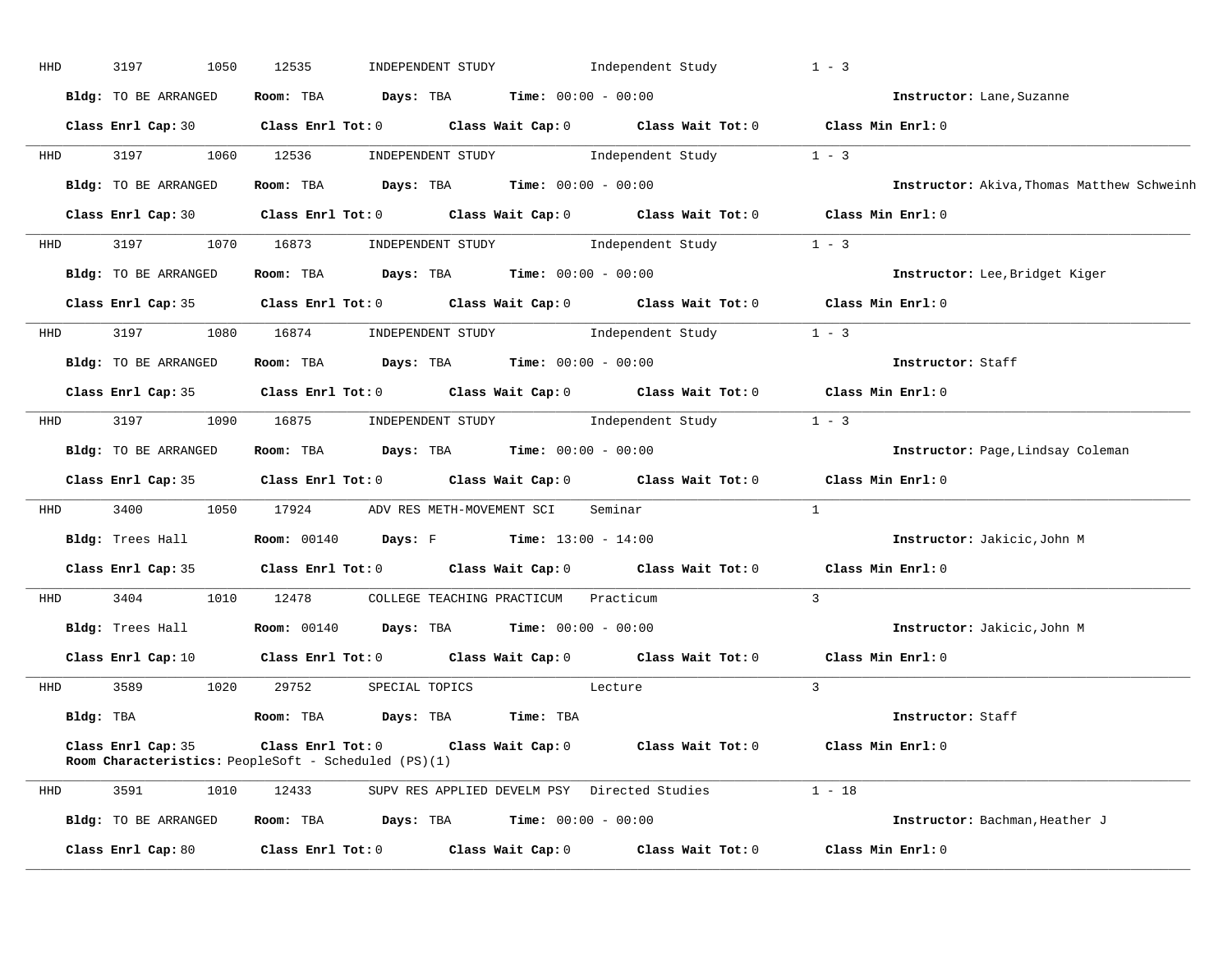| HHD | 3591<br>1015                | 12537                   | SUPV RES APPLIED DEVELM PSY Directed Studies  |                   | $1 - 18$                                   |
|-----|-----------------------------|-------------------------|-----------------------------------------------|-------------------|--------------------------------------------|
|     | Bldg: TO BE ARRANGED        | Room: TBA<br>Days: TBA  | <b>Time:</b> $00:00 - 00:00$                  |                   | Instructor: Bagnato, Stephen J             |
|     | Class Enrl Cap: 80          | $Class$ $Enr1$ $Tot: 0$ | Class Wait Cap: 0                             | Class Wait Tot: 0 | Class Min Enrl: 0                          |
| HHD | 3591<br>1020                | 12538                   | SUPV RES APPLIED DEVELM PSY Directed Studies  |                   | $1 - 18$                                   |
|     | Bldg: TO BE ARRANGED        | Room: TBA<br>Days: TBA  | <b>Time:</b> $00:00 - 00:00$                  |                   | Instructor: Wallace, N Tanner LeBaron      |
|     | Class Enrl Cap: 80          | $Class$ $Enrl$ $Tot: 0$ | Class Wait Cap: 0                             | Class Wait Tot: 0 | Class Min Enrl: 0                          |
| HHD | 3591<br>1025                | 12539                   | SUPV RES APPLIED DEVELM PSY Directed Studies  |                   | $1 - 18$                                   |
|     | Bldg: TO BE ARRANGED        | Room: TBA               | $Time: 00:00 - 00:00$<br>Days: TBA            |                   | Instructor: Galla, Brian Matthew           |
|     | Class Enrl Cap: 80          | Class Enrl Tot: 0       | Class Wait Cap: 0                             | Class Wait Tot: 0 | Class Min Enrl: 0                          |
| HHD | 3591<br>1030                | 12540                   | SUPV RES APPLIED DEVELM PSY Directed Studies  |                   | $1 - 18$                                   |
|     | <b>Bldg:</b> TO BE ARRANGED | Room: TBA<br>Days: TBA  | $Time: 00:00 - 00:00$                         |                   | Instructor: Akiva, Thomas Matthew Schweinh |
|     | Class Enrl Cap: 80          | Class Enrl Tot: 0       | Class Wait Cap: 0                             | Class Wait Tot: 0 | Class Min Enrl: 0                          |
| HHD | 3591<br>1040                | 18203                   | SUPV RES APPLIED DEVELM PSY Directed Studies  |                   | $1 - 18$                                   |
|     | <b>Bldg:</b> TO BE ARRANGED | Days: TBA<br>Room: TBA  | <b>Time:</b> $00:00 - 00:00$                  |                   | Instructor: Wang, Ming-Te                  |
|     | Class Enrl Cap: 5           | Class Enrl Tot: 0       | Class Wait Cap: 0                             | Class Wait Tot: 0 | Class Min Enrl: 0                          |
| HHD | 3591<br>1060                | 12541                   | SUPV RES APPLIED DEVELM PSY Directed Studies  |                   | $1 - 18$                                   |
|     | Bldg: TO BE ARRANGED        | Room: TBA               | Days: TBA<br>$Time: 00:00 - 00:00$            |                   | Instructor: Wanless, Shannon Beth          |
|     | Class Enrl Cap: 80          | Class Enrl Tot: 0       | Class Wait Cap: 0                             | Class Wait Tot: 0 | Class Min Enrl: 0                          |
| HHD | 3592<br>1010                | 21186                   | PRACTICUM IN COLLEGE TEACHING Practicum       |                   | $\overline{3}$                             |
|     | Bldg: TO BE ARRANGED        | Room: TBA               | <b>Days:</b> TBA <b>Time:</b> $00:00 - 00:00$ |                   | Instructor: Wanless, Shannon Beth          |
|     | Class Enrl Cap: 35          | $Class$ $Enr1$ $Tot: 0$ | Class Wait Cap: 0                             | Class Wait Tot: 0 | Class Min Enrl: 0                          |
| HHD | 3592<br>1015                | 21187                   | PRACTICUM IN COLLEGE TEACHING Practicum       |                   | $\overline{3}$                             |
|     | Bldg: TO BE ARRANGED        | Room: TBA<br>Days: TBA  | <b>Time:</b> $00:00 - 00:00$                  |                   | Instructor: Akiva, Thomas Matthew Schweinh |
|     | Class Enrl Cap: 35          | Class Enrl Tot: 0       | Class Wait Cap: 0                             | Class Wait Tot: 0 | Class Min Enrl: 0                          |
| HHD | 3592<br>1020                | 22016                   | PRACTICUM IN COLLEGE TEACHING Practicum       |                   | $\mathcal{L}$                              |
|     | Bldg: TO BE ARRANGED        | Room: TBA               | <b>Days:</b> TBA <b>Time:</b> $00:00 - 00:00$ |                   | Instructor: Bagnato, Stephen J             |
|     |                             |                         |                                               |                   |                                            |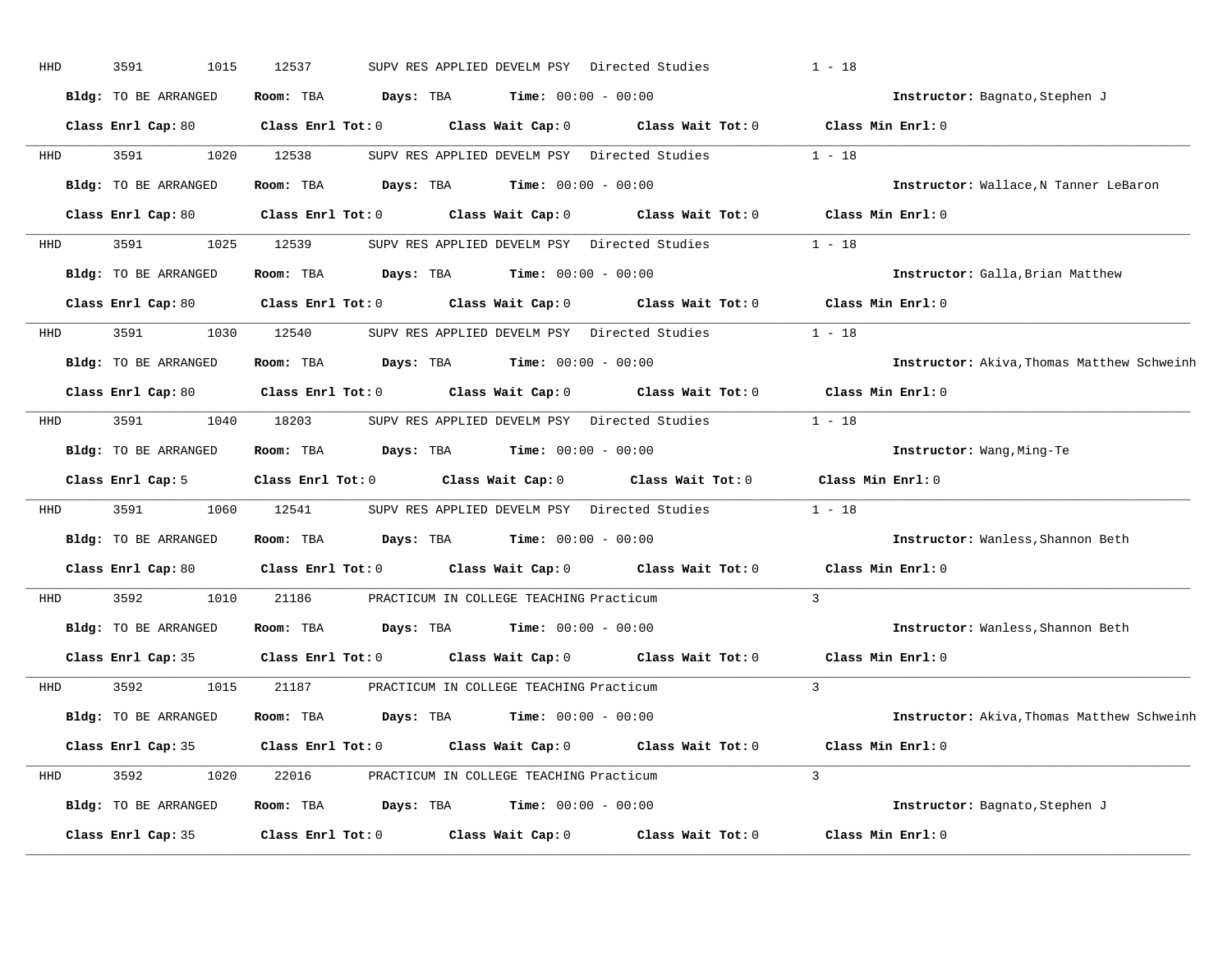#### Report ID: SR201 **University of Pittsburgh** Page No. 44 of 107 **Schedule of Classes for Spring Term 2021-2022** Run Date: 06/15/2021 **Academic Term** Run Time: 19:30:29

| Subject    | Catalog Nbr Section Class Nbr | Course Title                        |                                                                          | Component                                                               | Units             | Topics                                     |
|------------|-------------------------------|-------------------------------------|--------------------------------------------------------------------------|-------------------------------------------------------------------------|-------------------|--------------------------------------------|
| <b>HHD</b> | 3592<br>1025                  | 22017                               | PRACTICUM IN COLLEGE TEACHING Practicum                                  |                                                                         | $\overline{3}$    |                                            |
|            | Bldg: TO BE ARRANGED          | Room: TBA<br>Days: TBA              | $Time: 00:00 - 00:00$                                                    |                                                                         |                   | Instructor: Wang, Ming-Te                  |
|            | Class Enrl Cap: 5             |                                     |                                                                          | Class Enrl Tot: 0 Class Wait Cap: 0 Class Wait Tot: 0 Class Min Enrl: 0 |                   |                                            |
| HHD        | 3598<br>1015                  | 12542                               | DIRECTED STDY APPLD DEVELM PSYDirected Studies                           |                                                                         | $1 - 6$           |                                            |
|            | Bldg: TO BE ARRANGED          | Room: TBA                           | <b>Days:</b> TBA <b>Time:</b> $00:00 - 00:00$                            |                                                                         |                   | Instructor: Bachman, Heather J             |
|            | Class Enrl Cap: 30            | Class Enrl Tot: 0 Class Wait Cap: 0 |                                                                          | Class Wait Tot: 0                                                       |                   | Class Min Enrl: 0                          |
| HHD        | 3598<br>1020                  | 21910                               | DIRECTED STDY APPLD DEVELM PSYDirected Studies                           |                                                                         | $1 - 6$           |                                            |
|            | Bldg: TO BE ARRANGED          | Room: TBA                           | $\texttt{DayS:}$ TBA $\texttt{Time:}$ 00:00 - 00:00                      |                                                                         |                   | Instructor: Wallace, N Tanner LeBaron      |
|            |                               |                                     | Class Enrl Cap: 15 Class Enrl Tot: 0 Class Wait Cap: 0 Class Wait Tot: 0 |                                                                         | Class Min Enrl: 0 |                                            |
| HHD        | 3598<br>1025                  | 22038                               | DIRECTED STDY APPLD DEVELM PSYDirected Studies                           |                                                                         | $1 - 6$           |                                            |
|            | Bldg: TO BE ARRANGED          | Room: TBA                           | <b>Days:</b> TBA <b>Time:</b> $00:00 - 00:00$                            |                                                                         |                   | Instructor: Wang, Ming-Te                  |
|            | Class Enrl Cap: 5             | $Class$ $Enr1$ $Tot: 0$             | Class Wait Cap: 0                                                        | Class Wait Tot: 0                                                       | Class Min Enrl: 0 |                                            |
| HHD        | 3598<br>1030                  | 22039                               |                                                                          | DIRECTED STDY APPLD DEVELM PSYDirected Studies                          | $1 - 6$           |                                            |
|            | Bldg: TO BE ARRANGED          | Room: TBA                           | <b>Days:</b> TBA <b>Time:</b> $00:00 - 00:00$                            |                                                                         |                   | Instructor: Stevens, Lisa Patel            |
|            | Class Enrl Cap: 5             |                                     | Class Enrl Tot: 0 Class Wait Cap: 0 Class Wait Tot: 0                    |                                                                         | Class Min Enrl: 0 |                                            |
| HHD        | 3599<br>1010                  | 12434                               | DISSER RES APPLD DEVELM PSYCH Thesis Research                            |                                                                         | $1 - 18$          |                                            |
|            | Bldg: TO BE ARRANGED          | Room: TBA                           | <b>Days:</b> TBA <b>Time:</b> $00:00 - 00:00$                            |                                                                         |                   | Instructor: Akiva, Thomas Matthew Schweinh |
|            | Class Enrl Cap: 30            | Class Enrl Tot: 0                   | Class Wait Cap: $0$ Class Wait Tot: $0$                                  |                                                                         | Class Min Enrl: 0 |                                            |
| HHD        | 3599<br>1015                  | 12442                               | DISSER RES APPLD DEVELM PSYCH Thesis Research                            |                                                                         | $1 - 18$          |                                            |
|            | Bldg: TO BE ARRANGED          | Room: TBA                           | <b>Days:</b> TBA <b>Time:</b> $00:00 - 00:00$                            |                                                                         |                   | Instructor: Wanless, Shannon Beth          |
|            | Class Enrl Cap: 5             |                                     | Class Enrl Tot: 0 Class Wait Cap: 0 Class Wait Tot: 0                    |                                                                         | Class Min Enrl: 0 |                                            |
| HHD        | 3599<br>1020                  | 12543                               | DISSER RES APPLD DEVELM PSYCH Thesis Research                            |                                                                         | $1 - 18$          |                                            |
|            | Bldg: TO BE ARRANGED          | Room: TBA                           | $\texttt{Days:}$ TBA $\texttt{Time:}$ 00:00 - 00:00                      |                                                                         |                   | Instructor: Bagnato, Stephen J             |
|            | Class Enrl Cap: 30            | Class Enrl Tot: 0                   | Class Wait Cap: 0                                                        | Class Wait Tot: 0                                                       |                   | Class Min Enrl: 0                          |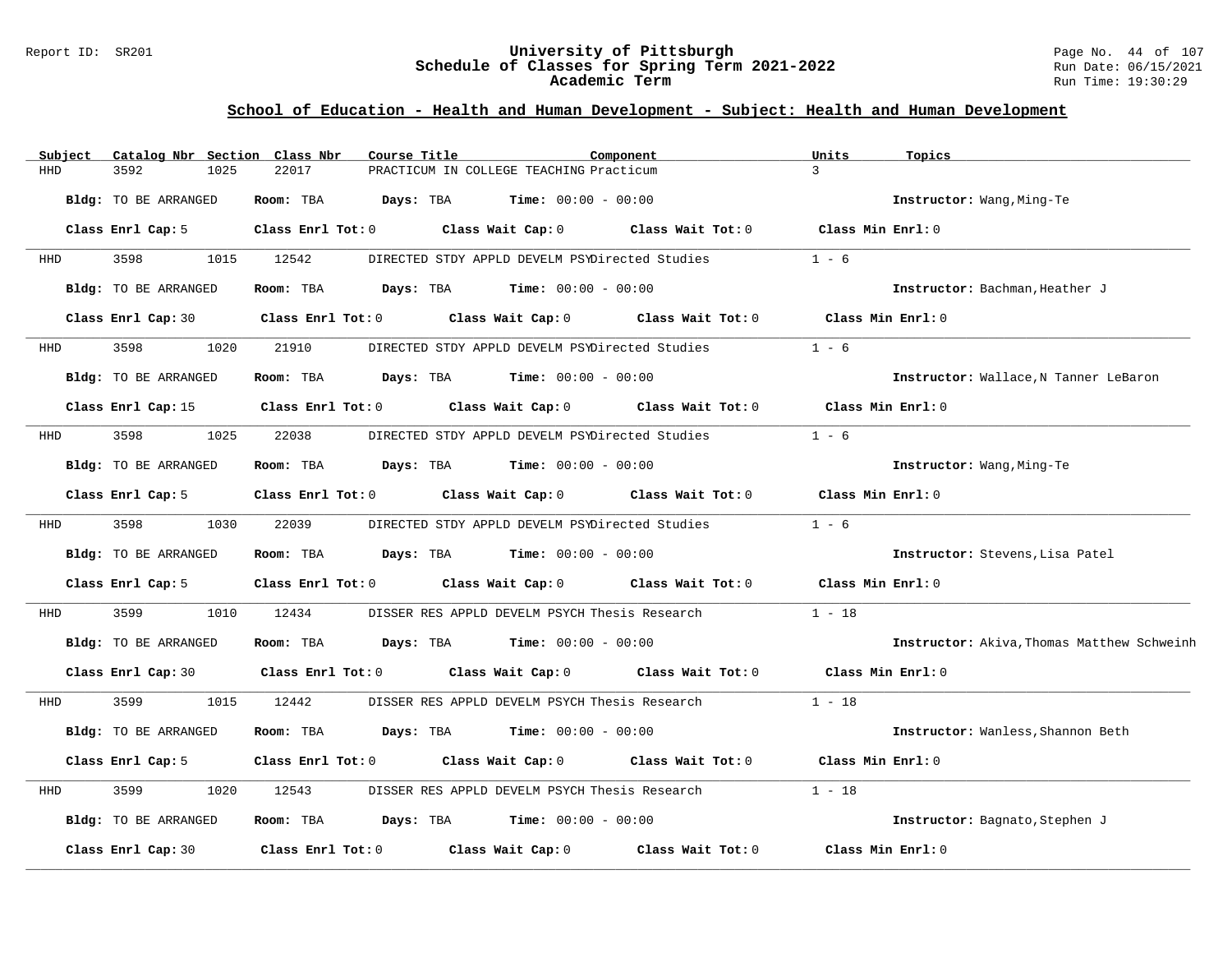| HHD        | 3599<br>1025         | 12544<br>DISSER RES APPLD DEVELM PSYCH Thesis Research                                                |                        | $1 - 18$                              |
|------------|----------------------|-------------------------------------------------------------------------------------------------------|------------------------|---------------------------------------|
|            | Bldg: TO BE ARRANGED | Room: TBA $Days:$ TBA $Time: 00:00 - 00:00$                                                           |                        | Instructor: Wallace, N Tanner LeBaron |
|            |                      | Class Enrl Cap: 30 Class Enrl Tot: 0 Class Wait Cap: 0 Class Wait Tot: 0 Class Min Enrl: 0            |                        |                                       |
|            |                      | HHD 3599 1030 12545 DISSER RES APPLD DEVELM PSYCH Thesis Research 1 - 18                              |                        |                                       |
|            | Bldg: TO BE ARRANGED | Room: TBA $Days:$ TBA $Time:$ $00:00 - 00:00$                                                         |                        | Instructor: Wang, Ming-Te             |
|            |                      | Class Enrl Cap: 30 Class Enrl Tot: 0 Class Wait Cap: 0 Class Wait Tot: 0 Class Min Enrl: 0            |                        |                                       |
|            |                      | HHD 3599 1035 12546 DISSER RES APPLD DEVELM PSYCH Thesis Research 1 - 18                              |                        |                                       |
|            |                      | Bldg: TO BE ARRANGED Room: TBA Days: TBA Time: 00:00 - 00:00                                          |                        | Instructor: Klein, Roger D            |
|            |                      | Class Enrl Cap: 30 Class Enrl Tot: 0 Class Wait Cap: 0 Class Wait Tot: 0                              |                        | Class Min Enrl: 0                     |
|            |                      | HHD 3599 1055 12547 DISSER RES APPLD DEVELM PSYCH Thesis Research 1 - 18                              |                        |                                       |
|            | Bldg: TO BE ARRANGED | Room: TBA $\rule{1em}{0.15mm}$ Days: TBA $\rule{1.15mm}]{0.15mm}$ Time: $0.000 - 0.0000$              |                        | Instructor: Kerr, Mary                |
|            |                      | Class Enrl Cap: 30 Class Enrl Tot: 0 Class Wait Cap: 0 Class Wait Tot: 0 Class Min Enrl: 0            |                        |                                       |
|            |                      | HHD 3599 1060 12548 DISSER RES APPLD DEVELM PSYCH Thesis Research 1 - 18                              |                        |                                       |
|            | Bldg: TO BE ARRANGED | Room: TBA $Days: TBA$ Time: $00:00 - 00:00$                                                           |                        | Instructor: Staff                     |
|            |                      | Class Enrl Cap: 30 Class Enrl Tot: 0 Class Wait Cap: 0 Class Wait Tot: 0 Class Min Enrl: 0            |                        |                                       |
|            |                      | HHD 3998 1010 22660 DIRECTED STUDY Directed Studies 1 - 9                                             |                        |                                       |
|            |                      | <b>Bldg:</b> Trees Hall $\blacksquare$ <b>Room:</b> 00140 <b>Days:</b> TBA <b>Time:</b> 00:00 - 00:00 |                        | Instructor: Ross, Sharon Elizabeth    |
|            |                      | Class Enrl Cap: 20 $\qquad$ Class Enrl Tot: 0 $\qquad$ Class Wait Cap: 0 $\qquad$ Class Wait Tot: 0   |                        | Class Min Enrl: 0                     |
| <b>HHD</b> |                      | 3998 1020 12479 DIRECTED STUDY Directed Studies                                                       |                        | $1 - 9$                               |
|            |                      | Bldg: Trees Hall <b>Room:</b> 00104 <b>Days: TBA Time:</b> 00:00 - 00:00                              |                        | Instructor: Goss, Fredric L           |
|            |                      | Class Enrl Cap: 20 Class Enrl Tot: 0 Class Wait Cap: 0 Class Wait Tot: 0 Class Min Enrl: 0            |                        |                                       |
|            |                      | HHD 3998 1040 12480 DIRECTED STUDY                                                                    | Directed Studies 1 - 9 |                                       |
|            |                      | <b>Bldg:</b> Trees Hall $\blacksquare$ <b>Room:</b> 00140 <b>Days:</b> TBA <b>Time:</b> 00:00 - 00:00 |                        | Instructor: Jakicic,John M            |
|            |                      | Class Enrl Cap: 20 Class Enrl Tot: 0 Class Wait Cap: 0 Class Wait Tot: 0 Class Min Enrl: 0            |                        |                                       |
|            |                      | HHD 3998 1060 12481 DIRECTED STUDY Directed Studies 1 - 9                                             |                        |                                       |
|            |                      | Bldg: Trees Hall <b>Room:</b> 00104 <b>Days: TBA Time:</b> 00:00 - 00:00                              |                        | Instructor: Nagle, Elizabeth          |
|            | Class Enrl Cap: 20   | Class Enrl Tot: $0$ Class Wait Cap: $0$ Class Wait Tot: $0$ Class Min Enrl: $0$                       |                        |                                       |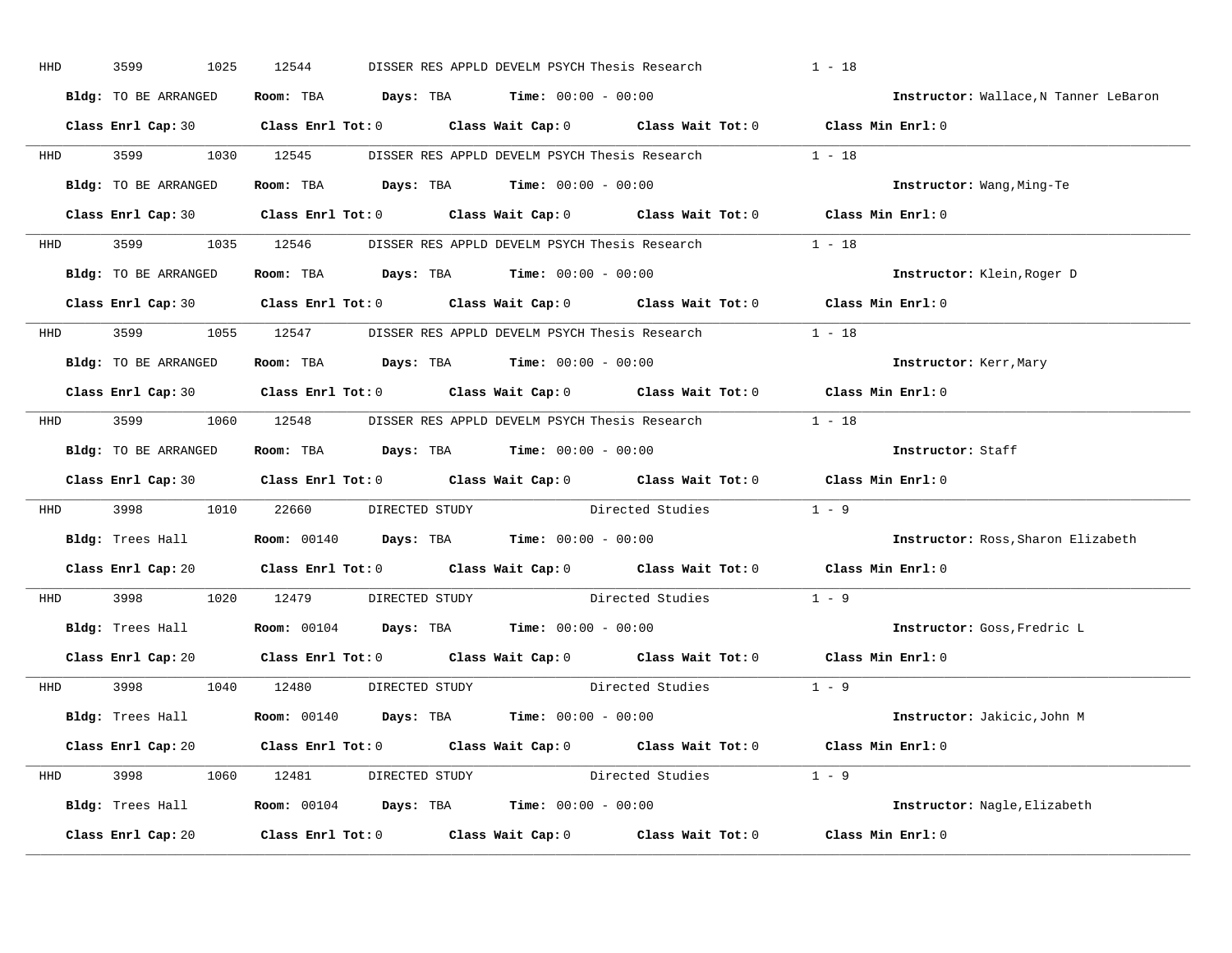#### Report ID: SR201 **University of Pittsburgh** Page No. 46 of 107 **Schedule of Classes for Spring Term 2021-2022** Run Date: 06/15/2021 **Academic Term** Run Time: 19:30:29

| Subject |                    |      | Catalog Nbr Section Class Nbr           | Course Title   | Component                                                          |                                                                                                     | Units             | Topics                             |
|---------|--------------------|------|-----------------------------------------|----------------|--------------------------------------------------------------------|-----------------------------------------------------------------------------------------------------|-------------------|------------------------------------|
| HHD     | 3998               | 1080 | 12487                                   | DIRECTED STUDY |                                                                    | Directed Studies                                                                                    | $1 - 9$           |                                    |
|         | Bldg: Trees Hall   |      | Room: 00140 Days: TBA                   |                | <b>Time:</b> $00:00 - 00:00$                                       |                                                                                                     |                   | Instructor: Kline, Christopher E.  |
|         | Class Enrl Cap: 20 |      |                                         |                |                                                                    | Class Enrl Tot: $0$ Class Wait Cap: $0$ Class Wait Tot: $0$ Class Min Enrl: $0$                     |                   |                                    |
| HHD     | 3998 3998          |      | 1090 17923                              | DIRECTED STUDY |                                                                    | Directed Studies                                                                                    | $1 - 9$           |                                    |
|         | Bldg: Trees Hall   |      |                                         |                | <b>Room:</b> $00140$ <b>Days:</b> TBA <b>Time:</b> $00:00 - 00:00$ |                                                                                                     |                   | Instructor: Gibbs, Bethany Barone  |
|         | Class Enrl Cap: 20 |      |                                         |                |                                                                    | Class Enrl Tot: $0$ Class Wait Cap: $0$ Class Wait Tot: $0$                                         | Class Min Enrl: 0 |                                    |
| HHD     | 3998               | 1100 | 24429                                   | DIRECTED STUDY |                                                                    | Directed Studies                                                                                    | $1 - 9$           |                                    |
|         | Bldg: Trees Hall   |      |                                         |                | <b>Room:</b> $00140$ <b>Days:</b> TBA <b>Time:</b> $00:00 - 00:00$ |                                                                                                     |                   | Instructor: Rogers, Renee J        |
|         |                    |      |                                         |                |                                                                    | Class Enrl Cap: 20 Class Enrl Tot: 0 Class Wait Cap: 0 Class Wait Tot: 0 Class Min Enrl: 0          |                   |                                    |
| HHD     | 3998               |      | 1105 27750                              | DIRECTED STUDY | Directed Studies                                                   |                                                                                                     | $1 - 9$           |                                    |
|         | Bldg: Trees Hall   |      |                                         |                | <b>Room:</b> 00140 <b>Days:</b> TBA <b>Time:</b> 00:00 - 00:00     |                                                                                                     |                   | Instructor: Davis, Kelliann K.     |
|         |                    |      |                                         |                |                                                                    | Class Enrl Cap: 20 $\qquad$ Class Enrl Tot: 0 $\qquad$ Class Wait Cap: 0 $\qquad$ Class Wait Tot: 0 | Class Min Enrl: 0 |                                    |
|         | HHD 3999           |      | 1010 22661                              |                |                                                                    | DOCTORAL DISSERTATION RESEARCHThesis Research                                                       | $1 - 15$          |                                    |
|         | Bldg: Trees Hall   |      |                                         |                | <b>Room:</b> $00140$ <b>Days:</b> TBA <b>Time:</b> $00:00 - 00:00$ |                                                                                                     |                   | Instructor: Ross, Sharon Elizabeth |
|         | Class Enrl Cap: 20 |      |                                         |                |                                                                    | Class Enrl Tot: $0$ Class Wait Cap: $0$ Class Wait Tot: $0$                                         | Class Min Enrl: 0 |                                    |
| HHD     | 3999               | 1020 | 12482                                   |                |                                                                    | DOCTORAL DISSERTATION RESEARCHThesis Research                                                       | $1 - 15$          |                                    |
|         | Bldg: Trees Hall   |      |                                         |                | <b>Room:</b> $00104$ <b>Days:</b> TBA <b>Time:</b> $00:00 - 00:00$ |                                                                                                     |                   | Instructor: Goss, Fredric L        |
|         |                    |      |                                         |                |                                                                    | Class Enrl Cap: 20 Class Enrl Tot: 0 Class Wait Cap: 0 Class Wait Tot: 0 Class Min Enrl: 0          |                   |                                    |
| HHD     | 3999               |      | 1050 12483                              |                |                                                                    | DOCTORAL DISSERTATION RESEARCHThesis Research                                                       | $1 - 15$          |                                    |
|         | Bldg: Trees Hall   |      | Room: 00104 Days: TBA                   |                | <b>Time:</b> $00:00 - 00:00$                                       |                                                                                                     |                   | Instructor: Nagle, Elizabeth       |
|         | Class Enrl Cap: 20 |      |                                         |                |                                                                    | Class Enrl Tot: $0$ Class Wait Cap: $0$ Class Wait Tot: $0$                                         | Class Min Enrl: 0 |                                    |
| HHD     | 3999               | 1070 | 12484                                   |                | DOCTORAL DISSERTATION RESEARCHThesis Research                      |                                                                                                     | $1 - 15$          |                                    |
|         | Bldg: Trees Hall   |      |                                         |                | <b>Room:</b> 00140 <b>Days:</b> TBA <b>Time:</b> 00:00 - 00:00     |                                                                                                     |                   | Instructor: Jakicic, John M        |
|         | Class Enrl Cap: 20 |      | Class Enrl Tot: $0$ Class Wait Cap: $0$ |                |                                                                    | Class Wait Tot: 0                                                                                   | Class Min Enrl: 0 |                                    |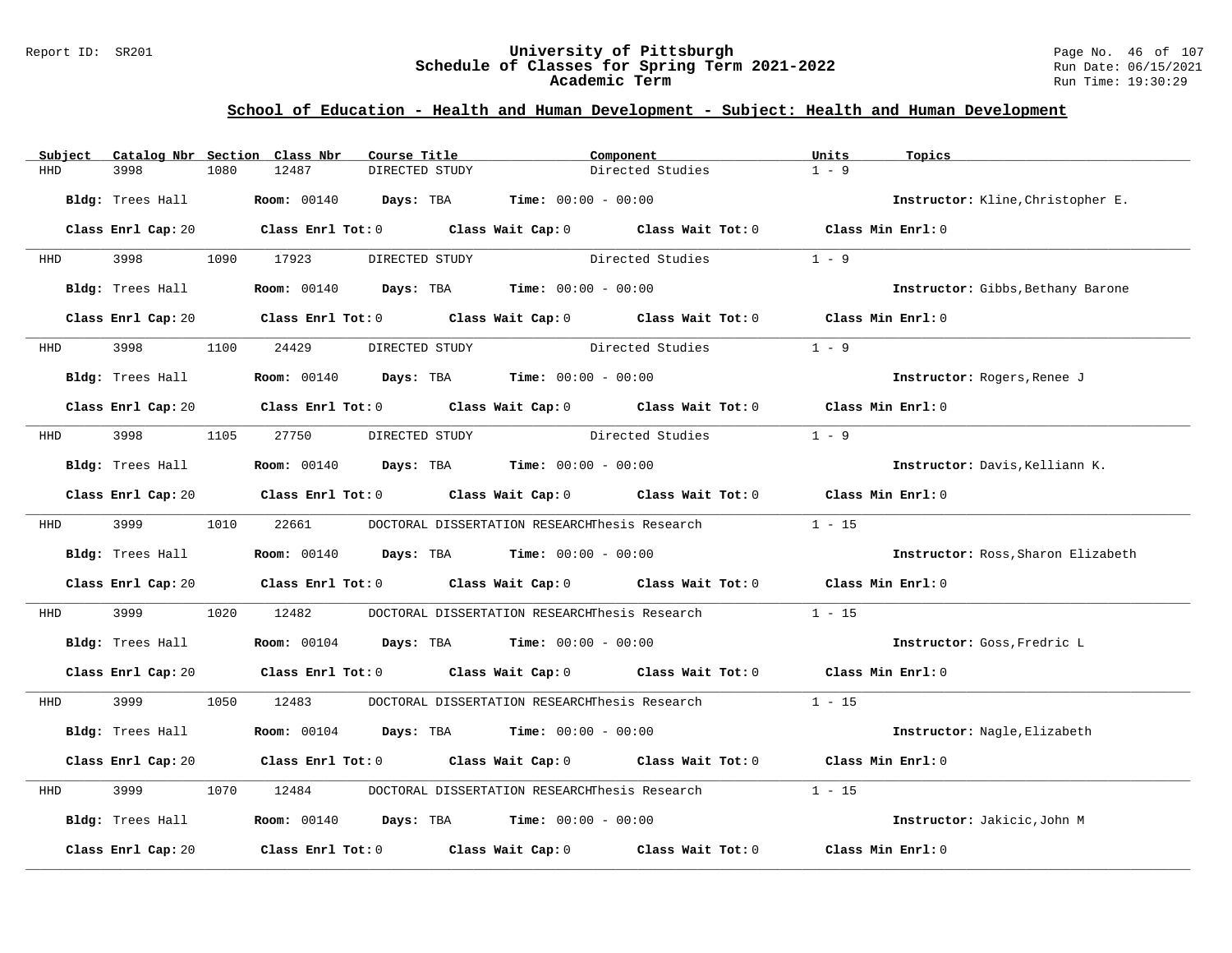| <b>HHD</b> | 3999               | 1080 | 12488              |           | DOCTORAL DISSERTATION RESEARCHThesis Research |                              |                   | $1 - 15$ |                                   |
|------------|--------------------|------|--------------------|-----------|-----------------------------------------------|------------------------------|-------------------|----------|-----------------------------------|
|            | Bldg: Trees Hall   |      | <b>Room:</b> 00140 | Days: TBA |                                               | <b>Time:</b> $00:00 - 00:00$ |                   |          | Instructor: Kline, Christopher E. |
|            | Class Enrl Cap: 20 |      | Class Enrl Tot: 0  |           | Class Wait Cap: 0                             |                              | Class Wait Tot: 0 |          | Class Min Enrl: 0                 |
| HHD        | 3999               | 1090 | 17922              |           | DOCTORAL DISSERTATION RESEARCHThesis Research |                              |                   | $1 - 15$ |                                   |
|            | Bldg: Trees Hall   |      | <b>Room:</b> 00140 | Days: TBA |                                               | $Time: 00:00 - 00:00$        |                   |          | Instructor: Gibbs, Bethany Barone |
|            | Class Enrl Cap: 20 |      | Class Enrl Tot: 0  |           | Class Wait Cap: 0                             |                              | Class Wait Tot: 0 |          | Class Min Enrl: 0                 |
| HHD        | 3999               | 1100 | 24430              |           | DOCTORAL DISSERTATION RESEARCHThesis Research |                              |                   | $1 - 15$ |                                   |
|            | Bldg: Trees Hall   |      | <b>Room:</b> 00140 | Days: TBA |                                               | $Time: 00:00 - 00:00$        |                   |          | Instructor: Davis, Kelliann K.    |
|            | Class Enrl Cap: 20 |      | Class Enrl Tot: 0  |           | Class Wait Cap: 0                             |                              | Class Wait Tot: 0 |          | Class Min Enrl: 0                 |
| HHD        | 3999               | 1200 | 24431              |           | DOCTORAL DISSERTATION RESEARCHThesis Research |                              |                   | $1 - 15$ |                                   |
|            | Bldg: Trees Hall   |      | <b>Room:</b> 00140 | Days: TBA |                                               | <b>Time:</b> $00:00 - 00:00$ |                   |          | Instructor: Rogers, Renee J       |
|            | Class Enrl Cap: 20 |      | Class Enrl Tot: 0  |           | Class Wait Cap: 0                             |                              | Class Wait Tot: 0 |          | Class Min Enrl: 0                 |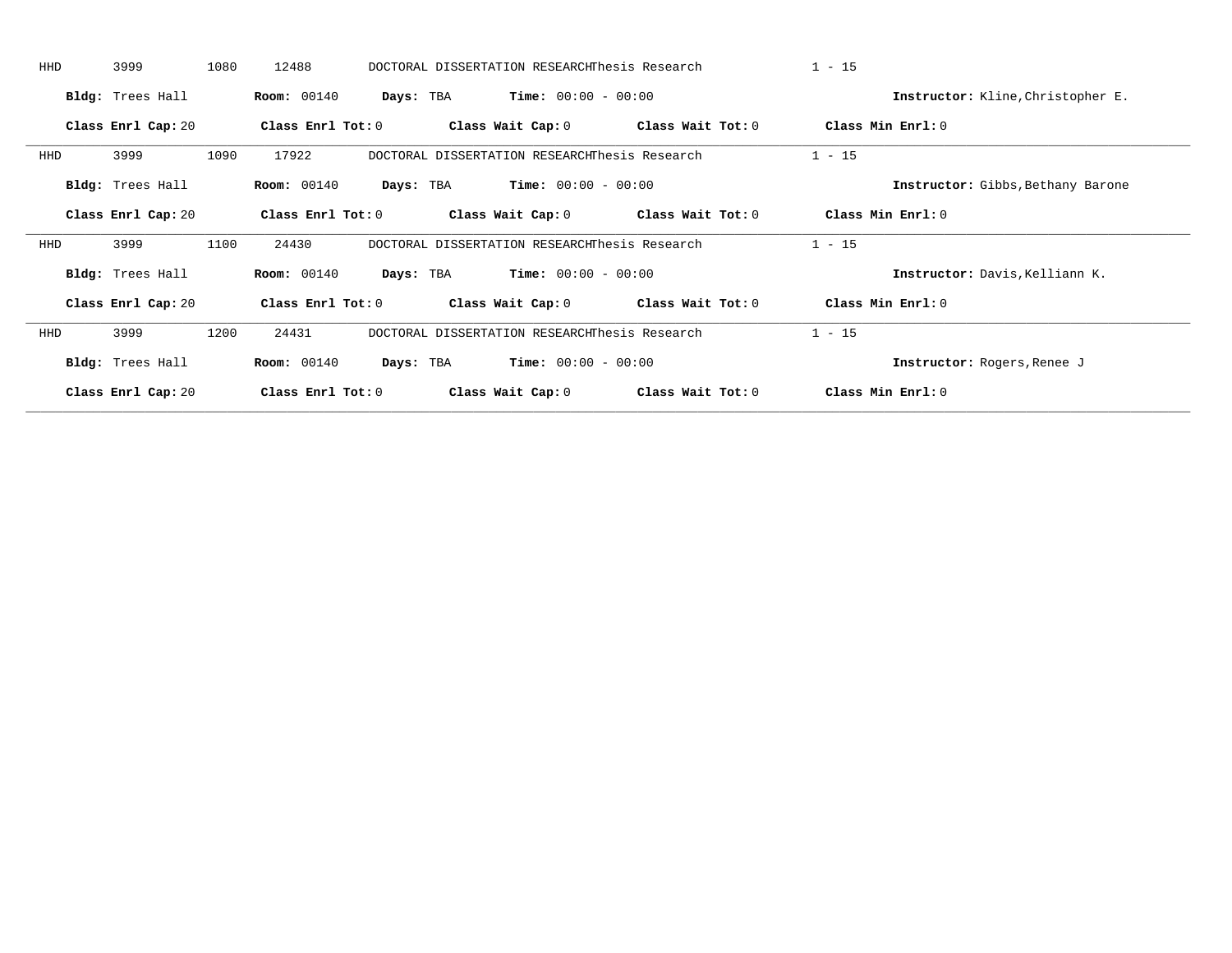# Report ID: SR201 **University of Pittsburgh University of Pittsburgh** Page No. 48 of 107<br>**Schedule of Classes for Spring Term 2021-2022** Run Date: 06/15/2021 Schedule of Classes for Spring Term 2021-2022<br>Academic Term

### **School of Education - Health and Human Development - Subject: Co-Ed Physical Education**

| Subject<br>Catalog Nbr Section Class Nbr                                                                                                                                                                                           | Course Title                                                                                                                                                                                                                       | Component                    | Topics<br>Units                 |  |  |  |
|------------------------------------------------------------------------------------------------------------------------------------------------------------------------------------------------------------------------------------|------------------------------------------------------------------------------------------------------------------------------------------------------------------------------------------------------------------------------------|------------------------------|---------------------------------|--|--|--|
| PEDC<br>0001<br>1060                                                                                                                                                                                                               | 10101<br>BEGINNING SWIMMING                                                                                                                                                                                                        | Credit Laboratory            | $\mathbf{1}$                    |  |  |  |
| Bldg: Trees Hall                                                                                                                                                                                                                   | Room: 0POOL<br>Days: TuTh                                                                                                                                                                                                          | Time: $10:30 - 11:25$        | Instructor: Nagle, Elizabeth    |  |  |  |
| Class Enrl Cap: 13                                                                                                                                                                                                                 | Class Enrl Tot: 0<br>Class Wait Cap: 10                                                                                                                                                                                            | Class Wait Tot: 0            | Class Min Enrl: 0               |  |  |  |
|                                                                                                                                                                                                                                    | <b></b> This class has an additional fee. For more information go to <a <br="" href="http://www.registrar.pitt.edu">target=" blank"&gt;http://www.registrar.pitt.edu/</a> , and click on Faculty and Staff, then Course and Class. |                              |                                 |  |  |  |
| 0001<br>1070<br>PEDC                                                                                                                                                                                                               | 10157<br>BEGINNING SWIMMING                                                                                                                                                                                                        | Credit Laboratory            | $\mathbf{1}$                    |  |  |  |
| Bldg: Trees Hall                                                                                                                                                                                                                   | Room: 0POOL<br>Days: TuTh                                                                                                                                                                                                          | Time: $19:30 - 20:25$        | Instructor: McLaughlin, Kevin J |  |  |  |
|                                                                                                                                                                                                                                    |                                                                                                                                                                                                                                    |                              | Benintende, Jamie               |  |  |  |
| Class Enrl Cap: 13                                                                                                                                                                                                                 | Class Enrl Tot: $0$<br>Class Wait Cap: 10                                                                                                                                                                                          | Class Wait Tot: 0            | Class Min Enrl: 0               |  |  |  |
|                                                                                                                                                                                                                                    | <b></b> This class has an additional fee. For more information go to <a <br="" href="http://www.registrar.pitt.edu">target="_blank"&gt;http://www.registrar.pitt.edu/</a> , and click on Faculty and Staff, then Course and Class. |                              |                                 |  |  |  |
| 0002<br>1060<br>PEDC                                                                                                                                                                                                               | 10102<br>INTERMEDIATE SWIMMING                                                                                                                                                                                                     | Credit Laboratory            | $\mathbf{1}$                    |  |  |  |
| Bldg: Trees Hall                                                                                                                                                                                                                   | Room: 0POOL<br>Days: TuTh                                                                                                                                                                                                          | <b>Time:</b> $10:30 - 11:25$ | Instructor: McLaughlin, Kevin J |  |  |  |
| Class Enrl Cap: 15                                                                                                                                                                                                                 | Class Enrl Tot: 0<br>Class Wait Cap: 10                                                                                                                                                                                            | Class Wait Tot: 0            | Class Min Enrl: 0               |  |  |  |
|                                                                                                                                                                                                                                    | <b></b> This class has an additional fee. For more information go to <a <br="" href="http://www.registrar.pitt.edu">target="_blank"&gt;http://www.registrar.pitt.edu/</a> , and click on Faculty and Staff, then Course and Class. |                              |                                 |  |  |  |
| 0002<br>PEDC<br>1070                                                                                                                                                                                                               | 10159<br>INTERMEDIATE SWIMMING                                                                                                                                                                                                     | Credit Laboratory            | $\mathbf{1}$                    |  |  |  |
| Bldg: Trees Hall                                                                                                                                                                                                                   | Room: OPOOL<br>Days: TuTh                                                                                                                                                                                                          | Time: $19:30 - 20:25$        | Instructor: McLaughlin, Kevin J |  |  |  |
|                                                                                                                                                                                                                                    |                                                                                                                                                                                                                                    |                              | Trzeciak, Joshua Daniel         |  |  |  |
| Class Enrl Cap: 15                                                                                                                                                                                                                 | Class Enrl Tot: 0<br>Class Wait Cap: 10                                                                                                                                                                                            | Class Wait Tot: 0            | Class Min Enrl: 0               |  |  |  |
| <b></b> This class has an additional fee. For more information go to <a <br="" href="http://www.registrar.pitt.edu">target="_blank"&gt;http://www.registrar.pitt.edu/</a> , and click on Faculty and Staff, then Course and Class. |                                                                                                                                                                                                                                    |                              |                                 |  |  |  |
| 0026<br>1030<br>PEDC                                                                                                                                                                                                               | 10110<br>AQUATIC CONDITIONING                                                                                                                                                                                                      | Credit Laboratory            | $\mathbf{1}$                    |  |  |  |
| Bldg: Trees Hall                                                                                                                                                                                                                   | Room: 0POOL<br>Days: MW                                                                                                                                                                                                            | <b>Time:</b> $13:30 - 14:25$ | Instructor: McLaughlin, Kevin J |  |  |  |
| Class Enrl Cap: 25                                                                                                                                                                                                                 | Class Enrl Tot: $0$<br>Class Wait Cap: 20                                                                                                                                                                                          | Class Wait Tot: 0            | Class Min Enrl: 0               |  |  |  |

<b></b>This class has an additional fee. For more information go to <a href="http://www.registrar.pitt.edu" target="\_blank">http://www.registrar.pitt.edu/</a>, and click on Faculty and Staff, then Course and Class.</p>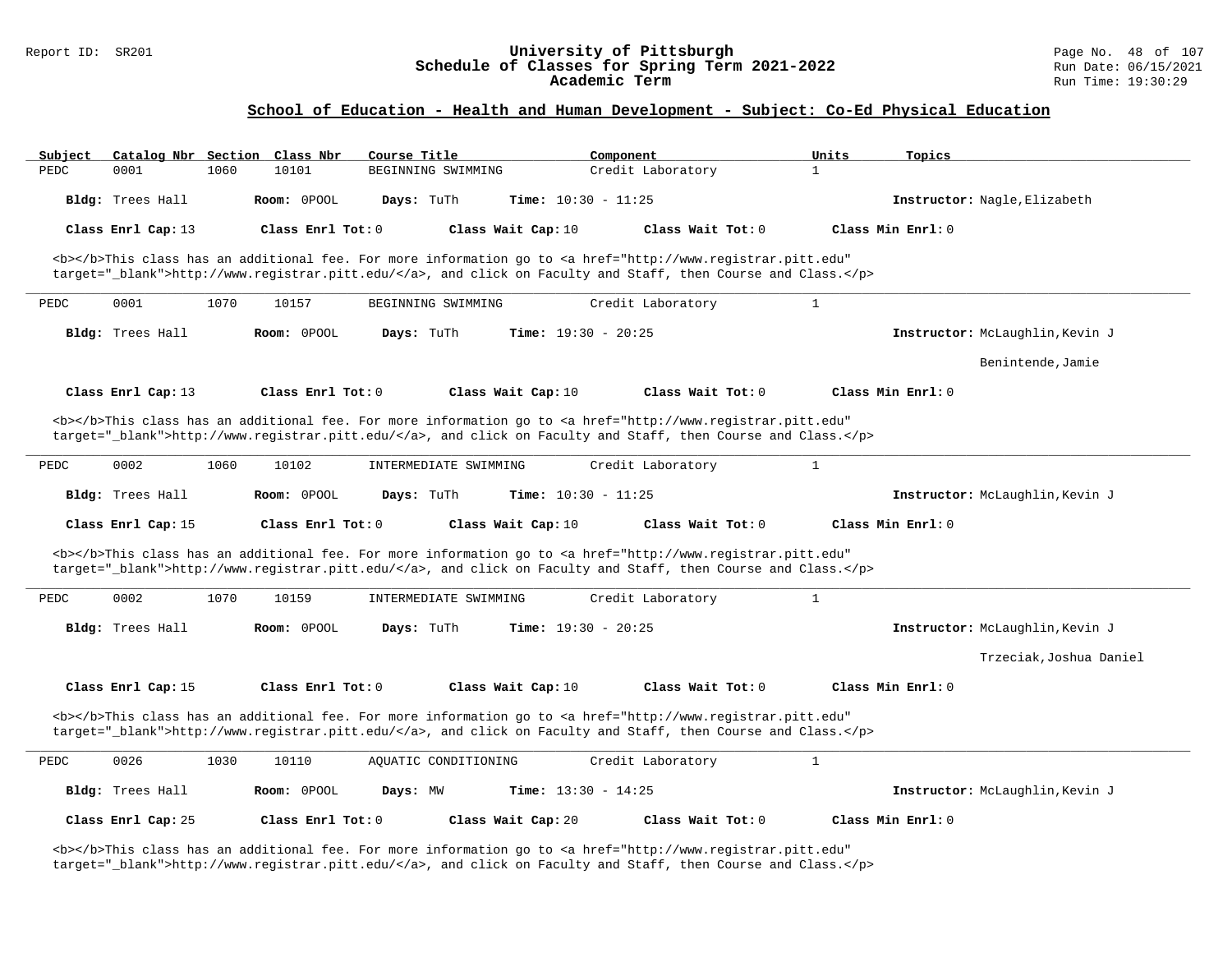| PEDC | 0031                                                                                          | 1030 | 10877             | MODERN DANCE 1 |                                       |                              | Credit Laboratory                                                                                                                                                                                                                  | $\mathbf{1}$      |                   |                                          |
|------|-----------------------------------------------------------------------------------------------|------|-------------------|----------------|---------------------------------------|------------------------------|------------------------------------------------------------------------------------------------------------------------------------------------------------------------------------------------------------------------------------|-------------------|-------------------|------------------------------------------|
|      | Bldg: Trees Hall                                                                              |      | Room: 000DS       | Days: TuTh     |                                       | <b>Time:</b> $16:00 - 16:55$ |                                                                                                                                                                                                                                    |                   |                   | Instructor: Gillis Kruman, Susan         |
|      |                                                                                               |      |                   |                |                                       |                              |                                                                                                                                                                                                                                    |                   |                   | Mitcham, Jessica Anne Marino             |
|      | Class Enrl Cap: 20<br>Combined Section ID: 0615(PEDC/0031/HPA/0031) -                         |      | Class Enrl Tot: 0 |                | HHD 0031(#23807)                      | Class Wait Cap: 20           | Class Wait Tot: 0                                                                                                                                                                                                                  |                   | Class Min Enrl: 0 |                                          |
|      |                                                                                               |      |                   |                |                                       |                              | <b></b> This class has an additional fee. For more information go to <a <br="" href="http://www.registrar.pitt.edu">target="_blank"&gt;http://www.registrar.pitt.edu/</a> , and click on Faculty and Staff, then Course and Class. |                   |                   |                                          |
| PEDC | 0032                                                                                          | 1030 | 11072             | MODERN DANCE 2 |                                       |                              | Credit Laboratory                                                                                                                                                                                                                  | $\mathbf{1}$      |                   |                                          |
|      | Bldg: Trees Hall                                                                              |      | Room: 000DS       | Days: MW       |                                       | Time: $11:00 - 11:55$        |                                                                                                                                                                                                                                    |                   |                   | Instructor: Gillis Kruman, Susan         |
|      |                                                                                               |      |                   |                |                                       |                              |                                                                                                                                                                                                                                    |                   |                   | Stifel, Ruth G                           |
|      | Class Enrl Cap: 20<br>Combined Section ID: 0892(PEDC 0032/HPA 0032) -                         |      | Class Enrl Tot: 0 |                | HHD 0032(#23186)                      | Class Wait Cap: 20           | Class Wait Tot: 0                                                                                                                                                                                                                  |                   | Class Min Enrl: 0 |                                          |
|      |                                                                                               |      |                   |                |                                       |                              | <b></b> This class has an additional fee. For more information go to <a <br="" href="http://www.registrar.pitt.edu">target="_blank"&gt;http://www.registrar.pitt.edu/</a> , and click on Faculty and Staff, then Course and Class. |                   |                   |                                          |
| PEDC | 0033                                                                                          | 1080 | 26098             | BALLET 1       |                                       |                              | Credit Laboratory                                                                                                                                                                                                                  | $\mathbf{1}$      |                   |                                          |
|      | Bldg: Trees Hall                                                                              |      | Room: 000DS       | Days: TuTh     |                                       | <b>Time:</b> $15:00 - 15:55$ |                                                                                                                                                                                                                                    |                   |                   | Instructor: Mitcham, Jessica Anne Marino |
|      |                                                                                               |      |                   |                |                                       |                              |                                                                                                                                                                                                                                    |                   |                   | Gillis Kruman, Susan                     |
|      | Class Enrl Cap: 15<br><b>Combined Section ID:</b> 0935(PEDC 0033/HPA 0033) - HHD 0033(#26099) |      | Class Enrl Tot: 0 |                |                                       | Class Wait Cap: 10           | Class Wait Tot: 0                                                                                                                                                                                                                  |                   | Class Min Enrl: 0 |                                          |
| PEDC | 0040                                                                                          | 1010 | 11025             | CHOREOGRAPHY   |                                       |                              | Credit Laboratory                                                                                                                                                                                                                  | $\mathbf{1}$      |                   |                                          |
|      | Bldg: Trees Hall                                                                              |      | Room: 000DS       | Days: M        |                                       | Time: $16:00 - 17:55$        |                                                                                                                                                                                                                                    |                   |                   | Instructor: Gillis Kruman, Susan         |
|      | Class Enrl Cap: 5                                                                             |      | Class Enrl Tot: 0 |                | Class Wait Cap: 5<br>HHD 0040(#23185) |                              | Class Wait Tot: 0                                                                                                                                                                                                                  | Class Min Enrl: 0 |                   |                                          |
|      | Combined Section ID: 0906(PEDC 0040/HPA 0040) -                                               |      |                   |                |                                       |                              |                                                                                                                                                                                                                                    |                   |                   |                                          |
|      |                                                                                               |      |                   |                |                                       |                              | <b></b> This class has an additional fee. For more information go to <a <br="" href="http://www.registrar.pitt.edu">target="_blank"&gt;http://www.registrar.pitt.edu/</a> , and click on Faculty and Staff, then Course and Class. |                   |                   |                                          |
| PEDC | 0041                                                                                          | 1040 | 10878             | JAZZ 1         |                                       |                              | Credit Laboratory                                                                                                                                                                                                                  | $\mathbf{1}$      |                   |                                          |
|      | Bldg: Trees Hall                                                                              |      | Room: 000DS       | Days: MW       |                                       | <b>Time:</b> $13:00 - 13:55$ |                                                                                                                                                                                                                                    |                   |                   | Instructor: Gillis Kruman, Susan         |
|      |                                                                                               |      |                   |                |                                       |                              |                                                                                                                                                                                                                                    |                   |                   | Stifel, Ruth G                           |

<b></b>This class has an additional fee. For more information go to <a href="http://www.registrar.pitt.edu" target="\_blank">http://www.registrar.pitt.edu/</a>, and click on Faculty and Staff, then Course and Class.</p>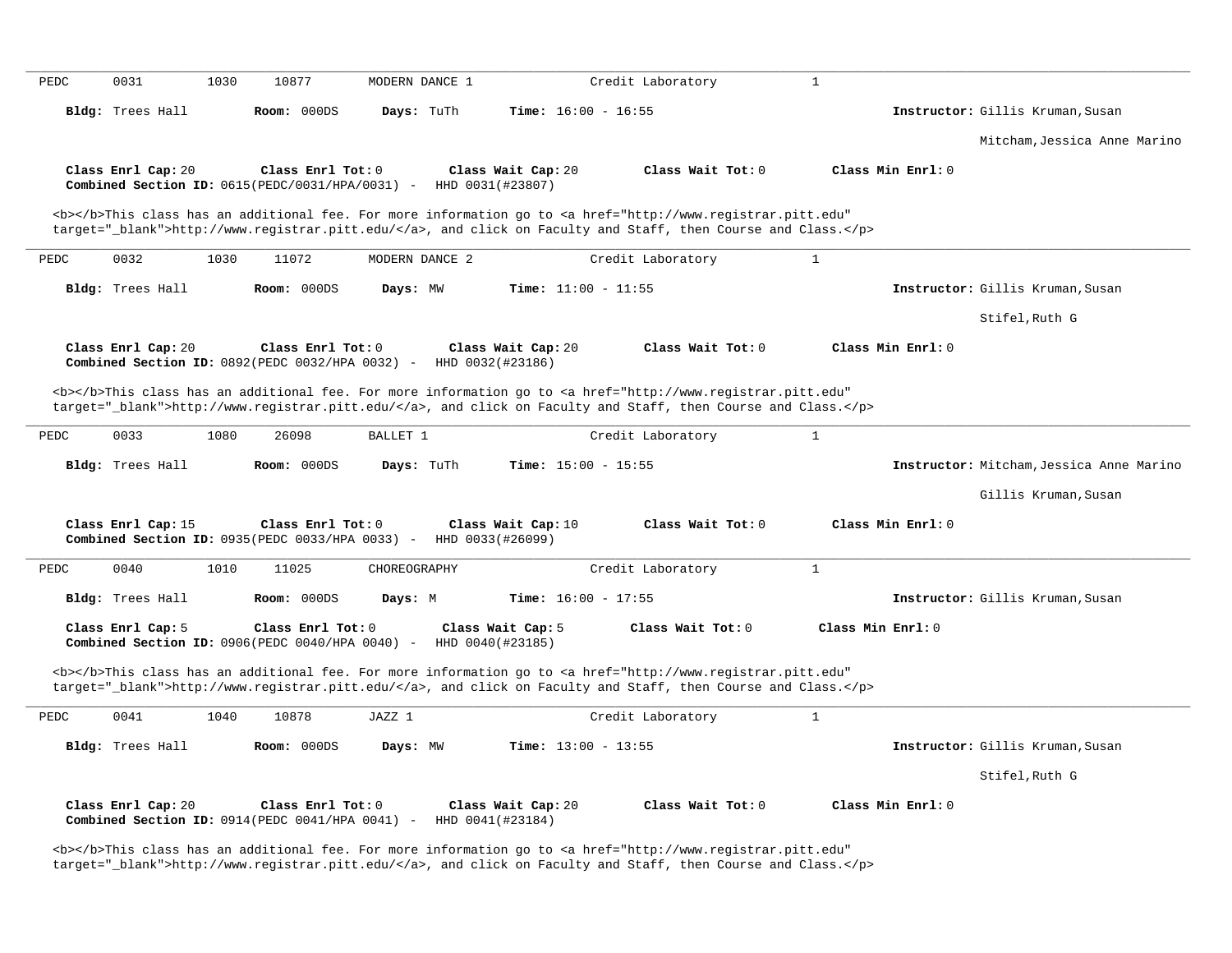| PEDC | 0048                    | 1070 | 10788               | RACOUETBALL 1 |                  |                              | Credit Laboratory                                                                                                                                                                                                                  | $\mathbf{1}$      |                                 |
|------|-------------------------|------|---------------------|---------------|------------------|------------------------------|------------------------------------------------------------------------------------------------------------------------------------------------------------------------------------------------------------------------------------|-------------------|---------------------------------|
|      | Bldg: Trees Hall        |      | Room:               | Days: TuTh    |                  | <b>Time:</b> $13:30 - 14:25$ |                                                                                                                                                                                                                                    |                   | Instructor: McLaughlin, Kevin J |
|      |                         |      |                     |               |                  |                              |                                                                                                                                                                                                                                    |                   | Khan-Bey, Hussein A             |
|      | Class Enrl Cap: 18      |      | Class Enrl Tot: 0   |               |                  | Class Wait Cap: 10           | Class Wait Tot: 0                                                                                                                                                                                                                  | Class Min Enrl: 0 |                                 |
|      |                         |      |                     |               |                  |                              |                                                                                                                                                                                                                                    |                   |                                 |
|      |                         |      |                     |               |                  |                              | <b></b> This class has an additional fee. For more information go to <a <br="" href="http://www.registrar.pitt.edu">target="_blank"&gt;http://www.registrar.pitt.edu/</a> , and click on Faculty and Staff, then Course and Class. |                   |                                 |
|      |                         |      |                     |               |                  |                              |                                                                                                                                                                                                                                    |                   |                                 |
| PEDC | 0048                    | 1080 | 10120               | RACQUETBALL 1 |                  |                              | Credit Laboratory                                                                                                                                                                                                                  | $\mathbf{1}$      |                                 |
|      | Bldg: Trees Hall        |      | Room:               | Days: TuTh    |                  | <b>Time:</b> $14:30 - 15:25$ |                                                                                                                                                                                                                                    |                   | Instructor: McLaughlin, Kevin J |
|      |                         |      |                     |               |                  |                              |                                                                                                                                                                                                                                    |                   | Khan-Bey, Hussein A             |
|      | Class Enrl Cap: 18      |      | Class Enrl Tot: 0   |               |                  | Class Wait Cap: 10           | Class Wait Tot: 0                                                                                                                                                                                                                  | Class Min Enrl: 0 |                                 |
|      |                         |      |                     |               |                  |                              |                                                                                                                                                                                                                                    |                   |                                 |
|      |                         |      |                     |               |                  |                              | <b></b> This class has an additional fee. For more information go to <a <br="" href="http://www.registrar.pitt.edu">target="_blank"&gt;http://www.registrar.pitt.edu/</a> , and click on Faculty and Staff, then Course and Class. |                   |                                 |
|      |                         |      |                     |               |                  |                              |                                                                                                                                                                                                                                    |                   |                                 |
| PEDC | 0068                    | 1050 | 10505               | JUDO 1        |                  |                              | Credit Laboratory                                                                                                                                                                                                                  | $\mathbf{1}$      |                                 |
|      | Bldg: Trees Hall        |      | Room: OMPRL         | Days: TuTh    |                  | <b>Time:</b> $12:00 - 12:55$ |                                                                                                                                                                                                                                    |                   | Instructor: McLaughlin, Kevin J |
|      |                         |      |                     |               |                  |                              |                                                                                                                                                                                                                                    |                   | Kim, Tanner J                   |
|      | Class Enrl Cap: 35      |      | Class $Enr1 Tot: 0$ |               |                  | Class Wait Cap: 20           | Class Wait Tot: 0                                                                                                                                                                                                                  | Class Min Enrl: 0 |                                 |
|      |                         |      |                     |               |                  |                              |                                                                                                                                                                                                                                    |                   |                                 |
|      |                         |      |                     |               |                  |                              | <b></b> This class has an additional fee. For more information go to <a <br="" href="http://www.registrar.pitt.edu">target="_blank"&gt;http://www.registrar.pitt.edu/</a> , and click on Faculty and Staff, then Course and Class. |                   |                                 |
|      |                         |      |                     |               |                  |                              |                                                                                                                                                                                                                                    |                   |                                 |
| PEDC | 0069                    | 1050 | 28443               | JUDO 2        |                  |                              | Credit Laboratory                                                                                                                                                                                                                  | $\mathbf{1}$      |                                 |
|      | Bldg: Trees Hall        |      | Room: 0MPRL         | Days: TuTh    |                  | Time: $12:00 - 12:55$        |                                                                                                                                                                                                                                    |                   | Instructor: McLaughlin, Kevin J |
|      |                         |      |                     |               |                  |                              |                                                                                                                                                                                                                                    |                   | Kim, Tanner J                   |
|      | Class Enrl Cap: 15      |      | Class Enrl Tot: 0   |               |                  | Class Wait Cap: 10           | Class Wait Tot: 0                                                                                                                                                                                                                  | Class Min Enrl: 0 |                                 |
| PEDC | 0090                    | 1010 | 10152               |               | VARSITY SPORTS 1 |                              | Credit Laboratory                                                                                                                                                                                                                  | $\mathbf{1}$      |                                 |
|      | <b>Bldg:</b> Trees Hall |      | Room: 00140         | Days: TBA     |                  | Time: $00:00 - 00:00$        |                                                                                                                                                                                                                                    |                   | Instructor: McLaughlin, Kevin J |
|      |                         |      |                     |               |                  |                              |                                                                                                                                                                                                                                    |                   |                                 |
|      | Class Enrl Cap: 200     |      | Class Enrl Tot: 0   |               |                  | Class Wait Cap: 20           | Class Wait Tot: 0                                                                                                                                                                                                                  | Class Min Enrl: 0 |                                 |
| PEDC | 0091                    | 1010 | 10155               |               | VARSITY SPORTS 2 |                              | Credit Laboratory                                                                                                                                                                                                                  | $\mathbf{1}$      |                                 |
|      | Bldg: Trees Hall        |      | <b>Room: 00140</b>  | Days: TBA     |                  | Time: $00:00 - 00:00$        |                                                                                                                                                                                                                                    |                   | Instructor: McLaughlin, Kevin J |
|      |                         |      |                     |               |                  |                              |                                                                                                                                                                                                                                    |                   |                                 |
|      | Class Enrl Cap: 200     |      | Class Enrl Tot: 0   |               |                  | Class Wait Cap: 20           | Class Wait Tot: 0                                                                                                                                                                                                                  | Class Min Enrl: 0 |                                 |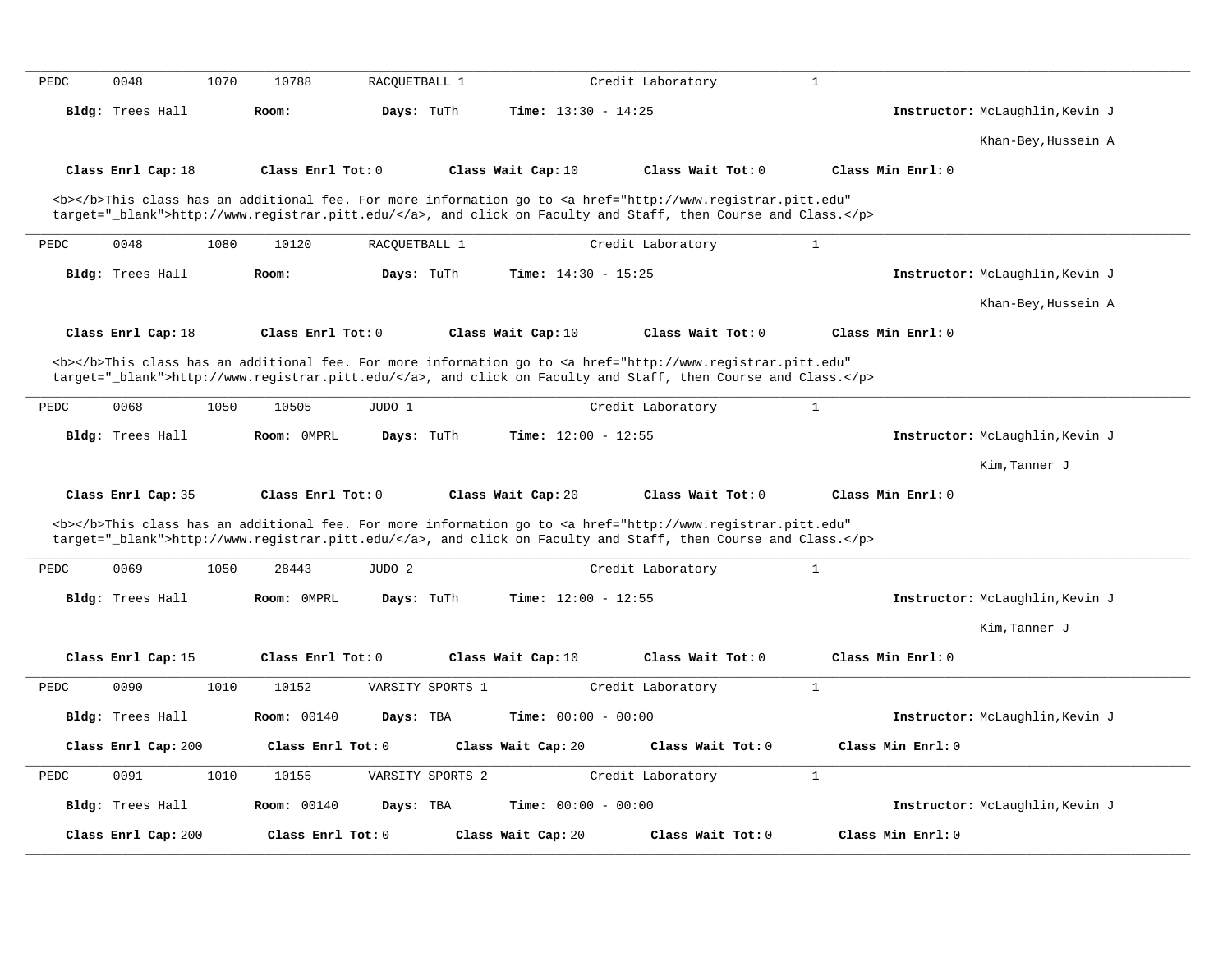#### Report ID: SR201 **University of Pittsburgh** Page No. 51 of 107 **Schedule of Classes for Spring Term 2021-2022** Run Date: 06/15/2021 **Academic Term** Run Time: 19:30:29

| Subject |                     |      | Catalog Nbr Section Class Nbr | Course Title |                  |                              | Component                                       | Units             | Topics                          |
|---------|---------------------|------|-------------------------------|--------------|------------------|------------------------------|-------------------------------------------------|-------------------|---------------------------------|
| PEDC    | 0133                | 1030 | 28444                         |              | LIFE GUARDING 1  |                              | Credit Laboratory                               | $\mathbf{1}$      |                                 |
|         | Bldg: Trees Hall    |      | <b>Room: 00169</b>            | Days: MW     |                  | Time: $10:00 - 11:25$        |                                                 |                   | Instructor: McLaughlin, Kevin J |
|         | Class Enrl Cap: 9   |      | Class Enrl Tot: 0             |              |                  | Class Wait Cap: 9            | Class Wait Tot: 0                               | Class Min Enrl: 0 |                                 |
| PEDC    | 0135                | 1010 | 28445                         |              |                  |                              | BASKETBALL 1 - CO-EDUCATIONAL Credit Laboratory | $\mathbf{1}$      |                                 |
|         | Bldg: Trees Hall    |      | Room: 00GYM                   | Days: MW     |                  | <b>Time:</b> $14:00 - 14:55$ |                                                 |                   | Instructor: McLaughlin, Kevin J |
|         |                     |      |                               |              |                  |                              |                                                 |                   | Williams-Murden, Anfernee T     |
|         | Class Enrl Cap: 36  |      | Class Enrl Tot: 0             |              |                  | Class Wait Cap: 20           | Class Wait Tot: 0                               |                   | Class Min Enrl: 0               |
| PEDC    | 0135                | 1040 | 28446                         |              |                  |                              | BASKETBALL 1 - CO-EDUCATIONAL Credit Laboratory | $\mathbf{1}$      |                                 |
|         | Bldg: Trees Hall    |      | Room: 00GYM                   | Days: TuTh   |                  | <b>Time:</b> $10:00 - 10:55$ |                                                 |                   | Instructor: McLaughlin, Kevin J |
|         |                     |      |                               |              |                  |                              |                                                 |                   | Khan-Bey, Hussein A             |
|         | Class Enrl Cap: 36  |      | Class Enrl Tot: 0             |              |                  | Class Wait Cap: 20           | Class Wait Tot: 0                               |                   | Class Min Enrl: 0               |
| PEDC    | 0135                | 1060 | 28447                         |              |                  |                              | BASKETBALL 1 - CO-EDUCATIONAL Credit Laboratory | 1                 |                                 |
|         | Bldg: Trees Hall    |      | Room: 00GYM                   | Days: MW     |                  | <b>Time:</b> $15:00 - 15:55$ |                                                 |                   | Instructor: McLaughlin, Kevin J |
|         |                     |      |                               |              |                  |                              |                                                 |                   | Williams-Murden, Anfernee T     |
|         | Class Enrl Cap: 36  |      | Class Enrl Tot: 0             |              |                  | Class Wait Cap: 20           | Class Wait Tot: 0                               |                   | Class Min Enrl: 0               |
| PEDC    | 0153                | 1010 | 28448                         |              | VARSITY SPORTS 3 |                              | Credit Laboratory                               | 1                 |                                 |
|         | Bldg: Trees Hall    |      | <b>Room: 00140</b>            | Days: TBA    |                  | <b>Time:</b> $00:00 - 00:00$ |                                                 |                   | Instructor: McLaughlin, Kevin J |
|         | Class Enrl Cap: 200 |      | Class Enrl Tot: 0             |              |                  | Class Wait Cap: 20           | Class Wait Tot: 0                               |                   | Class Min Enrl: 0               |
| PEDC    | 0154                | 1010 | 28449                         |              | VARSITY SPORTS 4 |                              | Credit Laboratory                               | $\mathbf{1}$      |                                 |
|         | Bldg: Trees Hall    |      | <b>Room: 00140</b>            | Days: TBA    |                  | <b>Time:</b> $00:00 - 00:00$ |                                                 |                   | Instructor: McLaughlin, Kevin J |
|         | Class Enrl Cap: 200 |      | Class Enrl Tot: 0             |              |                  | Class Wait Cap: 20           | Class Wait Tot: 0                               |                   | Class Min Enrl: 0               |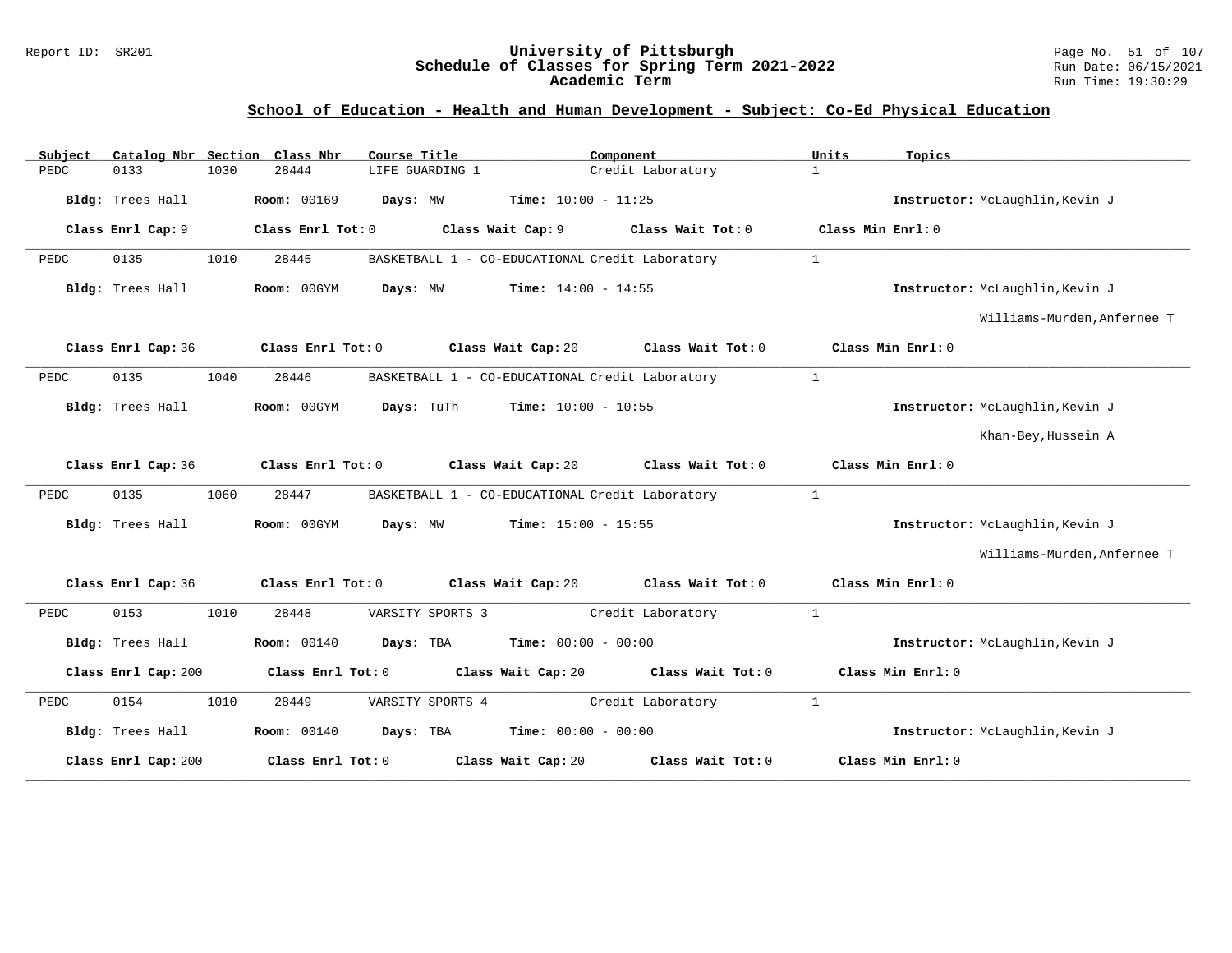# Report ID: SR201 **University of Pittsburgh University of Pittsburgh** Page No. 52 of 107<br>**Schedule of Classes for Spring Term 2021-2022** Run Date: 06/15/2021 Schedule of Classes for Spring Term 2021-2022<br>Academic Term

### **School of Education - Health and Human Development - Subject: Co-Ed Physical Education**

| Catalog Nbr Section Class Nbr<br>Subject | Course Title                                       | Component                         | Units<br>Topics                  |
|------------------------------------------|----------------------------------------------------|-----------------------------------|----------------------------------|
| 0158<br>1010<br>PEDC                     | 28450<br>WEIGHT TRAINING - BEGINNER                | Credit Laboratory<br>$\mathbf{1}$ |                                  |
| Bldg: Petersen Events Cenkoom: BAIER     | Days: MW<br><b>Time:</b> $08:00 - 08:55$           |                                   | Instructor: McLaughlin, Kevin J  |
|                                          |                                                    |                                   | Rogers, Renee J                  |
|                                          |                                                    |                                   | Depretis, Nicholas A             |
| Class Enrl Cap: 20                       | Class Enrl Tot: 0<br>Class Wait Cap: 20            | Class Wait Tot: 0                 | Class Min Enrl: 0                |
| 0158<br>1060<br>PEDC                     | 28451<br>WEIGHT TRAINING - BEGINNER                | $\mathbf{1}$<br>Credit Laboratory |                                  |
| Bldg: Petersen Events CenRoom: BAIER     | Time: $08:00 - 08:55$<br>Days: TuTh                |                                   | Instructor: Rogers, Renee J      |
|                                          |                                                    |                                   | McLaughlin, Kevin J              |
|                                          |                                                    |                                   | Depretis, Nicholas A             |
| Class Enrl Cap: 20                       | Class Enrl Tot: 0<br>Class Wait Cap: 20            | Class Wait Tot: 0                 | Class Min Enrl: 0                |
| 0158<br>1080<br>PEDC                     | 28452<br>WEIGHT TRAINING - BEGINNER                | $\mathbf{1}$<br>Credit Laboratory |                                  |
| Bldg: Petersen Events CenRoom: BAIER     | Days: MW<br>Time: $14:00 - 14:55$                  |                                   | Instructor: Rogers, Renee J      |
|                                          |                                                    |                                   | McLaughlin, Kevin J              |
|                                          |                                                    |                                   | Marks, Michael J                 |
| Class Enrl Cap: 20                       | Class Enrl Tot: 0<br>Class Wait Cap: 20            | Class Wait Tot: 0                 | Class Min Enrl: 0                |
| 0164<br>1030<br>PEDC                     | 28453<br>PARTY DANCE                               | $\mathbf{1}$<br>Credit Laboratory |                                  |
| Bldg: Trees Hall                         | Room: 000DS<br>Days: TuTh<br>Time: $17:00 - 17:55$ |                                   | Instructor: Gillis Kruman, Susan |
|                                          |                                                    |                                   | Mitcham, Jessica Anne Marino     |
| Class Enrl Cap: 40                       | Class Enrl Tot: 0<br>Class Wait Cap: 20            | Class Wait Tot: 0                 | Class Min Enrl: 0                |
| 0171<br>1030<br>PEDC                     | 10731<br>FITNESS KICK BOXING                       | Credit Laboratory<br>$\mathbf{1}$ |                                  |
| Bldg: Trees Hall                         | Days: TuTh<br>Room: OMPRL<br>Time: $15:00 - 15:55$ |                                   | Instructor: Smith, Curtis        |
|                                          |                                                    |                                   | McLaughlin, Kevin J              |
| Class Enrl Cap: 35                       | Class Enrl Tot: 0<br>Class Wait Cap: 20            | Class Wait Tot: 0                 | Class Min Enrl: 0                |

<b></b>This class has an additional fee. For more information go to <a href="http://www.registrar.pitt.edu" target="\_blank">http://www.registrar.pitt.edu/</a>, and click on Faculty and Staff, then Course and Class.</p>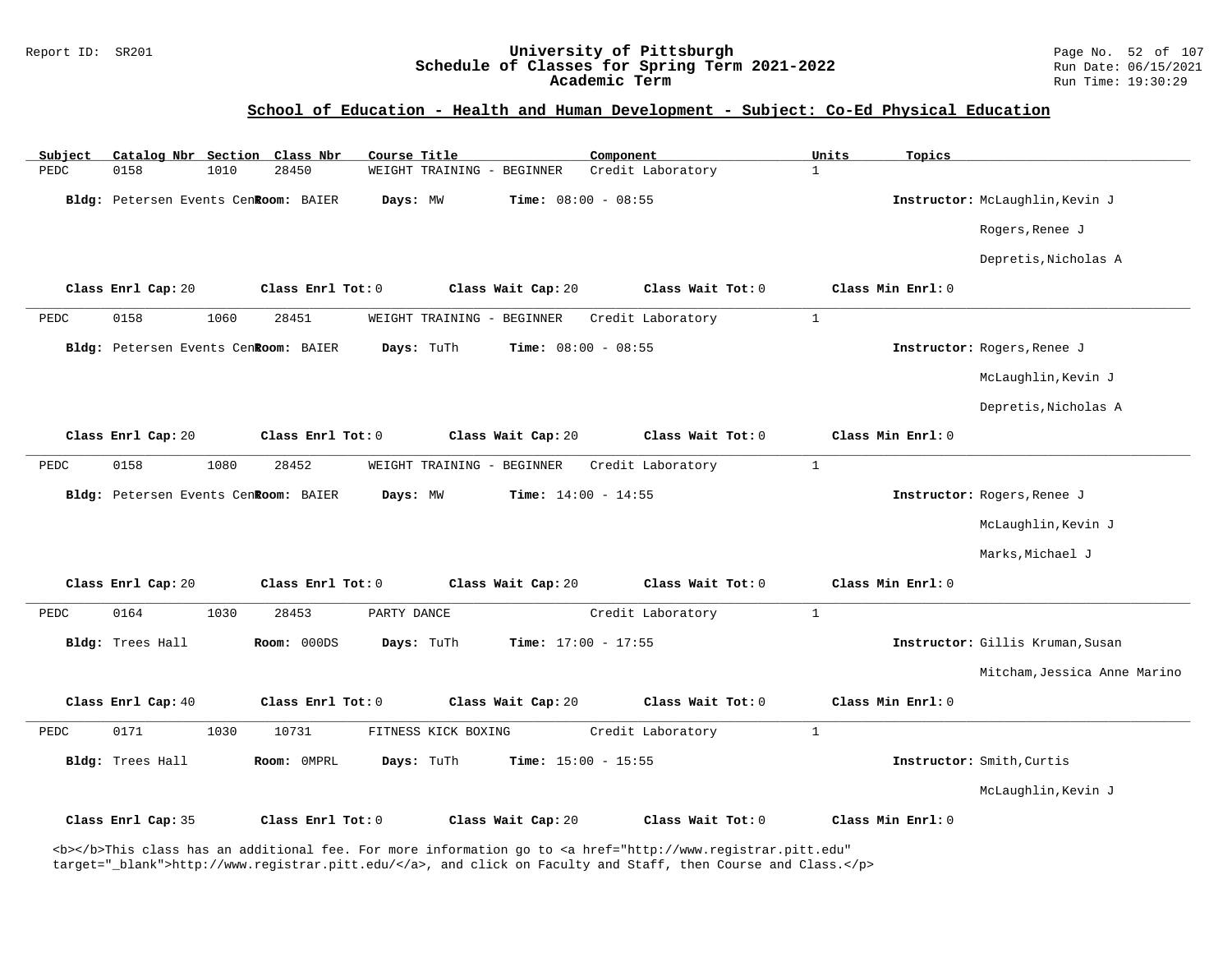| PEDC | 0171<br>1060                         | 18135             | FITNESS KICK BOXING    |                                                 | Credit Laboratory                                                                                                                                                                                                                  | $\mathbf{1}$      |                                  |
|------|--------------------------------------|-------------------|------------------------|-------------------------------------------------|------------------------------------------------------------------------------------------------------------------------------------------------------------------------------------------------------------------------------------|-------------------|----------------------------------|
|      | Bldg: Trees Hall                     | Room: OMPRL       | Days: MW               | <b>Time:</b> $13:00 - 13:55$                    |                                                                                                                                                                                                                                    |                   | Instructor: Smith, Curtis        |
|      |                                      |                   |                        |                                                 |                                                                                                                                                                                                                                    |                   | McLaughlin, Kevin J              |
|      | Class Enrl Cap: 35                   | Class Enrl Tot: 0 |                        | Class Wait Cap: 20                              | Class Wait Tot: 0                                                                                                                                                                                                                  | Class Min Enrl: 0 |                                  |
|      |                                      |                   |                        |                                                 | <b></b> This class has an additional fee. For more information go to <a <br="" href="http://www.registrar.pitt.edu">target="_blank"&gt;http://www.registrar.pitt.edu/</a> , and click on Faculty and Staff, then Course and Class. |                   |                                  |
| PEDC | 0175<br>1030                         | 28454             | AEROBIC FITNESS BOXING |                                                 | Credit Laboratory                                                                                                                                                                                                                  | $\mathbf{1}$      |                                  |
|      | Bldg: Trees Hall                     | Room: OMPRL       | Days: TuTh             | Time: $14:00 - 14:55$                           |                                                                                                                                                                                                                                    |                   | Instructor: McLaughlin, Kevin J  |
|      |                                      |                   |                        |                                                 |                                                                                                                                                                                                                                    |                   | Smith, Curtis                    |
|      | Class Enrl Cap: 30                   | Class Enrl Tot: 0 |                        | Class Wait Cap: 20                              | Class Wait Tot: 0                                                                                                                                                                                                                  | Class Min Enrl: 0 |                                  |
| PEDC | 0177<br>1010                         | 28701             |                        | WT TRAINING - INTERM/ADVANCED Credit Laboratory |                                                                                                                                                                                                                                    | $\mathbf{1}$      |                                  |
|      | Bldg: Petersen Events CenRoom: BAIER |                   | Days: TuTh             | <b>Time:</b> $13:00 - 13:55$                    |                                                                                                                                                                                                                                    |                   | Instructor: Depretis, Nicholas A |
|      |                                      |                   |                        |                                                 |                                                                                                                                                                                                                                    |                   | McLaughlin, Kevin J              |
|      |                                      |                   |                        |                                                 |                                                                                                                                                                                                                                    |                   | Rogers, Renee J                  |
|      | Class Enrl Cap: 20                   | Class Enrl Tot: 0 |                        | Class Wait Cap: 20                              | Class Wait Tot: 0                                                                                                                                                                                                                  | Class Min Enrl: 0 |                                  |
| PEDC | 0177<br>1020                         | 28702             |                        | WT TRAINING - INTERM/ADVANCED Credit Laboratory |                                                                                                                                                                                                                                    | $\mathbf{1}$      |                                  |
|      | Bldg: Petersen Events CenRoom: BAIER |                   | Days: MW               | Time: $13:00 - 13:55$                           |                                                                                                                                                                                                                                    |                   | Instructor: Marks, Michael J     |
|      |                                      |                   |                        |                                                 |                                                                                                                                                                                                                                    |                   | McLaughlin, Kevin J              |
|      |                                      |                   |                        |                                                 |                                                                                                                                                                                                                                    |                   | Rogers, Renee J                  |
|      | Class Enrl Cap: 20                   | Class Enrl Tot: 0 |                        | Class Wait Cap: 20                              | Class Wait Tot: 0                                                                                                                                                                                                                  | Class Min Enrl: 0 |                                  |
|      | 0180<br>1020                         |                   |                        |                                                 | Credit Laboratory                                                                                                                                                                                                                  | $\mathbf{1}$      |                                  |
|      |                                      | 28455             | VOLLEYBALL 1           |                                                 |                                                                                                                                                                                                                                    |                   |                                  |
| PEDC | Bldg: Trees Hall                     | Room: 00GYM       | Days: TuTh             | <b>Time:</b> $14:00 - 14:55$                    |                                                                                                                                                                                                                                    |                   | Instructor: McLaughlin, Kevin J  |
|      |                                      |                   |                        |                                                 |                                                                                                                                                                                                                                    |                   | Marks, Michael J                 |
|      | Class Enrl Cap: 26                   | Class Enrl Tot: 0 |                        | Class Wait Cap: 20                              | Class Wait Tot: 0                                                                                                                                                                                                                  | Class Min Enrl: 0 |                                  |
|      | 0180<br>1060                         | 28456             | VOLLEYBALL 1           |                                                 | Credit Laboratory                                                                                                                                                                                                                  | $\mathbf{1}$      |                                  |
|      | Bldg: Trees Hall                     | Room: 00GYM       | Days: TuTh             | Time: $15:00 - 15:55$                           |                                                                                                                                                                                                                                    |                   | Instructor: McLaughlin, Kevin J  |
| PEDC |                                      |                   |                        |                                                 |                                                                                                                                                                                                                                    |                   | Young, Miranda R                 |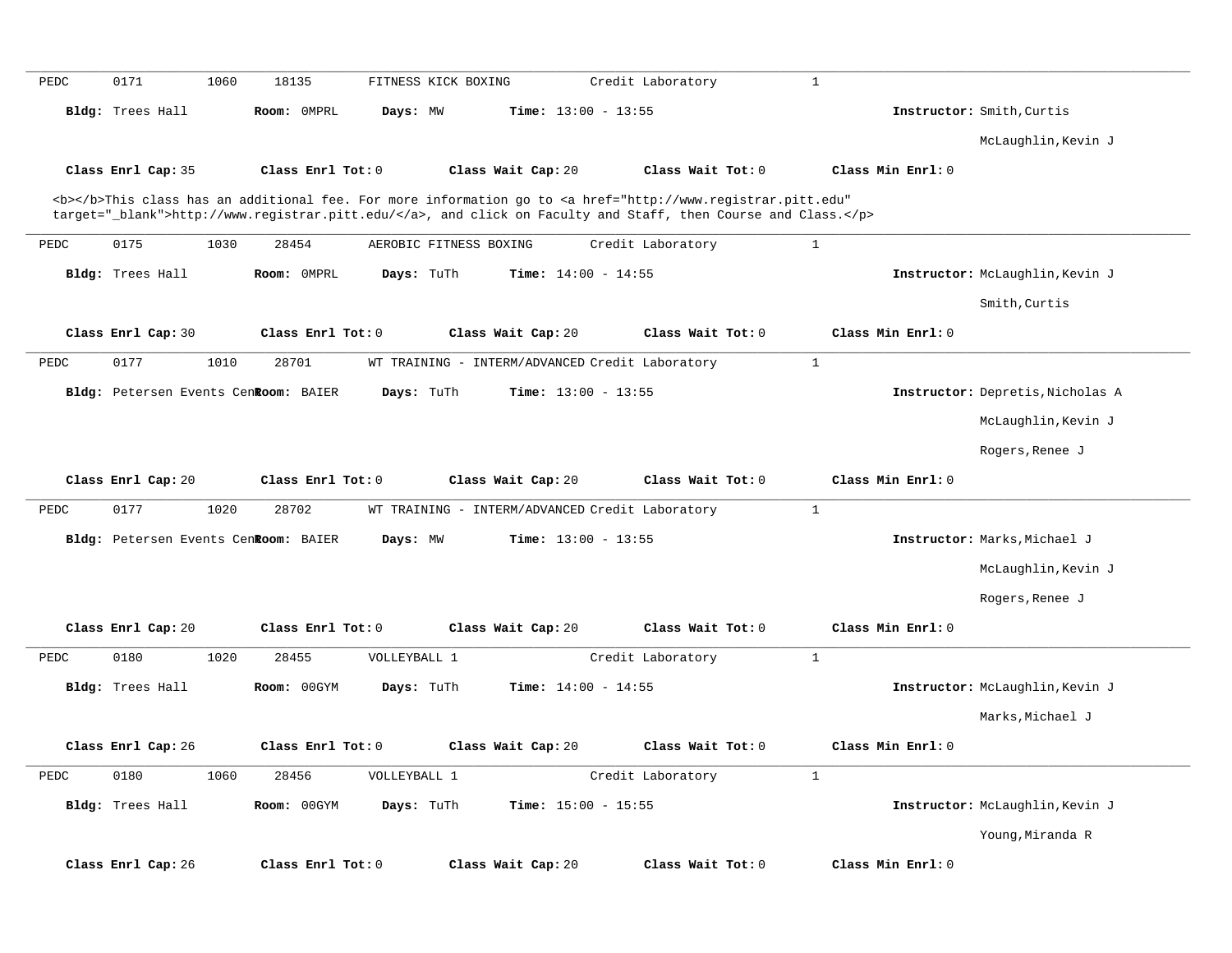| PEDC | 0187               | 1010 | 28703                                |                   | HIIT & CONDITION: INTRODUCTIONCredit Laboratory |                   | $\mathbf{1}$ |                   |                                    |
|------|--------------------|------|--------------------------------------|-------------------|-------------------------------------------------|-------------------|--------------|-------------------|------------------------------------|
|      | Bldg: Trees Hall   |      | <b>Room: 00140</b>                   | Days: MW          | Time: $10:00 - 10:55$                           |                   |              |                   | Instructor: Pifer, Aaron J         |
|      |                    |      |                                      |                   |                                                 |                   |              |                   | McLaughlin, Kevin J                |
|      | Class Enrl Cap: 18 |      | Class Enrl Tot: 0                    |                   | Class Wait Cap: 10                              | Class Wait Tot: 0 |              | Class Min Enrl: 0 |                                    |
| PEDC | 0187               | 1020 | 28704                                |                   | HIIT & CONDITION: INTRODUCTIONCredit Laboratory |                   | 1            |                   |                                    |
|      | Bldg: Trees Hall   |      | Room: 00140                          | Days: MW          | Time: $11:00 - 11:55$                           |                   |              |                   | Instructor: Miller, Abigail R      |
|      |                    |      |                                      |                   |                                                 |                   |              |                   | McLaughlin, Kevin J                |
|      | Class Enrl Cap: 18 |      | Class Enrl Tot: 0                    |                   | Class Wait Cap: 10                              | Class Wait Tot: 0 |              | Class Min Enrl: 0 |                                    |
| PEDC | 0187               | 1030 | 28705                                |                   | HIIT & CONDITION: INTRODUCTIONCredit Laboratory |                   | $\mathbf{1}$ |                   |                                    |
|      | Bldg: Trees Hall   |      | <b>Room: 00140</b>                   | Days: TuTh        | Time: $10:00 - 10:55$                           |                   |              |                   | Instructor: Hayduchok, Christina J |
|      |                    |      |                                      |                   |                                                 |                   |              |                   | McLaughlin, Kevin J                |
|      | Class Enrl Cap: 18 |      | Class Enrl Tot: 0                    |                   | Class Wait Cap: 10                              | Class Wait Tot: 0 |              | Class Min Enrl: 0 |                                    |
| PEDC | 0188               | 1020 | 28707                                | PADDLE BOARD YOGA |                                                 | Credit Laboratory | $\mathbf{1}$ |                   |                                    |
|      | Bldg: Trees Hall   |      | Room: 0POOL                          | Days: TuTh        | Time: $12:00 - 12:55$                           |                   |              |                   | Instructor: Sherman, Sally Anne    |
|      | Class Enrl Cap: 15 |      | Class Enrl Tot: 0                    |                   | Class Wait Cap: 10                              | Class Wait Tot: 0 |              | Class Min Enrl: 0 |                                    |
| PEDC | 0193               | 1010 | 28457                                | PERSONAL FITNESS  |                                                 | Credit Laboratory | $\mathbf{1}$ |                   |                                    |
|      |                    |      | Bldg: Petersen Events CenRoom: BAIER | Days: MW          | Time: $09:00 - 09:55$                           |                   |              |                   | Instructor: McLaughlin, Kevin J    |
|      |                    |      |                                      |                   |                                                 |                   |              |                   | Khan-Bey, Hussein A                |
|      |                    |      |                                      |                   |                                                 |                   |              |                   | Rogers, Renee J                    |
|      | Class Enrl Cap: 20 |      | Class Enrl Tot: 0                    |                   | Class Wait Cap: 20                              | Class Wait Tot: 0 |              | Class Min Enrl: 0 |                                    |
| PEDC | 0193               | 1015 | 28458                                | PERSONAL FITNESS  |                                                 | Credit Laboratory | $\mathbf{1}$ |                   |                                    |
|      |                    |      | Bldg: Petersen Events CenRoom: BAIER | Days: MW          | Time: $10:00 - 10:55$                           |                   |              |                   | Instructor: McLaughlin, Kevin J    |
|      |                    |      |                                      |                   |                                                 |                   |              |                   | Rogers, Renee J                    |
|      |                    |      |                                      |                   |                                                 |                   |              |                   | Ruggieri, Mary G                   |
|      | Class Enrl Cap: 20 |      | Class Enrl Tot: 0                    |                   | Class Wait Cap: 20                              | Class Wait Tot: 0 |              | Class Min Enrl: 0 |                                    |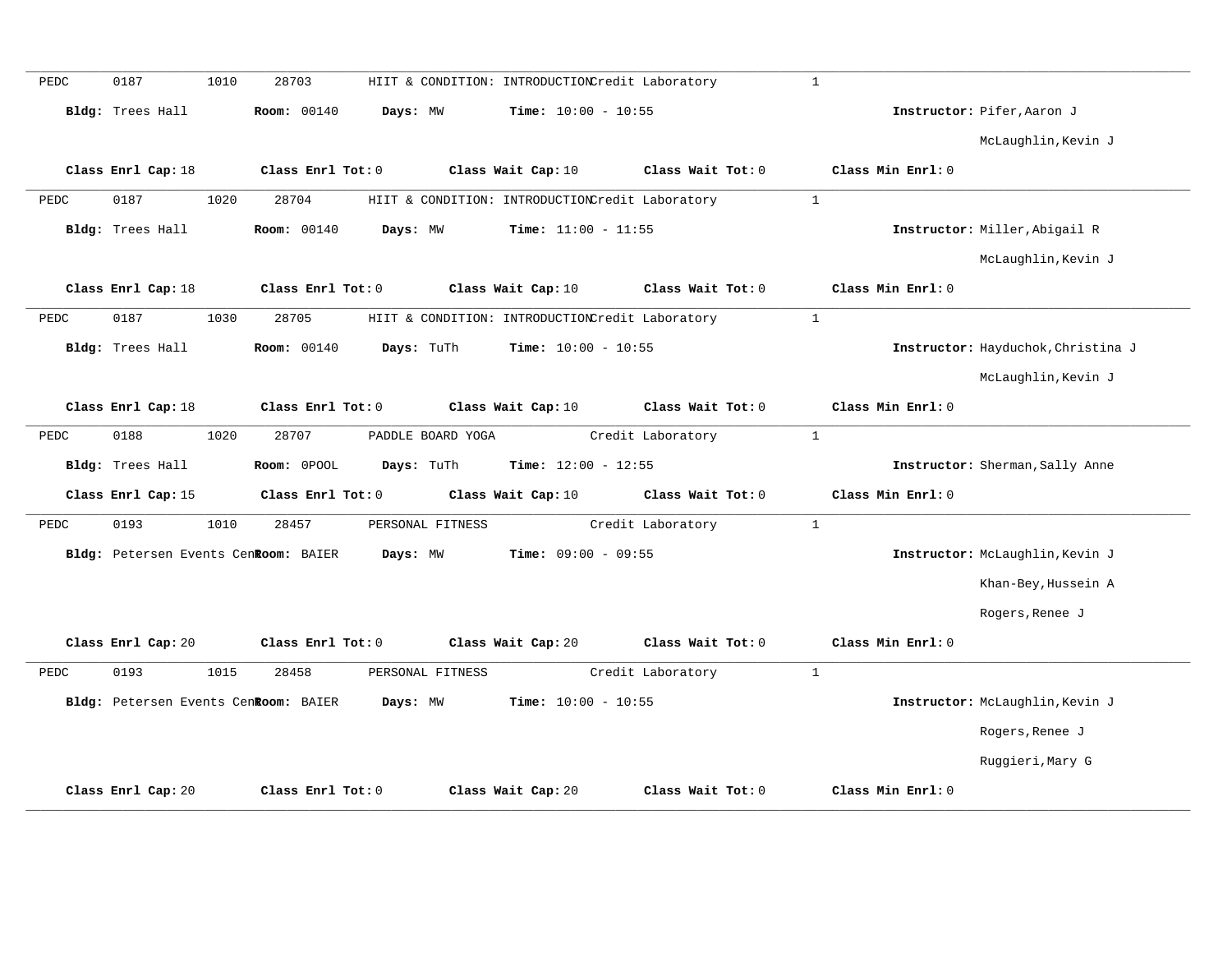### Report ID: SR201 **University of Pittsburgh** Page No. 55 of 107 **Schedule of Classes for Spring Term 2021-2022** Run Date: 06/15/2021 **Academic Term** Run Time: 19:30:29

| Subject | Catalog Nbr Section Class Nbr        |      |                   | Course Title     |                              | Component         | Units        | Topics            |                                 |
|---------|--------------------------------------|------|-------------------|------------------|------------------------------|-------------------|--------------|-------------------|---------------------------------|
| PEDC    | 0193                                 | 1020 | 28459             | PERSONAL FITNESS |                              | Credit Laboratory | $\mathbf{1}$ |                   |                                 |
|         | Bldg: Petersen Events CenRoom: BAIER |      |                   | Days: MW         | <b>Time:</b> $15:00 - 15:55$ |                   |              |                   | Instructor: McLaughlin, Kevin J |
|         |                                      |      |                   |                  |                              |                   |              |                   | Rogers, Renee J                 |
|         |                                      |      |                   |                  |                              |                   |              |                   | Khan-Bey, Hussein A             |
|         | Class Enrl Cap: 20                   |      | Class Enrl Tot: 0 |                  | Class Wait Cap: 20           | Class Wait Tot: 0 |              | Class Min Enrl: 0 |                                 |
| PEDC    | 0193                                 | 1060 | 28460             | PERSONAL FITNESS |                              | Credit Laboratory | $\mathbf{1}$ |                   |                                 |
|         | Bldg: Petersen Events CenRoom: BAIER |      |                   | Days: TuTh       | <b>Time:</b> $09:00 - 09:55$ |                   |              |                   | Instructor: McLaughlin, Kevin J |
|         |                                      |      |                   |                  |                              |                   |              |                   | Rogers, Renee J                 |
|         |                                      |      |                   |                  |                              |                   |              |                   | Young, Miranda R                |
|         | Class Enrl Cap: 20                   |      | Class Enrl Tot: 0 |                  | Class Wait Cap: 20           | Class Wait Tot: 0 |              | Class Min Enrl: 0 |                                 |
| PEDC    | 0193                                 | 1070 | 28461             | PERSONAL FITNESS |                              | Credit Laboratory | $\mathbf{1}$ |                   |                                 |
|         | Bldg: Petersen Events CenRoom: BAIER |      |                   | Days: TuTh       | Time: $15:00 - 15:55$        |                   |              |                   | Instructor: McLaughlin, Kevin J |
|         |                                      |      |                   |                  |                              |                   |              |                   | Rogers, Renee J                 |
|         |                                      |      |                   |                  |                              |                   |              |                   | Pifer, Aaron J                  |
|         | Class Enrl Cap: 20                   |      | Class Enrl Tot: 0 |                  | Class Wait Cap: 20           | Class Wait Tot: 0 |              | Class Min Enrl: 0 |                                 |
| PEDC    | 0193                                 | 1080 | 28462             | PERSONAL FITNESS |                              | Credit Laboratory | $\mathbf{1}$ |                   |                                 |
|         | Bldg: Petersen Events CenRoom: BAIER |      |                   | Days: TuTh       | Time: $10:00 - 10:55$        |                   |              |                   | Instructor: McLaughlin, Kevin J |
|         |                                      |      |                   |                  |                              |                   |              |                   | Rogers, Renee J                 |
|         |                                      |      |                   |                  |                              |                   |              |                   | Wenzler, Cullen A               |
|         | Class Enrl Cap: 20                   |      | Class Enrl Tot: 0 |                  | Class Wait Cap: 20           | Class Wait Tot: 0 |              | Class Min Enrl: 0 |                                 |
| PEDC    | 0193                                 | 1090 | 28463             | PERSONAL FITNESS |                              | Credit Laboratory | $\mathbf{1}$ |                   |                                 |
|         | Bldg: Petersen Events CenRoom: BAIER |      |                   | Days: TuTh       | <b>Time:</b> $14:00 - 14:55$ |                   |              |                   | Instructor: Rogers, Renee J     |
|         |                                      |      |                   |                  |                              |                   |              |                   | McLaughlin, Kevin J             |
|         |                                      |      |                   |                  |                              |                   |              |                   | Ruggieri, Mary G                |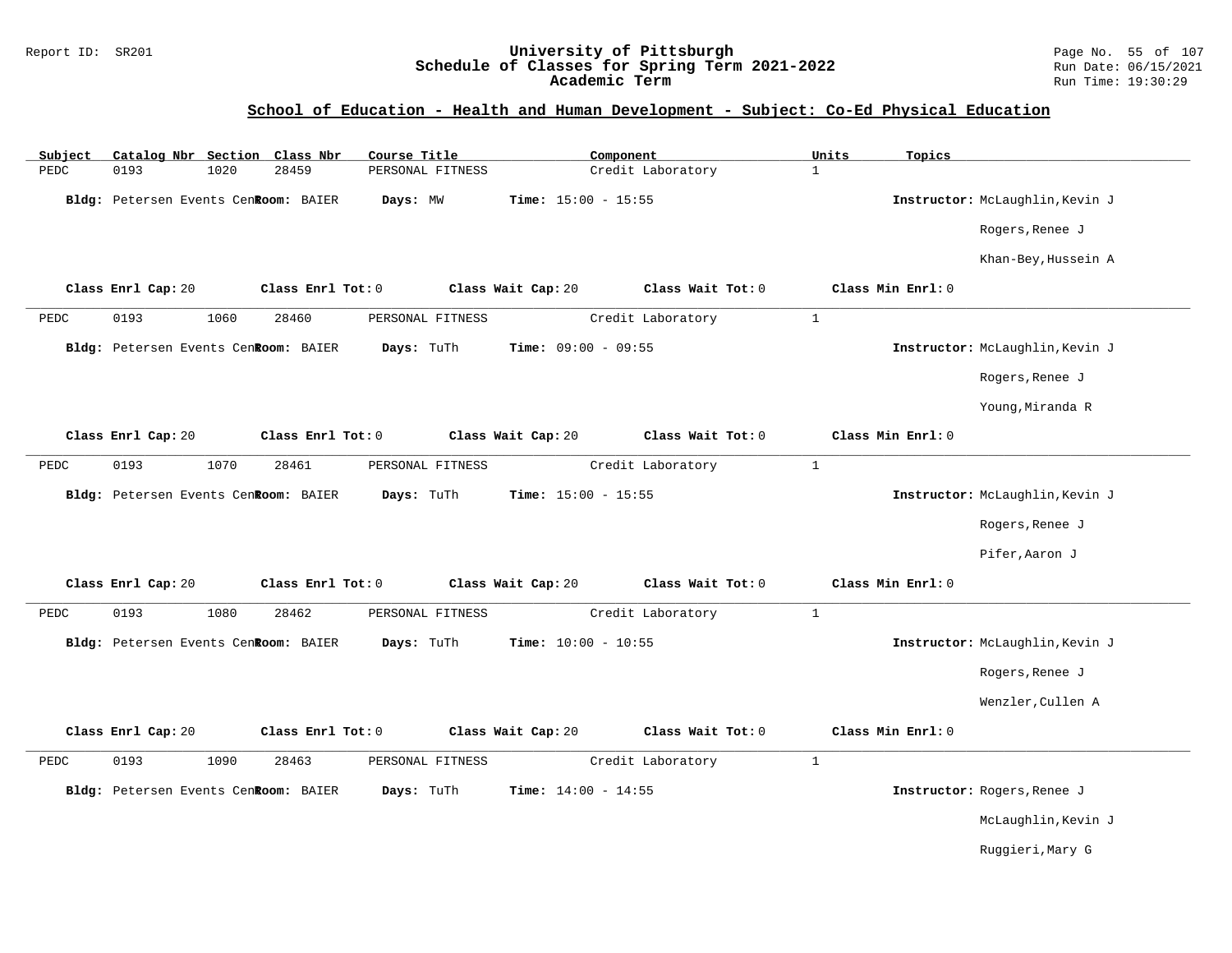|      | Class Enrl Cap: 20 | Class Enrl Tot: 0  | Class Wait Cap: 20                                                                            |                              | Class Wait Tot: 0 | Class Min Enrl: 0 |                                  |
|------|--------------------|--------------------|-----------------------------------------------------------------------------------------------|------------------------------|-------------------|-------------------|----------------------------------|
| PEDC | 0194               | 1040<br>28464      | SPORTS CONDITIONING                                                                           |                              | Credit Laboratory | <sup>1</sup>      |                                  |
|      | Bldg: Trees Hall   | Room: 00GYM        | Days: MW                                                                                      | Time: $10:00 - 10:55$        |                   |                   | Instructor: Hays, Anne Elizabeth |
|      | Class Enrl Cap: 20 | Class Enrl Tot: 0  | Class Wait Cap: 20                                                                            |                              | Class Wait Tot: 0 | Class Min Enrl: 0 |                                  |
| PEDC | 0196               | 28431<br>1030      | FIRST AID AND CPR                                                                             |                              | Credit Laboratory | $\overline{2}$    |                                  |
|      | Bldg: Trees Hall   | <b>Room: 00169</b> | Days: M                                                                                       | <b>Time:</b> $12:00 - 13:55$ |                   |                   | Instructor: Hays, Anne Elizabeth |
|      |                    |                    |                                                                                               |                              |                   |                   | McLaughlin, Kevin J              |
|      | Class Enrl Cap: 1  | Class Enrl Tot: 0  | Class Wait Cap: 1<br><b>Combined Section ID:</b> $0664(HPA/PEDC/0196)$ - HHD $0196(H28436)$   |                              | Class Wait Tot: 0 | Class Min Enrl: 0 |                                  |
| PEDC | 0196               | 1065<br>28432      | FIRST AID AND CPR                                                                             |                              | Credit Laboratory | 2                 |                                  |
|      | Bldg: Trees Hall   | <b>Room: 00169</b> | Days: Tu                                                                                      | <b>Time:</b> $14:00 - 15:55$ |                   |                   | Instructor: Hays, Anne Elizabeth |
|      |                    |                    |                                                                                               |                              |                   |                   | Fonzi, Laura                     |
|      |                    |                    |                                                                                               |                              |                   |                   | McLaughlin, Kevin J              |
|      | Class Enrl Cap: 1  | Class Enrl Tot: 0  | Class Wait Cap: 1<br>Combined Section ID: 0662(HPA/PEDC/0196) - HHD 0196(#28439)              |                              | Class Wait Tot: 0 | Class Min Enrl: 0 |                                  |
| PEDC | 0196               | 1070<br>28433      | FIRST AID AND CPR                                                                             |                              | Credit Laboratory | 2                 |                                  |
|      | Bldg: Trees Hall   | <b>Room: 00169</b> | Days: Tu                                                                                      | <b>Time:</b> $12:00 - 13:55$ |                   |                   | Instructor: McLaughlin, Kevin J  |
|      | Class Enrl Cap: 1  | Class Enrl Tot: 0  | Class Wait Cap: 1<br>Combined Section ID: 0661(HPA/PEDC/0196) - HHD 0196(#28440)              |                              | Class Wait Tot: 0 | Class Min Enrl: 0 |                                  |
| PEDC | 0196               | 28434<br>1090      | FIRST AID AND CPR                                                                             |                              | Credit Laboratory | 2                 |                                  |
|      | Bldg: Trees Hall   | <b>Room: 00169</b> | Days: Th                                                                                      | <b>Time:</b> $08:30 - 10:25$ |                   |                   | Instructor: Fonzi, Laura         |
|      |                    |                    |                                                                                               |                              |                   |                   | McLaughlin, Kevin J              |
|      | Class Enrl Cap: 1  | Class Enrl Tot: 0  | Class Wait Cap: 1<br>Combined Section ID: 0660(HPA/PEDC/0196) - HHD 0196(#28441)              |                              | Class Wait Tot: 0 | Class Min Enrl: 0 |                                  |
| PEDC | 0196               | 1095<br>28435      | FIRST AID AND CPR                                                                             |                              | Credit Laboratory | 2                 |                                  |
|      | Bldg: Trees Hall   | <b>Room: 00169</b> | Days: M                                                                                       | <b>Time:</b> $14:00 - 15:55$ |                   |                   | Instructor: Fonzi, Laura         |
|      |                    |                    |                                                                                               |                              |                   |                   | Hays, Anne Elizabeth             |
|      |                    |                    |                                                                                               |                              |                   |                   | McLaughlin, Kevin J              |
|      | Class Enrl Cap: 1  | Class Enrl Tot: 0  | Class Wait Cap: 1<br><b>Combined Section ID:</b> $0858$ (PEDC/HPA/0196) - HHD $0196$ (#28442) |                              | Class Wait Tot: 0 | Class Min Enrl: 0 |                                  |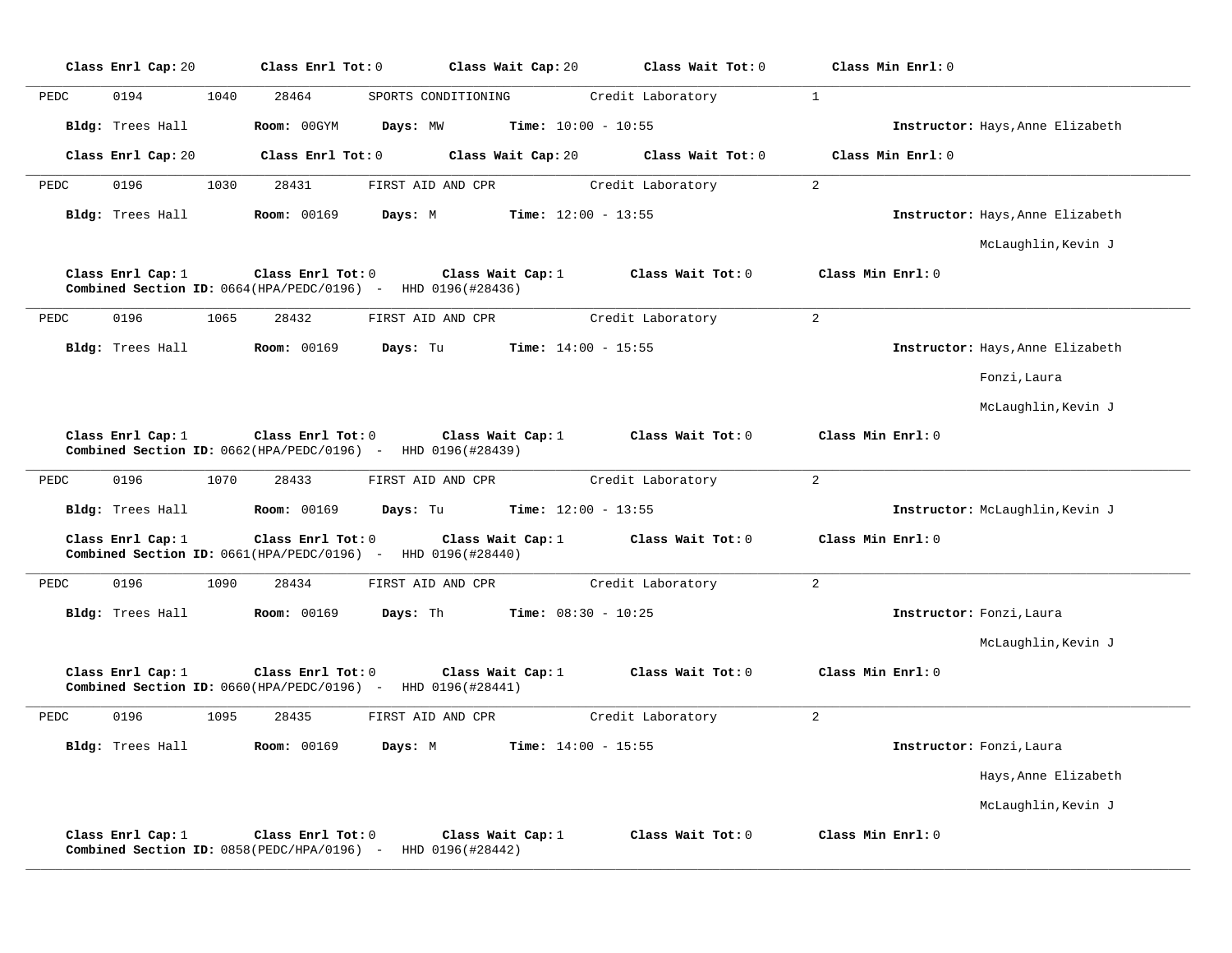| PEDC | 0197                                 | 1040 | 28465               | BOOTCAMP FITNESS                                                          |                              | Credit Laboratory                                      | $\mathbf{1}$ |                                 |
|------|--------------------------------------|------|---------------------|---------------------------------------------------------------------------|------------------------------|--------------------------------------------------------|--------------|---------------------------------|
|      | Bldg: Trees Hall                     |      | Room: 000DS         | Days: MW                                                                  | <b>Time:</b> $15:00 - 15:55$ |                                                        |              | Instructor: McLaughlin, Kevin J |
|      |                                      |      |                     |                                                                           |                              |                                                        |              | Beck, Brittany N                |
|      |                                      |      |                     | Class Enrl Cap: 40 Class Enrl Tot: 0 Class Wait Cap: 20                   |                              | Class Wait Tot: 0                                      |              | Class Min Enrl: 0               |
| PEDC | 0197                                 | 1070 | 28466               | BOOTCAMP FITNESS                                                          |                              | Credit Laboratory                                      | $\mathbf{1}$ |                                 |
|      | Bldg: Petersen Events Cenkoom: BAIER |      |                     | Days: TuTh                                                                | <b>Time:</b> $15:00 - 15:55$ |                                                        |              | Instructor: McLaughlin, Kevin J |
|      |                                      |      |                     |                                                                           |                              |                                                        |              | Ruggieri, Mary G                |
|      | Class Enrl Cap: 20                   |      | Class Enrl Tot: 0   | Class Wait Cap: 20                                                        |                              | Class Wait Tot: 0                                      |              | Class Min Enrl: 0               |
| PEDC | 0197                                 | 1130 | 28467               | BOOTCAMP FITNESS                                                          |                              | Credit Laboratory                                      | $\mathbf{1}$ |                                 |
|      |                                      |      |                     | Bldg: Petersen Events Cenkoom: BAIER Days: TuTh                           | <b>Time:</b> $14:00 - 14:55$ |                                                        |              | Instructor: McLaughlin, Kevin J |
|      |                                      |      |                     |                                                                           |                              |                                                        |              | Miller, Abigail R               |
|      | Class Enrl Cap: 20                   |      |                     |                                                                           |                              | Class Enrl Tot: 0 Class Wait Cap: 20 Class Wait Tot: 0 |              | Class Min Enrl: 0               |
| PEDC | 0206                                 | 1050 | 28469               | BODY SCULPTING 1                                                          |                              | Credit Laboratory                                      | $\mathbf{1}$ |                                 |
|      |                                      |      |                     | Bldg: Petersen Events Cen <b>Room:</b> BAIER Days: MW Time: 17:00 - 17:55 |                              |                                                        |              | Instructor: Fonzi, Laura        |
|      |                                      |      |                     |                                                                           |                              |                                                        |              | McLaughlin, Kevin J             |
|      | Class Enrl Cap: 20                   |      |                     | Class Enrl Tot: 0 Class Wait Cap: 20                                      |                              | Class Wait Tot: 0                                      |              | Class Min Enrl: 0               |
| PEDC | 0206                                 | 1070 | 28470               | BODY SCULPTING 1                                                          |                              | Credit Laboratory                                      | $\mathbf{1}$ |                                 |
|      | Bldg: Trees Hall                     |      | Room: 000DS         | Days: TuTh                                                                | <b>Time:</b> $13:00 - 13:55$ |                                                        |              | Instructor: Fonzi, Laura        |
|      |                                      |      |                     |                                                                           |                              |                                                        |              | McLaughlin, Kevin J             |
|      | Class Enrl Cap: 40                   |      | Class Enrl Tot: 0   | Class Wait Cap: 20                                                        |                              | Class Wait Tot: 0                                      |              | Class Min Enrl: 0               |
| PEDC | 0206                                 | 1080 | 28471               | BODY SCULPTING 1                                                          |                              | Credit Laboratory                                      | $\mathbf{1}$ |                                 |
|      |                                      |      |                     | Bldg: Petersen Events CenRoom: BAIER Days: TuTh                           | <b>Time:</b> $16:00 - 16:55$ |                                                        |              | Instructor: McLaughlin, Kevin J |
|      |                                      |      |                     |                                                                           |                              |                                                        |              |                                 |
|      |                                      |      |                     |                                                                           |                              |                                                        |              | Jahoda, Lauren C                |
|      | Class Enrl Cap: 20                   |      | Class Enrl Tot: $0$ |                                                                           | Class Wait Cap: 20           | Class Wait $Tot: 0$                                    |              | Class Min Enrl: 0               |
| PEDC | 0207                                 | 1020 | 28472               | PILATES                                                                   |                              | Credit Laboratory                                      | 1            |                                 |
|      | Bldg: Petersen Events CenRoom: BAIER |      |                     | Days: MW                                                                  | Time: $09:00 - 09:55$        |                                                        |              | Instructor: McLaughlin, Kevin J |
|      |                                      |      |                     |                                                                           |                              |                                                        |              | Cafeo, Cristine M               |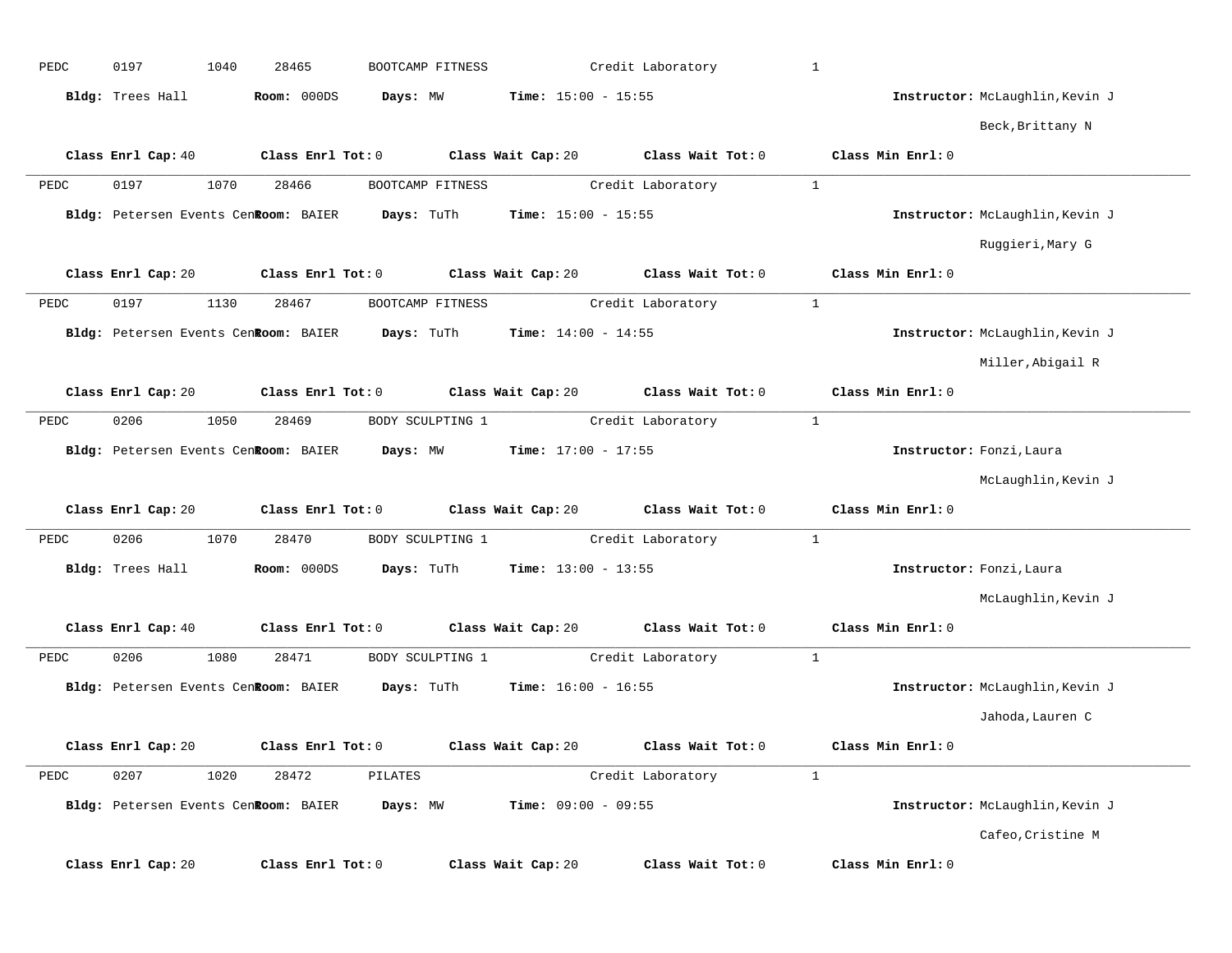| PEDC | 0207               | 1040 | 28473                                | PILATES        |                              | Credit Laboratory | $\mathbf{1}$ |                   |                                 |
|------|--------------------|------|--------------------------------------|----------------|------------------------------|-------------------|--------------|-------------------|---------------------------------|
|      | Bldg: Trees Hall   |      | Room: 000DS                          | Days: TuTh     | <b>Time:</b> $14:00 - 14:55$ |                   |              |                   | Instructor: McLaughlin, Kevin J |
|      |                    |      |                                      |                |                              |                   |              |                   | Jahoda, Lauren C                |
|      | Class Enrl Cap: 40 |      | Class Enrl Tot: 0                    |                | Class Wait Cap: 20           | Class Wait Tot: 0 |              | Class Min Enrl: 0 |                                 |
| PEDC | 0207               | 1060 | 28474                                | <b>PILATES</b> |                              | Credit Laboratory | $\mathbf{1}$ |                   |                                 |
|      |                    |      | Bldg: Petersen Events CenRoom: BAIER | Days: MW       | <b>Time:</b> $14:00 - 14:55$ |                   |              |                   | Instructor: McLaughlin, Kevin J |
|      |                    |      |                                      |                |                              |                   |              |                   | Jahoda, Lauren C                |
|      | Class Enrl Cap: 20 |      | Class Enrl Tot: 0                    |                | Class Wait Cap: 20           | Class Wait Tot: 0 |              | Class Min Enrl: 0 |                                 |
| PEDC | 0207               | 1080 | 28708                                | <b>PILATES</b> |                              | Credit Laboratory | $\mathbf{1}$ |                   |                                 |
|      | Bldg: Trees Hall   |      | Room: OMPRL                          | Days: TuTh     | <b>Time:</b> $16:00 - 16:55$ |                   |              |                   | Instructor: McLaughlin, Kevin J |
|      |                    |      |                                      |                |                              |                   |              |                   | Beck, Brittany N                |
|      | Class Enrl Cap: 20 |      | Class Enrl Tot: 0                    |                | Class Wait Cap: 20           | Class Wait Tot: 0 |              | Class Min Enrl: 0 |                                 |
| PEDC | 0222               | 1020 | 28477                                | CYCLE EXERCISE |                              | Credit Laboratory | $\mathbf{1}$ |                   |                                 |
|      | Bldg: Trees Hall   |      | <b>Room: 00140</b>                   | Days: MW       | <b>Time:</b> $10:00 - 10:55$ |                   |              |                   | Instructor: McLaughlin, Kevin J |
|      |                    |      |                                      |                |                              |                   |              |                   | Jahoda, Lauren C                |
|      | Class Enrl Cap: 20 |      | Class Enrl Tot: 0                    |                | Class Wait Cap: 20           | Class Wait Tot: 0 |              | Class Min Enrl: 0 |                                 |
| PEDC | 0222               | 1030 | 28478                                | CYCLE EXERCISE |                              | Credit Laboratory | $\mathbf{1}$ |                   |                                 |
|      | Bldg: Trees Hall   |      | <b>Room: 00140</b>                   | Days: MW       | <b>Time:</b> $11:00 - 11:55$ |                   |              |                   | Instructor: McLaughlin, Kevin J |
|      |                    |      |                                      |                |                              |                   |              |                   | Marks, Michael J                |
|      | Class Enrl Cap: 20 |      | Class Enrl Tot: 0                    |                | Class Wait Cap: 20           | Class Wait Tot: 0 |              | Class Min Enrl: 0 |                                 |
| PEDC | 0222               | 1060 | 28479                                | CYCLE EXERCISE |                              | Credit Laboratory | <sup>1</sup> |                   |                                 |
|      | Bldg: Trees Hall   |      | <b>Room: 00140</b>                   | Days: MW       | Time: $15:00 - 15:55$        |                   |              |                   | Instructor: McLaughlin, Kevin J |
|      |                    |      |                                      |                |                              |                   |              |                   | Young, Miranda R                |
|      | Class Enrl Cap: 20 |      | Class Enrl Tot: 0                    |                | Class Wait Cap: 20           | Class Wait Tot: 0 |              | Class Min Enrl: 0 |                                 |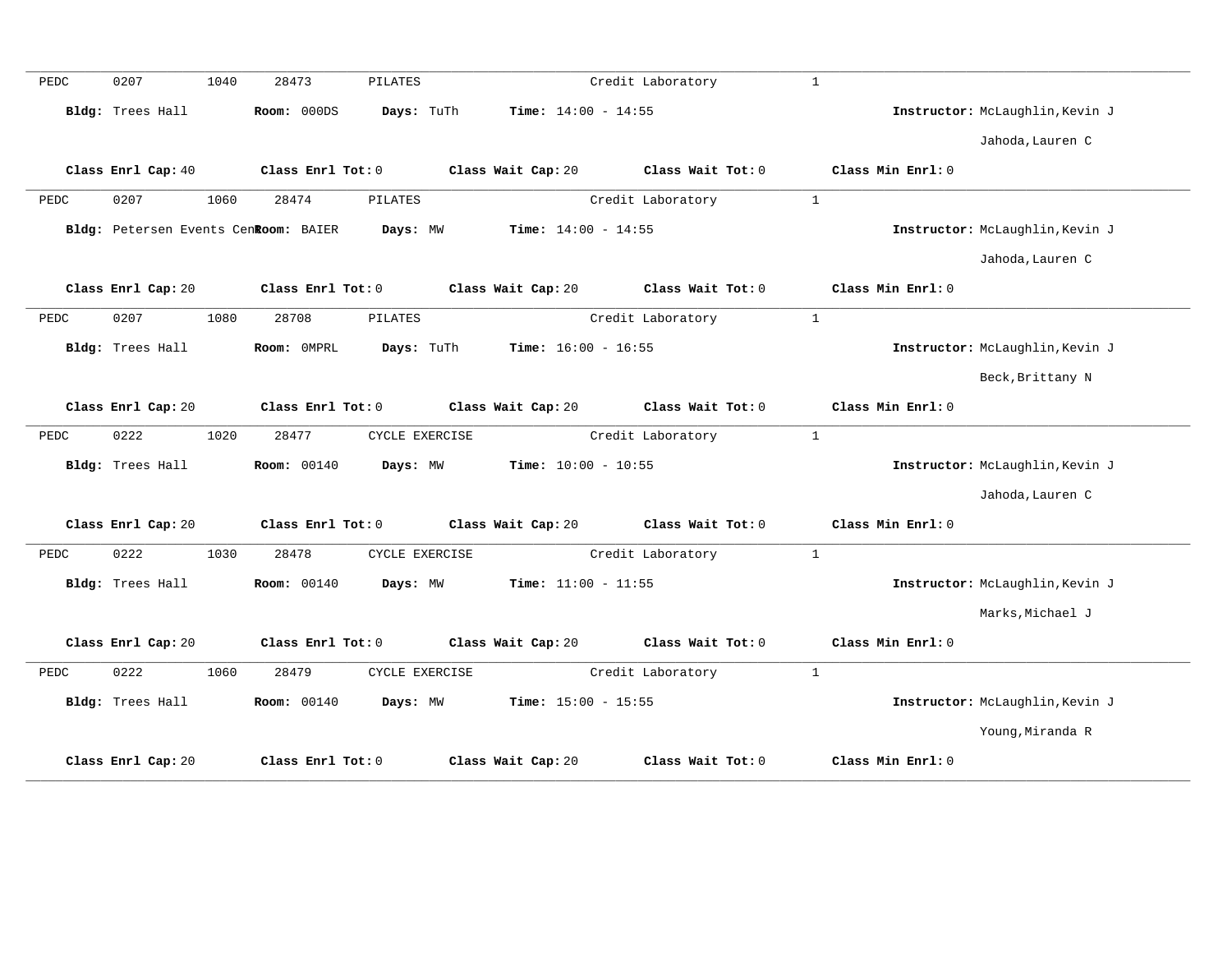### Report ID: SR201 **University of Pittsburgh** Page No. 59 of 107 **Schedule of Classes for Spring Term 2021-2022** Run Date: 06/15/2021 **Academic Term** Run Time: 19:30:29

| Subject |                    |      | Catalog Nbr Section Class Nbr | Course Title     |                              | Component         | Units        | Topics                          |
|---------|--------------------|------|-------------------------------|------------------|------------------------------|-------------------|--------------|---------------------------------|
| PEDC    | 0222               | 1070 | 28480                         | CYCLE EXERCISE   |                              | Credit Laboratory | $\mathbf{1}$ |                                 |
|         | Bldg: Trees Hall   |      | <b>Room: 00140</b>            | Days: MW         | Time: $16:00 - 16:55$        |                   |              | Instructor: McLaughlin, Kevin J |
|         |                    |      |                               |                  |                              |                   |              | Hayduchok, Christina J          |
|         | Class Enrl Cap: 20 |      | Class Enrl Tot: 0             |                  | Class Wait Cap: 20           | Class Wait Tot: 0 |              | Class Min Enrl: 0               |
| PEDC    | 0222               | 1120 | 28481                         | CYCLE EXERCISE   |                              | Credit Laboratory | $\mathbf{1}$ |                                 |
|         | Bldg: Trees Hall   |      | <b>Room: 00140</b>            | Days: TuTh       | <b>Time:</b> $11:00 - 11:55$ |                   |              | Instructor: McLaughlin, Kevin J |
|         |                    |      |                               |                  |                              |                   |              | Cavallaro, Sydney C             |
|         | Class Enrl Cap: 20 |      | Class Enrl Tot: 0             |                  | Class Wait Cap: 20           | Class Wait Tot: 0 |              | Class Min Enrl: 0               |
| PEDC    | 0222               | 1130 | 28482                         | CYCLE EXERCISE   |                              | Credit Laboratory | $\mathbf{1}$ |                                 |
|         | Bldg: Trees Hall   |      | <b>Room: 00140</b>            | Days: TuTh       | <b>Time:</b> $10:00 - 10:55$ |                   |              | Instructor: McLaughlin, Kevin J |
|         |                    |      |                               |                  |                              |                   |              | O'Neill, Monica C               |
|         | Class Enrl Cap: 20 |      | Class Enrl Tot: 0             |                  | Class Wait Cap: 20           | Class Wait Tot: 0 |              | Class Min Enrl: 0               |
| PEDC    | 0222               | 1150 | 28483                         | CYCLE EXERCISE   |                              | Credit Laboratory | $\mathbf{1}$ |                                 |
|         | Bldg: Trees Hall   |      | <b>Room: 00140</b>            | Days: TuTh       | <b>Time:</b> $15:00 - 15:55$ |                   |              | Instructor: McLaughlin, Kevin J |
|         |                    |      |                               |                  |                              |                   |              | Williams-Murden, Anfernee T     |
|         | Class Enrl Cap: 20 |      | Class Enrl Tot: 0             |                  | Class Wait Cap: 20           | Class Wait Tot: 0 |              | Class Min Enrl: 0               |
| PEDC    | 0222               | 1160 | 28484                         | CYCLE EXERCISE   |                              | Credit Laboratory | $\mathbf{1}$ |                                 |
|         | Bldg: Trees Hall   |      | Room: 00140                   | Days: TuTh       | Time: $16:00 - 16:55$        |                   |              | Instructor: McLaughlin, Kevin J |
|         |                    |      |                               |                  |                              |                   |              | Cafeo, Cristine M               |
|         | Class Enrl Cap: 20 |      | Class Enrl Tot: 0             |                  | Class Wait Cap: 20           | Class Wait Tot: 0 |              | Class Min Enrl: 0               |
| PEDC    | 0226               | 1060 | 28485                         | FITNESS BOXING 1 |                              | Credit Laboratory | $\mathbf{1}$ |                                 |
|         | Bldg: Trees Hall   |      | Room: OMPRL                   | Days: MW         | Time: $16:00 - 16:55$        |                   |              | Instructor: McLaughlin, Kevin J |
|         |                    |      |                               |                  |                              |                   |              | Smith, Curtis                   |
|         | Class Enrl Cap: 35 |      | Class Enrl Tot: 0             |                  | Class Wait Cap: 20           | Class Wait Tot: 0 |              | Class Min Enrl: 0               |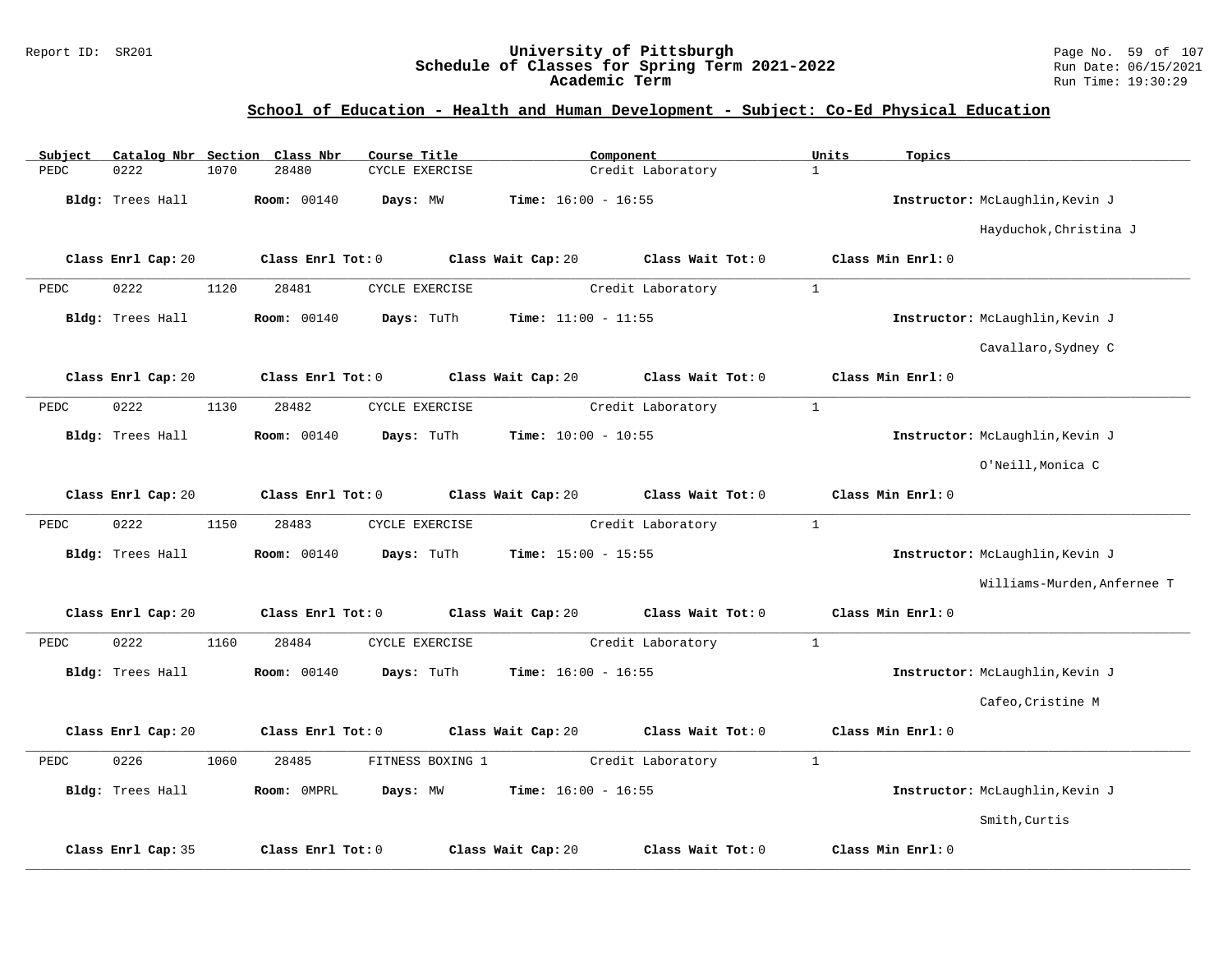| PEDC | 0231                   | 1060 | 26100                                | SOCCER 1         |                                         | Credit Laboratory                                                                                                                                                                                                                  | $\mathbf{1}$      |                                  |
|------|------------------------|------|--------------------------------------|------------------|-----------------------------------------|------------------------------------------------------------------------------------------------------------------------------------------------------------------------------------------------------------------------------------|-------------------|----------------------------------|
|      | Bldg: Pitt Sports Dome |      | <b>Room: 0000</b>                    | Days: TuTh       | <b>Time:</b> $13:00 - 13:55$            |                                                                                                                                                                                                                                    |                   | Instructor: McLaughlin, Kevin J  |
|      |                        |      |                                      |                  |                                         |                                                                                                                                                                                                                                    |                   | Young, Miranda R                 |
|      | Class Enrl Cap: 30     |      | Class Enrl Tot: 0                    |                  | Class Wait Cap: 20                      | Class Wait Tot: 0                                                                                                                                                                                                                  | Class Min Enrl: 0 |                                  |
| PEDC | 0231                   | 1061 | 26101                                | SOCCER 1         |                                         | Credit Laboratory                                                                                                                                                                                                                  | $\mathbf{1}$      |                                  |
|      | Bldg: Pitt Sports Dome |      | <b>Room: 0000</b>                    | Days: MW         | <b>Time:</b> $13:00 - 13:55$            |                                                                                                                                                                                                                                    |                   | Instructor: McLaughlin, Kevin J  |
|      |                        |      |                                      |                  |                                         |                                                                                                                                                                                                                                    |                   | Miller, Abigail R                |
|      | Class Enrl Cap: 30     |      | Class Enrl Tot: 0                    |                  | Class Wait Cap: 20                      | Class Wait Tot: 0                                                                                                                                                                                                                  | Class Min Enrl: 0 |                                  |
| PEDC | 0232                   | 1050 | 28486                                | TOUCH FOOTBALL 1 |                                         | Credit Laboratory                                                                                                                                                                                                                  | $\mathbf{1}$      |                                  |
|      | Bldg: Pitt Sports Dome |      | <b>Room: 0000</b>                    | Days: MW         | <b>Time:</b> $12:00 - 12:55$            |                                                                                                                                                                                                                                    |                   | Instructor: McLaughlin, Kevin J  |
|      |                        |      |                                      |                  |                                         |                                                                                                                                                                                                                                    |                   | Williams-Murden, Anfernee T      |
|      | Class Enrl Cap: 30     |      | Class Enrl Tot: 0                    |                  | Class Wait Cap: 20                      | Class Wait Tot: 0                                                                                                                                                                                                                  | Class Min Enrl: 0 |                                  |
| PEDC | 0236                   | 1110 | 28487                                | AEROBIC MIX      |                                         | Credit Laboratory                                                                                                                                                                                                                  | $\mathbf{1}$      |                                  |
|      |                        |      | Bldg: Petersen Events Cenkoom: BAIER | Days: MW         | <b>Time:</b> $15:00 - 15:55$            |                                                                                                                                                                                                                                    |                   | Instructor: McLaughlin, Kevin J  |
|      |                        |      |                                      |                  |                                         |                                                                                                                                                                                                                                    |                   | O'Neill, Monica C                |
|      | Class Enrl Cap: 20     |      | Class Enrl Tot: 0                    |                  | Class Wait Cap: 20                      | Class Wait Tot: 0                                                                                                                                                                                                                  | Class Min Enrl: 0 |                                  |
| PEDC | 0242                   | 1030 | 28188                                |                  | AMER RED CROS LIFEGUARD INSTROPracticum |                                                                                                                                                                                                                                    | 2                 |                                  |
|      | Bldg: Trees Hall       |      | <b>Room: 00148</b>                   | Days: MW         | <b>Time:</b> $10:00 - 11:25$            |                                                                                                                                                                                                                                    |                   | Instructor: McLaughlin, Kevin J  |
|      | Class Enrl Cap: 1      |      | Class Enrl Tot: 0                    |                  | Class Wait Cap: 1                       | Class Wait Tot: 0                                                                                                                                                                                                                  | Class Min Enrl: 0 |                                  |
| PEDC | 0243                   | 1075 | 28189                                |                  | AMER RED CROS FIRST/CPR INSTROPracticum |                                                                                                                                                                                                                                    | $\overline{2}$    |                                  |
|      | Bldg: Trees Hall       |      | <b>Room: 00148</b>                   | Days: M          | <b>Time:</b> $14:30 - 15:25$            |                                                                                                                                                                                                                                    |                   | Instructor: McLaughlin, Kevin J  |
|      | Class Enrl Cap: 1      |      | Class Enrl Tot: 0                    |                  | Class Wait Cap: 1                       | Class Wait Tot: 0                                                                                                                                                                                                                  | Class Min Enrl: 0 |                                  |
| PEDC | 0262                   | 1030 | 10880                                | YOGA 1           |                                         | Credit Laboratory                                                                                                                                                                                                                  | $\mathbf{1}$      |                                  |
|      | Bldg: Trees Hall       |      | Room: 000DS                          | Days: MW         | <b>Time:</b> $10:00 - 10:55$            |                                                                                                                                                                                                                                    |                   | Instructor: Gillis Kruman, Susan |
|      | Class Enrl Cap: 40     |      | Class Enrl Tot: 0                    |                  | Class Wait Cap: 20                      | Class Wait Tot: 0                                                                                                                                                                                                                  | Class Min Enrl: 0 |                                  |
|      |                        |      |                                      |                  |                                         | <b></b> This class has an additional fee. For more information go to <a <br="" href="http://www.registrar.pitt.edu">target="_blank"&gt;http://www.registrar.pitt.edu/</a> , and click on Faculty and Staff, then Course and Class. |                   |                                  |

**\_\_\_\_\_\_\_\_\_\_\_\_\_\_\_\_\_\_\_\_\_\_\_\_\_\_\_\_\_\_\_\_\_\_\_\_\_\_\_\_\_\_\_\_\_\_\_\_\_\_\_\_\_\_\_\_\_\_\_\_\_\_\_\_\_\_\_\_\_\_\_\_\_\_\_\_\_\_\_\_\_\_\_\_\_\_\_\_\_\_\_\_\_\_\_\_\_\_\_\_\_\_\_\_\_\_\_\_\_\_\_\_\_\_\_\_\_\_\_\_\_\_\_\_\_\_\_\_\_\_\_\_\_\_\_\_\_\_\_\_\_\_\_\_\_\_\_\_\_\_\_\_\_\_\_\_**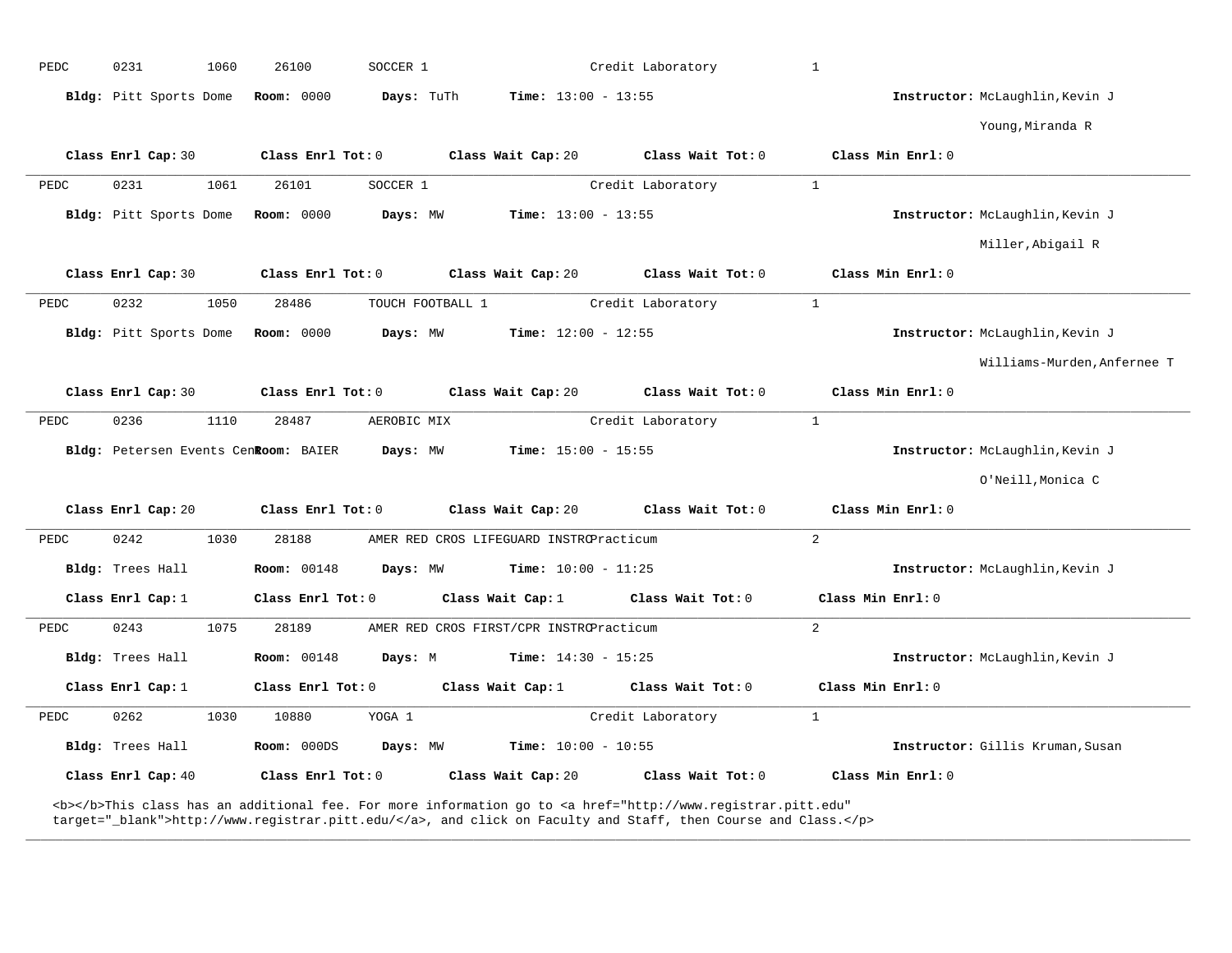#### Report ID: SR201 **University of Pittsburgh** Page No. 61 of 107 **Schedule of Classes for Spring Term 2021-2022** Run Date: 06/15/2021 **Academic Term** Run Time: 19:30:29

| Subject |                                      |      | Catalog Nbr Section Class Nbr        | Course Title       |                              | Component         | Units        | Topics                            |
|---------|--------------------------------------|------|--------------------------------------|--------------------|------------------------------|-------------------|--------------|-----------------------------------|
| PEDC    | 0262                                 | 1040 | 27751                                | YOGA 1             |                              | Credit Laboratory | $\mathbf{1}$ |                                   |
|         | Bldg: Trees Hall                     |      | Room: 000DS                          | Days: TuTh         | <b>Time:</b> $10:00 - 10:55$ |                   |              | Instructor: Sherman, Sally Anne   |
|         | Class Enrl Cap: 40                   |      | Class Enrl Tot: 0                    |                    | Class Wait Cap: 20           | Class Wait Tot: 0 |              | Class Min Enrl: 0                 |
| PEDC    | 0287                                 | 1020 | 28488                                | PERSONAL DEFENSE 1 |                              | Credit Laboratory | $\mathbf{1}$ |                                   |
|         | Bldg: Trees Hall                     |      | Room: OMPRL                          | Days: M            | Time: $14:00 - 15:55$        |                   |              | Instructor: McLaughlin, Kevin J   |
|         |                                      |      |                                      |                    |                              |                   |              | Smith, Curtis                     |
|         | Class Enrl Cap: 35                   |      | Class Enrl Tot: 0                    |                    | Class Wait Cap: 20           | Class Wait Tot: 0 |              | Class Min Enrl: 0                 |
| PEDC    | 0287                                 | 1030 | 28489                                | PERSONAL DEFENSE 1 |                              | Credit Laboratory | $\mathbf{1}$ |                                   |
|         | Bldg: Trees Hall                     |      | Room: OMPRL                          | Days: W            | <b>Time:</b> $14:00 - 15:55$ |                   |              | Instructor: McLaughlin, Kevin J   |
|         |                                      |      |                                      |                    |                              |                   |              | Smith, Curtis                     |
|         | Class Enrl Cap: 35                   |      | Class Enrl Tot: 0                    |                    | Class Wait Cap: 20           | Class Wait Tot: 0 |              | Class Min Enrl: 0                 |
| PEDC    | 0362                                 | 1040 | 28490                                | TOTAL BODY FUSION  |                              | Credit Laboratory | $\mathbf{1}$ |                                   |
|         | Bldg: Petersen Events CenRoom: BAIER |      |                                      | Days: MW           | <b>Time:</b> $16:00 - 16:55$ |                   |              | Instructor: McLaughlin, Kevin J   |
|         |                                      |      |                                      |                    |                              |                   |              | O'Neill, Monica C                 |
|         | Class Enrl Cap: 20                   |      | Class Enrl Tot: 0                    |                    | Class Wait Cap: 20           | Class Wait Tot: 0 |              | Class Min Enrl: 0                 |
| PEDC    | 0362                                 | 1080 | 28491                                | TOTAL BODY FUSION  |                              | Credit Laboratory | $\mathbf{1}$ |                                   |
|         |                                      |      | Bldg: Petersen Events CenRoom: BAIER | Days: TuTh         | <b>Time:</b> $17:00 - 17:55$ |                   |              | Instructor: Cacalano, Gia Therese |
|         |                                      |      |                                      |                    |                              |                   |              | McLaughlin, Kevin J               |
|         | Class Enrl Cap: 20                   |      | Class Enrl Tot: 0                    |                    | Class Wait Cap: 20           | Class Wait Tot: 0 |              | Class Min Enrl: 0                 |
| PEDC    | 1002                                 | 1040 | 28492                                | TAE KWON DO 1      |                              | Credit Laboratory | $\mathbf{1}$ |                                   |
|         | Bldg: Trees Hall                     |      | Room: OMPRL                          | Days: TuTh         | $Time: 11:00 - 11:55$        |                   |              | Instructor: McLaughlin, Kevin J   |
|         |                                      |      |                                      |                    |                              |                   |              | Kim, Tanner J                     |
|         | Class Enrl Cap: 30                   |      | Class Enrl Tot: 0                    |                    | Class Wait Cap: 20           | Class Wait Tot: 0 |              | Class Min Enrl: 0                 |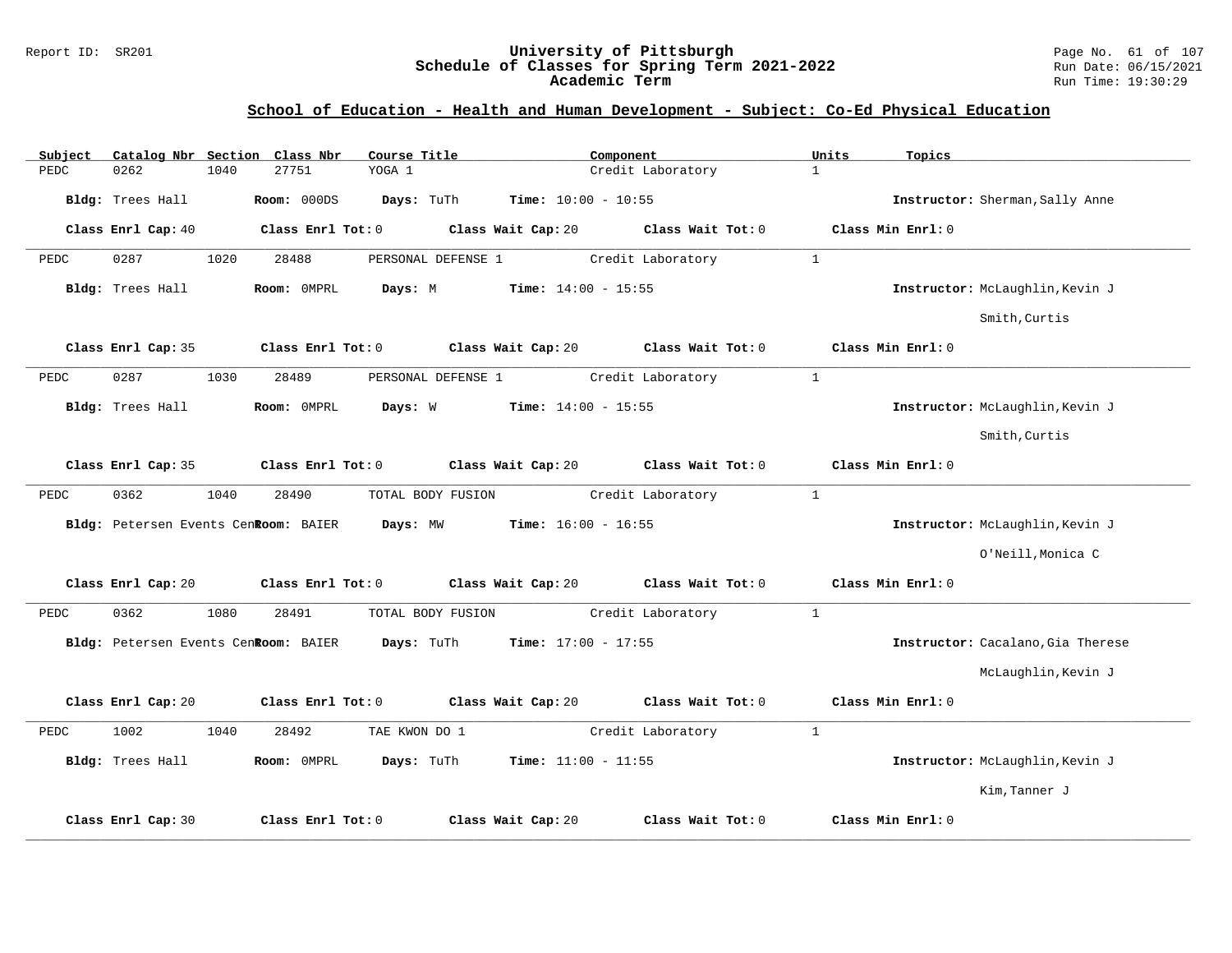### Report ID: SR201 **University of Pittsburgh** Page No. 62 of 107 **Schedule of Classes for Spring Term 2021-2022** Run Date: 06/15/2021 **Academic Term** Run Time: 19:30:29

| Subject<br>PEDC | Catalog Nbr Section<br>1003 | 1060 | Class Nbr<br>28494 | Course Title<br>TAE KWON DO 2 |                              | Component<br>Credit Laboratory | Units | Topics                          |
|-----------------|-----------------------------|------|--------------------|-------------------------------|------------------------------|--------------------------------|-------|---------------------------------|
|                 | Bldg: Trees Hall            |      | Room: 0MPRL        | Days: TuTh                    | <b>Time:</b> $11:00 - 11:55$ |                                |       | Instructor: McLaughlin, Kevin J |
|                 |                             |      |                    |                               |                              |                                |       | Kim, Tanner J                   |
|                 | Class Enrl Cap: 10          |      | Class Enrl Tot: 0  |                               | Class Wait Cap: 10           | Class Wait Tot: 0              |       | Class Min Enrl: 0               |
| PEDC            | 1006                        | 1060 | 28495              | JIU JITSU                     |                              | Credit Laboratory              |       |                                 |
|                 | Bldg: Trees Hall            |      | Room: OMPRL        | Days: TuTh                    | <b>Time:</b> $13:00 - 13:55$ |                                |       | Instructor: Kim, Eugene H       |
|                 |                             |      |                    |                               |                              |                                |       | McLaughlin, Kevin J             |
|                 | Class Enrl Cap: 30          |      | Class Enrl Tot: 0  |                               | Class Wait Cap: 20           | Class Wait Tot: 0              |       | Class Min Enrl: 0               |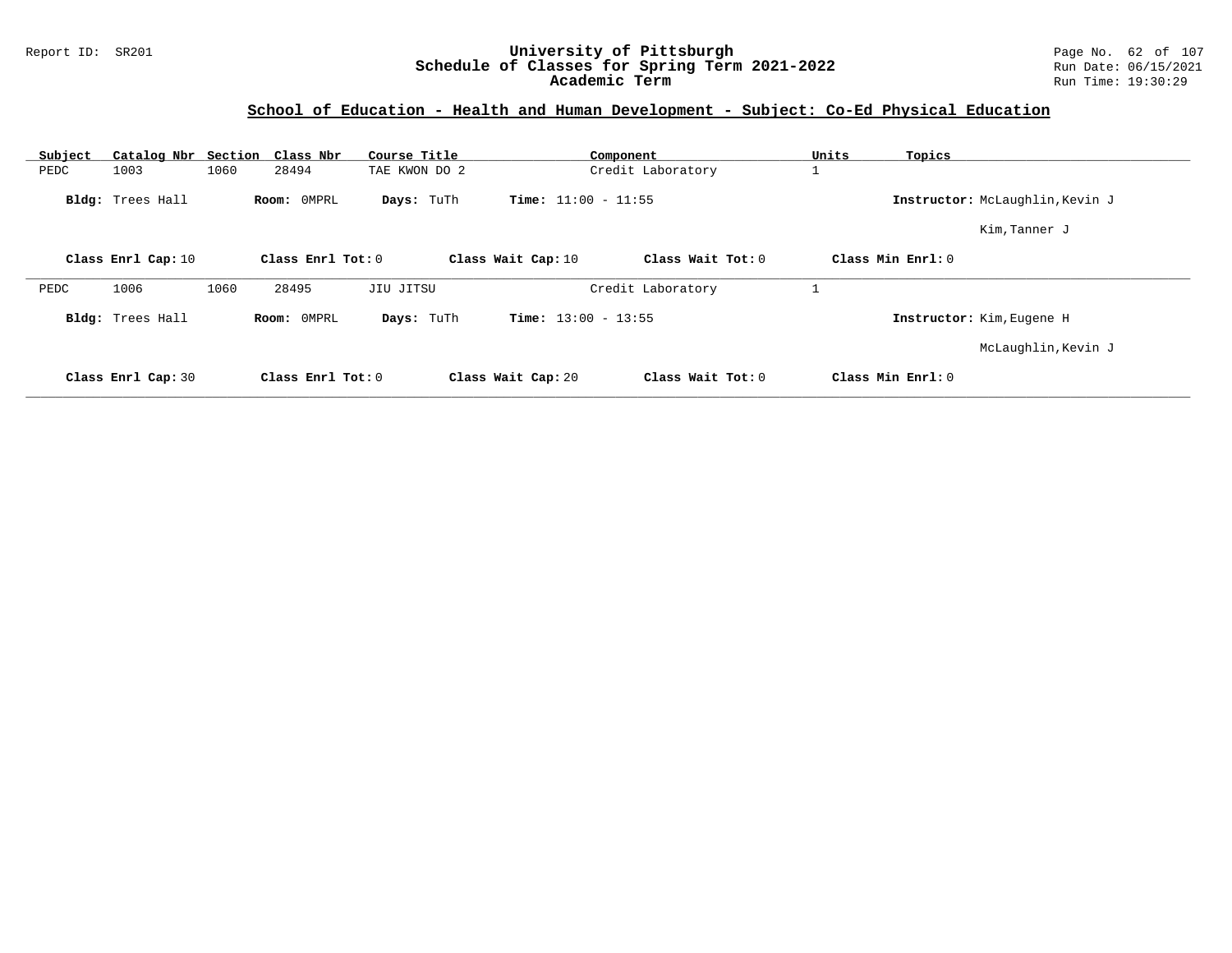#### Report ID: SR201 **University of Pittsburgh** Page No. 63 of 107 **Schedule of Classes for Spring Term 2021-2022** Run Date: 06/15/2021 **Academic Term** Run Time: 19:30:29

| Catalog Nbr Section Class Nbr<br>Subject                                                                                                                        | Course Title<br>Component                                        | Topics<br>Units                        |
|-----------------------------------------------------------------------------------------------------------------------------------------------------------------|------------------------------------------------------------------|----------------------------------------|
| 1015<br>12441<br>TLL<br>1000                                                                                                                                    | INTRODUCTION TO TEACHING<br>Lecture                              | $\mathbf{R}$                           |
| Room: TBA<br>Bldg: TBA                                                                                                                                          | Days: M<br><b>Time:</b> $10:00 - 12:40$                          | Instructor: Tanner, Susan Leigh        |
| Class Enrl Cap: 30<br>Class Enrl Tot: 0<br><b>Room Characteristics:</b> Seating - Moveable(1), PeopleSoft - Scheduled (PS)(1)                                   | Class Wait Cap: 20                                               | Class Wait Tot: 0<br>Class Min Enrl: 0 |
| 1008<br>1010<br>30295<br>TLL                                                                                                                                    | STEAM: INSTRUCTIONAL DESIGN Lecture                              | $\overline{3}$                         |
| Bldg: WEB Based Class<br>Room: TBA                                                                                                                              | <b>Days:</b> TBA <b>Time:</b> $00:00 - 00:00$                    | Instructor: Quigley, Cassie Fay        |
| Class Enrl Tot: 0<br>Class Enrl Cap: 35<br>Attributes: Online                                                                                                   | Class Wait Cap: 20                                               | Class Min Enrl: 0<br>Class Wait Tot: 0 |
| <b>Combined Section ID:</b> $0015(IL/1008/2008)$ - TLL $2008(#30225)$                                                                                           |                                                                  |                                        |
| 1041<br>1040<br>22976<br>TLL                                                                                                                                    | INTRO TO EARLY CHILDHOOD ED Lecture                              | $\overline{3}$                         |
|                                                                                                                                                                 | Bldg: Falk School Buildin Room: TBA Days: Tu Time: 16:30 - 19:10 | Instructor: Sarada, Jill R             |
| Class Enrl Tot: 0<br>Class Enrl Cap: 20<br>Combined Section ID: 0137(IL/2041/1041) - TLL 2041(#26665)                                                           | Class Wait Cap: 20                                               | Class Wait Tot: 0<br>Class Min Enrl: 0 |
| 1010<br>1047<br>25874<br>TLL                                                                                                                                    | INTEGRATED CURRCLM PRE-K - 4 Lecture                             | $\overline{3}$                         |
| Bldg: TBA<br>Room: TBA                                                                                                                                          | Days: M<br><b>Time:</b> $13:00 - 15:40$                          | Instructor: Hill, Thomas M             |
| Class Enrl Cap: 16<br>Class Enrl Tot: 0<br>Room Characteristics: PeopleSoft - Scheduled (PS)(1)<br>Combined Section ID: 0740(IL/2047/1047) - TLL 2047(#26512)   | Class Wait Cap: 10                                               | Class Wait Tot: 0<br>Class Min Enrl: 0 |
| 1047<br>1020<br>25875<br>TLL                                                                                                                                    | INTEGRATED CURRCLM PRE-K - 4 Lecture                             | $\mathbf{3}$                           |
| Bldg: TBA<br>Room: TBA                                                                                                                                          | <b>Days:</b> W <b>Time:</b> $13:00 - 15:40$                      | Instructor: Gao, Yue                   |
| Class Enrl Cap: 16<br>Class Enrl Tot: $0$<br>Room Characteristics: PeopleSoft - Scheduled (PS)(1)<br>Combined Section ID: 0738(IL/2047/1047) - TLL 2047(#26511) | Class Wait Cap: 10<br>Class Wait Tot: 0                          | Class Min Enrl: 0                      |
| 1209<br>1140<br>24917<br>TLL                                                                                                                                    | RDG/WRIT METHODS 2: GRADES 2-4Lecture                            | $\overline{3}$                         |
| Bldg: TBA<br>Room: TBA                                                                                                                                          | <b>Days:</b> Tu <b>Time:</b> $13:45 - 16:15$                     | Instructor: Jacobs, Katharine E B      |
| Class Enrl Cap: 30<br>Class Enrl Tot: 0<br>Room Characteristics: PeopleSoft - Scheduled (PS)(1)                                                                 | Class Wait Cap: 20                                               | Class Min Enrl: 0<br>Class Wait Tot: 0 |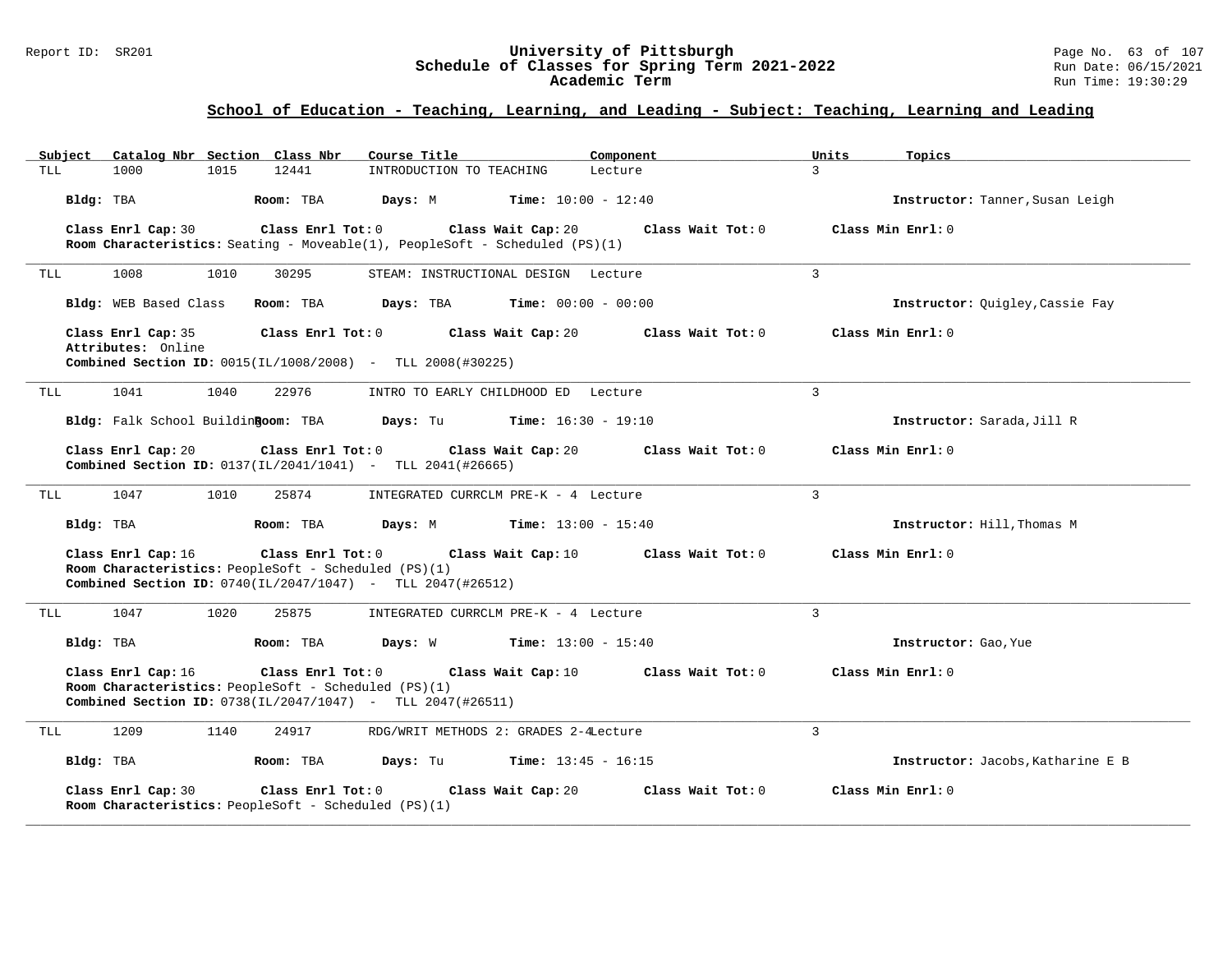#### Report ID: SR201 **University of Pittsburgh** Page No. 64 of 107 **Schedule of Classes for Spring Term 2021-2022** Run Date: 06/15/2021 **Academic Term** Run Time: 19:30:29

| Catalog Nbr Section Class Nbr<br>Subject<br>TLL<br>1209<br>1150<br>29742                                                                                                                     | Course Title<br>Component<br>RDG/WRIT METHODS 2: GRADES 2-4Lecture             | Units<br>Topics<br>3                   |
|----------------------------------------------------------------------------------------------------------------------------------------------------------------------------------------------|--------------------------------------------------------------------------------|----------------------------------------|
|                                                                                                                                                                                              |                                                                                |                                        |
| Bldg: Wesley W Posvar Halkoom: 04120                                                                                                                                                         | Days: Tu<br><b>Time:</b> $13:45 - 16:15$                                       | Instructor: Crawford, Patricia A       |
| Class Enrl Cap: 30<br>$Class$ $Enrl$ $Tot: 0$                                                                                                                                                | Class Wait Cap: 20 Class Wait Tot: 0                                           | Class Min Enrl: 0                      |
| 1257<br>1040<br>16448<br>TLL                                                                                                                                                                 | TEACHING ENGLISH LANG LEARNERSLecture                                          | 3                                      |
| Bldg: TBA<br>Room: TBA                                                                                                                                                                       | <b>Days:</b> M <b>Time:</b> $16:30 - 19:10$                                    | Instructor: Fernandez, Loretta         |
| Class Enrl Cap: 8<br>Class Enrl Tot: 0<br>Attributes: Asian Studies<br>Room Characteristics: PeopleSoft - Scheduled (PS)(1)<br>Combined Section ID: 0236(IL 1257/IL 2257) - TLL 2257(#15506) | Class Wait Cap: 8<br>Class Wait Tot: 0                                         | Class Min Enrl: 0                      |
| 1257<br>1050<br>21862<br>TLL                                                                                                                                                                 | TEACHING ENGLISH LANG LEARNERSLecture                                          | 3                                      |
| Bldg: WEB Based Class<br>Room: TBA                                                                                                                                                           | Days: TBA<br><b>Time:</b> $00:00 - 00:00$                                      | Instructor: Fernandez, Loretta         |
| Class Enrl Cap: 8<br>Attributes: Online, Asian Studies<br>Combined Section ID: 0942(IL 2257/IL 1257) - TLL 2257(#21863)                                                                      | Class Enrl Tot: 0 Class Wait Cap: 8<br>Class Wait Tot: 0                       | Class Min Enrl: 0                      |
| 1270<br>1300<br>22946<br>TLL                                                                                                                                                                 | INTEGRTG ART & MUSC ELEM CLSSRLecture                                          | $\overline{3}$                         |
| Bldg: Falk School Buildingoom: TBA                                                                                                                                                           | <b>Days:</b> Tu <b>Time:</b> $16:30 - 19:10$                                   | Instructor: Capezzuti, Cheryl M        |
| Class Enrl Cap: 32<br>$Class$ $Enrl$ $Tot: 0$                                                                                                                                                | Class Wait Cap: 20<br>Class Wait Tot: 0                                        | Class Min Enrl: 0                      |
| 1270<br>1400<br>27952<br>TLL                                                                                                                                                                 | INTEGRTG ART & MUSC ELEM CLSSRLecture                                          | 3                                      |
| Bldg: Falk School BuildinRoom: TBA                                                                                                                                                           | <b>Days:</b> Tu <b>Time:</b> $16:30 - 19:10$                                   | Instructor: Capezzuti, Cheryl M        |
| Class Enrl Cap: 30                                                                                                                                                                           | Class Enrl Tot: 0 Class Wait Cap: 20 Class Wait Tot: 0                         | Class Min Enrl: 0                      |
| 1433<br>1065<br>27428<br>TLL                                                                                                                                                                 | MATH METHODS PREK-4 Lecture                                                    | $\overline{3}$                         |
|                                                                                                                                                                                              | Bldg: Falk School Buildin Room: TBA Days: W Time: 16:30 - 19:10                | Instructor: Dillaman, Autumn M         |
| Class Enrl Cap: 30<br>$Class$ $Enr1$ $Tot: 0$                                                                                                                                                | Class Wait Cap: 20                                                             | Class Wait Tot: 0<br>Class Min Enrl: 0 |
| 1473<br>1130<br>21868<br>TLL                                                                                                                                                                 | MATH FOR ELEMENTARY TEACHERS Lecture                                           | 3                                      |
|                                                                                                                                                                                              | <b>Bldg:</b> Wesley W Posvar Halkoom: $04318$ Days: TuTh Time: $10:00 - 11:20$ | Instructor: Cohen, Martin P            |
| Class Enrl Cap: 23<br>Class Enrl Tot: 0<br><b>Combined Section ID:</b> $0070(L1/1473/2473)$ - TLL $2473(H21869)$                                                                             | Class Wait Cap: 20                                                             | Class Wait Tot: 0<br>Class Min Enrl: 0 |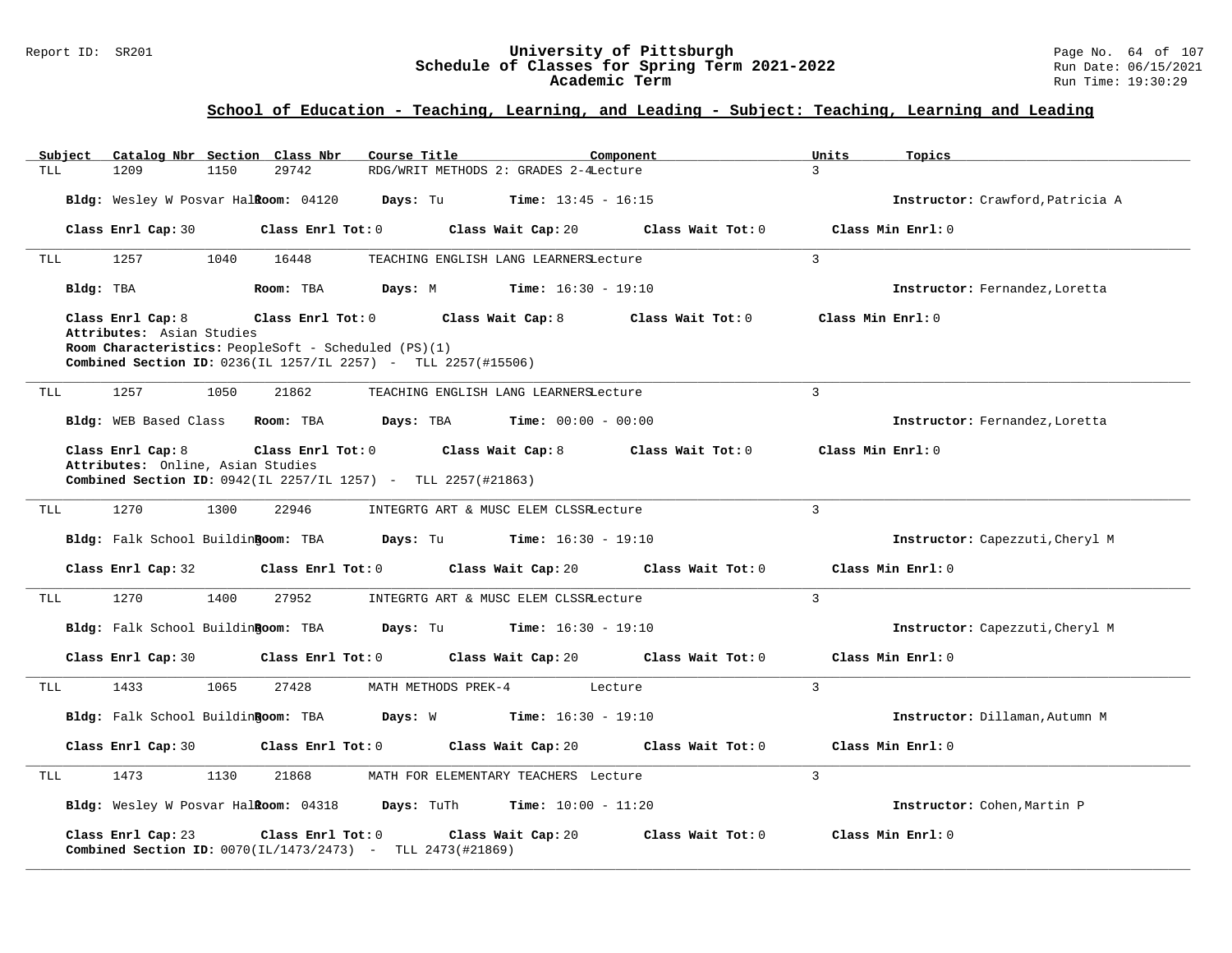| TLL | 1560                                                                                                               | 1010 | 25876               | EARLY ED YNG CHILD DISAB                                                                                                           |                                       | Lecture                      |                                                 | 3              |                                   |
|-----|--------------------------------------------------------------------------------------------------------------------|------|---------------------|------------------------------------------------------------------------------------------------------------------------------------|---------------------------------------|------------------------------|-------------------------------------------------|----------------|-----------------------------------|
|     | Bldg: TBA                                                                                                          |      | Room: TBA           | Days: W                                                                                                                            |                                       | <b>Time:</b> $13:00 - 15:40$ |                                                 |                | Instructor: Tepe, Jennifer Harris |
|     | Class Enrl Cap: 20                                                                                                 |      | Class Enrl Tot: 0   | Room Characteristics: PeopleSoft - Scheduled (PS)(1)                                                                               | Class Wait Cap: 20                    |                              | Class Wait Tot: 0                               |                | Class Min Enrl: 0                 |
| TLL | 1560                                                                                                               | 1020 | 25877               | EARLY ED YNG CHILD DISAB                                                                                                           |                                       | Lecture                      |                                                 | 3              |                                   |
|     | Bldg: Wesley W Posvar Halkoom: 04120                                                                               |      |                     | Days: M                                                                                                                            |                                       | <b>Time:</b> $13:00 - 15:40$ |                                                 |                | Instructor: Tepe, Jennifer Harris |
|     | Class Enrl Cap: 20                                                                                                 |      | Class Enrl Tot: 0   |                                                                                                                                    | Class Wait Cap: 20                    |                              | Class Wait Tot: 0                               |                | Class Min Enrl: 0                 |
| TLL | 1580                                                                                                               | 1020 | 16939               |                                                                                                                                    | FOUNDATIONS OF SPECIAL EDUC Lecture   |                              |                                                 | 3              |                                   |
|     | Bldg: TBA                                                                                                          |      | Room: TBA           | Days: M                                                                                                                            |                                       | <b>Time:</b> $09:00 - 11:40$ |                                                 |                | Instructor: Conway, Sheila J      |
|     | Class Enrl Cap: 25                                                                                                 |      | Class Enrl Tot: 0   | Room Characteristics: PeopleSoft - Scheduled (PS)(1)<br>Combined Section ID: 0110(IL/1580/2500) - TLL 2500(#21867)                 | Class Wait Cap: 20                    |                              | Class Wait Tot: 0                               |                | Class Min Enrl: 0                 |
| TLL | 1580                                                                                                               | 1060 | 12426               |                                                                                                                                    | FOUNDATIONS OF SPECIAL EDUC Lecture   |                              |                                                 | $\overline{3}$ |                                   |
|     | Bldg: TBA                                                                                                          |      | Room: TBA           | <b>Days:</b> Th <b>Time:</b> $13:00 - 15:40$                                                                                       |                                       |                              |                                                 |                | Instructor: Kokina, Anastasia     |
|     | Class Enrl Cap: 25                                                                                                 |      | Class Enrl Tot: 0   | Room Characteristics: PeopleSoft - Scheduled (PS)(1)<br>Combined Section ID: 0078(IL/1580/2500) - TLL 2500(#12427)                 | Class Wait Cap: 20                    |                              | Class Wait Tot: 0                               |                | Class Min Enrl: 0                 |
| TLL | 1580                                                                                                               | 1090 | 16409               |                                                                                                                                    | FOUNDATIONS OF SPECIAL EDUC Lecture   |                              |                                                 | 3              |                                   |
|     | Bldg: TBA                                                                                                          |      | Room: TBA           | <b>Days:</b> W <b>Time:</b> $16:30 - 19:10$                                                                                        |                                       |                              |                                                 |                | Instructor: Knoll, Diana M        |
|     | Class Enrl Cap: 25                                                                                                 |      | Class Enrl Tot: $0$ | Room Characteristics: PeopleSoft - Scheduled (PS)(1)<br><b>Combined Section ID:</b> $0806 (IL/1580/IL/2500)$ - TLL $2500 (#22702)$ | Class Wait Cap: 20                    |                              | Class Wait Tot: 0                               |                | Class Min Enrl: 0                 |
| TLL | 1704                                                                                                               | 1010 | 28970               |                                                                                                                                    | CURRENT ISSUES IN SECONDARY EDLecture |                              |                                                 | $\overline{3}$ |                                   |
|     | Bldg: TBA                                                                                                          |      | Room: TBA           | Days: TuTh                                                                                                                         |                                       |                              | $Time: 11:00 - 12:15$ UNIVERSITY HONORS COLLEGE |                | Instructor: Godley, Amanda Joan   |
|     | Class Enrl Cap: 30<br>Attributes: University Honors Course<br>Room Characteristics: PeopleSoft - Scheduled (PS)(1) |      | Class Enrl Tot: 0   |                                                                                                                                    | Class Wait Cap: 20                    |                              | Class Wait Tot: 0                               |                | Class Min Enrl: 0                 |

What would the ideal high school look like? How would it provide an engaging, equitable and quality education to all adolescents? In "Current Issues in Secondary Education: Reimagining the American High School" we will explore current challenges in U.S. high schools, such as systemic racism and unequal funding, and learn about innovative schools that are revolutionizing education. We will critically reflect on our own schooling experiences and collaborate to design a model high school, from its architecture and technology to its curriculum and teachers. You don¿t need to see yourself as a future educator to engage in this course. Whether you loved your high school experience or hated every minute, this course delves into the ways that high schools reflect, reproduce, and sometimes change both the best and the worst of U.S. society.

**\_\_\_\_\_\_\_\_\_\_\_\_\_\_\_\_\_\_\_\_\_\_\_\_\_\_\_\_\_\_\_\_\_\_\_\_\_\_\_\_\_\_\_\_\_\_\_\_\_\_\_\_\_\_\_\_\_\_\_\_\_\_\_\_\_\_\_\_\_\_\_\_\_\_\_\_\_\_\_\_\_\_\_\_\_\_\_\_\_\_\_\_\_\_\_\_\_\_\_\_\_\_\_\_\_\_\_\_\_\_\_\_\_\_\_\_\_\_\_\_\_\_\_\_\_\_\_\_\_\_\_\_\_\_\_\_\_\_\_\_\_\_\_\_\_\_\_\_\_\_\_\_\_\_\_\_**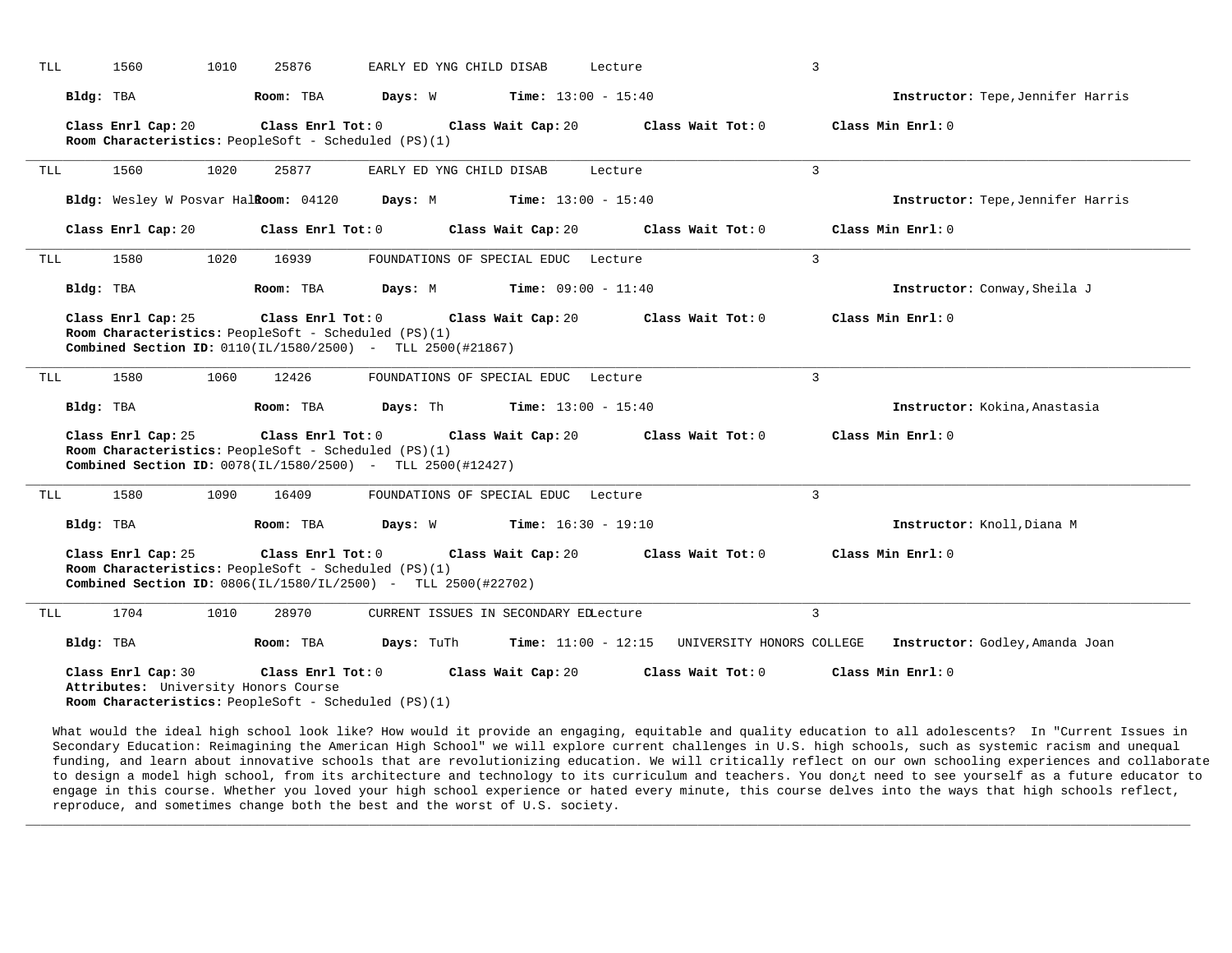#### Report ID: SR201 **University of Pittsburgh** Page No. 66 of 107 **Schedule of Classes for Spring Term 2021-2022** Run Date: 06/15/2021 **Academic Term** Run Time: 19:30:29

| Catalog Nbr Section Class Nbr<br>Subject                                                                                                                                | Course Title                                  | Component                    | Units<br>Topics                      |
|-------------------------------------------------------------------------------------------------------------------------------------------------------------------------|-----------------------------------------------|------------------------------|--------------------------------------|
| 1850<br>1060<br>14852<br>TLL                                                                                                                                            | LIFE SKILLS PRACTICUM                         | Practicum                    | $\overline{2}$                       |
| Bldg: TO BE ARRANGED<br>Room: TBA                                                                                                                                       | Days: TBA                                     | <b>Time:</b> $00:00 - 00:00$ | Instructor: Arlotta-Guerrero, Anna M |
| Class Enrl Tot: 0<br>Class Enrl Cap: 30                                                                                                                                 | Class Wait Cap: 20                            | Class Wait Tot: 0            | Class Min Enrl: 0                    |
| 1852<br>1140<br>17847<br>TLL                                                                                                                                            | LIFE SKILLS PRAC SEM                          | Seminar                      | 1                                    |
| Bldg: Wesley W Posvar Halkoom: 04120 Days: Th Time: 11:55 - 12:45                                                                                                       |                                               |                              | Instructor: Tepe, Jennifer Harris    |
| Class Enrl Tot: 0<br>Class Enrl Cap: 30                                                                                                                                 | Class Wait Cap: 20                            | Class Wait Tot: 0            | Class Min Enrl: 0                    |
| 2008<br>1010<br>30225<br>TLL                                                                                                                                            | STEAM: INSTRUCTIONAL DESIGN Lecture           |                              | 3                                    |
| Bldg: WEB Based Class<br>Room: TBA                                                                                                                                      | <b>Days:</b> TBA <b>Time:</b> $00:00 - 00:00$ |                              | Instructor: Quigley, Cassie Fay      |
| Class Enrl Cap: 35<br>Attributes: Class Materials on Reserve at Hillman Library, Online                                                                                 | Class Enrl Tot: 0 Class Wait Cap: 0           | Class Wait Tot: 0            | Class Min Enrl: 0                    |
| <b>Combined Section ID:</b> $0015(IL/1008/2008)$ - TLL 1008(#30295)                                                                                                     |                                               |                              |                                      |
| 2041<br>1040<br>26665<br>TLL                                                                                                                                            | INTRO TO EARLY CHILDHOOD ED Lecture           |                              | 3                                    |
| Bldg: Falk School Buildin Room: TBA Days: Tu                                                                                                                            |                                               | <b>Time:</b> $16:30 - 19:10$ | Instructor: Sarada, Jill R           |
| Class $Enrl$ Tot: $0$<br>Class Enrl Cap: 5<br><b>Combined Section ID:</b> $0137(IL/2041/1041)$ - TLL $1041(#22976)$                                                     | Class Wait Cap: 0                             | Class Wait Tot: 0            | Class Min Enrl: 0                    |
| 2047<br>1010<br>26511<br>TLL                                                                                                                                            | INTEGRATED CURRICULUM PRE-K-4 Lecture         |                              | 3                                    |
| Bldg: TBA<br>Room: TBA                                                                                                                                                  | Days: TBA<br>Time: TBA                        |                              | Instructor: Staff                    |
| Class Enrl Cap: 1<br>Class Enrl Tot: 0<br>Room Characteristics: PeopleSoft - Scheduled (PS)(1)<br><b>Combined Section ID:</b> $0738(IL/2047/1047)$ - TLL $1047(#25875)$ | Class Wait Cap: 0                             | Class Wait Tot: 0            | Class Min $Err1:0$                   |
| 2047<br>1020<br>26512<br>TLL                                                                                                                                            | INTEGRATED CURRICULUM PRE-K-4 Lecture         |                              | $\overline{3}$                       |
| Bldg: TBA<br>Room: TBA                                                                                                                                                  | Days: TBA<br>Time: TBA                        |                              | Instructor: Staff                    |
| Class Enrl Cap: 1<br>Class Enrl Tot: 0<br>Room Characteristics: PeopleSoft - Scheduled (PS)(1)<br><b>Combined Section ID:</b> $0740(IL/2047/1047)$ - TLL $1047(#25874)$ | Class Wait Cap: 0                             | Class Wait Tot: 0            | Class Min Enrl: 0                    |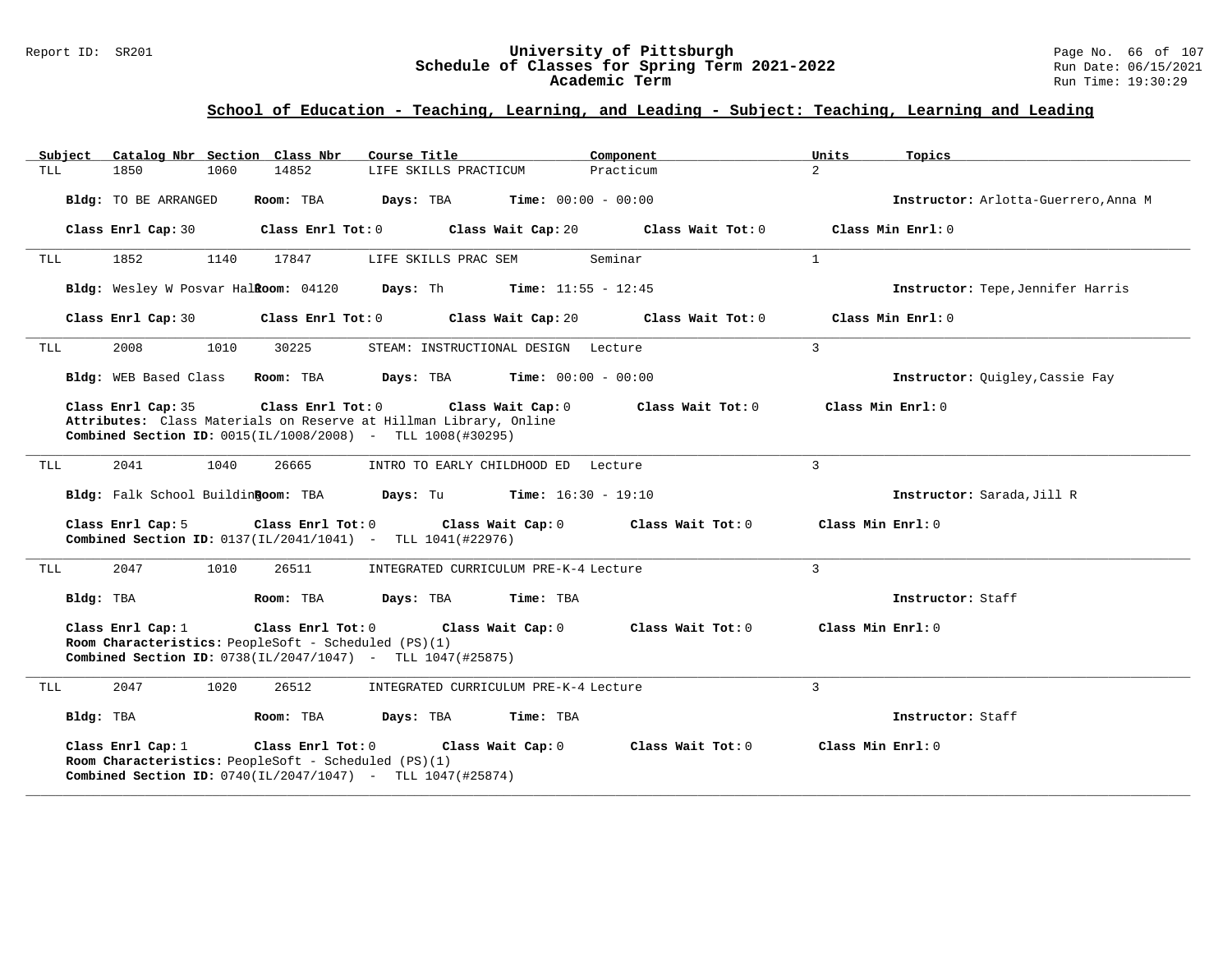#### Report ID: SR201 **University of Pittsburgh** Page No. 67 of 107 **Schedule of Classes for Spring Term 2021-2022** Run Date: 06/15/2021 **Academic Term** Run Time: 19:30:29

| Subject | Catalog Nbr Section Class Nbr                                              |       | Course Title                                                                                        | Component |                                                                                                                                | Units         | Topics                                                                                       |
|---------|----------------------------------------------------------------------------|-------|-----------------------------------------------------------------------------------------------------|-----------|--------------------------------------------------------------------------------------------------------------------------------|---------------|----------------------------------------------------------------------------------------------|
| TLL     | 2047<br>1200                                                               | 21562 | INTEGRATED CURRICULUM PRE-K-4 Lecture                                                               |           |                                                                                                                                | $\mathbf{z}$  |                                                                                              |
|         | Bldg: TBA                                                                  |       | Room: TBA $Days:$ Th Time: $16:30 - 19:10$                                                          |           |                                                                                                                                |               | Instructor: Gao, Yue                                                                         |
|         | Class Enrl Cap: 30                                                         |       |                                                                                                     |           | Class Enrl Tot: $0$ Class Wait Cap: $0$ Class Wait Tot: $0$                                                                    |               | Class Min Enrl: 0                                                                            |
|         | Room Characteristics: PeopleSoft - Scheduled (PS)(1)                       |       |                                                                                                     |           |                                                                                                                                |               |                                                                                              |
| TLL     | 2091<br>1010                                                               | 14815 | SUPERVISED RESEARCH - SCIENCE Directed Studies                                                      |           |                                                                                                                                | $1 - 3$       |                                                                                              |
|         |                                                                            |       | <b>Bldg:</b> Wesley W Posvar Hal <b>Room:</b> $05300$ <b>Days:</b> TBA <b>Time:</b> $00:00 - 00:00$ |           |                                                                                                                                |               | Instructor: Quigley, Cassie Fay                                                              |
|         |                                                                            |       |                                                                                                     |           | Class Enrl Cap: 10 $\qquad$ Class Enrl Tot: 0 $\qquad$ Class Wait Cap: 0 $\qquad$ Class Wait Tot: 0 $\qquad$ Class Min Enrl: 0 |               |                                                                                              |
| TLL     | 2093<br>1010                                                               | 21543 | SUPERVISOR CURR & INSTRUC INSHPPracticum                                                            |           |                                                                                                                                | $1 - 3$       |                                                                                              |
|         | Bldg: TO BE ARRANGED                                                       |       | Room: TBA $Days:$ TBA $Time: 00:00 - 00:00$                                                         |           |                                                                                                                                |               | Instructor: Kirk, Diane L                                                                    |
|         |                                                                            |       |                                                                                                     |           | Class Enrl Cap: 25 Class Enrl Tot: 0 Class Wait Cap: 0 Class Wait Tot: 0 Class Min Enrl: 0                                     |               |                                                                                              |
| TLL     | 2097<br>1050                                                               | 16411 | INTERNSHIP                                                                                          |           | Internship                                                                                                                     | $1 - 12$      |                                                                                              |
|         | Bldg: TO BE ARRANGED                                                       |       |                                                                                                     |           |                                                                                                                                |               | Room: TBA Days: TBA Time: 00:00 - 00:00 K-12 PRINCIPALS INTERNSHIP Instructor: Kirk, Diane L |
|         |                                                                            |       |                                                                                                     |           | Class Enrl Cap: 20 Class Enrl Tot: 0 Class Wait Cap: 0 Class Wait Tot: 0 Class Min Enrl: 0                                     |               |                                                                                              |
| TLL     | 2098<br>1010                                                               | 14816 | DIRECTED STUDY - SCIENCE Directed Studies                                                           |           |                                                                                                                                | $1 - 9$       |                                                                                              |
|         |                                                                            |       | Bldg: Wesley W Posvar Halkoom: 05300 Days: TBA Time: 00:00 - 00:00                                  |           |                                                                                                                                |               | Instructor: Ouigley, Cassie Fay                                                              |
|         |                                                                            |       |                                                                                                     |           | Class Enrl Cap: 10 $\qquad$ Class Enrl Tot: 0 $\qquad$ Class Wait Cap: 0 $\qquad$ Class Wait Tot: 0                            |               | Class Min Enrl: 0                                                                            |
| TLL     | 2209<br>1100                                                               | 21563 | RDNG/WRIT METHODS 2: GRADE 2-4Lecture                                                               |           |                                                                                                                                | $\mathcal{L}$ |                                                                                              |
|         | Bldg: TBA                                                                  |       | <b>Room:</b> TBA <b>Days:</b> Tu <b>Time:</b> $17:30 - 20:10$                                       |           |                                                                                                                                |               | Instructor: Crawford, Patricia A                                                             |
|         | Class Enrl Cap: 30<br>Room Characteristics: PeopleSoft - Scheduled (PS)(1) |       |                                                                                                     |           | Class Enrl Tot: $0$ Class Wait Cap: $0$ Class Wait Tot: $0$                                                                    |               | Class Min Enrl: 0                                                                            |
| TLL     | 2216<br>1020                                                               | 24272 | LITRCY ASSMENT & INTRVN MODELSLecture                                                               |           |                                                                                                                                | 3             |                                                                                              |
|         | Bldg: WEB Based Class                                                      |       | Room: TBA $Days:$ TBA $Time: 00:00 - 00:00$                                                         |           |                                                                                                                                |               | Instructor: Jacobs, Katharine E B                                                            |
|         | Class Enrl Cap: 25<br>Attributes: Online                                   |       |                                                                                                     |           | Class Enrl Tot: 0 Class Wait Cap: 0 Class Wait Tot: 0                                                                          |               | Class Min Enrl: 0                                                                            |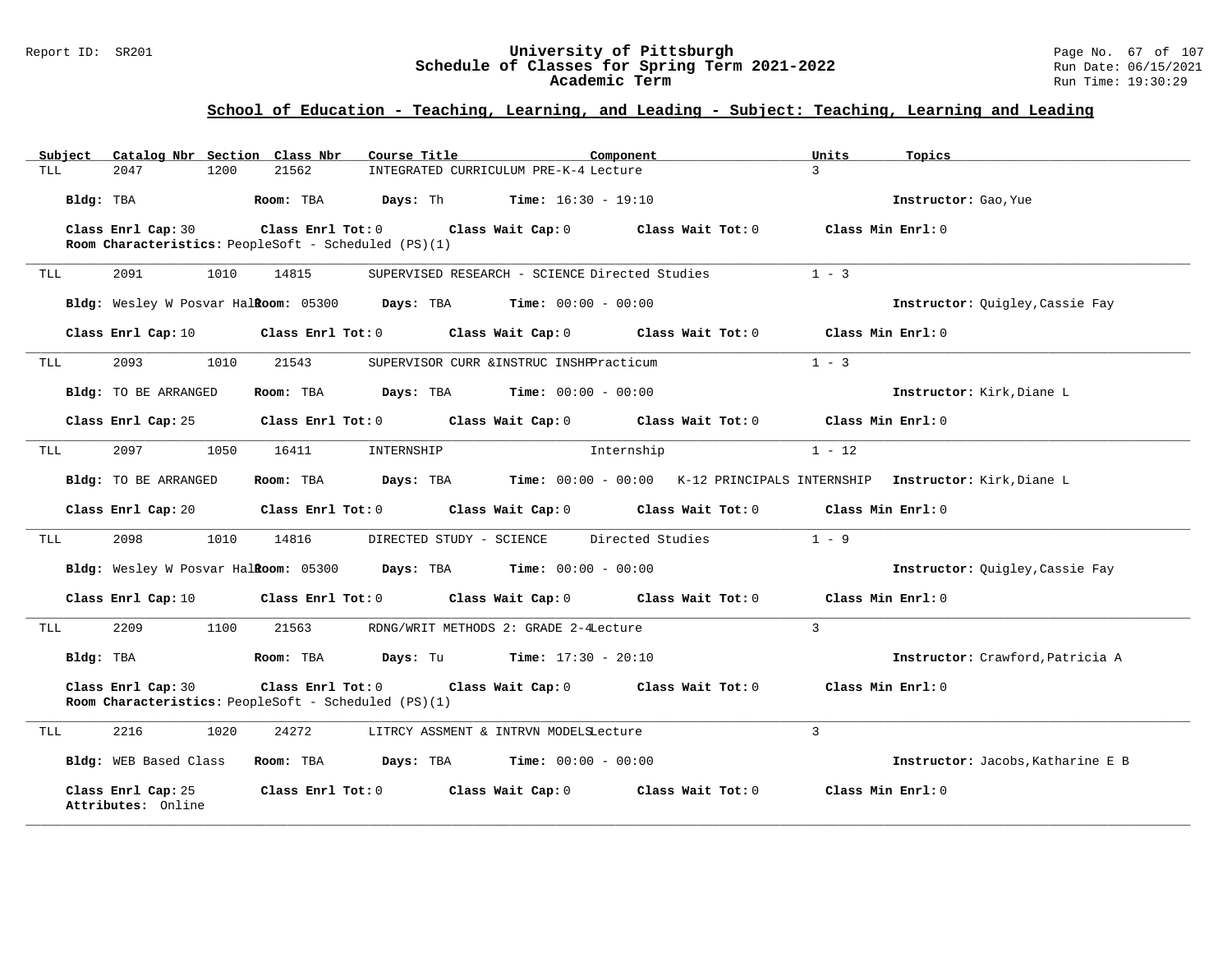#### Report ID: SR201 **University of Pittsburgh** Page No. 68 of 107 **Schedule of Classes for Spring Term 2021-2022** Run Date: 06/15/2021 **Academic Term** Run Time: 19:30:29

| Subject    | Catalog Nbr Section Class Nbr                   |                   | Course Title                                                                                    |         | Component                                                   | Units             | Topics                              |
|------------|-------------------------------------------------|-------------------|-------------------------------------------------------------------------------------------------|---------|-------------------------------------------------------------|-------------------|-------------------------------------|
| <b>TLL</b> | 2217<br>1050                                    | 20637             | LITRCY PRAC ELEM STUDENTS                                                                       |         | Practicum                                                   | $\mathcal{L}$     |                                     |
|            | Bldg: TO BE ARRANGED                            |                   | Room: OCTBA $Days: W$ Time: $16:15 - 18:55$                                                     |         |                                                             |                   | Instructor: Sobolak. Michelle J     |
|            | Class Enrl Cap: 30                              | Class Enrl Tot: 0 | Class Wait Cap: 0                                                                               |         | Class Wait Tot: 0                                           | Class Min Enrl: 0 |                                     |
| TLL        | 2219<br>1010                                    | 25878             | DISCIPLINARY LITERACY                                                                           | Lecture |                                                             | $\overline{3}$    |                                     |
|            | Bldg: WEB Based Class                           | Room: TBA         | <b>Days:</b> TBA <b>Time:</b> $00:00 - 00:00$                                                   |         |                                                             |                   | Instructor: Rainey, Emily Catherine |
|            | Class Enrl Cap: 25<br>Attributes: Online        |                   | Class Enrl Tot: 0 Class Wait Cap: 0 Class Wait Tot: 0                                           |         |                                                             | Class Min Enrl: 0 |                                     |
| TLL        | 1500<br>2243                                    | 24773             | THEORY & PRAC IN TCHNG WRITINGSeminar                                                           |         |                                                             | $\overline{3}$    |                                     |
|            | Bldg: WEB Based Class                           | Room: TBA         | <b>Days:</b> TBA <b>Time:</b> $00:00 - 00:00$                                                   |         |                                                             |                   | Instructor: Roop, Laura Jane        |
|            | Class Enrl Cap: 25<br>Attributes: Online        |                   |                                                                                                 |         | Class Enrl Tot: $0$ Class Wait Cap: $0$ Class Wait Tot: $0$ | Class Min Enrl: 0 |                                     |
| TLL        | 2250<br>1200                                    | 24627             | TECHN IN FOREIGN LANG EDUC                                                                      |         | Directed Studies                                            | 3                 |                                     |
|            |                                                 |                   | Bldg: Cathedral of LearniRoom: 00G62 Days: Th Time: 16:30 - 19:10                               |         |                                                             |                   | Instructor: Hua, Yuanhao            |
|            | Class Enrl Cap: 30<br>Attributes: Asian Studies |                   | Class Enrl Tot: 0 Class Wait Cap: 0 Class Wait Tot: 0                                           |         |                                                             | Class Min Enrl: 0 |                                     |
| TLL        | 2254<br>1100                                    | 21564             | TCH & LRNG IN K-12 FRGN LANG 3Lecture                                                           |         |                                                             | 3                 |                                     |
|            |                                                 |                   | <b>Bldg:</b> Wesley W Posvar Hal <b>Room:</b> 04318 <b>Days:</b> W <b>Time:</b> $16:30 - 19:10$ |         |                                                             |                   | Instructor: Hendry, Heather Jean    |
|            | Class Enrl Cap: 24<br>Attributes: Asian Studies |                   | Class Enrl Tot: 0 Class Wait Cap: 0 Class Wait Tot: 0                                           |         |                                                             | Class Min Enrl: 0 |                                     |
| TLL        | 1050<br>2256                                    | 23620             | ISSUES IN FOREIGN LANGUAGE ED Lecture                                                           |         |                                                             | 3                 |                                     |
|            |                                                 |                   | Bldg: Wesley W Posvar Halkoom: 04318 Days: Th Time: 13:00 - 15:50                               |         |                                                             |                   | Instructor: Hendry, Heather Jean    |
|            | Class Enrl Cap: 24<br>Attributes: Asian Studies | Class Enrl Tot: 0 | Class Wait Cap: 0                                                                               |         | Class Wait Tot: 0                                           | Class Min Enrl: 0 |                                     |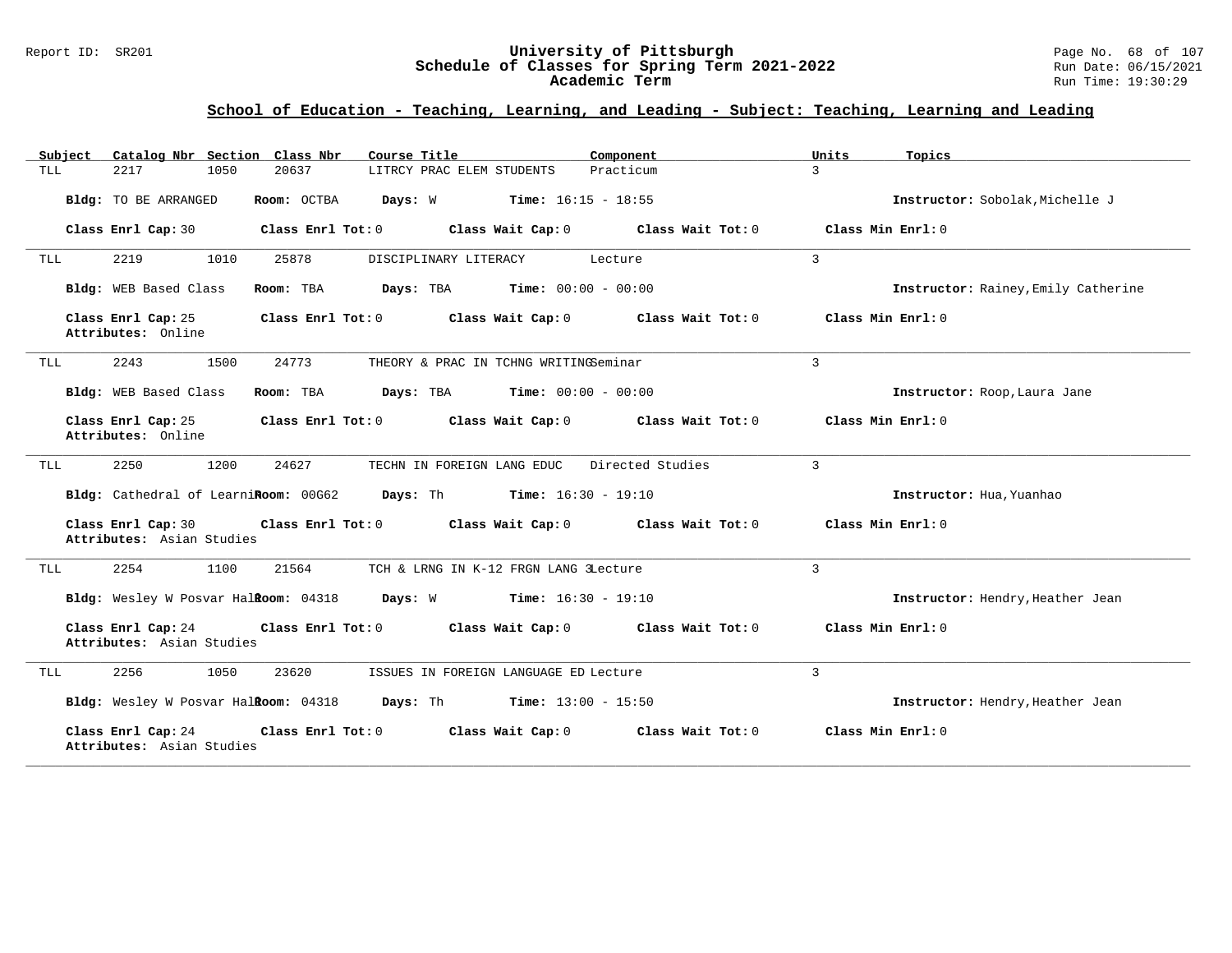#### Report ID: SR201 **University of Pittsburgh** Page No. 69 of 107 **Schedule of Classes for Spring Term 2021-2022** Run Date: 06/15/2021 **Academic Term** Run Time: 19:30:29

| Subiect<br>Catalog Nbr Section Class Nbr | Course Title                                                                                                                                      | Component                                 | Units<br>Topics                 |
|------------------------------------------|---------------------------------------------------------------------------------------------------------------------------------------------------|-------------------------------------------|---------------------------------|
| 2257<br>1050<br>TLL                      | 21863<br>TEACHING ENG LANG LEARNERS                                                                                                               | Lecture                                   | $\mathbf{3}$                    |
| Bldg: TBA                                | Days: TBA<br>Time: TBA<br>Room: TBA                                                                                                               |                                           | Instructor: Staff               |
| Class Enrl Cap: 25                       | Class Enrl Tot: $0$ Class Wait Cap: $0$                                                                                                           | Class Wait Tot: 0                         | Class Min $Enr1:0$              |
|                                          | Attributes: Class Materials on Reserve at Hillman Library, Online, Asian Studies<br>Combined Section ID: 0942(IL 2257/IL 1257) - TLL 1257(#21862) |                                           |                                 |
|                                          |                                                                                                                                                   |                                           |                                 |
| 2257<br>1080<br>TLL                      | 15506<br>TEACHING ENG LANG LEARNERS                                                                                                               | Lecture                                   | 3                               |
| Bldg: TBA                                | Room: TBA<br>Time: TBA<br>Days: TBA                                                                                                               |                                           | Instructor: Staff               |
| Class Enrl Cap: 22                       | Class Enrl Tot: $0$ Class Wait Cap: $0$ Class Wait Tot: $0$ Class Min Enrl: $0$                                                                   |                                           |                                 |
| Attributes: Asian Studies                | Room Characteristics: PeopleSoft - Scheduled (PS)(1)                                                                                              |                                           |                                 |
|                                          | Combined Section ID: 0236(IL 1257/IL 2257) - TLL 1257(#16448)                                                                                     |                                           |                                 |
|                                          |                                                                                                                                                   |                                           |                                 |
| 2269<br>1010<br>TLL                      | 30426<br>SPECIAL TOPICS: SOCIAL STUDIESLecture                                                                                                    |                                           | $\overline{3}$                  |
| Bldg: WEB Based Class                    | Days: TBA Time: 00:00 - 00:00 SOCIAL STUDIES<br>Room: TBA                                                                                         |                                           | Instructor: Tanner, Susan Leigh |
| Class Enrl Cap: 35                       | Class Enrl Tot: 0 Class Wait Cap: 0                                                                                                               | Class Wait Tot: $0$ . Class Min Enrl: $0$ |                                 |
| Attributes: Online                       |                                                                                                                                                   |                                           |                                 |
| 2270<br>1010<br>TLL                      | 30077<br>INTGD ART & MUSIC IN ELEM SCHILECTUre                                                                                                    |                                           | 3                               |
|                                          | Bldg: Falk School Buildin Room: TBA Days: Tu Time: 16:30 - 19:10                                                                                  |                                           | Instructor: Capezzuti, Cheryl M |
| Class Enrl Cap: 30                       | Class Enrl Tot: $0$ Class Wait Cap: $0$ Class Wait Tot: $0$                                                                                       |                                           | Class Min Enrl: 0               |
| 2270<br>1020<br>TLL                      | 24076<br>INTGD ART & MUSIC IN ELEM SCHILECTUre                                                                                                    |                                           | $\overline{3}$                  |
| Bldg: Falk School BuildinRoom: TBA       | <b>Days:</b> Tu <b>Time:</b> $16:30 - 19:10$                                                                                                      |                                           | Instructor: Capezzuti, Cheryl M |
| Class Enrl Cap: 30                       | Class Enrl Tot: 0<br>Class Wait Cap: 0                                                                                                            | Class Wait Tot: 0                         | Class Min Enrl: 0               |
| 2290<br>1070<br>TLL                      | 25164<br>RSRCH SEMINR FOR MED STUDENTS Seminar                                                                                                    |                                           | $\overline{3}$                  |
|                                          | <b>Bldg:</b> Wesley W Posvar Hal <b>Room:</b> $04318$ <b>Days:</b> Tu <b>Time:</b> $16:30 - 19:10$                                                |                                           | Instructor: Tang, Xiaofei       |
| Class Enrl Cap: 24                       | Class Enrl Tot: 0<br>Class Wait Cap: 0                                                                                                            | Class Wait Tot: 0                         | Class Min Enrl: 0               |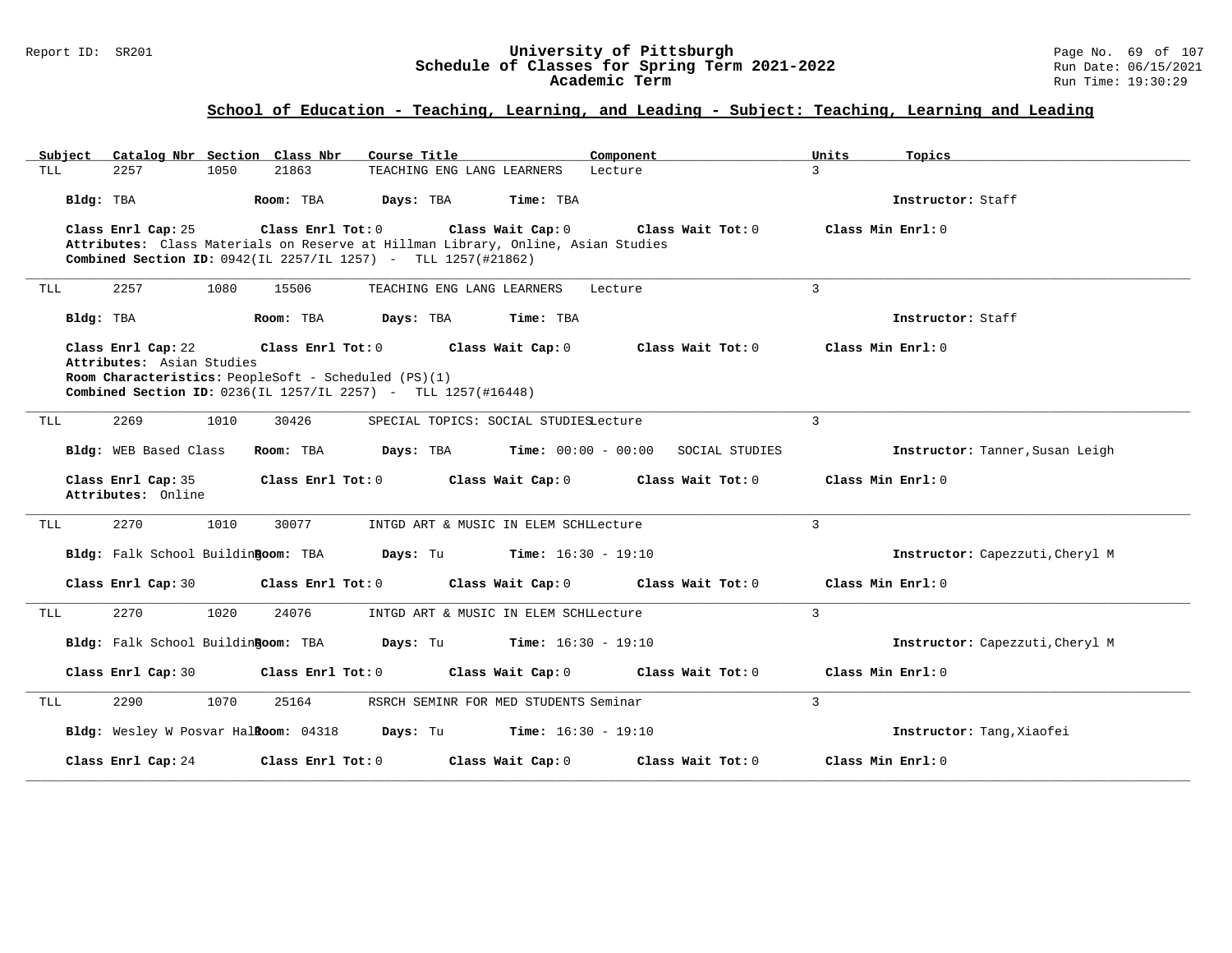#### Report ID: SR201 **University of Pittsburgh** Page No. 70 of 107 **Schedule of Classes for Spring Term 2021-2022** Run Date: 06/15/2021 **Academic Term** Run Time: 19:30:29

| Catalog Nbr Section<br>Subject           | Class Nbr<br>Course Title<br>Component                             | Units<br>Topics                  |
|------------------------------------------|--------------------------------------------------------------------|----------------------------------|
| TLL<br>2290<br>1080                      | RSRCH SEMINR FOR MED STUDENTS Seminar<br>28010                     | $\mathcal{L}$                    |
| Bldg: WEB Based Class                    | Room: TBA<br>Days: TBA<br>$Time: 00:00 - 00:00$                    | Instructor: Tanner, Susan Leigh  |
| Class Enrl Cap: 20<br>Attributes: Online | Class Enrl Tot: $0$ Class Wait Cap: $0$ Class Wait Tot: $0$        | Class Min Enrl: 0                |
| 2296<br>1100<br>TLL                      | 17848<br>DC DISSER RES LANG LITRCY CULTFull Time Dissertation      | $1 - 9$                          |
| Bldg: TO BE ARRANGED                     | Room: TBA<br>Days: TBA<br><b>Time:</b> $00:00 - 00:00$             | Instructor: Donato, Richard      |
| Class Enrl Cap: 10                       | Class Enrl Tot: 0<br>Class Wait Cap: 0 Class Wait Tot: 0           | Class Min Enrl: 0                |
| 2296<br>1110<br>TLL                      | DC DISSER RES LANG LITRCY CULTFull Time Dissertation<br>17849      | $1 - 9$                          |
| Bldg: TO BE ARRANGED                     | Room: TBA<br>Days: TBA<br><b>Time:</b> $00:00 - 00:00$             | Instructor: Godley, Amanda Joan  |
| Class Enrl Cap: 10                       | Class Enrl Tot: 0<br>Class Wait Cap: 0 Class Wait Tot: 0           | Class Min Enrl: 0                |
| 2296<br>1130<br>TLL                      | 17850<br>DC DISSER RES LANG LITRCY CULTFull Time Dissertation      | $1 - 9$                          |
| Bldg: TO BE ARRANGED                     | Days: TBA<br><b>Time:</b> $00:00 - 00:00$<br>Room: TBA             | Instructor: Crawford, Patricia A |
| Class Enrl Cap: 10                       | Class Enrl Tot: 0<br>Class Wait Cap: 0<br>Class Wait Tot: 0        | Class Min Enrl: 0                |
| 2296<br>1140<br>TLL                      | 17851<br>DC DISSER RES LANG LITRCY CULTFull Time Dissertation      | $1 - 9$                          |
| Bldg: TO BE ARRANGED                     | <b>Days:</b> TBA <b>Time:</b> $00:00 - 00:00$<br>Room: TBA         | Instructor: Kucan, Linda L.      |
| Class Enrl Cap: 10                       | $Class$ $Enrl$ $Tot: 0$<br>Class Wait Cap: 0 Class Wait Tot: 0     | Class Min Enrl: 0                |
| 2391<br>1020<br>TLL                      | 14817<br>SUPERVISED RESEARCH IN ENGLISHDirected Studies            | $1 - 6$                          |
|                                          | Bldg: Wesley W Posvar Halkoom: 05300 Days: TBA Time: 00:00 - 00:00 | Instructor: Godley, Amanda Joan  |
| Class Enrl Cap: 35                       | Class Enrl Tot: 0 Class Wait Cap: 0 Class Wait Tot: 0              | Class Min Enrl: 0                |
| 2391<br>1030<br>TLL                      | 14818<br>SUPERVISED RESEARCH IN ENGLISHDirected Studies            | $1 - 6$                          |
|                                          | Bldg: Wesley W Posvar Halkoom: 05300 Days: TBA Time: 00:00 - 00:00 | Instructor: Staff                |
| Class Enrl Cap: 35                       | Class Enrl Tot: 0<br>Class Wait Cap: 0<br>Class Wait Tot: 0        | Class Min Enrl: 0                |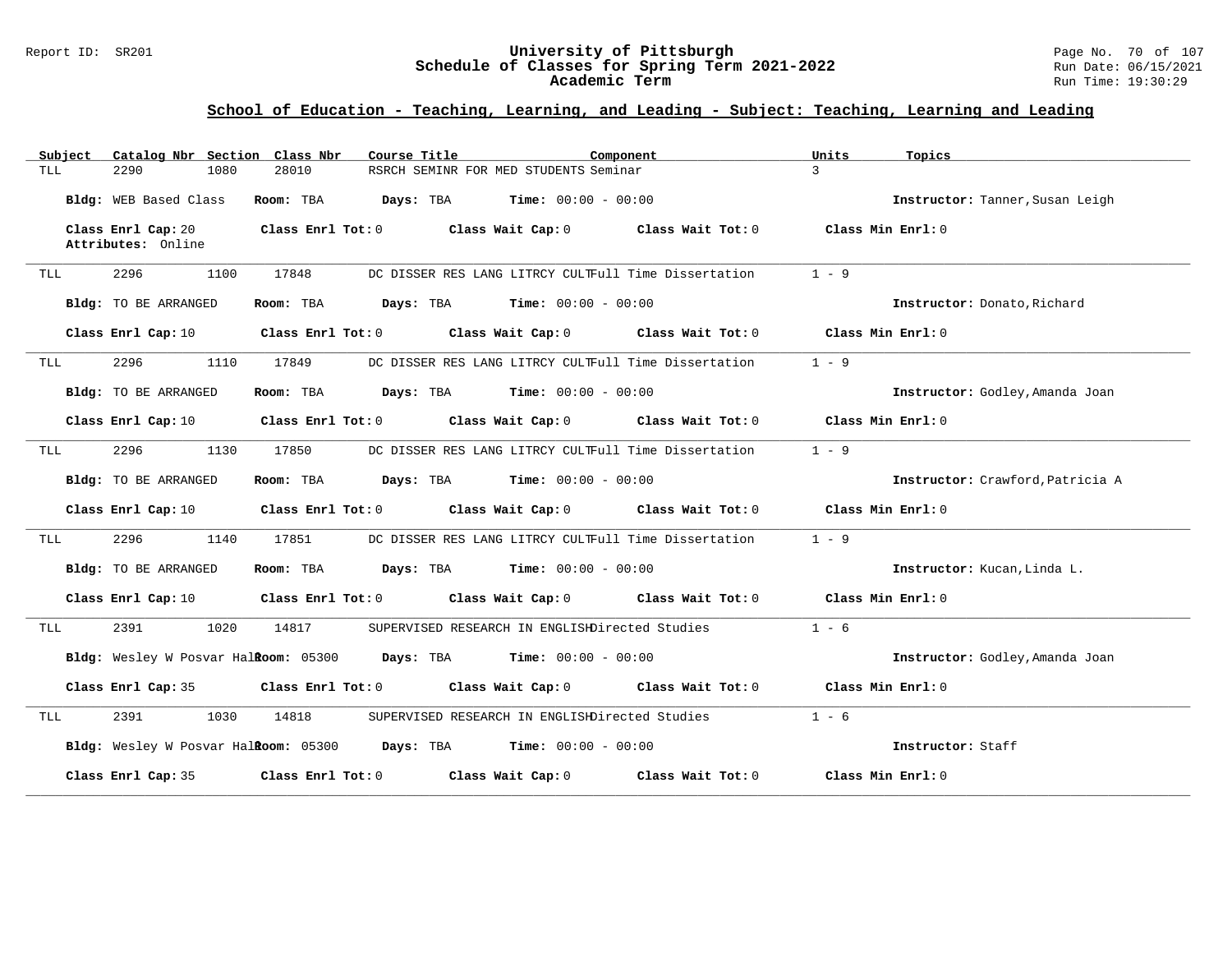#### Report ID: SR201 **University of Pittsburgh** Page No. 71 of 107 **Schedule of Classes for Spring Term 2021-2022** Run Date: 06/15/2021 **Academic Term** Run Time: 19:30:29

| Subject<br>Catalog Nbr Section Class Nbr | Course Title                                                | Component                               | Units<br>Topics                      |
|------------------------------------------|-------------------------------------------------------------|-----------------------------------------|--------------------------------------|
| <b>TLL</b><br>2398<br>1020               | 14819<br>DIRECTED STUDY IN ENGLISH                          | Directed Studies                        | $1 - 9$                              |
| Bldg: Wesley W Posvar Halkoom: 05300     | Days: TBA                                                   | <b>Time:</b> $00:00 - 00:00$            | Instructor: Godley, Amanda Joan      |
|                                          | Class Enrl Cap: $10$ Class Enrl Tot: 0<br>Class Wait Cap: 0 | Class Wait Tot: $0$ Class Min Enrl: $0$ |                                      |
| 2398<br>1030<br>TLL                      | 14820<br>DIRECTED STUDY IN ENGLISH                          | Directed Studies                        | $1 - 9$                              |
| Bldg: Wesley W Posvar Halkoom: 05300     | <b>Days:</b> TBA <b>Time:</b> $00:00 - 00:00$               |                                         | Instructor: Staff                    |
| Class Enrl Cap: 10                       | $Class$ $Enr1$ $Tot: 0$<br>Class Wait Cap: 0                | Class Wait Tot: 0                       | Class Min Enrl: 0                    |
| 2403<br>1050<br>TLL                      | 21572<br>TEACHR SUPRVSN & EFFECTVNESS Lecture               |                                         | $\overline{2}$                       |
| Bldg: WEB Based Class                    | Room: TBA<br>Days: TBA<br>$Time: 00:00 - 00:00$             |                                         | Instructor: Longo, Ralph G           |
| Class Enrl Cap: 35<br>Attributes: Online | Class Enrl Tot: 0<br>Class Wait Cap: 0                      | Class Wait Tot: 0                       | Class Min Enrl: 0                    |
| 2406<br>1010<br>TLL                      | 20724<br>PBLC LDRS: ASSMNT & ACOUNTBLTYLecture              |                                         | $\overline{2}$                       |
| Bldg: WEB Based Class                    | Room: TBA<br>Days: TBA                                      | <b>Time:</b> $00:00 - 00:00$            | Instructor: Matsumura, Lindsay Clare |
| Class Enrl Cap: 35<br>Attributes: Online | Class Enrl Tot: 0 Class Wait Cap: 0                         | Class Wait Tot: 0                       | Class Min $Err1:0$                   |
| 2407<br>1050<br>TLL                      | 22832<br>POLIT ED SCHL CMMNTY PARTNRSHPLecture              |                                         | $\mathbf{1}$                         |
| Bldg: WEB Based Class                    | Room: TBA<br>Days: TBA<br>$Time: 09:00 - 13:00$             |                                         | Instructor: Van Shura, Mary Esther   |
| Class Enrl Cap: 35<br>Attributes: Hybrid | Class Enrl Tot: 0 Class Wait Cap: 0 Class Wait Tot: 0       |                                         | Class Min Enrl: 0                    |
| 2408<br>1010<br>TLL                      | 20725<br>POSITIVE BEHAVIOR SUPPORT                          | Lecture                                 | $\mathbf{1}$                         |
| Bldg: WEB Based Class                    | Room: TBA<br><b>Days:</b> TBA <b>Time:</b> $00:00 - 00:00$  |                                         | Instructor: Kerr, Mary               |
| Class Enrl Cap: 25<br>Attributes: Online | Class Enrl Tot: 0 Class Wait Cap: 0 Class Wait Tot: 0       |                                         | Class Min Enrl: 0                    |
| 2411<br>1050<br>TLL                      | 20888<br>PUBLIC LEADERSHIP: SCHOOL LAWLecture               |                                         | $\mathbf{1}$                         |
| Bldg: WEB Based Class                    | Days: TBA<br>Room: TBA                                      | <b>Time:</b> $00:00 - 00:00$            | Instructor: Weiss, Ira               |
|                                          |                                                             |                                         | Kerr, Mary                           |
| Class Enrl Cap: 35<br>Attributes: Hybrid | Class Enrl Tot: 0<br>Class Wait Cap: 0                      | Class Wait Tot: 0                       | Class Min Enrl: 0                    |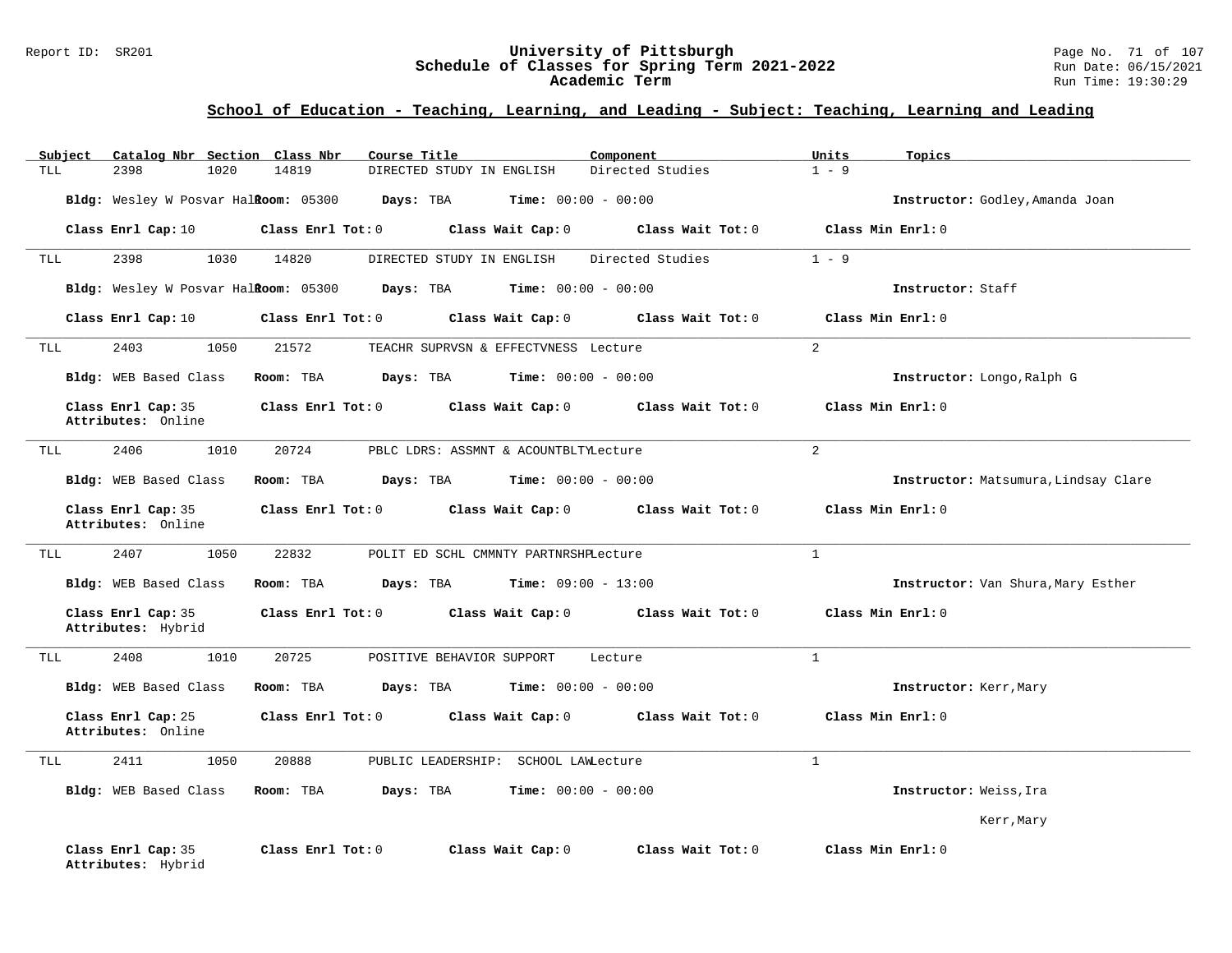| TLL | 2432                                                        | 1090<br>14853     | TEACH & LEARN IN SEC SCI 3                                 | Lecture                      | 3                                      |                                        |
|-----|-------------------------------------------------------------|-------------------|------------------------------------------------------------|------------------------------|----------------------------------------|----------------------------------------|
|     | Bldg: TBA                                                   | Room: TBA         | Days: W                                                    | <b>Time:</b> $16:30 - 19:05$ |                                        | Instructor: Kokka, Karen Naomi         |
|     | Class Enrl Cap: 20                                          | Class Enrl Tot: 0 | Class Wait Cap: 0                                          |                              | Class Min Enrl: 0<br>Class Wait Tot: 0 |                                        |
|     |                                                             |                   | Attributes: Class Materials on Reserve at Hillman Library  |                              |                                        |                                        |
|     | Room Characteristics: PeopleSoft - Scheduled (PS)(1)        |                   |                                                            |                              |                                        |                                        |
| TLL | 2473                                                        | 1130<br>21869     | MATH FOR ELEMENTARY TEACHERS Lecture                       |                              | $\overline{3}$                         |                                        |
|     | Bldg: Wesley W Posvar Halkoom: 04318                        |                   | <b>Days:</b> TuTh                                          | $Time: 10:00 - 11:20$        |                                        | Instructor: Cohen, Martin P            |
|     | Class Enrl Cap: $1$                                         | Class Enrl Tot: 0 | Class Wait Cap: 0                                          | Class Wait Tot: 0            | Class Min Enrl: 0                      |                                        |
|     |                                                             |                   | Combined Section ID: 0070(IL/1473/2473) - TLL 1473(#21868) |                              |                                        |                                        |
|     |                                                             |                   |                                                            |                              |                                        |                                        |
| TLL | 2478                                                        | 21565<br>1200     | TCH & LRNG IN SEC MATH 3                                   | Lecture                      | 3                                      |                                        |
|     | Bldg: TBA                                                   | Room: TBA         | Days: W                                                    | $Time: 16:30 - 19:10$        |                                        | Instructor: Kokka, Karen Naomi         |
|     | Class Enrl Cap: 10                                          | Class Enrl Tot: 0 | Class Wait Cap: 0                                          | Class Wait Tot: 0            | Class Min Enrl: 0                      |                                        |
|     | <b>Room Characteristics:</b> PeopleSoft - Scheduled (PS)(1) |                   |                                                            |                              |                                        |                                        |
| TLL | 2491                                                        | 12439<br>1010     | SUPERVISED RESEARCH - MATH                                 | Directed Studies             | $1 - 3$                                |                                        |
|     | Bldg: Wesley W Posvar Halkoom: 05300                        |                   | Days: TBA                                                  | Time: $00:00 - 00:00$        |                                        | Instructor: Ansell, Ellen Sue          |
|     |                                                             |                   |                                                            |                              |                                        |                                        |
|     |                                                             |                   |                                                            |                              |                                        |                                        |
|     | Class Enrl Cap: 10                                          | Class Enrl Tot: 0 | Class Wait Cap: 0                                          |                              | Class Wait Tot: 0<br>Class Min Enrl: 0 |                                        |
| TLL | 2491                                                        | 1030<br>14827     | SUPERVISED RESEARCH - MATH                                 | Directed Studies             | $1 - 3$                                |                                        |
|     | Bldg: Wesley W Posvar Halkoom: 05300                        |                   | Days: TBA                                                  | <b>Time:</b> $00:00 - 00:00$ |                                        | Instructor: Kokka, Karen Naomi         |
|     | Class Enrl Cap: 10                                          | Class Enrl Tot: 0 | Class Wait Cap: 0                                          | Class Wait Tot: 0            | Class Min Enrl: 0                      |                                        |
| TLL | 2495                                                        | 1010<br>26664     | INTERNSHIP - MATH                                          | Internship                   | $1 - 9$                                |                                        |
|     | <b>Bldg:</b> TO BE ARRANGED                                 | Room: TBA         | Days: TBA                                                  | <b>Time:</b> $00:00 - 00:00$ |                                        | Instructor: Kokka, Karen Naomi         |
|     | Class Enrl Cap: 10                                          | Class Enrl Tot: 0 | Class Wait Cap: 0                                          | Class Wait Tot: 0            | Class Min Enrl: 0                      |                                        |
| TLL | 2496                                                        | 1030<br>12489     | INTERNSHIP - SCIENCE                                       | Clinical                     | $1 - 9$                                |                                        |
|     | <b>Bldg:</b> TO BE ARRANGED                                 | Room: TBA         | Days: TBA                                                  | <b>Time:</b> $00:00 - 00:00$ |                                        | <b>Instructor:</b> Quigley, Cassie Fay |
|     | Class Enrl Cap: 20                                          | Class Enrl Tot: 0 | Class Wait Cap: 0                                          |                              | Class Wait Tot: 0<br>Class Min Enrl: 0 |                                        |
| TLL | 2498                                                        | 1010<br>12423     | DIRECTED STUDY - MATH                                      | Directed Studies             | $1 - 9$                                |                                        |
|     |                                                             |                   |                                                            |                              |                                        |                                        |
|     | Bldg: Wesley W Posvar Halkoom: 05300                        |                   | Days: TBA                                                  | <b>Time:</b> $00:00 - 00:00$ |                                        | Instructor: Ansell, Ellen Sue          |
|     | Class Enrl Cap: 10                                          | Class Enrl Tot: 0 | Class Wait Cap: 0                                          |                              | Class Wait Tot: 0<br>Class Min Enrl: 0 |                                        |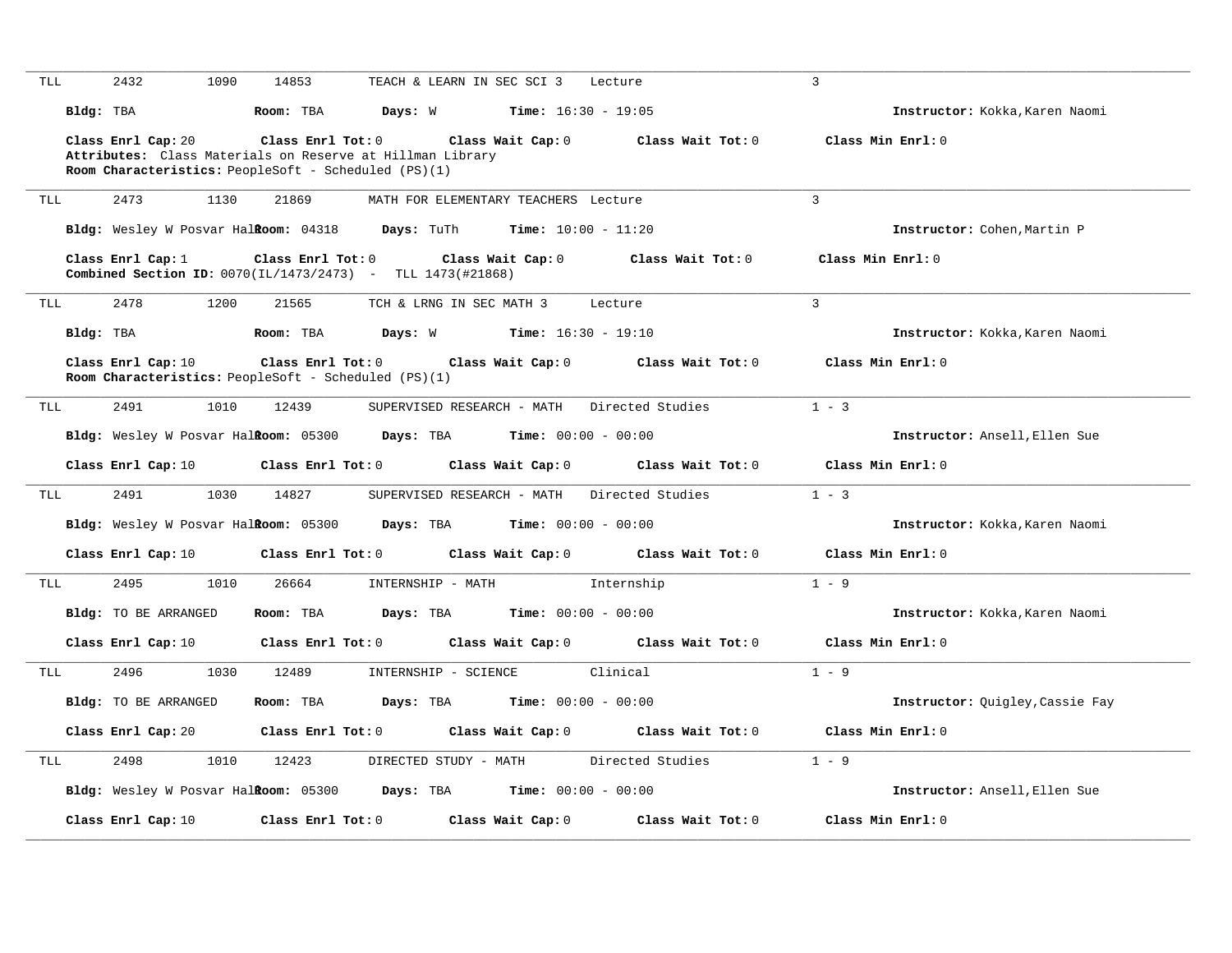#### Report ID: SR201 **University of Pittsburgh** Page No. 73 of 107 **Schedule of Classes for Spring Term 2021-2022** Run Date: 06/15/2021 **Academic Term** Run Time: 19:30:29

| Subject Catalog Nbr Section Class Nbr | Course Title                                                                                                                                                    | Component<br>Units          | Topics                         |
|---------------------------------------|-----------------------------------------------------------------------------------------------------------------------------------------------------------------|-----------------------------|--------------------------------|
| <b>TLL</b><br>2498<br>1020            | 14828<br>DIRECTED STUDY - MATH                                                                                                                                  | Directed Studies<br>$1 - 9$ |                                |
| Bldg: Wesley W Posvar Halkoom: 05300  | Days: TBA<br><b>Time:</b> $00:00 - 00:00$                                                                                                                       |                             | Instructor: Kokka, Karen Naomi |
| Class Enrl Cap: 10                    | Class Enrl Tot: 0<br>Class Wait Cap: 0                                                                                                                          | Class Wait Tot: 0           | Class Min Enrl: 0              |
| 2500<br>1020<br>TLL                   | 21867<br>FOUNDATIONS OF SPECIAL EDUC Lecture                                                                                                                    | $\mathbf{3}$                |                                |
| Bldg: TBA                             | Room: TBA<br>Days: TBA<br>Time: TBA                                                                                                                             |                             | Instructor: Staff              |
| Class Enrl Cap: 5                     | Class Enrl Tot: 0<br>Class Wait Cap: 0<br>Room Characteristics: PeopleSoft - Scheduled (PS)(1)<br>Combined Section ID: $0110(IL/1580/2500)$ - TLL 1580(#16939)  | Class Wait Tot: 0           | Class Min Enrl: 0              |
| 2500<br>1070<br>TLL                   | 12427<br>FOUNDATIONS OF SPECIAL EDUC Lecture                                                                                                                    | $\overline{3}$              |                                |
| Bldg: TBA                             | Time: TBA<br>Room: TBA<br>Days: TBA                                                                                                                             |                             | Instructor: Staff              |
| Class Enrl Cap: 5                     | Class Enrl Tot: 0 Class Wait Cap: 0<br>Room Characteristics: PeopleSoft - Scheduled (PS)(1)<br>Combined Section ID: 0078(IL/1580/2500) - TLL 1580(#12426)       | Class Wait Tot: 0           | Class Min Enrl: 0              |
| 2500<br>1090<br>TLL                   | 22702<br>FOUNDATIONS OF SPECIAL EDUC Lecture                                                                                                                    | $\overline{3}$              |                                |
| Bldg: TBA                             | Room: TBA<br>Days: TBA<br>Time: TBA                                                                                                                             |                             | Instructor: Staff              |
| Class Enrl Cap: 5                     | Class Enrl Tot: 0<br>Class Wait Cap: 0<br>Room Characteristics: PeopleSoft - Scheduled (PS)(1)<br>Combined Section ID: 0806(IL/1580/IL/2500) - TLL 1580(#16409) | Class Wait Tot: 0           | Class Min Enrl: 0              |
| 2503<br>1010<br>TLL                   | 21566<br>STDNT TCH DUAL CERT SEC SCHS Lecture                                                                                                                   | 3                           |                                |
| Bldg: TBA                             | $Time: 19:15 - 20:10$<br>Room: TBA<br>Days: W                                                                                                                   |                             | Instructor: Rogers, Erin T     |
| Class Enrl Cap: 20                    | Class Enrl Tot: 0<br>Class Wait Cap: 0<br>Room Characteristics: PeopleSoft - Scheduled (PS)(1)                                                                  | Class Wait Tot: 0           | Class Min $Enrl: 0$            |
| 2506<br>1030<br>TLL                   | 14854<br>SOCIAL AND COMM INTRVN: AUTISMLecture                                                                                                                  | $\overline{3}$              |                                |
| Bldg: TBA                             | Room: TBA<br>Days: Th<br><b>Time:</b> $16:30 - 19:10$                                                                                                           |                             | Instructor: Kokina, Anastasia  |
| Class Enrl Cap: 20                    | Class Enrl Tot: 0<br>Class Wait Cap: 0<br>Room Characteristics: PeopleSoft - Scheduled (PS)(1)                                                                  | Class Wait Tot: 0           | Class Min Enrl: 0              |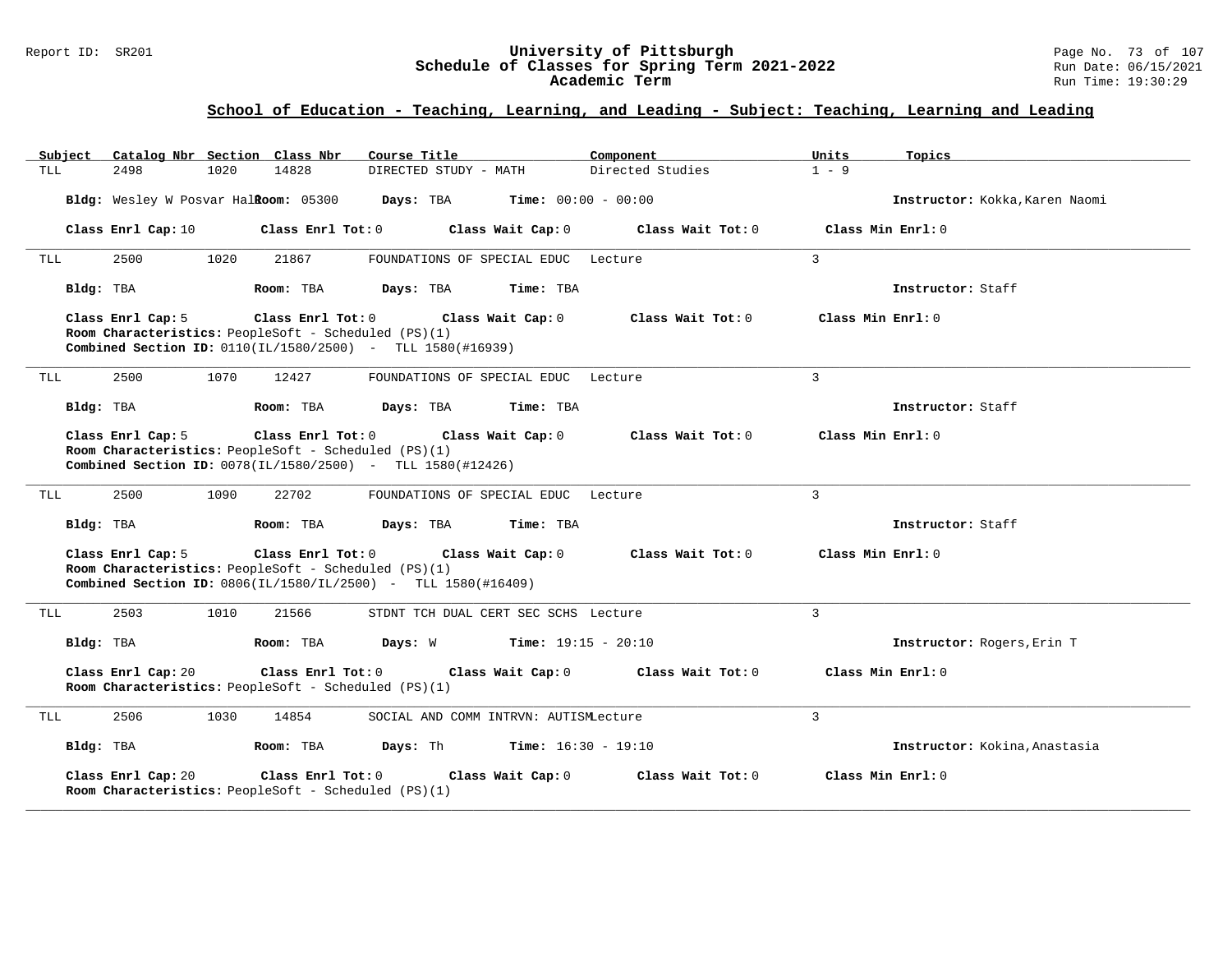#### Report ID: SR201 **University of Pittsburgh** Page No. 74 of 107 **Schedule of Classes for Spring Term 2021-2022** Run Date: 06/15/2021 **Academic Term** Run Time: 19:30:29

| Subject                                  | Catalog Nbr Section Class Nbr                                                   | Course Title                                 | Component                                                   | Units<br>Topics                  |
|------------------------------------------|---------------------------------------------------------------------------------|----------------------------------------------|-------------------------------------------------------------|----------------------------------|
| 2511<br>TLL                              | 1150<br>17852                                                                   | CURR DVLP-LOW INCDNC DISABS Lecture          |                                                             | $\mathcal{L}$                    |
| Bldg: TBA                                | Room: TBA                                                                       | Days: Th                                     | <b>Time:</b> $09:00 - 11:40$                                | Instructor: Robertson, Rachel E  |
| Class Enrl Cap: 30                       | Class Enrl Tot: $0$<br>Room Characteristics: PeopleSoft - Scheduled (PS)(1)     | Class Wait Cap: 0                            | Class Wait Tot: 0                                           | Class Min Enrl: 0                |
| 2512<br>TLL                              | 1010<br>21567                                                                   | ASSMNT INSTRUC - HIGH INCDNC Clinical        |                                                             | $\mathbf{R}$                     |
| Bldg: TBA                                | Room: TBA                                                                       | Days: M                                      | $Time: 16:30 - 19:10$                                       | Instructor: Conway, Sheila J     |
| Class Enrl Cap: 30                       | Room Characteristics: PeopleSoft - Scheduled (PS)(1)                            |                                              | Class Enrl Tot: $0$ Class Wait Cap: $0$ Class Wait Tot: $0$ | Class Min Enrl: 0                |
| 2512<br>TLL                              | 1040<br>25879                                                                   | ASSMNT INSTRUC - HIGH INCDNC Clinical        |                                                             | 3                                |
| Bldg: TBA                                | Room: TBA                                                                       | Days: M                                      | $Time: 16:30 - 19:10$                                       | Instructor: Vergari, Jody M      |
| Class Enrl Cap: 30                       | Room Characteristics: PeopleSoft - Scheduled (PS)(1)                            |                                              | Class Enrl Tot: $0$ Class Wait Cap: $0$ Class Wait Tot: $0$ | Class Min Enrl: 0                |
| 2513<br>TLL                              | 1010<br>28972                                                                   | INSTRNL METH-HI INCDNC DISABS Seminar        |                                                             | 3                                |
| Bldg: TBA                                | Room: TBA                                                                       | <b>Days:</b> Tu <b>Time:</b> $16:30 - 19:10$ |                                                             | Instructor: Brown, Adam Robert   |
| Class Enrl Cap: 28                       | Class Enrl Tot: 0<br>Room Characteristics: PeopleSoft - Scheduled (PS)(1)       |                                              | Class Wait Cap: $0$ Class Wait Tot: $0$                     | Class Min Enrl: 0                |
| 2520<br>TLL                              | 1100<br>20638                                                                   | LITRCY ASMNT INSTC CHILD/DISABLecture        |                                                             | 3                                |
| Bldg: TBA                                | Room: TBA                                                                       | <b>Days:</b> M <b>Time:</b> $16:30 - 19:10$  |                                                             | Instructor: Srsic, Amy           |
| Class Enrl Cap: 50<br>Attributes: Hybrid | Room Characteristics: PeopleSoft - Scheduled (PS)(1)                            |                                              | Class Enrl Tot: $0$ Class Wait Cap: $0$ Class Wait Tot: $0$ | Class Min Enrl: 0                |
| 2522<br>TLL                              | 1205<br>22685                                                                   | ED STDNT EMOTIONAL DISTURBANCELecture        |                                                             | 3                                |
| Bldg: TBA                                | Room: TBA                                                                       | <b>Days:</b> Tu <b>Time:</b> $16:30 - 19:10$ |                                                             | Instructor: Kostewicz, Douglas E |
| Class Enrl Cap: 30                       | $Class$ $Enrl$ $Tot: 0$<br>Room Characteristics: PeopleSoft - Scheduled (PS)(1) | Class Wait Cap: 0                            | Class Wait Tot: 0                                           | Class Min Enrl: 0                |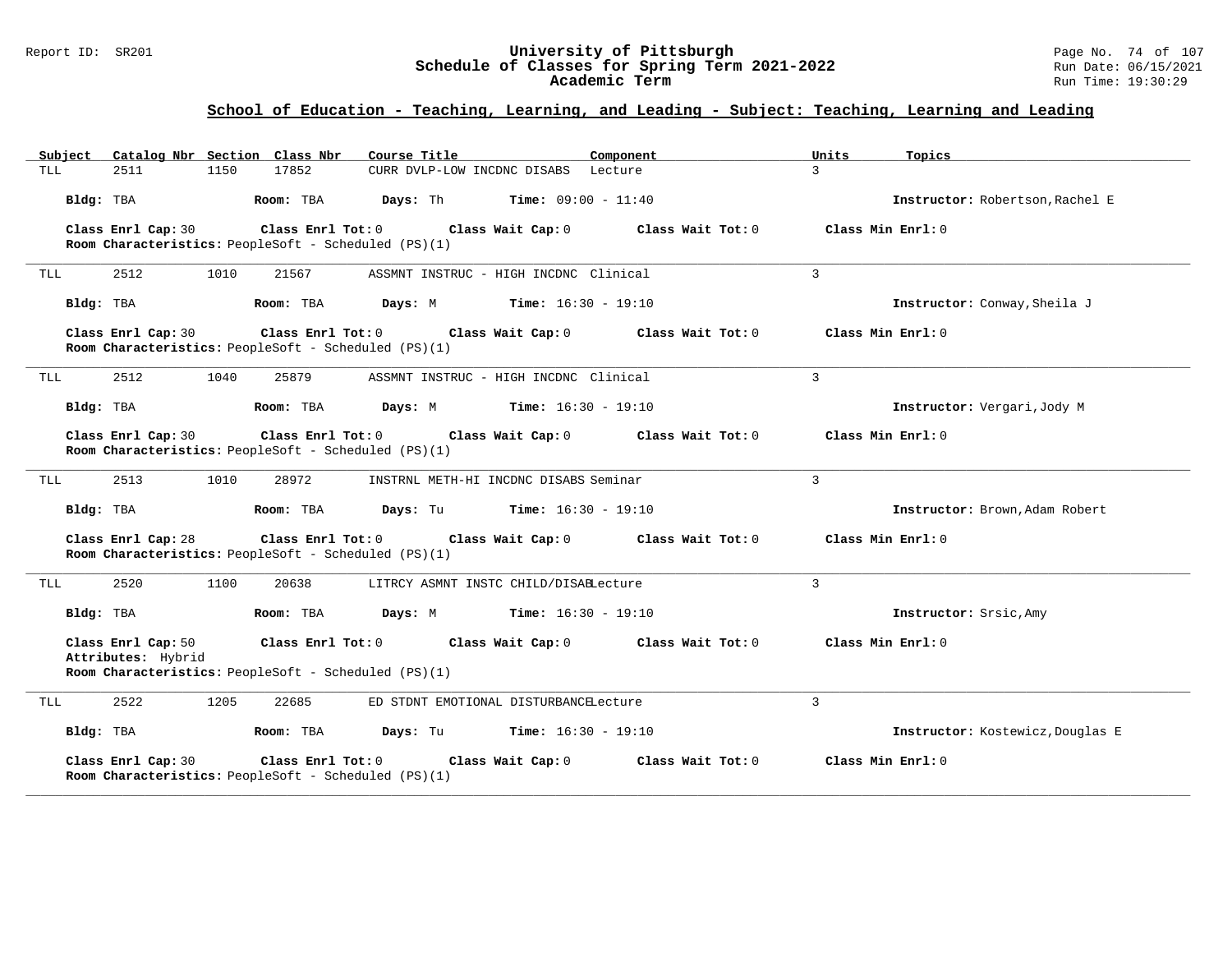#### Report ID: SR201 **University of Pittsburgh** Page No. 75 of 107 **Schedule of Classes for Spring Term 2021-2022** Run Date: 06/15/2021 **Academic Term** Run Time: 19:30:29

| Catalog Nbr Section Class Nbr<br>Subject | Course Title<br>Component                              | Topics<br>Units                            |
|------------------------------------------|--------------------------------------------------------|--------------------------------------------|
| TLL<br>2523<br>1350                      | LITRCY ASMNT INSTC CHILD/DISABLecture<br>17853         | $\mathbf{R}$                               |
| Bldg: WEB Based Class                    | Time: $00:00 - 00:00$<br>Room: TBA<br>Days: TBA        | Instructor: Bradfield, Shanna M            |
| Class Enrl Cap: 25<br>Attributes: Online | Class Enrl Tot: $0$<br>Class Wait Cap: 0               | Class Wait Tot: $0$<br>Class Min $Enrl: 0$ |
| 2524<br>1060<br>TLL                      | 12549<br>LEVEL 2 STUDENT TCH PRACM: VI Practicum       | 5                                          |
| Bldg: WEB Based Class                    | <b>Time:</b> $00:00 - 00:00$<br>Room: TBA<br>Days: TBA | Instructor: D'Andrea, Frances Mary         |
| Class Enrl Cap: 25<br>Attributes: Online | Class Enrl Tot: 0<br>Class Wait Cap: 0                 | Class Wait Tot: 0<br>Class Min Enrl: 0     |
| 2527<br>1010<br>TLL                      | 28342<br>LEVEL 1 OBSERVATIONAL PRAC: VIPracticum       | $1 - 2$                                    |
| Bldg: WEB Based Class                    | Room: TBA<br><b>Time:</b> $00:00 - 00:00$<br>Days: TBA | Instructor: D'Andrea, Frances Mary         |
| Class Enrl Cap: 18<br>Attributes: Online | Class Enrl Tot: 0<br>Class Wait Cap: 0                 | Class Wait Tot: 0<br>Class Min Enrl: 0     |
| 2527<br>1340<br>TLL                      | 16116<br>LEVEL 1 OBSERVATIONAL PRAC: VIPracticum       | $1 - 2$                                    |
| Bldg: WEB Based Class                    | <b>Time:</b> $00:00 - 00:00$<br>Room: TBA<br>Days: TBA | Instructor: D'Andrea, Frances Mary         |
| Class Enrl Cap: 25<br>Attributes: Online | Class Enrl Tot: 0<br>Class Wait Cap: 0                 | Class Min Enrl: 0<br>Class Wait $Tot: 0$   |
| 2529<br>1060<br>TLL                      | 15785<br><b>BRAILLE</b><br>Lecture                     | 3                                          |
| Bldg: WEB Based Class                    | <b>Time:</b> $00:00 - 00:00$<br>Room: TBA<br>Days: TBA | Instructor: D'Andrea, Frances Mary         |
| Class Enrl Cap: 25<br>Attributes: Online | Class Enrl Tot: 0<br>Class Wait Cap: 0                 | Class Min Enrl: 0<br>Class Wait Tot: 0     |
| 2540<br>1350<br>TLL                      | 17854<br>FDS OF ORIENTATION & MOBILITY Lecture         | 3                                          |
| Bldg: WEB Based Class                    | Time: $00:00 - 00:00$<br>Room: TBA<br>Days: TBA        | Instructor: McCarthy, Tessa Shannon        |
| Class Enrl Cap: 25<br>Attributes: Online | Class Enrl Tot: 0<br>Class Wait Cap: 0                 | Class Min Enrl: 0<br>Class Wait Tot: 0     |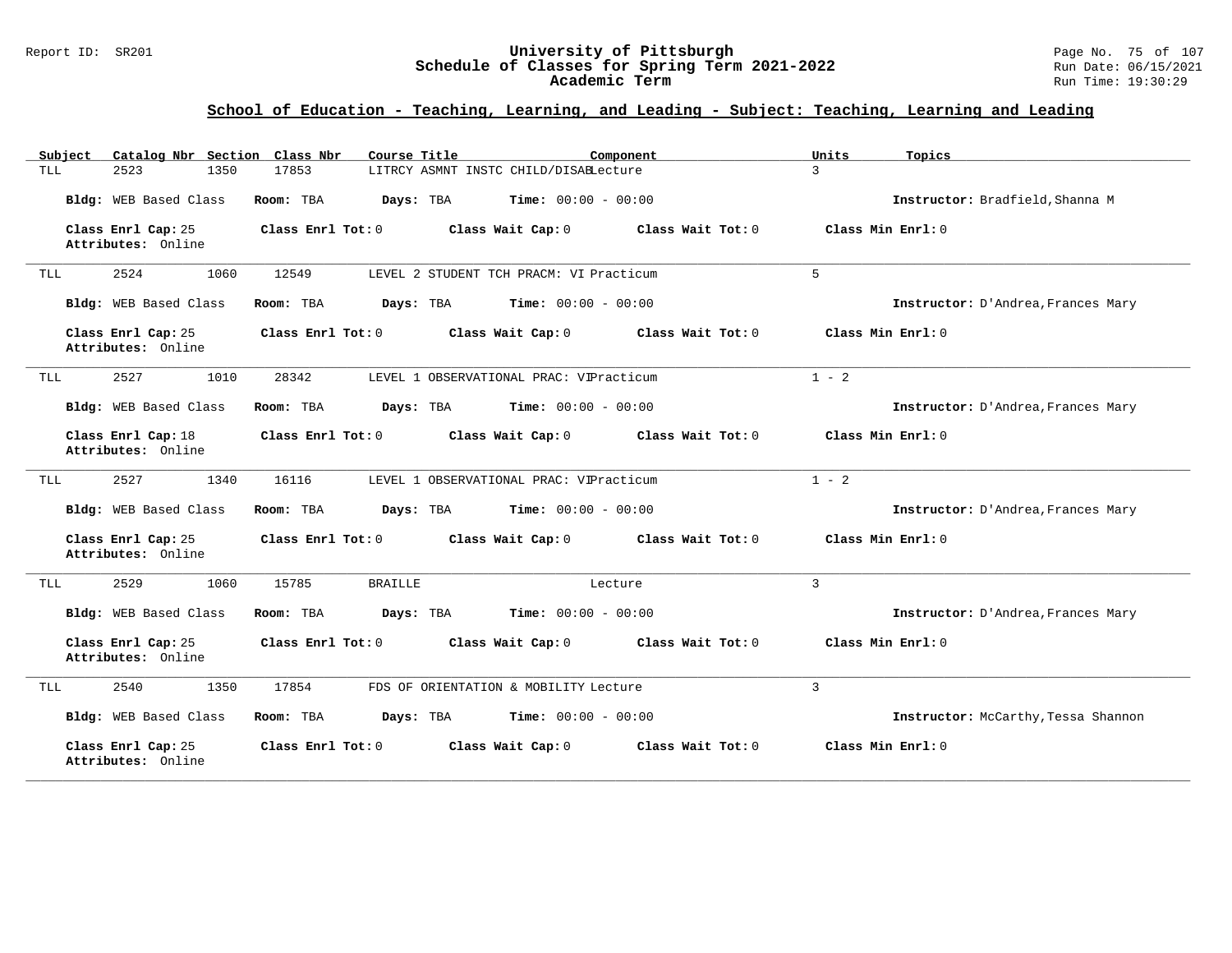#### Report ID: SR201 **University of Pittsburgh** Page No. 76 of 107 **Schedule of Classes for Spring Term 2021-2022** Run Date: 06/15/2021 **Academic Term** Run Time: 19:30:29

| Subject    | Catalog Nbr Section Class Nbr            |                                                                           | Course Title                                                                                       | Component                    | Units<br>Topics                    |  |
|------------|------------------------------------------|---------------------------------------------------------------------------|----------------------------------------------------------------------------------------------------|------------------------------|------------------------------------|--|
| <b>TLL</b> | 2545<br>1010                             | 17138                                                                     | EDUCATN OF CHILDREN WITH VI 2 Lecture                                                              |                              | $\mathcal{L}$                      |  |
|            | Bldg: WEB Based Class                    | Room: TBA                                                                 | Days: TBA<br>$Time: 00:00 - 00:00$                                                                 |                              | Instructor: D'Andrea, Frances Mary |  |
|            | Class Enrl Cap: 25<br>Attributes: Online | Class Enrl Tot: 0                                                         | Class Wait Cap: 0                                                                                  | Class Wait Tot: 0            | Class Min Enrl: 0                  |  |
| TLL.       | 2552<br>1010                             | 28973                                                                     | STDNT TCH-SPEC EDUC IN SEC SCHInternship                                                           |                              | $\mathbf{3}$                       |  |
|            | Bldg: TO BE ARRANGED                     | Room: TBA                                                                 | Days: TBA                                                                                          | <b>Time:</b> $00:00 - 00:00$ | Instructor: Staff                  |  |
|            | Class Enrl Cap: 15                       | Class Enrl Tot: 0                                                         | Class Wait Cap: 0                                                                                  | Class Wait Tot: 0            | Class Min Enrl: 0                  |  |
| TLL        | 2561<br>1020                             | 14855                                                                     | PROGRMMNG IN ERLY INTERVENTIONLecture                                                              |                              | $\overline{3}$                     |  |
|            |                                          |                                                                           | <b>Bldg:</b> Wesley W Posvar Hal <b>Room:</b> $04120$ <b>Days:</b> Tu <b>Time:</b> $16:30 - 19:10$ |                              | Instructor: Knoll, Diana M         |  |
|            | Class Enrl Cap: 30                       | $Class$ $Enr1$ $Tot: 0$                                                   | Class Wait Cap: 0                                                                                  | Class Wait Tot: 0            | Class Min Enrl: 0                  |  |
| TLL        | 2566<br>1200                             | 21646                                                                     | ABA 3: APPLCS IN DEVELM DISABSLecture                                                              |                              | $\overline{3}$                     |  |
| Bldg: TBA  |                                          | Room: TBA                                                                 | <b>Days:</b> W <b>Time:</b> $16:30 - 19:10$                                                        |                              | Instructor: Robertson, Rachel E    |  |
|            | Class Enrl Cap: 34                       | Class Enrl Tot: 0<br>Room Characteristics: PeopleSoft - Scheduled (PS)(1) | Class Wait Cap: 0                                                                                  | Class Wait Tot: 0            | Class Min Enrl: 0                  |  |
| TLL        | 2567<br>1120                             | 14856                                                                     | APPLIED BEHAVIOR ANALYSIS 4 Lecture                                                                |                              | $\overline{3}$                     |  |
|            | Bldg: Lawrence Hall                      |                                                                           | <b>Room:</b> 00211 <b>Days:</b> M <b>Time:</b> 17:00 - 19:40                                       |                              | Instructor: Hooe, Todd Ryan        |  |
|            | Class Enrl Cap: 30                       | Class Enrl Tot: 0                                                         | Class Wait Cap: 0                                                                                  | Class Wait Tot: 0            | Class Min Enrl: 0                  |  |
| TLL        | 2567<br>1130                             | 30318                                                                     | APPLIED BEHAVIOR ANALYSIS 4 Lecture                                                                |                              | $\overline{3}$                     |  |
|            | Bldg: TBA                                | Room: TBA                                                                 | Days: M Time: 17:00 - 19:40                                                                        |                              | Instructor: Ampuero, Miguel E      |  |
|            | Class Enrl Cap: 30                       | Class Enrl Tot: 0<br>Room Characteristics: PeopleSoft - Scheduled (PS)(1) | Class Wait Cap: 0                                                                                  | Class Wait Tot: 0            | Class Min Enrl: 0                  |  |
| TLL        | 2569<br>1100                             | 26384                                                                     | APPLIED BEHAVIORAL ANAL PRAC Internship                                                            |                              | $1 - 3$                            |  |
| Bldg: TBA  |                                          | Days: W<br>Room: TBA                                                      | $Time: 19:30 - 21:00$                                                                              |                              | Instructor: Knoll, Diana M         |  |
|            |                                          |                                                                           |                                                                                                    |                              | Smith, Jesse Marcel                |  |
|            | Class Enrl Cap: 30                       | Class Enrl Tot: 0<br>Room Characteristics: PeopleSoft - Scheduled (PS)(1) | Class Wait Cap: 0                                                                                  | Class Wait Tot: 0            | Class Min Enrl: 0                  |  |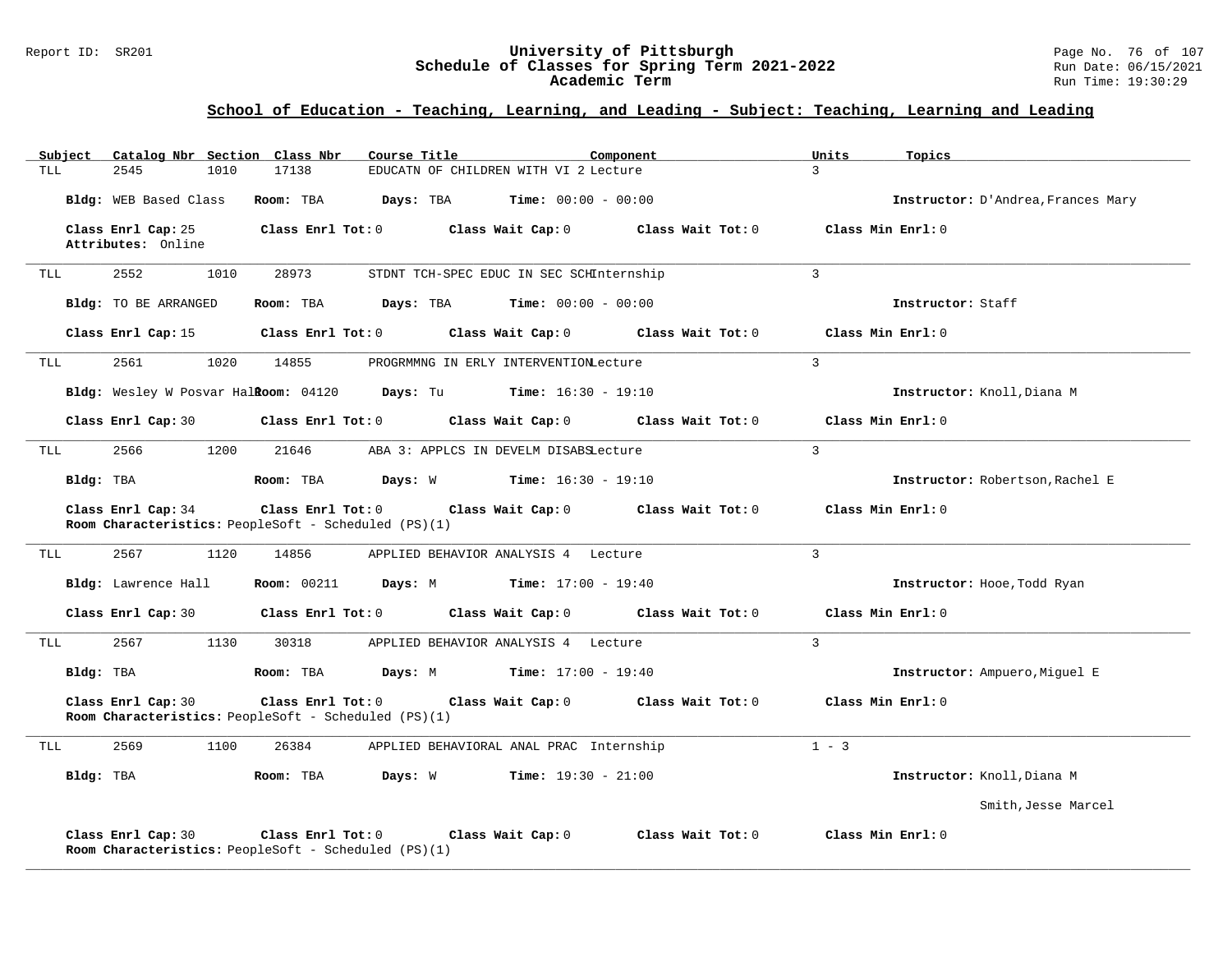|                          | 2569<br>1105                                                               |                   |           |                                         |                   |                                  |
|--------------------------|----------------------------------------------------------------------------|-------------------|-----------|-----------------------------------------|-------------------|----------------------------------|
|                          | Bldg: Wesley W Posvar Halkoom: 04318 Days: W                               |                   |           | <b>Time:</b> $19:30 - 21:00$            |                   | Instructor: Knoll, Diana M       |
|                          |                                                                            |                   |           |                                         |                   | Delaney, Ryan P                  |
|                          | Class Enrl Cap: 25                                                         | Class Enrl Tot: 0 |           | Class Wait Cap: 0                       | Class Wait Tot: 0 | Class Min Enrl: 0                |
| TLL                      | 2569<br>1110                                                               | 30317             |           | APPLIED BEHAVIORAL ANAL PRAC Internship |                   | $1 - 3$                          |
|                          | Bldg: Wesley W Posvar Halkoom: 04120 Days: W                               |                   |           | $Time: 19:30 - 21:00$                   |                   | Instructor: Knoll, Diana M       |
|                          |                                                                            |                   |           |                                         |                   | Ampuero, Miguel E                |
|                          | Class Enrl Cap: 25                                                         | Class Enrl Tot: 0 |           | Class Wait Cap: 0                       | Class Wait Tot: 0 | Class Min Enrl: 0                |
| TLL                      | 2569<br>1120                                                               | 30533             |           | APPLIED BEHAVIORAL ANAL PRAC Internship |                   | $1 - 3$                          |
| Bldg: TBA                |                                                                            | Room: TBA         | Days: W   | <b>Time:</b> $19:30 - 21:00$            |                   | Instructor: Knoll, Diana M       |
|                          |                                                                            |                   |           |                                         |                   | Miller, Thomas R                 |
|                          |                                                                            |                   |           |                                         |                   |                                  |
|                          | Class Enrl Cap: 35<br>Room Characteristics: PeopleSoft - Scheduled (PS)(1) | Class Enrl Tot: 0 |           | Class Wait Cap: 0                       | Class Wait Tot: 0 | Class Min Enrl: 0                |
|                          | 1020<br>2598                                                               | 14829             |           | DIRECTED STUDY IN SP ED                 | Directed Studies  | $1 - 6$                          |
|                          | Bldg: Wesley W Posvar Halkoom: 05300                                       |                   | Days: TBA | <b>Time:</b> $00:00 - 00:00$            |                   | Instructor: Staff                |
|                          | Class Enrl Cap: 10                                                         | Class Enrl Tot: 0 |           | Class Wait Cap: 0                       | Class Wait Tot: 0 | Class Min Enrl: 0                |
|                          | 2598<br>1040                                                               | 14830             |           | DIRECTED STUDY IN SP ED                 | Directed Studies  | $1 - 6$                          |
|                          | Bldg: Wesley W Posvar Halkoom: 05300                                       |                   | Days: TBA | <b>Time:</b> $00:00 - 00:00$            |                   | Instructor: Staff                |
|                          | Class Enrl Cap: 10                                                         | Class Enrl Tot: 0 |           | Class Wait Cap: 0                       | Class Wait Tot: 0 | Class Min Enrl: 0                |
|                          | 2598<br>1070                                                               | 15613             |           | DIRECTED STUDY IN SP ED                 | Directed Studies  | $1 - 6$                          |
|                          | Bldg: TO BE ARRANGED                                                       | Room: TBA         | Days: TBA | <b>Time:</b> $00:00 - 00:00$            |                   | Instructor: Kostewicz, Douglas E |
|                          | Class Enrl Cap: 10                                                         | Class Enrl Tot: 0 |           | Class Wait Cap: 0                       | Class Wait Tot: 0 | Class Min Enrl: 0                |
|                          | 2690<br>1010                                                               | 30311             |           | RESEARCH SEMINAR ONLINE                 | Seminar           | $\overline{3}$                   |
| TLL<br>TLL<br>TLL<br>TLL | Bldg: WEB Based Class                                                      | Room: TBA         | Days: TBA | <b>Time:</b> $00:00 - 00:00$            |                   | Instructor: Shekell, Calli A     |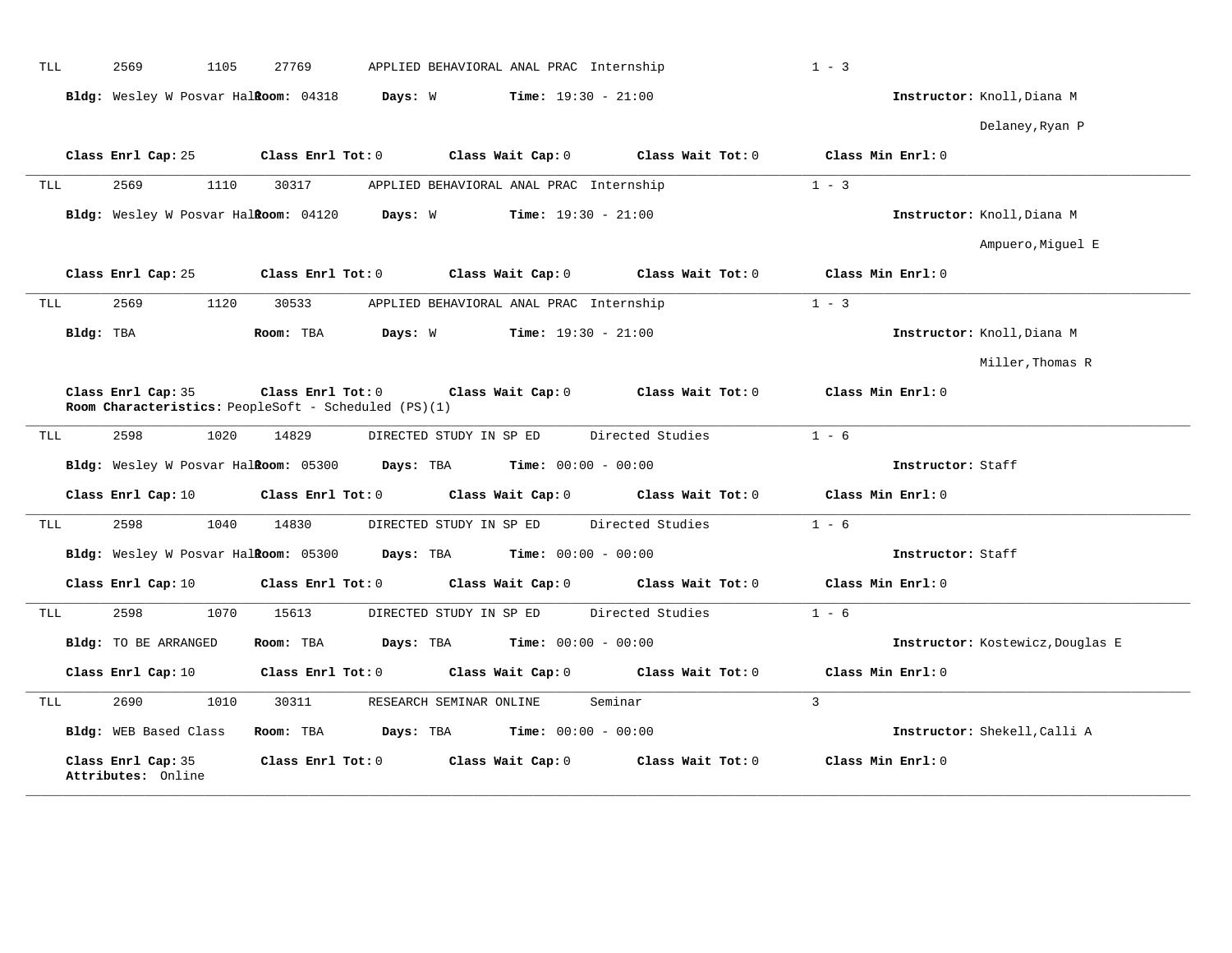#### Report ID: SR201 **University of Pittsburgh** Page No. 78 of 107 **Schedule of Classes for Spring Term 2021-2022** Run Date: 06/15/2021 **Academic Term** Run Time: 19:30:29

| Subject                                         | Catalog Nbr Section Class Nbr<br>Course Title                                                                                  | Component                                            | Units<br>Topics                     |
|-------------------------------------------------|--------------------------------------------------------------------------------------------------------------------------------|------------------------------------------------------|-------------------------------------|
| TLL<br>2691                                     | 1010<br>12459                                                                                                                  | SUPV RSRCH - EARLY CHILDHOOD Directed Studies        | $1 - 3$                             |
|                                                 | Bldg: Wesley W Posvar Halioom: 05300 Days: TBA                                                                                 | <b>Time:</b> $00:00 - 00:00$                         | Instructor: Staff                   |
|                                                 | Class Enrl Cap: 10 $\qquad$ Class Enrl Tot: 0 $\qquad$ Class Wait Cap: 0 $\qquad$ Class Wait Tot: 0                            |                                                      | Class Min Enrl: 0                   |
| 2691<br>TLL                                     | 1020<br>14811                                                                                                                  | SUPV RSRCH - EARLY CHILDHOOD Directed Studies        | $1 - 3$                             |
|                                                 | Bldg: Wesley W Posvar Halkoom: 05300 Days: TBA Time: 00:00 - 00:00                                                             |                                                      | Instructor: Crawford, Patricia A    |
|                                                 | Class Enrl Cap: 10 $\qquad$ Class Enrl Tot: 0 $\qquad$ Class Wait Cap: 0 $\qquad$ Class Wait Tot: 0 $\qquad$ Class Min Enrl: 0 |                                                      |                                     |
| 2698<br>TLL                                     | 1010 12451                                                                                                                     | DRCTD STUDY - EARLY CHILDHOOD Directed Studies 1 - 9 |                                     |
|                                                 | Bldg: Wesley W Posvar Hal <b>Room:</b> 05300 Days: TBA                                                                         | <b>Time:</b> $00:00 - 00:00$                         | Instructor: Staff                   |
|                                                 | Class Enrl Cap: 10 $\qquad$ Class Enrl Tot: 0 $\qquad$ Class Wait Cap: 0 $\qquad$ Class Wait Tot: 0                            |                                                      | Class Min Enrl: 0                   |
| 2698<br>TLL                                     | 1020<br>14812                                                                                                                  | DRCTD STUDY - EARLY CHILDHOOD Directed Studies       | $1 - 9$                             |
|                                                 | Bldg: Wesley W Posvar Halkoom: 05300 Days: TBA Time: 00:00 - 00:00                                                             |                                                      | Instructor: Gao, Yue                |
|                                                 | Class Enrl Cap: 10 $\qquad$ Class Enrl Tot: 0 $\qquad$ Class Wait Cap: 0 $\qquad$ Class Wait Tot: 0 $\qquad$ Class Min Enrl: 0 |                                                      |                                     |
| 2702<br>TLL                                     | 1050<br>17612                                                                                                                  | ADV PRAC IN FRGN LANG Dracticum                      | $\mathcal{L}$                       |
| Bldg: TBA                                       | Room: TBA $Days: Th$ Time: $13:00 - 15:40$                                                                                     |                                                      | Instructor: Hua, Yuanhao            |
| Class Enrl Cap: 15<br>Attributes: Asian Studies | Class Enrl Tot: $0$ Class Wait Cap: $0$ Class Wait Tot: $0$ Class Min Enrl: $0$                                                |                                                      |                                     |
|                                                 | Room Characteristics: PeopleSoft - Scheduled (PS)(1)                                                                           |                                                      |                                     |
| 2702<br>TLL                                     | 1060<br>24830<br>ADV PRAC IN FRGN LANG                                                                                         | Practicum                                            | $\overline{3}$                      |
| Bldg: TBA                                       | <b>Room:</b> TBA <b>Days:</b> M <b>Time:</b> $13:00 - 15:40$                                                                   |                                                      | Instructor: Hendry, Heather Jean    |
| Class Enrl Cap: 20                              | Class Enrl Tot: 0 Class Wait Cap: 0 Class Wait Tot: 0                                                                          |                                                      | Class Min Enrl: 0                   |
| Attributes: Asian Studies                       | Room Characteristics: PeopleSoft - Scheduled (PS)(1)                                                                           |                                                      |                                     |
| 2753<br>TLL                                     | 1050<br>24012                                                                                                                  | O&M FOR DIVERSE POPULATIONS Lecture                  | $\mathcal{L}$                       |
|                                                 | Bldg: WEB Based Class Room: TBA Days: TBA Time: 00:00 - 00:00                                                                  |                                                      | Instructor: McCarthy, Tessa Shannon |
| Class Enrl Cap: 25<br>Attributes: Online        | Class Enrl Tot: $0$ Class Wait Cap: $0$ Class Wait Tot: $0$                                                                    |                                                      | Class Min Enrl: 0                   |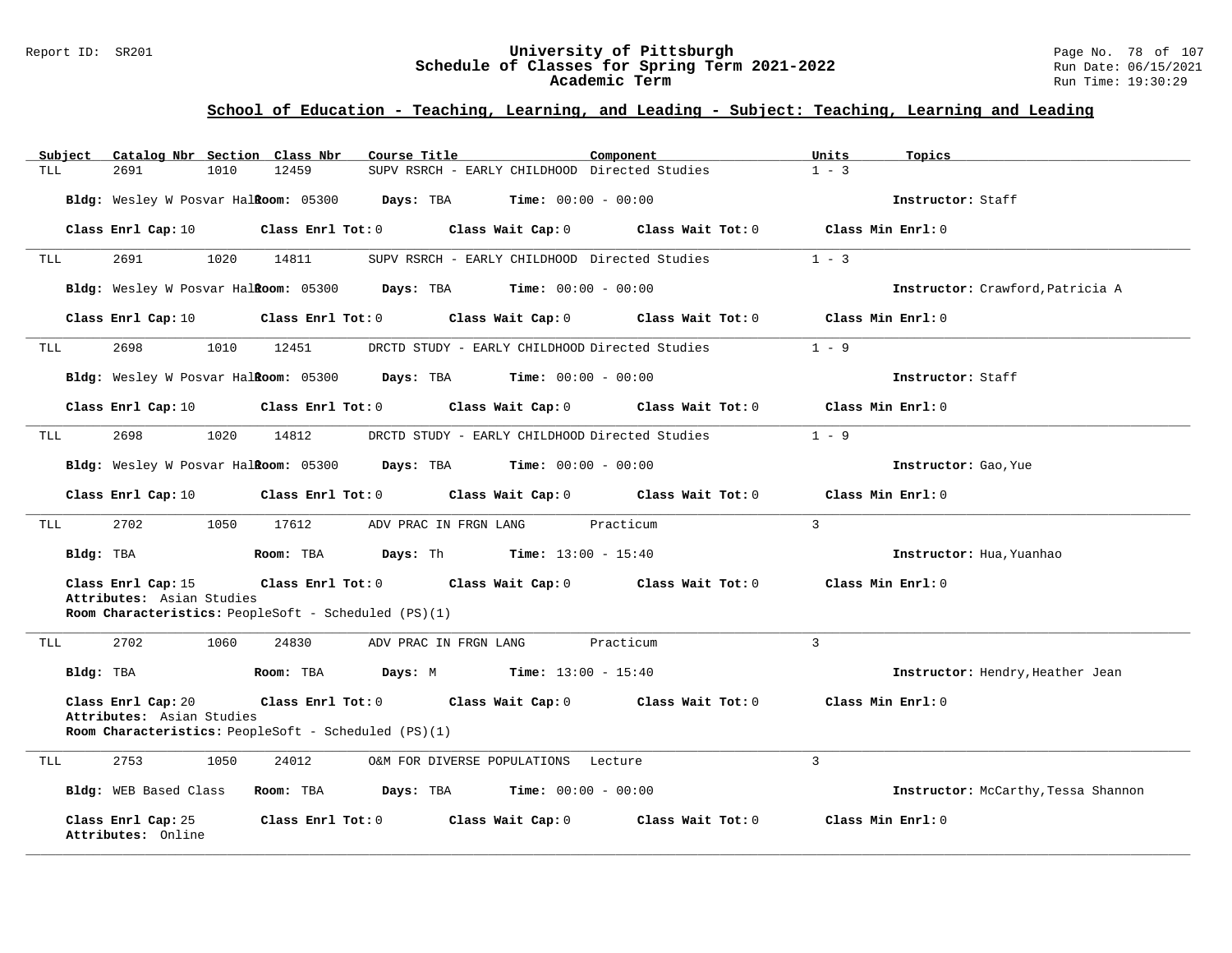#### Report ID: SR201 **University of Pittsburgh** Page No. 79 of 107 **Schedule of Classes for Spring Term 2021-2022** Run Date: 06/15/2021 **Academic Term** Run Time: 19:30:29

| Catalog Nbr Section Class Nbr<br>Subject                                                              | Course Title<br>Component                     | Units<br>Topics                     |
|-------------------------------------------------------------------------------------------------------|-----------------------------------------------|-------------------------------------|
| 2791<br>12458<br>TLL<br>1010                                                                          | SUPERVISED RES - FOREIGN LANG Practicum       | $1 - 3$                             |
| Bldg: Wesley W Posvar Halkoom: 05300                                                                  | <b>Days:</b> TBA <b>Time:</b> $00:00 - 00:00$ | Instructor: Hendry, Heather Jean    |
| Class Enrl Cap: 10<br>Class Enrl Tot: 0                                                               | Class Wait Cap: 0<br>$Class$ Wait Tot: $0$    | Class Min Enrl: 0                   |
| 2803<br>1080<br>17320<br>TLL                                                                          | STUDENT TCH SEM- PRIMARY PLUS Seminar         | $\mathbf{1}$                        |
| Bldg: TBA<br>Room: TBA                                                                                | Days: Tu<br>$Time: 16:30 - 17:10$             | Instructor: Staff                   |
| Class Enrl Cap: 25<br>$Class$ $Enr1$ $Tot: 0$<br>Room Characteristics: PeopleSoft - Scheduled (PS)(1) | Class Wait Cap: 0<br>Class Wait Tot: 0        | Class Min Enrl: 0                   |
| 2804<br>26390<br>1000<br>TLL                                                                          | STUDENT TCH - PRIMARY PLUS Internship         | $2 - 5$                             |
| Bldg: TO BE ARRANGED<br>Room: TBA                                                                     | $Time: 00:00 - 00:00$<br>Days: TBA            | Instructor: Jacobs, Katharine E B   |
| Class Enrl Cap: 25<br>$Class$ $Enr1$ $Tot: 0$                                                         | Class Wait Cap: 0<br>Class Wait Tot: 0        | Class Min Enrl: 0                   |
| 2820<br>1020<br>21570<br>TLL                                                                          | TCHNG/LEARNG IN SECNDRY ENG 3 Lecture         | $\overline{3}$                      |
| Bldg: TBA<br>Room: TBA                                                                                | <b>Days:</b> W <b>Time:</b> $16:30 - 19:10$   | Instructor: Rainey, Emily Catherine |
| Class Enrl Tot: 0<br>Class Enrl Cap: 25<br>Room Characteristics: PeopleSoft - Scheduled (PS)(1)       | Class Wait Cap: 0<br>Class Wait Tot: 0        | Class Min Enrl: 0                   |
| 2824<br>1210<br>21767<br>TLL                                                                          | STUDENT TEACHING SEMINAR<br>Practicum         | $1 - 3$                             |
| Bldg: TBA<br>Room: TBA                                                                                | <b>Days:</b> W <b>Time:</b> $19:15 - 20:15$   | Instructor: Hendry, Heather Jean    |
| Class Enrl Cap: 20<br>Class Enrl Tot: 0<br>Room Characteristics: PeopleSoft - Scheduled (PS)(1)       | Class Wait Cap: 0<br>Class Wait Tot: 0        | Class Min Enrl: 0                   |
| 2824<br>1215<br>TLL<br>30066                                                                          | STUDENT TEACHING SEMINAR<br>Practicum         | $1 - 3$                             |
| Bldg: TBA<br>Room: TBA                                                                                | <b>Days:</b> W <b>Time:</b> $19:15 - 20:15$   | Instructor: Abruzzo, Emma T         |
| Class Enrl Cap: 20<br>Class Enrl Tot: 0<br>Room Characteristics: PeopleSoft - Scheduled (PS)(1)       | Class Wait Cap: 0<br>Class Wait Tot: 0        | Class Min Enrl: 0                   |
| 2827<br>1230<br>21870<br>TLL                                                                          | TCH & LRNG IN SEC SCL STDS 3 Practicum        | $\mathbf{3}$                        |
| Bldg: TBA<br>Room: TBA                                                                                | Days: W Time: 16:30 - 19:05                   | Instructor: Tanner, Susan Leigh     |
| Class Enrl Cap: 20<br>Class Enrl Tot: 0<br>Room Characteristics: PeopleSoft - Scheduled (PS)(1)       | Class Wait Cap: 0<br>Class Wait Tot: 0        | Class Min Enrl: 0                   |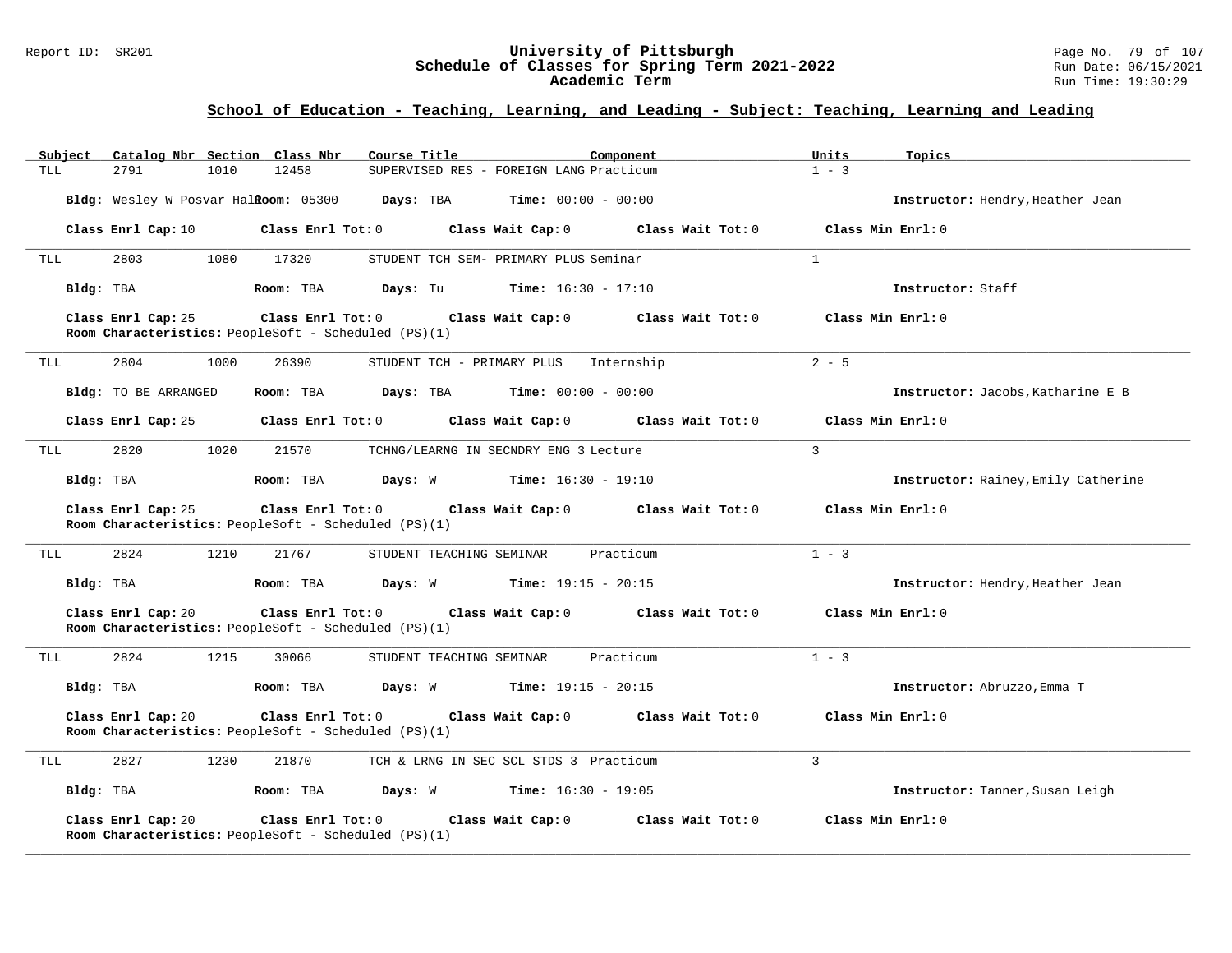#### Report ID: SR201 **University of Pittsburgh** Page No. 80 of 107 **Schedule of Classes for Spring Term 2021-2022** Run Date: 06/15/2021 **Academic Term** Run Time: 19:30:29

| $1 - 2$<br>2828<br>1010<br>29723<br>STDNT TCH SEM-SOCIAL STUDIES Internship<br>TLL<br><b>Time:</b> $19:15 - 20:15$<br>Bldg: TBA<br>Room: TBA<br>Days: W<br>Instructor: Hendry, Heather Jean<br>Class Enrl Cap: 20<br>Class Enrl Tot: 0<br>Class Min Enrl: 0<br>Class Wait Cap: 0<br>Class Wait Tot: 0<br>Room Characteristics: PeopleSoft - Scheduled (PS)(1)<br>$1 - 3$<br>2834<br>27991<br>1210<br>SPECIAL TOPCS - FRGN LANGUAGE Directed Studies<br>TLL |  |
|------------------------------------------------------------------------------------------------------------------------------------------------------------------------------------------------------------------------------------------------------------------------------------------------------------------------------------------------------------------------------------------------------------------------------------------------------------|--|
|                                                                                                                                                                                                                                                                                                                                                                                                                                                            |  |
|                                                                                                                                                                                                                                                                                                                                                                                                                                                            |  |
|                                                                                                                                                                                                                                                                                                                                                                                                                                                            |  |
|                                                                                                                                                                                                                                                                                                                                                                                                                                                            |  |
|                                                                                                                                                                                                                                                                                                                                                                                                                                                            |  |
| Bldg: TO BE ARRANGED<br>Room: TBA<br>Days: TBA<br><b>Time:</b> $00:00 - 00:00$<br>Instructor: Hendry, Heather Jean                                                                                                                                                                                                                                                                                                                                         |  |
| Class Enrl Tot: 0<br>Class Wait Cap: 0<br>Class Min Enrl: 0<br>Class Enrl Cap: 5<br>Class Wait Tot: 0                                                                                                                                                                                                                                                                                                                                                      |  |
| 2850<br>1030<br>12432<br>Practicum<br>$1 - 3$<br>PRACTICUM - PRESCHOOL<br>TLL                                                                                                                                                                                                                                                                                                                                                                              |  |
| Bldg: TBA<br>Room: TBA<br>Days: Tu<br><b>Time:</b> $19:30 - 21:20$<br>Instructor: Knoll, Diana M                                                                                                                                                                                                                                                                                                                                                           |  |
| Class Enrl Cap: 24<br>Class Enrl Tot: 0<br>Class Wait Cap: 0<br>Class Wait Tot: 0<br>Class Min Enrl: 0                                                                                                                                                                                                                                                                                                                                                     |  |
| Room Characteristics: PeopleSoft - Scheduled (PS)(1)                                                                                                                                                                                                                                                                                                                                                                                                       |  |
| Combined Section ID: 0318(IL/2850/2852) - TLL 2852(#12435)                                                                                                                                                                                                                                                                                                                                                                                                 |  |
| $1 - 3$<br>2852<br><b>TLL</b><br>1030<br>12435<br>PRACTICUM - INFANTS & TODDLERSPracticum                                                                                                                                                                                                                                                                                                                                                                  |  |
| Bldg: TBA<br><b>Time:</b> $19:30 - 21:20$<br>Instructor: Knoll, Diana M<br>Room: TBA<br>Days: Tu                                                                                                                                                                                                                                                                                                                                                           |  |
| Class Enrl Cap: 24<br>Class Enrl Tot: 0<br>Class Wait Cap: 0<br>Class Wait Tot: 0<br>Class Min Enrl: 0                                                                                                                                                                                                                                                                                                                                                     |  |
| Room Characteristics: PeopleSoft - Scheduled (PS)(1)<br>Combined Section ID: 0318(IL/2850/2852) - TLL 2850(#12432)                                                                                                                                                                                                                                                                                                                                         |  |
|                                                                                                                                                                                                                                                                                                                                                                                                                                                            |  |
| $2 - 6$<br>2853<br>12428<br>STDNT TCH W/HIGH INCDNC DISABSInternship<br>TLL<br>1010                                                                                                                                                                                                                                                                                                                                                                        |  |
| Bldg: TO BE ARRANGED<br>Room: TBA<br><b>Days:</b> TBA <b>Time:</b> $00:00 - 00:00$<br>Instructor: Srsic, Amy                                                                                                                                                                                                                                                                                                                                               |  |
| Class Enrl Cap: 35<br>Class Enrl Tot: 0<br>Class Wait Cap: 0<br>Class Wait Tot: 0<br>Class Min Enrl: 0                                                                                                                                                                                                                                                                                                                                                     |  |
| 6<br>2857<br>1000<br>26391<br>LVL 3 INSHP PRAC-ORIETN MOBLTYInternship<br>TLL                                                                                                                                                                                                                                                                                                                                                                              |  |
| <b>Time:</b> $00:00 - 00:00$<br>Bldg: TO BE ARRANGED<br>Room: TBA<br>Days: TBA<br>Instructor: D'Andrea, Frances Mary                                                                                                                                                                                                                                                                                                                                       |  |
| Class Enrl Cap: 25<br>Class Enrl Tot: 0<br>Class Wait Cap: 0<br>Class Wait Tot: 0<br>Class Min Enrl: 0                                                                                                                                                                                                                                                                                                                                                     |  |
| 2<br>2858<br>1010<br>26605<br>STDNT TCHNH SEMINAR - SETP<br>Seminar<br>TLL                                                                                                                                                                                                                                                                                                                                                                                 |  |
| Bldg: Wesley W Posvar Halkoom: 04120 Days: W Time: 16:30 - 18:45<br>Instructor: Srsic, Amy                                                                                                                                                                                                                                                                                                                                                                 |  |
| Class Enrl Cap: 30<br>Class Enrl Tot: 0<br>Class Wait Cap: 0<br>Class Wait Tot: 0<br>Class Min Enrl: 0                                                                                                                                                                                                                                                                                                                                                     |  |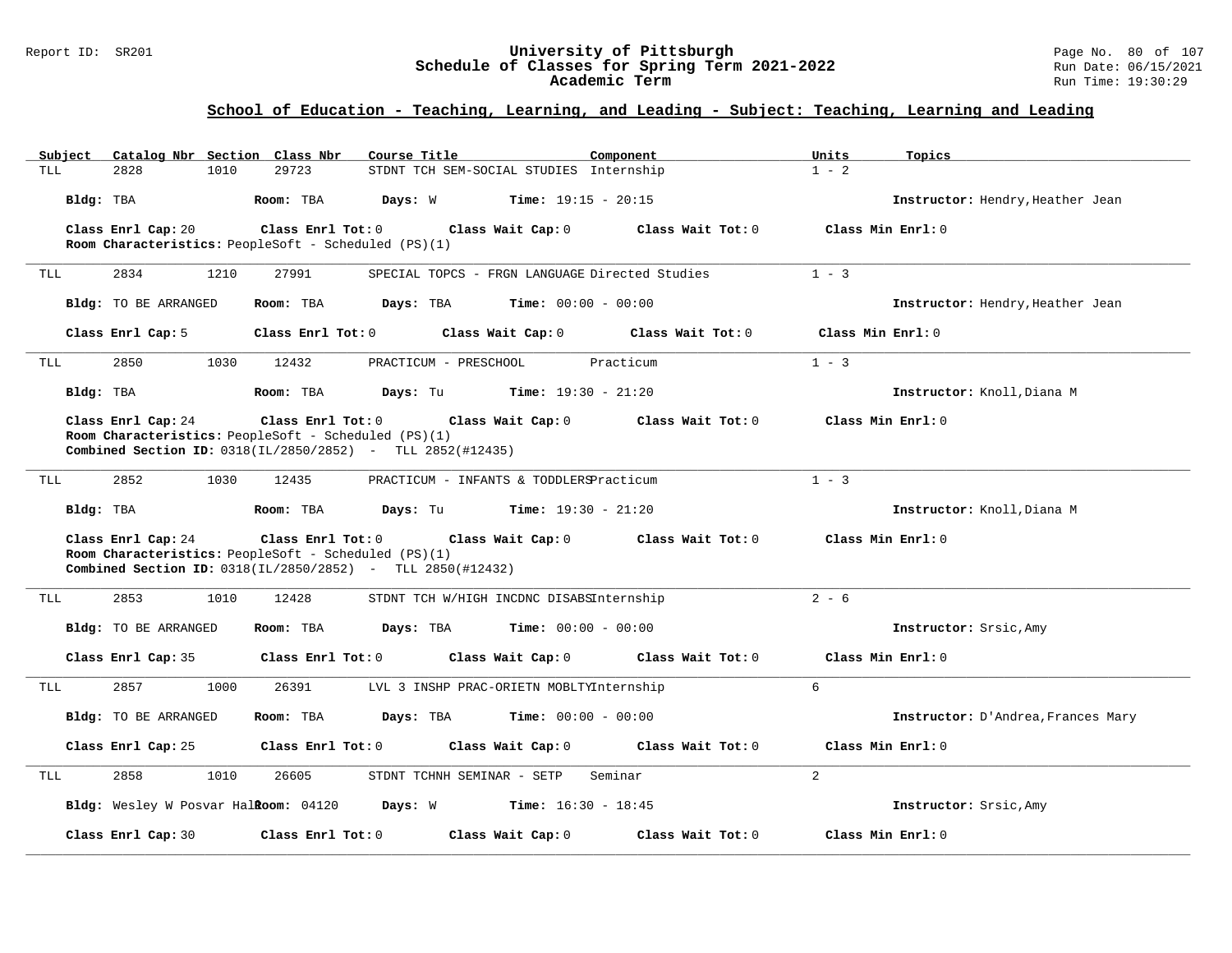#### Report ID: SR201 **University of Pittsburgh** Page No. 81 of 107 **Schedule of Classes for Spring Term 2021-2022** Run Date: 06/15/2021 **Academic Term** Run Time: 19:30:29

| Subject |                      | Catalog Nbr Section Class Nbr | Course Title                                                                                        | Component                                                                                                                      | Units<br>Topics                      |
|---------|----------------------|-------------------------------|-----------------------------------------------------------------------------------------------------|--------------------------------------------------------------------------------------------------------------------------------|--------------------------------------|
| TLL     | 2881                 | 1040<br>21569                 | INTERNSHIP-ENGLISH OR COM EDUCInternship                                                            |                                                                                                                                | $1 - 9$                              |
|         |                      |                               | Bldg: Wesley W Posvar Halkoom: 05300 Days: TBA Time: 00:00 - 00:00                                  |                                                                                                                                | Instructor: Jacobs, Katharine E B    |
|         |                      |                               |                                                                                                     | Class Enrl Cap: 30 Class Enrl Tot: 0 Class Wait Cap: 0 Class Wait Tot: 0 Class Min Enrl: 0                                     |                                      |
| TLL     | 2882                 | 1050<br>22012                 | INTERNSHIP - FOREIGN LANGUAGE Internship                                                            |                                                                                                                                | $1 - 7$                              |
|         |                      |                               | Bldg: Wesley W Posvar Halkoom: 05300 Days: TBA Time: 00:00 - 00:00                                  |                                                                                                                                | Instructor: Hendry, Heather Jean     |
|         |                      |                               |                                                                                                     | Class Enrl Cap: 30 Class Enrl Tot: 0 Class Wait Cap: 0 Class Wait Tot: 0 Class Min Enrl: 0                                     |                                      |
| TLL     | 2883                 | 1020                          | 21568 INTERNSHIP - SOCIAL STUDIES Internship                                                        |                                                                                                                                | $1 - 9$                              |
|         | Bldg: TO BE ARRANGED |                               | Room: TBA Days: TBA Time: $00:00 - 00:00$                                                           |                                                                                                                                | Instructor: Jacobs, Katharine E B    |
|         |                      |                               |                                                                                                     | Class Enrl Cap: 30 Class Enrl Tot: 0 Class Wait Cap: 0 Class Wait Tot: 0 Class Min Enrl: 0                                     |                                      |
| TLL     | 2891                 | 1010<br>12457                 | SUPERVISED RES - SOCL STUDIES Practicum                                                             |                                                                                                                                | $1 - 6$                              |
|         |                      |                               | <b>Bldg:</b> Wesley W Posvar Hal <b>Room:</b> $05300$ <b>Days:</b> TBA <b>Time:</b> $00:00 - 00:00$ |                                                                                                                                | Instructor: Staff                    |
|         |                      |                               |                                                                                                     | Class Enrl Cap: 10 Class Enrl Tot: 0 Class Wait Cap: 0 Class Wait Tot: 0 Class Min Enrl: 0                                     |                                      |
| TLL     | 2892                 | 1010<br>28213                 | PRAC IN K-12 FRGN LANG Lecture                                                                      |                                                                                                                                | $\mathbf{1}$                         |
|         | Bldg: TO BE ARRANGED |                               | Room: TBA $Days: TBA$ Time: $00:00 - 00:00$                                                         |                                                                                                                                | Instructor: Hendry, Heather Jean     |
|         |                      |                               |                                                                                                     | Class Enrl Cap: 5 Class Enrl Tot: 0 Class Wait Cap: 0 Class Wait Tot: 0 Class Min Enrl: 0                                      |                                      |
| TLL     | 2898                 | 1010<br>12455                 |                                                                                                     | DIRCTED STUDY - SOCIAL STUDIESDirected Studies                                                                                 | $1 - 9$                              |
|         |                      |                               | Bldg: Wesley W Posvar Halkoom: 05300 Days: TBA Time: 00:00 - 00:00                                  |                                                                                                                                | Instructor: Staff                    |
|         |                      |                               |                                                                                                     | Class Enrl Cap: 10 $\qquad$ Class Enrl Tot: 0 $\qquad$ Class Wait Cap: 0 $\qquad$ Class Wait Tot: 0 $\qquad$ Class Min Enrl: 0 |                                      |
| TLL     | 3009 300             | 1010                          | 24630 LSAP WRITING SEMINAR Seminar                                                                  |                                                                                                                                | $\mathbf{1}$                         |
|         |                      |                               | Bldg: Wesley W Posvar Halkoom: 04318 Days: F Time: 09:30 - 11:55                                    |                                                                                                                                | Instructor: Matsumura, Lindsay Clare |
|         |                      |                               |                                                                                                     | Class Enrl Cap: 25 Class Enrl Tot: 0 Class Wait Cap: 0 Class Wait Tot: 0 Class Min Enrl: 0                                     |                                      |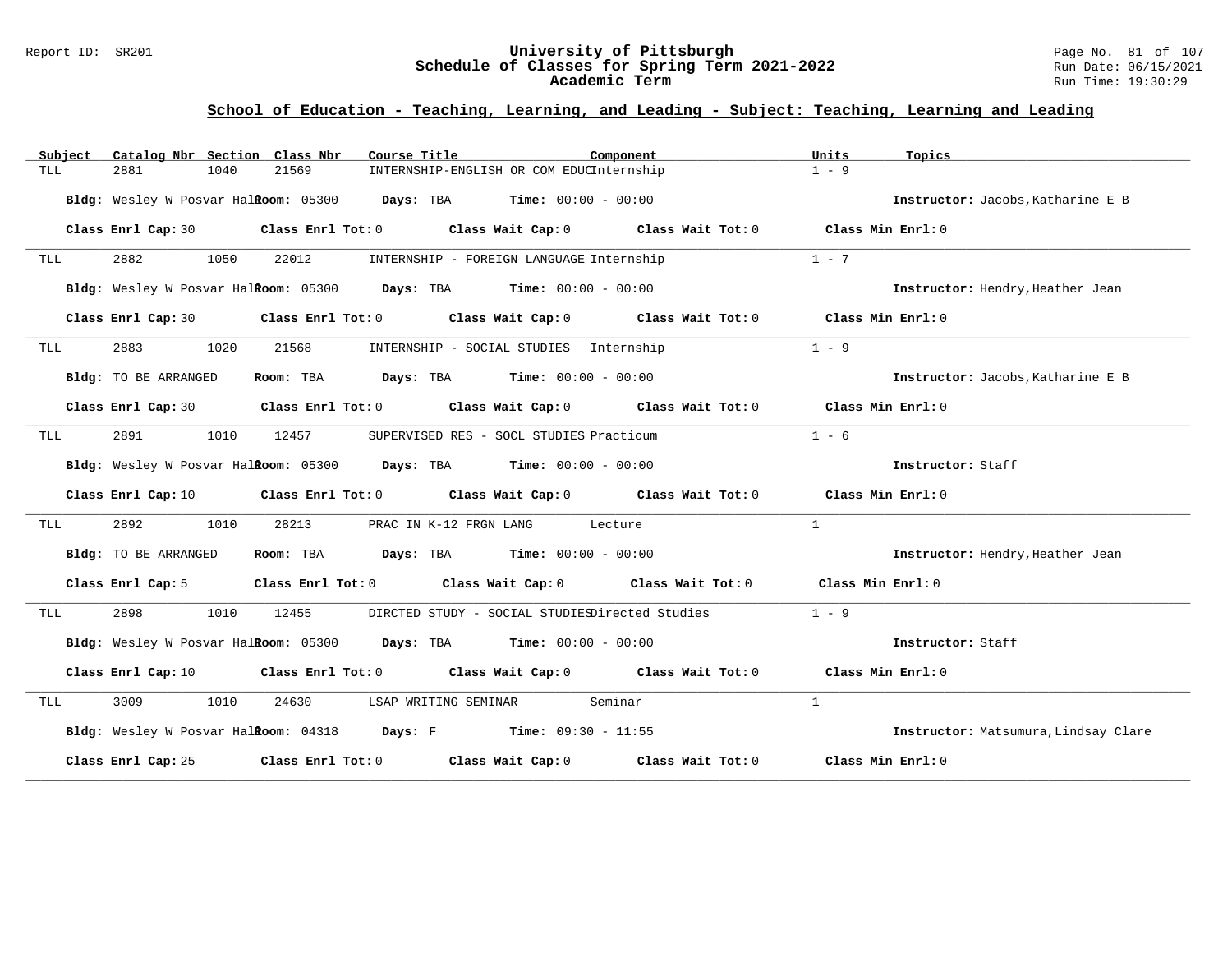#### Report ID: SR201 **University of Pittsburgh** Page No. 82 of 107 **Schedule of Classes for Spring Term 2021-2022** Run Date: 06/15/2021 **Academic Term** Run Time: 19:30:29

| Subject    | Catalog Nbr Section Class Nbr                           | Course Title                                         |                                       | Component                                    | Topics<br>Units                      |
|------------|---------------------------------------------------------|------------------------------------------------------|---------------------------------------|----------------------------------------------|--------------------------------------|
| TLL        | 1300<br>3013                                            | 22686                                                | CRITL RDGS LANG, LITRCY&CULT 2Lecture |                                              | 3                                    |
| Bldg: TBA  |                                                         | Room: TBA<br>Days: TBA                               | <b>Time:</b> $00:00 - 00:00$          |                                              | Instructor: Kucan, Linda L.          |
|            | Class Enrl Cap: 18                                      | Class Enrl Tot: 0                                    | Class Wait Cap: 0                     | Class Wait Tot: 0                            | Class Min Enrl: 0                    |
|            | Attributes: Hybrid, Asian Studies                       |                                                      |                                       |                                              |                                      |
|            |                                                         | Room Characteristics: PeopleSoft - Scheduled (PS)(1) |                                       |                                              |                                      |
| TLL        | 3015<br>1500                                            | 23621                                                | THRTCL PERSP LANG LITRCY CULTZLecture |                                              | $\overline{3}$                       |
|            | Bldg: WEB Based Class                                   | Room: TBA<br>Days: TBA                               | <b>Time:</b> $00:00 - 00:00$          |                                              | Instructor: Staff                    |
|            | Class Enrl Cap: 15<br>Attributes: Hybrid, Asian Studies | Class Enrl Tot: 0                                    | Class Wait Cap: 0                     | Class Wait Tot: 0                            | Class Min Enrl: 0                    |
| TLL        | 3016<br>1500                                            | 23622                                                | PHD WRITING SEMINAR                   | Seminar                                      | $\mathbf{1}$                         |
| Bldg: TBA  |                                                         | Room: TBA<br>Days: W                                 |                                       | Time: 11:00 - 11:55 CRITICAL READINGS IN LLC | Instructor: Godley, Amanda Joan      |
|            |                                                         |                                                      |                                       |                                              |                                      |
|            | Class Enrl Cap: 10<br>Attributes: Hybrid                | Class Enrl Tot: 0                                    | Class Wait Cap: 0                     | Class Wait Tot: 0                            | Class Min Enrl: 0                    |
|            |                                                         | Room Characteristics: PeopleSoft - Scheduled (PS)(1) |                                       |                                              |                                      |
|            |                                                         |                                                      |                                       |                                              |                                      |
| <b>TLL</b> | 1010<br>3023                                            | 28961                                                | YOUTH DVLP OUT-OF-SCHOOL SET Lecture  |                                              | 3                                    |
|            | Bldg: WEB Based Class                                   | Room: TBA<br>Days: TBA                               | <b>Time:</b> $00:00 - 00:00$          |                                              | Instructor: Staff                    |
|            | Class Enrl Cap: 35                                      | Class Enrl Tot: 0                                    | Class Wait Cap: 0                     | Class Wait Tot: 0                            | Class Min Enrl: 0                    |
| TLL        | 1010<br>3080                                            | 15411                                                | DIRECTED STUDIES - LSAP               | Directed Studies                             | $1 - 6$                              |
|            | Bldg: TO BE ARRANGED                                    | Room: TBA<br>Days: TBA                               | $Time: 00:00 - 00:00$                 |                                              | Instructor: Russell, Jennifer Lin    |
|            | Class Enrl Cap: 35                                      | Class Enrl Tot: 0                                    | Class Wait Cap: 0                     | Class Wait Tot: 0                            | Class Min Enrl: 0                    |
| TLL        | 1020<br>3080                                            | 15412                                                | DIRECTED STUDIES - LSAP               | Directed Studies                             | $1 - 6$                              |
|            | Bldg: TO BE ARRANGED                                    | Room: TBA<br>Days: TBA                               | $Time: 00:00 - 00:00$                 |                                              | Instructor: Correnti, Richard James  |
|            | Class Enrl Cap: 35                                      | Class Enrl Tot: 0                                    | Class Wait Cap: 0                     | Class Wait Tot: 0                            | Class Min Enrl: 0                    |
| TLL        | 3080<br>1030                                            | 15413                                                | DIRECTED STUDIES - LSAP               | Directed Studies                             | $1 - 6$                              |
|            | Bldg: TO BE ARRANGED                                    | Room: TBA<br>Days: TBA                               | <b>Time:</b> $00:00 - 00:00$          |                                              | Instructor: Matsumura, Lindsay Clare |
|            | Class Enrl Cap: 35                                      | Class Enrl Tot: 0                                    | Class Wait Cap: 0                     | Class Wait Tot: 0                            | Class Min Enrl: 0                    |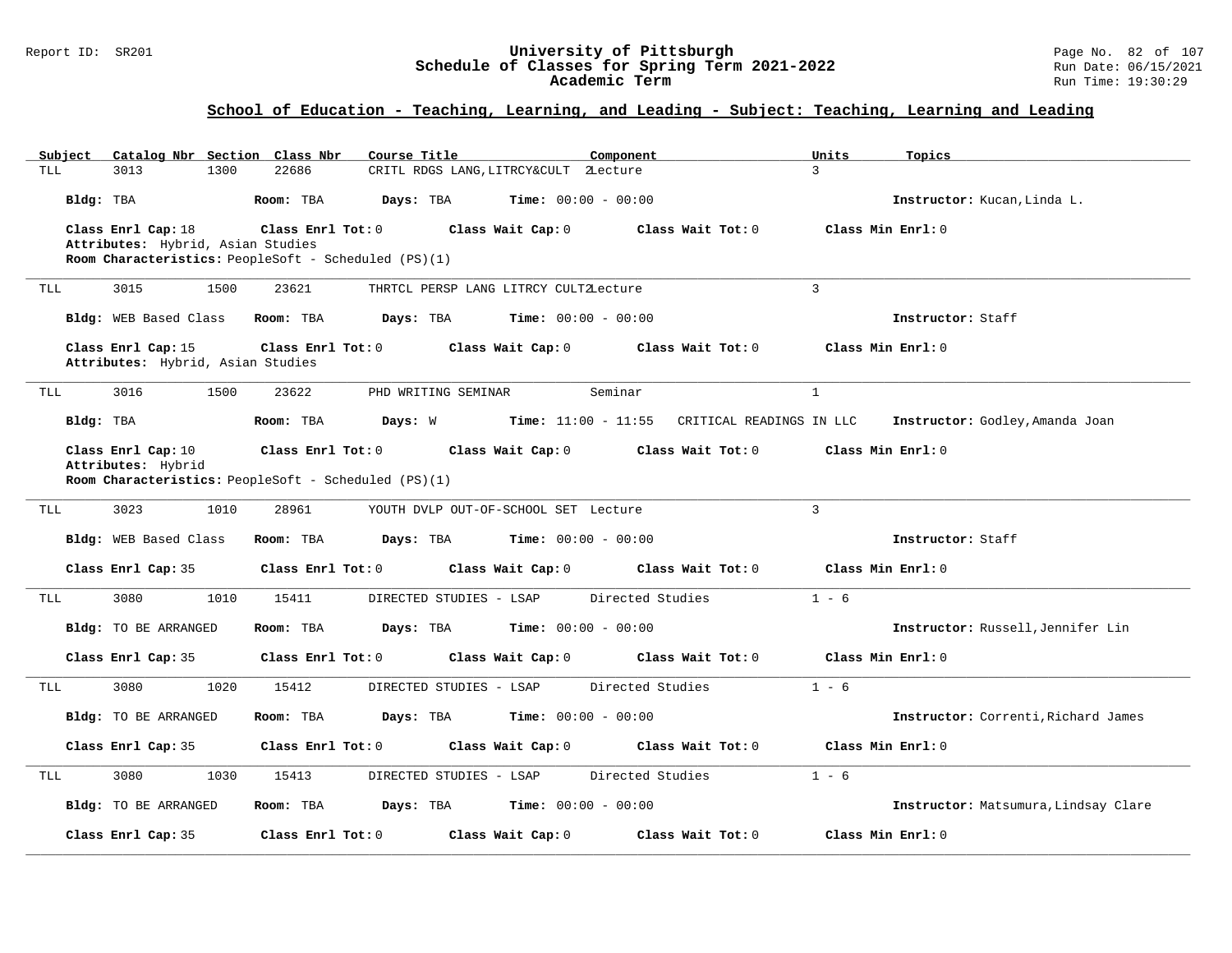#### Report ID: SR201 **University of Pittsburgh** Page No. 83 of 107 **Schedule of Classes for Spring Term 2021-2022** Run Date: 06/15/2021 **Academic Term** Run Time: 19:30:29

| Subject | Catalog Nbr Section Class Nbr | Course Title                                                                                        | Component              | Units<br>Topics                      |
|---------|-------------------------------|-----------------------------------------------------------------------------------------------------|------------------------|--------------------------------------|
| TLL     | 3080<br>1040                  | 15414<br>DIRECTED STUDIES - LSAP                                                                    | Directed Studies       | $1 - 6$                              |
|         | Bldg: TO BE ARRANGED          | Room: TBA<br>Days: TBA<br><b>Time:</b> $00:00 - 00:00$                                              |                        | Instructor: Stein, Mary Kay          |
|         |                               | Class Enrl Cap: 35 Class Enrl Tot: 0 Class Wait Cap: 0 Class Wait Tot: 0 Class Min Enrl: 0          |                        |                                      |
| TLL     | 3080                          | 1050 15415<br>DIRECTED STUDIES - LSAP                                                               | Directed Studies       | $1 - 6$                              |
|         | Bldg: TO BE ARRANGED          | $\texttt{Days:}$ TBA $\texttt{Time:}$ 00:00 - 00:00<br>Room: TBA                                    |                        | Instructor: Stevens, Lisa Patel      |
|         | Class Enrl Cap: 35            | Class Enrl Tot: 0 Class Wait Cap: 0 Class Wait Tot: 0                                               |                        | Class Min Enrl: 0                    |
| TLL     | 3080<br>1090                  | 17636<br>DIRECTED STUDIES - LSAP                                                                    | Directed Studies       | $1 - 6$                              |
|         | Bldg: TO BE ARRANGED          | Room: TBA $Days:$ TBA $Time: 00:00 - 00:00$                                                         |                        | Instructor: Crowley, Kevin J         |
|         |                               | Class Enrl Cap: 35 Class Enrl Tot: 0 Class Wait Cap: 0 Class Wait Tot: 0 Class Min Enrl: 0          |                        |                                      |
| TLL     | 3081<br>1010                  | DOCTORAL DISSER RES IN LSAP Full Time Dissertation<br>15433                                         |                        | $1 - 18$                             |
|         | Bldg: TO BE ARRANGED          | Room: TBA $Days:$ TBA $Time: 00:00 - 00:00$                                                         |                        | Instructor: Russell, Jennifer Lin    |
|         | Class Enrl Cap: 35            | Class Enrl Tot: 0 Class Wait Cap: 0                                                                 | Class Wait Tot: 0      | Class Min Enrl: 0                    |
| TLL     | 3081<br>1020                  | 15434<br>DOCTORAL DISSER RES IN LSAP Full Time Dissertation                                         |                        | $1 - 18$                             |
|         | Bldg: TO BE ARRANGED          | Room: TBA $Days:$ TBA $Time: 00:00 - 00:00$                                                         |                        | Instructor: Correnti, Richard James  |
|         | Class Enrl Cap: 35            | Class Enrl Tot: $0$ Class Wait Cap: $0$ Class Wait Tot: $0$                                         |                        | Class Min Enrl: 0                    |
| TLL     | 3081<br>1030                  | 15435<br>DOCTORAL DISSER RES IN LSAP                                                                | Full Time Dissertation | $1 - 18$                             |
|         | Bldg: TO BE ARRANGED          | Room: TBA $Days:$ TBA $Time: 00:00 - 00:00$                                                         |                        | Instructor: Matsumura, Lindsay Clare |
|         |                               | Class Enrl Cap: 35 $\qquad$ Class Enrl Tot: 0 $\qquad$ Class Wait Cap: 0 $\qquad$ Class Wait Tot: 0 |                        | Class Min Enrl: 0                    |
| TLL     | 3081 308<br>1040              | 15436<br>DOCTORAL DISSER RES IN LSAP Full Time Dissertation                                         |                        | $1 - 18$                             |
|         | Bldg: TO BE ARRANGED          | Room: TBA<br><b>Days:</b> TBA <b>Time:</b> $00:00 - 00:00$                                          |                        | Instructor: Wang, Ming-Te            |
|         |                               | Class Enrl Cap: 35 Class Enrl Tot: 0 Class Wait Cap: 0 Class Wait Tot: 0                            |                        | Class Min $Err1:0$                   |
| TLL     | 3081<br>1050                  | DOCTORAL DISSER RES IN LSAP Full Time Dissertation<br>15437                                         |                        | $1 - 18$                             |
|         | Bldg: TO BE ARRANGED          | Room: TBA $\rule{1em}{0.15mm}$ Days: TBA $\rule{1.15mm}]{0.15mm}$ Time: $0.000 - 0.0000$            |                        | Instructor: Schunn, Christian Dieter |
|         | Class Enrl Cap: 35            | Class Enrl Tot: $0$ Class Wait Cap: $0$ Class Wait Tot: $0$                                         |                        | Class Min Enrl: 0                    |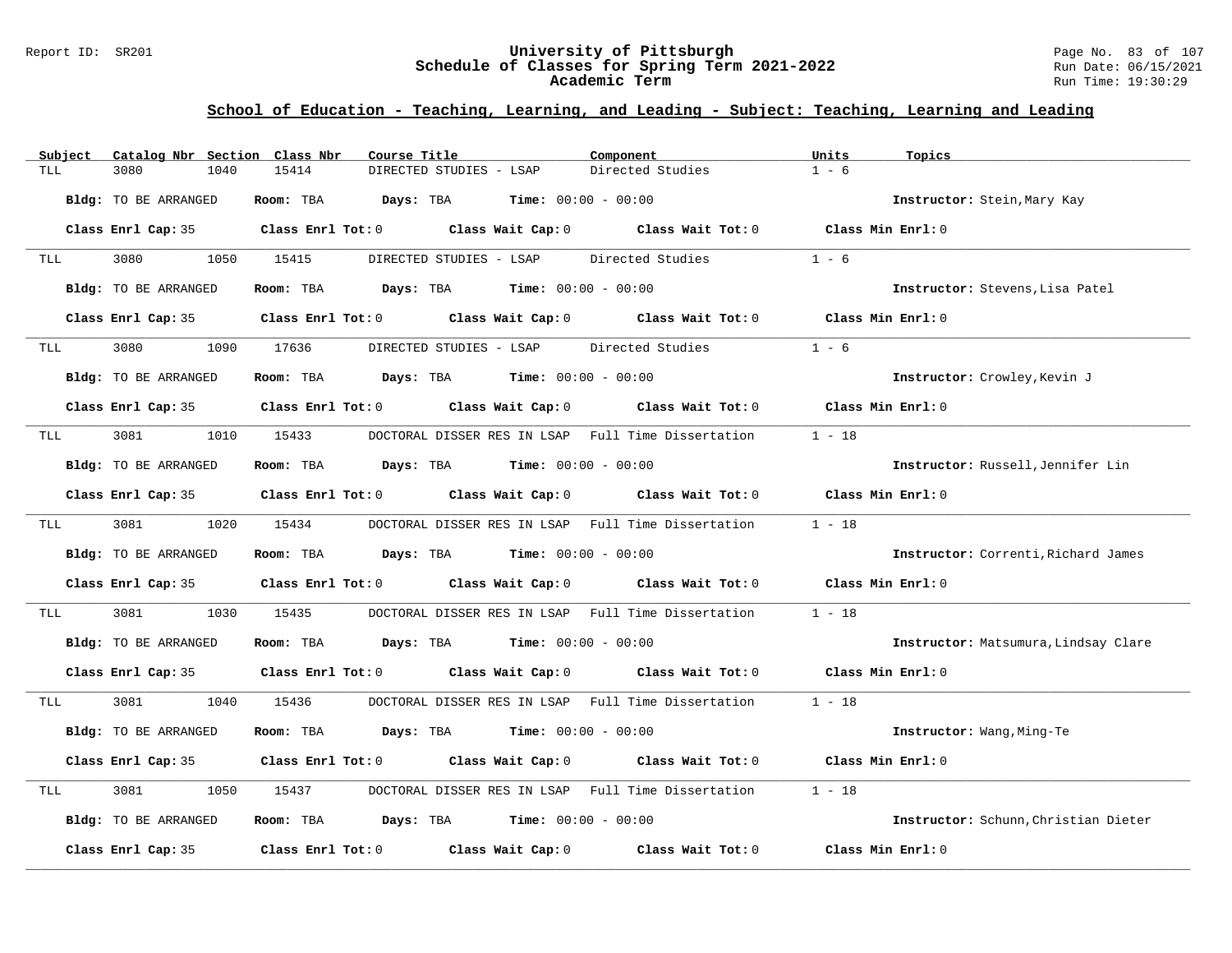| TLL | 3081<br>1060                             | 24129                                                                                               | DOCTORAL DISSER RES IN LSAP Full Time Dissertation                                                                             | $1 - 18$                          |
|-----|------------------------------------------|-----------------------------------------------------------------------------------------------------|--------------------------------------------------------------------------------------------------------------------------------|-----------------------------------|
|     | Bldg: TO BE ARRANGED                     | <b>Days:</b> TBA <b>Time:</b> $00:00 - 00:00$<br>Room: TBA                                          |                                                                                                                                | Instructor: Page, Lindsay Coleman |
|     | Class Enrl Cap: 35                       |                                                                                                     | Class Enrl Tot: 0 Class Wait Cap: 0 Class Wait Tot: 0 Class Min Enrl: 0                                                        |                                   |
| TLL | 3081<br>1080                             | 15438                                                                                               | DOCTORAL DISSER RES IN LSAP Full Time Dissertation                                                                             | $1 - 18$                          |
|     | Bldg: TO BE ARRANGED                     | Room: TBA $Days:$ TBA $Time: 00:00 - 00:00$                                                         |                                                                                                                                | Instructor: Crowley, Kevin J      |
|     | Class Enrl Cap: 35                       |                                                                                                     | Class Enrl Tot: 0 Class Wait Cap: 0 Class Wait Tot: 0                                                                          | Class Min Enrl: 0                 |
| TLL | 3091<br>1020                             | 14821                                                                                               | SUPERVISED RESEARCH - SCIENCE Directed Studies                                                                                 | $1 - 6$                           |
|     |                                          | Bldg: Wesley W Posvar Halitoom: 05300 Days: TBA Time: 00:00 - 00:00                                 |                                                                                                                                | Instructor: Staff                 |
|     | Class Enrl Cap: 10                       |                                                                                                     | Class Enrl Tot: 0 Class Wait Cap: 0 Class Wait Tot: 0 Class Min Enrl: 0                                                        |                                   |
| TLL | 3091                                     | 1030 14822                                                                                          | SUPERVISED RESEARCH - SCIENCE Directed Studies                                                                                 | $1 - 6$                           |
|     |                                          | Bldg: Wesley W Posvar Halkoom: 05300 Days: TBA Time: 00:00 - 00:00                                  |                                                                                                                                | Instructor: Forman, Ellice A      |
|     | Class Enrl Cap: 10                       |                                                                                                     | Class Enrl Tot: 0 Class Wait Cap: 0 Class Wait Tot: 0                                                                          | Class Min Enrl: 0                 |
| TLL | 3093<br>1010                             | 12461                                                                                               | INTSHP IN CENTRAL OFFICE ADMINInternship                                                                                       | $1 - 3$                           |
|     | Bldg: TBA                                | <b>Room:</b> TBA $\qquad \qquad$ Days: TBA $\qquad \qquad$ Time: $00:00 - 00:00$                    |                                                                                                                                | Instructor: Staff                 |
|     | Class Enrl Cap: 20<br>Attributes: Hybrid |                                                                                                     | Class Enrl Tot: $0$ Class Wait Cap: $0$ Class Wait Tot: $0$ Class Min Enrl: $0$                                                |                                   |
|     |                                          | Room Characteristics: PeopleSoft - Scheduled (PS)(1)                                                |                                                                                                                                |                                   |
| TLL | 3098<br>1020                             | 14823<br>DIRECTED STUDY - SCIENCE                                                                   | Directed Studies                                                                                                               | $1 - 9$                           |
|     |                                          | Bldg: Wesley W Posvar Halkoom: 05300 Days: TBA Time: 00:00 - 00:00                                  |                                                                                                                                | Instructor: Suzik, Jeffrey R      |
|     |                                          |                                                                                                     | Class Enrl Cap: 10 $\qquad$ Class Enrl Tot: 0 $\qquad$ Class Wait Cap: 0 $\qquad$ Class Wait Tot: 0 $\qquad$ Class Min Enrl: 0 |                                   |
| TLL | 1030<br>3098 300                         | 14824                                                                                               | DIRECTED STUDY - SCIENCE Directed Studies                                                                                      | $1 - 9$                           |
|     |                                          | <b>Bldg:</b> Wesley W Posvar Hal <b>Room:</b> $05300$ <b>Days:</b> TBA <b>Time:</b> $00:00 - 00:00$ |                                                                                                                                | Instructor: Forman, Ellice A      |
|     | Class Enrl Cap: 10                       |                                                                                                     | Class Enrl Tot: 0 Class Wait Cap: 0 Class Wait Tot: 0 Class Min Enrl: 0                                                        |                                   |
| TLL | 3099<br>1020                             | 14825<br>DCRL DISSER RES - SCIENCE                                                                  | Directed Studies                                                                                                               | $1 - 15$                          |
|     |                                          | <b>Bldg:</b> Wesley W Posvar Halkoom: $05300$ Days: TBA Time: $00:00 - 00:00$                       |                                                                                                                                | Instructor: Staff                 |
|     | Class Enrl Cap: 10                       |                                                                                                     | Class Enrl Tot: $0$ Class Wait Cap: $0$ Class Wait Tot: $0$                                                                    | Class Min Enrl: 0                 |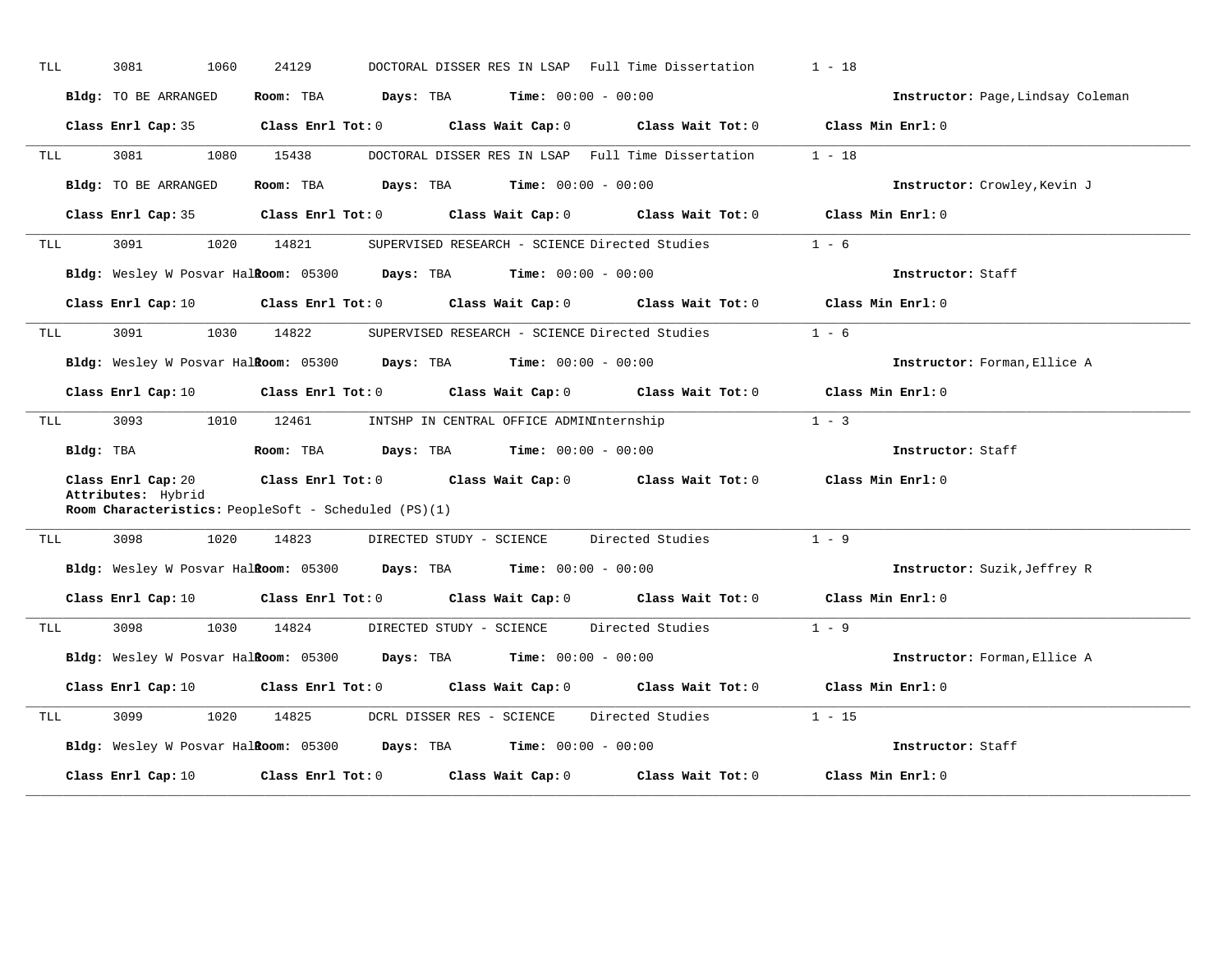#### Report ID: SR201 **University of Pittsburgh** Page No. 85 of 107 **Schedule of Classes for Spring Term 2021-2022** Run Date: 06/15/2021 **Academic Term** Run Time: 19:30:29

| Subject   | Catalog Nbr Section Class Nbr                                                                                                                                                           |      |                   | Course Title                                           |                              | Component                           | Units          | Topics                                                                                                                     |  |  |
|-----------|-----------------------------------------------------------------------------------------------------------------------------------------------------------------------------------------|------|-------------------|--------------------------------------------------------|------------------------------|-------------------------------------|----------------|----------------------------------------------------------------------------------------------------------------------------|--|--|
| TLL       | 3099                                                                                                                                                                                    | 1030 | 14826             | DCRL DISSER RES - SCIENCE                              |                              | Directed Studies                    | $1 - 15$       |                                                                                                                            |  |  |
|           | Bldg: Wesley W Posvar Halkoom: 05300                                                                                                                                                    |      |                   | Days: TBA                                              | <b>Time:</b> $00:00 - 00:00$ |                                     |                | Instructor: Forman, Ellice A                                                                                               |  |  |
|           | Class Enrl Cap: 10                                                                                                                                                                      |      | Class Enrl Tot: 0 |                                                        | Class Wait Cap: 0            | Class Wait Tot: 0                   |                | Class Min Enrl: 0                                                                                                          |  |  |
| TLL       | 3101                                                                                                                                                                                    | 1060 | 23566             | COMPETENT MGMT FISCAL RESORCS Lecture                  |                              |                                     | $\overline{3}$ |                                                                                                                            |  |  |
| Bldg: TBA |                                                                                                                                                                                         |      | Room: TBA         | Days: TBA                                              | <b>Time:</b> $00:00 - 00:00$ |                                     |                | Instructor: McClure, Maureen W                                                                                             |  |  |
|           | Class Enrl Cap: 35<br>Attributes: Hybrid<br>Room Characteristics: PeopleSoft - Scheduled (PS)(1)                                                                                        |      | Class Enrl Tot: 0 |                                                        | Class Wait Cap: 0            | Class Wait Tot: 0                   |                | Class Min Enrl: 0                                                                                                          |  |  |
|           |                                                                                                                                                                                         |      |                   |                                                        |                              |                                     |                |                                                                                                                            |  |  |
| TLL       | 3116                                                                                                                                                                                    | 1060 | 22573             | COMPETENT MANAGEMENT OF HR                             |                              | Lecture                             | $\mathcal{L}$  |                                                                                                                            |  |  |
|           | Bldg: TBA                                                                                                                                                                               |      | Room: TBA         | Days: TBA                                              | <b>Time:</b> $00:00 - 00:00$ |                                     |                | Instructor: Staff                                                                                                          |  |  |
|           | Class Enrl Cap: 20<br>$Class$ $Enr1$ $Tot: 0$<br>Class Wait Cap: 0 Class Wait Tot: 0<br>Class Min Enrl: 0<br>Attributes: Hybrid<br>Room Characteristics: PeopleSoft - Scheduled (PS)(1) |      |                   |                                                        |                              |                                     |                |                                                                                                                            |  |  |
| TLL       | 3248                                                                                                                                                                                    | 1010 | 29725             | SPEC TOPC-LANGUAGE & LITERACY Practicum                |                              |                                     | $1 - 3$        |                                                                                                                            |  |  |
|           |                                                                                                                                                                                         |      |                   |                                                        |                              |                                     |                | Bldg: Wesley W Posvar Halkoom: 04120 Days: Th Time: 09:00 - 11:50 CRIT READG IN LANG, LIT & CULInstructor: Kucan, Linda L. |  |  |
|           | Class Enrl Cap: 30                                                                                                                                                                      |      | Class Enrl Tot: 0 |                                                        | Class Wait Cap: 0            | Class Wait Tot: 0                   |                | Class Min Enrl: 0                                                                                                          |  |  |
| TLL       | 3291                                                                                                                                                                                    | 1020 | 14831             | SUPERVISED RESEARCH-LLC                                |                              | Directed Studies                    | $1 - 6$        |                                                                                                                            |  |  |
|           |                                                                                                                                                                                         |      |                   | Bldg: Wesley W Posvar Hal <b>Room:</b> 05300 Days: TBA | <b>Time:</b> $00:00 - 00:00$ |                                     |                | Instructor: Kucan, Linda L.                                                                                                |  |  |
|           | Class Enrl Cap: 10                                                                                                                                                                      |      | Class Enrl Tot: 0 |                                                        | Class Wait Cap: 0            | Class Wait Tot: 0                   |                | Class Min Enrl: 0                                                                                                          |  |  |
| TLL       | 3291                                                                                                                                                                                    | 1025 | 29726             | SUPERVISED RESEARCH-LLC                                |                              | Directed Studies                    | $1 - 6$        |                                                                                                                            |  |  |
|           | Bldg: TO BE ARRANGED                                                                                                                                                                    |      | Room: TBA         | Days: TBA                                              | <b>Time:</b> $00:00 - 00:00$ |                                     |                | Instructor: Donato, Richard                                                                                                |  |  |
|           | Class Enrl Cap: 10                                                                                                                                                                      |      | Class Enrl Tot: 0 |                                                        |                              | Class Wait Cap: 0 Class Wait Tot: 0 |                | Class Min Enrl: 0                                                                                                          |  |  |
| TLL       | 3291                                                                                                                                                                                    | 1030 | 29727             | SUPERVISED RESEARCH-LLC                                |                              | Directed Studies                    | $1 - 6$        |                                                                                                                            |  |  |
|           | Bldg: TO BE ARRANGED                                                                                                                                                                    |      | Room: TBA         | Days: TBA                                              | <b>Time:</b> $00:00 - 00:00$ |                                     |                | Instructor: Crawford, Patricia A                                                                                           |  |  |
|           | Class Enrl Cap: 10                                                                                                                                                                      |      | Class Enrl Tot: 0 |                                                        | Class Wait Cap: 0            | Class Wait Tot: 0                   |                | Class Min Enrl: 0                                                                                                          |  |  |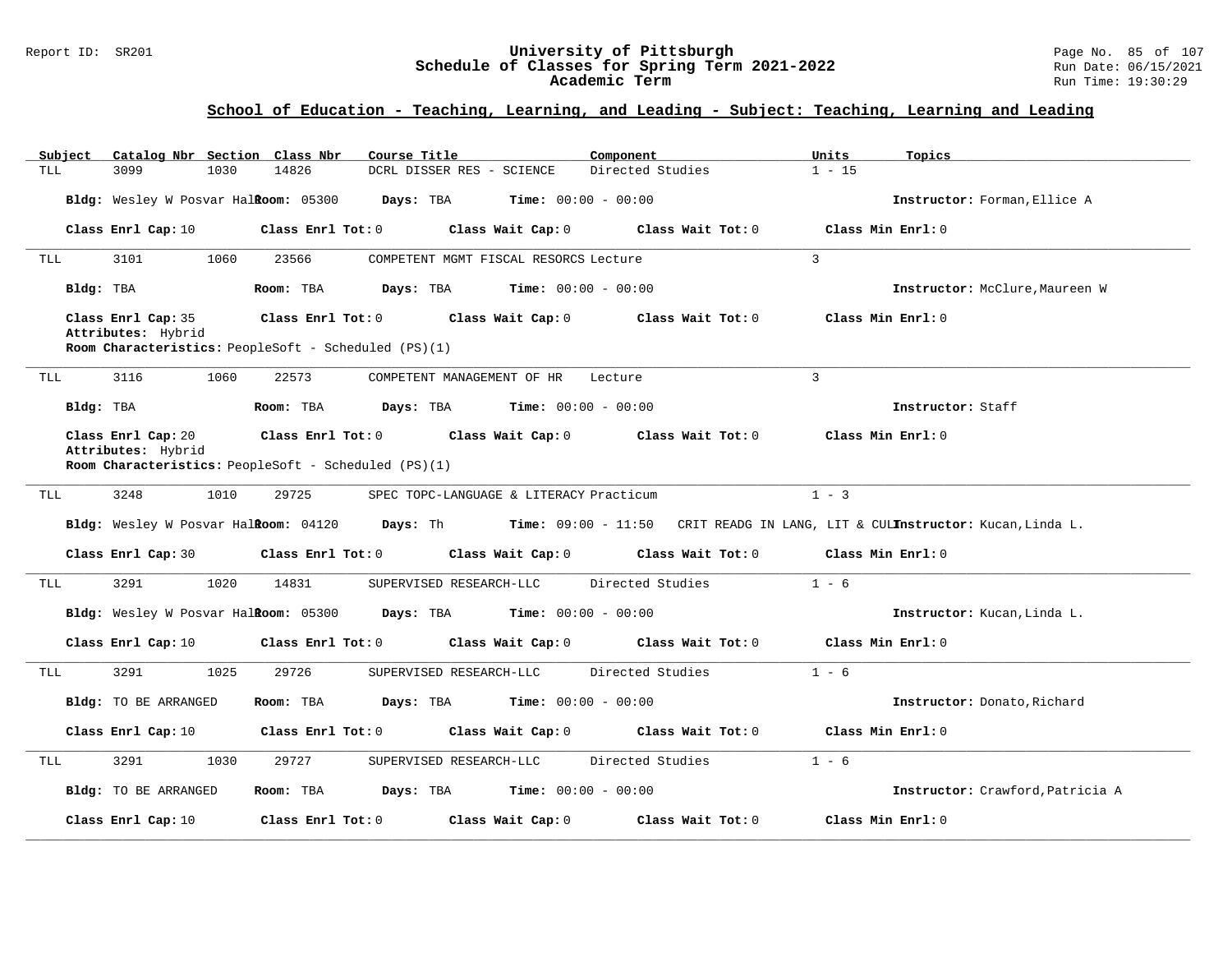#### Report ID: SR201 **University of Pittsburgh** Page No. 86 of 107 **Schedule of Classes for Spring Term 2021-2022** Run Date: 06/15/2021 **Academic Term** Run Time: 19:30:29

| Catalog Nbr Section Class Nbr<br>Subject | Course Title                                                                                                                   | Component                              | Units<br>Topics                     |
|------------------------------------------|--------------------------------------------------------------------------------------------------------------------------------|----------------------------------------|-------------------------------------|
| 3291<br>1035<br>TLL                      | 29728<br>SUPERVISED RESEARCH-LLC                                                                                               | Directed Studies                       | $1 - 6$                             |
| Bldg: TO BE ARRANGED                     | Room: TBA $Days:$ TBA $Time: 00:00 - 00:00$                                                                                    |                                        | Instructor: Godley, Amanda Joan     |
|                                          | Class Enrl Cap: 10 $\qquad$ Class Enrl Tot: 0 $\qquad$ Class Wait Cap: 0 $\qquad$ Class Wait Tot: 0 $\qquad$ Class Min Enrl: 0 |                                        |                                     |
| 3291 320<br>1040<br>TLL                  | 29729<br>SUPERVISED RESEARCH-LLC                                                                                               | Directed Studies                       | $1 - 6$                             |
| Bldg: TO BE ARRANGED                     | <b>Room:</b> TBA <b>Days:</b> TBA <b>Time:</b> 00:00 - 00:00                                                                   |                                        | Instructor: Cho, Byeong-Young       |
|                                          | Class Enrl Cap: 10 Class Enrl Tot: 0 Class Wait Cap: 0 Class Wait Tot: 0 Class Min Enrl: 0                                     |                                        |                                     |
| 3291<br>1045<br>TLL <b>TLL</b>           | 29730<br>SUPERVISED RESEARCH-LLC Directed Studies                                                                              |                                        | $1 - 6$                             |
| Bldg: TO BE ARRANGED                     | Room: TBA $Days:$ TBA $Time: 00:00 - 00:00$                                                                                    |                                        | Instructor: Rainey, Emily Catherine |
|                                          | Class Enrl Cap: 10 $\qquad$ Class Enrl Tot: 0 $\qquad$ Class Wait Cap: 0 $\qquad$ Class Wait Tot: 0 $\qquad$ Class Min Enrl: 0 |                                        |                                     |
| 3291<br>TLL                              | 1050 29731 SUPERVISED RESEARCH-LLC Directed Studies                                                                            |                                        | $1 - 6$                             |
| Bldg: TO BE ARRANGED                     | Room: TBA $Days:$ TBA $Time: 00:00 - 00:00$                                                                                    |                                        | Instructor: Staff                   |
|                                          | Class Enrl Cap: 10 $\qquad$ Class Enrl Tot: 0 $\qquad$ Class Wait Cap: 0 $\qquad$ Class Wait Tot: 0 $\qquad$ Class Min Enrl: 0 |                                        |                                     |
| TLL 3295                                 | 1010 29732                                                                                                                     | DIRECTED STUDY IN LLC Directed Studies | $1 - 9$                             |
| Bldg: TO BE ARRANGED                     | Room: TBA $Days:$ TBA $Time: 00:00 - 00:00$                                                                                    |                                        | Instructor: Kucan, Linda L.         |
|                                          | Class Enrl Cap: 10 Class Enrl Tot: 0 Class Wait Cap: 0 Class Wait Tot: 0 Class Min Enrl: 0                                     |                                        |                                     |
| 3295<br>1015<br>TLL                      | 29733                                                                                                                          | DIRECTED STUDY IN LLC Directed Studies | $1 - 9$                             |
| Bldg: TO BE ARRANGED                     | Room: TBA $Days:$ TBA $Time: 00:00 - 00:00$                                                                                    |                                        | Instructor: Rainey, Emily Catherine |
|                                          | Class Enrl Cap: 10 $\qquad$ Class Enrl Tot: 0 $\qquad$ Class Wait Cap: 0 $\qquad$ Class Wait Tot: 0 $\qquad$ Class Min Enrl: 0 |                                        |                                     |
| 3295 320<br>1020<br>TLL                  | 29734                                                                                                                          | DIRECTED STUDY IN LLC Directed Studies | $1 - 9$                             |
| Bldg: TO BE ARRANGED                     | Room: TBA $Days:$ TBA $Time: 00:00 - 00:00$                                                                                    |                                        | Instructor: Crawford, Patricia A    |
|                                          | Class Enrl Cap: 10 $\qquad$ Class Enrl Tot: 0 $\qquad$ Class Wait Cap: 0 $\qquad$ Class Wait Tot: 0 $\qquad$ Class Min Enrl: 0 |                                        |                                     |
| 3295<br>1210<br>TLL                      | 27970                                                                                                                          | DIRECTED STUDY IN LLC Directed Studies | $1 - 9$                             |
| Bldg: TO BE ARRANGED                     | Room: TBA $\rule{1em}{0.15mm}$ Days: TBA $\rule{1.5mm}{0.15mm}$ Time: $00:00 - 00:00$                                          |                                        | Instructor: Cho, Byeong-Young       |
| Class Enrl Cap: 10                       | Class Enrl Tot: $0$ Class Wait Cap: $0$ Class Wait Tot: $0$                                                                    |                                        | Class Min Enrl: 0                   |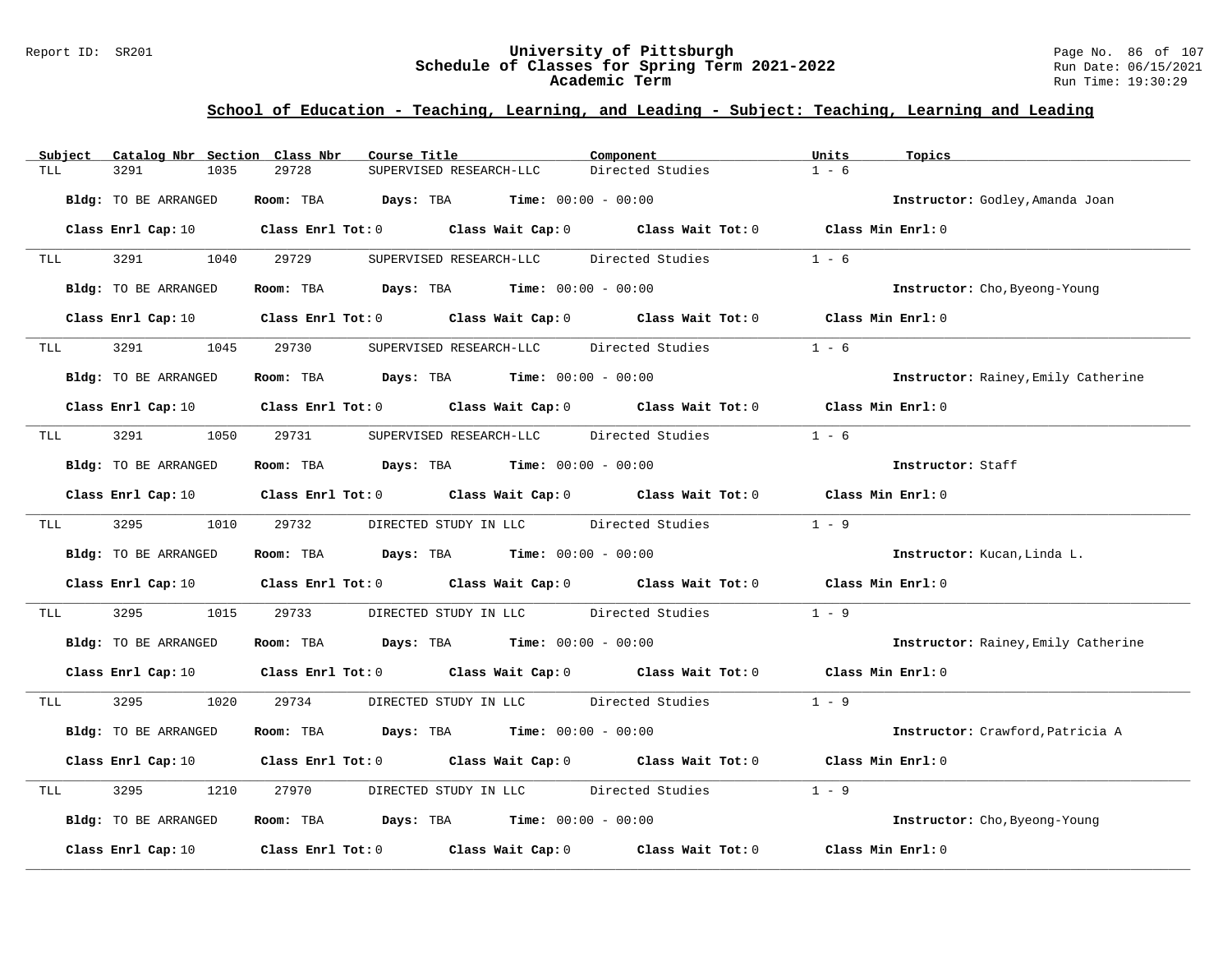| TLL |         | 3296<br>1110         | 17855      | DC DISSER RES LANG LITRCY CULTFull Time Dissertation                                                                           | $1 - 9$                           |
|-----|---------|----------------------|------------|--------------------------------------------------------------------------------------------------------------------------------|-----------------------------------|
|     |         | Bldg: TO BE ARRANGED |            | Room: TBA $\rule{1em}{0.15mm}$ Days: TBA $\rule{1.15mm}]{0.15mm}$ Time: $0.000 - 0.0000$                                       | Instructor: Donato, Richard       |
|     |         |                      |            | Class Enrl Cap: 10 $\qquad$ Class Enrl Tot: 0 $\qquad$ Class Wait Cap: 0 $\qquad$ Class Wait Tot: 0 $\qquad$ Class Min Enrl: 0 |                                   |
|     |         |                      |            | TLL 3296 1120 17856 DC DISSER RES LANG LITRCY CULTFull Time Dissertation 1 - 9                                                 |                                   |
|     |         | Bldg: TO BE ARRANGED |            | Room: TBA $Days:$ TBA $Time: 00:00 - 00:00$                                                                                    | Instructor: Godley, Amanda Joan   |
|     |         |                      |            | Class Enrl Cap: 10 $\qquad$ Class Enrl Tot: 0 $\qquad$ Class Wait Cap: 0 $\qquad$ Class Wait Tot: 0 $\qquad$ Class Min Enrl: 0 |                                   |
|     |         |                      |            | TLL 3296 1130 17857 DC DISSER RES LANG LITRCY CULTFull Time Dissertation 1 - 9                                                 |                                   |
|     |         | Bldg: TO BE ARRANGED |            | Room: TBA $Days:$ TBA Time: $00:00 - 00:00$                                                                                    | Instructor: Kucan, Linda L.       |
|     |         |                      |            | Class Enrl Cap: 10 Class Enrl Tot: 0 Class Wait Cap: 0 Class Wait Tot: 0                                                       | Class Min Enrl: 0                 |
|     |         |                      |            | TLL 3296 1140 17858 DC DISSER RES LANG LITRCY CULTFull Time Dissertation 1 - 9                                                 |                                   |
|     |         | Bldg: TO BE ARRANGED |            | Room: TBA $\rule{1em}{0.15mm}$ Days: TBA $\rule{1.15mm}]{0.15mm}$ Time: $0.000 - 0.0000$                                       | Instructor: Cho, Byeong-Young     |
|     |         |                      |            | Class Enrl Cap: 10 $\qquad$ Class Enrl Tot: 0 $\qquad$ Class Wait Cap: 0 $\qquad$ Class Wait Tot: 0                            | Class Min Enrl: 0                 |
|     |         |                      |            | TLL 3296 1150 17859 DC DISSER RES LANG LITRCY CULTFull Time Dissertation 1 - 9                                                 |                                   |
|     |         | Bldg: TO BE ARRANGED |            | Room: TBA $Days:$ TBA $Time:$ $00:00 - 00:00$                                                                                  | Instructor: Jacobs, Katharine E B |
|     |         |                      |            | Class Enrl Cap: 10 $\qquad$ Class Enrl Tot: 0 $\qquad$ Class Wait Cap: 0 $\qquad$ Class Wait Tot: 0 $\qquad$ Class Min Enrl: 0 |                                   |
| TLL |         |                      |            | 3398 1040 29735 DIRECTED STUDY IN LLC Directed Studies                                                                         | $1 - 6$                           |
|     |         | Bldg: TO BE ARRANGED |            | Room: TBA $\rule{1em}{0.15mm}$ Days: TBA Time: $00:00 - 00:00$                                                                 | Instructor: Staff                 |
|     |         |                      |            | Class Enrl Cap: 10 $\qquad$ Class Enrl Tot: 0 $\qquad$ Class Wait Cap: 0 $\qquad$ Class Wait Tot: 0                            | Class Min Enrl: 0                 |
|     | TLL TLL | 3399 731             | 1020 14832 | DOCTORAL DISSERTATN RES IN ENGThesis Research                                                                                  | $1 - 18$                          |
|     |         |                      |            | Bldg: Wesley W Posvar Halkoom: 05300 Days: TBA Time: 00:00 - 00:00                                                             | Instructor: Godley, Amanda Joan   |
|     |         |                      |            | Class Enrl Cap: 10 $\qquad$ Class Enrl Tot: 0 $\qquad$ Class Wait Cap: 0 $\qquad$ Class Wait Tot: 0                            | Class Min Enrl: 0                 |
|     |         |                      |            | TLL 3475 1010 28976 PROF LRNG IN MATH-SCIENCE EDUCLecture                                                                      | $\overline{3}$                    |
|     |         |                      |            | Bldg: WEB Based Class Room: TBA Days: TBA Time: 00:00 - 00:00                                                                  | Instructor: Staff                 |
|     |         |                      |            | Class Enrl Cap: 10 $\qquad$ Class Enrl Tot: 0 $\qquad$ Class Wait Cap: 0 $\qquad$ Class Wait Tot: 0 $\qquad$ Class Min Enrl: 0 |                                   |
|     |         |                      |            | TLL 3491 1010 12425 SUPERVISED RESEARCH - MATH Directed Studies 1 - 6                                                          |                                   |
|     |         |                      |            | <b>Bldg:</b> Wesley W Posvar Hal <b>Room:</b> $05300$ <b>Days:</b> TBA <b>Time:</b> $00:00 - 00:00$                            | Instructor: Ansell, Ellen Sue     |
|     |         |                      |            | Class Enrl Cap: 10 $\qquad$ Class Enrl Tot: 0 $\qquad$ Class Wait Cap: 0 $\qquad$ Class Wait Tot: 0                            | Class Min Enrl: 0                 |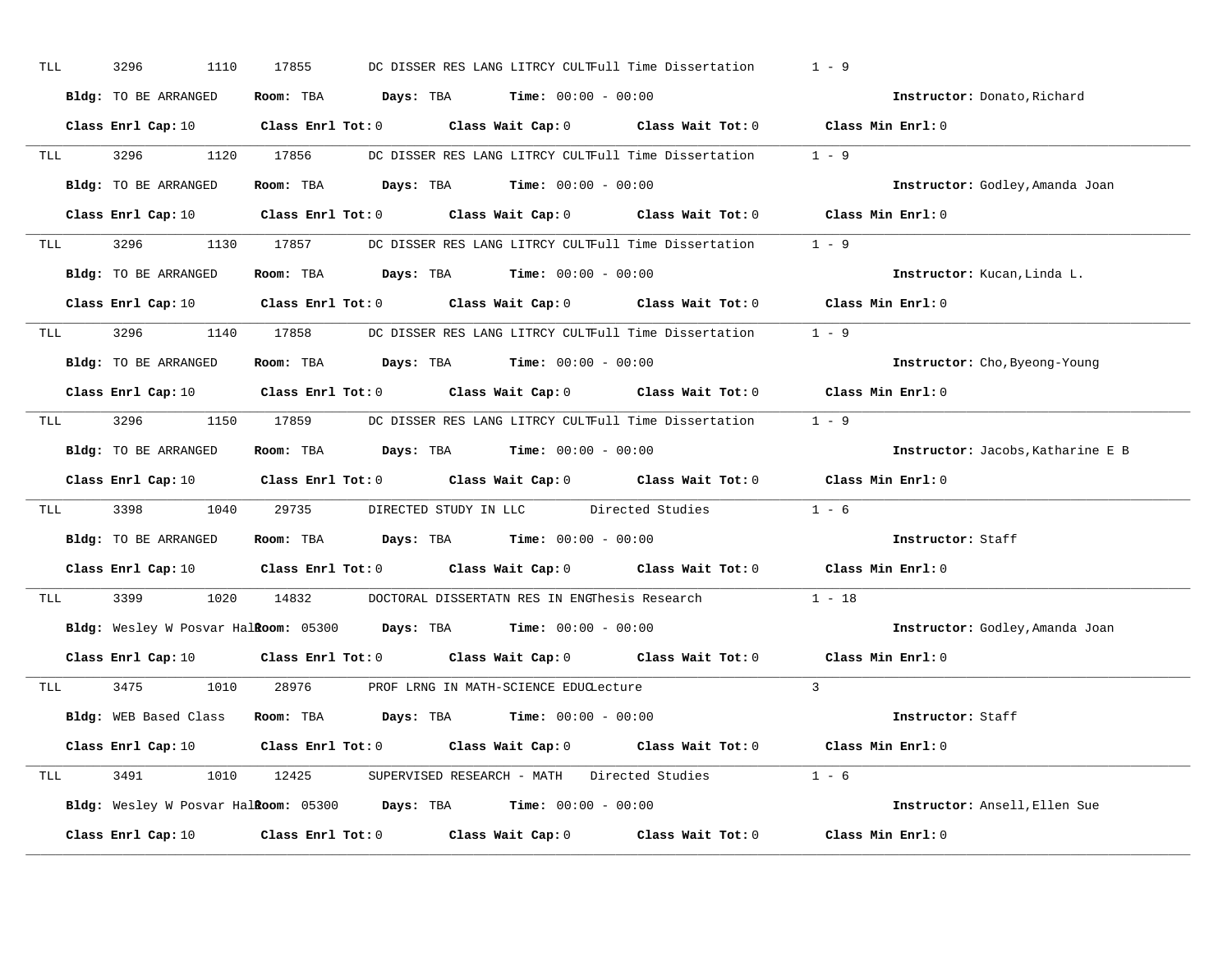#### Report ID: SR201 **University of Pittsburgh** Page No. 88 of 107 **Schedule of Classes for Spring Term 2021-2022** Run Date: 06/15/2021 **Academic Term** Run Time: 19:30:29

| Subject                                                                                                        | Catalog Nbr Section Class Nbr | Course Title                                                                                                                   |                                             | Component | Units<br>Topics                |
|----------------------------------------------------------------------------------------------------------------|-------------------------------|--------------------------------------------------------------------------------------------------------------------------------|---------------------------------------------|-----------|--------------------------------|
| TLL                                                                                                            | 3491<br>1020                  | 14833                                                                                                                          | SUPERVISED RESEARCH - MATH Directed Studies |           | $1 - 6$                        |
|                                                                                                                |                               | <b>Bldg:</b> Wesley W Posvar Halkoom: $05300$ Days: TBA Time: $00:00 - 00:00$                                                  |                                             |           | Instructor: Kokka, Karen Naomi |
|                                                                                                                |                               | Class Enrl Cap: 10 $\qquad$ Class Enrl Tot: 0 $\qquad$ Class Wait Cap: 0 $\qquad$ Class Wait Tot: 0 $\qquad$ Class Min Enrl: 0 |                                             |           |                                |
| TLL <b>TLL</b>                                                                                                 | 3491 1030 14834               |                                                                                                                                | SUPERVISED RESEARCH - MATH Directed Studies |           | $1 - 6$                        |
|                                                                                                                |                               | Bldg: Wesley W Posvar Halkoom: 05300 Days: TBA Time: 00:00 - 00:00                                                             |                                             |           | Instructor: Staff              |
|                                                                                                                |                               | Class Enrl Cap: 10 Class Enrl Tot: 0 Class Wait Cap: 0 Class Wait Tot: 0 Class Min Enrl: 0                                     |                                             |           |                                |
|                                                                                                                |                               | TLL 3491 1040 29736 SUPERVISED RESEARCH - MATH Directed Studies                                                                |                                             |           | $1 - 6$                        |
|                                                                                                                | Bldg: TO BE ARRANGED          | Room: TBA $Days:$ TBA $Time:$ 00:00 - 00:00                                                                                    |                                             |           | Instructor: Staff              |
|                                                                                                                |                               | Class Enrl Cap: 10 $\qquad$ Class Enrl Tot: 0 $\qquad$ Class Wait Cap: 0 $\qquad$ Class Wait Tot: 0 $\qquad$ Class Min Enrl: 0 |                                             |           |                                |
| TLL TURE OF THE TRUE OF THE TRUE OF TRUE OF TRUE OF TRUE OF TRUE OF TRUE OF TRUE OF TRUE OF TRUE OF TRUE OF TR | 3491                          | 1050 29737 SUPERVISED RESEARCH - MATH Directed Studies                                                                         |                                             |           | $1 - 6$                        |
|                                                                                                                | Bldg: TO BE ARRANGED          | Room: TBA $\rule{1em}{0.15mm}$ Days: TBA Time: $00:00 - 00:00$                                                                 |                                             |           | Instructor: Staff              |
|                                                                                                                |                               | Class Enrl Cap: 10 $\qquad$ Class Enrl Tot: 0 $\qquad$ Class Wait Cap: 0 $\qquad$ Class Wait Tot: 0 $\qquad$ Class Min Enrl: 0 |                                             |           |                                |
|                                                                                                                |                               | TLL 3491 1060 29738 SUPERVISED RESEARCH - MATH Directed Studies 1 - 6                                                          |                                             |           |                                |
|                                                                                                                | Bldg: TO BE ARRANGED          | Room: TBA $Days:$ TBA $Time: 00:00 - 00:00$                                                                                    |                                             |           | Instructor: Staff              |
|                                                                                                                |                               | Class Enrl Cap: 10 Class Enrl Tot: 0 Class Wait Cap: 0 Class Wait Tot: 0 Class Min Enrl: 0                                     |                                             |           |                                |
| TLL                                                                                                            | 3491 349                      | 1070 29739 SUPERVISED RESEARCH - MATH Directed Studies                                                                         |                                             |           | $1 - 6$                        |
|                                                                                                                | Bldg: TO BE ARRANGED          | Room: TBA $\rule{1em}{0.15mm}$ Days: TBA Time: $00:00 - 00:00$                                                                 |                                             |           | Instructor: Staff              |
|                                                                                                                |                               | Class Enrl Cap: 10 $\qquad$ Class Enrl Tot: 0 $\qquad$ Class Wait Cap: 0 $\qquad$ Class Wait Tot: 0 $\qquad$ Class Min Enrl: 0 |                                             |           |                                |
| <b>TLL</b>                                                                                                     |                               | 3498 1010 12424 DIRECTED STUDY - MATH Directed Studies 1 - 9                                                                   |                                             |           |                                |
|                                                                                                                |                               | Bldg: Wesley W Posvar Halkoom: 05300 Days: TBA Time: 00:00 - 00:00                                                             |                                             |           | Instructor: Ansell, Ellen Sue  |
|                                                                                                                |                               | Class Enrl Cap: 10 Class Enrl Tot: 0 Class Wait Cap: 0 Class Wait Tot: 0 Class Min Enrl: 0                                     |                                             |           |                                |
| TLL                                                                                                            | 3498                          | 1020 14835 DIRECTED STUDY - MATH Directed Studies                                                                              |                                             |           | $1 - 9$                        |
|                                                                                                                |                               | Bldg: Wesley W Posvar Halkoom: 05300 Days: TBA Time: 00:00 - 00:00                                                             |                                             |           | Instructor: Staff              |
|                                                                                                                |                               | Class Enrl Cap: 10 Class Enrl Tot: 0 Class Wait Cap: 0 Class Wait Tot: 0 Class Min Enrl: 0                                     |                                             |           |                                |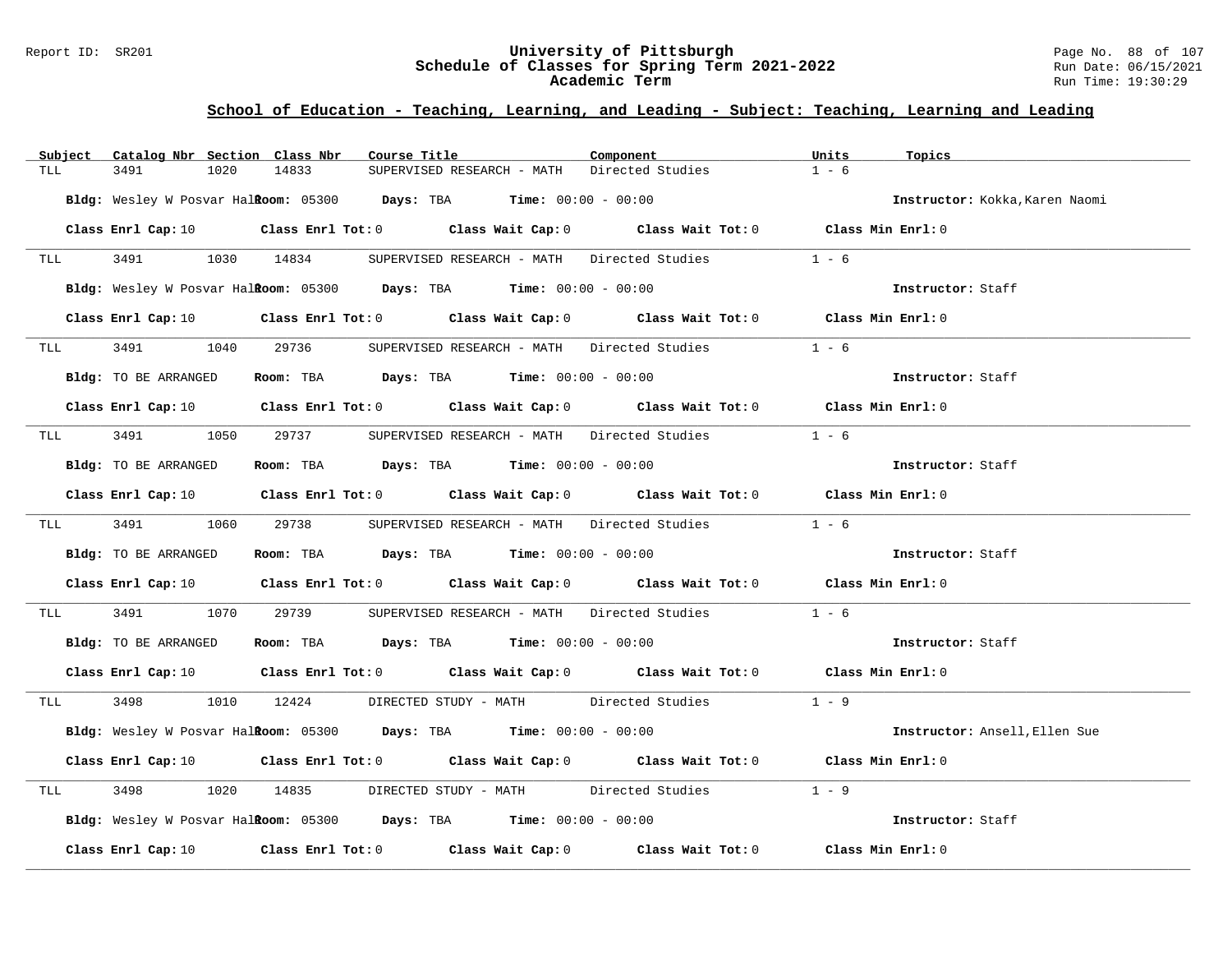| TLL |                                                                                                                                                                                                                                | 3498<br>1030         | 14836      | DIRECTED STUDY - MATH                                                                              | Directed Studies                                                                                                               | $1 - 9$                             |  |
|-----|--------------------------------------------------------------------------------------------------------------------------------------------------------------------------------------------------------------------------------|----------------------|------------|----------------------------------------------------------------------------------------------------|--------------------------------------------------------------------------------------------------------------------------------|-------------------------------------|--|
|     |                                                                                                                                                                                                                                |                      |            | Bldg: Wesley W Posvar Halkoom: 05300 Days: TBA Time: 00:00 - 00:00                                 |                                                                                                                                | Instructor: Staff                   |  |
|     |                                                                                                                                                                                                                                |                      |            |                                                                                                    | Class Enrl Cap: 10 $\qquad$ Class Enrl Tot: 0 $\qquad$ Class Wait Cap: 0 $\qquad$ Class Wait Tot: 0 $\qquad$ Class Min Enrl: 0 |                                     |  |
| TLL |                                                                                                                                                                                                                                | 3499                 | 1010 12437 |                                                                                                    | DOCTORAL DISSER RES - MATH Thesis Research 1 - 15                                                                              |                                     |  |
|     |                                                                                                                                                                                                                                |                      |            | Bldg: Wesley W Posvar Halkoom: 05300 Days: TBA Time: 00:00 - 00:00                                 |                                                                                                                                | Instructor: Ansell, Ellen Sue       |  |
|     |                                                                                                                                                                                                                                |                      |            |                                                                                                    | Class Enrl Cap: 10 $\qquad$ Class Enrl Tot: 0 $\qquad$ Class Wait Cap: 0 $\qquad$ Class Wait Tot: 0 $\qquad$ Class Min Enrl: 0 |                                     |  |
| TLL |                                                                                                                                                                                                                                |                      |            |                                                                                                    | 3499 1020 14837 DOCTORAL DISSER RES - MATH Thesis Research 1 - 15                                                              |                                     |  |
|     |                                                                                                                                                                                                                                |                      |            | <b>Bldg:</b> Wesley W Posvar Halkoom: $05300$ Days: TBA Time: $00:00 - 00:00$                      |                                                                                                                                | Instructor: Staff                   |  |
|     |                                                                                                                                                                                                                                |                      |            |                                                                                                    | Class Enrl Cap: 10 Class Enrl Tot: 0 Class Wait Cap: 0 Class Wait Tot: 0 Class Min Enrl: 0                                     |                                     |  |
| TLL |                                                                                                                                                                                                                                | 3499                 |            |                                                                                                    | 1030 14838 DOCTORAL DISSER RES - MATH Thesis Research 1 - 15                                                                   |                                     |  |
|     |                                                                                                                                                                                                                                |                      |            | Bldg: Wesley W Posvar Halkoom: 05300 Days: TBA Time: 00:00 - 00:00                                 |                                                                                                                                | Instructor: Staff                   |  |
|     |                                                                                                                                                                                                                                |                      |            |                                                                                                    | Class Enrl Cap: 10 $\qquad$ Class Enrl Tot: 0 $\qquad$ Class Wait Cap: 0 $\qquad$ Class Wait Tot: 0 $\qquad$ Class Min Enrl: 0 |                                     |  |
| TLL |                                                                                                                                                                                                                                |                      |            |                                                                                                    | 3526 1000 26374 PRACTICUM IN COLLEGE TEACHING Independent Study 1 - 3                                                          |                                     |  |
|     |                                                                                                                                                                                                                                |                      |            | Bldg: Wesley W Posvar Halkoom: 05300 Days: TBA Time: 00:00 - 00:00                                 |                                                                                                                                | Instructor: Jacobs, Katharine E B   |  |
|     |                                                                                                                                                                                                                                |                      |            |                                                                                                    | Class Enrl Cap: 5 Class Enrl Tot: 0 Class Wait Cap: 0 Class Wait Tot: 0 Class Min Enrl: 0                                      |                                     |  |
| TLL |                                                                                                                                                                                                                                | 3526                 |            |                                                                                                    | 1010 29740 PRACTICUM IN COLLEGE TEACHING Independent Study                                                                     | $1 - 3$                             |  |
|     |                                                                                                                                                                                                                                | Bldg: TO BE ARRANGED |            | Room: TBA $Days:$ TBA $Time: 00:00 - 00:00$                                                        |                                                                                                                                | Instructor: Kostewicz, Douglas E    |  |
|     |                                                                                                                                                                                                                                |                      |            | Class Enrl Cap: 5 $\qquad$ Class Enrl Tot: 0 $\qquad$ Class Wait Cap: 0 $\qquad$ Class Wait Tot: 0 |                                                                                                                                | Class Min Enrl: 0                   |  |
|     | TLL <b>TLL</b>                                                                                                                                                                                                                 | 3526<br>1020         | 29741      |                                                                                                    | PRACTICUM IN COLLEGE TEACHING Independent Study                                                                                | $1 - 3$                             |  |
|     |                                                                                                                                                                                                                                | Bldg: TO BE ARRANGED |            | Room: TBA $Days:$ TBA $Time: 00:00 - 00:00$                                                        |                                                                                                                                | Instructor: Rainey, Emily Catherine |  |
|     |                                                                                                                                                                                                                                |                      |            | Class Enrl Cap: 5 Class Enrl Tot: 0 Class Wait Cap: 0 Class Wait Tot: 0                            |                                                                                                                                | Class Min Enrl: 0                   |  |
|     | TLL the set of the set of the set of the set of the set of the set of the set of the set of the set of the set of the set of the set of the set of the set of the set of the set of the set of the set of the set of the set o | 3526<br>1100         |            |                                                                                                    | 26377 PRACTICUM IN COLLEGE TEACHING Independent Study                                                                          | $1 - 3$                             |  |
|     |                                                                                                                                                                                                                                |                      |            | Bldg: Wesley W Posvar Halkoom: 05300 Days: TBA Time: 00:00 - 00:00                                 |                                                                                                                                | Instructor: Cho, Byeong-Young       |  |
|     |                                                                                                                                                                                                                                |                      |            |                                                                                                    | Class Enrl Cap: 5 Class Enrl Tot: 0 Class Wait Cap: 0 Class Wait Tot: 0 Class Min Enrl: 0                                      |                                     |  |
| TLL |                                                                                                                                                                                                                                |                      |            |                                                                                                    | 3526 1200 26378 PRACTICUM IN COLLEGE TEACHING Independent Study 1 - 3                                                          |                                     |  |
|     |                                                                                                                                                                                                                                |                      |            |                                                                                                    |                                                                                                                                |                                     |  |
|     |                                                                                                                                                                                                                                |                      |            | <b>Bldg:</b> Wesley W Posvar Halkoom: $05300$ Days: TBA Time: $00:00 - 00:00$                      |                                                                                                                                | Instructor: Crawford, Patricia A    |  |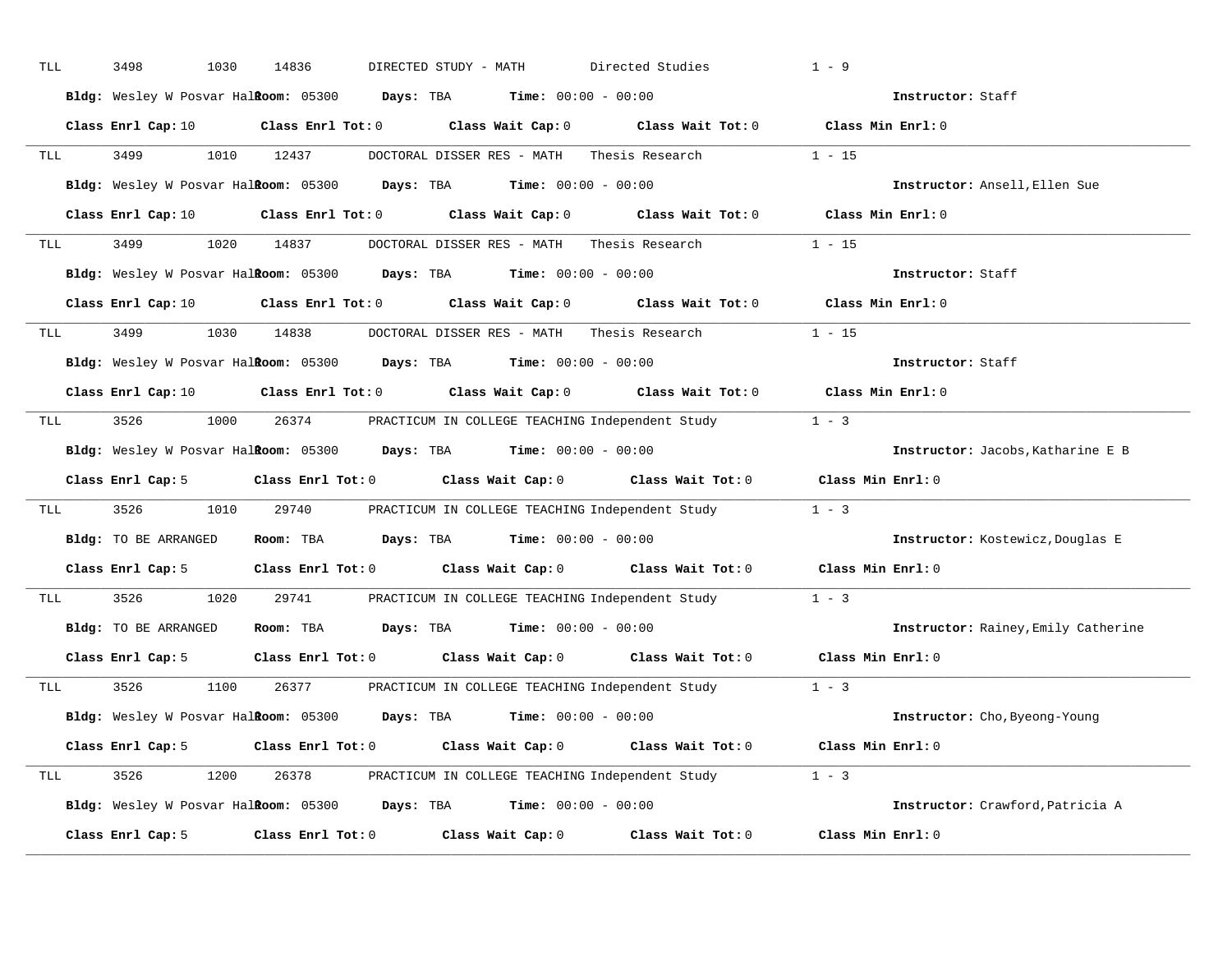#### Report ID: SR201 **University of Pittsburgh** Page No. 90 of 107 **Schedule of Classes for Spring Term 2021-2022** Run Date: 06/15/2021 **Academic Term** Run Time: 19:30:29

| Subject | Catalog Nbr Section Class Nbr |       | Course Title                                                                                                                   | Component | Units<br>Topics                     |
|---------|-------------------------------|-------|--------------------------------------------------------------------------------------------------------------------------------|-----------|-------------------------------------|
| TLL     | 3571<br>1010                  | 28985 | SUPRVSN & FINANCNG OF SPEC ED Lecture                                                                                          |           | $\mathcal{L}$                       |
|         | Bldg: WEB Based Class         |       | <b>Room:</b> TBA <b>Days:</b> TBA <b>Time:</b> 00:00 - 00:00                                                                   |           | Instructor: Staff                   |
|         | Class Enrl Cap: 10            |       | Class Enrl Tot: $0$ Class Wait Cap: $0$ Class Wait Tot: $0$ Class Min Enrl: $0$                                                |           |                                     |
|         | Attributes: Hybrid            |       |                                                                                                                                |           |                                     |
| TLL     | 3591<br>1010                  | 12430 | SUPRVSD RSRCH IN SPECIAL EDUC Directed Studies                                                                                 |           | $1 - 9$                             |
|         |                               |       | <b>Bldg:</b> Wesley W Posvar Hal <b>Room:</b> $05300$ <b>Days:</b> TBA <b>Time:</b> $00:00 - 00:00$                            |           | Instructor: Robertson, Rachel E     |
|         | Class Enrl Cap: 10            |       | Class Enrl Tot: 0 Class Wait Cap: 0 Class Wait Tot: 0                                                                          |           | Class Min Enrl: 0                   |
| TLL     | 3591<br>1020                  | 14839 | SUPRVSD RSRCH IN SPECIAL EDUC Directed Studies                                                                                 |           | $1 - 9$                             |
|         |                               |       | <b>Bldg:</b> Wesley W Posvar Hal <b>Room:</b> $05300$ <b>Days:</b> TBA <b>Time:</b> $00:00 - 00:00$                            |           | Instructor: McCarthy, Tessa Shannon |
|         |                               |       | Class Enrl Cap: 10 $\qquad$ Class Enrl Tot: 0 $\qquad$ Class Wait Cap: 0 $\qquad$ Class Wait Tot: 0                            |           | Class Min Enrl: 0                   |
| TLL     | 3591<br>1030                  | 14840 | SUPRVSD RSRCH IN SPECIAL EDUC Directed Studies                                                                                 |           | $1 - 9$                             |
|         |                               |       | Bldg: Wesley W Posvar Halkoom: 05300 Days: TBA Time: 00:00 - 00:00                                                             |           | Instructor: Kokina, Anastasia       |
|         |                               |       | Class Enrl Cap: 10 $\qquad$ Class Enrl Tot: 0 $\qquad$ Class Wait Cap: 0 $\qquad$ Class Wait Tot: 0                            |           | Class Min Enrl: 0                   |
| TLL     | 3591 359<br>1040              | 14841 | SUPRVSD RSRCH IN SPECIAL EDUC Directed Studies                                                                                 |           | $1 - 9$                             |
|         |                               |       | Bldg: Wesley W Posvar Halkoom: 05300 Days: TBA Time: 00:00 - 00:00                                                             |           | Instructor: Staff                   |
|         |                               |       | Class Enrl Cap: 10 $\qquad$ Class Enrl Tot: 0 $\qquad$ Class Wait Cap: 0 $\qquad$ Class Wait Tot: 0 $\qquad$ Class Min Enrl: 0 |           |                                     |
| TLL     | 3591 200<br>1050              | 15539 | SUPRVSD RSRCH IN SPECIAL EDUC Directed Studies                                                                                 |           | $1 - 9$                             |
|         |                               |       | Bldg: Wesley W Posvar Halkoom: 05300 Days: TBA Time: 00:00 - 00:00                                                             |           | Instructor: Kostewicz, Douglas E    |
|         |                               |       | Class Enrl Cap: 10 $\qquad$ Class Enrl Tot: 0 $\qquad$ Class Wait Cap: 0 $\qquad$ Class Wait Tot: 0 $\qquad$ Class Min Enrl: 0 |           |                                     |
| TLL     | 3592<br>1015                  | 28127 | SUPERVISION PRACTICUM IN SP EDPracticum                                                                                        |           | $1 - 3$                             |
|         | Bldg: TO BE ARRANGED          |       | Room: TBA $Days: TBA$ Time: $00:00 - 00:00$                                                                                    |           | Instructor: Srsic, Amy              |
|         | Class Enrl Cap: 5             |       | Class Enrl Tot: 0 Class Wait Cap: 0 Class Wait Tot: 0                                                                          |           | Class Min Enrl: 0                   |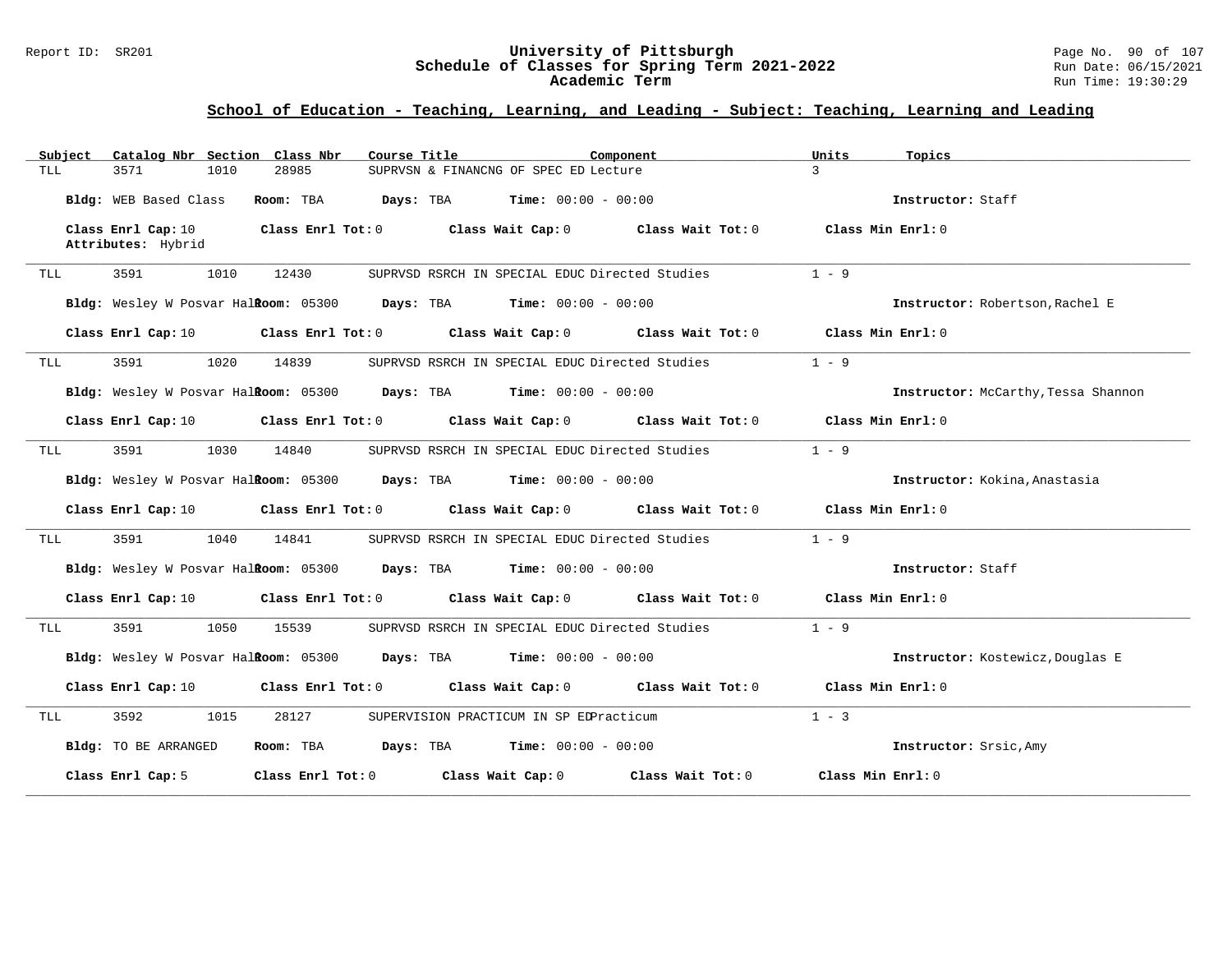#### Report ID: SR201 **University of Pittsburgh** Page No. 91 of 107 **Schedule of Classes for Spring Term 2021-2022** Run Date: 06/15/2021 **Academic Term** Run Time: 19:30:29

| Subject         | Catalog Nbr Section Class Nbr<br>Course Title                                                                                  |                                                     | Component                                            | Units<br>Topics                     |
|-----------------|--------------------------------------------------------------------------------------------------------------------------------|-----------------------------------------------------|------------------------------------------------------|-------------------------------------|
| 3598<br>TLL     | 1020<br>14842                                                                                                                  | DIRECTED STUDY IN SP ED                             | Directed Studies                                     | $1 - 6$                             |
|                 | Bldg: Wesley W Posvar Halkoom: 05300 Days: TBA Time: 00:00 - 00:00                                                             |                                                     |                                                      | Instructor: Robertson, Rachel E     |
|                 | Class Enrl Cap: 10 $\qquad$ Class Enrl Tot: 0 $\qquad$ Class Wait Cap: 0 $\qquad$ Class Wait Tot: 0 $\qquad$ Class Min Enrl: 0 |                                                     |                                                      |                                     |
| 3598<br>TLL     | 1030 14843                                                                                                                     | DIRECTED STUDY IN SP ED Directed Studies            |                                                      | $1 - 6$                             |
|                 | <b>Bldg:</b> Wesley W Posvar Hal <b>Room:</b> $05300$ <b>Days:</b> TBA <b>Time:</b> $00:00 - 00:00$                            |                                                     |                                                      | Instructor: Staff                   |
|                 | Class Enrl Cap: 10 $\qquad$ Class Enrl Tot: 0 $\qquad$ Class Wait Cap: 0 $\qquad$ Class Wait Tot: 0 $\qquad$ Class Min Enrl: 0 |                                                     |                                                      |                                     |
| 3598<br>TLL     | 1040 14844                                                                                                                     | DIRECTED STUDY IN SP ED Directed Studies            |                                                      | $1 - 6$                             |
|                 | <b>Bldg:</b> Wesley W Posvar Hal <b>ftoom:</b> $05300$ <b>Days:</b> TBA <b>Time:</b> $00:00 - 00:00$                           |                                                     |                                                      | Instructor: Staff                   |
|                 | Class Enrl Cap: 10 $\qquad$ Class Enrl Tot: 0 $\qquad$ Class Wait Cap: 0 $\qquad$ Class Wait Tot: 0 $\qquad$ Class Min Enrl: 0 |                                                     |                                                      |                                     |
| 3598<br>TLL     | 1050 15540                                                                                                                     |                                                     | DIRECTED STUDY IN SP ED Directed Studies             | $1 - 6$                             |
|                 | Bldg: Wesley W Posvar Halkoom: 05300 Days: TBA Time: 00:00 - 00:00                                                             |                                                     |                                                      | Instructor: Kostewicz, Douglas E    |
|                 | Class Enrl Cap: 10 $\qquad$ Class Enrl Tot: 0 $\qquad$ Class Wait Cap: 0 $\qquad$ Class Wait Tot: 0 $\qquad$ Class Min Enrl: 0 |                                                     |                                                      |                                     |
| 3599 35<br>TLL  | 1020 14845                                                                                                                     |                                                     | DOCTRL DISSER RES - SPECIAL EDThesis Research 1 - 15 |                                     |
|                 | Bldg: Wesley W Posvar Halkoom: 05300 Days: TBA Time: 00:00 - 00:00                                                             |                                                     |                                                      | Instructor: Robertson, Rachel E     |
|                 | Class Enrl Cap: 10 $\qquad$ Class Enrl Tot: 0 $\qquad$ Class Wait Cap: 0 $\qquad$ Class Wait Tot: 0 $\qquad$ Class Min Enrl: 0 |                                                     |                                                      |                                     |
| 3599<br>TLL     | 1030<br>14846                                                                                                                  |                                                     | DOCTRL DISSER RES - SPECIAL EDThesis Research        | $1 - 15$                            |
|                 | Bldg: Wesley W Posvar Halkoom: 05300 Days: TBA Time: 00:00 - 00:00                                                             |                                                     |                                                      | Instructor: McCarthy, Tessa Shannon |
|                 | Class Enrl Cap: 10 $\qquad$ Class Enrl Tot: 0 $\qquad$ Class Wait Cap: 0 $\qquad$ Class Wait Tot: 0 $\qquad$ Class Min Enrl: 0 |                                                     |                                                      |                                     |
| 3599 359<br>TLL | 1050 15027 DOCTRL DISSER RES - SPECIAL EDThesis Research 1 - 15                                                                |                                                     |                                                      |                                     |
|                 | <b>Bldg:</b> Wesley W Posvar Hal <b>ftoom:</b> $05300$ <b>Days:</b> TBA <b>Time:</b> $00:00 - 00:00$                           |                                                     |                                                      | Instructor: Kostewicz, Douglas E    |
|                 | Class Enrl Cap: 10 $\qquad$ Class Enrl Tot: 0 $\qquad$ Class Wait Cap: 0 $\qquad$ Class Wait Tot: 0 $\qquad$ Class Min Enrl: 0 |                                                     |                                                      |                                     |
| 3599<br>TLL     | 1060                                                                                                                           | 15541 DOCTRL DISSER RES - SPECIAL EDThesis Research |                                                      | $1 - 15$                            |
|                 | Bldg: Wesley W Posvar Halkoom: 05300 Days: TBA Time: 00:00 - 00:00                                                             |                                                     |                                                      | Instructor: Staff                   |
|                 | Class Enrl Cap: 10 $\qquad$ Class Enrl Tot: 0 $\qquad$ Class Wait Cap: 0 $\qquad$ Class Wait Tot: 0                            |                                                     |                                                      | Class Min Enrl: 0                   |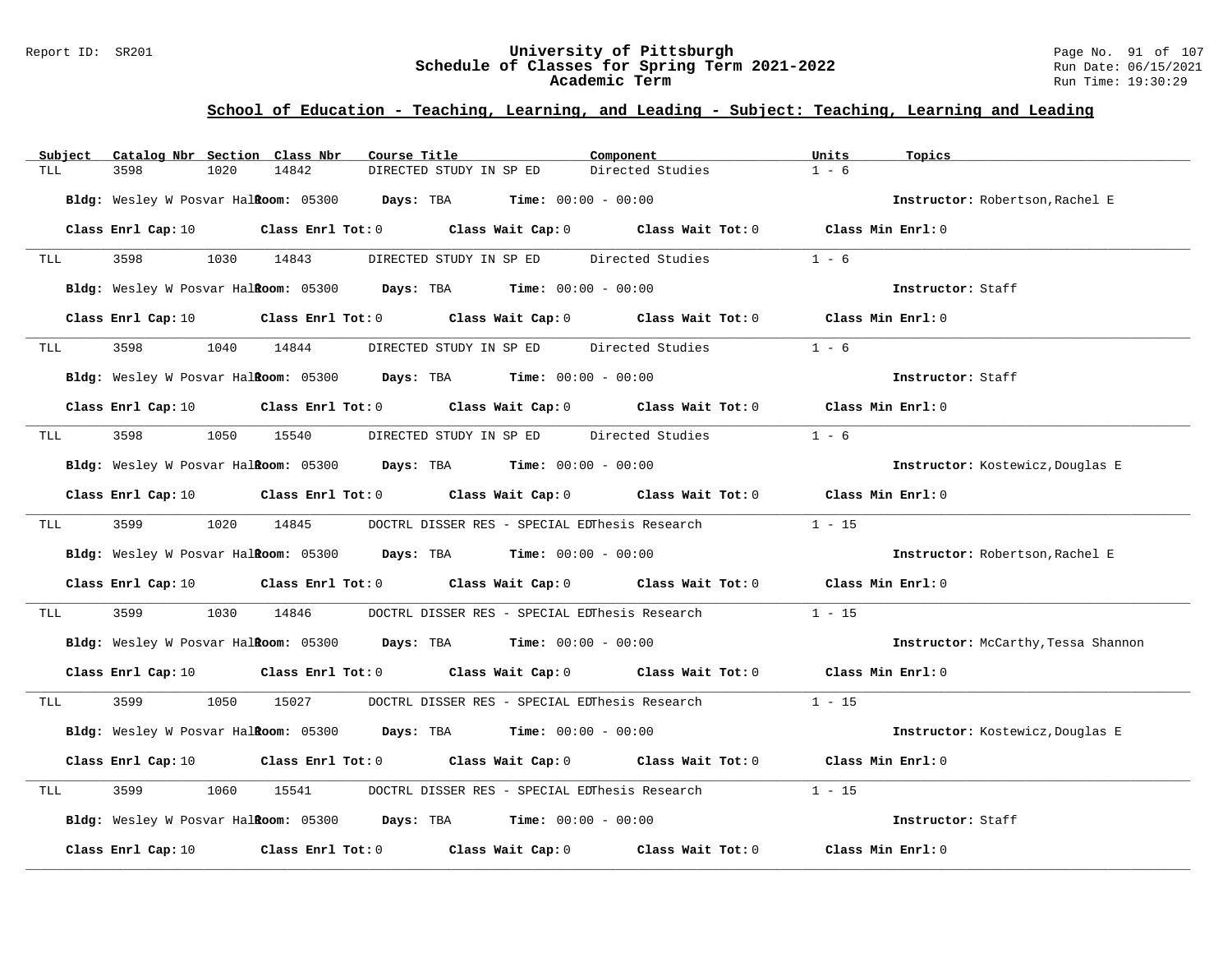| TLL | 3799<br>1010       | 12453 | DCTRL DISSER RES-FOREIGN LANG Thesis Research                                                                                  | $1 - 15$                    |
|-----|--------------------|-------|--------------------------------------------------------------------------------------------------------------------------------|-----------------------------|
|     |                    |       | Bldg: Wesley W Posvar Halkoom: 05300 Days: TBA Time: 00:00 - 00:00                                                             | Instructor: Donato, Richard |
|     | Class Enrl Cap: 10 |       | Class Enrl Tot: 0 $\qquad$ Class Wait Cap: 0 $\qquad$ Class Wait Tot: 0 $\qquad$ Class Min Enrl: 0                             |                             |
| TLL | 1010<br>3898       | 12456 | DIRCTED STUDY - SOCIAL STUDIESDirected Studies                                                                                 | $1 - 9$                     |
|     |                    |       | Bldg: Wesley W Posvar Halkoom: 05300 Days: TBA Time: 00:00 - 00:00                                                             | Instructor: Staff           |
|     |                    |       | Class Enrl Cap: 10 Class Enrl Tot: 0 Class Wait Cap: 0 Class Wait Tot: 0 Class Min Enrl: 0                                     |                             |
| TLL | 3898<br>1020       | 14813 | DIRCTED STUDY - SOCIAL STUDIESDirected Studies                                                                                 | $1 - 9$                     |
|     |                    |       | Bldg: Wesley W Posvar Halkoom: 05300 Days: TBA Time: 00:00 - 00:00                                                             | Instructor: Staff           |
|     |                    |       | Class Enrl Cap: 10 $\qquad$ Class Enrl Tot: 0 $\qquad$ Class Wait Cap: 0 $\qquad$ Class Wait Tot: 0 $\qquad$ Class Min Enrl: 0 |                             |
| TLL | 3899<br>1010       | 12454 | DOCTRL DISSER RES-SOCL STUDIESThesis Research                                                                                  | $1 - 15$                    |
|     |                    |       | Bldg: Wesley W Posvar Halkoom: 05300 Days: TBA Time: 00:00 - 00:00                                                             | Instructor: Staff           |
|     |                    |       | Class Enrl Cap: 10 $\qquad$ Class Enrl Tot: 0 $\qquad$ Class Wait Cap: 0 $\qquad$ Class Wait Tot: 0 $\qquad$ Class Min Enrl: 0 |                             |
| TLL | 3899<br>1020       | 14814 | DOCTRL DISSER RES-SOCL STUDIESThesis Research                                                                                  | $1 - 15$                    |
|     |                    |       | Bldg: Wesley W Posvar Halkoom: 05300 Days: TBA Time: 00:00 - 00:00                                                             | Instructor: Staff           |
|     |                    |       | Class Enrl Cap: 10 $\qquad$ Class Enrl Tot: 0 $\qquad$ Class Wait Cap: 0 $\qquad$ Class Wait Tot: 0 $\qquad$ Class Min Enrl: 0 |                             |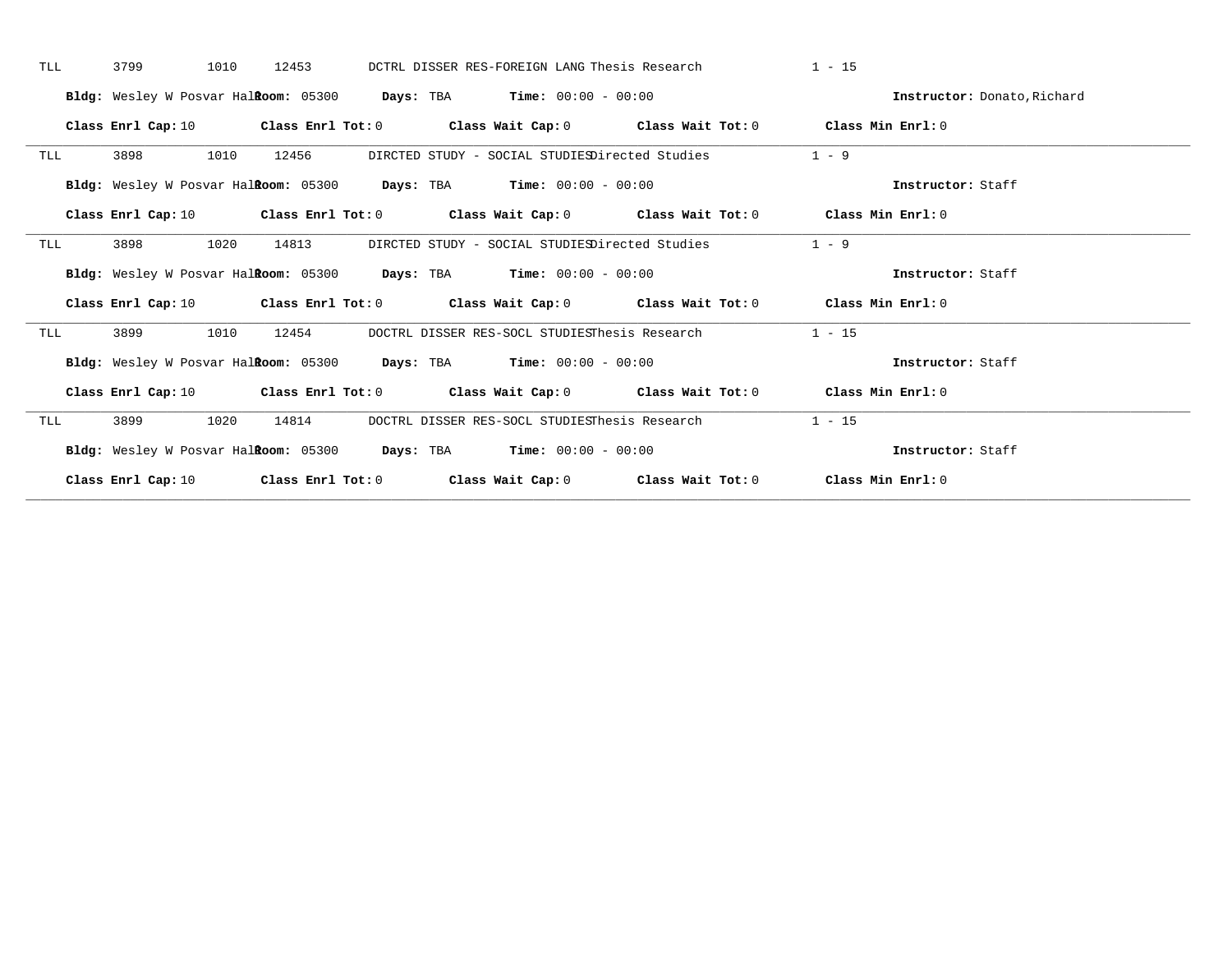#### Report ID: SR201 **University of Pittsburgh** Page No. 93 of 107 **Schedule of Classes for Spring Term 2021-2022** Run Date: 06/15/2021 **Academic Term** Run Time: 19:30:29

### **School of Education - Institute for Practice and Research in Education - Subject: Education**

| Subject   |                                                                                   | Catalog Nbr Section Class Nbr |                   | Course Title |                    |                              | Component |                         | Units        | Topics                          |
|-----------|-----------------------------------------------------------------------------------|-------------------------------|-------------------|--------------|--------------------|------------------------------|-----------|-------------------------|--------------|---------------------------------|
| EDUC      | 1067                                                                              | 1060<br>30984                 |                   |              | FREEDOM SEMINAR    |                              | Seminar   |                         | $\mathbf{a}$ |                                 |
| Bldg: TBA |                                                                                   | Room: TBA                     |                   | Days: Tu     |                    | <b>Time:</b> $13:00 - 15:30$ |           | GLBL WATR ACTIVISM STEM |              | Instructor: Ouigley, Cassie Fay |
| Bldg: TBA |                                                                                   | Room: TBA                     |                   | Days: Tu     |                    | <b>Time:</b> $13:00 - 15:30$ |           | GLBL WATR ACTIVISM STEM |              | Instructor: Ouigley, Cassie Fay |
| Bldg: TBA |                                                                                   | Room: TBA                     |                   | Days: Tu     |                    | <b>Time:</b> $13:00 - 15:30$ |           | GLBL WATR ACTIVISM STEM |              | Instructor: Quigley, Cassie Fay |
| Bldg: TBA |                                                                                   | Room: TBA                     |                   | Days: Tu     |                    | <b>Time:</b> $13:00 - 15:30$ |           | GLBL WATR ACTIVISM STEM |              | Instructor: Ouigley, Cassie Fay |
| Bldg: TBA |                                                                                   | Room: TBA                     |                   | Days: Tu     |                    | <b>Time:</b> $13:00 - 15:30$ |           | GLBL WATR ACTIVISM STEM |              | Instructor: Ouigley, Cassie Fay |
| Bldg: TBA |                                                                                   | Room: TBA                     |                   | Days: Tu     |                    | <b>Time:</b> $13:00 - 15:30$ |           | GLBL WATR ACTIVISM STEM |              | Instructor: Ouigley, Cassie Fay |
|           | Class Enrl Cap: 35<br><b>Room Characteristics:</b> PeopleSoft - Scheduled (PS)(1) |                               | Class Enrl Tot: 0 |              | Class Wait Cap: 20 |                              |           | Class Wait Tot: 0       |              | Class Min Enrl: 0               |

**Combined Section ID:** 0999(EDUC 1067/EDUC 3067) - EDUC 3067(#30985)

| <b>EDUC</b> | 1067                        | 1065<br>30986                                                                                                                           | FREEDOM SEMINAR | Seminar                                 |                            |                                 |
|-------------|-----------------------------|-----------------------------------------------------------------------------------------------------------------------------------------|-----------------|-----------------------------------------|----------------------------|---------------------------------|
| Bldg: TBA   |                             | Room: TBA                                                                                                                               | Days: W         | <b>Time:</b> $13:00 - 15:30$            | PLAC COLLV ECONM ENV JUSTC | Instructor: Quigley, Cassie Fay |
| Bldg: TBA   |                             | Room: TBA                                                                                                                               | Days: W         | <b>Time:</b> $13:00 - 15:30$            | PLAC COLLV ECONM ENV JUSTC | Instructor: Ouigley, Cassie Fay |
| Bldg: TBA   |                             | Room: TBA                                                                                                                               | Days: W         | <b>Time:</b> $13:00 - 15:30$            | PLAC COLLV ECONM ENV JUSTC | Instructor: Quigley, Cassie Fay |
| Bldg: TBA   |                             | Room: TBA                                                                                                                               | Days: W         | <b>Time:</b> $13:00 - 15:30$            | PLAC COLLV ECONM ENV JUSTC | Instructor: Quigley, Cassie Fay |
| Bldg: TBA   |                             | Room: TBA                                                                                                                               | Days: W         | <b>Time:</b> $13:00 - 15:30$            | PLAC COLLV ECONM ENV JUSTC | Instructor: Quigley, Cassie Fay |
| Bldg: TBA   |                             | Room: TBA                                                                                                                               | Days: W         | <b>Time:</b> $13:00 - 15:30$            | PLAC COLLV ECONM ENV JUSTC | Instructor: Quigley, Cassie Fay |
|             | Class Enrl Cap: 35          | Class Enrl Tot: 0<br><b>Room Characteristics:</b> PeopleSoft - Scheduled (PS)(1)<br>Combined Section ID: $0989$ (EDUC 1067/EDUC 3067) - |                 | Class Wait Cap: 20<br>EDUC 3067(#30987) | Class Wait Tot: 0          | Class Min Enrl: 0               |
| <b>EDUC</b> | 1998                        | 1020<br>15236                                                                                                                           | DIRECTED STUDY  | Directed Studies                        | $1 - 3$                    |                                 |
|             | <b>Bldg:</b> TO BE ARRANGED | Room: TBA                                                                                                                               | Days: TBA       | <b>Time:</b> $00:00 - 00:00$            |                            | Instructor: Porter, Maureen K   |
|             | Class Enrl Cap: 10          | Class Enrl Tot: 0                                                                                                                       |                 | Class Wait Cap: 10                      | Class Wait Tot: 0          | Class Min Enrl: 0               |

**\_\_\_\_\_\_\_\_\_\_\_\_\_\_\_\_\_\_\_\_\_\_\_\_\_\_\_\_\_\_\_\_\_\_\_\_\_\_\_\_\_\_\_\_\_\_\_\_\_\_\_\_\_\_\_\_\_\_\_\_\_\_\_\_\_\_\_\_\_\_\_\_\_\_\_\_\_\_\_\_\_\_\_\_\_\_\_\_\_\_\_\_\_\_\_\_\_\_\_\_\_\_\_\_\_\_\_\_\_\_\_\_\_\_\_\_\_\_\_\_\_\_\_\_\_\_\_\_\_\_\_\_\_\_\_\_\_\_\_\_\_\_\_\_\_\_\_\_\_\_\_\_\_\_\_\_**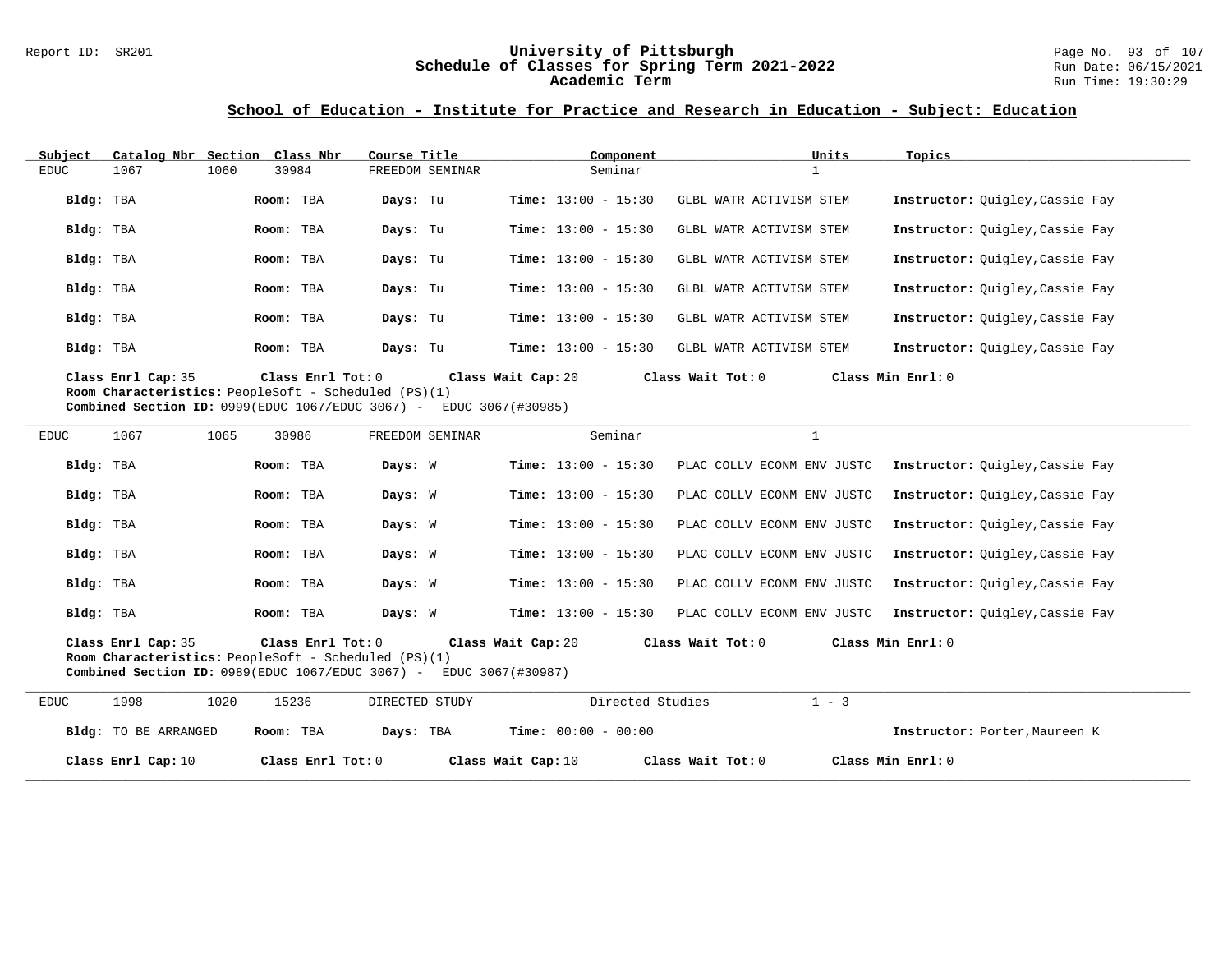### Report ID: SR201 **University of Pittsburgh** Page No. 94 of 107 **Schedule of Classes for Spring Term 2021-2022** Run Date: 06/15/2021 **Academic Term** Run Time: 19:30:29

### **School of Education - Institute for Practice and Research in Education - Subject: Education**

| Catalog Nbr Section Class Nbr<br>Subject                                                                                                            | Course Title<br>Component                                                               | Units<br>Topics                     |
|-----------------------------------------------------------------------------------------------------------------------------------------------------|-----------------------------------------------------------------------------------------|-------------------------------------|
| <b>EDUC</b><br>2000<br>1100<br>24949                                                                                                                | PSYCH OF LRNG & DEVELP FOR ED Lecture                                                   | $\mathcal{L}$                       |
| Bldg: TBA<br>Room: TBA                                                                                                                              | <b>Time:</b> $13:00 - 15:40$<br>Days: Tu                                                | Instructor: Klein, Roger D          |
| Class Enrl Cap: 25<br>Class Enrl Tot: 0                                                                                                             | Class Wait Cap: 0<br>Class Wait $Tot: 0$                                                | Class Min Enrl: 0                   |
| Room Characteristics: PeopleSoft - Scheduled (PS)(1)                                                                                                |                                                                                         |                                     |
| 2007<br>1050<br>24011<br><b>EDUC</b>                                                                                                                | HUMAN LEARNING<br>Lecture                                                               | $\mathbf{3}$                        |
| Bldg: WEB Based Class<br>Room: TBA                                                                                                                  | Days: TBA<br><b>Time:</b> $00:00 - 00:00$                                               | Instructor: Klein, Roger D          |
| Class Enrl Cap: 14<br>Class Enrl Tot: 0<br>Attributes: Online                                                                                       | Class Wait Cap: 0<br>Class Wait Tot: 0                                                  | Class Min Enrl: 0                   |
| Combined Section ID: 0889(PSYED/2127/EDUC/2007) - HHD 2127(#24010)                                                                                  |                                                                                         |                                     |
| 2009<br>1060<br><b>EDUC</b><br>15110                                                                                                                | DVLP: MIDDLE CHLHD/ADOLESCENCELecture                                                   | $\overline{3}$                      |
| Bldg: TBA<br>Room: TBA                                                                                                                              | Days: W<br><b>Time:</b> $16:30 - 19:10$                                                 | Instructor: Farmer, Thomas W        |
|                                                                                                                                                     |                                                                                         | Altstadter, Emily                   |
| Class Enrl Tot: 0<br>Class Enrl Cap: 5                                                                                                              | Class Wait Cap: 0<br>Class Wait Tot: 0                                                  | Class Min Enrl: 0                   |
|                                                                                                                                                     | Room Characteristics: Media - Data Projector/Monitor(1), PeopleSoft - Scheduled (PS)(1) |                                     |
| <b>Combined Section ID:</b> $0668(PSYED/2504/EDUC/2009)$ - HHD 2504(#15109)                                                                         |                                                                                         |                                     |
| 2100<br>1250<br><b>EDUC</b><br>16598                                                                                                                | EDUCATION AND SOCIETY<br>Lecture                                                        | 3                                   |
| Bldg: WEB Based Class<br>Room: TBA                                                                                                                  | Days: TBA<br><b>Time:</b> $00:00 - 00:00$                                               | Instructor: Lelei, Macrina Chelagat |
| Class Enrl Cap: 30<br>Class Enrl Tot: 0                                                                                                             | Class Wait Cap: 0<br>Class Wait Tot:0                                                   | Class Min Enrl: 0                   |
| Attributes: Online, Global Studies, West European Studies                                                                                           |                                                                                         |                                     |
| 2200<br>1040<br>12452<br><b>EDUC</b>                                                                                                                | DISCIPLINED INQUIRY<br>Lecture                                                          | $\overline{3}$                      |
| Bldg: TBA<br>Room: TBA                                                                                                                              | Days: M<br><b>Time:</b> $16:30 - 19:10$                                                 | Instructor: Shekell, Calli A        |
| Class Enrl Cap: 25<br>Class Enrl Tot: 0                                                                                                             | Class Wait Cap: 0<br>Class Wait Tot: 0                                                  | Class Min Enrl: 0                   |
|                                                                                                                                                     | Room Characteristics: Seating - Moveable(1), PeopleSoft - Scheduled $(PS)(1)$           |                                     |
| 2200<br>1090<br><b>EDUC</b><br>12450                                                                                                                | DISCIPLINED INQUIRY<br>Lecture                                                          | $\mathbf{3}$                        |
| Bldg: Wesley W Posvar Halkoom: 04318                                                                                                                | Days: M<br><b>Time:</b> $16:30 - 19:10$                                                 | Instructor: Forman, Ellice A        |
| Class Enrl Cap: 24<br>Class Enrl Tot: 0<br>Attributes: Class Materials on Reserve at Hillman Library<br>Room Characteristics: Seating - Moveable(1) | Class Wait Cap: 0<br>Class Wait $Tot: 0$                                                | Class Min Enrl: 0                   |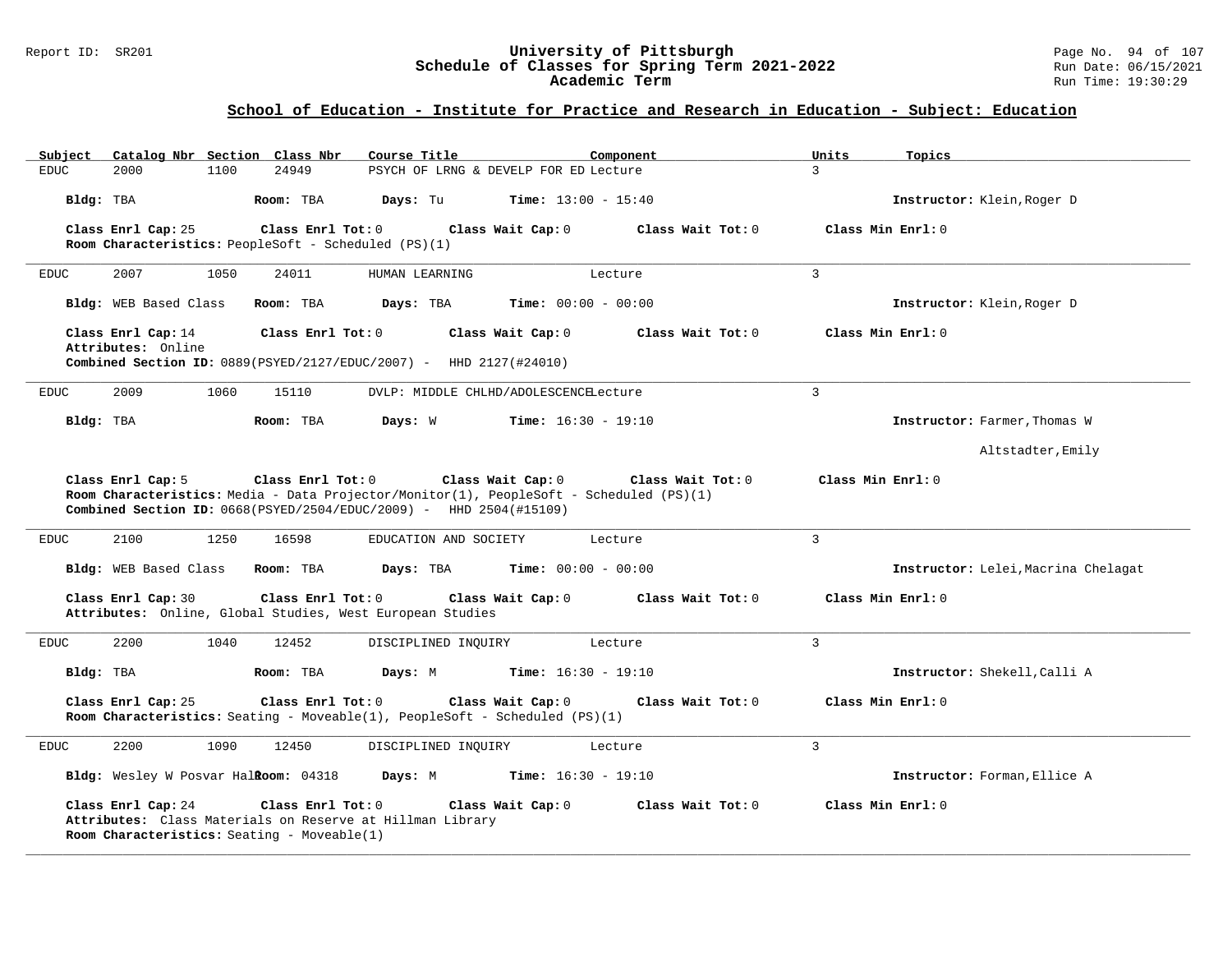### Report ID: SR201 **University of Pittsburgh** Page No. 95 of 107 **Schedule of Classes for Spring Term 2021-2022** Run Date: 06/15/2021 **Academic Term** Run Time: 19:30:29

# **School of Education - Institute for Practice and Research in Education - Subject: Education**

| Catalog Nbr Section Class Nbr<br>Subject | Course Title                                                              | Component                              | Units<br>Topics                |  |
|------------------------------------------|---------------------------------------------------------------------------|----------------------------------------|--------------------------------|--|
| 2201<br>1020<br><b>EDUC</b>              | 23953                                                                     | INTRO TO RESEARCH METHODOLOGY Lecture  | $\overline{3}$                 |  |
| Bldg: WEB Based Class                    | Room: TBA<br>Days: TBA                                                    | <b>Time:</b> $00:00 - 00:00$           | Instructor: Lane, Suzanne      |  |
| Class Enrl Cap: 10<br>Attributes: Online | Class Enrl Tot: 0                                                         | Class Wait Tot: 0<br>Class Wait Cap: 0 | Class Min Enrl: 0              |  |
| 1240<br>3004<br><b>EDUC</b>              | 22217                                                                     | FOUNDS 3:CONTEXTS OF EDUCATIONLecture  | $\mathbf{3}$                   |  |
| Bldg: TBA                                | Room: TBA<br>Days: TBA                                                    | <b>Time:</b> $00:00 - 00:00$           | Instructor: Roop, Laura Jane   |  |
|                                          |                                                                           |                                        | Delale, Lori A                 |  |
| Class Enrl Cap: 35<br>Attributes: Hybrid | Class Enrl Tot: 0<br>Room Characteristics: PeopleSoft - Scheduled (PS)(1) | Class Wait Cap: 0<br>Class Wait Tot: 0 | Class Min Enrl: 0              |  |
|                                          |                                                                           |                                        |                                |  |
| 3007<br>1500<br><b>EDUC</b>              | 23570<br>PRACTITIONER INQUIRY 3                                           | Lecture                                | 3                              |  |
| Bldg: TBA                                | Room: TBA<br>Days: TBA                                                    | <b>Time:</b> $00:00 - 00:00$           | Instructor: Lee, Bridget Kiger |  |
|                                          |                                                                           |                                        | Trahan, Keith Wayne            |  |
|                                          |                                                                           |                                        | Colvin, Sharon E               |  |
| Class Enrl Cap: 35<br>Attributes: Hybrid | Class Enrl Tot: 0<br>Room Characteristics: PeopleSoft - Scheduled (PS)(1) | Class Wait Tot: 0<br>Class Wait Cap: 0 | Class Min Enrl: 0              |  |
| 1010<br>3015<br><b>EDUC</b>              | 30240<br>CRITICL PERSPCTVS URBN EDUC                                      | Lecture                                | 3                              |  |
| Bldg: WEB Based Class                    | Room: TBA<br>Days: TBA                                                    | Time: $00:00 - 00:00$                  | Instructor: Mendez, Jason      |  |
| Class Enrl Cap: 35<br>Attributes: Hybrid | Class Enrl Tot: 0                                                         | Class Wait Cap: 0<br>Class Wait Tot: 0 | Class Min Enrl: 0              |  |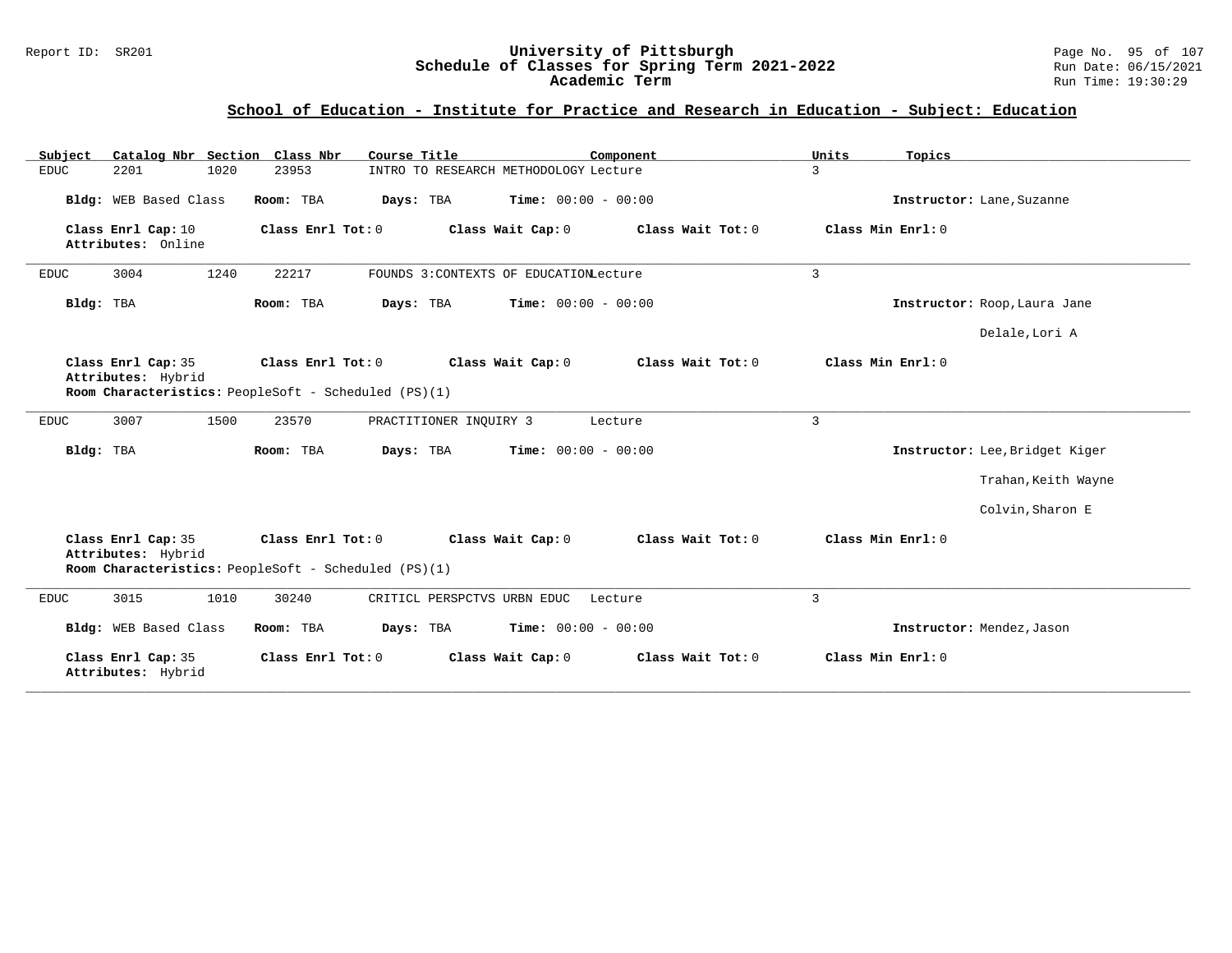# Report ID: SR201 **University of Pittsburgh University of Pittsburgh** Page No. 96 of 107<br>**Schedule of Classes for Spring Term 2021-2022** Run Date: 06/15/2021 Schedule of Classes for Spring Term 2021-2022<br>Academic Term

**Academic Term** Run Time: 19:30:29

### **School of Education - Institute for Practice and Research in Education - Subject: Education**

| Subject   | Catalog Nbr                                                                       | Section Class Nbr |                   | Course Title |                   |                              | Component |                         | Units             | Topics                          |
|-----------|-----------------------------------------------------------------------------------|-------------------|-------------------|--------------|-------------------|------------------------------|-----------|-------------------------|-------------------|---------------------------------|
| EDUC      | 3067                                                                              | 1060<br>30985     |                   |              | FREEDOM SEMINAR   |                              | Seminar   |                         |                   |                                 |
| Bldg: TBA |                                                                                   | Room: TBA         |                   | Days: Tu     |                   | <b>Time:</b> $13:00 - 15:30$ |           | GLBL WATR ACTIVISM STEM |                   | Instructor: Ouigley, Cassie Fay |
| Bldg: TBA |                                                                                   | Room: TBA         |                   | Days: Tu     |                   | <b>Time:</b> $13:00 - 15:30$ |           | GLBL WATR ACTIVISM STEM |                   | Instructor: Ouigley, Cassie Fay |
| Bldg: TBA |                                                                                   | Room: TBA         |                   | Days: Tu     |                   | <b>Time:</b> $13:00 - 15:30$ |           | GLBL WATR ACTIVISM STEM |                   | Instructor: Ouigley, Cassie Fay |
| Bldg: TBA |                                                                                   | Room: TBA         |                   | Days: Tu     |                   | <b>Time:</b> $13:00 - 15:30$ |           | GLBL WATR ACTIVISM STEM |                   | Instructor: Ouigley, Cassie Fay |
| Bldg: TBA |                                                                                   | Room: TBA         |                   | Days: Tu     |                   | <b>Time:</b> $13:00 - 15:30$ |           | GLBL WATR ACTIVISM STEM |                   | Instructor: Ouigley, Cassie Fay |
| Bldg: TBA |                                                                                   | Room: TBA         |                   | Days: Tu     |                   | <b>Time:</b> $13:00 - 15:30$ |           | GLBL WATR ACTIVISM STEM |                   | Instructor: Ouigley, Cassie Fay |
|           | Class Enrl Cap: 35<br><b>Room Characteristics:</b> PeopleSoft - Scheduled (PS)(1) |                   | Class Enrl Tot: 0 |              | Class Wait Cap: 0 |                              |           | Class Wait Tot: 0       | Class Min Enrl: 0 |                                 |

**Combined Section ID:** 0999(EDUC 1067/EDUC 3067) - EDUC 1067(#30984)

| <b>EDUC</b> | 3067 | 1065 | 30987     | FREEDOM SEMINAR |  |                              | Seminar |                            |       |           |                                 |
|-------------|------|------|-----------|-----------------|--|------------------------------|---------|----------------------------|-------|-----------|---------------------------------|
| Bldg: TBA   |      |      | Room: TBA | Days: W         |  | <b>Time:</b> $13:00 - 15:30$ |         | PLAC COLLV ECONM ENV JUSTC |       |           | Instructor: Ouigley, Cassie Fay |
| Bldg: TBA   |      |      | Room: TBA | Days: W         |  | <b>Time:</b> $13:00 - 15:30$ |         | PLAC COLLV ECONM ENV JUSTC |       |           | Instructor: Ouigley, Cassie Fay |
| Bldg: TBA   |      |      | Room: TBA | Days: W         |  | <b>Time:</b> $13:00 - 15:30$ |         | PLAC COLLV ECONM ENV JUSTC |       |           | Instructor: Ouigley, Cassie Fay |
| Bldg: TBA   |      |      | Room: TBA | Days: W         |  | <b>Time:</b> $13:00 - 15:30$ |         | PLAC COLLV ECONM ENV JUSTC |       |           | Instructor: Ouigley, Cassie Fay |
| Bldg: TBA   |      |      | Room: TBA | Days: W         |  | <b>Time:</b> $13:00 - 15:30$ |         | PLAC COLLV                 | ECONM | ENV JUSTC | Instructor: Ouigley, Cassie Fay |
| Bldg: TBA   |      |      | Room: TBA | Days: W         |  | <b>Time:</b> $13:00 - 15:30$ |         | PLAC COLLV ECONM ENV JUSTC |       |           | Instructor: Ouigley, Cassie Fay |
|             |      |      |           |                 |  |                              |         |                            |       |           |                                 |

**Class Enrl Cap:** 35 **Class Enrl Tot:** 0 **Class Wait Cap:** 0 **Class Wait Tot:** 0 **Class Min Enrl:** 0 **Room Characteristics:** PeopleSoft - Scheduled (PS)(1)

**Combined Section ID:** 0989(EDUC 1067/EDUC 3067) - EDUC 1067(#30986)

| <b>EDUC</b> | 3089<br>1010         | 30133               | SPECIAL TOPICS | Lecture                                         |                     | $3 - 12$                       |
|-------------|----------------------|---------------------|----------------|-------------------------------------------------|---------------------|--------------------------------|
|             | Bldg: TO BE ARRANGED | Room: TBA           | Days: Th       | <b>Time:</b> $16:30 - 19:10$                    | WRITING SEMINAR     | Instructor: Mendez, Jason      |
|             | Class Enrl Cap: 35   | Class Enrl Tot: $0$ |                | Class Wait Cap: 0                               | Class Wait $Tot: 0$ | Class Min $Enrl: 0$            |
| <b>EDUC</b> | 3099<br>1010         | 23316               |                | GUIDANCE IN SCHOLARLY PRACTICEIndependent Study |                     | $1 - 15$                       |
|             | Bldg: TO BE ARRANGED | Room: TBA           | Days: TBA      | <b>Time:</b> $00:00 - 00:00$                    |                     | Instructor: Tananis, Cynthia A |
|             | Class Enrl Cap: 35   | Class Enrl Tot: $0$ |                | Class Wait Cap: 0                               | Class Wait $Tot: 0$ | Class Min Enrl: 0              |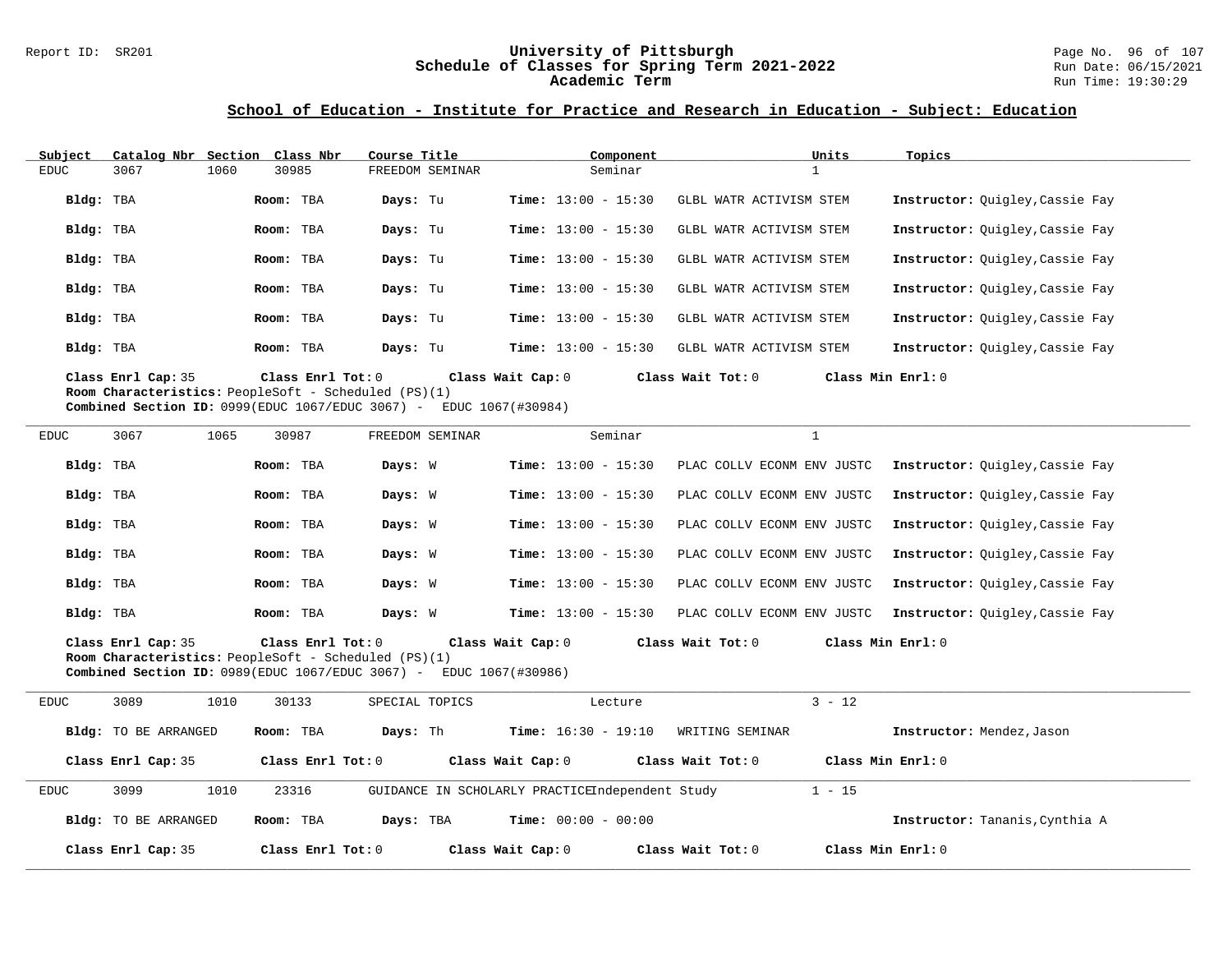| <b>EDUC</b> | 3099<br>1020         | 23317<br>GUIDANCE IN SCHOLARLY PRACTICEIndependent Study                         |                   | $1 - 15$                            |
|-------------|----------------------|----------------------------------------------------------------------------------|-------------------|-------------------------------------|
|             | Bldg: TO BE ARRANGED | <b>Days:</b> TBA <b>Time:</b> $00:00 - 00:00$<br>Room: TBA                       |                   | Instructor: Kokina, Anastasia       |
|             | Class Enrl Cap: 35   | Class Wait Cap: 0 Class Wait Tot: 0 Class Min Enrl: 0<br>$Class$ $Enr1$ $Tot: 0$ |                   |                                     |
| <b>EDUC</b> | 3099<br>1030         | 23318<br>GUIDANCE IN SCHOLARLY PRACTICEIndependent Study                         |                   | $1 - 15$                            |
|             | Bldg: TO BE ARRANGED | Room: TBA<br>Days: TBA<br>$Time: 00:00 - 00:00$                                  |                   | Instructor: Ferketish, B Jean       |
|             | Class Enrl Cap: 35   | Class Enrl Tot: 0 Class Wait Cap: 0 Class Wait Tot: 0                            |                   | Class Min Enrl: 0                   |
| <b>EDUC</b> | 3099                 | 1040 23319<br>GUIDANCE IN SCHOLARLY PRACTICEIndependent Study 1 - 15             |                   |                                     |
|             | Bldg: TO BE ARRANGED | Room: TBA Days: TBA<br>$Time: 00:00 - 00:00$                                     |                   | Instructor: Kirk, Diane L           |
|             | Class Enrl Cap: 35   | $Class$ $Enr1$ $Tot: 0$<br>Class Wait Cap: 0 Class Wait Tot: 0                   |                   | Class Min Enrl: 0                   |
| EDUC        | 3099<br>1050         | 23320<br>GUIDANCE IN SCHOLARLY PRACTICEIndependent Study                         |                   | $1 - 15$                            |
|             | Bldg: TO BE ARRANGED | <b>Days:</b> TBA <b>Time:</b> $00:00 - 00:00$<br>Room: TBA                       |                   | Instructor: Longo, Ralph G          |
|             | Class Enrl Cap: 35   | Class Wait Cap: 0 Class Wait Tot: 0<br>$Class$ $Enr1$ $Tot: 0$                   |                   | Class Min Enrl: 0                   |
| EDUC        | 3099<br>1060         | 23321<br>GUIDANCE IN SCHOLARLY PRACTICEIndependent Study                         |                   | $1 - 15$                            |
|             | Bldg: TO BE ARRANGED | Room: TBA<br><b>Days:</b> TBA <b>Time:</b> $00:00 - 00:00$                       |                   | Instructor: Kerr, Mary              |
|             | Class Enrl Cap: 35   | Class Enrl Tot: 0 Class Wait Cap: 0 Class Wait Tot: 0                            |                   | Class Min Enrl: 0                   |
| EDUC        | 3099<br>1070         | 23322<br>GUIDANCE IN SCHOLARLY PRACTICEIndependent Study                         |                   | $1 - 15$                            |
|             | Bldg: TO BE ARRANGED | Room: TBA<br><b>Days:</b> TBA <b>Time:</b> $00:00 - 00:00$                       |                   | Instructor: Garcia, Gina Ann        |
|             | Class Enrl Cap: 35   | Class Enrl Tot: 0 Class Wait Cap: 0 Class Wait Tot: 0                            |                   | Class Min Enrl: 0                   |
| EDUC        | 3099<br>1080         | 23323<br>GUIDANCE IN SCHOLARLY PRACTICEIndependent Study                         |                   | $1 - 15$                            |
|             | Bldg: TO BE ARRANGED | Room: TBA<br><b>Days:</b> TBA <b>Time:</b> $00:00 - 00:00$                       |                   | Instructor: DeAngelo, Linda Theresa |
|             | Class Enrl Cap: 35   | Class Wait Cap: 0 Class Wait Tot: 0<br>Class Enrl Tot: 0                         |                   | Class Min Enrl: 0                   |
| EDUC        | 3099<br>1090         | 23325<br>GUIDANCE IN SCHOLARLY PRACTICEIndependent Study                         |                   | $1 - 15$                            |
|             | Bldg: TO BE ARRANGED | <b>Days:</b> TBA <b>Time:</b> $00:00 - 00:00$<br>Room: TBA                       |                   | Instructor: Kelly, Sean Patrick     |
|             | Class Enrl Cap: 35   | Class Enrl Tot: 0 Class Wait Cap: 0                                              | Class Wait Tot: 0 | Class Min Enrl: 0                   |
| EDUC        | 3099                 | 1100 23326 GUIDANCE IN SCHOLARLY PRACTICEIndependent Study 1 - 15                |                   |                                     |
|             | Bldg: TO BE ARRANGED | Room: TBA $Days:$ TBA $Time: 00:00 - 00:00$                                      |                   | Instructor: Crowley, Kevin J        |
|             | Class Enrl Cap: 35   | Class Enrl Tot: 0<br>Class Wait Cap: 0                                           | Class Wait Tot: 0 | Class Min Enrl: 0                   |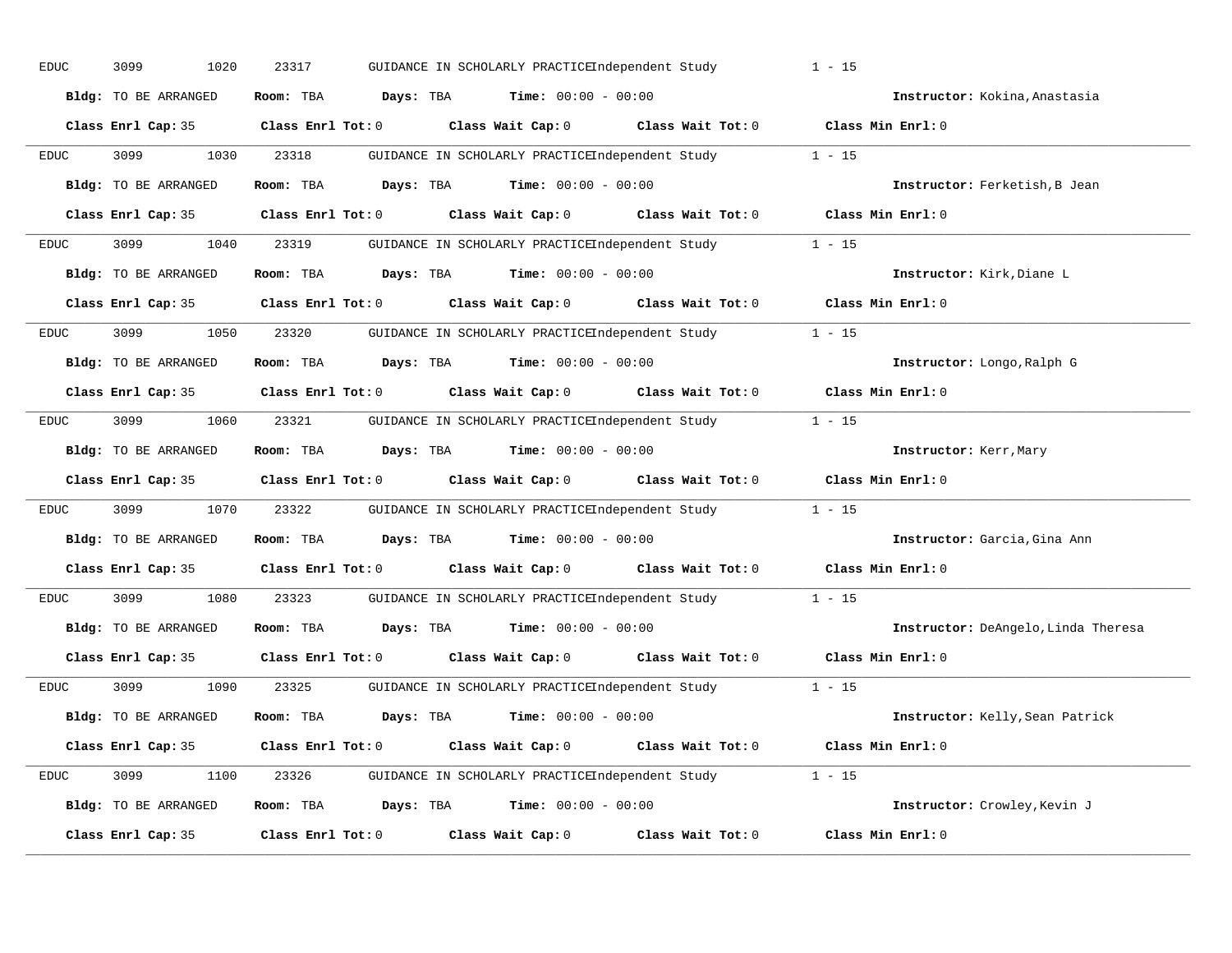#### Report ID: SR201 **University of Pittsburgh** Page No. 98 of 107 **Schedule of Classes for Spring Term 2021-2022** Run Date: 06/15/2021 **Academic Term** Run Time: 19:30:29

### **School of Education - Institute for Practice and Research in Education - Subject: Education**

| Catalog Nbr Section Class Nbr<br>Subject | Course Title<br>Component                                  | Units<br>Topics                        |
|------------------------------------------|------------------------------------------------------------|----------------------------------------|
| 3099<br><b>EDUC</b><br>1105              | 24376<br>GUIDANCE IN SCHOLARLY PRACTICEIndependent Study   | $1 - 15$                               |
| Bldg: TO BE ARRANGED                     | Room: TBA<br>Days: TBA<br><b>Time:</b> $00:00 - 00:00$     | Instructor: Russell, Jennifer Lin      |
| Class Enrl Cap: 35                       | Class Wait Cap: 0<br>Class Enrl Tot: 0                     | Class Wait Tot: 0<br>Class Min Enrl: 0 |
| 3099<br>1110<br><b>EDUC</b>              | 24377<br>GUIDANCE IN SCHOLARLY PRACTICEIndependent Study   | $1 - 15$                               |
| Bldg: TO BE ARRANGED                     | Days: TBA<br><b>Time:</b> $00:00 - 00:00$<br>Room: TBA     | Instructor: Fertman, Carl              |
| Class Enrl Cap: 35                       | Class Enrl Tot: 0<br>Class Wait Cap: 0                     | Class Min Enrl: 0<br>Class Wait Tot: 0 |
| 3099<br>1115<br><b>EDUC</b>              | 24378<br>GUIDANCE IN SCHOLARLY PRACTICEIndependent Study   | $1 - 15$                               |
| Bldg: TO BE ARRANGED                     | <b>Time:</b> $00:00 - 00:00$<br>Room: TBA<br>Days: TBA     | Instructor: Trovato, Charlene          |
| Class Enrl Cap: 35                       | Class Enrl Tot: 0<br>Class Wait Cap: 0 Class Wait Tot: 0   | Class Min Enrl: 0                      |
| 3099<br>1120<br><b>EDUC</b>              | 24379<br>GUIDANCE IN SCHOLARLY PRACTICEIndependent Study   | $1 - 15$                               |
| Bldg: TO BE ARRANGED                     | Room: TBA<br><b>Days:</b> TBA <b>Time:</b> $00:00 - 00:00$ | Instructor: Dancy, Theodis Elon        |
| Class Enrl Cap: 35                       | Class Enrl Tot: 0<br>Class Wait Cap: 0                     | Class Min Enrl: 0<br>Class Wait Tot: 0 |
| 3099<br>1125<br><b>EDUC</b>              | 24380<br>GUIDANCE IN SCHOLARLY PRACTICEIndependent Study   | $1 - 15$                               |
| Bldg: TO BE ARRANGED                     | Room: TBA<br>Days: TBA<br><b>Time:</b> $00:00 - 00:00$     | Instructor: Perry, Jill Alexa          |
| Class Enrl Cap: 35                       | Class Enrl Tot: 0<br>Class Wait Cap: 0 Class Wait Tot: 0   | Class Min Enrl: 0                      |
| 3099<br>1130<br><b>EDUC</b>              | 24381<br>GUIDANCE IN SCHOLARLY PRACTICEIndependent Study   | $1 - 15$                               |
| Bldg: TO BE ARRANGED                     | Room: TBA<br>Days: TBA<br><b>Time:</b> $00:00 - 00:00$     | Instructor: Ouigley, Cassie Fay        |
| Class Enrl Cap: 35                       | Class Wait Cap: 0<br>Class Enrl Tot: 0                     | Class Min Enrl: 0<br>Class Wait Tot: 0 |
| 3099<br>1135<br><b>EDUC</b>              | 24382<br>GUIDANCE IN SCHOLARLY PRACTICEIndependent Study   | $1 - 15$                               |
| Bldg: TO BE ARRANGED                     | Room: TBA<br>Days: TBA<br><b>Time:</b> $00:00 - 00:00$     | Instructor: Rainey, Emily Catherine    |
| Class Enrl Cap: 35                       | Class Enrl Tot: 0<br>Class Wait Cap: 0 Class Wait Tot: 0   | Class Min Enrl: 0                      |
| 3099<br><b>EDUC</b><br>1140              | GUIDANCE IN SCHOLARLY PRACTICEIndependent Study<br>24383   | $1 - 15$                               |
| Bldg: TO BE ARRANGED                     | <b>Time:</b> $00:00 - 00:00$<br>Room: TBA<br>Days: TBA     | Instructor: Kostewicz, Douglas E       |
| Class Enrl Cap: 35                       | Class Enrl Tot: 0<br>Class Wait Cap: 0                     | Class Min Enrl: 0<br>Class Wait Tot: 0 |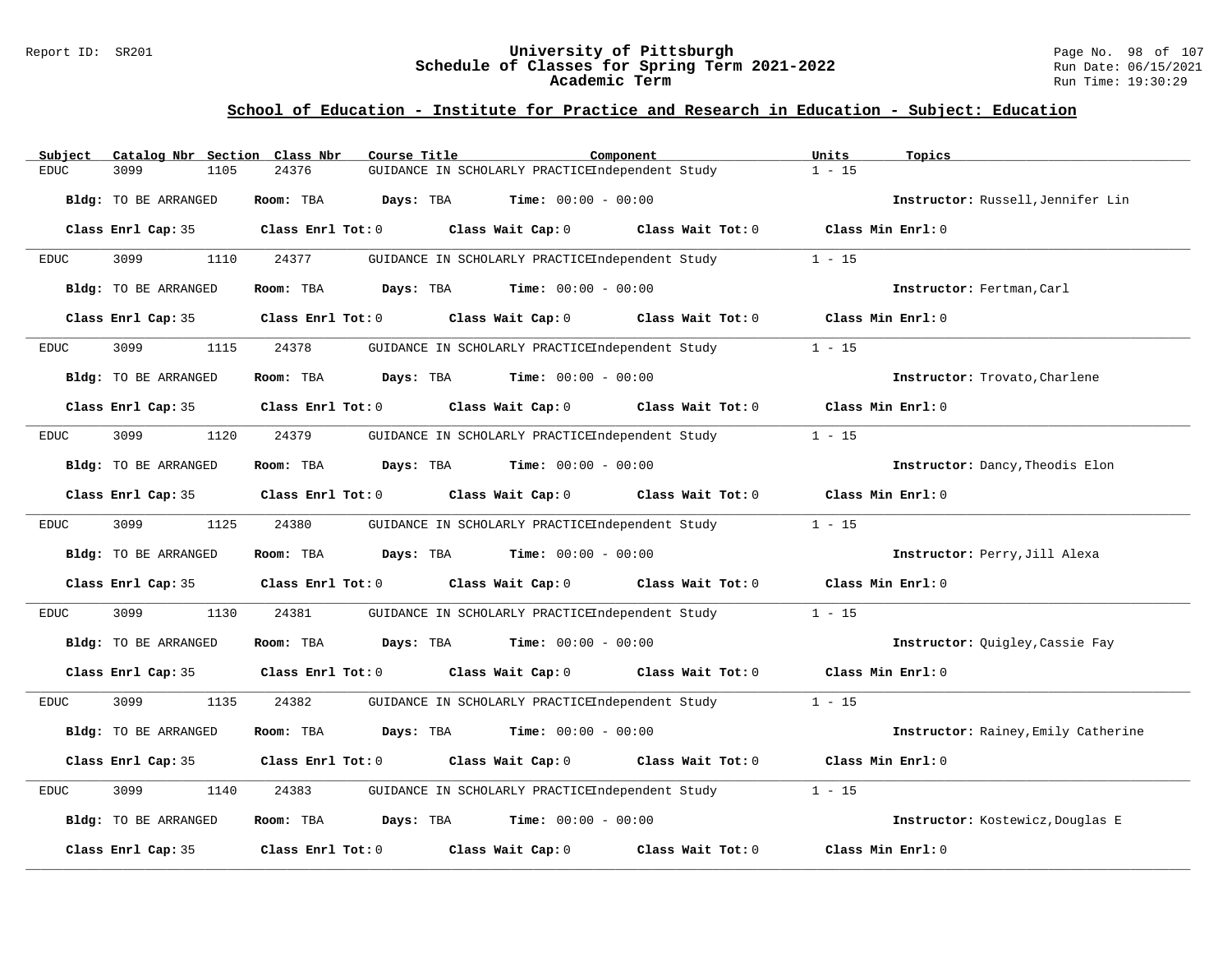| <b>EDUC</b> | 3099<br>1145                | 24384             |           | GUIDANCE IN SCHOLARLY PRACTICEIndependent Study |                                                 | $1 - 15$                                   |
|-------------|-----------------------------|-------------------|-----------|-------------------------------------------------|-------------------------------------------------|--------------------------------------------|
|             | Bldg: TO BE ARRANGED        | Room: TBA         | Days: TBA | <b>Time:</b> $00:00 - 00:00$                    |                                                 | Instructor: Cho, Byeong-Young              |
|             | Class Enrl Cap: 35          | Class Enrl Tot: 0 |           | Class Wait Cap: 0                               | Class Wait Tot: 0                               | Class Min Enrl: 0                          |
| <b>EDUC</b> | 3099<br>1150                | 24385             |           | GUIDANCE IN SCHOLARLY PRACTICEIndependent Study |                                                 | $1 - 15$                                   |
|             | Bldg: TO BE ARRANGED        | Room: TBA         | Days: TBA | <b>Time:</b> $00:00 - 00:00$                    |                                                 | Instructor: Ansell, Ellen Sue              |
|             | Class Enrl Cap: 35          | Class Enrl Tot: 0 |           | Class Wait Cap: 0                               | Class Wait Tot: 0                               | Class Min Enrl: 0                          |
| <b>EDUC</b> | 3099<br>1155                | 24386             |           | GUIDANCE IN SCHOLARLY PRACTICEIndependent Study |                                                 | $1 - 15$                                   |
|             | <b>Bldg:</b> TO BE ARRANGED | Room: TBA         | Days: TBA | <b>Time:</b> $00:00 - 00:00$                    |                                                 | Instructor: Akiva, Thomas Matthew Schweinh |
|             | Class Enrl Cap: 35          | Class Enrl Tot: 0 |           | Class Wait Cap: 0                               | Class Wait Tot: 0                               | Class Min Enrl: 0                          |
| <b>EDUC</b> | 3099<br>1160                | 24387             |           | GUIDANCE IN SCHOLARLY PRACTICEIndependent Study |                                                 | $1 - 15$                                   |
|             | <b>Bldg:</b> TO BE ARRANGED | Room: TBA         | Days: TBA | <b>Time:</b> $00:00 - 00:00$                    |                                                 | Instructor: Ross, Sharon Elizabeth         |
|             | Class Enrl Cap: 35          | Class Enrl Tot: 0 |           | Class Wait Cap: 0                               | Class Wait Tot: 0                               | Class Min Enrl: 0                          |
| EDUC        | 3099<br>1165                | 24388             |           | GUIDANCE IN SCHOLARLY PRACTICEIndependent Study |                                                 | $1 - 15$                                   |
|             | Bldg: TO BE ARRANGED        | Room: TBA         | Days: TBA | <b>Time:</b> $00:00 - 00:00$                    |                                                 | Instructor: Donato, Richard                |
|             | Class Enrl Cap: 35          | Class Enrl Tot: 0 |           | Class Wait Cap: 0                               | Class Wait Tot: 0                               | Class Min Enrl: 0                          |
| <b>EDUC</b> | 3099<br>1170                | 24389             |           | GUIDANCE IN SCHOLARLY PRACTICEIndependent Study |                                                 | $1 - 15$                                   |
|             | Bldg: TO BE ARRANGED        | Room: TBA         | Days: TBA | <b>Time:</b> $00:00 - 00:00$                    |                                                 | Instructor: Crawford, Patricia A           |
|             | Class Enrl Cap: 35          | Class Enrl Tot: 0 |           | Class Wait Cap: 0                               | Class Wait Tot: 0                               | Class Min Enrl: 0                          |
| EDUC        | 3099<br>1175                | 24390             |           | GUIDANCE IN SCHOLARLY PRACTICEIndependent Study |                                                 | $1 - 15$                                   |
|             | Bldg: TO BE ARRANGED        | Room: TBA         | Days: TBA | <b>Time:</b> $00:00 - 00:00$                    |                                                 | Instructor: Kucan, Linda L.                |
|             | Class Enrl Cap: 35          | Class Enrl Tot: 0 |           | Class Wait Cap: 0                               | Class Wait Tot: 0                               | Class Min Enrl: 0                          |
| <b>EDUC</b> | 3099<br>1180                | 24391             |           | GUIDANCE IN SCHOLARLY PRACTICEIndependent Study |                                                 | $1 - 15$                                   |
|             | <b>Bldg:</b> TO BE ARRANGED | Room: TBA         | Days: TBA | <b>Time:</b> $00:00 - 00:00$                    |                                                 | Instructor: Godley, Amanda Joan            |
|             | Class Enrl Cap: 35          | Class Enrl Tot: 0 |           | Class Wait Cap: 0                               | Class Wait Tot: 0                               | Class Min Enrl: 0                          |
| <b>EDUC</b> | 3099<br>1185                | 25017             |           |                                                 | GUIDANCE IN SCHOLARLY PRACTICEIndependent Study | $1 - 15$                                   |
|             | Bldg: TO BE ARRANGED        | Room: TBA         | Days: TBA | <b>Time:</b> $00:00 - 00:00$                    |                                                 | Instructor: Shafiq, Mohammad Najeeb        |
|             | Class Enrl Cap: 35          | Class Enrl Tot: 0 |           | Class Wait Cap: 0                               | Class Wait Tot: 0                               | Class Min Enrl: 0                          |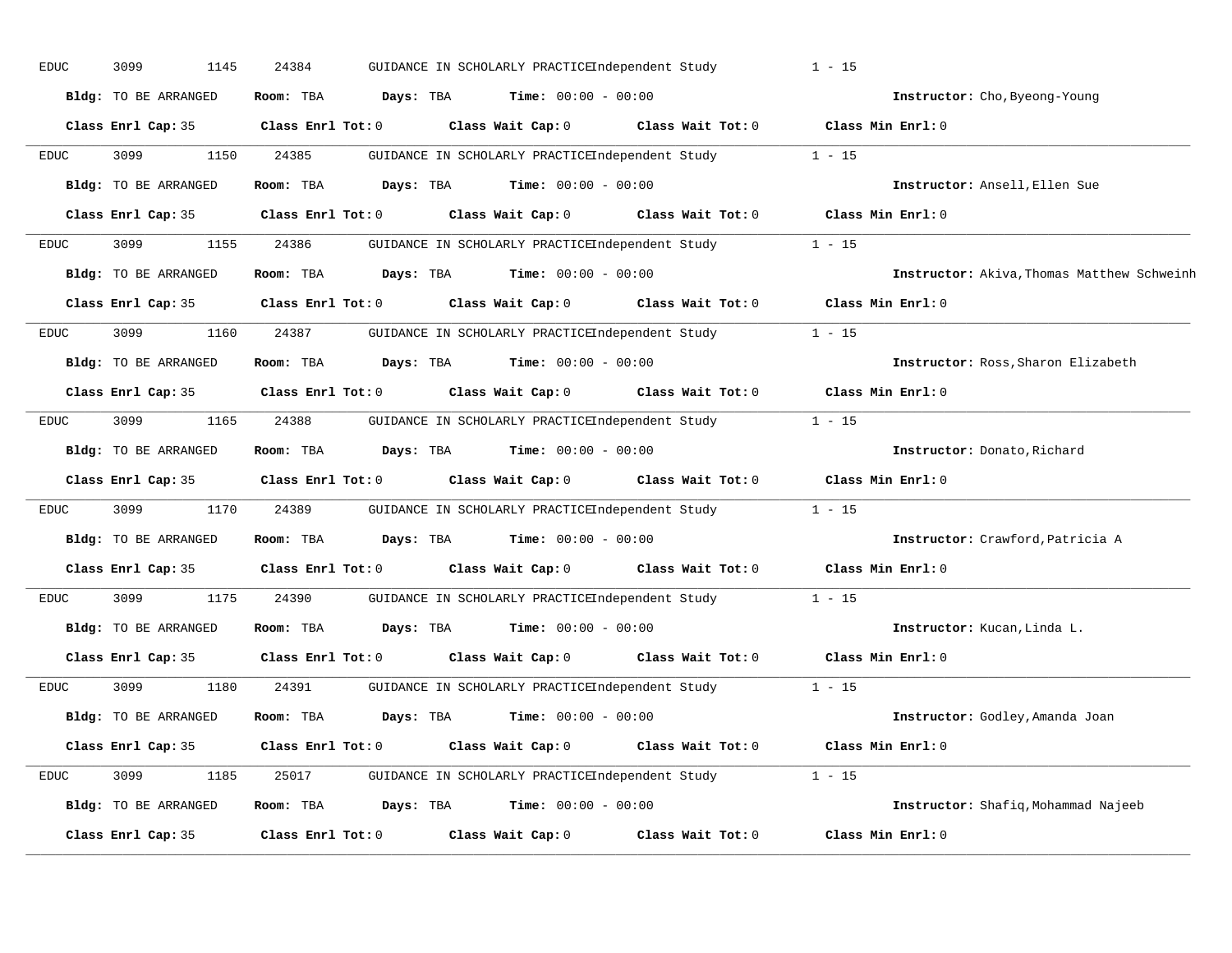#### Report ID: SR201 **University of Pittsburgh** Page No. 100 of 107 **Schedule of Classes for Spring Term 2021-2022** Run Date: 06/15/2021 **Academic Term** Run Time: 19:30:29

# **School of Education - Institute for Practice and Research in Education - Subject: Education**

| Catalog Nbr Section Class Nbr<br>Subject | Course Title<br>Component                                                                                        | Units<br>Topics                        |
|------------------------------------------|------------------------------------------------------------------------------------------------------------------|----------------------------------------|
| <b>EDUC</b><br>3099<br>1190              | 25018<br>GUIDANCE IN SCHOLARLY PRACTICEIndependent Study                                                         | $1 - 15$                               |
| Bldg: TO BE ARRANGED                     | Room: TBA<br>Days: TBA<br><b>Time:</b> $00:00 - 00:00$                                                           | Instructor: Staff                      |
| Class Enrl Cap: 35                       | Class Wait Cap: 0<br>Class Enrl Tot: 0<br>Class Wait Tot: $0$                                                    | Class Min Enrl: 0                      |
| 3099<br>1195<br><b>EDUC</b>              | 25201<br>GUIDANCE IN SCHOLARLY PRACTICEIndependent Study                                                         | $1 - 15$                               |
| Bldg: TO BE ARRANGED                     | <b>Days:</b> TBA <b>Time:</b> $00:00 - 00:00$<br>Room: TBA                                                       | Instructor: Mendez, Jason              |
| Class Enrl Cap: 35                       | Class Enrl Tot: 0<br>Class Wait Cap: 0<br>Class Wait Tot: 0                                                      | Class Min $Enrl: 0$                    |
| 3103<br>1100<br><b>EDUC</b>              | 23997<br>OUANTITATIVE METHODS 2<br>Lecture                                                                       | $\mathcal{L}$                          |
| Bldg: TBA                                | <b>Days:</b> Tu <b>Time:</b> $09:00 - 11:40$<br>Room: TBA                                                        | Instructor: Page, Lindsay Coleman      |
| Class Enrl Cap: 20                       | Class Enrl Tot: 0<br>Class Wait Cap: 0 Class Wait Tot: 0<br>Room Characteristics: PeopleSoft - Scheduled (PS)(1) | Class Min Enrl: 0                      |
| 3104<br><b>EDUC</b><br>1360              | 22224<br>INTRODUCTION TO QUALTV METHODSSeminar                                                                   | $\overline{3}$                         |
| Bldg: TBA                                | Room: TBA<br><b>Days:</b> W <b>Time:</b> $09:00 - 11:40$                                                         | Instructor: Delale, Lori A             |
| Class Enrl Cap: 25                       | Class Wait Cap: 0 Class Wait Tot: 0<br>Class Enrl Tot: 0<br>Room Characteristics: PeopleSoft - Scheduled (PS)(1) | Class Min Enrl: 0                      |
| 3105<br>1460<br>EDUC                     | Seminar<br>22631<br>FIRST YEAR SEMINAR 2                                                                         | $\overline{a}$                         |
| Bldg: TBA                                | Room: TBA<br><b>Days:</b> TBA <b>Time:</b> $00:00 - 00:00$                                                       | Instructor: Cho, Byeong-Young          |
|                                          |                                                                                                                  | DeAngelo, Linda Theresa                |
| Class Enrl Cap: 18<br>Attributes: Hybrid | Class Enrl Tot: $0$ Class Wait Cap: $0$ Class Wait Tot: $0$                                                      | Class Min Enrl: 0                      |
|                                          | Room Characteristics: PeopleSoft - Scheduled (PS)(1)                                                             |                                        |
| <b>EDUC</b><br>3109<br>1010              | 30150<br>SOCIAL CONTEXT OF URBAN ED<br>Seminar                                                                   | $\mathbf{3}$                           |
| <b>Bldg:</b> TO BE ARRANGED              | Room: TBA<br>Days: Tu<br><b>Time:</b> $16:30 - 19:10$                                                            | Instructor: Mendez, Jason              |
| Class Enrl Cap: 20                       | Class Enrl Tot: 0<br>Class Wait Cap: 0<br>Class Wait Tot: 0                                                      | Class Min Enrl: 0                      |
| 3114<br><b>EDUC</b><br>1010              | Seminar<br>30219<br>BLACK EDUCATIONAL THOUGHT                                                                    | $\overline{3}$                         |
|                                          | Bldg: Wesley W Posvar Halioom: TBA Days: W Time: 16:30 - 19:10                                                   | Instructor: Dancy, Theodis Elon        |
| Class Enrl Cap: 35                       | Class Enrl Tot: 0<br>Class Wait Cap: 0                                                                           | Class Min Enrl: 0<br>Class Wait Tot: 0 |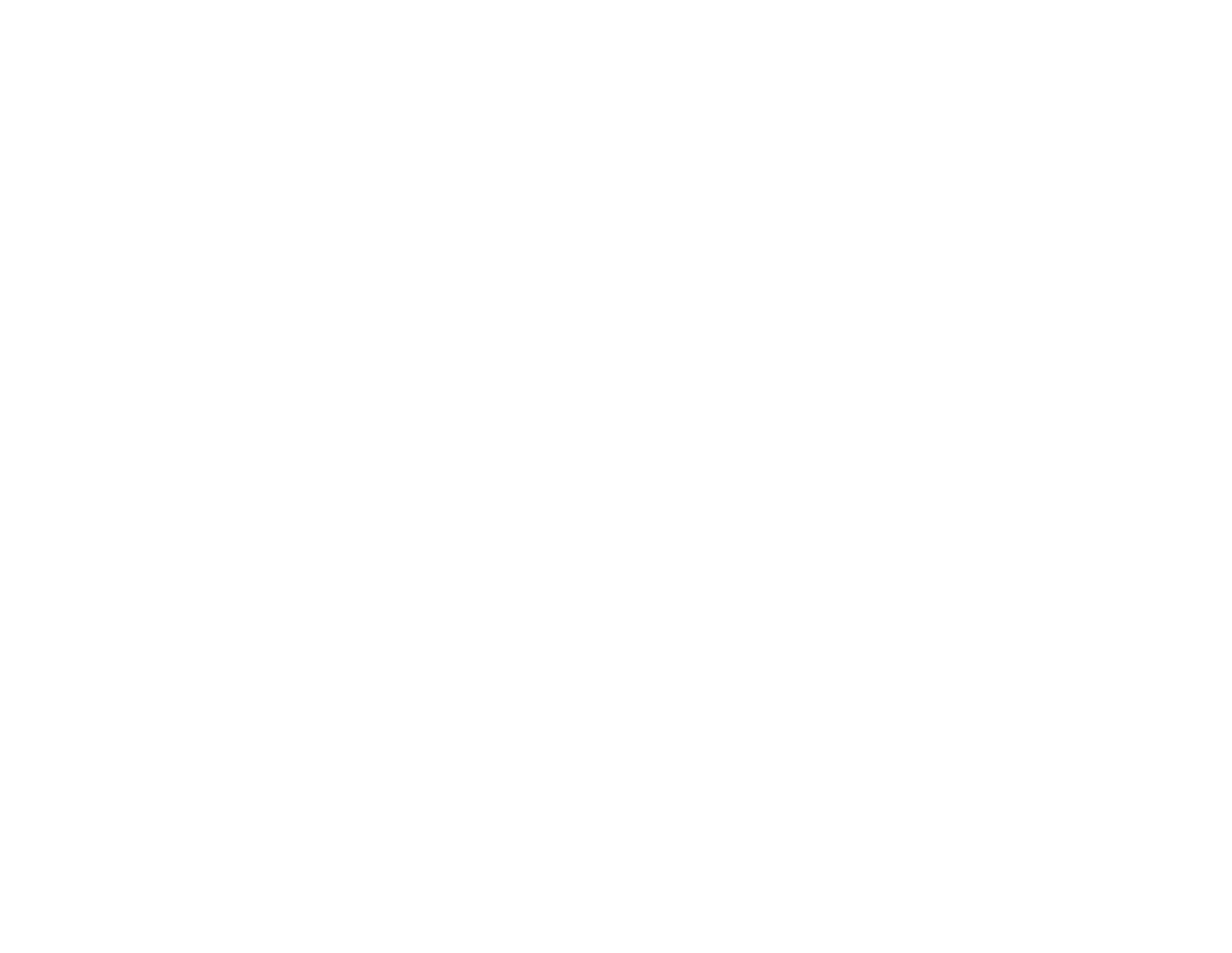### Report ID: SR201 **University of Pittsburgh** Page No. 102 of 107 **Schedule of Classes for Spring Term 2021-2022** Run Date: 06/15/2021 **Academic Term** Run Time: 19:30:29

# **School of Education - Institute for Practice and Research in Education - Subject: Teaching, Learning and Leading**

| Subject    | Catalog Nbr Section Class Nbr | Course Title                                                                               | Component        | Units<br>Topics                      |
|------------|-------------------------------|--------------------------------------------------------------------------------------------|------------------|--------------------------------------|
| TLL        | 3097<br>1010                  | 15388<br>SUPERVISED RESEARCH                                                               | Directed Studies | $1 - 6$                              |
|            | Bldg: TO BE ARRANGED          | <b>Room:</b> TBA <b>Days:</b> TBA <b>Time:</b> 00:00 - 00:00                               |                  | Instructor: Russell, Jennifer Lin    |
|            | Class Enrl Cap: 35            | Class Enrl Tot: $0$ Class Wait Cap: $0$ Class Wait Tot: $0$ Class Min Enrl: $0$            |                  |                                      |
| TLL        | 3097<br>1020                  | SUPERVISED RESEARCH Directed Studies<br>15389                                              |                  | $1 - 6$                              |
|            | Bldg: TO BE ARRANGED          | Room: TBA $Days:$ TBA Time: $00:00 - 00:00$                                                |                  | Instructor: Correnti, Richard James  |
|            |                               | Class Enrl Cap: 35 Class Enrl Tot: 0 Class Wait Cap: 0 Class Wait Tot: 0 Class Min Enrl: 0 |                  |                                      |
| <b>TLL</b> | 3097 1030                     | SUPERVISED RESEARCH Directed Studies<br>15390                                              |                  | $1 - 6$                              |
|            | Bldg: TO BE ARRANGED          | Room: TBA $Days:$ TBA $Time: 00:00 - 00:00$                                                |                  | Instructor: Matsumura, Lindsay Clare |
|            |                               | Class Enrl Cap: 35 Class Enrl Tot: 0 Class Wait Cap: 0 Class Wait Tot: 0 Class Min Enrl: 0 |                  |                                      |
| TLL        | 3097<br>1040                  | SUPERVISED RESEARCH Directed Studies<br>15391                                              |                  | $1 - 6$                              |
|            | Bldg: TO BE ARRANGED          | Room: TBA $Days:$ TBA $Time: 00:00 - 00:00$                                                |                  | Instructor: Stein, Mary Kay          |
|            |                               | Class Enrl Cap: 35 Class Enrl Tot: 0 Class Wait Cap: 0 Class Wait Tot: 0 Class Min Enrl: 0 |                  |                                      |
| TLL        | 3097<br>1050                  | SUPERVISED RESEARCH Directed Studies<br>15392                                              |                  | $1 - 6$                              |
|            | Bldg: TO BE ARRANGED          | Room: TBA $Days:$ TBA $Time: 00:00 - 00:00$                                                |                  | Instructor: Page, Lindsay Coleman    |
|            |                               | Class Enrl Cap: 35 Class Enrl Tot: 0 Class Wait Cap: 0 Class Wait Tot: 0 Class Min Enrl: 0 |                  |                                      |
| TLL        | 3097 300<br>1060              | SUPERVISED RESEARCH Directed Studies<br>15393                                              |                  | $1 - 6$                              |
|            | Bldg: TO BE ARRANGED          | Room: TBA $Days:$ TBA $Time: 00:00 - 00:00$                                                |                  | Instructor: Crowley, Kevin J         |
|            |                               | Class Enrl Cap: 35 Class Enrl Tot: 0 Class Wait Cap: 0 Class Wait Tot: 0 Class Min Enrl: 0 |                  |                                      |
| TLL        | 3595 1020                     | 30067<br>SPECIAL TOPICS<br>Lecture                                                         |                  | $\mathbf{3}$                         |
|            |                               | Bldg: Learning Research & Room: TBA Days: MW Time: 15:00 - 16:15 LEARNING                  |                  | Instructor: Schunn, Christian Dieter |
|            |                               | Class Enrl Cap: 12 Class Enrl Tot: 0 Class Wait Cap: 0 Class Wait Tot: 0 Class Min Enrl: 0 |                  |                                      |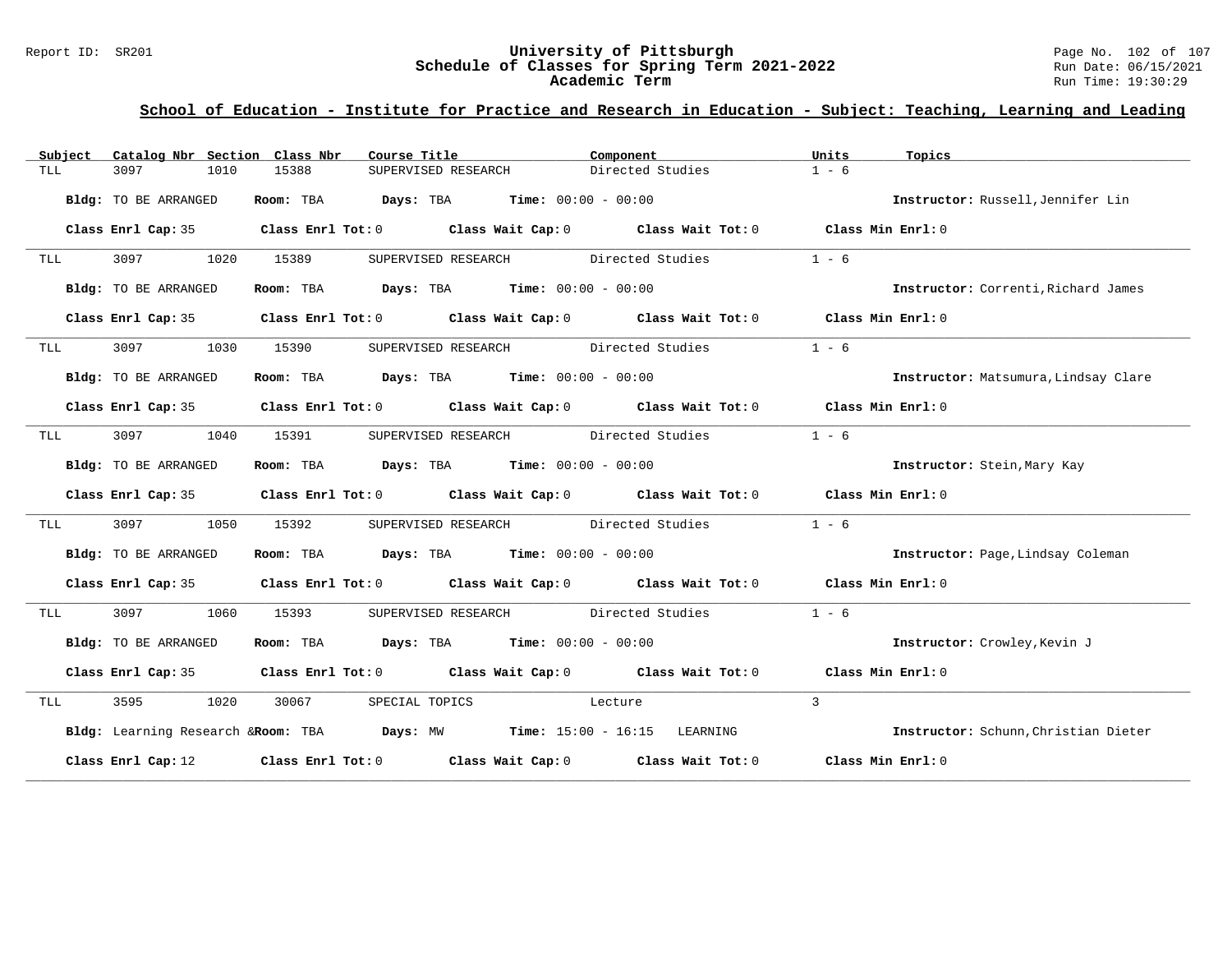### Report ID: SR201 **University of Pittsburgh** Page No. 103 of 107 **Schedule of Classes for Spring Term 2021-2022** Run Date: 06/15/2021 **Full Term Session Rundall Term Session Rundall Term Session**

# **School of Education - Health and Human Development - Subject: Health and Human Development**

| Subject |                                                                                                                                                                 | Catalog Nbr Section Class Nbr                                                       | Course Title                            | Component                    | Units          | Topics                                |  |  |  |  |
|---------|-----------------------------------------------------------------------------------------------------------------------------------------------------------------|-------------------------------------------------------------------------------------|-----------------------------------------|------------------------------|----------------|---------------------------------------|--|--|--|--|
| HHD     | 0244                                                                                                                                                            | 1100<br>25778                                                                       | DANCE PRODUCTION 2                      | Lecture                      | $\overline{a}$ |                                       |  |  |  |  |
|         | Bldg: Trees Hall                                                                                                                                                | Room: 000DS                                                                         | Days: TuTh                              | $Time: 18:00 - 19:55$        |                | Instructor: Gillis Kruman, Susan      |  |  |  |  |
|         | Class Enrl Cap: 10                                                                                                                                              | $Class$ $Enr1$ $Tot: 0$<br>Combined Section ID: $0306$ (PEDU $0244$ /HPA $0244$ ) - | Class Wait Cap: 10<br>PEDC 0244(#10879) | Class Wait Tot: 0            |                | Class Min Enrl: 0                     |  |  |  |  |
| HHD     | 1012                                                                                                                                                            | 1010<br>28653                                                                       | APPLIED HUMAN ANATOMY LAB               | Credit Laboratory            |                |                                       |  |  |  |  |
|         | Bldg: TBA                                                                                                                                                       | Room: TBA                                                                           | Days: Th                                | $Time: 19:30 - 20:20$        |                | Instructor: Chambers, April Jeannette |  |  |  |  |
|         | Class Min Enrl: 0<br>Class Enrl Tot: 0<br>Class Wait Cap: 20<br>Class Wait Tot: 0<br>Class Enrl Cap: 20<br>Room Characteristics: PeopleSoft - Scheduled (PS)(1) |                                                                                     |                                         |                              |                |                                       |  |  |  |  |
|         |                                                                                                                                                                 |                                                                                     |                                         |                              |                |                                       |  |  |  |  |
| HHD     | 1300                                                                                                                                                            | 1080<br>28429                                                                       | NUTRITION IN EXERCISE & SPORT Lecture   |                              |                |                                       |  |  |  |  |
|         | Bldg: TBA                                                                                                                                                       | Room: TBA                                                                           | Days: M                                 | <b>Time:</b> $19:30 - 20:25$ |                | Instructor: Liquori, Carli A          |  |  |  |  |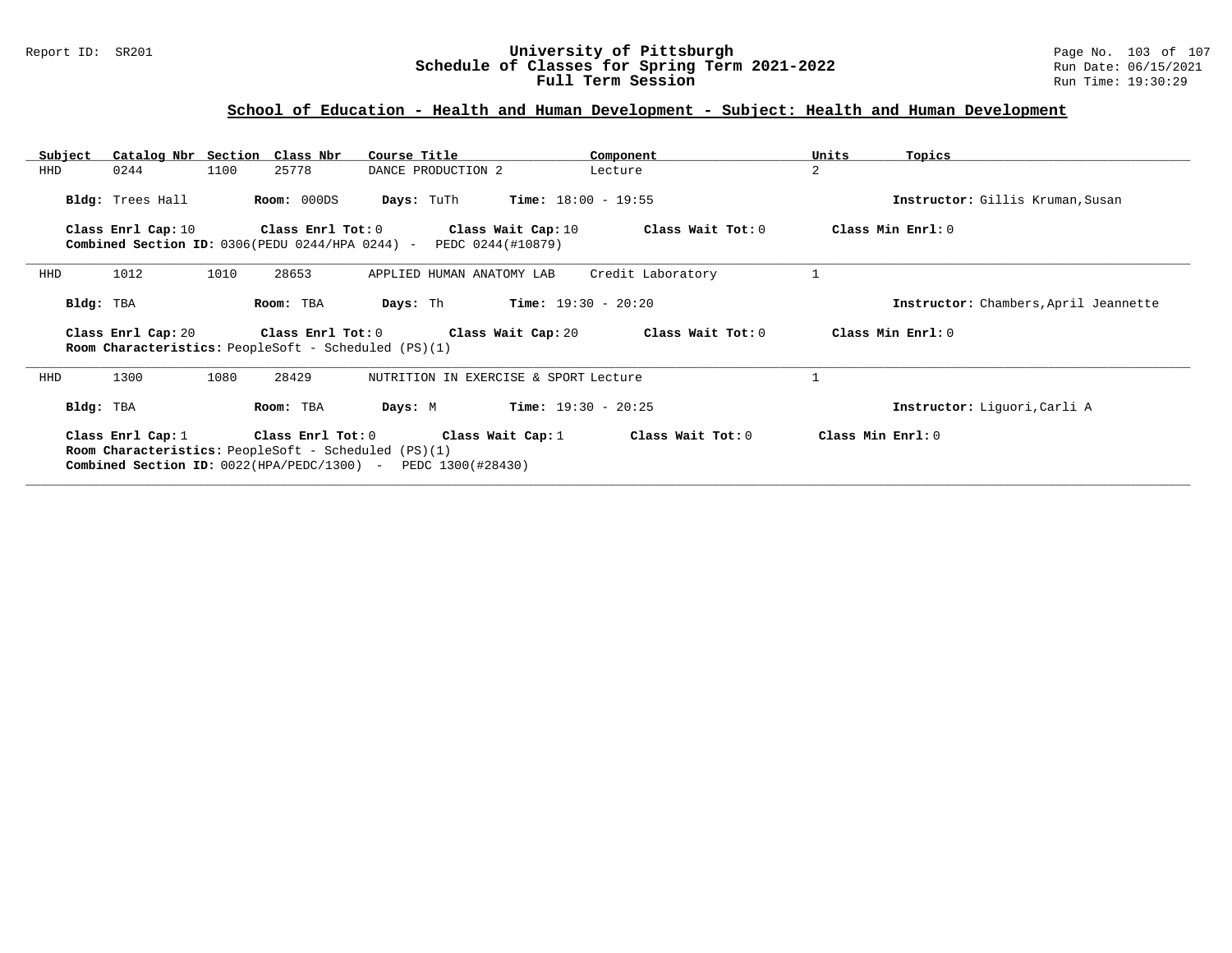### Report ID: SR201 **University of Pittsburgh** Page No. 104 of 107 **Schedule of Classes for Spring Term 2021-2022** Run Date: 06/15/2021 **Full Term Session Rundall Term Session Rundall Term Session**

# **School of Education - Health and Human Development - Subject: Co-Ed Physical Education**

| Subject |                                      |      | Catalog Nbr Section Class Nbr | Course Title      |                    | Component             |                                                                                                                                                                                                                                    | Units        | Topics            |                                     |
|---------|--------------------------------------|------|-------------------------------|-------------------|--------------------|-----------------------|------------------------------------------------------------------------------------------------------------------------------------------------------------------------------------------------------------------------------------|--------------|-------------------|-------------------------------------|
| PEDC    | 0068                                 | 1030 | 10573                         | JUDO 1            |                    |                       | Credit Laboratory                                                                                                                                                                                                                  | $\mathbf{1}$ |                   |                                     |
|         | Bldg: Trees Hall                     |      | Room: OMPRL                   | Days: Tu          |                    | Time: $18:00 - 19:55$ |                                                                                                                                                                                                                                    |              |                   | Instructor: McLaughlin, Kevin J     |
|         |                                      |      |                               |                   |                    |                       |                                                                                                                                                                                                                                    |              |                   | Roscoe, Anthony E.                  |
|         | Class Enrl Cap: 35                   |      | Class Enrl Tot: 0             |                   | Class Wait Cap: 20 |                       | Class Wait Tot: 0                                                                                                                                                                                                                  |              | Class Min Enrl: 0 |                                     |
|         |                                      |      |                               |                   |                    |                       | <b></b> This class has an additional fee. For more information go to <a <br="" href="http://www.registrar.pitt.edu">target="_blank"&gt;http://www.registrar.pitt.edu/</a> , and click on Faculty and Staff, then Course and Class. |              |                   |                                     |
| PEDC    | 0188                                 | 1010 | 28706                         | PADDLE BOARD YOGA |                    |                       | Credit Laboratory                                                                                                                                                                                                                  | $\mathbf{1}$ |                   |                                     |
|         | Bldg: Trees Hall                     |      | Room: OPOOL                   | Days: TuTh        |                    | Time: $18:30 - 19:25$ |                                                                                                                                                                                                                                    |              |                   | Instructor: Trzeciak, Joshua Daniel |
|         |                                      |      |                               |                   |                    |                       |                                                                                                                                                                                                                                    |              |                   | McLaughlin, Kevin J                 |
|         | Class Enrl Cap: 15                   |      | Class Enrl Tot: 0             |                   | Class Wait Cap: 10 |                       | Class Wait Tot: 0                                                                                                                                                                                                                  |              | Class Min Enrl: 0 |                                     |
| PEDC    | 0197                                 | 1080 | 28468                         | BOOTCAMP FITNESS  |                    |                       | Credit Laboratory                                                                                                                                                                                                                  | $\mathbf{1}$ |                   |                                     |
|         | Bldg: Petersen Events CenRoom: BAIER |      |                               | Days: MW          |                    | Time: $18:00 - 18:55$ |                                                                                                                                                                                                                                    |              |                   | Instructor: Fonzi, Laura            |
|         |                                      |      |                               |                   |                    |                       |                                                                                                                                                                                                                                    |              |                   | McLaughlin, Kevin J                 |
|         | Class Enrl Cap: 20                   |      | Class Enrl Tot: 0             |                   | Class Wait Cap: 20 |                       | Class Wait Tot: 0                                                                                                                                                                                                                  |              | Class Min Enrl: 0 |                                     |
| PEDC    | 0207                                 | 1070 | 28475                         | <b>PILATES</b>    |                    |                       | Credit Laboratory                                                                                                                                                                                                                  | $\mathbf{1}$ |                   |                                     |
|         | Bldg: Trees Hall                     |      | Room: 000DS                   | Days: MW          |                    | Time: $18:00 - 18:55$ |                                                                                                                                                                                                                                    |              |                   | Instructor: Cacalano, Gia Therese   |
|         |                                      |      |                               |                   |                    |                       |                                                                                                                                                                                                                                    |              |                   | McLaughlin, Kevin J                 |
|         | Class Enrl Cap: 40                   |      | Class Enrl Tot: 0             |                   | Class Wait Cap: 20 |                       | Class Wait Tot: 0                                                                                                                                                                                                                  |              | Class Min Enrl: 0 |                                     |
| PEDC    | 0207                                 | 1140 | 28476                         | PILATES           |                    |                       | Credit Laboratory                                                                                                                                                                                                                  | $\mathbf{1}$ |                   |                                     |
|         | Bldg: Petersen Events CenRoom: BAIER |      |                               | Days: TuTh        |                    | Time: $18:00 - 18:55$ |                                                                                                                                                                                                                                    |              |                   | Instructor: Cacalano, Gia Therese   |
|         |                                      |      |                               |                   |                    |                       |                                                                                                                                                                                                                                    |              |                   | McLaughlin, Kevin J                 |
|         | Class Enrl Cap: 20                   |      | Class Enrl Tot: 0             |                   | Class Wait Cap: 20 |                       | Class Wait Tot: 0                                                                                                                                                                                                                  |              | Class Min Enrl: 0 |                                     |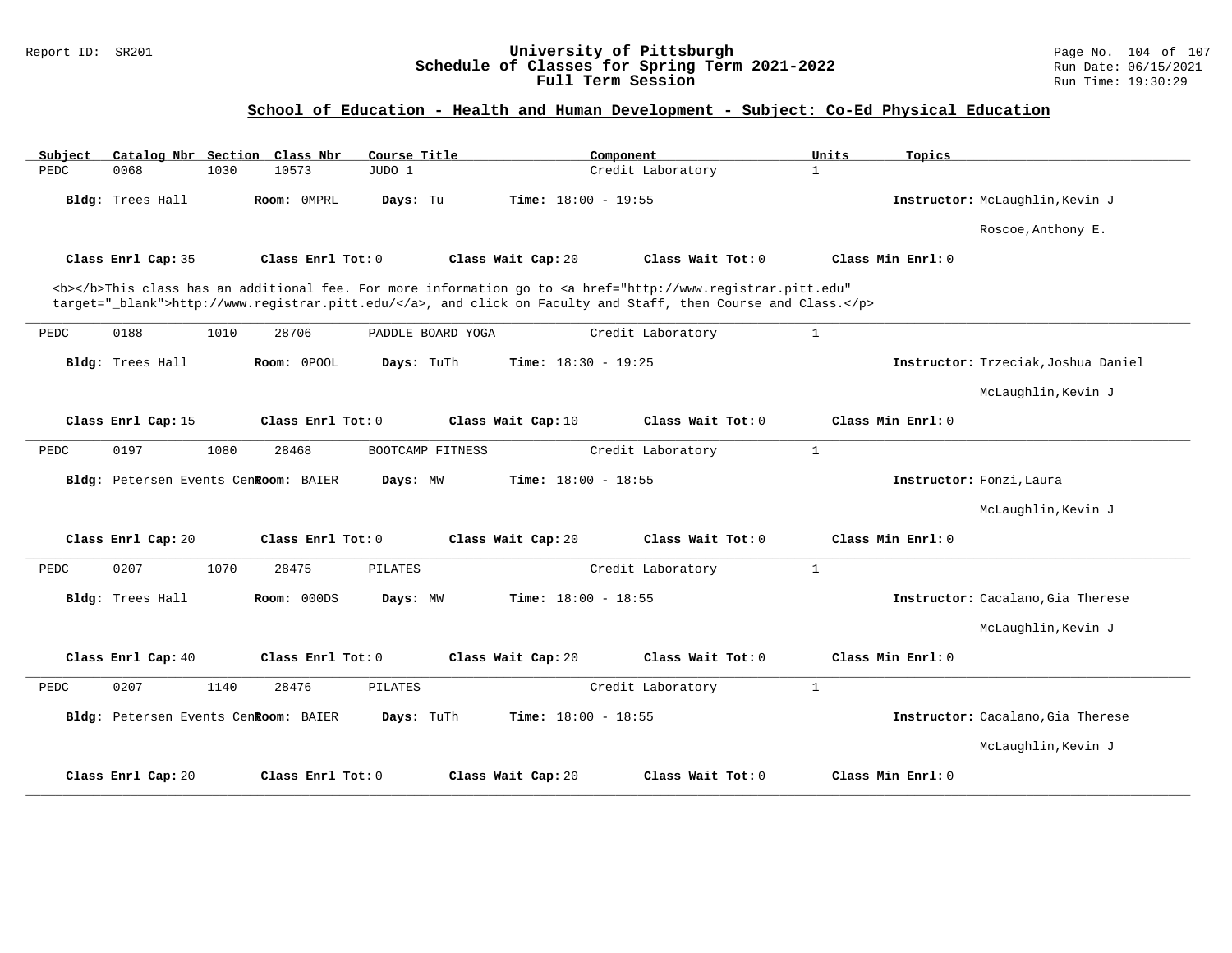### Report ID: SR201 **University of Pittsburgh** Page No. 105 of 107 **Schedule of Classes for Spring Term 2021-2022** Run Date: 06/15/2021 **Full Term Session Rundall Term Session Rundall Term Session**

# **School of Education - Health and Human Development - Subject: Co-Ed Physical Education**

| Subject   | Catalog Nbr Section Class Nbr                                                     |      |                   | Course Title                                                    |                              | Component                                                                                                                                                                                                                          | Units | Topics                           |
|-----------|-----------------------------------------------------------------------------------|------|-------------------|-----------------------------------------------------------------|------------------------------|------------------------------------------------------------------------------------------------------------------------------------------------------------------------------------------------------------------------------------|-------|----------------------------------|
| PEDC      | 0244                                                                              | 1060 | 10879             | DANCE PRODUCTION 2                                              |                              | Lecture                                                                                                                                                                                                                            | 2     |                                  |
|           | Bldg: Trees Hall                                                                  |      | Room: 000DS       | Days: TuTh                                                      | <b>Time:</b> $18:00 - 19:55$ |                                                                                                                                                                                                                                    |       | Instructor: Gillis Kruman, Susan |
|           | Class Enrl Cap: 20<br>Combined Section ID: 0306(PEDU 0244/HPA 0244) -             |      | Class Enrl Tot: 0 | HHD 0244(#25778)                                                | Class Wait Cap: 20           | Class Wait Tot: $0$                                                                                                                                                                                                                |       | Class Min Enrl: 0                |
|           |                                                                                   |      |                   |                                                                 |                              | <b></b> This class has an additional fee. For more information go to <a <br="" href="http://www.registrar.pitt.edu">target="_blank"&gt;http://www.registrar.pitt.edu/</a> , and click on Faculty and Staff, then Course and Class. |       |                                  |
| PEDC      | 1002                                                                              | 1060 | 28493             | TAE KWON DO 1                                                   |                              | Credit Laboratory                                                                                                                                                                                                                  |       |                                  |
|           | Bldg: Trees Hall                                                                  |      | Room: OMPRL       | Days: Th                                                        | <b>Time:</b> $18:00 - 19:55$ |                                                                                                                                                                                                                                    |       | Instructor: Kim, Tyler Andrew    |
|           |                                                                                   |      |                   |                                                                 |                              |                                                                                                                                                                                                                                    |       | McLaughlin, Kevin J              |
|           | Class Enrl Cap: 30                                                                |      | Class Enrl Tot: 0 |                                                                 | Class Wait Cap: 20           | Class Wait Tot: 0                                                                                                                                                                                                                  |       | Class Min Enrl: 0                |
| PEDC      | 1300                                                                              | 1080 | 28430             | NUTRITION IN EXERCISE & SPORT Lecture                           |                              |                                                                                                                                                                                                                                    |       |                                  |
| Bldg: TBA |                                                                                   |      | Room: TBA         | Days: M                                                         | <b>Time:</b> $19:30 - 20:25$ |                                                                                                                                                                                                                                    |       | Instructor: Liquori, Carli A     |
|           | Class Enrl Cap: 39<br><b>Room Characteristics:</b> PeopleSoft - Scheduled (PS)(1) |      | Class Enrl Tot: 0 | Combined Section ID: $0022$ (HPA/PEDC/1300) - HHD 1300 (#28429) | Class Wait Cap: 20           | Class Wait Tot: 0                                                                                                                                                                                                                  |       | Class Min $Err1:0$               |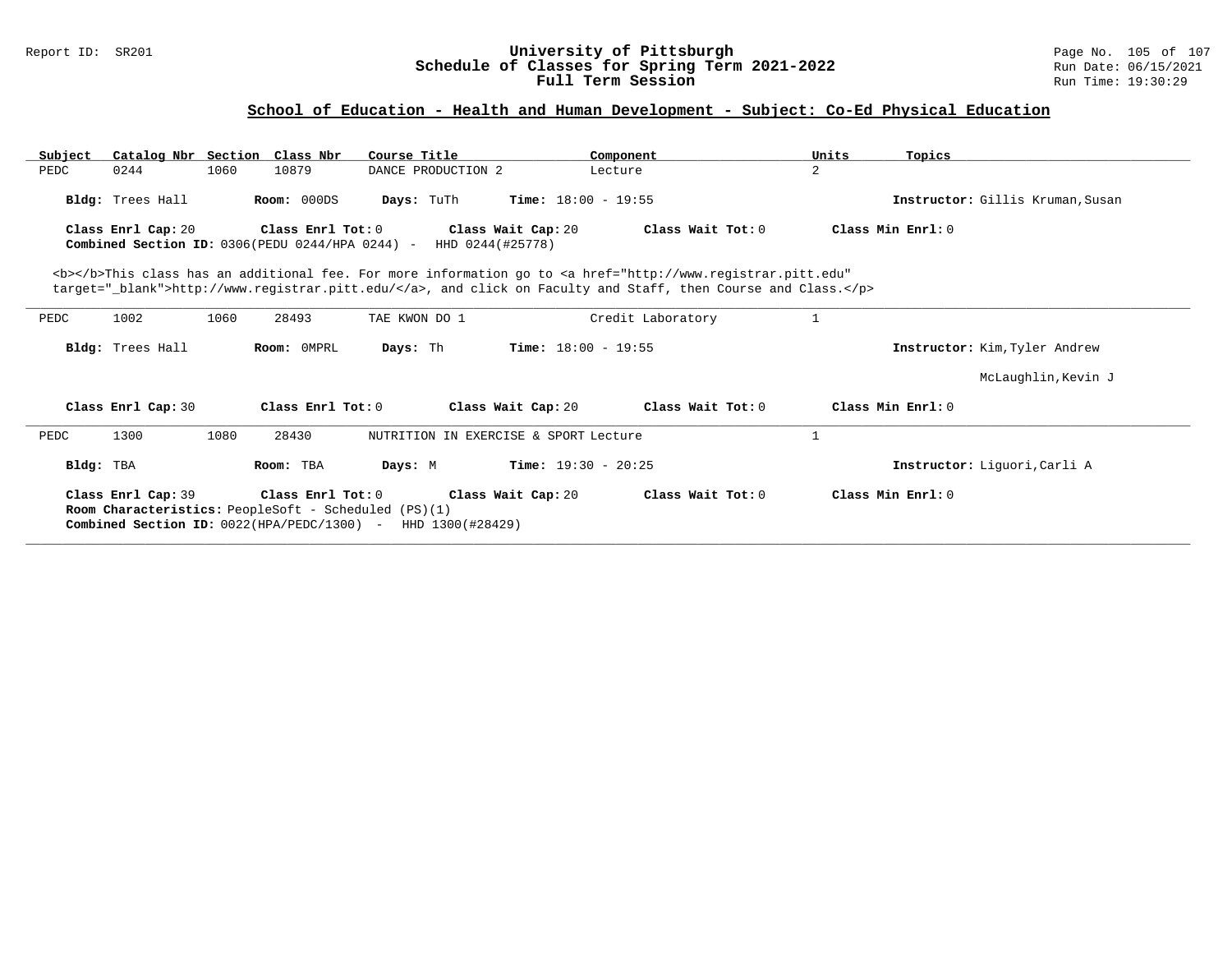### Report ID: SR201 **University of Pittsburgh** Page No. 106 of 107 **Schedule of Classes for Spring Term 2021-2022** Run Date: 06/15/2021 **Full Term Session Rundall Term Session Rundall Term Session**

# **School of Education - Health and Human Development - Subject: Psychology in Education**

| Subject   | Catalog Nbr Section Class Nbr |      |                   | Course Title                                                                                   |                              | Component         | Units               | Topics                         |
|-----------|-------------------------------|------|-------------------|------------------------------------------------------------------------------------------------|------------------------------|-------------------|---------------------|--------------------------------|
| PSYED     | 1001                          | 1030 | 12460             | INTRO EDUCATIONAL PSYCHOLOGY Lecture                                                           |                              |                   |                     |                                |
| Bldg: TBA |                               |      | Room: TBA         | Davs: Tu                                                                                       | <b>Time:</b> $18:00 - 20:40$ |                   |                     | Instructor: Bonnette, Rachel N |
|           | Class Enrl Cap: 32            |      | Class Enrl Tot: 0 | <b>Room Characteristics:</b> Media - Data Projector/Monitor(1), PeopleSoft - Scheduled (PS)(1) | Class Wait Cap: 20           | Class Wait Tot: 0 | Class Min $Enrl: 0$ |                                |